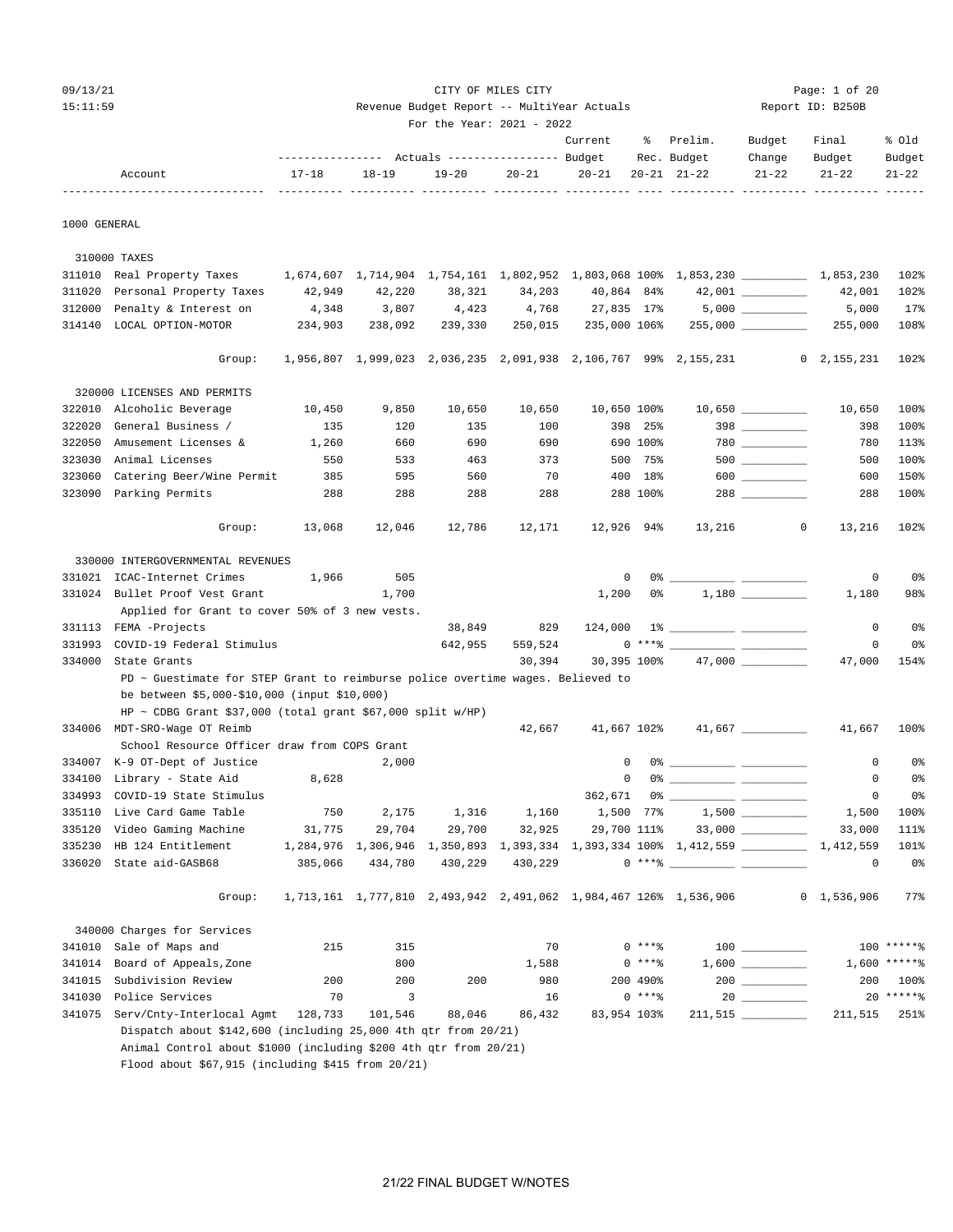#### 09/13/21 Page: 2 of 20 15:11:59 Revenue Budget Report -- MultiYear Actuals Report ID: B250B

|  | For the Year: $2021 - 2022$ |  |  |
|--|-----------------------------|--|--|

|         |                                                                              |                                                                         |  | Current % Prelim. | Budget Final |        | % Old  |
|---------|------------------------------------------------------------------------------|-------------------------------------------------------------------------|--|-------------------|--------------|--------|--------|
|         | ---------------    Actuals ----------------    Budget         Rec.    Budget |                                                                         |  |                   | Change       | Budget | Budget |
| Account | $17 - 18$                                                                    | $18-19$ $19-20$ $20-21$ $20-21$ $20-21$ $21-22$ $21-22$ $21-22$ $21-22$ |  |                   |              |        |        |
|         |                                                                              |                                                                         |  |                   |              |        |        |

1000 GENERAL

| 341095 | Administration &                                            | $-2$    |         |         |         | $\mathsf 0$    | 0%         |         |                                                                                                                                                                                                                                      | $\mathsf 0$ | $0\,$             |
|--------|-------------------------------------------------------------|---------|---------|---------|---------|----------------|------------|---------|--------------------------------------------------------------------------------------------------------------------------------------------------------------------------------------------------------------------------------------|-------------|-------------------|
| 342010 | Law Enforcement Fees                                        | 819     | 127     |         |         | $\mathbf 0$    | 0%         |         |                                                                                                                                                                                                                                      | $\mathbf 0$ | 0%                |
| 342011 | Fire reimbursement FRUSA                                    | 3,490   |         |         |         | $\mathbf 0$    | 0%         |         |                                                                                                                                                                                                                                      | 0           | 0 <sup>°</sup>    |
| 342013 | Flood Plain Fees                                            | 4,682   | 4,412   | 3,175   | 2,475   | 2,700          | 92%        |         |                                                                                                                                                                                                                                      | 3,500       | 129%              |
| 342014 | SRO-County/School Dist.                                     |         |         |         | 9,635   | 8,930 108%     |            |         |                                                                                                                                                                                                                                      | 10,000      | 111%              |
|        | Resolution 4674 states that each shall pay \$4674 annually. |         |         |         |         |                |            |         |                                                                                                                                                                                                                                      |             |                   |
| 342020 | Special F Serv                                              |         | 200     |         |         | $\mathbf 0$    | 0%         |         |                                                                                                                                                                                                                                      | $\mathbf 0$ | 0%                |
| 342021 | District Hydrant Flow                                       |         | 5,000   | 5,693   |         | 0              | 0%         |         |                                                                                                                                                                                                                                      | $\mathbf 0$ | 0%                |
| 342022 | Special F Ser/Fire                                          | 34,198  | 30,538  | 37,914  | 16,624  | 43,503         | 38%        |         |                                                                                                                                                                                                                                      | 52,845      | 121%              |
| 342025 | Fire Dept Equip                                             | 2,240   | 2,310   | 2,100   | 1,930   | 2,000          | 97%        |         |                                                                                                                                                                                                                                      | 2,000       | 100%              |
| 344010 | Animal Control/Pound Fees                                   | 2,795   | 2,760   | 2,242   | 1,630   | 2,200          | 74%        |         |                                                                                                                                                                                                                                      | 2,300       | 104%              |
| 346020 | Park Fees                                                   | 2,085   | 2,681   | 1,842   | 1,945   | 2,000 97%      |            |         |                                                                                                                                                                                                                                      | 2,000       | 100%              |
| 346030 | Swimming Pool Fees                                          | 9,717   | 9,877   | 8,349   | 10,488  | 8,000 131%     |            |         |                                                                                                                                                                                                                                      | 11,000      | 137%              |
|        | Group:                                                      | 189,242 | 160,769 | 149,561 | 133,813 | 153,487 87%    |            | 297,080 | $\mathbf 0$                                                                                                                                                                                                                          | 297,080     | 193%              |
|        | 350000 FINES AND FORFEITURES                                |         |         |         |         |                |            |         |                                                                                                                                                                                                                                      |             |                   |
| 351013 | Drug Forfeitures                                            |         |         |         |         | 0              | 0%         |         | 2,000                                                                                                                                                                                                                                |             | $2,000$ *****%    |
| 351030 | Fines/Surcharges/etc                                        | 154,923 | 186,254 | 142,784 | 142,644 | 160,000 89%    |            |         | $160,000$ _________                                                                                                                                                                                                                  | 160,000     | 100%              |
|        | Per Doug                                                    |         |         |         |         |                |            |         |                                                                                                                                                                                                                                      |             |                   |
|        | 351031 Adm Fees (Court)                                     | 12,850  | 5,685   | 710     | 375     |                | $0***$ $*$ |         |                                                                                                                                                                                                                                      | 0           | 0%                |
|        | 351035 Animal Control Court                                 | 8,866   | 6,818   | 7,348   | 5,035   | $6,000$ $84\%$ |            |         |                                                                                                                                                                                                                                      | 7,600       | 126%              |
|        | Per Doug                                                    |         |         |         |         |                |            |         |                                                                                                                                                                                                                                      |             |                   |
|        | 351036 Restitution Collection                               | 75      |         |         |         | 0              | 0%         |         | للمستنبذ المست                                                                                                                                                                                                                       | $\mathbf 0$ | 0 <sup>°</sup>    |
| 351037 | Public Defender Fee                                         | 2,069   | 1,209   | 410     | 244     |                | $0$ ****   |         |                                                                                                                                                                                                                                      | 300         | $***$ * * * * $%$ |
|        | Group:                                                      | 178,783 | 199,966 | 151,252 | 148,298 | 166,000 89%    |            | 169,900 | 0                                                                                                                                                                                                                                    | 169,900     | 102%              |
|        | 360000 MISCELLANEOUS REVENUE                                |         |         |         |         |                |            |         |                                                                                                                                                                                                                                      |             |                   |
| 361005 | MidRivers Franchise Fees                                    | 90,031  | 94,127  | 107,465 | 101,705 | 100,000 102%   |            |         | $102,000$ _________                                                                                                                                                                                                                  | 102,000     | 102%              |
| 361010 | Land Rental                                                 | 41,310  | 39,140  | 39,664  | 50,911  | 43,891 116%    |            |         |                                                                                                                                                                                                                                      | 49,000      | 111%              |
| 361020 | Building Rentals                                            | 16,200  | 18,600  | 20,600  | 20,600  | 20,600 100%    |            |         |                                                                                                                                                                                                                                      | 20,600      | 100%              |
| 362000 | Insurance Proceeds                                          |         | 30,057  |         | $-495$  |                | $0***8$    |         |                                                                                                                                                                                                                                      | 0           | 0%                |
| 362020 | MISC REVENUE                                                | 5,483   | 7,158   | 8,093   | 17,623  |                | $0$ ****   |         |                                                                                                                                                                                                                                      |             | 8,000 ******      |
| 362022 | Health Ins-MMIA Emp                                         | $-73$   | 3,772   |         | 58      |                | $0***8$    |         | $\begin{tabular}{c} 100 \end{tabular}$                                                                                                                                                                                               | 100         | $****2$           |
| 365000 | Contributions and                                           | 25,226  | 19,735  | 1,196   | 1,304   |                | $0***8$    |         |                                                                                                                                                                                                                                      |             | $1,000$ *****%    |
|        | Anticipated K-9 donations \$1000                            |         |         |         |         |                |            |         |                                                                                                                                                                                                                                      |             |                   |
| 365013 | Shop With A Cop                                             | 200     |         |         |         | $\Omega$       | 0%         |         | <u> The Community Community of the Community of the Community of the Community of the Community of the Community of the Community of the Community of the Community of the Community of the Community of the Community of the Co</u> | 0           | 0%                |
| 365014 | Denton Field Project/2015                                   | 33      | 64      | $-450$  |         | $\mathbf 0$    |            |         |                                                                                                                                                                                                                                      | 0           | 0%                |
| 365015 | Florence Stacy Foundation                                   | 1,662   | 200     |         |         | $\Omega$       |            |         |                                                                                                                                                                                                                                      | $\mathbf 0$ | 0 <sup>°</sup>    |
| 365040 | DONATIONS-FIRE/AMB                                          |         | 80,000  |         |         | $\mathbf 0$    | 0%         |         |                                                                                                                                                                                                                                      | $\mathbf 0$ | 0%                |
| 366040 | Misc.-BHS                                                   | 900     | 900     |         | 2,400   |                | 900 267%   |         |                                                                                                                                                                                                                                      | 2,400       | 266%              |
| 366050 | Sale of Junk/Salvage-PD                                     | 20      | 325     |         | 4,715   | 2,760 171%     |            |         |                                                                                                                                                                                                                                      | 5,000       | 181%              |
| 367000 | Sale of Junk or Salvage                                     |         |         |         | 950     |                | 600 158%   |         |                                                                                                                                                                                                                                      | 1,000       | 166%              |
|        | Group:                                                      | 180,992 | 294,078 | 176,568 | 199,771 | 168,751 118%   |            | 189,100 | 0                                                                                                                                                                                                                                    | 189,100     | 112%              |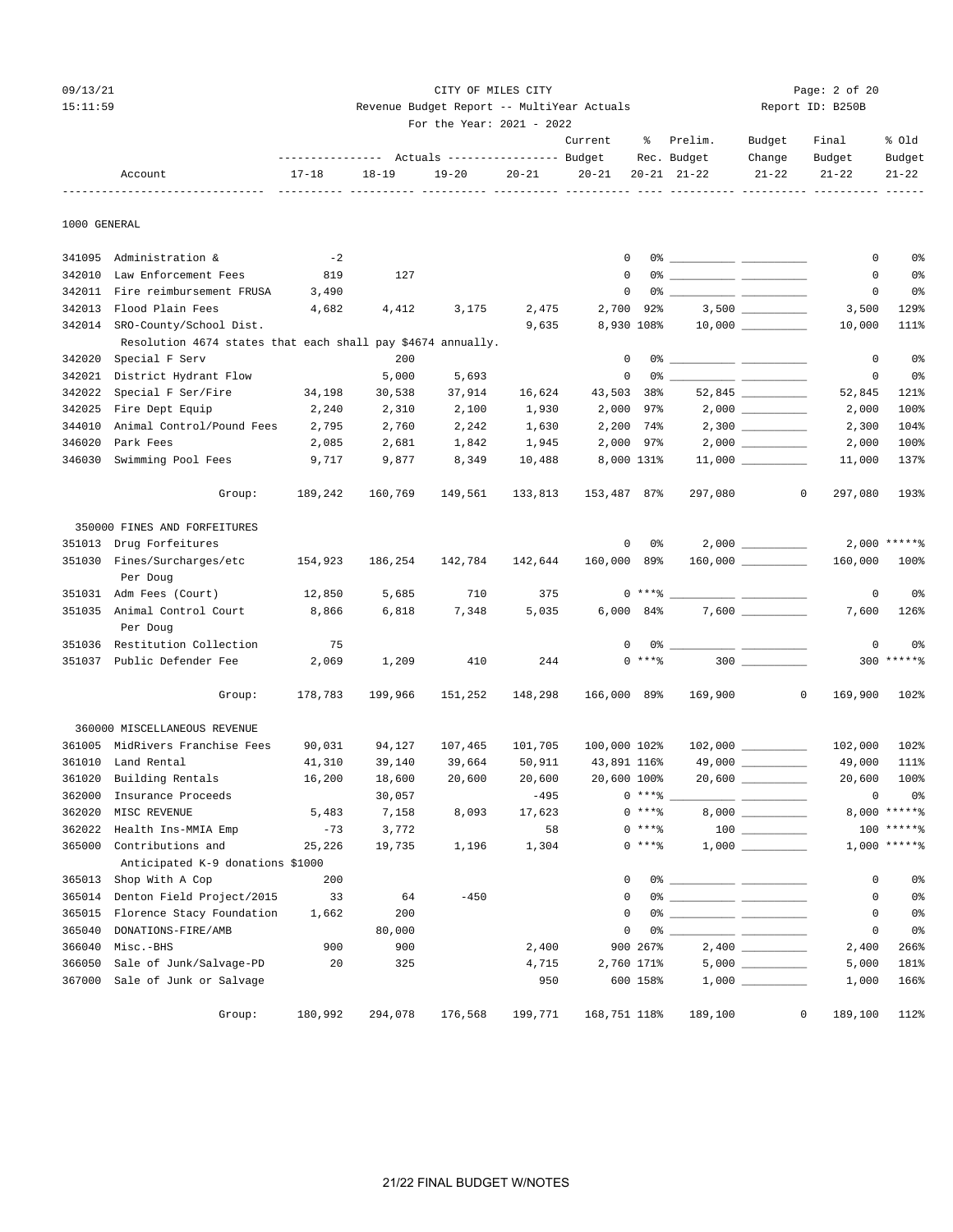| nq |  |  | ٠, |
|----|--|--|----|
|----|--|--|----|

15:11:59 Revenue Budget Report -- MultiYear Actuals Report ID: B250B For the Year: 2021 - 2022 Current % Prelim. Budget Final % Old ---------------- Actuals ----------------- Budget Rec. Budget Change Budget Budget Account 17-18 18-19 19-20 20-21 20-21 20-21 21-22 21-22 21-22 21-22 ------------------------------- ---------- ---------- ---------- ---------- ---------- ---- ---------- ---------- ---------- ------ 1000 GENERAL 370000 INVESTMENT EARNINGS 371010 Investment Earnings 10,154 12,246 10,438 2,767 10,000 28% 10,000 \_\_\_\_\_\_\_\_\_\_ 10,000 100% Group: 10,154 12,246 10,438 2,767 10,000 28% 10,000 0 10,000 100% 380000 OTHER FINANCING SOURCES 381070 Proceeds/Loans/Intercap 245,100 0 0% 480,000 \_\_\_\_\_\_\_\_\_\_ 480,000 \*\*\*\*\*% Anticipated Intercap Loan for PD Budget. 382010 Sale of Fixed Assets 850 0 0% \_\_\_\_\_\_\_\_\_\_ \_\_\_\_\_\_\_\_\_\_ 0 0% 382020 Compensation for Loss of 5,032 6,235 0 0% \_\_\_\_\_\_\_\_\_\_ \_\_\_\_\_\_\_\_\_\_ 0 0% 383000 Interfund Operating 571,784 579,268 586,344 586,394 618,207 95% 655,006 \_\_\_\_\_\_\_\_\_\_ 655,006 105% Admin Fees ~ \$253,063 + SID Admin Fees \$6,250 Permissive Medical Levy ~ \$288,000 ??? Dispatch Supervisor Wages ~ \$59,693 (from 2850) Ambulance to Dispatch  $\sim$  \$10,000 (from 5510) TIF District fro PD doors (28,000) & Ramp (\$10,000 approx) Group: 571,784 830,250 592,579 586,394 618,207 95% 1,135,006 0 1,135,006 183%

Fund: 4,813,991 5,286,188 5,623,361 5,666,214 5,220,605 109% 5,506,439 0 5,506,439 105%

CITY OF MILES CITY CITY CITY Rage: 3 of 20

#### 2220 LIBRARY

|        | 340000 Charges for Services             |         |         |         |         |             |          |                                        |                   |         |                 |
|--------|-----------------------------------------|---------|---------|---------|---------|-------------|----------|----------------------------------------|-------------------|---------|-----------------|
| 341075 | Serv/Cnty-Interlocal Agmt               | 40,206  | 40,608  | 41,014  | 41,425  | 41,425 100% |          |                                        | 41,839 __________ | 41,839  | 100%            |
| 346070 | Library Fees                            | 2,470   | 2,359   | 1,765   | 1,317   | 4,000 33%   |          |                                        | 2,000             | 2,000   | 50%             |
| 346073 | One Time Endowments                     | 3,500   |         |         | 1,000   |             |          |                                        |                   | 0       | 0%              |
| 346074 | Book Sales                              | 265     | 79      | 54      | 481     |             | 400 120% |                                        | 400 000           | 400     | 100%            |
|        | Group:                                  | 46,441  |         |         |         |             |          | 43,046 42,833 44,223 45,825 97% 44,239 | $\circ$           | 44,239  | $96\%$          |
|        | 360000 MISCELLANEOUS REVENUE            |         |         |         |         |             |          |                                        |                   |         |                 |
| 362020 | MISC REVENUE                            |         |         |         |         |             |          |                                        |                   | $\circ$ | 0%              |
|        | 365035 Donation-Library Board of 41,738 |         | 8,009   | 7,023   | 3,354   | $0***8$     |          |                                        | 7,500             |         | $7,500$ ***** % |
|        | Group:                                  | 41,738  | 8,009   | 7,023   | 3,354   |             |          | $200,000$ 2% 7,500                     | $\Omega$          | 7,500   | $3\,$           |
|        | 380000 OTHER FINANCING SOURCES          |         |         |         |         |             |          |                                        |                   |         |                 |
|        | 383000 Interfund Operating 297,919      |         | 301,395 | 305,344 | 309,955 |             |          | 309,955 100% 311,985                   |                   | 311,985 | 100%            |
|        | Group:                                  | 297.919 |         |         |         |             |          |                                        | $\Omega$          | 311,985 | 100%            |
|        | Fund:                                   | 386,098 | 352,450 | 355,200 |         |             |          | 357,532 555,780 64% 363,724            | $\overline{0}$    | 363,724 | 65%             |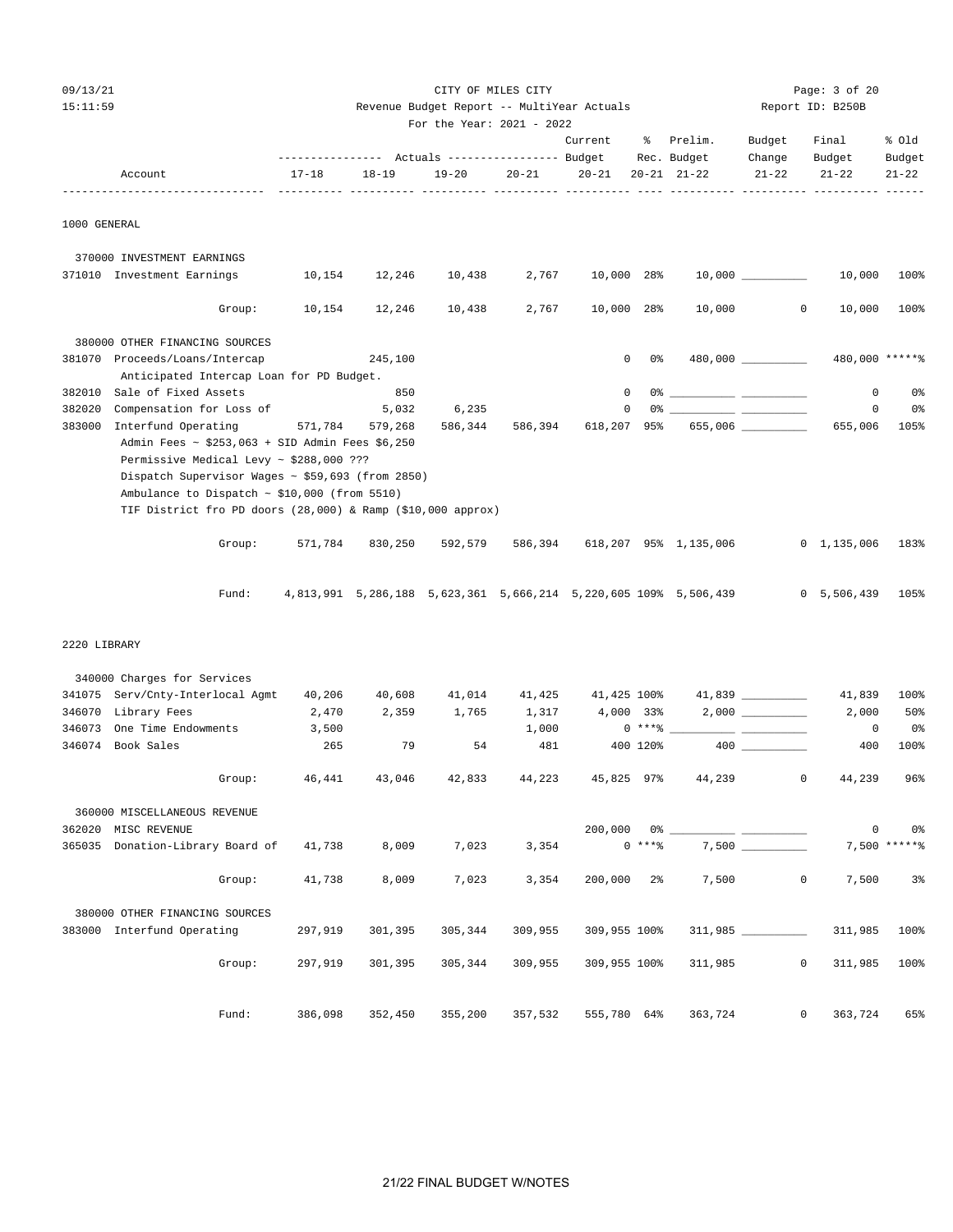| 09/13/21 | CITY OF MILES CITY                         |                  | Page: $4$ of 20 |
|----------|--------------------------------------------|------------------|-----------------|
| 15:11:59 | Revenue Budget Report -- MultiYear Actuals | Report ID: B250B |                 |

|                                                                              |        |           | For the Year: 2021 - 2022                       |                 |             |               |                                                                                                                                                                                                                                                                                                                                                                    |             |                 |                |
|------------------------------------------------------------------------------|--------|-----------|-------------------------------------------------|-----------------|-------------|---------------|--------------------------------------------------------------------------------------------------------------------------------------------------------------------------------------------------------------------------------------------------------------------------------------------------------------------------------------------------------------------|-------------|-----------------|----------------|
|                                                                              |        |           |                                                 |                 | Current     |               | % Prelim.                                                                                                                                                                                                                                                                                                                                                          | Budget      | Final           | % old          |
|                                                                              |        |           | --------------- Actuals ---------------- Budget |                 |             |               | Rec. Budget                                                                                                                                                                                                                                                                                                                                                        | Change      | Budget          | Budget         |
| Account                                                                      | 17-18  | $18 - 19$ | $19 - 20$                                       | $20 - 21$       | $20 - 21$   |               | $20 - 21$ $21 - 22$                                                                                                                                                                                                                                                                                                                                                | $21 - 22$   | $21 - 22$       | $21 - 22$      |
| 2260 EMERGENCY DISASTER                                                      |        |           |                                                 |                 |             |               |                                                                                                                                                                                                                                                                                                                                                                    |             |                 |                |
| 310000 TAXES                                                                 |        |           |                                                 |                 |             |               |                                                                                                                                                                                                                                                                                                                                                                    |             |                 |                |
| 311010 Real Property Taxes                                                   |        | 17,745    | 187                                             | 35              |             | 250 14%       |                                                                                                                                                                                                                                                                                                                                                                    |             | 36              | 14%            |
| 311020 Personal Property Taxes                                               |        | 399       | 41                                              | $6\overline{6}$ |             | 50 12%        |                                                                                                                                                                                                                                                                                                                                                                    |             | $7\phantom{.0}$ | 14%            |
| 312000 Penalty & Interest on                                                 | 41     | 36        | 42                                              | 44              |             | 30 147%       |                                                                                                                                                                                                                                                                                                                                                                    |             | 50              | 166%           |
| Group:                                                                       | 41     | 18,180    | 270                                             | 85              |             | 330 26%       | 93                                                                                                                                                                                                                                                                                                                                                                 | $\circ$     | 93              | 28%            |
| Fund:                                                                        | 41     | 18,180    | 270                                             | 85              |             | 330 26%       | 93                                                                                                                                                                                                                                                                                                                                                                 | $\mathbf 0$ | 93              | 28%            |
| 2270 Health                                                                  |        |           |                                                 |                 |             |               |                                                                                                                                                                                                                                                                                                                                                                    |             |                 |                |
| 380000 OTHER FINANCING SOURCES                                               |        |           |                                                 |                 |             |               |                                                                                                                                                                                                                                                                                                                                                                    |             |                 |                |
| 383000 Interfund Operating                                                   | 7,500  | 13,700    | 11,500                                          | 13,000          | 13,000 100% |               |                                                                                                                                                                                                                                                                                                                                                                    |             | 13,000 13,000   | 100%           |
| Group:                                                                       | 7,500  | 13,700    | 11,500                                          | 13,000          | 13,000 100% |               | 13,000                                                                                                                                                                                                                                                                                                                                                             | $\circ$     | 13,000          | 100%           |
| Fund:                                                                        | 7,500  | 13,700    | 11,500                                          | 13,000          |             |               | 13,000 100% 13,000                                                                                                                                                                                                                                                                                                                                                 | $\circ$     |                 | 13,000 100%    |
| 2310 TIFD-Downtown                                                           |        |           |                                                 |                 |             |               |                                                                                                                                                                                                                                                                                                                                                                    |             |                 |                |
| 310000 TAXES                                                                 |        |           |                                                 |                 |             |               |                                                                                                                                                                                                                                                                                                                                                                    |             |                 |                |
| 311010 Real Property Taxes                                                   | 30,772 | 58,782    | 85,870                                          | 120,964         |             |               | 76,817 157% 80,000 113,476                                                                                                                                                                                                                                                                                                                                         |             | 193,476         | 251%           |
| 311011 Property Tax- Cental                                                  | 4,921  |           |                                                 |                 |             |               | $\begin{picture}(180,10) \put(0,0){\vector(1,0){100}} \put(15,0){\vector(1,0){100}} \put(15,0){\vector(1,0){100}} \put(15,0){\vector(1,0){100}} \put(15,0){\vector(1,0){100}} \put(15,0){\vector(1,0){100}} \put(15,0){\vector(1,0){100}} \put(15,0){\vector(1,0){100}} \put(15,0){\vector(1,0){100}} \put(15,0){\vector(1,0){100}} \put(15,0){\vector(1,0){100}}$ |             | 0               | 0 %            |
| 311020 Personal Property Taxes 5,066                                         |        | 2,830     | 3,147                                           | 3,987           |             |               | $10,000$ $40\%$ $10,000$ $-6,000$                                                                                                                                                                                                                                                                                                                                  |             | 4,000           | 40%            |
| 312000 Penalty & Interest on                                                 | 54     | 72        | 119                                             | 198             |             |               | $0***$ $*$                                                                                                                                                                                                                                                                                                                                                         |             | 0               | 0%             |
| Group:                                                                       | 40,813 | 61,684    | 89,136                                          | 125,149         |             |               | 86,817 144% 90,000                                                                                                                                                                                                                                                                                                                                                 | 107,476     | 197,476         | 227%           |
| 330000 INTERGOVERNMENTAL REVENUES                                            |        |           |                                                 |                 |             |               |                                                                                                                                                                                                                                                                                                                                                                    |             |                 |                |
| 331172 Montana Main St Grant                                                 | 10,000 |           |                                                 |                 | 10,000      | 0%            |                                                                                                                                                                                                                                                                                                                                                                    |             |                 | 10,000 100%    |
| 331993 COVID-19 Federal Stimulus                                             |        |           |                                                 | 1,120           |             | $0***8$       |                                                                                                                                                                                                                                                                                                                                                                    |             | 0               | 0 <sup>°</sup> |
| Group:                                                                       | 10,000 |           |                                                 | 1,120           |             |               | 10,000 11% 10,000                                                                                                                                                                                                                                                                                                                                                  | $\circ$     |                 | 10,000 100%    |
| 370000 INVESTMENT EARNINGS                                                   |        |           |                                                 |                 |             |               |                                                                                                                                                                                                                                                                                                                                                                    |             |                 |                |
| 371010 Investment Earnings                                                   | 77     | 938       | 1,778                                           | 415             |             | $0***$ $-$    |                                                                                                                                                                                                                                                                                                                                                                    |             | 0               | 0 <sup>o</sup> |
| Group:                                                                       | 77     | 938       | 1,778                                           | 415             |             | $0***8$       | $\mathbf 0$                                                                                                                                                                                                                                                                                                                                                        | 0           | 0               | 0 <sup>°</sup> |
| 380000 OTHER FINANCING SOURCES<br>383000 Interfund Operating<br>From HP 2935 |        |           |                                                 |                 | 2,000       |               | $0\%$                                                                                                                                                                                                                                                                                                                                                              |             |                 | 2,000 100%     |
| Group:                                                                       |        |           |                                                 |                 |             | $2,000$ $0\%$ | 2,000                                                                                                                                                                                                                                                                                                                                                              |             | $\overline{0}$  | 2,000 100%     |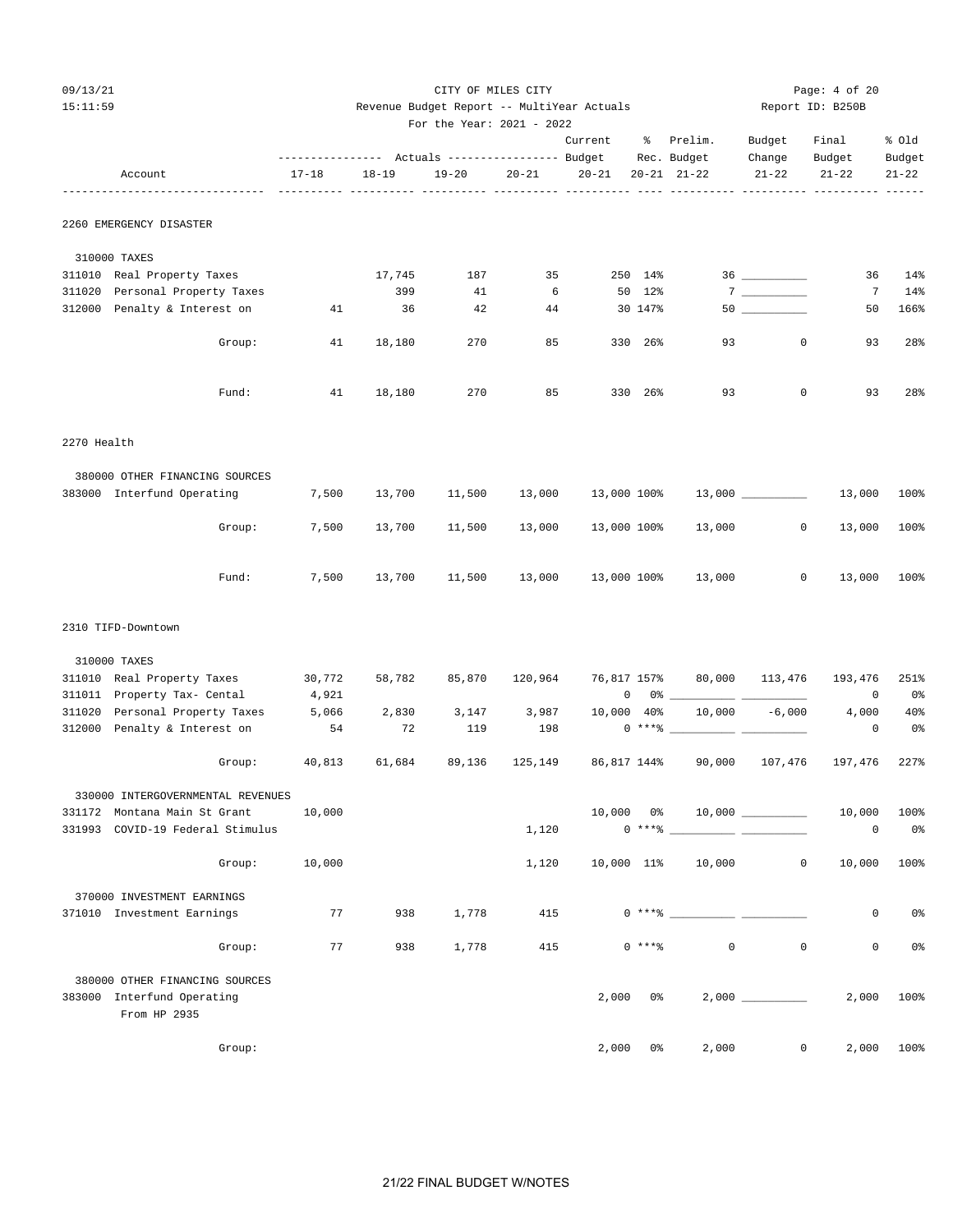| 09/13/21 |                                        |           |                                                 |                                                                         | CITY OF MILES CITY |              |            |                                    |                     | Page: 5 of 20    |                |
|----------|----------------------------------------|-----------|-------------------------------------------------|-------------------------------------------------------------------------|--------------------|--------------|------------|------------------------------------|---------------------|------------------|----------------|
| 15:11:59 |                                        |           |                                                 | Revenue Budget Report -- MultiYear Actuals<br>For the Year: 2021 - 2022 |                    |              |            |                                    |                     | Report ID: B250B |                |
|          |                                        |           |                                                 |                                                                         |                    | Current      |            | % Prelim.                          | Budget              | Final            | % old          |
|          |                                        |           | --------------- Actuals ---------------- Budget |                                                                         |                    |              |            | Rec. Budget                        | Change              | Budget           | Budget         |
|          | Account                                | $17 - 18$ | $18 - 19$<br>----------- ----                   | $19 - 20$<br>----- -----                                                | $20 - 21$          | $20 - 21$    |            | $20 - 21$ $21 - 22$                | $21 - 22$           | $21 - 22$        | $21 - 22$      |
|          | Fund:                                  | 50,890    | 62,622                                          |                                                                         |                    |              |            | 90,914 126,684 98,817 128% 102,000 | 107,476             | 209,476 211%     |                |
|          | 2350 Local Government/Study Commission |           |                                                 |                                                                         |                    |              |            |                                    |                     |                  |                |
|          | 310000 TAXES                           |           |                                                 |                                                                         |                    |              |            |                                    |                     |                  |                |
|          | 311010 Real Property Taxes             | 15        |                                                 |                                                                         |                    | 0            |            |                                    |                     | 0                | 0 <sup>8</sup> |
|          | 311020 Personal Property Taxes         | 1         |                                                 |                                                                         |                    | 0            |            |                                    |                     | 0                | 0 <sup>°</sup> |
|          | Group:                                 | 16        |                                                 |                                                                         |                    | $\mathbf 0$  | 0%         | 0                                  | $\mathbf{0}$        | 0                | 0 <sup>8</sup> |
|          | Fund:                                  | 16        |                                                 |                                                                         |                    | $\mathbf 0$  | 0%         | $\mathbf 0$                        | $\mathbf 0$         | 0                | 0 <sup>°</sup> |
|          | 2372 Permissive Medical Levy           |           |                                                 |                                                                         |                    |              |            |                                    |                     |                  |                |
|          | 310000 TAXES                           |           |                                                 |                                                                         |                    |              |            |                                    |                     |                  |                |
|          | 311010 Real Property Taxes             | 196,078   | 215,776                                         | 249,577                                                                 | 280,310            | 280,756 100% |            |                                    | 282,054 __________  | 282,054 100%     |                |
|          | 311020 Personal Property Taxes         | 5,018     | 5,280                                           | 5,396                                                                   | 5,238              | 6,363 82%    |            |                                    |                     | 6,393            | 100%           |
|          | 312000 Penalty & Interest on           | 145       | 127                                             | 148                                                                     | 153                |              | $0***8$    |                                    |                     |                  | 200 ******     |
|          | Group:                                 | 201,241   | 221,183                                         | 255,121                                                                 | 285,701            | 287,119 100% |            | 288,647                            | $\circ$             | 288,647          | 100%           |
|          | Fund:                                  | 201,241   | 221,183                                         | 255,121                                                                 | 285,701            | 287,119 100% |            | 288,647                            | $\circ$             | 288,647 100%     |                |
|          | 2390 DRUG FORFEITURE                   |           |                                                 |                                                                         |                    |              |            |                                    |                     |                  |                |
|          | 350000 FINES AND FORFEITURES           |           |                                                 |                                                                         |                    |              |            |                                    |                     |                  |                |
|          | 351013 Drug Forfeitures                |           | 1,600                                           | 800                                                                     | 2,252              |              | 2,000 113% |                                    | $3,000$ __________  | 3,000            | 150%           |
|          | Group:                                 |           | 1,600                                           | 800                                                                     | 2,252              |              | 2,000 113% | 3,000                              | $\mathsf 0$         | 3,000            | 150%           |
|          | Fund:                                  |           | 1,600                                           | 800                                                                     | 2,252              |              | 2,000 113% | 3,000                              | $\mathsf{O}\xspace$ | 3,000            | 150%           |
|          | 2394 BUILDING CODE ENFORCEMENT         |           |                                                 |                                                                         |                    |              |            |                                    |                     |                  |                |
|          | 320000 LICENSES AND PERMITS            |           |                                                 |                                                                         |                    |              |            |                                    |                     |                  |                |
|          | 323010 Building & Related              | 109,246   | 140,956                                         | 215,592                                                                 | 99,228             | 180,000 55%  |            |                                    | 99,228              | 99,228           | 55%            |
|          | Group:                                 | 109,246   | 140,956                                         | 215,592                                                                 | 99,228             | 180,000 55%  |            | 99,228                             | $\mathbf 0$         | 99,228           | 55%            |
|          | Fund:                                  | 109,246   | 140,956                                         | 215,592                                                                 | 99,228             | 180,000 55%  |            | 99,228                             | 0                   | 99,228           | 55%            |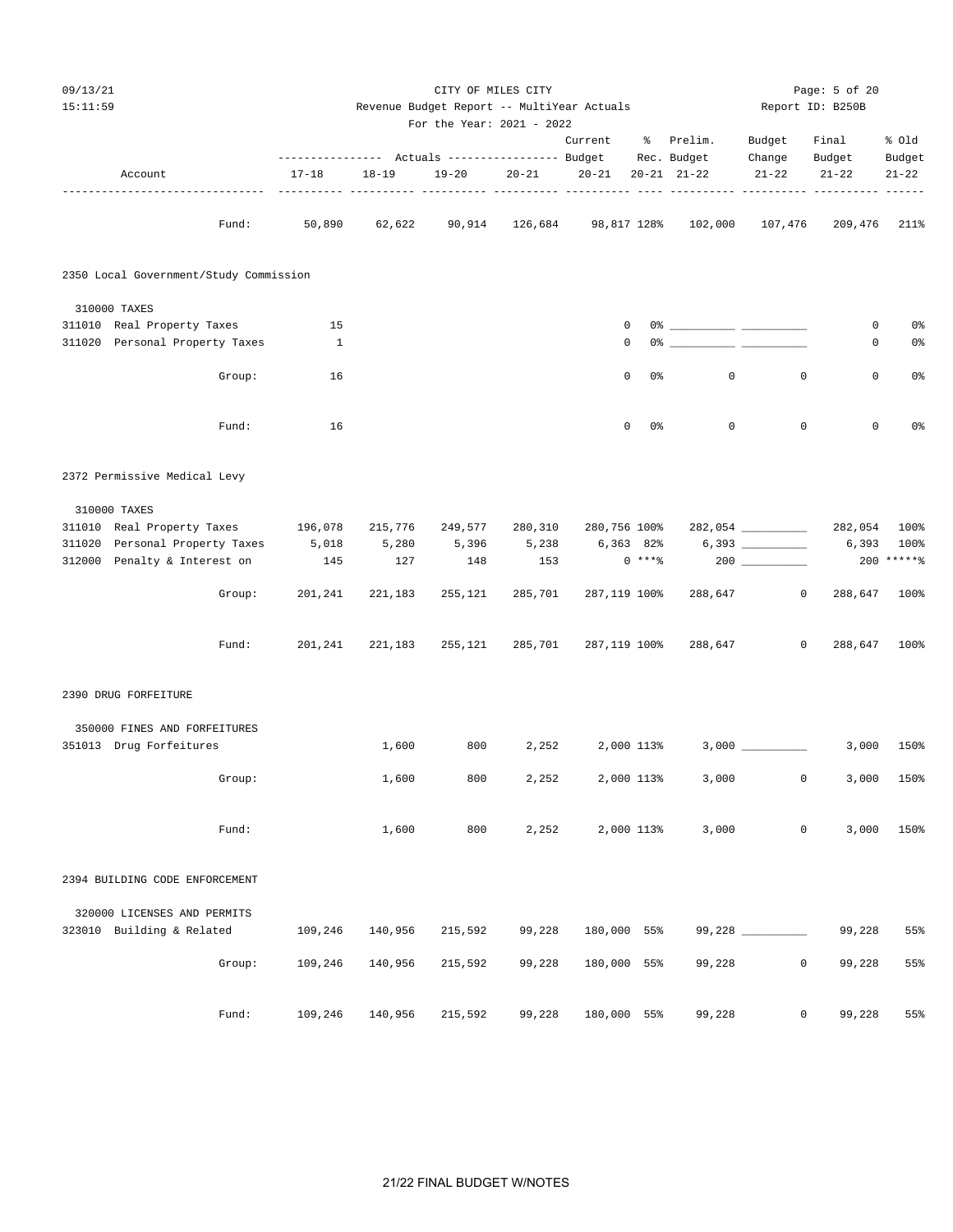| 11 Y |  | ٠, |
|------|--|----|
|      |  |    |

| 09/13/21 | CITY OF MILES CITY                         |                  | Page: 6 of 20 |
|----------|--------------------------------------------|------------------|---------------|
| 15:11:59 | Revenue Budget Report -- MultiYear Actuals | Report ID: B250B |               |
|          | For the Year: 2021 - 2022                  |                  |               |

|                                  |                                                             |           | For the Year: 2021 - 2022 |           |                         |                |                                          |                    |           |             |
|----------------------------------|-------------------------------------------------------------|-----------|---------------------------|-----------|-------------------------|----------------|------------------------------------------|--------------------|-----------|-------------|
|                                  |                                                             |           |                           |           | Current                 |                | % Prelim.                                | Budget             | Final     | % Old       |
|                                  | --------------- Actuals ---------------- Budget Rec. Budget |           |                           |           |                         |                |                                          | Change             | Budget    | Budget      |
| Account                          | $17 - 18$                                                   | $18 - 19$ | 19-20                     | $20 - 21$ | $20-21$ $20-21$ $21-22$ |                |                                          | $21 - 22$          | $21 - 22$ | $21 - 22$   |
| 2400 LTG M D#165-(Gen City)      |                                                             |           |                           |           |                         |                |                                          |                    |           |             |
| 360000 MISCELLANEOUS REVENUE     |                                                             |           |                           |           |                         |                |                                          |                    |           |             |
| 363010 Maintenance Assessments   | 202,491                                                     | 213,842   | 175,619                   | 163,258   | 163,168 100%            |                |                                          |                    |           | 94%         |
| 363040 Penalty & Interest on     | 741                                                         | 610       | 620                       | 613       |                         | 550 111%       |                                          | $550$ ________     | 550       | 100%        |
| Group:                           | 203,232                                                     | 214,452   | 176,239                   | 163,871   | 163,718 100%            |                |                                          | 155,022 0          | 155,022   | 94%         |
| 370000 INVESTMENT EARNINGS       |                                                             |           |                           |           |                         |                |                                          |                    |           |             |
| 371010 Investment Earnings       | 384                                                         | 1,405     | 1,369                     | 190       | 1,100 17%               |                |                                          |                    | 1,100     | 100%        |
| Group:                           | 384                                                         | 1,405     | 1,369                     | 190       | 1,100 17%               |                | 1,100                                    | 0                  | 1,100     | 100%        |
| Fund:                            | 203,616                                                     | 215,857   |                           |           |                         |                | 177,608  164,061  164,818  100%  156,122 | $\circ$            | 156,122   | 94%         |
| 2420 LTG M D#167-(MilesAddn Etc) |                                                             |           |                           |           |                         |                |                                          |                    |           |             |
| 360000 MISCELLANEOUS REVENUE     |                                                             |           |                           |           |                         |                |                                          |                    |           |             |
| 363010 Maintenance Assessments   | 28,581                                                      | 31,428    | 26,208                    |           | 16,090 15,778 102%      |                |                                          | $17,557$ _________ | 17,557    | 111%        |
| 363040 Penalty & Interest on     | 132                                                         | 63        | 113                       | 70        |                         | 100 70%        |                                          |                    | 100       | 100%        |
| Group:                           | 28,713                                                      | 31,491    | 26,321                    | 16,160    | 15,878 102%             |                | 17,657                                   | $\circ$            | 17,657    | 111%        |
| 370000 INVESTMENT EARNINGS       |                                                             |           |                           |           |                         |                |                                          |                    |           |             |
| 371010 Investment Earnings       | 104                                                         | 293       | 304                       | 38        |                         | 300 13%        |                                          |                    | 300       | 100%        |
| Group:                           | 104                                                         | 293       | 304                       | 38        |                         | 300 13%        | 300                                      | $\mathbf 0$        | 300       | 100%        |
| Fund:                            | 28,817                                                      |           |                           |           |                         |                |                                          | $\overline{0}$     |           | 17,957 110% |
| 2430 LTG M D#171-(Balsam Est)    |                                                             |           |                           |           |                         |                |                                          |                    |           |             |
| 360000 MISCELLANEOUS REVENUE     |                                                             |           |                           |           |                         |                |                                          |                    |           |             |
| 363010 Maintenance Assessments   | 5,072                                                       | 4,931     | 5,823                     | 4,734     |                         | 4,734 100%     |                                          | 8,987 _________    | 8,987     | 189%        |
| 363040 Penalty & Interest on     | 11                                                          | 9         | 19                        | 5         |                         | 15 33%         |                                          |                    | 15        | 100%        |
| Group:                           | 5,083                                                       | 4,940     | 5,842                     | 4,739     |                         | 4,749 100%     | 9,002                                    | 0                  | 9,002     | 189%        |
| 370000 INVESTMENT EARNINGS       |                                                             |           |                           |           |                         |                |                                          |                    |           |             |
| 371010 Investment Earnings       | 30                                                          | 45        | 56                        | 3         | 300                     | $1\%$          |                                          |                    | 300       | 100%        |
| Group:                           | 30                                                          | 45        | 56                        | 3         | 300                     | 1 <sup>°</sup> | 300                                      | 0                  | 300       | 100%        |
| Fund:                            | 5,113                                                       | 4,985     | 5,898                     | 4,742     |                         | 5,049 94%      | 9,302                                    | $\overline{0}$     |           | 9,302 184%  |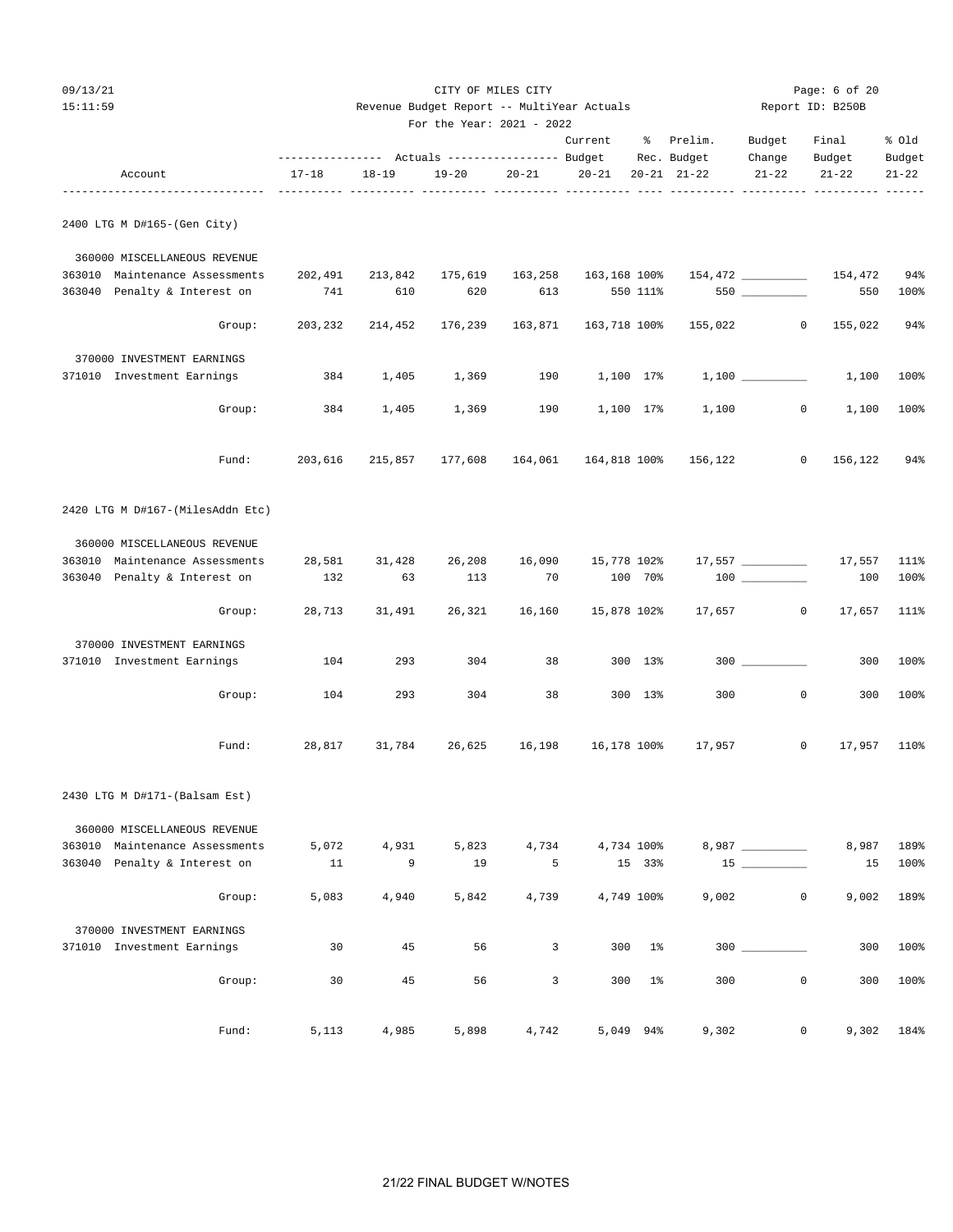| 09/13/21                                  |                               |           |                                            | CITY OF MILES CITY |              |               |                          |                     | Page: 7 of 20          |                     |
|-------------------------------------------|-------------------------------|-----------|--------------------------------------------|--------------------|--------------|---------------|--------------------------|---------------------|------------------------|---------------------|
| 15:11:59                                  |                               |           | Revenue Budget Report -- MultiYear Actuals |                    |              |               |                          |                     | Report ID: B250B       |                     |
|                                           |                               |           | For the Year: 2021 - 2022                  |                    |              |               |                          |                     |                        |                     |
|                                           |                               |           |                                            |                    | Current      |               | % Prelim.<br>Rec. Budget | Budget              | Final                  | % old               |
| Account<br>------------------------------ | $17 - 18$<br>________________ | $18 - 19$ | $19 - 20$<br>----- ---------- -----        | $20 - 21$          | $20 - 21$    |               | $20 - 21$ $21 - 22$      | Change<br>$21 - 22$ | Budget<br>$21 - 22$    | Budget<br>$21 - 22$ |
| 2440 LTG M D#172-(Main Str)               |                               |           |                                            |                    |              |               |                          |                     |                        |                     |
| 360000 MISCELLANEOUS REVENUE              |                               |           |                                            |                    |              |               |                          |                     |                        |                     |
| 363010 Maintenance Assessments            | 20,227                        | 22,366    | 33,543                                     | 30,308             | 30,533 99%   |               |                          | $32,308$ _________  | 32,308                 | 105%                |
| 363040 Penalty & Interest on              | 100                           | 40        | 74                                         | 45                 |              |               |                          |                     | 0                      | 0 <sup>°</sup>      |
| Group:                                    | 20,327                        | 22,406    | 33,617                                     | 30,353             | $30,633$ 99% |               | 32,308                   |                     | $\mathbf{0}$<br>32,308 | 105%                |
| 370000 INVESTMENT EARNINGS                |                               |           |                                            |                    |              |               |                          |                     |                        |                     |
| 371010 Investment Earnings                | 59                            | 76        | 71                                         | 22                 |              | 75 29%        |                          |                     | 75                     | $100\%$             |
| Group:                                    | 59                            | 76        | 71                                         | 22                 |              | 75 29%        | 75                       | $\mathbf{0}$        | 75                     | 100%                |
| Fund:                                     | 20,386                        | 22,482    | 33,688                                     | 30,375             | 30,708 99%   |               | 32,383                   | $\mathbf 0$         | 32,383                 | 105%                |
| 2450 LTG M D#195-(SG-Trico)               |                               |           |                                            |                    |              |               |                          |                     |                        |                     |
| 360000 MISCELLANEOUS REVENUE              |                               |           |                                            |                    |              |               |                          |                     |                        |                     |
| 363010 Maintenance Assessments            | 5,771                         | 5,314     | 5,895                                      | 3,114              |              | 3,172 98%     |                          |                     | 7,085                  | 223%                |
| 363040 Penalty & Interest on              | 19                            | 5         | 8                                          | $\overline{4}$     |              | $10.40\%$ $-$ | $\overline{\phantom{a}}$ |                     | 0                      | 0%                  |
| Group:                                    | 5,790                         | 5,319     | 5,903                                      | 3,118              |              | 3,182 98%     | 7,085                    | $\mathbf 0$         | 7,085                  | 222%                |
| 370000 INVESTMENT EARNINGS                |                               |           |                                            |                    |              |               |                          |                     |                        |                     |
| 371010 Investment Earnings                | 895                           | 1,055     | 824                                        | 5                  |              | 75<br>$7\%$   |                          | 75                  | 75                     | 100%                |
| Group:                                    | 895                           | 1,055     | 824                                        | 5                  |              | 75 7%         | 75                       | $\mathbf{0}$        | 75                     | 100%                |
| Fund:                                     | 6,685                         | 6,374     | 6,727                                      | 3,123              |              | 3,257 96%     | 7,160                    | 0                   | 7,160                  | 219%                |
| 2470 LTG M D#202-(SG-MDU&NV)              |                               |           |                                            |                    |              |               |                          |                     |                        |                     |
| 360000 MISCELLANEOUS REVENUE              |                               |           |                                            |                    |              |               |                          |                     |                        |                     |
| 363010 Maintenance Assessments            | 6,900                         | 8,506     | 9,184                                      | 5,855              |              | 5,542 106%    |                          |                     | 5,295                  | 95%                 |
| 363040 Penalty & Interest on              | 18                            | 33        | 57                                         | 44                 |              |               | 75 59%                   |                     | 0                      | 0 <sup>°</sup>      |
| Group:                                    | 6,918                         | 8,539     | 9,241                                      | 5,899              |              | 5,617 105%    | 5,295                    | 0                   | 5,295                  | 94%                 |
| 370000 INVESTMENT EARNINGS                |                               |           |                                            |                    |              |               |                          |                     |                        |                     |
| 371010 Investment Earnings                | 16                            | 25        | 56                                         | 9                  |              | 50 18%        |                          |                     | 50                     | 100%                |
| Group:                                    | 16                            | 25        | 56                                         | 9                  |              | 50 18%        | 50                       | $\mathbf 0$         | 50                     | 100%                |
| Fund:                                     | 6,934                         | 8,564     | 9,297                                      | 5,908              |              | 5,667 104%    | 5,345                    | 0                   | 5,345                  | 94%                 |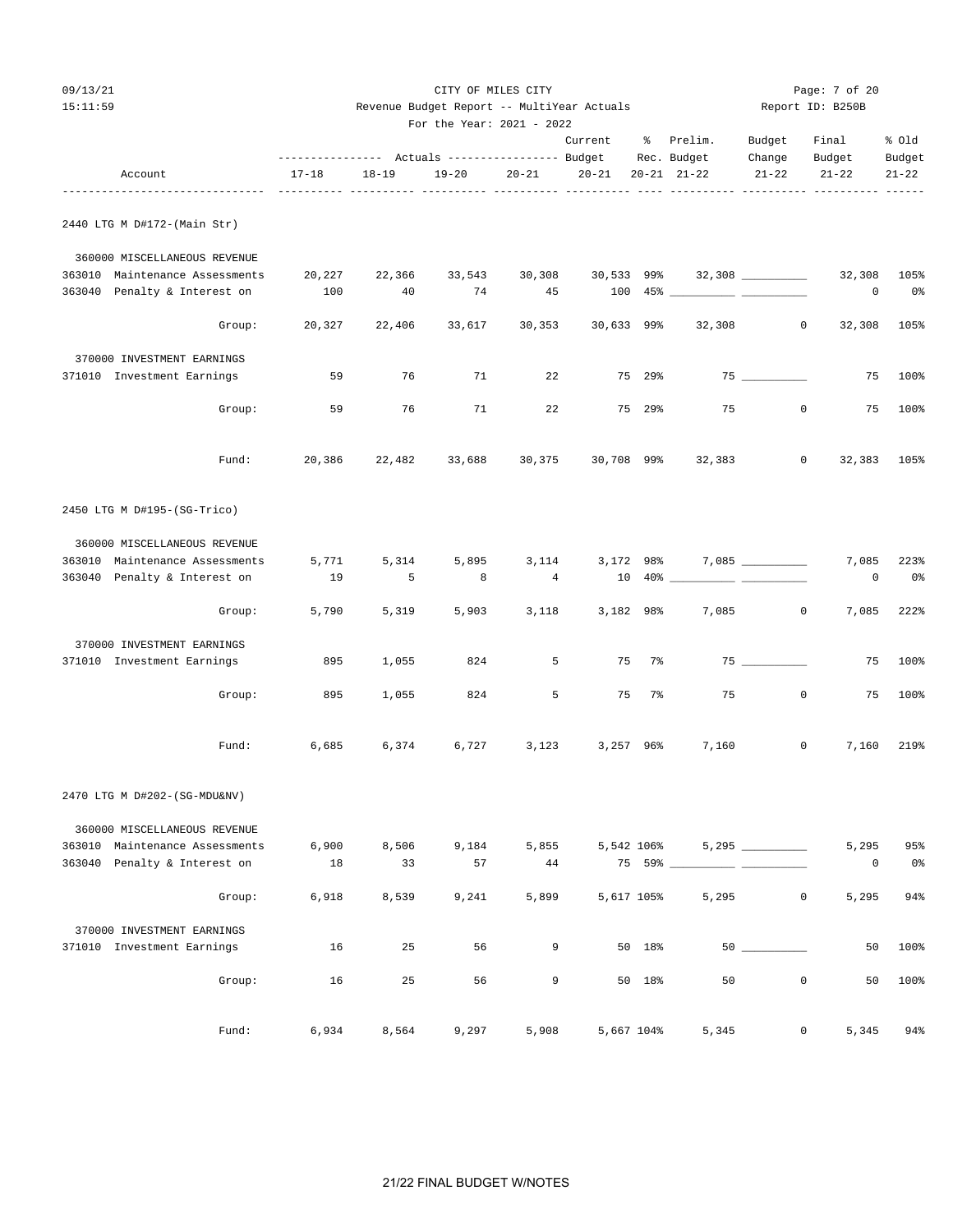| 09/13/21 |                                                             |             |        |                                            | CITY OF MILES CITY |                   |                |                                                                                                                                                                                                                                                                                                                        |                  | Page: 8 of 20 |                        |
|----------|-------------------------------------------------------------|-------------|--------|--------------------------------------------|--------------------|-------------------|----------------|------------------------------------------------------------------------------------------------------------------------------------------------------------------------------------------------------------------------------------------------------------------------------------------------------------------------|------------------|---------------|------------------------|
| 15:11:59 |                                                             |             |        | Revenue Budget Report -- MultiYear Actuals |                    |                   |                |                                                                                                                                                                                                                                                                                                                        | Report ID: B250B |               |                        |
|          |                                                             |             |        | For the Year: 2021 - 2022                  |                    | Current % Prelim. |                |                                                                                                                                                                                                                                                                                                                        | Budget           | Final         | % Old                  |
|          |                                                             |             |        |                                            |                    |                   |                |                                                                                                                                                                                                                                                                                                                        |                  | Change Budget | Budget                 |
|          | Account                                                     | 17-18 18-19 |        |                                            |                    |                   |                | 19-20   20-21   20-21   20-21   21-22                                                                                                                                                                                                                                                                                  | $21 - 22$        | $21 - 22$     | $21 - 22$              |
|          | 2480 LTG M M#173-(Milestown Estates)                        |             |        |                                            |                    |                   |                |                                                                                                                                                                                                                                                                                                                        |                  |               |                        |
|          | 360000 MISCELLANEOUS REVENUE                                |             |        |                                            |                    |                   |                |                                                                                                                                                                                                                                                                                                                        |                  |               |                        |
|          | 363010 Maintenance Assessments                              | 1,407       | 2,697  | 2,874                                      |                    | 2,999 3,276 92%   |                |                                                                                                                                                                                                                                                                                                                        |                  | 3,183         | 97%                    |
|          | 363040 Penalty & Interest on                                | 2           | 5      | 8                                          | 4                  |                   | 10 40%         |                                                                                                                                                                                                                                                                                                                        |                  | 8             | 80%                    |
|          | Group:                                                      | 1,409       | 2,702  | 2,882                                      |                    | 3,003 3,286 91%   |                |                                                                                                                                                                                                                                                                                                                        | $3,191$ 0        | 3,191         | 97%                    |
|          | 370000 INVESTMENT EARNINGS                                  |             |        |                                            |                    |                   |                |                                                                                                                                                                                                                                                                                                                        |                  |               |                        |
|          | 371010 Investment Earnings                                  | 15          | 32     | 14                                         | $\overline{2}$     |                   | 20 10%         |                                                                                                                                                                                                                                                                                                                        |                  | 20            | 100%                   |
|          | Group:                                                      | 15          | 32     | 14                                         | $\overline{2}$     |                   | 20 10%         | 20                                                                                                                                                                                                                                                                                                                     | $\mathbf{0}$     | 20            | 100%                   |
|          | Fund:                                                       | 1,424       | 2,734  | 2,896                                      |                    | 3,005 3,306 91%   |                | 3,211                                                                                                                                                                                                                                                                                                                  | $\overline{0}$   | 3,211         | 97%                    |
|          | 2510 STR MAINT DIST #204                                    |             |        |                                            |                    |                   |                |                                                                                                                                                                                                                                                                                                                        |                  |               |                        |
|          | 310000 TAXES                                                |             |        |                                            |                    |                   |                |                                                                                                                                                                                                                                                                                                                        |                  |               |                        |
|          | 311010 Real Property Taxes                                  |             | $-104$ |                                            |                    |                   | $\mathbf{0}$   | $0$ $\frac{1}{2}$ $\frac{1}{2}$ $\frac{1}{2}$ $\frac{1}{2}$ $\frac{1}{2}$ $\frac{1}{2}$ $\frac{1}{2}$ $\frac{1}{2}$ $\frac{1}{2}$ $\frac{1}{2}$ $\frac{1}{2}$ $\frac{1}{2}$ $\frac{1}{2}$ $\frac{1}{2}$ $\frac{1}{2}$ $\frac{1}{2}$ $\frac{1}{2}$ $\frac{1}{2}$ $\frac{1}{2}$ $\frac{1}{2}$ $\frac{1}{2}$ $\frac{1}{2$ |                  | 0             | 0 <sub>8</sub>         |
|          | Group:                                                      |             | $-104$ |                                            |                    | $\mathbf 0$       | 0 <sup>°</sup> | $\mathbf 0$                                                                                                                                                                                                                                                                                                            | $\mathbf 0$      | $\mathbf 0$   | 0 <sub>8</sub>         |
|          | 330000 INTERGOVERNMENTAL REVENUES                           |             |        |                                            |                    |                   |                |                                                                                                                                                                                                                                                                                                                        |                  |               |                        |
|          | 331113 FEMA -Projects                                       |             |        | 29,198                                     |                    |                   |                |                                                                                                                                                                                                                                                                                                                        |                  | 0             | 0 <sub>8</sub>         |
|          | 331990 Federal Stimulus<br>331993 COVID-19 Federal Stimulus |             |        |                                            | 4,489<br>3,935     |                   |                | $0***$ $\frac{20}{100}$                                                                                                                                                                                                                                                                                                |                  | 0<br>0        | 0%<br>0%               |
|          |                                                             |             |        |                                            |                    |                   |                |                                                                                                                                                                                                                                                                                                                        |                  |               |                        |
|          | Group:                                                      |             |        | 29,198                                     | 8,424              | 18,400 46%        |                | $\overline{0}$                                                                                                                                                                                                                                                                                                         | $\mathbf 0$      | $\mathbf 0$   | 0 <sub>8</sub>         |
|          | 360000 MISCELLANEOUS REVENUE                                |             |        |                                            |                    |                   |                |                                                                                                                                                                                                                                                                                                                        |                  |               |                        |
|          | 362020 MISC REVENUE                                         |             | 600    | 338                                        | 210                |                   |                | $0***$ $\frac{20}{100}$                                                                                                                                                                                                                                                                                                |                  | $\circ$       | 0 <sub>8</sub><br>103% |
|          | 363040 Penalty & Interest on                                | 4,050       | 3,189  | 4,192                                      |                    | 5,288 4,000 132%  |                |                                                                                                                                                                                                                                                                                                                        |                  | 4,000         | 100%                   |
|          | Group:                                                      |             |        |                                            |                    |                   |                | 1,228,862 1,563,740 1,702,492 1,809,305 1,807,521 100% 1,865,961                                                                                                                                                                                                                                                       |                  | 0 1,865,961   | 103%                   |
|          | 370000 INVESTMENT EARNINGS                                  |             |        |                                            |                    |                   |                |                                                                                                                                                                                                                                                                                                                        |                  |               |                        |
|          | 371010 Investment Earnings                                  | 8,710       | 16,987 | 8,526                                      | 197                | $10,000$ 2%       |                |                                                                                                                                                                                                                                                                                                                        |                  | 10,000        | 100%                   |
|          | Group:                                                      | 8,710       | 16,987 | 8,526                                      | 197                | 10,000 2%         |                | 10,000                                                                                                                                                                                                                                                                                                                 | $\mathsf{O}$     | 10,000        | 100%                   |
|          | 380000 OTHER FINANCING SOURCES                              |             |        |                                            |                    |                   |                |                                                                                                                                                                                                                                                                                                                        |                  |               |                        |
|          | 382010 Sale of Fixed Assets<br>383000 Interfund Operating   | 117,344     | 99,939 | 42,086                                     | 8,908<br>734,469   | 684,208 107%      |                |                                                                                                                                                                                                                                                                                                                        |                  | 0<br>132,524  | 0 <sup>8</sup><br>19%  |
|          | 2820 Gas Tax ~ \$132,524                                    |             |        |                                            |                    |                   |                |                                                                                                                                                                                                                                                                                                                        |                  |               |                        |

Group: 117,344 99,939 42,086 743,377 684,208 109% 132,524 0 132,524 19%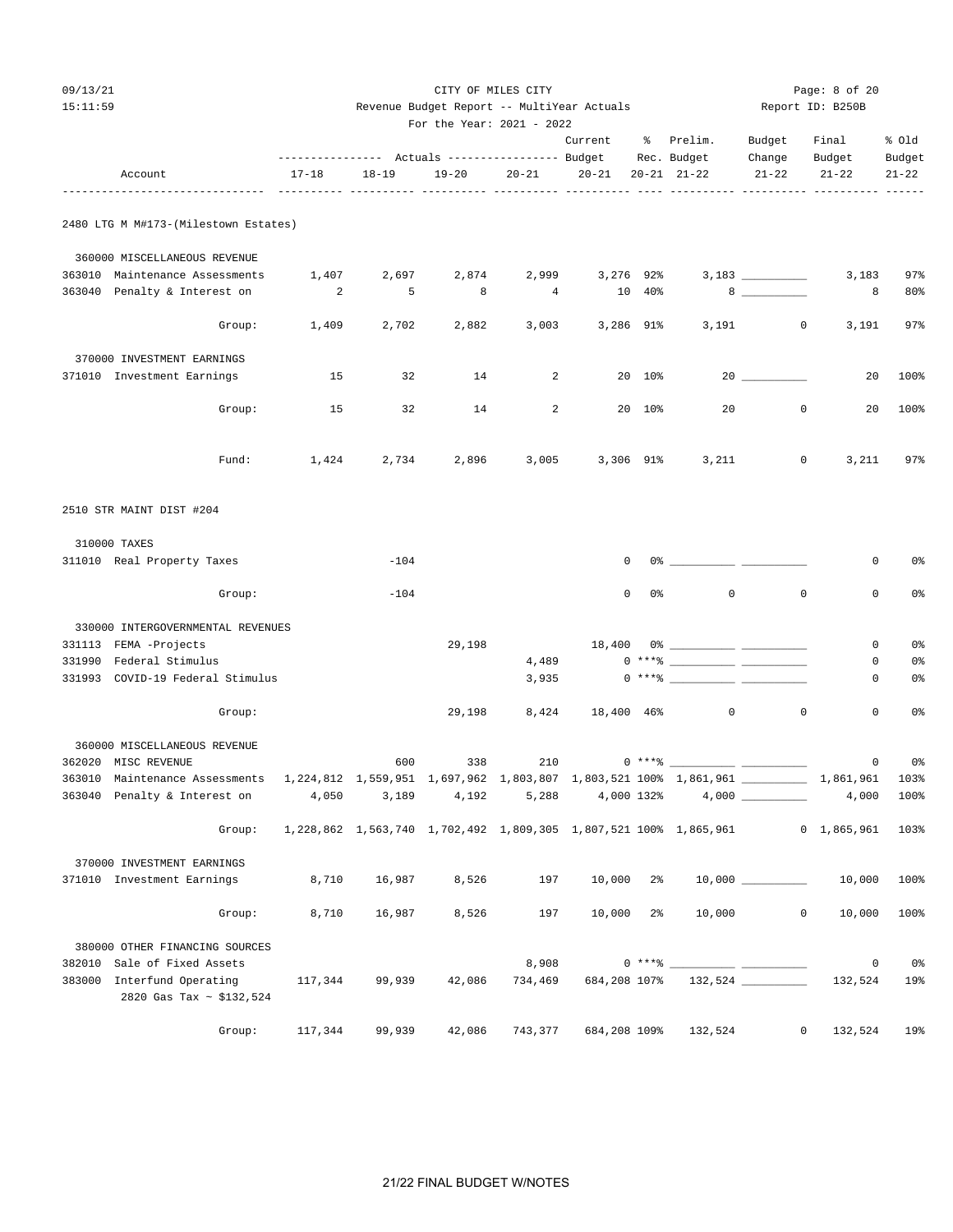| 09/13/21<br>15:11:59                                      |           |                        | Revenue Budget Report -- MultiYear Actuals<br>For the Year: 2021 - 2022 | CITY OF MILES CITY |             |                 |                                                                                                                                                                                                                                                                                                                          |                         | Page: 9 of 20<br>Report ID: B250B                                                |                     |
|-----------------------------------------------------------|-----------|------------------------|-------------------------------------------------------------------------|--------------------|-------------|-----------------|--------------------------------------------------------------------------------------------------------------------------------------------------------------------------------------------------------------------------------------------------------------------------------------------------------------------------|-------------------------|----------------------------------------------------------------------------------|---------------------|
|                                                           |           |                        |                                                                         |                    | Current     |                 | % Prelim.                                                                                                                                                                                                                                                                                                                | Budget                  | Final                                                                            | % old               |
| Account                                                   | $17 - 18$ | $18 - 19$<br>----- --- | 19-20<br>----- ----                                                     | $20 - 21$          | $20 - 21$   |                 | Rec. Budget<br>$20 - 21$ $21 - 22$                                                                                                                                                                                                                                                                                       | Change<br>$21 - 22$     | Budget<br>$21 - 22$                                                              | Budget<br>$21 - 22$ |
| Fund:                                                     |           |                        |                                                                         |                    |             |                 |                                                                                                                                                                                                                                                                                                                          |                         | 1,354,916 1,680,562 1,782,302 2,561,303 2,520,129 102% 2,008,485 0 2,008,485 79% |                     |
| 2520 STR MAINT DIST #205                                  |           |                        |                                                                         |                    |             |                 |                                                                                                                                                                                                                                                                                                                          |                         |                                                                                  |                     |
| 330000 INTERGOVERNMENTAL REVENUES                         |           |                        |                                                                         |                    |             |                 |                                                                                                                                                                                                                                                                                                                          |                         |                                                                                  |                     |
| 331113 FEMA -Projects                                     |           |                        | 7,300                                                                   |                    |             |                 |                                                                                                                                                                                                                                                                                                                          |                         | 0                                                                                | 0 <sub>8</sub>      |
| 331990 Federal Stimulus                                   |           |                        |                                                                         | 1,122              |             |                 | $0***$ $\frac{1}{2}$ $\frac{1}{2}$ $\frac{1}{2}$ $\frac{1}{2}$ $\frac{1}{2}$ $\frac{1}{2}$ $\frac{1}{2}$ $\frac{1}{2}$ $\frac{1}{2}$ $\frac{1}{2}$ $\frac{1}{2}$ $\frac{1}{2}$ $\frac{1}{2}$ $\frac{1}{2}$ $\frac{1}{2}$ $\frac{1}{2}$ $\frac{1}{2}$ $\frac{1}{2}$ $\frac{1}{2}$ $\frac{1}{2}$ $\frac{1}{2}$ $\frac{1}{$ |                         | 0                                                                                | 0%                  |
| 331993 COVID-19 Federal Stimulus                          |           |                        |                                                                         | 560                |             |                 | $0 \xrightarrow{***\,} \xrightarrow{\hspace*{1.5cm}} \xrightarrow{\hspace*{1.5cm}}$                                                                                                                                                                                                                                      |                         | 0                                                                                | 0%                  |
| Group:                                                    |           |                        | 7,300                                                                   | 1,682              | 4,600 37%   |                 | $\circ$                                                                                                                                                                                                                                                                                                                  |                         | $\mathbf 0$<br>$\mathbf 0$                                                       | 0 <sub>8</sub>      |
| 360000 MISCELLANEOUS REVENUE                              |           |                        |                                                                         |                    |             |                 |                                                                                                                                                                                                                                                                                                                          |                         |                                                                                  |                     |
| 362020 MISC REVENUE                                       |           | 150                    | 83                                                                      | 2,674              |             |                 |                                                                                                                                                                                                                                                                                                                          |                         | $\mathbf 0$                                                                      | 0%                  |
| 363010<br>Maintenance Assessments                         | 176,571   | 251,965                | 138,306                                                                 | 203,187            | 207,362 98% |                 |                                                                                                                                                                                                                                                                                                                          | 262,927 ________        | 262,927                                                                          | 126%                |
| 363040 Penalty & Interest on                              | 1,151     | 893                    | 1,106                                                                   | 816                | 1,000 82%   |                 |                                                                                                                                                                                                                                                                                                                          | $1,000$ _________       | 1,000                                                                            | 100%                |
| Group:                                                    | 177,722   | 253,008                | 139,495                                                                 | 206,677            | 208,362 99% |                 | 263,927                                                                                                                                                                                                                                                                                                                  |                         | $\overline{0}$<br>263,927                                                        | 126%                |
| 370000 INVESTMENT EARNINGS                                |           |                        |                                                                         |                    |             |                 |                                                                                                                                                                                                                                                                                                                          |                         |                                                                                  |                     |
| 371010 Investment Earnings                                | 3,527     | 6,026                  | 4,483                                                                   | 520                | 4,000 13%   |                 |                                                                                                                                                                                                                                                                                                                          |                         | 4,000                                                                            | 100%                |
| Group:                                                    | 3,527     | 6,026                  | 4,483                                                                   | 520                | 4,000 13%   |                 |                                                                                                                                                                                                                                                                                                                          | 4,000<br>$\overline{0}$ | 4,000                                                                            | 100%                |
| 380000 OTHER FINANCING SOURCES                            |           |                        |                                                                         |                    |             |                 |                                                                                                                                                                                                                                                                                                                          |                         |                                                                                  |                     |
| 383000 Interfund Operating<br>2820 20% Gas Tax ~ \$33,131 | 60,495    | 89,030                 | 42,086                                                                  | 33,617             | 83,878 40%  |                 |                                                                                                                                                                                                                                                                                                                          | $33,131$ _________      | 33,131                                                                           | 39%                 |
| Group:                                                    | 60,495    | 89,030                 | 42,086                                                                  | 33,617             | 83,878 40%  |                 | 33,131                                                                                                                                                                                                                                                                                                                   |                         | $\circ$<br>33,131                                                                | 39%                 |
| Fund:                                                     | 241,744   | 348,064                | 193,364                                                                 | 242,496            | 300,840 81% |                 | 301,058                                                                                                                                                                                                                                                                                                                  |                         | $\mathbf 0$<br>301,058                                                           | 100%                |
|                                                           |           |                        |                                                                         |                    |             |                 |                                                                                                                                                                                                                                                                                                                          |                         |                                                                                  |                     |
| 2540 STR MAINT DIST#207-(MILESTOWN ESTATES)               |           |                        |                                                                         |                    |             |                 |                                                                                                                                                                                                                                                                                                                          |                         |                                                                                  |                     |
| 360000 MISCELLANEOUS REVENUE                              |           |                        |                                                                         |                    |             |                 |                                                                                                                                                                                                                                                                                                                          |                         |                                                                                  |                     |
| 363010 Maintenance Assessments                            | 7,725     | 4,984                  | 6,512                                                                   | 4,251              | 4,620 92%   |                 |                                                                                                                                                                                                                                                                                                                          |                         | 5,237                                                                            | 113%                |
| 363040 Penalty & Interest on                              | 19        | 14                     | 23                                                                      | 14                 |             | $20 \t 70\%$ __ |                                                                                                                                                                                                                                                                                                                          |                         | 0                                                                                | 0%                  |
| Group:                                                    | 7,744     | 4,998                  | 6,535                                                                   | 4,265              |             | 4,640 92%       | 5,237                                                                                                                                                                                                                                                                                                                    |                         | 0<br>5,237                                                                       | 112%                |
| 370000 INVESTMENT EARNINGS                                |           |                        |                                                                         |                    |             |                 |                                                                                                                                                                                                                                                                                                                          |                         |                                                                                  |                     |
| 371010 Investment Earnings                                | 60        | 106                    | 83                                                                      | 11                 |             | 100 11%         |                                                                                                                                                                                                                                                                                                                          | $100$ $\qquad$          | 100                                                                              | 100%                |
| Group:                                                    | 60        | 106                    | 83                                                                      | 11                 |             | 100 11%         | 100                                                                                                                                                                                                                                                                                                                      |                         | $\mathbf 0$<br>100                                                               | 100%                |
| Fund:                                                     | 7,804     | 5,104                  | 6,618                                                                   | 4,276              |             | 4,740 90%       | 5,337                                                                                                                                                                                                                                                                                                                    |                         | $\mathbf 0$                                                                      | 5,337 112%          |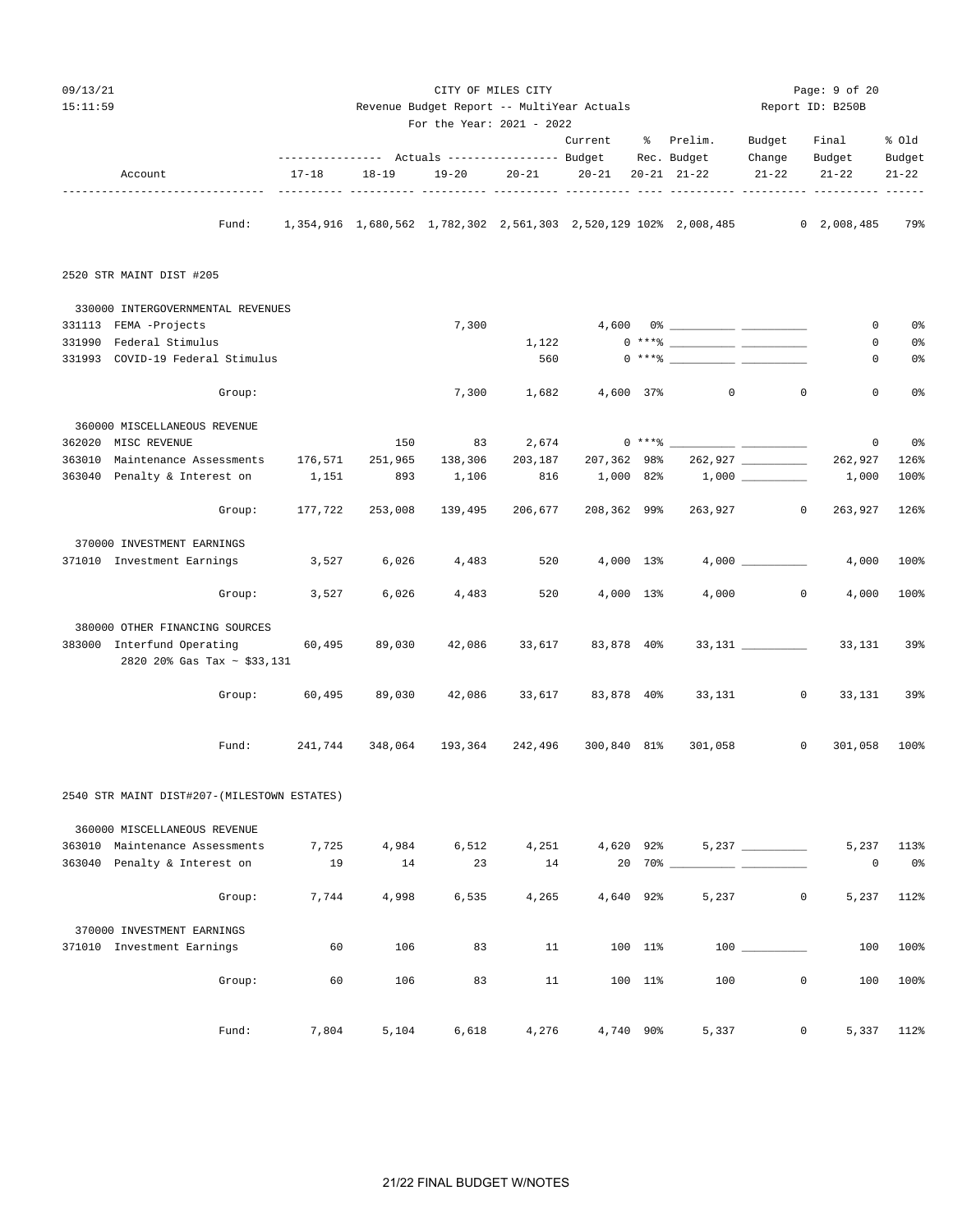|--|--|

| 09/13/21     |                                                          |                                                       |           | CITY OF MILES CITY                         |           |              |                |                                                                                                                                                                                                                                                                                                                        |                          | Page: 10 of 20             |                |
|--------------|----------------------------------------------------------|-------------------------------------------------------|-----------|--------------------------------------------|-----------|--------------|----------------|------------------------------------------------------------------------------------------------------------------------------------------------------------------------------------------------------------------------------------------------------------------------------------------------------------------------|--------------------------|----------------------------|----------------|
| 15:11:59     |                                                          |                                                       |           | Revenue Budget Report -- MultiYear Actuals |           |              |                |                                                                                                                                                                                                                                                                                                                        |                          | Report ID: B250B           |                |
|              |                                                          |                                                       |           | For the Year: 2021 - 2022                  |           |              |                |                                                                                                                                                                                                                                                                                                                        |                          |                            |                |
|              |                                                          |                                                       |           |                                            |           | Current      |                | % Prelim.                                                                                                                                                                                                                                                                                                              | Budget                   | Final                      | % old          |
|              |                                                          | ---------------    Actuals ----------------    Budget |           |                                            |           |              |                | Rec. Budget                                                                                                                                                                                                                                                                                                            | Change                   | Budget                     | Budget         |
|              | Account                                                  | $17 - 18$                                             | $18 - 19$ | 19-20                                      | $20 - 21$ | $20 - 21$    |                | $20 - 21$ $21 - 22$                                                                                                                                                                                                                                                                                                    | $21 - 22$                | $21 - 22$                  | $21 - 22$      |
|              | 2701 Fire Grants                                         |                                                       |           |                                            |           |              |                |                                                                                                                                                                                                                                                                                                                        |                          |                            |                |
|              | 330000 INTERGOVERNMENTAL REVENUES                        |                                                       |           |                                            |           |              |                |                                                                                                                                                                                                                                                                                                                        |                          |                            |                |
|              | 331113 FEMA -Projects                                    |                                                       |           | 222,334                                    |           | $300,000$ 0% |                |                                                                                                                                                                                                                                                                                                                        |                          | 300,000                    | 100%           |
|              | Group:                                                   |                                                       |           | 222,334                                    |           | 300,000      | 0%             | 300,000                                                                                                                                                                                                                                                                                                                |                          | $\circ$<br>300,000         | 100%           |
|              | 340000 Charges for Services                              |                                                       |           |                                            |           |              |                |                                                                                                                                                                                                                                                                                                                        |                          |                            |                |
|              | 342025 Fire Dept Equip                                   | 275                                                   | 250       |                                            |           | 0            |                | $0$ $\frac{1}{2}$ $\frac{1}{2}$ $\frac{1}{2}$ $\frac{1}{2}$ $\frac{1}{2}$ $\frac{1}{2}$ $\frac{1}{2}$ $\frac{1}{2}$ $\frac{1}{2}$ $\frac{1}{2}$ $\frac{1}{2}$ $\frac{1}{2}$ $\frac{1}{2}$ $\frac{1}{2}$ $\frac{1}{2}$ $\frac{1}{2}$ $\frac{1}{2}$ $\frac{1}{2}$ $\frac{1}{2}$ $\frac{1}{2}$ $\frac{1}{2}$ $\frac{1}{2$ |                          | 0                          | 0 <sup>8</sup> |
|              | Group:                                                   | 275                                                   | 250       |                                            |           | $\mathsf{O}$ | 0 <sup>8</sup> | $\circ$                                                                                                                                                                                                                                                                                                                |                          | $\mathbb O$<br>0           | 0 <sup>°</sup> |
|              | 360000 MISCELLANEOUS REVENUE                             |                                                       |           |                                            |           |              |                |                                                                                                                                                                                                                                                                                                                        |                          |                            |                |
|              | 362020 MISC REVENUE                                      |                                                       |           |                                            | 2         | $24,087$ 0%  |                |                                                                                                                                                                                                                                                                                                                        |                          | 25,000                     | 103%           |
| 365040       | DONATIONS-FIRE/AMB                                       | 350                                                   | 350       | 350                                        | 350       |              | 350 100%       |                                                                                                                                                                                                                                                                                                                        | $350$                    | 350                        | 100%           |
|              | 367000 Sale of Junk or Salvage                           |                                                       | 3,400     |                                            |           | 1,000        | 0%             |                                                                                                                                                                                                                                                                                                                        |                          | 1,000                      | 100%           |
|              | Group:                                                   | 350                                                   | 3,750     | 350                                        | 352       | 25,437 1%    |                | 26,350                                                                                                                                                                                                                                                                                                                 | $\overline{\phantom{0}}$ | 26,350                     | 103%           |
|              | 380000 OTHER FINANCING SOURCES                           |                                                       |           |                                            |           |              |                |                                                                                                                                                                                                                                                                                                                        |                          |                            |                |
|              | 382010 Sale of Fixed Assets                              |                                                       | 750       |                                            |           | 0            |                | $0$ 왕                                                                                                                                                                                                                                                                                                                  |                          | 0                          | 0%             |
|              | Group:                                                   |                                                       | 750       |                                            |           | $\mathbf 0$  | 0 <sup>°</sup> | $\mathsf 0$                                                                                                                                                                                                                                                                                                            |                          | $\mathbf 0$<br>$\mathbf 0$ | 0 <sup>o</sup> |
|              | Fund:                                                    | 625                                                   | 4,750     | 222,684                                    | 352       | 325,437 0%   |                | 326,350                                                                                                                                                                                                                                                                                                                |                          | 0<br>326,350               | 100%           |
| 2820 GAS TAX |                                                          |                                                       |           |                                            |           |              |                |                                                                                                                                                                                                                                                                                                                        |                          |                            |                |
|              |                                                          |                                                       |           |                                            |           |              |                |                                                                                                                                                                                                                                                                                                                        |                          |                            |                |
|              | 330000 INTERGOVERNMENTAL REVENUES<br>335040 Gasoline Tax |                                                       |           | 176,877 174,635 172,514                    | 170,208   | 170,208 100% |                |                                                                                                                                                                                                                                                                                                                        |                          | 168,142                    | 98%            |
|              |                                                          |                                                       |           |                                            |           |              |                |                                                                                                                                                                                                                                                                                                                        |                          |                            |                |
|              | Group:                                                   | 176,877                                               | 174,635   | 172,514                                    | 170,208   | 170,208 100% |                | 168,142                                                                                                                                                                                                                                                                                                                |                          | $\mathbf 0$<br>168,142     | 98%            |

| Fund: |  |  | $176,877$ $174,635$ $172,514$ $170,208$ $170,208$ $100$ % $168,142$ 0 $168,142$ 98% |  |  |
|-------|--|--|-------------------------------------------------------------------------------------|--|--|

2821 HB473- Fuel Tax

|                                          | 330000 INTERGOVERNMENTAL REVENUES        |        |         |         |         |              |            |   |         |      |
|------------------------------------------|------------------------------------------|--------|---------|---------|---------|--------------|------------|---|---------|------|
| 335041<br>HB473                          |                                          | 65,816 | 138,752 | 197,026 | 195,414 | 100,000 195% | 200,000    |   | 200,000 | 200% |
|                                          | Group:                                   | 65,816 | 138,752 | 197,026 | 195,414 | 100,000 195% | 200,000    | 0 | 200,000 | 200% |
| 380000 OTHER FINANCING SOURCES<br>383000 | Interfund Operating<br>5% Match from 204 | 3,291  | 6,938   | 9,851   |         | 5,000<br>0%  | 10,000 000 |   | 10,000  | 200% |
|                                          | Group:                                   | 3,291  | 6,938   | 9,851   |         | 5,000<br>0%  | 10,000     | 0 | 10,000  | 200% |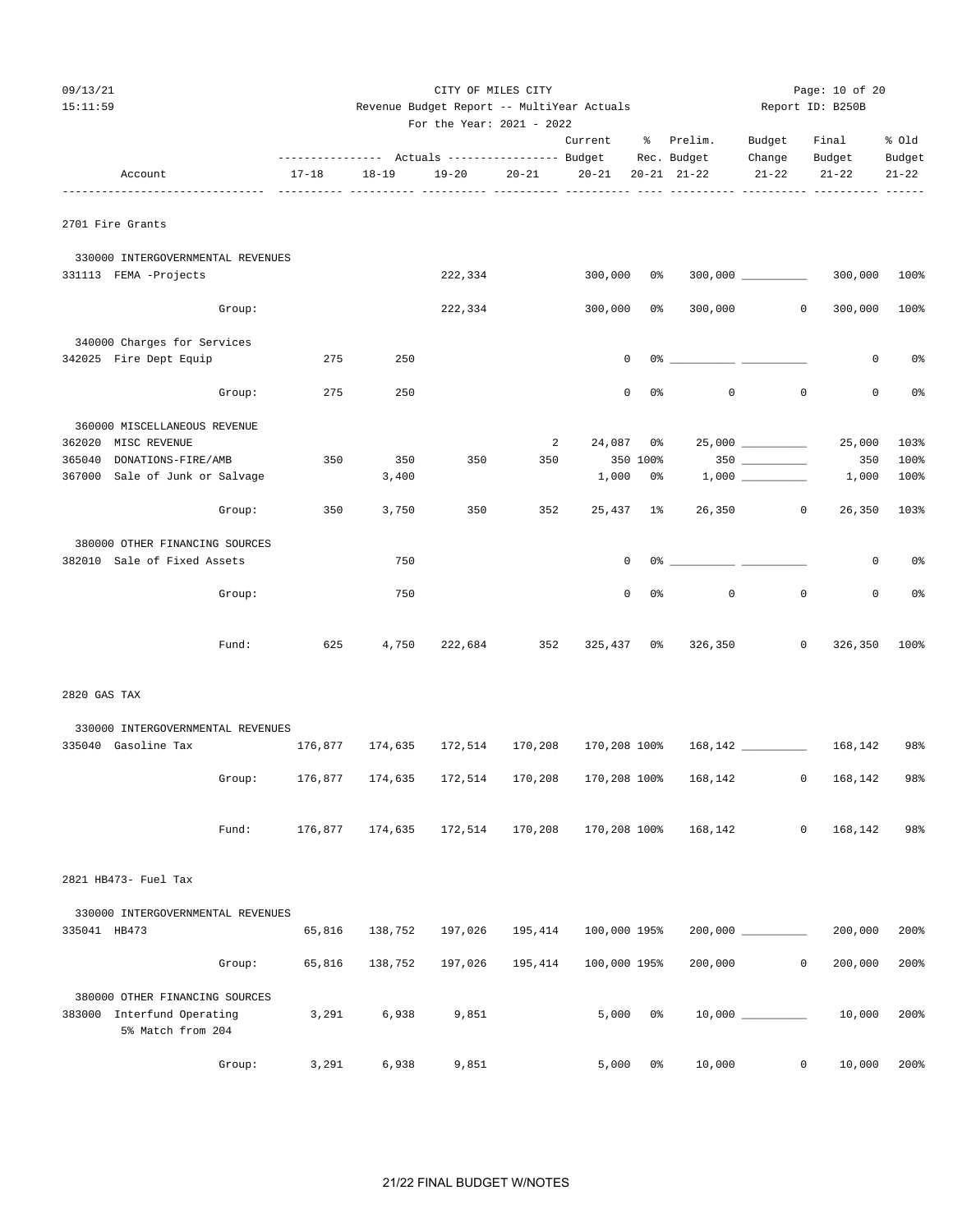| 09/13/21<br>15:11:59 |                                        |                 |           | Revenue Budget Report -- MultiYear Actuals               |         | CITY OF MILES CITY        |            |                |                                                                                                                                                                                                                                                                                                                                                                    |                     | Page: 11 of 20<br>Report ID: B250B |                     |
|----------------------|----------------------------------------|-----------------|-----------|----------------------------------------------------------|---------|---------------------------|------------|----------------|--------------------------------------------------------------------------------------------------------------------------------------------------------------------------------------------------------------------------------------------------------------------------------------------------------------------------------------------------------------------|---------------------|------------------------------------|---------------------|
|                      |                                        |                 |           |                                                          |         | For the Year: 2021 - 2022 |            |                |                                                                                                                                                                                                                                                                                                                                                                    |                     |                                    |                     |
|                      |                                        |                 |           |                                                          |         |                           | Current    |                | % Prelim.                                                                                                                                                                                                                                                                                                                                                          | Budget              | Final                              | % Old               |
|                      | Account                                |                 | $17 - 18$ | --------------- Actuals ---------------- Budget<br>18-19 | 19-20   | $20 - 21$                 | $20 - 21$  |                | Rec. Budget<br>$20 - 21$ $21 - 22$                                                                                                                                                                                                                                                                                                                                 | Change<br>$21 - 22$ | Budget<br>$21 - 22$                | Budget<br>$21 - 22$ |
|                      |                                        | --------------- |           |                                                          |         |                           |            |                |                                                                                                                                                                                                                                                                                                                                                                    |                     |                                    |                     |
|                      |                                        | Fund:           |           | 69,107 145,690                                           |         |                           |            |                | 206,877 195,414 105,000 186% 210,000                                                                                                                                                                                                                                                                                                                               | $\circ$             | 210,000                            | 200%                |
|                      | 2850 Southeastern Montana Dispatch-911 |                 |           |                                                          |         |                           |            |                |                                                                                                                                                                                                                                                                                                                                                                    |                     |                                    |                     |
|                      | 330000 INTERGOVERNMENTAL REVENUES      |                 |           |                                                          |         |                           |            |                |                                                                                                                                                                                                                                                                                                                                                                    |                     |                                    |                     |
|                      | 335080 Basic 911 Funds                 |                 | 65,680    | 131,949                                                  | 222,820 | 209,323                   |            |                | 201,000 104% 267,677 431,990                                                                                                                                                                                                                                                                                                                                       |                     | 699,667                            | 348%                |
|                      | 335081 Enhanced 911 Funds              |                 | 65,680    | 62,932                                                   |         |                           |            |                | $\begin{picture}(150,10) \put(0,0){\vector(1,0){100}} \put(15,0){\vector(1,0){100}} \put(15,0){\vector(1,0){100}} \put(15,0){\vector(1,0){100}} \put(15,0){\vector(1,0){100}} \put(15,0){\vector(1,0){100}} \put(15,0){\vector(1,0){100}} \put(15,0){\vector(1,0){100}} \put(15,0){\vector(1,0){100}} \put(15,0){\vector(1,0){100}} \put(15,0){\vector(1,0){100}}$ |                     | 0                                  | 0 <sub>8</sub>      |
|                      | 335082 911 - WIRELESS FUNDS            |                 | 108,298   | 38,198                                                   |         |                           |            |                | $\begin{picture}(150,10) \put(0,0){\vector(1,0){100}} \put(15,0){\vector(1,0){100}} \put(15,0){\vector(1,0){100}} \put(15,0){\vector(1,0){100}} \put(15,0){\vector(1,0){100}} \put(15,0){\vector(1,0){100}} \put(15,0){\vector(1,0){100}} \put(15,0){\vector(1,0){100}} \put(15,0){\vector(1,0){100}} \put(15,0){\vector(1,0){100}} \put(15,0){\vector(1,0){100}}$ |                     | $\mathbf 0$                        | 0%                  |
|                      |                                        | Group:          | 239,658   | 233,079                                                  | 222,820 | 209,323                   |            |                | 201,000 104% 267,677                                                                                                                                                                                                                                                                                                                                               | 431,990             | 699,667                            | 348%                |
|                      | 370000 INVESTMENT EARNINGS             |                 |           |                                                          |         |                           |            |                |                                                                                                                                                                                                                                                                                                                                                                    |                     |                                    |                     |
|                      | 371010 Investment Earnings             |                 | 4,111     | 9,201                                                    | 2,866   | 147                       |            |                |                                                                                                                                                                                                                                                                                                                                                                    |                     | 0                                  | 0%                  |
|                      |                                        | Group:          | 4,111     | 9,201                                                    | 2,866   | 147                       | 9,051      | 2 <sup>°</sup> | $\circ$                                                                                                                                                                                                                                                                                                                                                            | $\mathbf{0}$        | 0                                  | 0 <sub>8</sub>      |
|                      |                                        | Fund:           | 243,769   | 242,280                                                  | 225,686 | 209,470                   |            |                | 210,051 100% 267,677 431,990                                                                                                                                                                                                                                                                                                                                       |                     | 699,667 333%                       |                     |
|                      | 2880 LIBRARY GRANTS                    |                 |           |                                                          |         |                           |            |                |                                                                                                                                                                                                                                                                                                                                                                    |                     |                                    |                     |
|                      | 330000 INTERGOVERNMENTAL REVENUES      |                 |           |                                                          |         |                           |            |                |                                                                                                                                                                                                                                                                                                                                                                    |                     |                                    |                     |
|                      | 334100 Library - State Aid             |                 |           |                                                          | 5,399   | 5,399                     | 5,399 100% |                |                                                                                                                                                                                                                                                                                                                                                                    |                     | 5,399                              | 100%                |
|                      | 334101 HB#193-Interlibrary Loan        |                 |           |                                                          |         |                           | 5,000      |                | 0% ___________ ___________                                                                                                                                                                                                                                                                                                                                         |                     | $\overline{0}$                     | 0%                  |
| 334104               | Sagebrush Fed                          |                 |           |                                                          | 5,950   |                           | 5,757      |                |                                                                                                                                                                                                                                                                                                                                                                    |                     | 0                                  | 0 <sub>8</sub>      |
| 334105               | Sagebrush Fed/Coal Sev                 |                 | 4,897     | 5,027                                                    |         | 5,756                     |            | $0***8$        |                                                                                                                                                                                                                                                                                                                                                                    |                     |                                    | $4,806$ ******      |
|                      | 334107 Humanities Montana Grant        |                 |           |                                                          |         |                           |            | $0\qquad 0$ %  |                                                                                                                                                                                                                                                                                                                                                                    |                     |                                    | $1,000$ *****%      |
|                      |                                        | Group:          | 4,897     | 5,027                                                    | 11,349  | 11,155                    | 16,156 69% |                | 11,205                                                                                                                                                                                                                                                                                                                                                             | $\circ$             | 11,205                             | 69%                 |
|                      | 340000 Charges for Services            |                 |           |                                                          |         |                           |            |                |                                                                                                                                                                                                                                                                                                                                                                    |                     |                                    |                     |
|                      | 346073 One Time Endowments             |                 |           |                                                          |         |                           | 0          | 0%             |                                                                                                                                                                                                                                                                                                                                                                    |                     |                                    | $1,000$ *****%      |
|                      |                                        | Group:          |           |                                                          |         |                           | 0          | $0\,$          | 1,000                                                                                                                                                                                                                                                                                                                                                              | $\mathsf{O}$        |                                    | $1,000$ ******      |
|                      | 360000 MISCELLANEOUS REVENUE           |                 |           |                                                          |         |                           |            |                |                                                                                                                                                                                                                                                                                                                                                                    |                     |                                    |                     |
|                      | 365035 Donation-Library Board of       |                 |           |                                                          |         | 63                        |            | $0***$ $*$     | $1,500$ __                                                                                                                                                                                                                                                                                                                                                         |                     |                                    | 1,500 ******        |
|                      |                                        | Group:          |           |                                                          |         | 63                        |            | $0***$ $*$     | 1,500                                                                                                                                                                                                                                                                                                                                                              | 0                   |                                    | 1,500 ******        |
|                      | 380000 OTHER FINANCING SOURCES         |                 |           |                                                          |         |                           |            |                |                                                                                                                                                                                                                                                                                                                                                                    |                     |                                    |                     |
|                      | 383000 Interfund Operating             |                 |           | 87,551                                                   |         |                           | 0          | 0 %            |                                                                                                                                                                                                                                                                                                                                                                    |                     | 0                                  | 0%                  |
|                      |                                        | Group:          |           | 87,551                                                   |         |                           | 0          | $0\,$          | $\mathbb O$                                                                                                                                                                                                                                                                                                                                                        | $\mathsf{O}\xspace$ | 0                                  | 0%                  |
|                      |                                        | Fund:           | 4,897     | 92,578                                                   | 11,349  | 11,218                    | 16,156 69% |                | 13,705                                                                                                                                                                                                                                                                                                                                                             | $\circ$             | 13,705                             | 84%                 |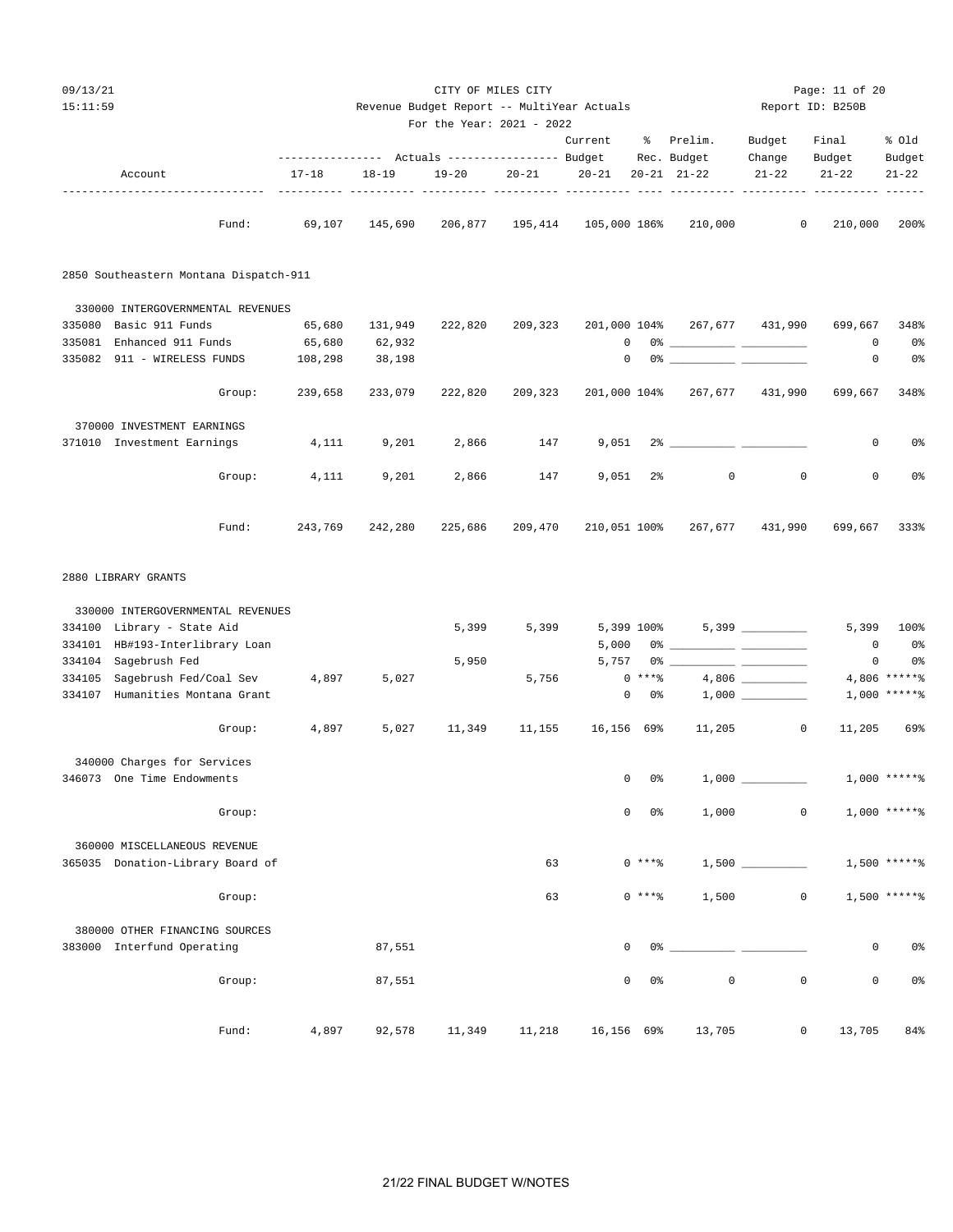| 09/13/21<br>15:11:59 |                                                                                                                                                                                                 |              |           | Revenue Budget Report -- MultiYear Actuals | CITY OF MILES CITY            |                   |                |                                                                                                                                                                                                                                                                                                                                                                                                     |                   | Page: 12 of 20<br>Report ID: B250B |                   |
|----------------------|-------------------------------------------------------------------------------------------------------------------------------------------------------------------------------------------------|--------------|-----------|--------------------------------------------|-------------------------------|-------------------|----------------|-----------------------------------------------------------------------------------------------------------------------------------------------------------------------------------------------------------------------------------------------------------------------------------------------------------------------------------------------------------------------------------------------------|-------------------|------------------------------------|-------------------|
|                      |                                                                                                                                                                                                 |              |           | For the Year: 2021 - 2022                  |                               | Current % Prelim. |                |                                                                                                                                                                                                                                                                                                                                                                                                     | Budget<br>Change  | Final<br>Budget                    | % Old<br>Budget   |
|                      | Account                                                                                                                                                                                         | 17-18        | $18 - 19$ |                                            | 19-20 20-21 20-21 20-21 21-22 |                   |                |                                                                                                                                                                                                                                                                                                                                                                                                     | $21 - 22$         | $21 - 22$                          | $21 - 22$         |
|                      | 2935 Historic Preservation                                                                                                                                                                      |              |           |                                            |                               |                   |                |                                                                                                                                                                                                                                                                                                                                                                                                     |                   |                                    |                   |
|                      | 330000 INTERGOVERNMENTAL REVENUES<br>331993 COVID-19 Federal Stimulus                                                                                                                           |              |           |                                            | 1,120                         |                   |                |                                                                                                                                                                                                                                                                                                                                                                                                     |                   | $\overline{0}$                     | 0 <sub>8</sub>    |
|                      | 334000 State Grants<br>Brownfield Grant $\sim$ \$35,000<br>Big Sky Trust Fund Grant $\sim$ \$18,480<br>SHPO Grant $\sim$ \$6000<br>CDBG Grant $\sim$ \$25,000 (total grant \$62,000 split w/GF) |              |           |                                            |                               |                   |                | $5,500$ $5,500$ $5,500$ $6,000$ $6,000$ $100\%$ $84,480$ $\qquad \qquad$                                                                                                                                                                                                                                                                                                                            |                   | 84,480 1408%                       |                   |
|                      |                                                                                                                                                                                                 | Group: 5,500 | 5,500     | 5,500                                      |                               |                   |                | 7,120 6,000 119% 84,480 0                                                                                                                                                                                                                                                                                                                                                                           |                   |                                    | 84,480 1408%      |
|                      | 360000 MISCELLANEOUS REVENUE<br>362020 MISC REVENUE                                                                                                                                             |              |           | 90                                         |                               |                   | $0\qquad 0$ %  |                                                                                                                                                                                                                                                                                                                                                                                                     | $2,000$ _________ |                                    | $2,000$ *****%    |
|                      | Sale of Books & Postcards<br>365050 Preservation-LPAnderson                                                                                                                                     | 18           |           |                                            |                               | 0                 |                |                                                                                                                                                                                                                                                                                                                                                                                                     |                   | 0                                  | 0%                |
|                      | Group:                                                                                                                                                                                          | 18           |           | 90                                         |                               |                   | $0\qquad 0$ %  | 2,000                                                                                                                                                                                                                                                                                                                                                                                               |                   | $\circ$                            | $2,000$ *****%    |
|                      | 380000 OTHER FINANCING SOURCES<br>383000 Interfund Operating                                                                                                                                    | 2,200        | 2,200     | 2,200                                      | 3,000                         |                   |                |                                                                                                                                                                                                                                                                                                                                                                                                     |                   | $\mathbf{0}$                       | 0%                |
|                      | Group:                                                                                                                                                                                          | 2,200        | 2,200     | 2,200                                      | 3,000                         |                   |                | 3,000 100% 0                                                                                                                                                                                                                                                                                                                                                                                        |                   | $\circ$<br>$\circ$                 | 0 <sup>°</sup>    |
|                      | Fund:                                                                                                                                                                                           | 7,718        | 7,700     |                                            |                               |                   |                | 7,790 10,120 9,000 112% 86,480                                                                                                                                                                                                                                                                                                                                                                      |                   | $\overline{0}$                     | 86,480 960%       |
|                      | 2940 HOUSING AUTHORITY                                                                                                                                                                          |              |           |                                            |                               |                   |                |                                                                                                                                                                                                                                                                                                                                                                                                     |                   |                                    |                   |
|                      | 330000 INTERGOVERNMENTAL REVENUES<br>331010 CDBG/HOME GRANTS                                                                                                                                    | 5,000        |           |                                            |                               | 0                 |                |                                                                                                                                                                                                                                                                                                                                                                                                     |                   | 0                                  | 0%                |
|                      | Group:                                                                                                                                                                                          | 5,000        |           |                                            |                               | 0                 | 0 <sup>o</sup> | $\mathsf 0$                                                                                                                                                                                                                                                                                                                                                                                         |                   | 0<br>0                             | 0%                |
|                      | Fund:                                                                                                                                                                                           | 5,000        |           |                                            |                               | $\mathbf 0$       | 0%             | $\mathbf 0$                                                                                                                                                                                                                                                                                                                                                                                         |                   | 0<br>0                             | 0 <sub>8</sub>    |
|                      | 2985 RETIRED SENIOR VOLUNTEER PROG (RSVP)                                                                                                                                                       |              |           |                                            |                               |                   |                |                                                                                                                                                                                                                                                                                                                                                                                                     |                   |                                    |                   |
|                      | 330000 INTERGOVERNMENTAL REVENUES<br>331165 RSVP FEDERAL GRANTS<br>331166 RSVP-Fallon/Custer                                                                                                    | 78,912       | 79,412    | 80,329<br>6,083                            | 91,412                        |                   |                | 86,412 106% 86,412 __________<br>$\begin{picture}(150,10) \put(0,0){\vector(1,0){100}} \put(15,0){\vector(1,0){100}} \put(15,0){\vector(1,0){100}} \put(15,0){\vector(1,0){100}} \put(15,0){\vector(1,0){100}} \put(15,0){\vector(1,0){100}} \put(15,0){\vector(1,0){100}} \put(15,0){\vector(1,0){100}} \put(15,0){\vector(1,0){100}} \put(15,0){\vector(1,0){100}} \put(15,0){\vector(1,0){100}}$ |                   | 0                                  | 86,412 100%<br>0% |

Group: 78,912 79,412 86,412 91,412 86,412 106% 86,412 0 86,412 100%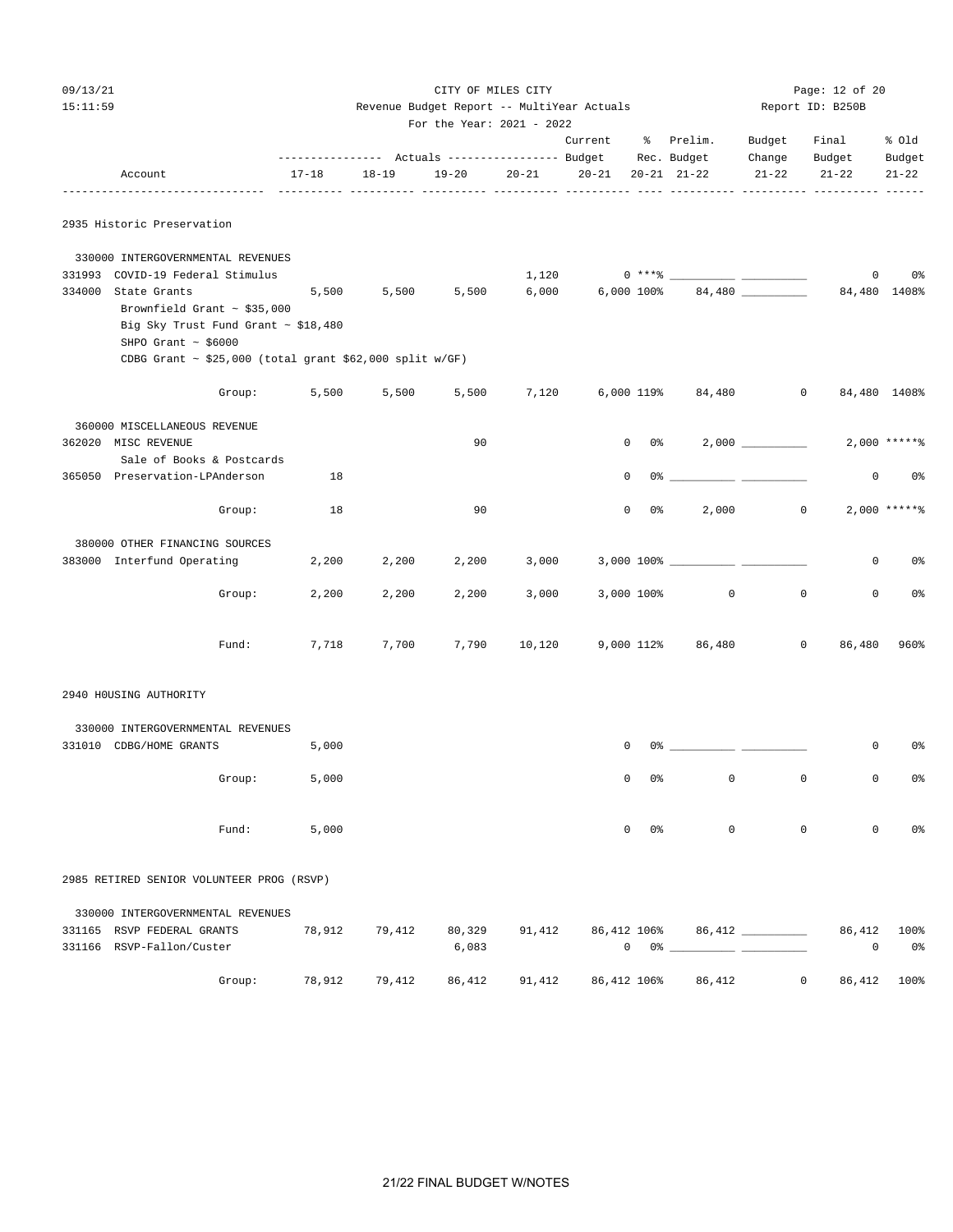| 09 / | 1<br>2<br>-1.5 -<br>$\prime$ |
|------|------------------------------|
|------|------------------------------|

#### 15:11:59 Revenue Budget Report -- MultiYear Actuals Report ID: B250B For the Year: 2021 - 2022

|        |                                                                                                        |           |           | $r$ of the real: $2021 - 2022$ |           |             |                 |                                            |                    |                                |               |  |
|--------|--------------------------------------------------------------------------------------------------------|-----------|-----------|--------------------------------|-----------|-------------|-----------------|--------------------------------------------|--------------------|--------------------------------|---------------|--|
|        |                                                                                                        |           |           |                                |           | Current     | ႜႜႜၟ            | Prelim.                                    | Budget             | Final                          | % old         |  |
|        |                                                                                                        |           |           |                                |           |             |                 | Rec. Budget                                | Change             | Budget                         | Budget        |  |
|        | Account                                                                                                | $17 - 18$ | $18 - 19$ | $19 - 20$                      | $20 - 21$ | $20 - 21$   |                 | $20 - 21$ $21 - 22$                        | $21 - 22$          | $21 - 22$<br>___________ _____ | $21 - 22$     |  |
|        | 2985 RETIRED SENIOR VOLUNTEER PROG (RSVP)                                                              |           |           |                                |           |             |                 |                                            |                    |                                |               |  |
|        | 360000 MISCELLANEOUS REVENUE                                                                           |           |           |                                |           |             |                 |                                            |                    |                                |               |  |
|        | 362020 MISC REVENUE                                                                                    | 18,400    | 17,345    | 20,414                         | 6,368     | 18,600 34%  |                 | 24,000 __________                          |                    | 24,000                         | 129%          |  |
| 362023 | RSVP- Excess/Fund RAISING                                                                              | 324       |           |                                |           |             | $0\qquad 0\,$ ී |                                            | $16,500$ _________ |                                | 16,500 ****** |  |
| 365000 | Contributions and                                                                                      |           |           |                                | 1,262     |             | $0***$ $*$      |                                            |                    | 0                              | 0%            |  |
|        | Group:                                                                                                 | 18,724    | 17,345    | 20,414                         | 7,630     | 18,600 41%  |                 | 40,500                                     | $\mathbf 0$        | 40,500                         | 217%          |  |
|        |                                                                                                        |           |           |                                |           |             |                 |                                            |                    |                                |               |  |
|        | 370000 INVESTMENT EARNINGS                                                                             |           |           |                                |           |             |                 |                                            |                    |                                | $200$ ******  |  |
|        | 371010 Investment Earnings                                                                             | 168       | 290       | 142                            | 24        |             | $0***8$         |                                            |                    |                                |               |  |
|        | Group:                                                                                                 | 168       | 290       | 142                            | 24        |             | $0***8$         | 200                                        | $\mathbf{0}$       |                                | $200$ ******  |  |
|        | Fund:                                                                                                  | 97,804    | 97,047    | 106,968                        | 99,066    | 105,012 94% |                 | 127,112                                    | $\mathbf{0}$       | 127,112                        | 121%          |  |
|        | 2991 Federal Recovery Funds                                                                            |           |           |                                |           |             |                 |                                            |                    |                                |               |  |
|        | 330000 INTERGOVERNMENTAL REVENUES                                                                      |           |           |                                |           |             |                 |                                            |                    |                                |               |  |
|        | 331994 Federal ARPA Funds                                                                              |           |           |                                |           | 0           |                 | 0% 1,058,651 ____________ 1,058,651 *****% |                    |                                |               |  |
|        | State & Local Fiscal Recovery Funds \$1,055,476                                                        |           |           |                                |           |             |                 |                                            |                    |                                |               |  |
|        | Additional Local Recovery Funds \$3,175                                                                |           |           |                                |           |             |                 |                                            |                    |                                |               |  |
| 331995 | Federal "Beast" Funds                                                                                  |           |           |                                |           | 0           |                 |                                            |                    |                                |               |  |
|        | Yellowstone Levee Competitive Grant \$805,000 w/Local Recovery Fund match<br>\$805,000                 |           |           |                                |           |             |                 |                                            |                    |                                |               |  |
|        | Slough Competitive Grant \$1,975,000                                                                   |           |           |                                |           |             |                 |                                            |                    |                                |               |  |
|        | Slough Minimum Allocation Grant \$669,050                                                              |           |           |                                |           |             |                 |                                            |                    |                                |               |  |
|        | Water Treatment Plant Intake ~ $$3,512,887$                                                            |           |           |                                |           |             |                 |                                            |                    |                                |               |  |
|        | N 7th St Project ~ \$2,500,000                                                                         |           |           |                                |           |             |                 |                                            |                    |                                |               |  |
|        | Group:                                                                                                 |           |           |                                |           | 0           |                 | 0% 10,520,588                              |                    | $0$ 10,520,588 *****%          |               |  |
|        | 380000 OTHER FINANCING SOURCES                                                                         |           |           |                                |           |             |                 |                                            |                    |                                |               |  |
|        | 383000 Interfund Operating                                                                             |           |           |                                |           | 0           |                 | 0% 4,370,679 4,370,679 ******              |                    |                                |               |  |
|        | Slough Match \$10,000 ~ General Fund(postponed until next year)                                        |           |           |                                |           |             |                 |                                            |                    |                                |               |  |
|        | Engineering & Construction for Water Intake Project Match $\sim$ \$1,776,363 $\sim$ Water<br>Fund      |           |           |                                |           |             |                 |                                            |                    |                                |               |  |
|        | Engineering & Construction for N 7th St Project Match $\sim$ \$1,859,836 $\sim$ Water Fund             |           |           |                                |           |             |                 |                                            |                    |                                |               |  |
|        | N 7th St Project Match $\sim$ \$324,246 $\sim$ Sewer Fund<br>N 7th St Project from 204/205 ~ \$410,234 |           |           |                                |           |             |                 |                                            |                    |                                |               |  |
|        |                                                                                                        |           |           |                                |           |             |                 |                                            |                    |                                |               |  |
|        | Group:                                                                                                 |           |           |                                |           | 0           |                 | 0% 4,370,679                               |                    | $0, 4, 370, 679$ ***** \$      |               |  |
|        | Fund:                                                                                                  |           |           |                                |           | 0           |                 | 0% 14,891,267                              |                    | $0$ 14,891,267 *****%          |               |  |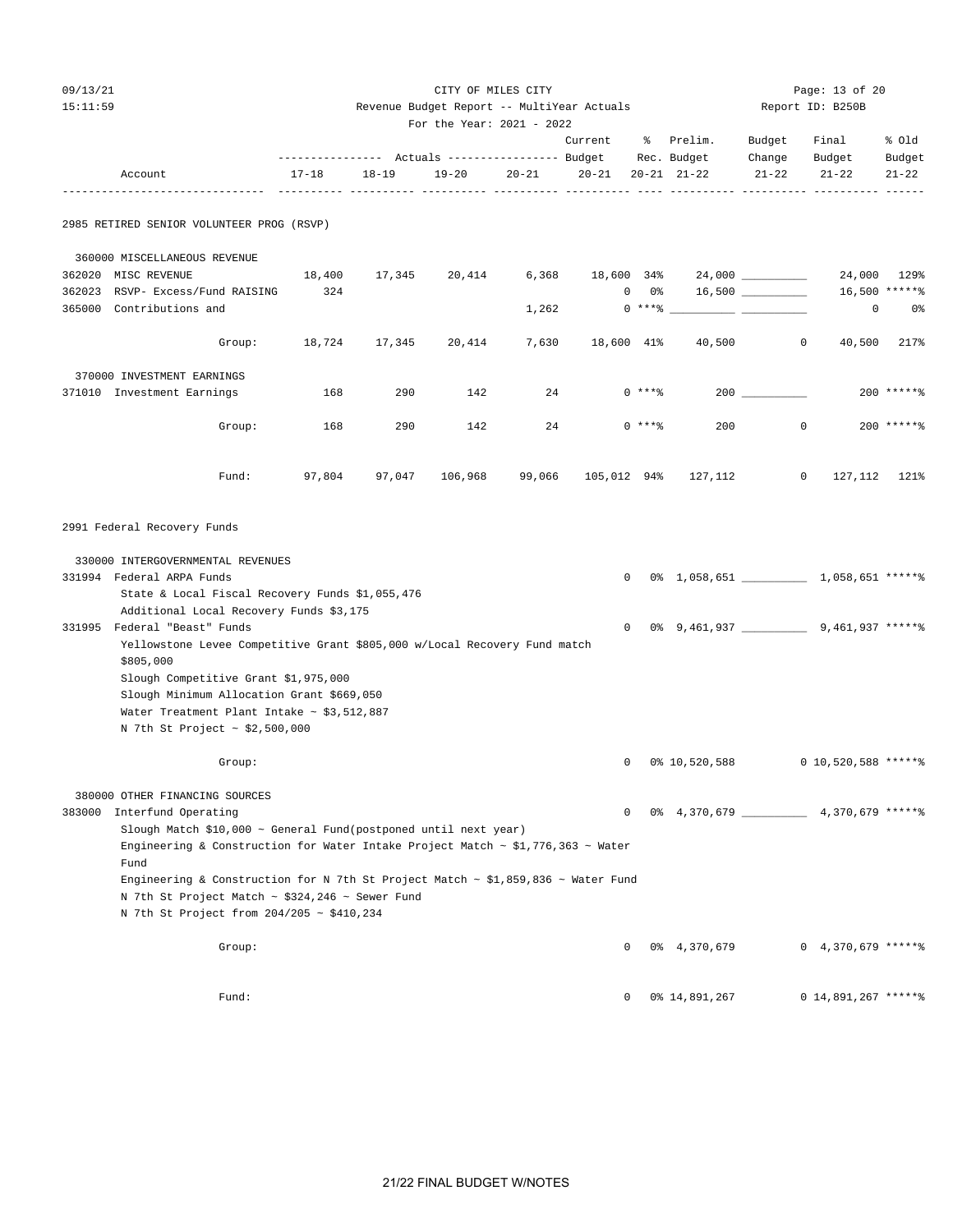| 09/13/21     |                                                                 |        |           |           | Page: 14 of 20                             |           |             |                |                        |                   |                  |               |
|--------------|-----------------------------------------------------------------|--------|-----------|-----------|--------------------------------------------|-----------|-------------|----------------|------------------------|-------------------|------------------|---------------|
| 15:11:59     |                                                                 |        |           |           | Revenue Budget Report -- MultiYear Actuals |           |             |                |                        |                   | Report ID: B250B |               |
|              |                                                                 |        |           |           | For the Year: 2021 - 2022                  |           | Current     |                | % Prelim.              | Budget            | Final            | % old         |
|              |                                                                 |        |           |           |                                            |           |             |                |                        | Change            | Budget           | Budget        |
|              | Account                                                         |        | $17 - 18$ | $18 - 19$ | $19 - 20$                                  | $20 - 21$ | $20 - 21$   |                | $20 - 21$ $21 - 22$    | $21 - 22$         | $21 - 22$        | $21 - 22$     |
|              |                                                                 |        |           |           |                                            |           |             |                |                        |                   |                  |               |
|              | 3301 Judgement Settlement/Southgate                             |        |           |           |                                            |           |             |                |                        |                   |                  |               |
|              | 310000 TAXES                                                    |        |           |           |                                            |           |             |                |                        |                   |                  |               |
|              | 311010 Real Property Taxes                                      |        |           |           |                                            | 97,947    |             |                |                        |                   | 0                | 0%            |
|              | 311020 Personal Property Taxes                                  |        |           |           |                                            | 1,562     |             |                | $0***$ $\frac{20}{10}$ |                   | 0                | 0%            |
|              |                                                                 | Group: |           |           |                                            | 99,509    | 101,700 98% |                | $\circ$                | $\mathbf{0}$      | $\mathbf 0$      | $0\,$ s       |
|              | 360000 MISCELLANEOUS REVENUE                                    |        |           |           |                                            |           |             |                |                        |                   |                  |               |
|              | 362000 Insurance Proceeds                                       |        |           |           | 100,000                                    |           |             |                |                        |                   | $\mathbf 0$      | 0%            |
|              |                                                                 | Group: |           |           | 100,000                                    |           | 100,000 0%  |                | $\mathbf 0$            | $\mathbf{0}$      | $\mathbf 0$      | 0%            |
|              |                                                                 | Fund:  |           |           | 100,000                                    | 99,509    | 201,700 49% |                | $\mathbf 0$            | $\mathbf 0$       | $\mathbf 0$      | 0%            |
| 3670 SID 211 |                                                                 |        |           |           |                                            |           |             |                |                        |                   |                  |               |
|              | 360000 MISCELLANEOUS REVENUE                                    |        |           |           |                                            |           |             |                |                        |                   |                  |               |
|              | 363020 Bond Principal and                                       |        | 3,790     | 3,790     | 3,790                                      | 3,411     | 3,790 90%   |                |                        | $5,237$ _________ | 5,237            | 138%          |
|              |                                                                 | Group: | 3,790     | 3,790     | 3,790                                      | 3,411     | 3,790 90%   |                | 5,237                  | $\mathsf{O}$      | 5,237            | 138%          |
|              |                                                                 | Fund:  | 3,790     | 3,790     | 3,790                                      | 3,411     | 3,790 90%   |                | 5,237                  | $\mathsf{O}$      |                  | 5,237 138%    |
|              | 4000 General Fund Capitol Improvement Fund                      |        |           |           |                                            |           |             |                |                        |                   |                  |               |
|              | 370000 INVESTMENT EARNINGS                                      |        |           |           |                                            |           |             |                |                        |                   |                  |               |
|              | 371010 Investment Earnings                                      |        | 775       | 1,457     | 897                                        | 76        | 900         |                |                        |                   | 0                | 0%            |
|              |                                                                 | Group: | 775       | 1,457     | 897                                        | 76        | 900         | 8 <sup>°</sup> | $\mathsf{O}\xspace$    | $\mathsf 0$       | $\circ$          | 0%            |
|              | 380000 OTHER FINANCING SOURCES                                  |        |           |           |                                            |           |             |                |                        |                   |                  |               |
| 382020       | Compensation for Loss of                                        |        |           | 112,211   |                                            |           | 0           | 0%             |                        |                   | $\mathbf 0$      | 0%            |
| 383000       | Interfund Operating<br>Parks ~ Commercial Turf Mower ~ \$65,000 |        | 75,000    | 19,099    |                                            |           | $\mathsf 0$ | $0\,$          |                        |                   |                  | 80,000 ****** |
|              | Chlorine Feeder & DCM Frog Pool ~ \$15,000                      |        |           |           |                                            |           |             |                |                        |                   |                  |               |
|              |                                                                 | Group: | 75,000    | 131,310   |                                            |           | 0           | 0 <sup>°</sup> | 80,000                 | $\mathbb O$       |                  | 80,000 ****** |
|              |                                                                 | Fund:  | 75,775    | 132,767   | 897                                        | 76        | 900         | 8 <sup>°</sup> | 80,000                 | 0                 |                  | 80,000 8888%  |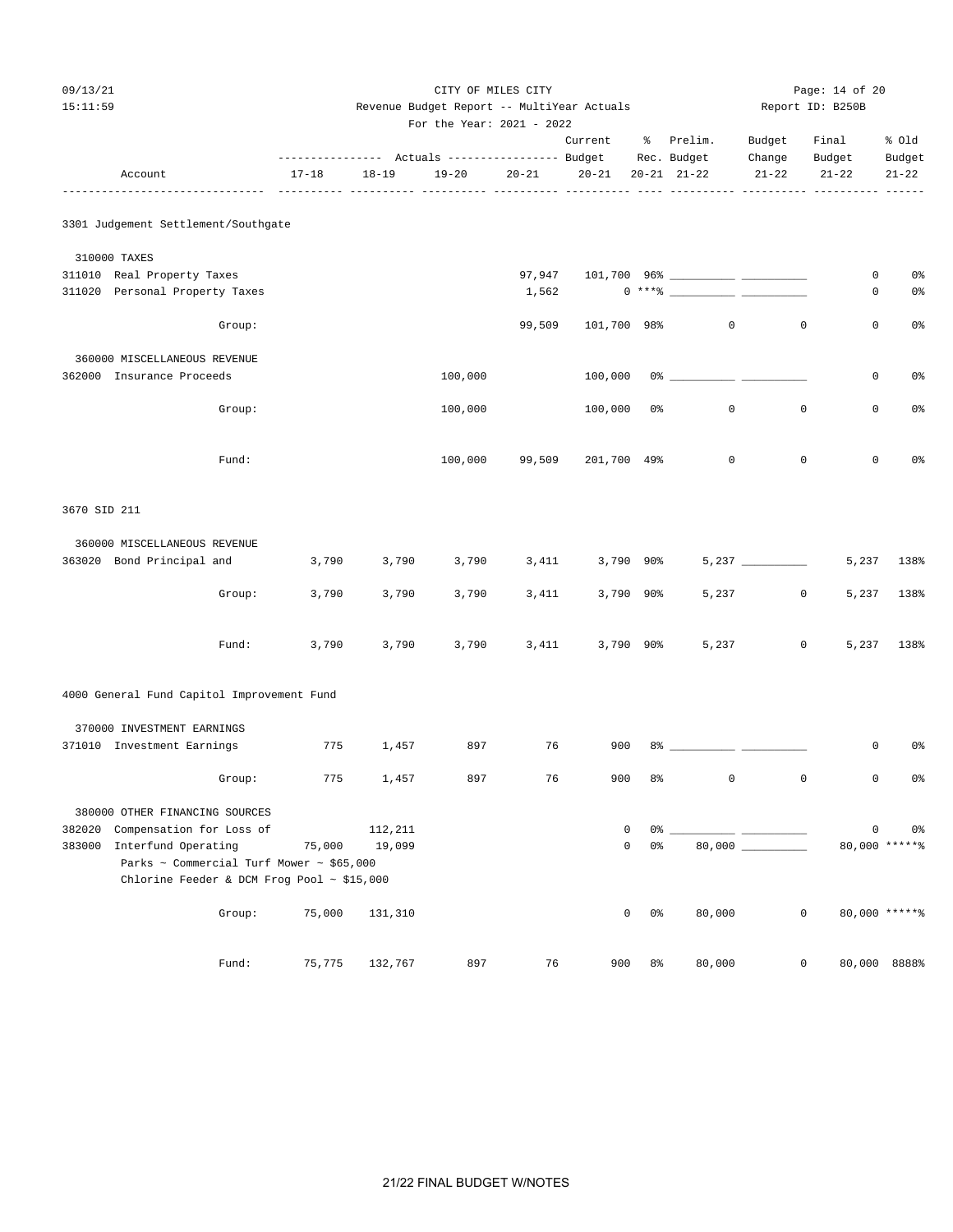For the Year: 2021 - 2022

|                                                                  |           | ---------- Actuals ----------------- Budget |        |           | Current   | ፟ዼ            | Prelim.<br>Rec. Budget | Budget<br>Change     | Final<br>Budget | % old<br>Budget |
|------------------------------------------------------------------|-----------|---------------------------------------------|--------|-----------|-----------|---------------|------------------------|----------------------|-----------------|-----------------|
| Account                                                          | $17 - 18$ | $18 - 19$                                   | 19-20  | $20 - 21$ | $20 - 21$ |               | $20 - 21$ $21 - 22$    | $21 - 22$            | $21 - 22$       | $21 - 22$       |
| 4010 Fire Dept Captial Imprvmt Fund                              |           |                                             |        |           |           |               |                        |                      |                 |                 |
| 360000 MISCELLANEOUS REVENUE                                     |           |                                             |        |           |           |               |                        |                      |                 |                 |
| 362020 MISC REVENUE                                              |           |                                             |        | 1,000     |           | $0***$ $****$ |                        |                      |                 | $1,000$ *****%  |
| RFC-21-091 Revenue ~ \$1000                                      |           |                                             |        |           |           |               |                        |                      |                 |                 |
| Group:                                                           |           |                                             |        | 1,000     |           | $0***$ $*$    | 1,000                  |                      | $\mathbf{0}$    | $1,000$ *****%  |
| 380000 OTHER FINANCING SOURCES                                   |           |                                             |        |           |           |               |                        |                      |                 |                 |
| 383000 Interfund Operating                                       |           |                                             |        |           |           | 0%<br>0       |                        | $123,689$ _________  | 123,689 ******  |                 |
| Group:                                                           |           |                                             |        |           |           | 0<br>0%       | 123,689                | $\circ$              | 123,689 ******  |                 |
| Fund:                                                            |           |                                             |        | 1,000     |           | $0***8$       | 124,689                | 0                    | 124,689 ******  |                 |
| 4050 Ambulance Capital Improvement Fund                          |           |                                             |        |           |           |               |                        |                      |                 |                 |
| 330000 INTERGOVERNMENTAL REVENUES                                |           |                                             |        |           |           |               |                        |                      |                 |                 |
| 337000 Private Grants                                            |           |                                             | 350    | 350       |           | 350 100%      |                        |                      | 350             | 100%            |
| Group:                                                           |           |                                             | 350    | 350       |           | 350 100%      | 350                    | 0                    | 350             | $100\%$         |
| 380000 OTHER FINANCING SOURCES                                   |           |                                             |        |           |           |               |                        |                      |                 |                 |
| 383000 Interfund Operating<br>From Ambulance fund (5510)         |           |                                             |        |           |           | 0%<br>0       |                        | $50,000$ ___________ |                 | 50,000 ******   |
| Group:                                                           |           |                                             |        |           |           | 0%<br>0       | 50,000                 | $\circ$              |                 | $50,000$ *****\ |
| Fund:                                                            |           |                                             | 350    | 350       |           | 350 100%      | 50,350                 | 0                    |                 | 50,350 14385%   |
| 4060 CAPITAL IMPROV-PUBLIC WORKS                                 |           |                                             |        |           |           |               |                        |                      |                 |                 |
| 320000 LICENSES AND PERMITS                                      |           |                                             |        |           |           |               |                        |                      |                 |                 |
| 323040 Other Miscellaneous                                       | 7,875     | 4,350                                       | 4,000  | 2,683     |           | 4,200 64%     |                        |                      | 4,200           | 100%            |
| Group:                                                           | 7,875     | 4,350                                       | 4,000  | 2,683     |           | 4,200 64%     | 4,200                  | 0                    | 4,200           | 100%            |
| 340000 Charges for Services                                      |           |                                             |        |           |           |               |                        |                      |                 |                 |
| 343012 Street & Roadway                                          | 1,100     | 1,000                                       |        |           |           | 0             |                        |                      | $\mathsf 0$     | 0%              |
| 343014 Street Cleaning                                           | 8,490     | 10,800                                      | 10,800 | 10,800    |           | 10,800 100%   |                        |                      | 10,800          | 100%            |
| 343016 Prkg Vio/Off Str-Impnd<br>343018 Sale of Street & Roadway | 647       |                                             |        |           |           | 500<br>0%     |                        | $50$                 | 50              | 10 <sup>°</sup> |
|                                                                  | 1,942     | 335                                         | 209    |           | 1,000     | 0%            |                        |                      | 1,000           | 100%            |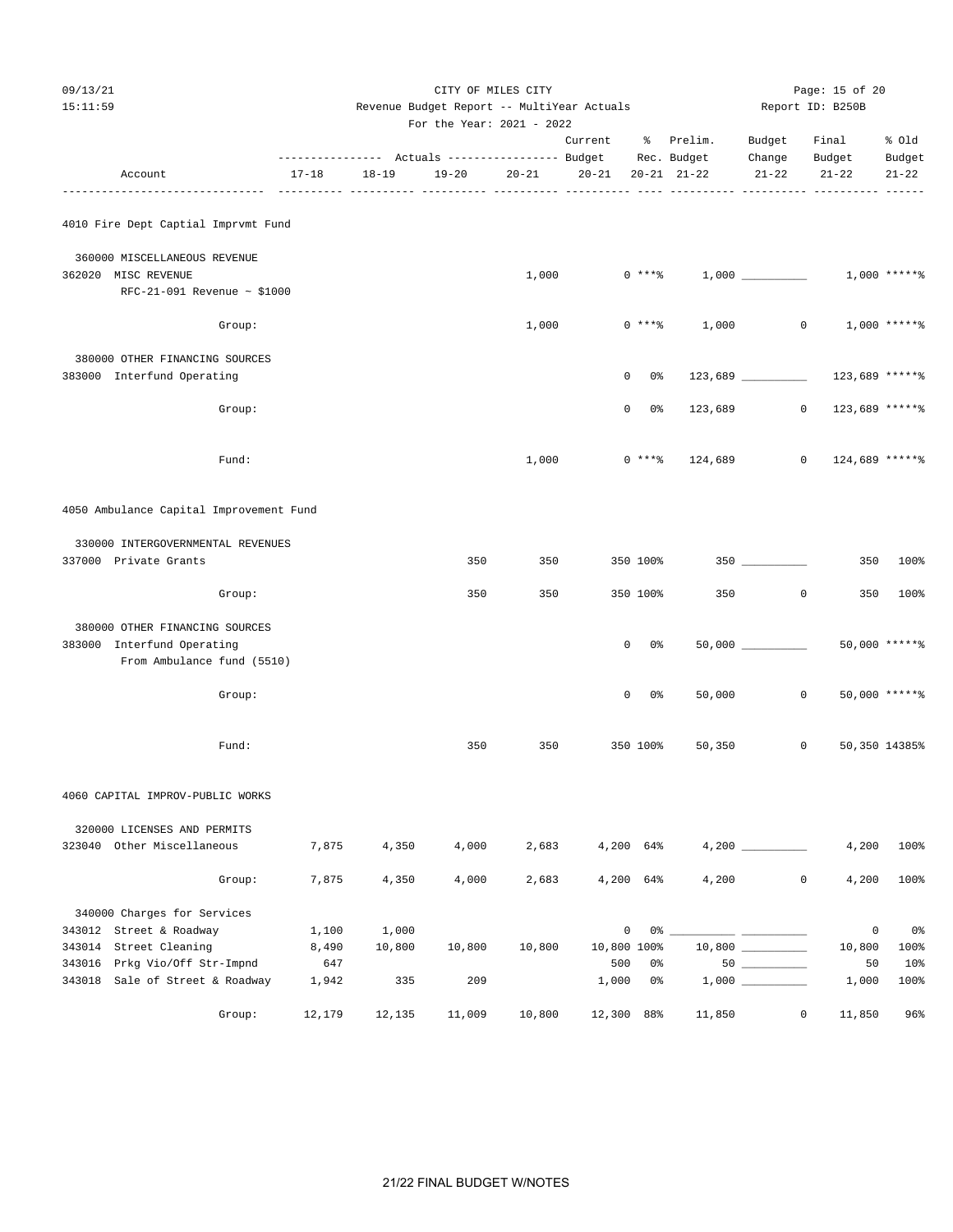#### 09/13/21 CITY OF MILES CITY Page: 16 of 20 15:11:59 Revenue Budget Report -- MultiYear Actuals Report ID: B250B

|  | ac badgee kepole            |  | ---------- |  |
|--|-----------------------------|--|------------|--|
|  | For the Year: $2021 - 2022$ |  |            |  |

|        |                                            |           |           | ---------------    Actuals ----------------    Budget |              | Current     | ိ          | Prelim.<br>Rec. Budget                                                                                                                                                                                                                                                                                                                                             | Budget<br>Change         | Final<br>Budget              | % Old<br>Budget      |
|--------|--------------------------------------------|-----------|-----------|-------------------------------------------------------|--------------|-------------|------------|--------------------------------------------------------------------------------------------------------------------------------------------------------------------------------------------------------------------------------------------------------------------------------------------------------------------------------------------------------------------|--------------------------|------------------------------|----------------------|
|        | Account                                    | $17 - 18$ | $18 - 19$ | $19 - 20$                                             | $20 - 21$    | $20 - 21$   |            | $20 - 21$ $21 - 22$                                                                                                                                                                                                                                                                                                                                                | $21 - 22$                | $21 - 22$                    | $21 - 22$            |
|        | 4060 CAPITAL IMPROV-PUBLIC WORKS           |           |           |                                                       |              |             |            |                                                                                                                                                                                                                                                                                                                                                                    |                          |                              |                      |
|        | 360000 MISCELLANEOUS REVENUE               |           |           |                                                       |              |             |            |                                                                                                                                                                                                                                                                                                                                                                    |                          |                              |                      |
|        | 362020 MISC REVENUE                        | 2,554     | 15        | 7                                                     |              | 0           |            | $0$ $\frac{1}{2}$ $\frac{1}{2}$ $\frac{1}{2}$ $\frac{1}{2}$ $\frac{1}{2}$ $\frac{1}{2}$ $\frac{1}{2}$ $\frac{1}{2}$ $\frac{1}{2}$ $\frac{1}{2}$ $\frac{1}{2}$ $\frac{1}{2}$ $\frac{1}{2}$ $\frac{1}{2}$ $\frac{1}{2}$ $\frac{1}{2}$ $\frac{1}{2}$ $\frac{1}{2}$ $\frac{1}{2}$ $\frac{1}{2}$ $\frac{1}{2}$ $\frac{1}{2$                                             |                          | 0                            | 0%                   |
|        | 367000 Sale of Junk or Salvage             |           | 3         |                                                       |              | $\mathbf 0$ |            |                                                                                                                                                                                                                                                                                                                                                                    |                          | 0                            | 0%                   |
|        | Group:                                     | 2,554     | 18        | $\overline{7}$                                        |              | $\mathbf 0$ | 0 %        | $\circ$                                                                                                                                                                                                                                                                                                                                                            | $\mathbf 0$              | $\mathbf 0$                  | 0%                   |
|        | 370000 INVESTMENT EARNINGS                 |           |           |                                                       |              |             |            |                                                                                                                                                                                                                                                                                                                                                                    |                          |                              |                      |
|        | 371010 Investment Earnings                 | 4,836     | 14,058    | 7,516                                                 | 283          | 6,500       | $4\%$      |                                                                                                                                                                                                                                                                                                                                                                    | $6,500$ __________       | 6,500                        | 100%                 |
|        | Group:                                     | 4,836     | 14,058    | 7,516                                                 | 283          | 6,500       | $4\,$      | 6,500                                                                                                                                                                                                                                                                                                                                                              | $\circ$                  | 6,500                        | 100%                 |
|        | 380000 OTHER FINANCING SOURCES             |           |           |                                                       |              |             |            |                                                                                                                                                                                                                                                                                                                                                                    |                          |                              |                      |
|        | 383000 Interfund Operating<br>From 204/205 | 115,000   | 275,000   |                                                       | 75,760       | 75,760 100% |            |                                                                                                                                                                                                                                                                                                                                                                    | $270,500$ ______________ | 270,500                      | 357%                 |
|        | Group:                                     | 115,000   | 275,000   |                                                       | 75,760       | 75,760 100% |            | 270,500                                                                                                                                                                                                                                                                                                                                                            | $\circ$                  | 270,500                      | 357%                 |
|        | Fund:                                      | 142,444   | 305,561   | 22,532                                                | 89,526       | 98,760 91%  |            | 293,050                                                                                                                                                                                                                                                                                                                                                            | 0                        | 293,050                      | 296%                 |
|        | 5210 WATER UTILITY                         |           |           |                                                       |              |             |            |                                                                                                                                                                                                                                                                                                                                                                    |                          |                              |                      |
|        | 330000 INTERGOVERNMENTAL REVENUES          |           |           |                                                       |              |             |            |                                                                                                                                                                                                                                                                                                                                                                    |                          |                              |                      |
|        | 331990 Federal Stimulus                    |           |           |                                                       | $\mathbf{1}$ |             |            | $0***$ $\frac{1}{2}$                                                                                                                                                                                                                                                                                                                                               |                          | 0                            | 0%                   |
| 331993 | COVID-19 Federal Stimulus                  |           |           |                                                       | 4,373        |             |            | $0***$ $\frac{1}{2}$ $\frac{1}{2}$ $\frac{1}{2}$ $\frac{1}{2}$ $\frac{1}{2}$ $\frac{1}{2}$ $\frac{1}{2}$ $\frac{1}{2}$ $\frac{1}{2}$ $\frac{1}{2}$ $\frac{1}{2}$ $\frac{1}{2}$ $\frac{1}{2}$ $\frac{1}{2}$ $\frac{1}{2}$ $\frac{1}{2}$ $\frac{1}{2}$ $\frac{1}{2}$ $\frac{1}{2}$ $\frac{1}{2}$ $\frac{1}{2}$ $\frac{1}{$                                           |                          | 0                            | 0%                   |
| 334120 | TSEP Grant                                 |           |           | 288,263                                               | 476,732      |             |            |                                                                                                                                                                                                                                                                                                                                                                    |                          | 0                            | 0%                   |
| 336020 | State aid-GASB68                           | 10,190    | 12,407    | 12,206                                                | 36,774       |             |            |                                                                                                                                                                                                                                                                                                                                                                    |                          | 0                            | $0\,$                |
|        | Group:                                     | 10,190    | 12,407    | 300,469                                               | 517,880      |             |            | 750,000 69% 0                                                                                                                                                                                                                                                                                                                                                      | $\mathbf 0$              | 0                            | 0%                   |
|        | 340000 Charges for Services                |           |           |                                                       |              |             |            |                                                                                                                                                                                                                                                                                                                                                                    |                          |                              |                      |
|        | 343021 Metered Water Sales                 |           |           |                                                       |              |             |            | 2,089,290 1,972,590 1,991,444 2,211,587 2,028,780 109% 2,069,355 ________________ 2,069,355                                                                                                                                                                                                                                                                        |                          |                              | 102%                 |
|        | 343022 Unmetered Water                     | 690       | 484       | 948                                                   | 96           |             | 750 13%    |                                                                                                                                                                                                                                                                                                                                                                    | $750$ _________          | 750                          | 100%                 |
|        | 343023 Bulk Water Sales                    |           |           |                                                       |              |             |            | $2,763$ $9,943$ $6,835$ $3,073$ $10,000$ $31\%$ $10,000$ $\_\_$                                                                                                                                                                                                                                                                                                    |                          | 10,000                       | 100%                 |
|        | 343024 Sales of Water Materials            | 315       |           |                                                       | 868          |             | $0***$ $-$ |                                                                                                                                                                                                                                                                                                                                                                    |                          | 0                            | $0\,$ s              |
|        | 343025 Hookup Fee                          | 9,512     | 3,525     | 3,245                                                 | 4,515        |             |            | 2,500 181% 3,000 _________                                                                                                                                                                                                                                                                                                                                         |                          | 3,000                        | 120%                 |
|        | 343026 Water Install/Tap                   | 5,208     | 12,403    | 821                                                   | 3,264        |             |            | $5,000$ $65\%$ $5,000$ $\_\_\_\_\_\_\_\_\_\_\_$                                                                                                                                                                                                                                                                                                                    |                          | 5,000                        | 100%                 |
|        | 343027 Chg for Wtr Dept. Serv              | 20,266    | 22,410    | 31,969                                                | 23,172       |             |            | 20,000 116% 20,000 __________                                                                                                                                                                                                                                                                                                                                      |                          | 20,000                       | 100%                 |
|        | 343029 Curb Stop Replacement Fee           | 43,229    | 43,075    | 43,062                                                | 43,429       |             |            | 43,000 101% 43,000 _________                                                                                                                                                                                                                                                                                                                                       |                          | 43,000                       | 100%                 |
|        | 343039 Custer Co w/s District              |           | $-7,500$  |                                                       |              |             |            | $\begin{picture}(150,10) \put(0,0){\vector(1,0){100}} \put(15,0){\vector(1,0){100}} \put(15,0){\vector(1,0){100}} \put(15,0){\vector(1,0){100}} \put(15,0){\vector(1,0){100}} \put(15,0){\vector(1,0){100}} \put(15,0){\vector(1,0){100}} \put(15,0){\vector(1,0){100}} \put(15,0){\vector(1,0){100}} \put(15,0){\vector(1,0){100}} \put(15,0){\vector(1,0){100}}$ |                          | $\mathbf 0$                  | $0\,$ s              |
|        | Group:                                     |           |           |                                                       |              |             |            | 2,171,273  2,056,930  2,078,324  2,290,004  2,110,030  109%  2,151,105                                                                                                                                                                                                                                                                                             |                          | $0\quad 2,151,105\quad 101\$ |                      |
|        | 360000 MISCELLANEOUS REVENUE               |           |           |                                                       |              |             |            |                                                                                                                                                                                                                                                                                                                                                                    |                          |                              |                      |
|        | 362020 MISC REVENUE                        | 5,359     |           | 392                                                   | 3,361        |             |            |                                                                                                                                                                                                                                                                                                                                                                    |                          | 0                            | 0%                   |
|        | Group:                                     | 5,359     |           | 392                                                   | 3,361        |             | $0***$ $*$ | $\overline{0}$                                                                                                                                                                                                                                                                                                                                                     | $\mathbf 0$              |                              | $\overline{0}$<br>0% |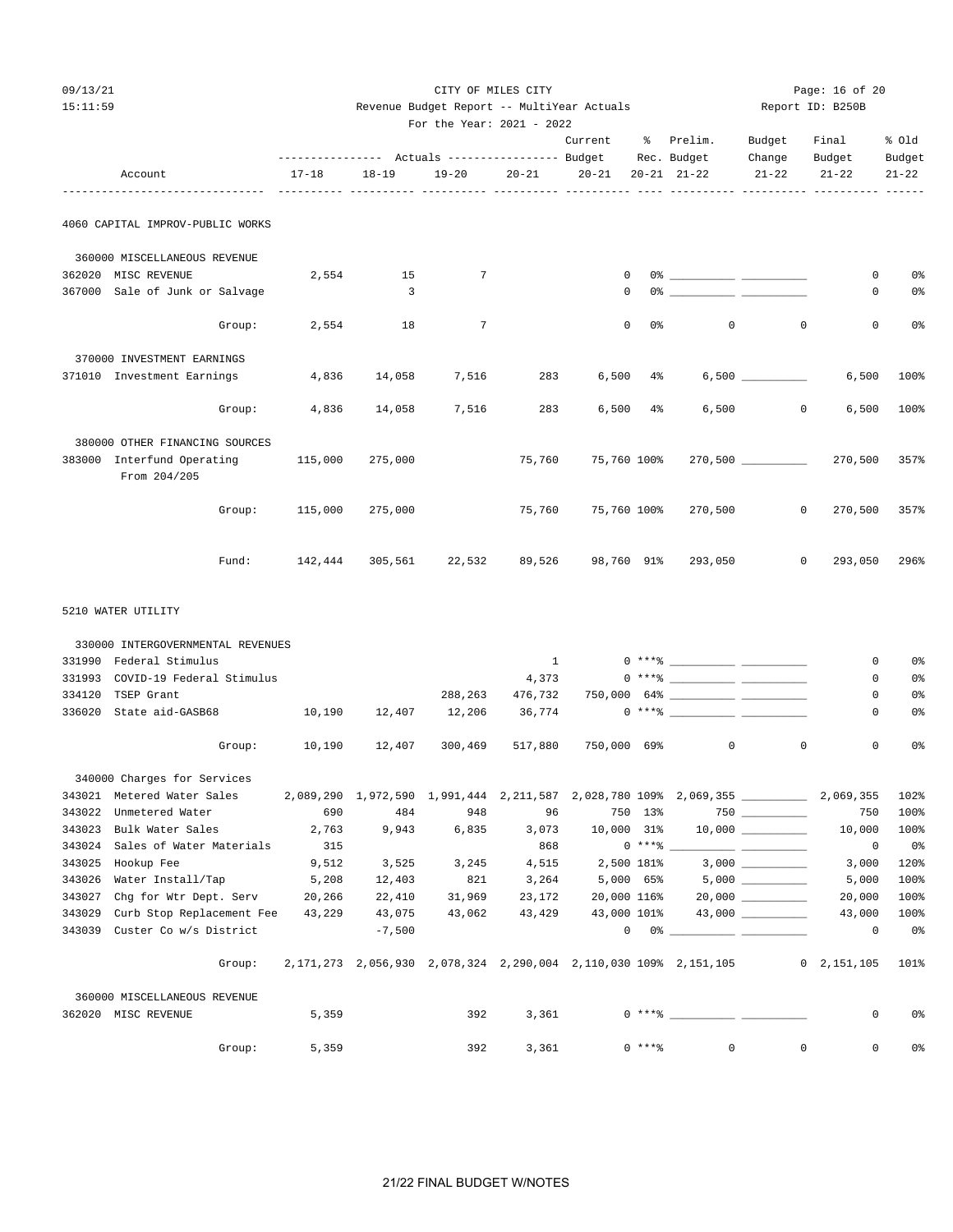| 09/13/21<br>15:11:59 |                                                                                        |                |             | Revenue Budget Report -- MultiYear Actuals<br>For the Year: 2021 - 2022 | CITY OF MILES CITY |                     |            |                                                                                                                                                                                                                                                                                                                                                                    | Report ID: B250B        | Page: 17 of 20             |                 |
|----------------------|----------------------------------------------------------------------------------------|----------------|-------------|-------------------------------------------------------------------------|--------------------|---------------------|------------|--------------------------------------------------------------------------------------------------------------------------------------------------------------------------------------------------------------------------------------------------------------------------------------------------------------------------------------------------------------------|-------------------------|----------------------------|-----------------|
|                      |                                                                                        |                |             |                                                                         |                    |                     |            | Current % Prelim.<br>Rec. Budget                                                                                                                                                                                                                                                                                                                                   | Budget<br>Change Budget | Final                      | % old<br>Budget |
|                      | Account                                                                                | $17 - 18$      | 18-19       | $19 - 20$                                                               |                    | $20 - 21$ $20 - 21$ |            | $20 - 21$ $21 - 22$                                                                                                                                                                                                                                                                                                                                                | $21 - 22$               | $21 - 22$                  | $21 - 22$       |
|                      | 5210 WATER UTILITY                                                                     |                |             |                                                                         |                    |                     |            |                                                                                                                                                                                                                                                                                                                                                                    |                         |                            |                 |
|                      | 370000 INVESTMENT EARNINGS                                                             |                |             |                                                                         |                    |                     |            |                                                                                                                                                                                                                                                                                                                                                                    |                         |                            |                 |
|                      | 371010 Investment Earnings                                                             | 88,144         | 149,469     | 91,388                                                                  | 9,672              | 45,000 21%          |            |                                                                                                                                                                                                                                                                                                                                                                    |                         | 20,000                     | 44%             |
|                      | Group:                                                                                 | 88,144         | 149,469     | 91,388                                                                  | 9,672              | 45,000 21%          |            | 20,000                                                                                                                                                                                                                                                                                                                                                             | $\circ$                 | 20,000                     | 44%             |
|                      | 380000 OTHER FINANCING SOURCES                                                         |                |             |                                                                         |                    |                     |            |                                                                                                                                                                                                                                                                                                                                                                    |                         |                            |                 |
| 382010               | Sale of Fixed Assets                                                                   |                | 11,699      |                                                                         | $-4,831$           |                     | $0***$ $*$ |                                                                                                                                                                                                                                                                                                                                                                    |                         | 0                          | 0%              |
|                      | 383000 Interfund Operating                                                             |                |             | 950                                                                     | 200,000            | 100,000 200%        |            |                                                                                                                                                                                                                                                                                                                                                                    | 200,000                 | 200,000                    | 200%            |
|                      | Loan repayment from Streets                                                            |                |             |                                                                         |                    |                     |            |                                                                                                                                                                                                                                                                                                                                                                    |                         |                            |                 |
|                      | Group:                                                                                 |                | 11,699      | 950                                                                     | 195,169            | 100,000 195%        |            | 200,000                                                                                                                                                                                                                                                                                                                                                            | $\circ$                 | 200,000                    | 200%            |
|                      | Fund:                                                                                  |                |             |                                                                         |                    |                     |            | 2,274,966 2,230,505 2,471,523 3,016,086 3,005,030 100% 2,371,105                                                                                                                                                                                                                                                                                                   |                         | $0\quad 2,371,105$         | 78%             |
|                      | 5310 SEWER UTILITY<br>330000 INTERGOVERNMENTAL REVENUES<br>331041 Economic Development |                |             |                                                                         |                    |                     |            |                                                                                                                                                                                                                                                                                                                                                                    |                         |                            |                 |
|                      | N Montana EDA Grant                                                                    |                |             |                                                                         |                    |                     |            |                                                                                                                                                                                                                                                                                                                                                                    |                         |                            |                 |
|                      | 331990 Federal Stimulus                                                                |                |             |                                                                         | $\mathbf{1}$       |                     |            |                                                                                                                                                                                                                                                                                                                                                                    |                         | $\mathbf{0}$               | 0%              |
| 331993               | COVID-19 Federal Stimulus                                                              |                |             |                                                                         | 4,373              |                     |            | $0***$ $\frac{20}{100}$                                                                                                                                                                                                                                                                                                                                            |                         | $\circ$                    | 0%              |
|                      | 334120 TSEP Grant                                                                      | 60,000         |             |                                                                         |                    |                     |            | $\begin{picture}(150,10) \put(0,0){\vector(1,0){100}} \put(15,0){\vector(1,0){100}} \put(15,0){\vector(1,0){100}} \put(15,0){\vector(1,0){100}} \put(15,0){\vector(1,0){100}} \put(15,0){\vector(1,0){100}} \put(15,0){\vector(1,0){100}} \put(15,0){\vector(1,0){100}} \put(15,0){\vector(1,0){100}} \put(15,0){\vector(1,0){100}} \put(15,0){\vector(1,0){100}}$ |                         | $\circ$                    | 0%              |
| 334121               | DNRC GRANTS                                                                            | 50,000         |             |                                                                         |                    | 0                   |            |                                                                                                                                                                                                                                                                                                                                                                    |                         | $\mathbf 0$                | 0%              |
| 336020               | State aid-GASB68                                                                       | 8,287          | 10,022      | 9,848                                                                   | 29,888             |                     |            |                                                                                                                                                                                                                                                                                                                                                                    |                         | $\mathbf{0}$               | 0%              |
|                      |                                                                                        | Group: 118,287 | 10,022      | 9,848                                                                   | 34,262             |                     |            | $0$ *** $\frac{1}{6}$ 3,950,000                                                                                                                                                                                                                                                                                                                                    |                         | $0\quad 3,950,000$ *****\  |                 |
|                      | 340000 Charges for Services                                                            |                |             |                                                                         |                    |                     |            |                                                                                                                                                                                                                                                                                                                                                                    |                         |                            |                 |
|                      | 341075 Serv/Cnty-Interlocal Agmt $1,530$ $1,905$ $1,530$ $1,530$ $1,500$ 102% $1,500$  |                |             |                                                                         |                    |                     |            |                                                                                                                                                                                                                                                                                                                                                                    |                         | $\frac{1}{500}$ 1,500 100% |                 |
|                      |                                                                                        |                |             |                                                                         |                    |                     |            |                                                                                                                                                                                                                                                                                                                                                                    |                         |                            | 102%            |
|                      | 343032 Sewer Installation                                                              | 619            | 1,646       | 948                                                                     | 96                 | 1,000 10%           |            |                                                                                                                                                                                                                                                                                                                                                                    | $500$                   | 500                        | 50%             |
|                      | 343033 Hookup Fee                                                                      | 3,120          | 720         | 1,200                                                                   | 1,440              | 1,000 144%          |            |                                                                                                                                                                                                                                                                                                                                                                    |                         | 1,000                      | 100%            |
|                      | 343034 Treatment Facilities Fees 1,505                                                 |                | 2,945       | 1,700                                                                   | 5,425              | 2,000 271%          |            |                                                                                                                                                                                                                                                                                                                                                                    |                         | 5,000                      | 250%            |
|                      | 343036 Miscellaneous Sewer                                                             |                | 7,112 5,211 | 15,276                                                                  | 8,483              |                     |            |                                                                                                                                                                                                                                                                                                                                                                    |                         | 10,000                     | 66%             |
|                      | 343037 Baker Road Etc.                                                                 | 10,968         | 14,894      |                                                                         | 13,630 14,318      |                     |            | 12,000 119%  16,000    _________                                                                                                                                                                                                                                                                                                                                   |                         | 16,000                     | 133%            |
|                      | 343039 Custer Co w/s District                                                          |                | $-7,500$    |                                                                         |                    |                     |            | $\begin{picture}(150,10) \put(0,0){\vector(1,0){100}} \put(15,0){\vector(1,0){100}} \put(15,0){\vector(1,0){100}} \put(15,0){\vector(1,0){100}} \put(15,0){\vector(1,0){100}} \put(15,0){\vector(1,0){100}} \put(15,0){\vector(1,0){100}} \put(15,0){\vector(1,0){100}} \put(15,0){\vector(1,0){100}} \put(15,0){\vector(1,0){100}} \put(15,0){\vector(1,0){100}}$ |                         | 0                          | 0 %             |
|                      | Group:                                                                                 |                |             |                                                                         |                    |                     |            | 1,998,234 2,017,205 2,020,910 2,079,397 2,053,310 101% 2,095,226                                                                                                                                                                                                                                                                                                   |                         | $0 \quad 2,095,226$        | 102%            |

|        | 360000 MISCELLANEOUS REVENUE   |        |       |     |       |          |              |     |                         |   |       |                |
|--------|--------------------------------|--------|-------|-----|-------|----------|--------------|-----|-------------------------|---|-------|----------------|
|        | 361010 Land Rental             |        | 4,273 | 76  | 2,874 | $-5.520$ | $2,900$ **** |     | 2.900                   |   | 2,900 | 100%           |
| 362020 | MISC REVENUE                   |        | 4,890 |     | 815   | 76       |              |     | $500 \t15$ <sup>8</sup> |   |       | 0%             |
|        | 367000 Sale of Junk or Salvage |        |       | 750 |       |          | 0            | 0 % |                         |   |       | 0 <sup>°</sup> |
|        |                                | Group: | 9,163 | 826 | 3,689 | $-5.444$ | $3,400$ **** |     | 2,900                   | 0 | 2,900 | 85%            |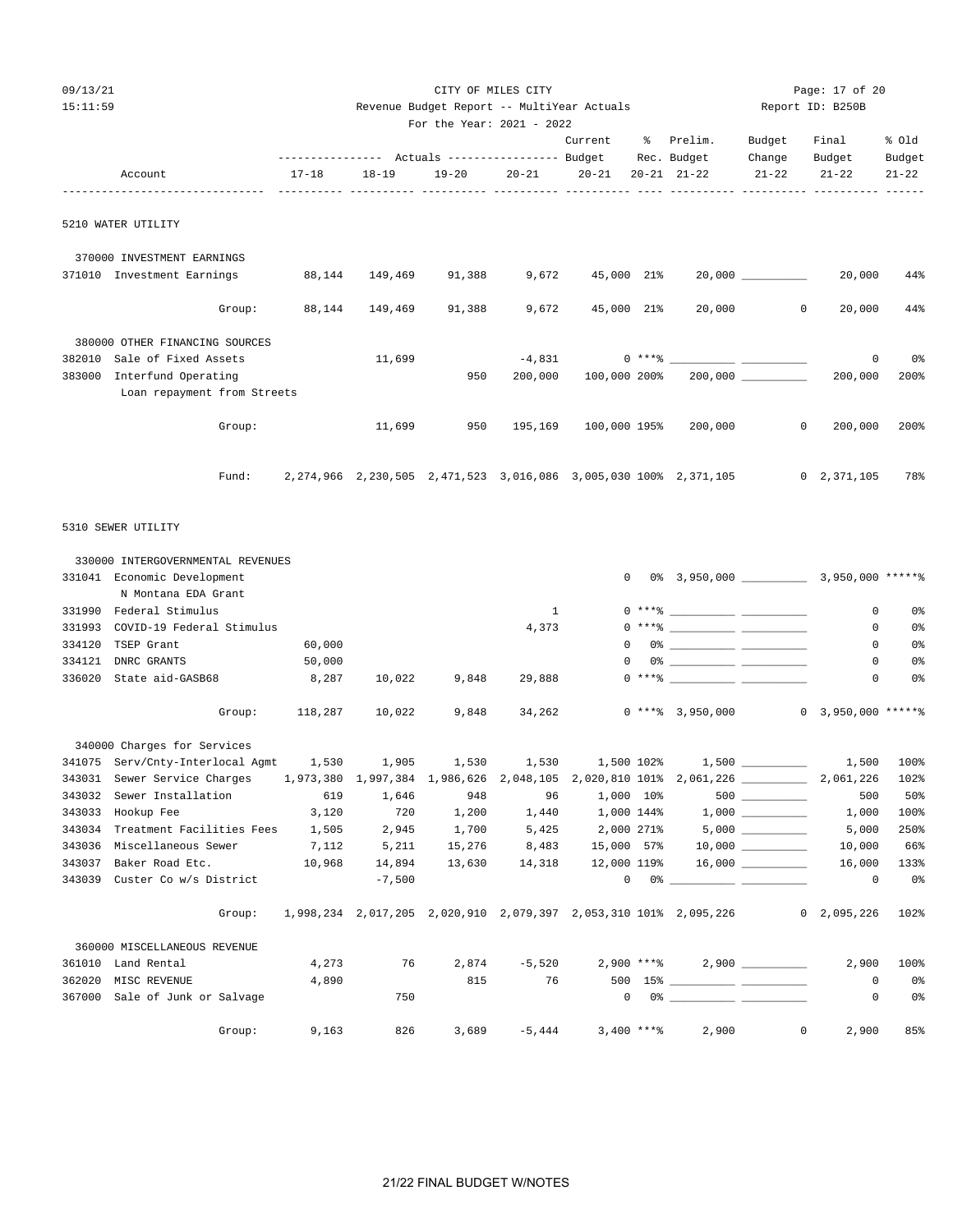| 09/13/21<br>15:11:59 |                                                                 |                                                          | CITY OF MILES CITY<br>Revenue Budget Report -- MultiYear Actuals<br>For the Year: 2021 - 2022 |                  |                 |                       |               |                                                                                                                                                                                                                                                                                                                                                                    | Page: 18 of 20<br>Report ID: B250B |                     |                     |
|----------------------|-----------------------------------------------------------------|----------------------------------------------------------|-----------------------------------------------------------------------------------------------|------------------|-----------------|-----------------------|---------------|--------------------------------------------------------------------------------------------------------------------------------------------------------------------------------------------------------------------------------------------------------------------------------------------------------------------------------------------------------------------|------------------------------------|---------------------|---------------------|
|                      |                                                                 |                                                          |                                                                                               |                  |                 | Current               |               | % Prelim.                                                                                                                                                                                                                                                                                                                                                          | Budget                             | Final               | % Old               |
|                      | Account                                                         | --------------- Actuals ---------------- Budget<br>17-18 | $18 - 19$                                                                                     | $19 - 20$        | $20 - 21$       | $20 - 21$             |               | Rec. Budget<br>$20 - 21$ $21 - 22$                                                                                                                                                                                                                                                                                                                                 | Change<br>$21 - 22$                | Budget<br>$21 - 22$ | Budget<br>$21 - 22$ |
|                      |                                                                 | ----------- ---------- -----                             |                                                                                               | ------ ----      |                 | ----- ---------- ---- |               |                                                                                                                                                                                                                                                                                                                                                                    |                                    |                     |                     |
|                      | 5310 SEWER UTILITY                                              |                                                          |                                                                                               |                  |                 |                       |               |                                                                                                                                                                                                                                                                                                                                                                    |                                    |                     |                     |
|                      | 370000 INVESTMENT EARNINGS<br>371010 Investment Earnings        |                                                          |                                                                                               |                  |                 |                       |               |                                                                                                                                                                                                                                                                                                                                                                    |                                    |                     | 57%                 |
|                      |                                                                 | 31,372                                                   | 72,214                                                                                        | 53,960           | 6,650           | 35,000 19%            |               |                                                                                                                                                                                                                                                                                                                                                                    | 20,000 ___________                 | 20,000              |                     |
|                      | Group:                                                          | 31,372                                                   | 72,214                                                                                        | 53,960           | 6,650           | 35,000 19%            |               | 20,000                                                                                                                                                                                                                                                                                                                                                             | $\circ$                            | 20,000              | 57%                 |
|                      | 380000 OTHER FINANCING SOURCES                                  |                                                          |                                                                                               |                  |                 |                       |               |                                                                                                                                                                                                                                                                                                                                                                    |                                    |                     |                     |
|                      | 382010 Sale of Fixed Assets                                     |                                                          | 11,700                                                                                        |                  | $-4,831$        |                       |               |                                                                                                                                                                                                                                                                                                                                                                    |                                    | 0                   | 0%                  |
|                      | 383000 Interfund Operating                                      |                                                          |                                                                                               | 950              |                 |                       |               | $\begin{picture}(150,10) \put(0,0){\vector(1,0){100}} \put(15,0){\vector(1,0){100}} \put(15,0){\vector(1,0){100}} \put(15,0){\vector(1,0){100}} \put(15,0){\vector(1,0){100}} \put(15,0){\vector(1,0){100}} \put(15,0){\vector(1,0){100}} \put(15,0){\vector(1,0){100}} \put(15,0){\vector(1,0){100}} \put(15,0){\vector(1,0){100}} \put(15,0){\vector(1,0){100}}$ |                                    | 0                   | 0%                  |
|                      | Group:                                                          |                                                          | 11,700                                                                                        | 950              |                 | $-4,831$ 0 ****       |               | $\mathbf 0$                                                                                                                                                                                                                                                                                                                                                        | $\mathbf 0$                        | 0                   | 0 <sup>°</sup>      |
|                      | Fund:                                                           |                                                          |                                                                                               |                  |                 |                       |               | 2, 157, 056 2, 111, 967 2, 089, 357 2, 110, 034 2, 091, 710 101% 6, 068, 126                                                                                                                                                                                                                                                                                       |                                    | 0 6,068,126         | 290%                |
|                      | 5510 AMBULANCE FUND                                             |                                                          |                                                                                               |                  |                 |                       |               |                                                                                                                                                                                                                                                                                                                                                                    |                                    |                     |                     |
|                      | 310000 TAXES                                                    |                                                          |                                                                                               |                  |                 |                       |               |                                                                                                                                                                                                                                                                                                                                                                    |                                    |                     |                     |
|                      | 311010 Real Property Taxes 8,927                                |                                                          | 8,995                                                                                         | 9,166            | 9,284           | 9,281 100%            |               |                                                                                                                                                                                                                                                                                                                                                                    |                                    | 9,527               | 102%                |
|                      | 311020 Personal Property Taxes                                  | 229                                                      | 222                                                                                           | 207              | 180             |                       | 210 86%       |                                                                                                                                                                                                                                                                                                                                                                    | $216 \ \ \underline{\hspace{1cm}}$ | 216                 | 102%                |
|                      | 312000 Penalty & Interest on                                    | 21                                                       | 18                                                                                            | 21               | 22              |                       | 10 220%       |                                                                                                                                                                                                                                                                                                                                                                    | $10$ _________                     | 10                  | 100%                |
|                      | Group:                                                          | 9,177                                                    | 9,235                                                                                         | 9,394            | 9,486           | 9,501 100%            |               |                                                                                                                                                                                                                                                                                                                                                                    | 9,753 0                            | 9,753               | 102%                |
|                      | 330000 INTERGOVERNMENTAL REVENUES                               |                                                          |                                                                                               |                  |                 |                       |               |                                                                                                                                                                                                                                                                                                                                                                    |                                    |                     |                     |
|                      | 331040 Medicaid Supplemental                                    | 32,131                                                   | 12,678                                                                                        | 18,995           | 36,282          |                       |               | 12,500 290%  13,500 ________                                                                                                                                                                                                                                                                                                                                       |                                    | 13,500              | 108%                |
|                      | 331113 FEMA -Projects                                           |                                                          | 282,000                                                                                       |                  | 5,750           |                       |               |                                                                                                                                                                                                                                                                                                                                                                    |                                    | 0                   | 0%                  |
|                      | 331993 COVID-19 Federal Stimulus<br>334000 State Grants         | 50,000                                                   |                                                                                               | 149,720          | 341,753         |                       | $0\qquad 0$ % | $0***$ $\frac{20}{10}$                                                                                                                                                                                                                                                                                                                                             | $50,000$ ___________               | 0                   | 0%<br>50,000 ****** |
|                      | 334993 COVID-19 State Stimulus                                  |                                                          |                                                                                               |                  |                 |                       |               |                                                                                                                                                                                                                                                                                                                                                                    |                                    | 0                   | 0 <sup>°</sup>      |
|                      | 336020 State aid-GASB68                                         | 57,252                                                   | 77,488                                                                                        | 83,352           | 125,009         |                       | $0***$ $*$    |                                                                                                                                                                                                                                                                                                                                                                    |                                    | 0                   | 0 <sup>°</sup>      |
|                      | Group:                                                          | 139,383                                                  | 372,166                                                                                       | 252,067          | 508,794         | 73,552 692%           |               | 63,500                                                                                                                                                                                                                                                                                                                                                             | $\mathbf 0$                        | 63,500              | 86%                 |
|                      |                                                                 |                                                          |                                                                                               |                  |                 |                       |               |                                                                                                                                                                                                                                                                                                                                                                    |                                    |                     |                     |
|                      | 340000 Charges for Services<br>341075 Serv/Cnty-Interlocal Agmt | 43,030                                                   | 54,210                                                                                        | 64,220           | 53,950          | 55,187 98%            |               |                                                                                                                                                                                                                                                                                                                                                                    | 56,187 _________                   | 56,187              | 101%                |
| 342026               | Ambulance Charges                                               | 763,018                                                  |                                                                                               |                  |                 |                       |               | 993,048 1,262,840 1,127,697 1,333,694 85% 1,397,162 1,397,162 1,397,162                                                                                                                                                                                                                                                                                            |                                    |                     | 104%                |
| 342027               | Ambulance Standby                                               | 6,728                                                    | 5,525                                                                                         | 2,045            | 4,505           | 4,000 113%            |               |                                                                                                                                                                                                                                                                                                                                                                    |                                    | 4,500               | 112%                |
|                      | Group:                                                          |                                                          |                                                                                               |                  |                 |                       |               | 812,776 1,052,783 1,329,105 1,186,152 1,392,881 85% 1,457,849                                                                                                                                                                                                                                                                                                      |                                    | 0, 1, 457, 849      | 104%                |
|                      |                                                                 |                                                          |                                                                                               |                  |                 |                       |               |                                                                                                                                                                                                                                                                                                                                                                    |                                    |                     |                     |
|                      | 360000 MISCELLANEOUS REVENUE                                    |                                                          |                                                                                               |                  |                 |                       |               |                                                                                                                                                                                                                                                                                                                                                                    |                                    |                     |                     |
|                      | 362020 MISC REVENUE<br>366010 Misc- From Charge off             | 350                                                      | 16,469<br>4,968                                                                               | 12,955<br>11,751 | 3,095<br>18,728 |                       | 500 619%      |                                                                                                                                                                                                                                                                                                                                                                    |                                    | 1,000               | 200%<br>120%        |
|                      | 367000 Sale of Junk or Salvage                                  | 10,174                                                   |                                                                                               |                  |                 | 5,000 375%<br>500     | 0 %           |                                                                                                                                                                                                                                                                                                                                                                    |                                    | 6,000<br>500        | 100%                |
|                      |                                                                 |                                                          |                                                                                               |                  |                 |                       |               |                                                                                                                                                                                                                                                                                                                                                                    |                                    |                     |                     |
|                      | Group:                                                          | 10,524                                                   | 21,437                                                                                        | 24,706           | 21,823          | 6,000 364%            |               | 7,500                                                                                                                                                                                                                                                                                                                                                              | $\mathbf 0$                        | 7,500               | 125%                |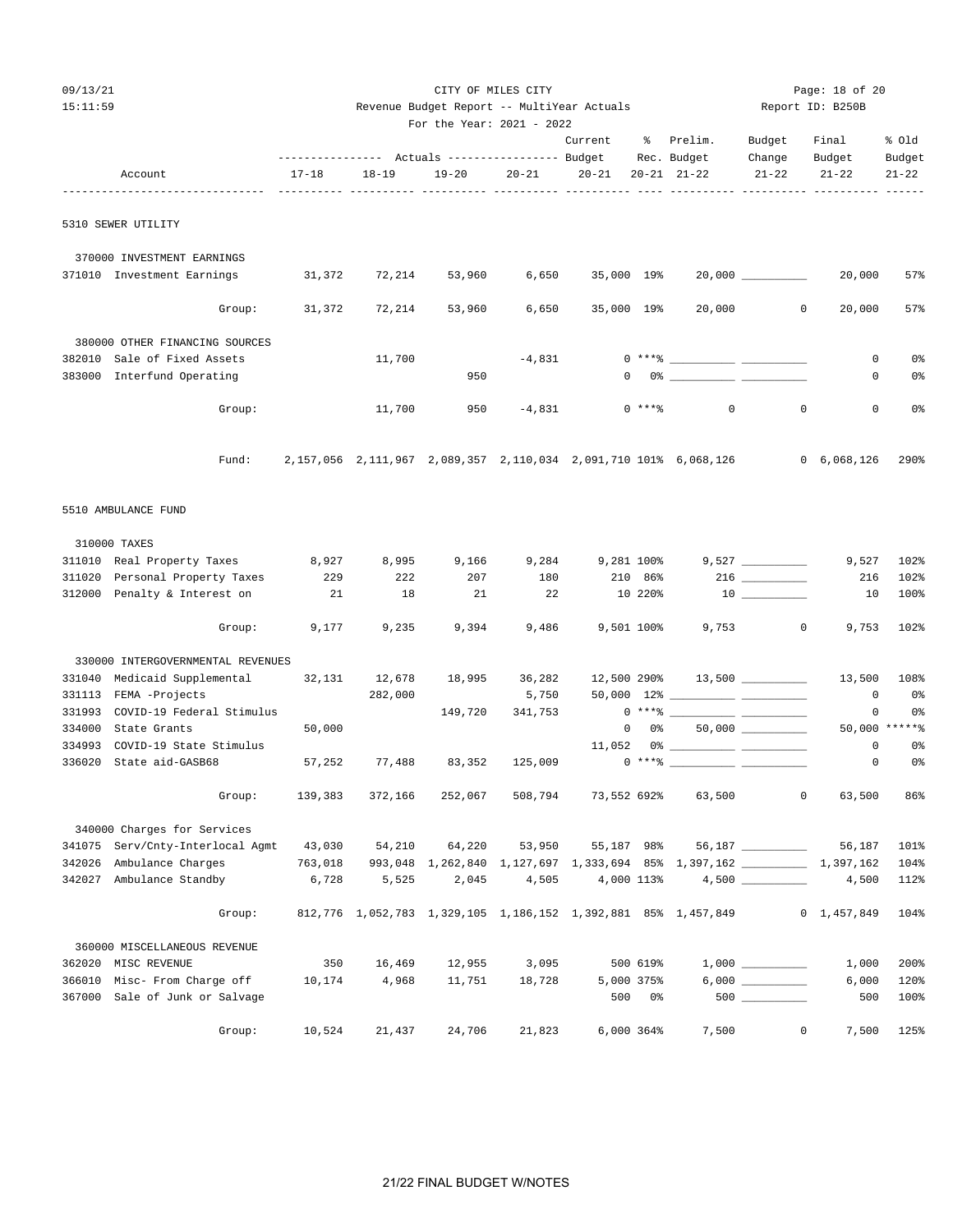|--|--|

| 09/13/21 |                                                                                           |                                                                                        |         |                                            | Page: 19 of 20 |                     |             |                                                                                                                                                                                                                                                                                                                                                                    |                      |                                |            |
|----------|-------------------------------------------------------------------------------------------|----------------------------------------------------------------------------------------|---------|--------------------------------------------|----------------|---------------------|-------------|--------------------------------------------------------------------------------------------------------------------------------------------------------------------------------------------------------------------------------------------------------------------------------------------------------------------------------------------------------------------|----------------------|--------------------------------|------------|
| 15:11:59 |                                                                                           |                                                                                        |         | Revenue Budget Report -- MultiYear Actuals |                |                     |             |                                                                                                                                                                                                                                                                                                                                                                    |                      | Report ID: B250B               |            |
|          |                                                                                           |                                                                                        |         | For the Year: 2021 - 2022                  |                |                     |             |                                                                                                                                                                                                                                                                                                                                                                    |                      |                                |            |
|          |                                                                                           |                                                                                        |         |                                            |                | Current             |             | % Prelim. Budget                                                                                                                                                                                                                                                                                                                                                   |                      | Final                          | % Old      |
|          |                                                                                           |                                                                                        |         |                                            |                |                     |             | --------------- Actuals ---------------- Budget Rec. Budget                                                                                                                                                                                                                                                                                                        | Change               | Budget                         | Budget     |
|          | Account                                                                                   | $17 - 18$                                                                              | 18-19   | $19 - 20$                                  |                | $20 - 21$ $20 - 21$ |             | 20-21 21-22                                                                                                                                                                                                                                                                                                                                                        | $21 - 22$            | $21 - 22$                      | $21 - 22$  |
|          | 5510 AMBULANCE FUND                                                                       |                                                                                        |         |                                            |                |                     |             |                                                                                                                                                                                                                                                                                                                                                                    |                      |                                |            |
|          |                                                                                           |                                                                                        |         |                                            |                |                     |             |                                                                                                                                                                                                                                                                                                                                                                    |                      |                                |            |
|          | 370000 INVESTMENT EARNINGS                                                                |                                                                                        |         |                                            |                |                     |             |                                                                                                                                                                                                                                                                                                                                                                    |                      |                                |            |
|          | 371010 Investment Earnings                                                                |                                                                                        |         |                                            | 88             |                     |             |                                                                                                                                                                                                                                                                                                                                                                    |                      | 0                              | 0%         |
|          |                                                                                           |                                                                                        |         |                                            |                |                     |             |                                                                                                                                                                                                                                                                                                                                                                    |                      |                                |            |
|          | Group:                                                                                    |                                                                                        |         |                                            | 88             |                     | $0$ *** $%$ | $\circ$                                                                                                                                                                                                                                                                                                                                                            | $\mathbf{0}$         | $\mathbf 0$                    | 0%         |
|          |                                                                                           |                                                                                        |         |                                            |                |                     |             |                                                                                                                                                                                                                                                                                                                                                                    |                      |                                |            |
|          | Fund:                                                                                     | 971,860 1,455,621 1,615,272 1,726,343 1,481,934 116% 1,538,602      0 1,538,602   103% |         |                                            |                |                     |             |                                                                                                                                                                                                                                                                                                                                                                    |                      |                                |            |
|          | 5610 AIRPORT OPERATING                                                                    |                                                                                        |         |                                            |                |                     |             |                                                                                                                                                                                                                                                                                                                                                                    |                      |                                |            |
|          | 310000 TAXES                                                                              |                                                                                        |         |                                            |                |                     |             |                                                                                                                                                                                                                                                                                                                                                                    |                      |                                |            |
|          | 311010 Real Property Taxes 13,390 13,512 13,749 13,928 13,922 100% 14,291 14,291          |                                                                                        |         |                                            |                |                     |             |                                                                                                                                                                                                                                                                                                                                                                    |                      |                                | 102%       |
|          | 311020 Personal Property Taxes                                                            | 344                                                                                    | 333     | 310                                        | 271            |                     | 316 86%     |                                                                                                                                                                                                                                                                                                                                                                    |                      | 324                            | 102%       |
|          | 312000 Penalty & Interest on                                                              | 31                                                                                     | 27      | 32                                         | 33             |                     | 40 83%      |                                                                                                                                                                                                                                                                                                                                                                    |                      | 45                             | 112%       |
|          |                                                                                           | Group: 13,765 13,872                                                                   |         |                                            | 14,091 14,232  |                     |             | 14,278 100% 14,660 0                                                                                                                                                                                                                                                                                                                                               |                      | 14,660                         | 102%       |
|          | 330000 INTERGOVERNMENTAL REVENUES                                                         |                                                                                        |         |                                            |                |                     |             |                                                                                                                                                                                                                                                                                                                                                                    |                      |                                |            |
|          | 331126 AIP 018-2019                                                                       |                                                                                        |         |                                            | 122,085        |                     |             | 197,910 62% 24,525 ________                                                                                                                                                                                                                                                                                                                                        |                      |                                | 24,525 12% |
|          | 331127 FAA AIP 017-2018                                                                   |                                                                                        | 116,200 | 248,144                                    |                |                     |             | $\begin{picture}(150,10) \put(0,0){\vector(1,0){100}} \put(15,0){\vector(1,0){100}} \put(15,0){\vector(1,0){100}} \put(15,0){\vector(1,0){100}} \put(15,0){\vector(1,0){100}} \put(15,0){\vector(1,0){100}} \put(15,0){\vector(1,0){100}} \put(15,0){\vector(1,0){100}} \put(15,0){\vector(1,0){100}} \put(15,0){\vector(1,0){100}} \put(15,0){\vector(1,0){100}}$ |                      | $\overline{0}$                 | - 0%       |
| 331128   | FFA Grant- 06-2015                                                                        |                                                                                        |         |                                            | 279,727        |                     |             |                                                                                                                                                                                                                                                                                                                                                                    |                      | $\overline{0}$                 | 0%         |
|          | 331132 FAA 020-2021                                                                       |                                                                                        |         |                                            | 441,741        |                     |             | $0***$ 4,296,975 $\hspace{1.5cm}$ 4,296,975 ***** $\hspace{1.5cm}$                                                                                                                                                                                                                                                                                                 |                      |                                |            |
|          | 331993 COVID-19 Federal Stimulus                                                          |                                                                                        |         |                                            |                |                     |             |                                                                                                                                                                                                                                                                                                                                                                    |                      | 45,000                         | 150%       |
| 334030   | State Aeronautics Grant                                                                   |                                                                                        |         | 40,000                                     |                | $\overline{0}$      |             | $0\%$ 200,000 __________                                                                                                                                                                                                                                                                                                                                           |                      | 200,000 ******                 |            |
|          | 334060 Coal Board Grant<br>For Hangar                                                     |                                                                                        |         | 8,500                                      | 19,434         |                     |             | 35,400 55% 275,000 _________                                                                                                                                                                                                                                                                                                                                       |                      | 275,000 776%                   |            |
|          | 336020 State aid-GASB68                                                                   | 2,385                                                                                  | 2,626   | 2,724                                      | 7,135          |                     |             | $0***8$                                                                                                                                                                                                                                                                                                                                                            |                      | $\circ$                        | 0 %        |
|          | Group:                                                                                    | 2,385                                                                                  | 118,826 | 299,368                                    | 870,122        |                     |             | 263,310 330% 4,841,500                                                                                                                                                                                                                                                                                                                                             |                      | $0 \quad 4,841,500 \quad 1838$ |            |
|          | 340000 Charges for Services                                                               |                                                                                        |         |                                            |                |                     |             |                                                                                                                                                                                                                                                                                                                                                                    |                      |                                |            |
|          | 341075 Serv/Cnty-Interlocal Agmt                                                          | 33,516                                                                                 | 33,131  | 33,437                                     | 34,599         | 30,000 115%         |             |                                                                                                                                                                                                                                                                                                                                                                    |                      | 80,000                         | 266%       |
| 343018   | Sale of Street & Roadway                                                                  | 1,238                                                                                  | 1,140   | 5,179                                      | 3,432          | $1,000$ 343% __     |             |                                                                                                                                                                                                                                                                                                                                                                    |                      | $\circ$                        | 0%         |
|          | 343061 Landing Fees                                                                       | 2,160                                                                                  | 2,190   | 2,210                                      | 2,164          | 2,000 108%          |             |                                                                                                                                                                                                                                                                                                                                                                    |                      | 2,000                          | 100%       |
| 343062   | Aviation Fuel                                                                             | 717,503                                                                                | 353,444 | 331,368                                    | 568,489        | 300,000 189%        |             |                                                                                                                                                                                                                                                                                                                                                                    | $450,000$ __________ | 450,000                        | 150%       |
| 343064   | Hangar Rent<br>Original budget \$55,000 Phair increased it to 3% above actual from 20/21. | 67,676                                                                                 | 64,266  | 71,966                                     | 86,448         | 59,000 147%         |             |                                                                                                                                                                                                                                                                                                                                                                    | 89,042 ________      | 89,042                         | 150%       |
|          | 343065 Building Rentals                                                                   | 14,952                                                                                 | 15,880  | 15,621                                     | 18,106         | 14,000 129%         |             |                                                                                                                                                                                                                                                                                                                                                                    |                      | 14,000                         | 100%       |
| 343067   | Other - Miscellaneous                                                                     | 225                                                                                    | 545     | 8,551                                      | 4,857          |                     | 500 971%    |                                                                                                                                                                                                                                                                                                                                                                    |                      | 37,500                         | 7500%      |
|          | If BLM pays half of Hangar 9.                                                             |                                                                                        |         |                                            |                |                     |             |                                                                                                                                                                                                                                                                                                                                                                    |                      |                                |            |
|          | 343069 Ag Contract                                                                        | 10,000                                                                                 | 10,250  | 10,500                                     | 11,000         | 11,000 100%         |             |                                                                                                                                                                                                                                                                                                                                                                    | $11,500$ ________    | 11,500                         | 104%       |
|          | Group:                                                                                    | 847,270                                                                                | 480,846 | 478,832                                    | 729,095        | 417,500 175%        |             | 684,042                                                                                                                                                                                                                                                                                                                                                            | 0                    | 684,042                        | 163%       |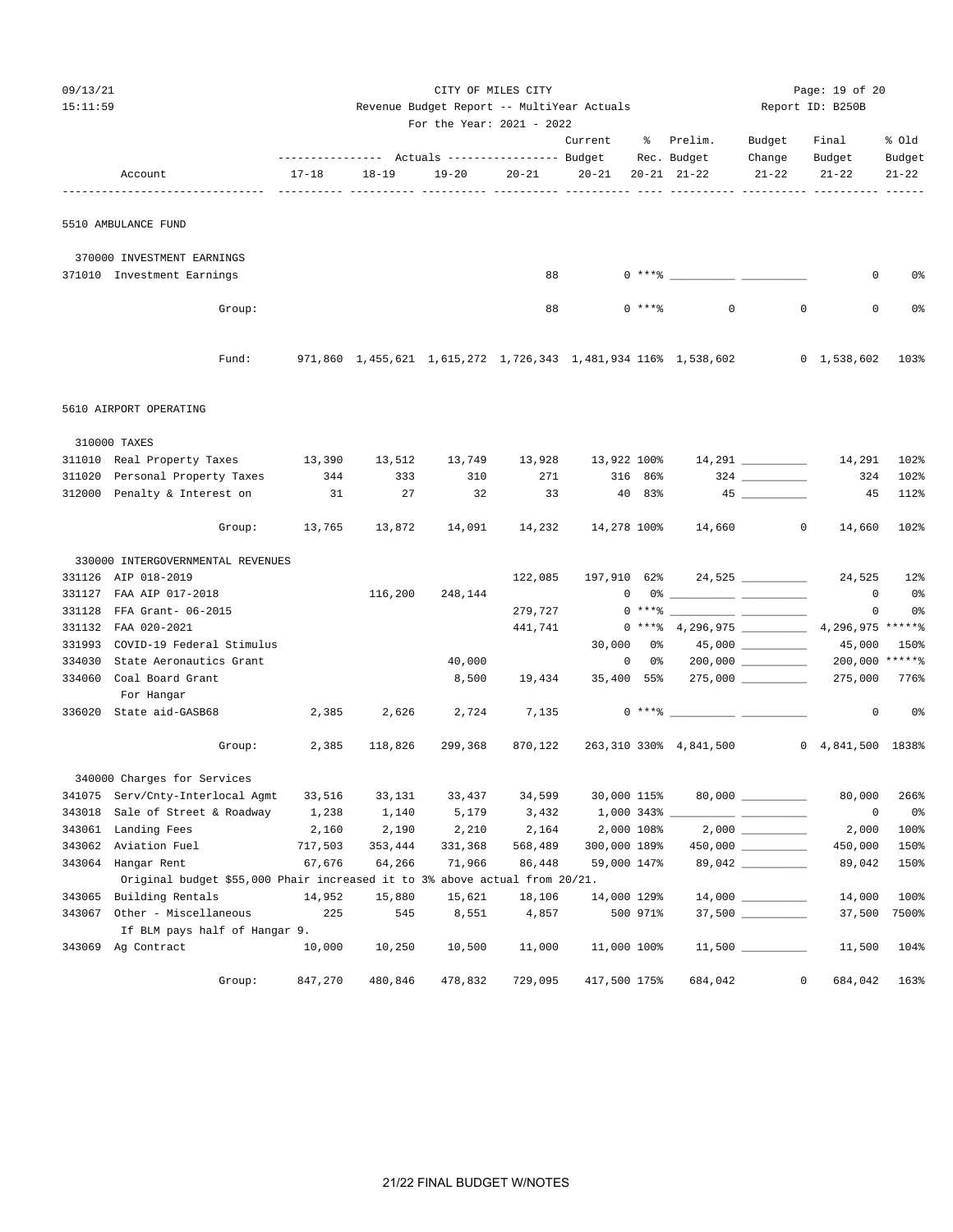15:11:59 Revenue Budget Report -- MultiYear Actuals Report ID: B250B For the Year: 2021 - 2022 Current % Prelim. Budget Final % Old ---------------- Actuals ----------------- Budget Rec. Budget Change Budget Budget Account 17-18 18-19 19-20 20-21 20-21 20-21 21-22 21-22 21-22 21-22 ------------------------------- ---------- ---------- ---------- ---------- ---------- ---- ---------- ---------- ---------- ------ 5610 AIRPORT OPERATING 360000 MISCELLANEOUS REVENUE

| 361010 | Land Rental                    | 20,109  | 19,619 | 20,808 | 17,433                                           |              | $20,000$ 87% 17,800 __________                                                                                                                                                                                                                                                                                                                                                                                                                                                                                                                        |             | 17,800             | 89%            |
|--------|--------------------------------|---------|--------|--------|--------------------------------------------------|--------------|-------------------------------------------------------------------------------------------------------------------------------------------------------------------------------------------------------------------------------------------------------------------------------------------------------------------------------------------------------------------------------------------------------------------------------------------------------------------------------------------------------------------------------------------------------|-------------|--------------------|----------------|
| 362020 | MISC REVENUE                   | 228     | 424    | 402    | 523                                              |              |                                                                                                                                                                                                                                                                                                                                                                                                                                                                                                                                                       |             | 0                  | 0%             |
| 369999 | Capitol Grant                  |         |        |        | 267,934                                          |              | $0***$ $\longleftarrow$ $\longleftarrow$ $\longleftarrow$ $\longleftarrow$ $\longleftarrow$ $\longleftarrow$ $\longleftarrow$ $\longleftarrow$ $\longleftarrow$ $\longleftarrow$ $\longleftarrow$ $\longleftarrow$ $\longleftarrow$ $\longleftarrow$ $\longleftarrow$ $\longleftarrow$ $\longleftarrow$ $\longleftarrow$ $\longleftarrow$ $\longleftarrow$ $\longleftarrow$ $\longleftarrow$ $\longleftarrow$ $\longleftarrow$ $\longleftarrow$ $\longleftarrow$ $\longleftarrow$ $\longleftarrow$ $\longleftarrow$ $\longleftarrow$ $\longleftarrow$ |             | 0                  | 0 <sup>°</sup> |
|        | Group:                         | 20,337  | 20,043 | 21,210 |                                                  |              | 285,890 20,350 **** 17,800                                                                                                                                                                                                                                                                                                                                                                                                                                                                                                                            | $\circ$     | 17,800             | 87%            |
|        | 370000 INVESTMENT EARNINGS     |         |        |        |                                                  |              |                                                                                                                                                                                                                                                                                                                                                                                                                                                                                                                                                       |             |                    |                |
| 371010 | Investment Earnings            | 2,970   | 3,557  | 2,346  | 656                                              |              |                                                                                                                                                                                                                                                                                                                                                                                                                                                                                                                                                       |             | $\mathbf 0$        | 0%             |
|        | Group:                         | 2,970   | 3,557  | 2,346  | 656                                              |              | $2,000$ $33\%$<br>$\overline{0}$                                                                                                                                                                                                                                                                                                                                                                                                                                                                                                                      | $\mathbf 0$ | 0                  | 0 <sup>8</sup> |
|        | 380000 OTHER FINANCING SOURCES |         |        |        |                                                  |              |                                                                                                                                                                                                                                                                                                                                                                                                                                                                                                                                                       |             |                    |                |
|        | 381071 MT Aero Loan Hanger 8   |         |        |        |                                                  | 15,000       | $0$ % and $0$ % and $0$ % and $0$ % and $0$ % and $0$ % and $0$ % and $0$ % and $0$ % and $0$ % and $0$ % and $0$ % and $0$ % and $0$ % and $0$ % and $0$ % and $0$ % and $0$ % and $0$ % and $0$ % and $0$ % and $0$ % and                                                                                                                                                                                                                                                                                                                           |             | 0                  | 0%             |
| 381073 | Intercap Loan                  |         |        |        |                                                  | $\mathbf{0}$ | $0\%$ 630,000 __________                                                                                                                                                                                                                                                                                                                                                                                                                                                                                                                              |             | 630,000 ******     |                |
| 382010 | Sale of Fixed Assets           |         |        |        | 4,995                                            |              | $0***8$                                                                                                                                                                                                                                                                                                                                                                                                                                                                                                                                               |             | $\circ$            | 0%             |
|        | Group:                         |         |        |        | 4,995                                            |              | 15,000 33% 630,000                                                                                                                                                                                                                                                                                                                                                                                                                                                                                                                                    | $\mathbf 0$ | 630,000            | 4200%          |
|        | Fund:                          | 886,727 |        |        | 637,144 815,847 1,904,990 732,438 260% 6,188,002 |              |                                                                                                                                                                                                                                                                                                                                                                                                                                                                                                                                                       |             | $0\quad 6,188,002$ | 844%           |

CITY OF MILES CITY **Example 20 OF 20** Page: 20 of 20

6040 PUBLIC WORKS

| 362020 | 360000 MISCELLANEOUS REVENUE<br>MISC REVENUE                  |              |         |         | 1,200   |                                  | $\mathbf 0$ |     | 0.3 - 0.3 - 0.3 - 0.3 - 0.3 - 0.3 - 0.3 - 0.3 - 0.3 - 0.3 - 0.3 - 0.3 - 0.3 - 0.3 - 0.3 - 0.3 - 0.3 - 0.3 - 0.3 - 0.3 - 0.3 - 0.3 - 0.3 - 0.3 - 0.3 - 0.3 - 0.3 - 0.3 - 0.3 - 0.3 - 0.3 - 0.3 - 0.3 - 0.3 - 0.3 - 0.3 - 0.3 - |                | 0                  | 0 <sup>o</sup> |
|--------|---------------------------------------------------------------|--------------|---------|---------|---------|----------------------------------|-------------|-----|-------------------------------------------------------------------------------------------------------------------------------------------------------------------------------------------------------------------------------|----------------|--------------------|----------------|
|        |                                                               | Group:       |         |         | 1,200   |                                  | $\mathbf 0$ | 0 % | $\circ$                                                                                                                                                                                                                       | 0              | 0                  | 0 <sup>o</sup> |
|        | 380000 OTHER FINANCING SOURCES                                |              |         |         |         |                                  |             |     |                                                                                                                                                                                                                               |                |                    |                |
| 383000 | Interfund Operating                                           |              |         |         |         | 48,000 48,000 48,000 48,000 100% |             |     |                                                                                                                                                                                                                               |                | 48,000             | 100%           |
|        | \$12,000 Shop Rent from water/sewer (50/50) & 204/205 (80/20) |              |         |         |         |                                  |             |     |                                                                                                                                                                                                                               |                |                    |                |
|        |                                                               |              |         |         |         |                                  |             |     |                                                                                                                                                                                                                               |                |                    |                |
|        |                                                               | Group:       |         | 48,000  | 48,000  | 48,000                           | 48,000 100% |     | 48,000                                                                                                                                                                                                                        | $\circ$        | 48,000             | 100%           |
|        |                                                               |              |         |         |         |                                  |             |     |                                                                                                                                                                                                                               |                |                    |                |
|        | 390000 INTERNAL SERVICES                                      |              |         |         |         |                                  |             |     |                                                                                                                                                                                                                               |                |                    |                |
| 391000 | Central Garages                                               |              | 148,858 | 144,786 | 156,462 |                                  |             |     | $115,508$ $189,403$ $61\%$ $165,476$ $\_\_\_\_\_\_\_\_\_\_\_\_\_\_\_\_\_\_\_\_\_\_\_\_\_\_\_\_$                                                                                                                               |                | 165,476            | 87%            |
|        |                                                               |              |         |         |         |                                  |             |     |                                                                                                                                                                                                                               |                |                    |                |
|        |                                                               | Group:       | 148,858 | 144,786 |         |                                  |             |     | 156,462  115,508  189,403  61%  165,476                                                                                                                                                                                       | $\circ$        | 165,476            | 87%            |
|        |                                                               |              |         |         |         |                                  |             |     |                                                                                                                                                                                                                               |                |                    |                |
|        |                                                               |              |         |         |         |                                  |             |     |                                                                                                                                                                                                                               |                |                    |                |
|        |                                                               | Fund:        | 148,858 | 192,786 |         |                                  |             |     | 205,662 163,508 237,403 69% 213,476                                                                                                                                                                                           | $\overline{0}$ | 213,476            | 89%            |
|        |                                                               |              |         |         |         |                                  |             |     |                                                                                                                                                                                                                               |                |                    |                |
|        |                                                               |              |         |         |         |                                  |             |     |                                                                                                                                                                                                                               |                |                    |                |
|        |                                                               | Grand Total: |         |         |         |                                  |             |     | 14,713,735 16,258,210 17,076,879 19,396,864 18,207,222   41,945,861                                                                                                                                                           |                | 539,466 42,485,327 |                |

21/22 FINAL BUDGET W/NOTES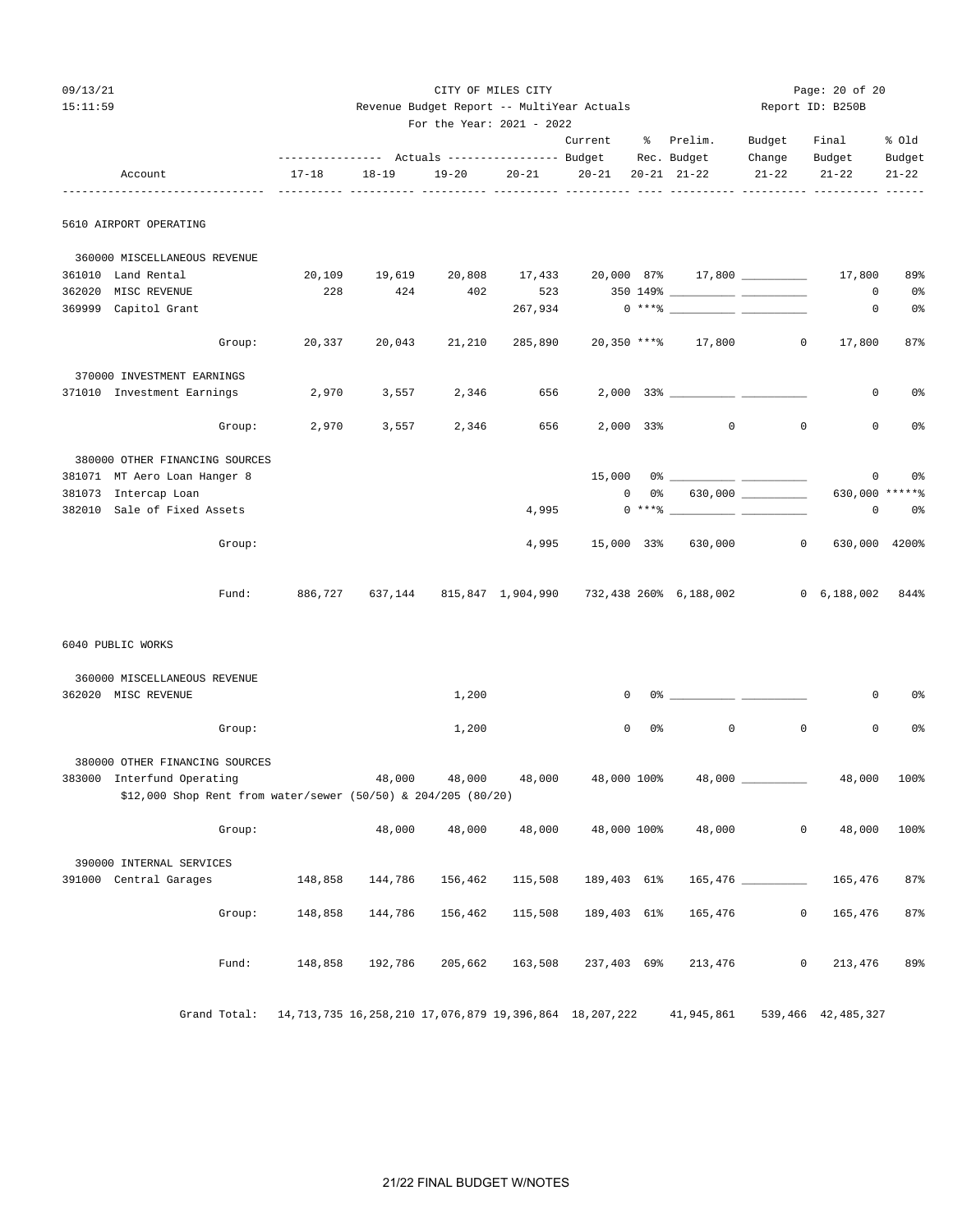#### OP/13/21 **CITY OF MILES CITY CITY CITY CITY CITY Page: 1 of 93** 15:15:25 Expenditure Budget by Fund/Org Split Report -- MultiYear Actuals Report ID: B240A2 For the Year: 2021 - 2022

|  | 1000 GENERAL |
|--|--------------|
|--|--------------|

|     |            |                                             |           |                                             |           | -----------    Actual s    ----------------    Budget | Current   | %        | Prelim.<br>Exp. Budget | Budget<br>Changes | Fi nal<br>Budget |             | % OI d<br>Budget |
|-----|------------|---------------------------------------------|-----------|---------------------------------------------|-----------|-------------------------------------------------------|-----------|----------|------------------------|-------------------|------------------|-------------|------------------|
| 0rg |            | Account Object                              | $17 - 18$ | $18 - 19$<br><u>------ ---------- -----</u> | $19 - 20$ | $20 - 21$                                             | $20 - 21$ |          | $20 - 21$ $21 - 22$    | $21 - 22$         | $21 - 22$        |             | $21 - 22$        |
|     |            |                                             |           |                                             |           |                                                       |           |          |                        |                   |                  |             |                  |
|     |            | 410000 GENERAL GOVERNMENTGASB68             |           |                                             |           |                                                       |           |          |                        |                   |                  |             |                  |
|     | 199 GASB68 |                                             |           |                                             |           | 11,612                                                |           | $0***%$  |                        |                   |                  | 0           | <b>0%</b>        |
|     |            | Account:                                    |           |                                             |           | 11,612                                                |           | $0$ ***% | $\mathbf 0$            | $\mathbf 0$       |                  | $\mathbf 0$ | <b>0%</b>        |
|     |            | 420000 PUBLIC SAFETY-GASB68                 |           |                                             |           |                                                       |           |          |                        |                   |                  |             |                  |
|     | 199 GASB68 |                                             |           |                                             |           | 394, 103                                              |           | $0***%$  |                        |                   |                  | 0           | 0%               |
|     |            | Account:                                    |           |                                             |           | 394, 103                                              |           | $0$ ***% | $\Omega$               | $\mathbf 0$       |                  | $\mathbf 0$ | <b>0%</b>        |
|     |            | 430000 Public Works-GASB68                  |           |                                             |           |                                                       |           |          |                        |                   |                  |             |                  |
|     | 199 GASB68 |                                             |           |                                             |           | 11,581                                                |           | $0$ ***% |                        |                   |                  | 0           | <b>0%</b>        |
|     |            | Account:                                    |           |                                             |           | 11,581                                                |           | $0$ ***% | $\mathbf 0$            | $\mathbf 0$       |                  | $\mathbf 0$ | $O\%$            |
|     |            | 440000 PUBLIC HEALTH-GASB68                 |           |                                             |           |                                                       |           |          |                        |                   |                  |             |                  |
|     | 199 GASB68 |                                             |           |                                             |           | 1, 127                                                |           | $0***%$  |                        |                   |                  | $\mathbf 0$ | 0%               |
|     |            | Account:                                    |           |                                             |           | 1, 127                                                |           | $0$ ***% | $\Omega$               | $\Omega$          |                  | $\mathbf 0$ | $O\%$            |
|     |            | 450000 Soci al and Economic Services-GASB68 |           |                                             |           |                                                       |           |          |                        |                   |                  |             |                  |
|     | 199 GASB68 |                                             |           |                                             |           | 1,339                                                 |           | $0$ ***% |                        |                   |                  | 0           | <b>0%</b>        |
|     |            | Account:                                    |           |                                             |           | 1,339                                                 |           | $0$ ***% | $\mathbf 0$            | $\mathbf 0$       |                  | $\mathbf 0$ | <b>0%</b>        |
|     |            | 460000 CULTURE AND RECREATION-GASB68        |           |                                             |           |                                                       |           |          |                        |                   |                  |             |                  |
|     | 199 GASB68 |                                             |           |                                             |           | 10,467                                                |           | $0***%$  |                        |                   |                  | $\mathbf 0$ | 0%               |
|     |            | Account:                                    |           |                                             |           | 10,467                                                |           | $0$ ***% | $\mathbf 0$            | $\mathbf 0$       |                  | $\mathbf 0$ | <b>0%</b>        |
|     |            | Orgn:                                       |           |                                             |           | 430, 229                                              |           | $0$ ***% | 0                      | $\mathbf 0$       |                  | 0           | <b>0%</b>        |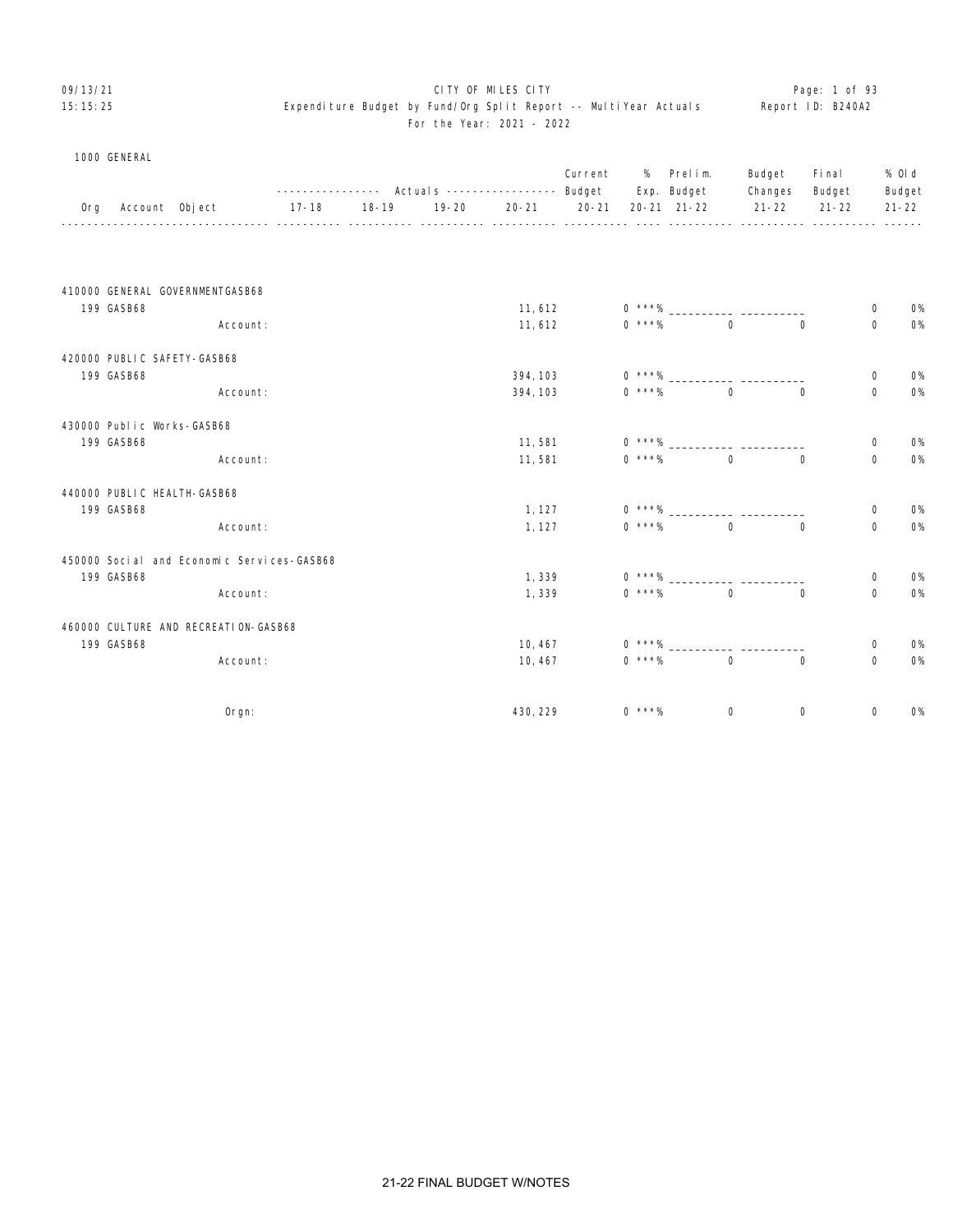# 09/13/21 CITY OF MILES CITY Page: 2 of 93

#### 15:15:25 Expenditure Budget by Fund/Org Split Report -- MultiYear Actuals Report ID: B240A2 For the Year: 2021 - 2022

|  | 1000 GENERAL |
|--|--------------|
|--|--------------|

|     |                               |           |           |           |           | Current     | %          | Prelim.                         | Budget             | Fi nal      | % OI d    |
|-----|-------------------------------|-----------|-----------|-----------|-----------|-------------|------------|---------------------------------|--------------------|-------------|-----------|
|     |                               |           |           |           |           | Budget      |            | Exp. Budget                     | Changes            | Budget      | Budget    |
| 0rg | Account Object                | $17 - 18$ | $18 - 19$ | $19 - 20$ | $20 - 21$ | $20 - 21$   |            | $20 - 21$ $21 - 22$             | $21 - 22$          | $21 - 22$   | $21 - 22$ |
|     | 1 Mayor                       |           |           |           |           |             |            |                                 |                    |             |           |
|     | 410200 Executive Services(01) |           |           |           |           |             |            |                                 |                    |             |           |
|     | 111 Salaries and Wages - Perm | 22,000    | 22,000    | 22,000    | 22,000    | 21,996 100% |            |                                 | 21, 996 __________ | 21, 996     | 100%      |
|     | 142 Workers' Compensation     | 84        | 94        | 89        | 115       |             | 83 139%    |                                 |                    | 164         | 198%      |
|     | 144 FICA                      | 1,683     | 1,683     | 1,683     | 1,683     |             | 1,683 100% |                                 | 1,683              | 1,683       | 100%      |
|     | 190 On Behalf Retirement Paym | 35, 129   |           |           |           |             | 0          |                                 |                    | 0           | <b>O%</b> |
|     | 210 Office Supplies and Mater | 248       |           | 101       |           | 125         | O%         |                                 | 125                | 125         | 100%      |
|     | 214 Small Items of Equipment  | 910       |           |           |           |             | 0          |                                 |                    | $\mathbf 0$ | <b>O%</b> |
|     | 220 Operating Expenses        | 146       | 146       |           |           |             | 0          |                                 |                    | $\mathbf 0$ | <b>O%</b> |
|     | 345 Tel ephone                | 399       | 398       | 364       | 572       |             | 550 104%   |                                 | 550 000            | 550         | 100%      |
|     | 350 Professional Services     | 84        | 83        | 138       | 122       | 150         | 81%        |                                 |                    | 150         | 100%      |
|     | 360 Contr R & M               | 920       | 955       | 1,037     | 707       | 775         | 91%        |                                 |                    | 775         | 100%      |
|     | 370 Travel                    | 392       |           |           |           |             | 0          | 0% ______________ _____________ |                    | 0           | <b>O%</b> |
|     | 380 Training Services         |           | 39        |           |           | 400         | <b>O%</b>  |                                 | 400 000            | 400         | 100%      |
|     | Account:                      | 61, 995   | 25, 398   | 25, 412   | 25, 199   | 25, 762     | 98%        |                                 | 25,843<br>$\Omega$ | 25, 843     | 100%      |
|     | Orgn:                         | 61, 995   | 25, 398   | 25, 412   | 25, 199   | 25,762 98%  |            | 25, 843                         | $\mathbf{0}$       | 25, 843     | 100%      |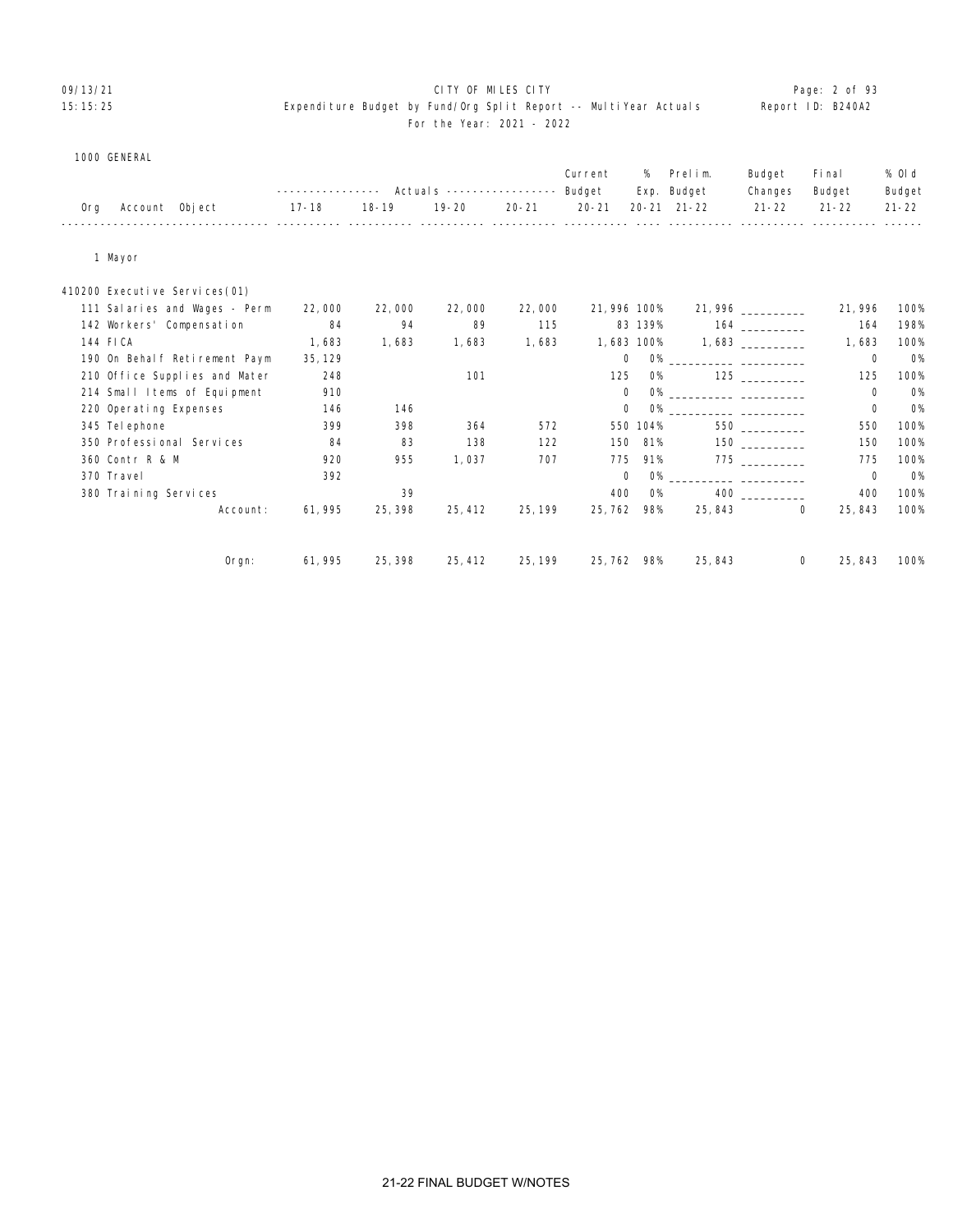# 09/13/21 CITY OF MILES CITY Page: 3 of 93

#### 15:15:25 Expenditure Budget by Fund/Org Split Report -- MultiYear Actuals Report ID: B240A2 For the Year: 2021 - 2022

| 1000 GENERAL |  |
|--------------|--|

|     |                                                                       |           |           |           |           | Current      | %         | Prelim.                            | Budget               | Fi nal                  | % 0l d              |
|-----|-----------------------------------------------------------------------|-----------|-----------|-----------|-----------|--------------|-----------|------------------------------------|----------------------|-------------------------|---------------------|
| 0rg | Account Object                                                        | $17 - 18$ | $18 - 19$ | $19 - 20$ | $20 - 21$ | $20 - 21$    |           | Exp. Budget<br>$20 - 21$ $21 - 22$ | Changes<br>$21 - 22$ | Budget<br>$21 - 22$     | Budget<br>$21 - 22$ |
|     | 2 City Council                                                        |           |           |           |           |              |           |                                    |                      |                         |                     |
|     |                                                                       |           |           |           |           |              |           |                                    |                      |                         |                     |
|     | 410100 Legi sl ati ve Servi ces (02)<br>111 Salaries and Wages - Perm | 31,092    | 32,001    | 31, 167   | 30,001    | 31,968 94%   |           |                                    | $31,968$ ___________ | 31,968                  | 100%                |
|     | 142 Workers' Compensation                                             | 119       | 136       | 125       | 157       |              | 121 130%  |                                    |                      | 239                     | 198%                |
|     | 144 FICA                                                              | 2,378     | 2,448     | 2,384     | 2,295     | 2,445        | 94%       |                                    |                      | 2,445                   | 100%                |
|     | <b>145 PERS</b>                                                       | 329       | 343       | 173       | 205       | 350          | 59%       |                                    | 354 200              | 354                     | 101%                |
|     | 220 Operating Expenses                                                | 218       | 146       | 171       |           | 100          | <b>O%</b> |                                    | 100                  | 100                     | 100%                |
|     | 350 Professional Services                                             |           |           |           | 9,715     |              |           |                                    |                      | 0                       | <b>O%</b>           |
|     | 370 Travel                                                            | 422       | 273       | 52        | 267       | 380          |           | 70% _____________ ___________      |                      | 0                       | <b>O%</b>           |
|     | 380 Training Services                                                 | 50        |           |           |           | 500          |           |                                    |                      | $\mathbf 0$             | <b>0%</b>           |
|     | Account:                                                              | 34,608    | 35, 347   | 34,072    | 42,640    | 35, 864 119% |           | 35, 106                            |                      | $\Omega$<br>35, 106     | 97%                 |
|     | 410105 Safety Culture-Supplies                                        |           |           |           |           |              |           |                                    |                      |                         |                     |
|     | 230 Repair and Maintenance Su                                         |           |           |           |           | 250          |           | $O\%$                              |                      | 0                       | <b>O%</b>           |
|     | Account:                                                              |           |           |           |           | 250          | <b>O%</b> | $\mathbf 0$                        |                      | $\Omega$<br>$\mathbf 0$ | <b>0%</b>           |
|     | 470300 Ecomonic Development                                           |           |           |           |           |              |           |                                    |                      |                         |                     |
|     | 350 Professional Services                                             | 15,809    | 15,604    | 15, 492   | 15, 330   | 15,330 100%  |           |                                    | 558 30               | 558                     | 4%                  |
|     | Account:                                                              | 15,809    | 15,604    | 15, 492   | 15, 330   | 15,330 100%  |           | 558                                |                      | 558<br>$\Omega$         | 3%                  |
|     | 521000 Interfund Operating Transfers Out                              |           |           |           |           |              |           |                                    |                      |                         |                     |
|     | 820 Transfers to Other Funds                                          | 75,000    | 19,099    |           |           | $\Omega$     |           |                                    |                      | 0                       | <b>O%</b>           |
|     | Account:                                                              | 75,000    | 19,099    |           |           |              | $0$ ***%  | $\Omega$                           |                      | $\Omega$<br>0           | <b>O%</b>           |
|     | Orgn:                                                                 | 125, 417  | 70,050    | 49, 564   | 57,970    | 51, 444 113% |           | 35,664                             |                      | 35,664<br>0             | 69%                 |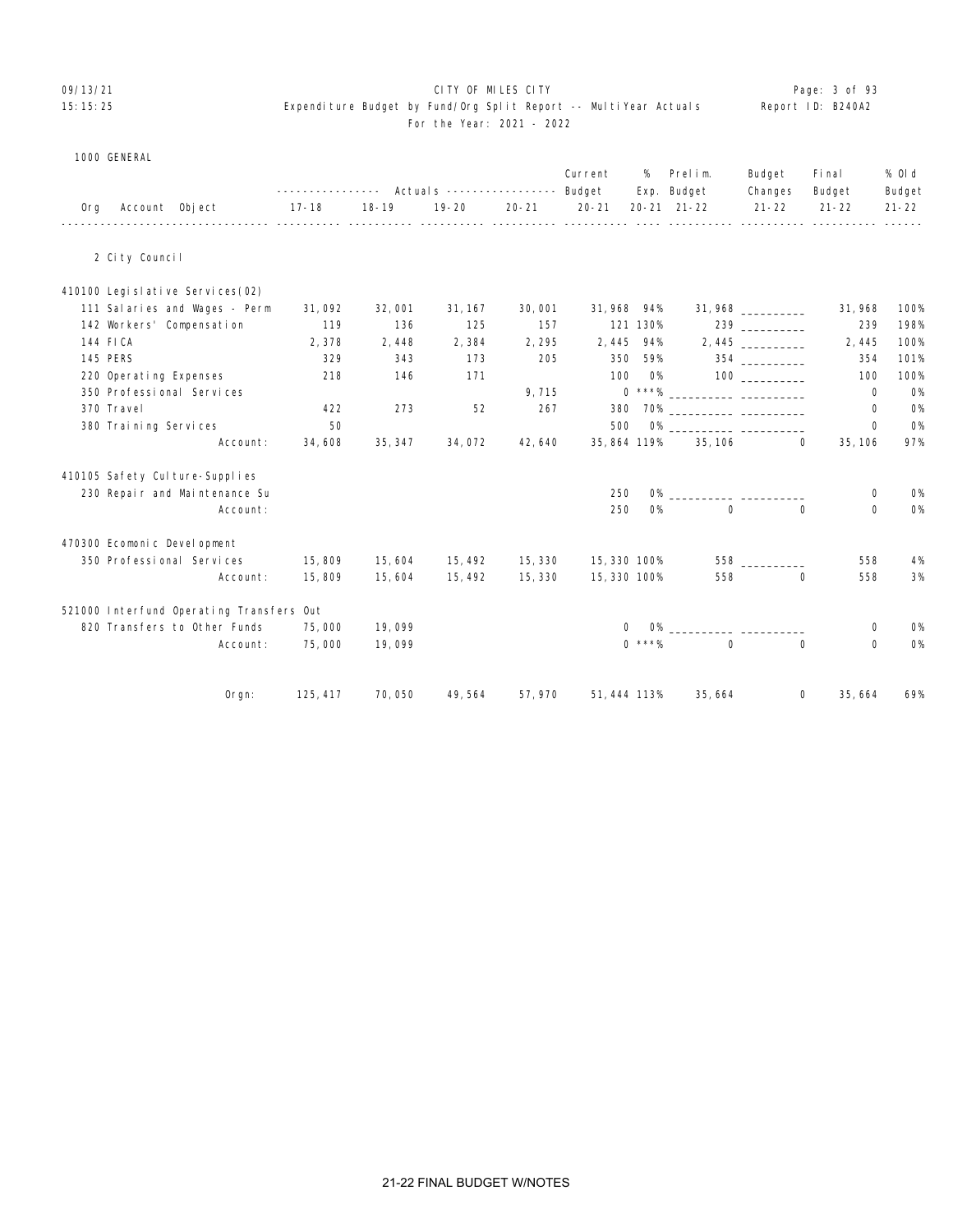## OP/13/21 **CITY OF MILES CITY CITY CITY CITY CITY Page: 4 of 93**

#### 15:15:25 Expenditure Budget by Fund/Org Split Report -- MultiYear Actuals Report ID: B240A2 For the Year: 2021 - 2022

|  | 1000 GENERAL |
|--|--------------|
|--|--------------|

|     |                                                           |          | ---------------    Actuals    ---------------    Budget |           |           | Current       | %         | Prelim.<br>Exp. Budget | Budget<br>Changes                      | Fi nal<br>Budget     | % OI d<br>Budget |
|-----|-----------------------------------------------------------|----------|---------------------------------------------------------|-----------|-----------|---------------|-----------|------------------------|----------------------------------------|----------------------|------------------|
| 0rg | Account Object                                            | 17-18    | 18-19                                                   | $19 - 20$ | $20 - 21$ | $20 - 21$     |           | 20-21 21-22            | $21 - 22$                              | $21 - 22$            | $21 - 22$        |
|     | 3 City Clerk                                              |          |                                                         |           |           |               |           |                        |                                        |                      |                  |
|     | 410500 Financial Services (03)                            |          |                                                         |           |           |               |           |                        |                                        |                      |                  |
|     | 111 Salaries and Wages - Perm                             | 115,064  | 107, 371                                                | 112, 598  | 103, 141  | 99,604 104%   |           |                        |                                        | 114,840              | 115%             |
|     | 121 OVERTIME-PERMANENT                                    |          |                                                         |           | 66        |               | $0$ ***%  |                        | 648 — 100                              | 648                  | *****%           |
|     | 131 VACATION                                              | 7,781    | 8,678                                                   | 6,024     | 17,600    | 15,000 117%   |           |                        |                                        | 7,552                | 50%              |
|     | 132 SICK LEAVE                                            | 5,588    | 4, 447                                                  | 4, 276    | 7,478     | 4, 100 182%   |           |                        |                                        | 4, 100               | 100%             |
|     | 133 OTHER LEAVE PAY                                       | 4,739    | 4,038                                                   | 2,365     | 3,418     | 3, 283 104%   |           |                        |                                        | 2,940                | 90%              |
|     | 141 Unemployment Insurance                                | 334      | 438                                                     | 189       | 198       |               | 183 108%  |                        |                                        | 195                  | 107%             |
|     | 142 Workers' Compensation                                 | 1,504    | 1,573                                                   | 766       | 802       | 1, 957        | 41%       |                        |                                        | 856                  | 44%              |
|     | 143 Heal th Insurance                                     | 25, 364  | 25,019                                                  | 27,822    | 27,644    | 28, 199 98%   |           |                        | 29, 737 ________                       | 29, 737              | 105%             |
|     | 144 FICA                                                  | 10, 228  | 9,542                                                   | 9,587     | 10,080    | 9,332 108%    |           |                        |                                        | 9,949                | 107%             |
|     | <b>145 PERS</b>                                           | 11,072   | 10, 407                                                 | 10,699    | 11, 256   | 10,698 105%   |           |                        | $11,536$ __________                    | 11,536               | 108%             |
|     | 196 CLOTHING ALLOTMENT                                    | 518      | 574                                                     | 435       | 435       |               | 450 97%   |                        | 450                                    | 450                  | 100%             |
|     | 210 Office Supplies and Mater                             | 2,491    | 1,095                                                   | 1,534     | 998       | 2, 200        | 45%       |                        |                                        | 1,500                | 68%              |
|     | 214 Small Items of Equipment                              | 282      | 3,061                                                   | $-291$    |           | 2,000         | <b>O%</b> |                        |                                        | 3,100                | 155%             |
|     | New Printer                                               |          |                                                         |           |           |               |           |                        |                                        |                      |                  |
|     |                                                           |          |                                                         |           |           |               |           |                        |                                        |                      |                  |
|     | Windows 10                                                |          |                                                         |           |           |               |           |                        |                                        |                      |                  |
|     | 220 Operating Expenses                                    | 1,815    | 1,720                                                   | 2,088     | 3, 142    | 5, 457        | 58%       |                        |                                        | 4,000                | 73%              |
|     | 230 Repair and Maintenance Su                             | 416      |                                                         |           |           | 0             | <b>O%</b> |                        |                                        | 0                    | 0%               |
|     | 311 Postage, Box Rent, Etc.                               | -44      | 1,647                                                   | 492       | 859       | 2,500         | 34%       |                        | $2,500$ __________                     | 2,500                | 100%             |
|     | 320 Printing, Duplicating, Ty                             |          | 65                                                      |           | 266       |               | 100 266%  |                        | $\begin{tabular}{c} 100 \end{tabular}$ | 100                  | 100%             |
|     | 330 Publicity, Subscriptions                              | 1,700    | 998                                                     | 1,033     | 686       | 2,200 31%     |           |                        |                                        | 1,500                | 68%              |
|     | 331 Publication of Formal & L                             |          |                                                         |           | 43        |               | $0***%$   |                        |                                        | 200                  | *****%           |
|     | 334 Memberships, Registration                             | 2,925    | 3, 276                                                  | 3, 205    | 6, 185    | 3,300 187%    |           |                        |                                        | 3,600                | 109%             |
|     | 345 Tel ephone                                            | 671      | 615                                                     | 577       | 861       |               | 650 132%  |                        | $865$ _________                        | 865                  | 133%             |
|     | Midrivers was corrected in late 2020. Adjusting to match. |          |                                                         |           |           |               |           |                        |                                        |                      |                  |
|     | 347 Internet                                              | 254      | 234                                                     | 223       | 96        | 250           | 38%       |                        |                                        | 108                  | 43%              |
|     | 350 Professional Services                                 | 29, 697  | 24,663                                                  | 25, 257   | 32, 953   | 20,500 161%   |           |                        |                                        | 35,000               | 171%             |
|     | Audit, Municode, & Legal                                  |          |                                                         |           |           |               |           |                        |                                        |                      |                  |
|     | 360 Contr R & M                                           | 21, 999  | 12, 118                                                 | 13,590    | 10,806    | 16,500 65%    |           |                        |                                        | 16,500               | 100%             |
|     | DIS Managed Services & Black Mountain Services.           |          |                                                         |           |           |               |           |                        |                                        |                      |                  |
|     | 370 Travel                                                | 1, 352   | 2, 172                                                  | 793       |           | 2,800         | 0%        |                        |                                        | 2,800                | 100%             |
|     | 380 Training Services                                     | 1,541    | 1, 471                                                  | 450       | 175       | 1,600         | 11%       |                        |                                        | 2,050                | 128%             |
|     | Jody, Linda, & Mary                                       |          |                                                         |           |           |               |           |                        |                                        |                      |                  |
|     | 382 Books                                                 | 117      |                                                         |           |           | 350           | <b>O%</b> |                        |                                        | 700                  | 200%             |
|     | Municode Supplements                                      |          |                                                         |           |           |               |           |                        |                                        |                      |                  |
|     | 390 Other Purchased Services                              | 28       |                                                         | 18        |           | 100           | <b>O%</b> |                        |                                        | 100                  | 100%             |
|     | 513 Liability                                             | 56, 847  | 81, 904                                                 | 91, 300   | 97,749    | 97, 749 100%  |           |                        |                                        | 97, 749              | 100%             |
|     | 521 Surety Bonds for Official                             | 890      | 863                                                     | 750       | 750       |               | 750 100%  |                        |                                        | 750                  | 100%             |
|     | 555 Bank Service Charges                                  | 140      | 240                                                     | 337       | 462       |               | 500 92%   |                        | 500                                    | 500                  | 100%             |
|     | Account:                                                  | 305, 313 | 308, 229                                                | 316, 117  | 338, 149  | 332, 312 102% |           | 356, 425               |                                        | 0<br>356, 425        | 107%             |
|     | 411101 Labor Negoti ations                                |          |                                                         |           |           |               |           |                        |                                        |                      |                  |
|     | 350 Professional Services                                 | 4,681    | 7,894                                                   | 10, 123   | 1, 140    | 10,000 11%    |           | $5,000$ $\_$           |                                        | 5,000                | 50%              |
|     | Account:                                                  | 4,681    | 7,894                                                   | 10, 123   | 1,140     | 10,000 11%    |           | 5,000                  |                                        | $\mathbf 0$<br>5,000 | 50%              |
|     |                                                           |          |                                                         |           |           |               |           |                        |                                        |                      |                  |
|     | Orgn:                                                     | 309, 994 | 316, 123                                                | 326, 240  | 339, 289  | 342, 312 99%  |           | 361, 425               |                                        | 0<br>361, 425        | 105%             |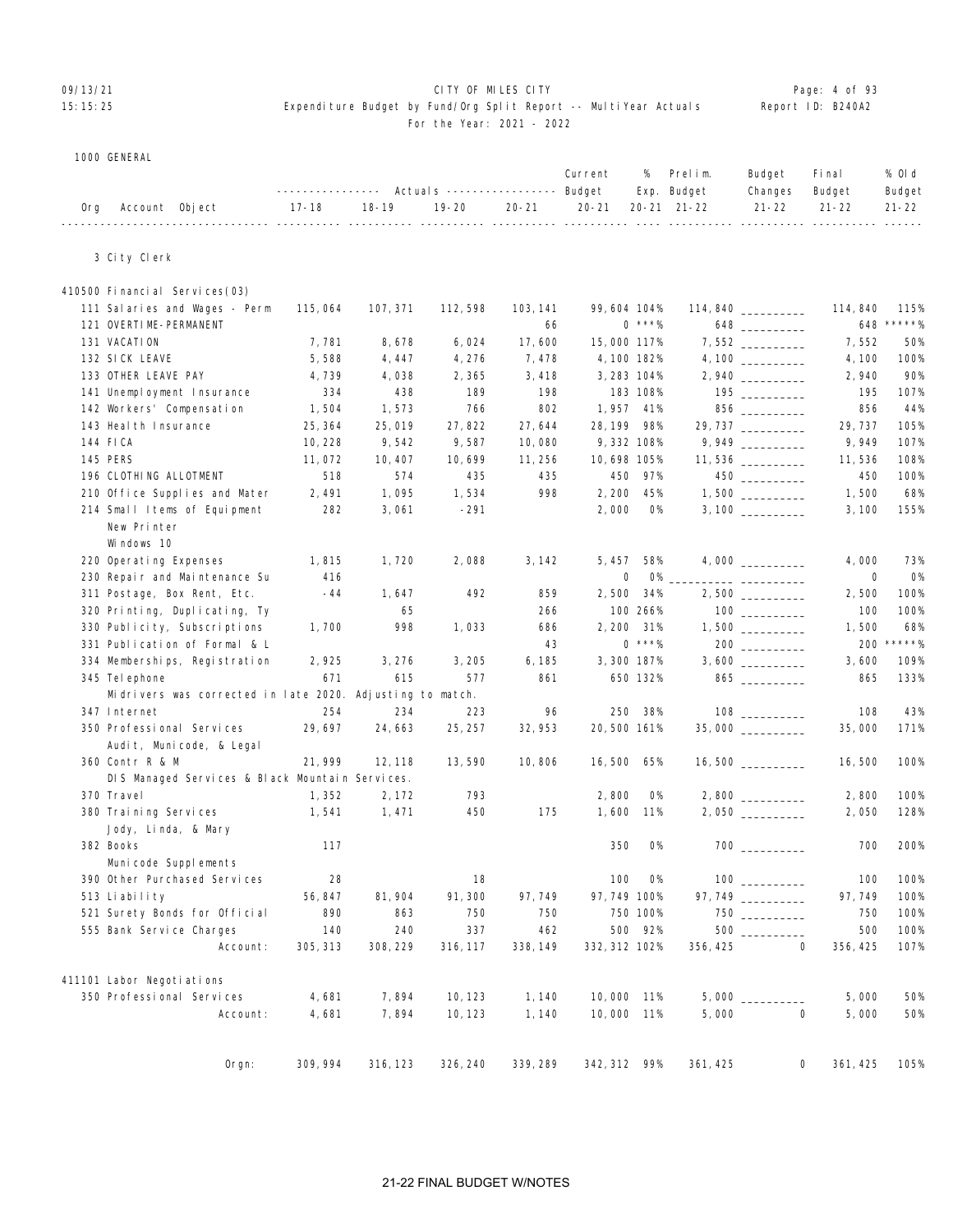#### 09/13/21 CITY OF MILES CITY Page: 5 of 93 15:15:25 Expenditure Budget by Fund/Org Split Report -- MultiYear Actuals Report ID: B240A2 For the Year: 2021 - 2022

|     |                               |         |           |           |           | Current      | %          | Prelim.<br>Exp. Budget | Budget<br>Changes | Fi nal<br>Budget | % 0l d<br>Budget |
|-----|-------------------------------|---------|-----------|-----------|-----------|--------------|------------|------------------------|-------------------|------------------|------------------|
| 0rg | Account Object                | 17-18   | $18 - 19$ | $19 - 20$ | $20 - 21$ | $20 - 21$    |            | $20 - 21$ $21 - 22$    | $21 - 22$         | $21 - 22$        | $21 - 22$        |
|     |                               |         |           |           |           |              |            |                        |                   |                  |                  |
|     |                               |         |           |           |           |              |            |                        |                   |                  |                  |
|     | 4 Attorney                    |         |           |           |           |              |            |                        |                   |                  |                  |
|     |                               |         |           |           |           |              |            |                        |                   |                  |                  |
|     | 411100 Legal Services(04)     |         |           |           |           |              |            |                        |                   |                  |                  |
|     | 111 Salaries and Wages - Perm | 94,618  | 93, 482   | 83, 859   | 82, 357   | 103,880 79%  |            |                        |                   | 92, 480          | 89%              |
|     | 131 VACATION                  | 3,682   | 2,834     | 2,627     | 5,955     | 2,700 221%   |            |                        |                   | 2,700            | 100%             |
|     | 132 SICK LEAVE                | 887     | 704       | 1,873     | 1,644     | 1,900 87%    |            |                        | 1,900             | 1,900            | 100%             |
|     | 133 OTHER LEAVE PAY           | 97      |           |           | 295       |              |            |                        |                   | 0                | <b>O%</b>        |
|     | 141 Unemployment Insurance    | 249     | 340       | 133       | 136       | 163          | 83%        |                        | 146               | 146              | 90%              |
|     | 142 Workers' Compensation     | 566     | 633       | 571       | 557       | 760          | 73%        |                        |                   | 714              | 94%              |
|     | 143 Heal th Insurance         | 8,601   | 8,931     | 9,596     | 9,406     | 10, 254 92%  |            |                        | 5, 127            | 5, 127           | 50%              |
|     | 144 FICA                      | 7,541   | 7,367     | 6,603     | 6,816     | 8,299 82%    |            |                        |                   | 7,427            | 89%              |
|     | <b>145 PERS</b>               | 8,409   | 8,315     | 7,347     | 7,810     |              | 9,514 82%  |                        |                   | 8,611            | 91%              |
|     | 196 CLOTHING ALLOTMENT        | 150     | 150       | 150       | 150       |              | 150 100%   |                        |                   | 150              | 100%             |
|     | 210 Office Supplies and Mater | 557     | 297       | 633       | 835       |              | 1,000 84%  |                        | 1,000             | 1,000            | 100%             |
|     | 214 Small Items of Equipment  | 937     | 891       | 193       |           | 1,000        | <b>O%</b>  |                        |                   | 1,000            | 100%             |
|     | 220 Operating Expenses        | 1, 124  | 882       | 935       | 811       | 1,000        | 81%        |                        | 1,000             | 1,000            | 100%             |
|     | 311 Postage, Box Rent, Etc.   | 380     | 321       | 289       | 159       | 500          | 32%        |                        | 500 000           | 500              | 100%             |
|     | 345 Tel ephone                | 58      | 41        | 154       | 953       |              | 100 953%   |                        | 1,000             | 1,000            | 1000%            |
|     | 350 Professional Services     | 9, 212  | $-3, 322$ | 14, 599   | 15,688    |              | 4,000 392% |                        |                   | 4,000            | 100%             |
|     | 360 Contr R & M               |         |           |           |           | 207          | <b>O%</b>  |                        |                   | 207              | 100%             |
|     | 370 Travel                    |         | 696       |           |           | 700          | <b>O%</b>  |                        |                   | 700              | 100%             |
|     | Account:                      | 137,068 | 122, 562  | 129, 562  | 133, 572  | 146, 127 91% |            | 128,662                | 0                 | 128,662          | 88%              |
|     |                               |         |           |           |           |              |            |                        |                   |                  |                  |
|     | Orgn:                         | 137,068 | 122, 562  | 129, 562  | 133, 572  | 146, 127 91% |            | 128, 662               | 0                 | 128,662          | 88%              |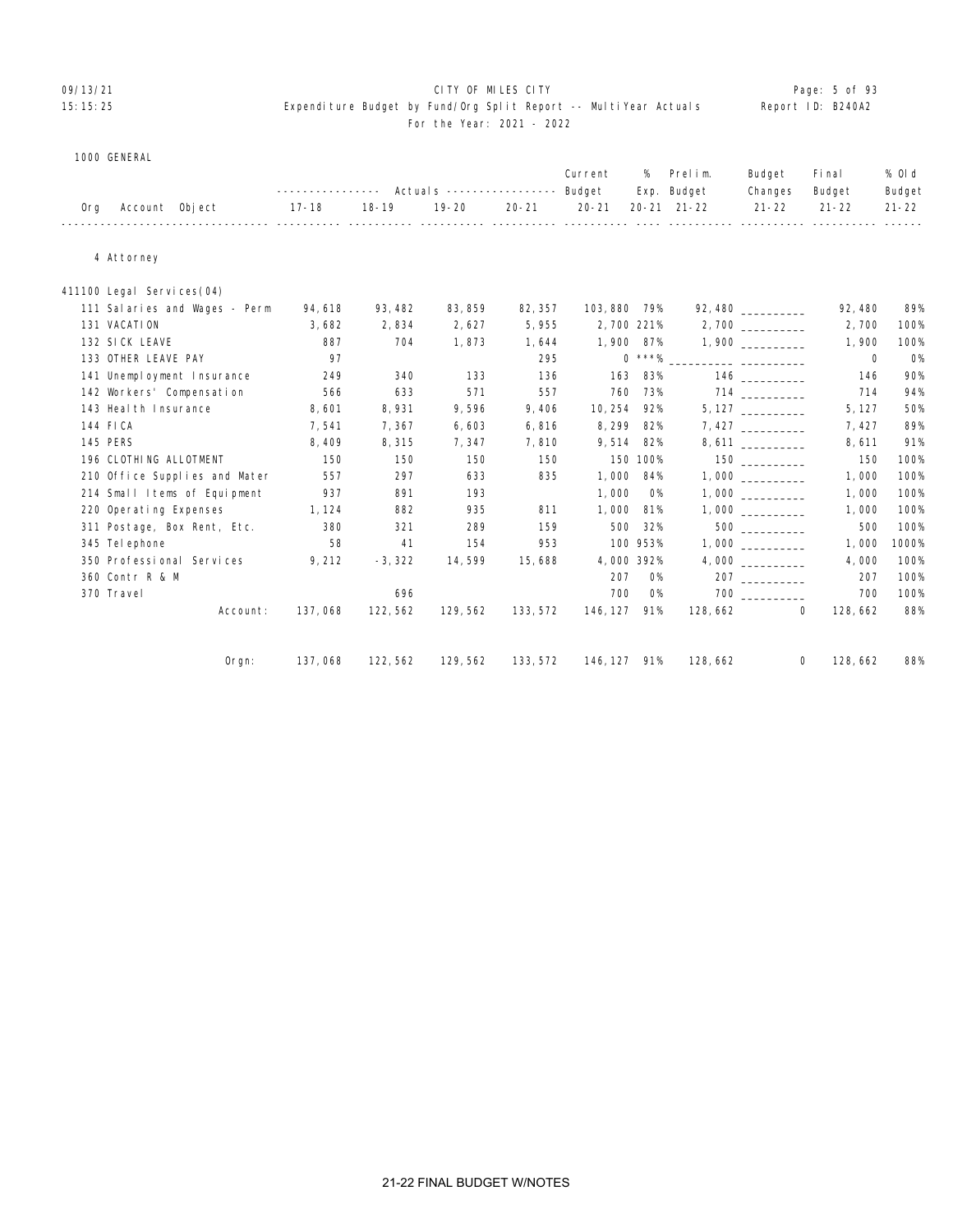# 09/13/21 CITY OF MILES CITY Page: 6 of 93

#### 15:15:25 Expenditure Budget by Fund/Org Split Report -- MultiYear Actuals Report ID: B240A2 For the Year: 2021 - 2022

| ---------------    Actuals ----------------    Budget    Exp.    Budget<br>Changes Budget<br>19-20   20-21   20-21  20-21 21-22    21-22   21-22   21-22<br>18-19<br>17-18<br>Account Object<br>0ra |  |  |  | Current % Prelim. |  | Budget | Final | % Old  |
|-----------------------------------------------------------------------------------------------------------------------------------------------------------------------------------------------------|--|--|--|-------------------|--|--------|-------|--------|
|                                                                                                                                                                                                     |  |  |  |                   |  |        |       | Budget |
|                                                                                                                                                                                                     |  |  |  |                   |  |        |       |        |

5 Police

| 420140 Crime Control and Investigation(05) |          |          |          |          |                     |                             |                                 |                |
|--------------------------------------------|----------|----------|----------|----------|---------------------|-----------------------------|---------------------------------|----------------|
| 111 Salaries and Wages - Perm              | 669,017  | 674,486  | 687, 772 | 712,099  | 722, 888            | 99%                         | 830, 677<br>830, 677 __________ | 115%           |
| 121 OVERTIME-PERMANENT                     | 84, 887  | 117,028  | 119, 178 | 108, 315 | 30,000 361%         |                             | 40, 100                         | 134%           |
| 131 VACATION                               | 49,746   | 57, 332  | 48, 121  | 46,550   | 51,000              | 91%                         | 51,000                          | 100%           |
| 132 SICK LEAVE                             | 27, 250  | 35, 450  | 20, 510  | 17, 187  | 25,000              | 69%                         | 25,000<br>25,000                | 100%           |
| 133 OTHER LEAVE PAY                        | 56,063   | 45, 913  | 53, 560  | 54, 276  | 31, 515 172%        |                             | 31,000<br>$31,000$ _________    | 98%            |
| 134 HOLIDAY PAY                            | 19, 232  | 39,589   |          | 4,262    | 10, 100             | 42%                         | 35,000                          | 347%           |
| 141 Unemployment Insurance                 | 2,296    | 3,435    | 1,411    | 1,432    | 1,306 110%          |                             | $1,519$ __________<br>1,519     | 116%           |
| 142 Workers' Compensation                  | 39,003   | 45, 308  | 41, 851  | 34,592   | 37,507 92%          |                             | 30, 678                         | 82%            |
| 143 Heal th Insurance                      | 128, 755 | 134, 777 | 147, 846 | 161, 486 | 158, 937 102%       |                             | 179, 445<br>179, 445            | 113%           |
| 144 FICA                                   | 13,594   | 14,558   | 13, 467  | 13,485   | 12,622 107%         |                             | 15,682<br>15,682                | 124%           |
| 145 PERS                                   | 636      | 997      | 443      |          | 0                   | <b>0%</b>                   | 681<br>681 _________            | $*****$        |
| 146 Police Pension                         | 107, 425 | 105, 787 | 108, 259 | 110, 481 | 116, 835            | 95%                         | 133, 549                        | 114%           |
| 190 On Behalf Retirement Paym              | 202, 716 |          |          |          | 0                   | <b>O%</b>                   | $\mathbf 0$                     | <b>O%</b>      |
| 196 CLOTHING ALLOTMENT                     | 11,908   | 11, 460  | 11,595   | 12, 240  |                     | $0$ ***%                    | 12, 240                         | $*****%$       |
| 210 Office Supplies and Mater              | 6,956    | 7,880    | 6,096    | 4,931    | 6,500               | 76%                         | 5,000                           | 77%            |
| 214 Small Items of Equipment               | 5, 157   | 5,967    | 13, 909  | 5, 196   | 8,400               | 62%                         | 5,500                           | 65%            |
| 220 Operating Expenses                     | 22, 108  | 20,549   | 10, 353  | 59,612   | 45, 895 130%        |                             | 20,000 _________<br>20,000      | 44%            |
| 226 Cl othing and Uniforms                 | 326      | 630      | 92       | 45       | 500                 | 9%                          | 500<br>500                      | 100%           |
| 227 Firearm Supplies                       | 4,066    | 2,040    | 3,500    | 3,920    | 3,800 103%          |                             | 1,500                           | 39%            |
| 230 Repair and Maintenance Su              | 9,685    | 9,851    | 8,747    | 11,856   | 9,000 132%          |                             | 0                               | <b>O%</b>      |
| 231 Gas, Oil, Diesel Fuel, Gr              | 29, 102  | 32,049   | 23,661   | 22, 482  | 25,000              | 90%                         | 25,000<br>25,000                | 100%           |
| 311 Postage, Box Rent, Etc.                | 1, 196   | 598      | 532      | 579      | 1,000               | 58%                         | 1,000                           | 100%           |
| 320 Printing, Duplicating, Ty              | 7        | 56       |          |          | 0                   | $0\%$ _                     | 0                               | 0%             |
| 330 Publicity, Subscriptions               | 145      |          |          | 767      | 0                   | $\star\star\star\gamma_{0}$ | $\mathbf 0$                     | <b>O%</b>      |
| 334 Memberships, Registration              | 1,712    | 1,558    | 2,066    | 1,630    | 2,000               | 82%                         | 2,000                           | 100%           |
| 341 Electric Utility Services              |          |          |          |          | $\mathbf 0$         | <b>O%</b>                   | 1, 165                          | $*****$        |
| 342 Water Utility Services                 |          |          |          |          | $\mathsf{O}\xspace$ | <b>O%</b>                   |                                 | 514 *****%     |
| 343 Sewer Utility Services                 |          |          |          |          | 0                   | <b>O%</b>                   | 384 ___________                 | 384 *****%     |
| 344 Gas Utility Service                    |          |          |          |          | $\mathbf 0$         | <b>O%</b>                   |                                 | $1,775$ *****% |
| 345 Tel ephone                             | 3,987    | 3,743    | 3,689    | 3,397    | 4,000               | 85%                         | 4,000                           | 100%           |
| 347 Internet                               | 853      | 787      | 792      | 636      | 800                 | 80%                         | 800                             | 100%           |
| 350 Professional Services                  | 21,765   | 23, 490  | 29, 130  | 20, 113  | 18, 454 109%        |                             | 18, 454                         | 100%           |
| 360 Contr R & M                            | 351      | 881      | 1,962    | 405      | 600                 | 68%                         | 600                             | 100%           |
| 366 R&M Vehicles - Police/Ani              | 14,538   | 23, 931  | 25,005   | 16,056   | 16,980              | 95%                         | 22,000                          | 130%           |
| 370 Travel                                 | 6, 303   | 8,897    | 4,624    | 6,976    | 4,500 155%          |                             | 5,000                           | 111%           |
| 380 Training Services                      | 8,093    | 10, 465  | 4,825    | 8,569    | 6,600 130%          |                             | 6,600                           | 100%           |
| 511 Insurance on Buildings                 |          |          | 25       | 28       |                     | 28 100%                     | 334 and $\sim$<br>334           | 1193%          |
| 512 Insurance on Vehicles & E              | 3,048    | 1,507    | 1,204    | 1,018    | 1,018 100%          |                             | 1,100                           | 108%           |
| 530 Rent                                   | 6, 232   | 37, 390  | 43, 622  | 34, 274  | 37, 390             | 92%                         | $18,695$ __________<br>18,695   | 50%            |
| 700 Grants, Contributions & I              | 4,000    | 4,000    | 4,000    | 4,000    |                     | $0$ ***%                    | 4,500<br>4,500                  | $*****%$       |
| 790 K9 from contributions                  |          | 20,015   | 567      | 366      | 1,000               |                             | 0                               | <b>O%</b>      |
| 791 Shop With A Cop                        | 1,961    |          |          |          | $\Omega$            |                             | $\mathsf{O}\xspace$             | <b>O%</b>      |
| 920 Buildings                              |          |          |          | 308, 399 | $\Omega$            |                             | 0                               | 0%             |
| 940 Machinery & Equipment                  | 1,500    |          |          |          | $\Omega$            | 0%                          | $\Omega$                        | <b>O%</b>      |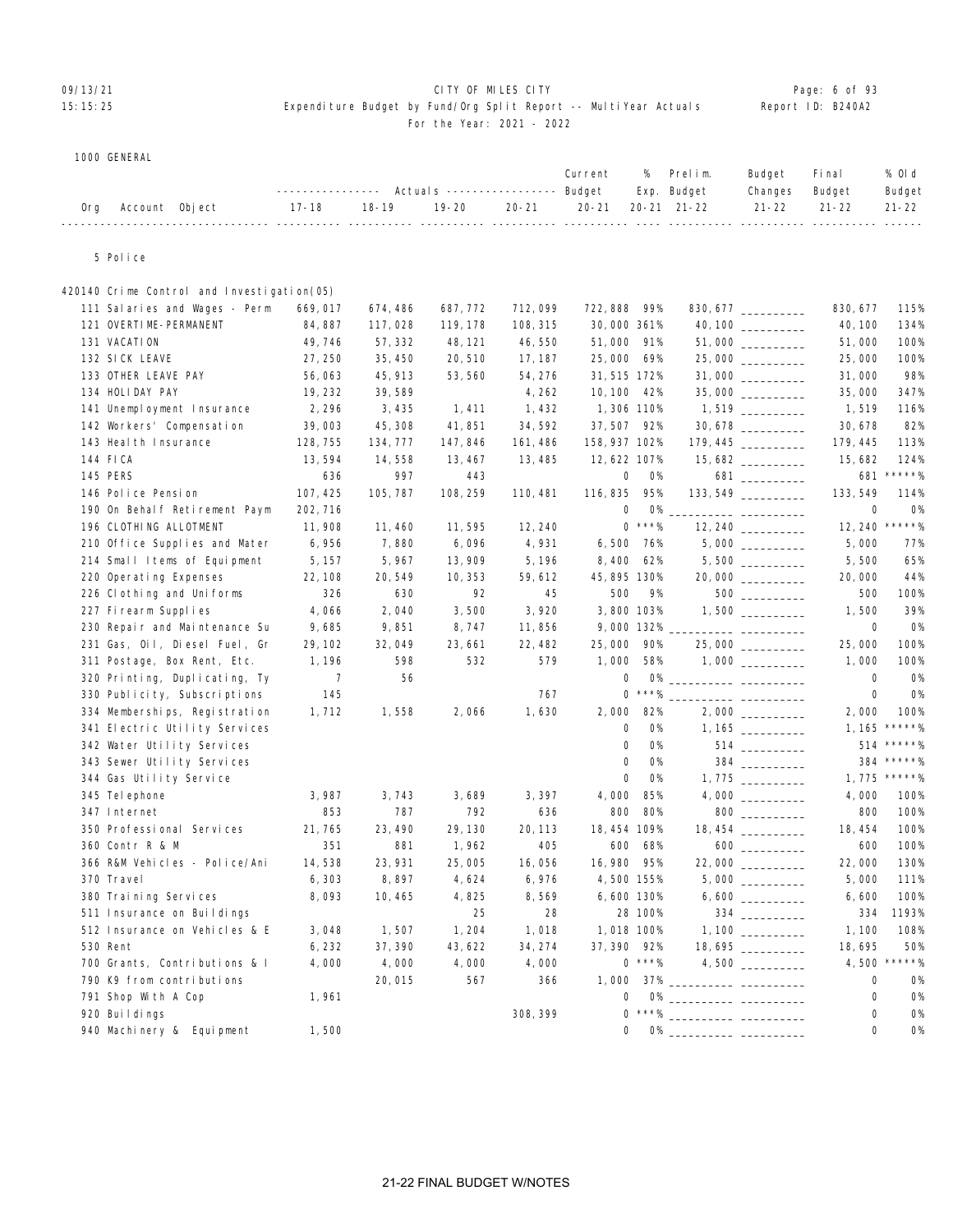#### 09/13/21 CITY OF MILES CITY Page: 7 of 93

#### 15:15:25 Expenditure Budget by Fund/Org Split Report -- MultiYear Actuals Report ID: B240A2 For the Year: 2021 - 2022

| 1000 GENERAL |
|--------------|
|--------------|

|     |                                                                             |           |                                                                              |           |           | Current     | %           | Prelim.<br>Exp. Budget                                                    | Budget<br>Changes            | Fi nal<br>Budget | % 0l d<br>Budget |
|-----|-----------------------------------------------------------------------------|-----------|------------------------------------------------------------------------------|-----------|-----------|-------------|-------------|---------------------------------------------------------------------------|------------------------------|------------------|------------------|
| 0rg | Account Object                                                              | $17 - 18$ | $18 - 19$                                                                    | $19 - 20$ | $20 - 21$ | $20 - 21$   |             | 20-21 21-22                                                               | $21 - 22$                    | $21 - 22$        | $21 - 22$        |
|     | 950 Construction                                                            |           |                                                                              |           |           | $\mathbf 0$ |             | 0% 1, 290, 816 _____________ 1, 290, 816 *****%                           | <u>----- ---------- ----</u> | $- - - - -$      |                  |
|     | Remaining budget for Police Building from \$1,591,932 approved 6/29/21 less |           |                                                                              |           |           |             |             |                                                                           |                              |                  |                  |
|     | \$301, 116. 25 in expenses in FY 20/21.                                     |           |                                                                              |           |           |             |             |                                                                           |                              |                  |                  |
|     |                                                                             |           |                                                                              |           |           |             |             | Account: 1,565,619 1,502,404 1,442,414 1,791,660 1,391,175 129% 2,823,808 |                              | 0, 2, 823, 808   | 202%             |
|     | 420144 School Resource Officer                                              |           |                                                                              |           |           |             |             |                                                                           |                              |                  |                  |
|     | 111 Salaries and Wages - Perm                                               |           |                                                                              |           |           | 40,884      |             |                                                                           |                              | 0                | <b>O%</b>        |
|     | 141 Unemployment Insurance                                                  |           |                                                                              |           |           | 61          |             |                                                                           |                              | 0                | <b>O%</b>        |
|     | 142 Workers' Compensation                                                   |           |                                                                              |           |           | 1,844       |             |                                                                           |                              | 0                | <b>0%</b>        |
|     | 143 Heal th Insurance                                                       |           |                                                                              |           |           | 10, 254     |             | 0% _____________ ____________                                             |                              | $\Omega$         | <b>O%</b>        |
|     | 144 FICA                                                                    |           |                                                                              |           |           | 593         |             |                                                                           |                              | 0                | <b>O%</b>        |
|     | 146 Police Pension                                                          |           |                                                                              |           |           | 5,891       | 0%          | <u> 1980 - Jan James James</u>                                            |                              | $\Omega$         | <b>0%</b>        |
|     | Account:                                                                    |           |                                                                              |           |           | 59, 527     | 0%          | $\mathsf{O}\xspace$                                                       | $\mathbf 0$                  | $\mathbf 0$      | <b>O%</b>        |
|     | 420160 Communications-Dispatch                                              |           |                                                                              |           |           |             |             |                                                                           |                              |                  |                  |
|     | 111 Salaries and Wages - Perm                                               | 232,808   | 208, 738                                                                     | 237, 592  | 236, 803  | 253, 384    | 93%         |                                                                           |                              | 176, 977         | 70%              |
|     | 121 OVERTIME-PERMANENT                                                      | 16, 276   | 12, 116                                                                      | 24, 932   | 25, 183   | 24,800 102% |             |                                                                           |                              | 28, 200          | 114%             |
|     | 131 VACATION                                                                | 13,823    | 19, 135                                                                      | 8,046     | 17, 409   | 13,500 129% |             |                                                                           |                              | 13,500           | 100%             |
|     | 132 SICK LEAVE                                                              | 5,517     | 11,735                                                                       | 10, 248   | 7,166     | 7,400       | 97%         |                                                                           |                              | 7,400            | 100%             |
|     | 133 OTHER LEAVE PAY                                                         | 11,620    | 14,733                                                                       | 17, 229   | 15,810    |             | 5, 272 300% |                                                                           |                              | 5, 327           | 101%             |
|     | 134 HOLIDAY PAY                                                             | 5,609     | 11,330                                                                       |           | 1,252     |             | 3,400 37%   |                                                                           | ___ ___________              | 0                | <b>0%</b>        |
|     | 141 Unemployment Insurance                                                  | 718       | 978                                                                          | 450       | 458       |             | 454 101%    |                                                                           | $452$ __________             | 452              | 100%             |
|     | 142 Workers' Compensation                                                   | 12,340    | 13, 428                                                                      | 13,723    | 11, 352   | 12, 372     | 92%         |                                                                           | $9,055$ __________           | 9,055            | 73%              |
|     | 143 Heal th Insurance                                                       | 41, 267   | 44,703                                                                       | 48,028    | 49,622    | 61, 524     | 81%         |                                                                           | $61,524$ _________           | 61,524           | 100%             |
|     | 144 FICA                                                                    | 21, 934   | 20, 990                                                                      | 22, 377   | 22, 771   | 23, 140     | 98%         |                                                                           | $23,066$ _________           | 23,066           | 100%             |
|     | <b>145 PERS</b>                                                             | 23, 348   | 22,838                                                                       | 24, 776   | 25, 473   | 26, 990     | 94%         |                                                                           | $27,218$ _________           | 27, 218          | 101%             |
|     | 196 CLOTHING ALLOTMENT                                                      | 1,708     | 1,708                                                                        | 1,750     | 1,813     | 2,000       | 91%         |                                                                           |                              | $\mathbf 0$      | <b>O%</b>        |
|     | 210 Office Supplies and Mater                                               | 1,956     | 2,436                                                                        | 2, 165    | 2,226     | 2,500       | 89%         |                                                                           |                              | 2,500            | 100%             |
|     | 214 Small Items of Equipment                                                |           |                                                                              | 359       | 2, 152    |             | 1,000 215%  |                                                                           |                              | 1,000            | 100%             |
|     | 220 Operating Expenses                                                      | 54        | 69                                                                           | 79        |           | 1,000       | 0%          |                                                                           |                              | 100              | 10%              |
|     | 231 Gas, Oil, Diesel Fuel, Gr                                               |           |                                                                              |           |           | 600         | 0%          |                                                                           | $300$                        | 300              | 50%              |
|     | 311 Postage, Box Rent, Etc.                                                 | 121       | 102                                                                          |           |           | 100         | 0%          |                                                                           | $100$ _________              | 100              | 100%             |
|     | 320 Printing, Duplicating, Ty                                               |           |                                                                              |           |           | 200         | 0%          |                                                                           |                              | 0                | <b>O%</b>        |
|     | 330 Publicity, Subscriptions                                                | 60        | 26                                                                           |           |           | 100         | <b>O%</b>   |                                                                           |                              | $\mathbf 0$      | <b>O%</b>        |
|     | 334 Memberships, Registration                                               | 436       | 446                                                                          |           |           | 100         | <b>O%</b>   |                                                                           | $100$ ________               | 100              | 100%             |
|     | 345 Tel ephone                                                              | 4,042     | 3,720                                                                        | 4,922     | 1,878     | 2,000       | 94%         |                                                                           |                              | 5,000            | 250%             |
|     | 350 Professional Services                                                   | 674       | 774                                                                          | 2,382     | 1,490     | 1,500       | 99%         |                                                                           |                              | 1,500            | 100%             |
|     | 370 Travel                                                                  | 3,492     | 2,429                                                                        | 1, 191    | 1,617     | 2,000       | 81%         |                                                                           |                              | 2,000            | 100%             |
|     | 380 Training Services                                                       | 350       | $-90$                                                                        | 250       | 500       |             | 500 100%    |                                                                           | 500 000                      | 500              | 100%             |
|     | Account:                                                                    | 398, 153  | 392, 344                                                                     | 420, 499  | 424, 975  | 445, 836    | 95%         | 365, 819                                                                  | $\mathbf 0$                  | 365, 819         | 82%              |
|     |                                                                             |           |                                                                              |           |           |             |             |                                                                           |                              |                  |                  |
|     | Orgn:                                                                       |           | 1, 963, 772 1, 894, 748 1, 862, 913 2, 216, 635 1, 896, 538 117% 3, 189, 627 |           |           |             |             |                                                                           |                              | 0, 3, 189, 627   | 168%             |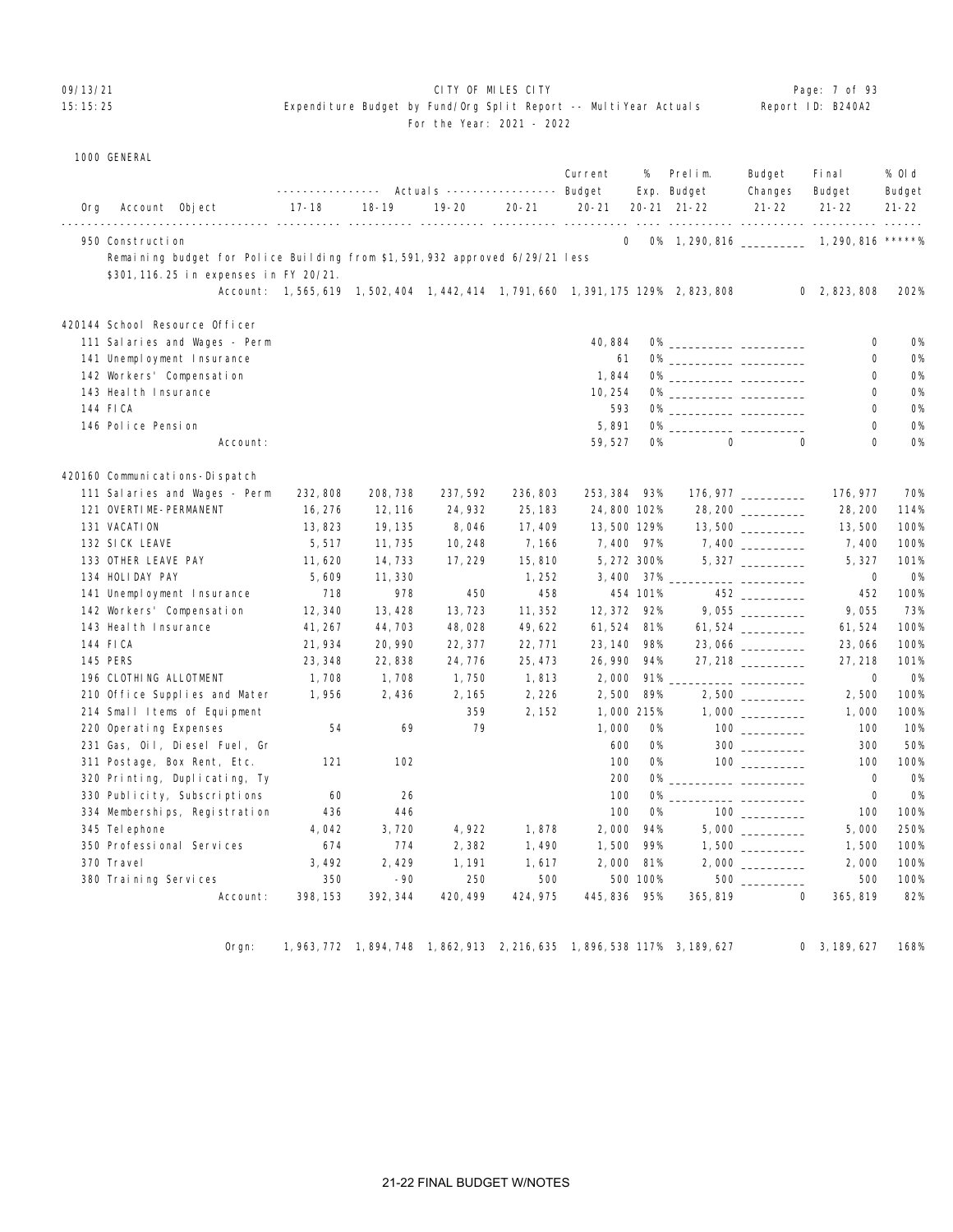#### 09/13/21 CITY OF MILES CITY Page: 8 of 93

#### 15:15:25 Expenditure Budget by Fund/Org Split Report -- MultiYear Actuals Report ID: B240A2 For the Year: 2021 - 2022

| 1000 GENERAL |
|--------------|
|              |

|     |                |                   |                                                             |  | Current % Prelim. | Budget Final   | % Old  |
|-----|----------------|-------------------|-------------------------------------------------------------|--|-------------------|----------------|--------|
|     |                | _________________ | Actuals ----------------- Budget Exp. Budget                |  |                   | Changes Budget | Budget |
| 0rg | Account Object | 17-18 18-19       | 19-20   20-21   20-21  20-21 21-22    21-22   21-22   21-22 |  |                   |                |        |
|     |                |                   |                                                             |  |                   |                |        |

6 Police Judge

| 410300 Judicial Services(06)                                   |                |          |          |          |               |           |                                  |                     |             |           |
|----------------------------------------------------------------|----------------|----------|----------|----------|---------------|-----------|----------------------------------|---------------------|-------------|-----------|
| 111 Salaries and Wages - Perm                                  | 83,039         | 86,550   | 89, 985  | 84,755   | 82, 296 103%  |           |                                  | $70,296$ __________ | 70, 296     | 85%       |
| Judge added \$408 to the Payroll spreadsheet amount (\$69,948) |                |          |          |          |               |           |                                  |                     |             |           |
| 131 VACATION                                                   | 3,948          | 3,930    | 2,661    | 2,755    | 4,000 69%     |           |                                  |                     | 4,000       | 100%      |
| 132 SICK LEAVE                                                 | 3,451          | 3,459    | 2,411    | 3,445    | 3,500         | 98%       |                                  |                     | 3,500       | 100%      |
| 141 Unemployment Insurance                                     | 199            | 272      | 110      | 104      |               | 102 102%  |                                  | 84 _________        | 84          | 82%       |
| Judge added \$1                                                |                |          |          |          |               |           |                                  |                     |             |           |
| 142 Workers' Compensation                                      | 884            | 1,011    | 975      | 733      | 1, 201        | 61%       |                                  | 542 and $\sim$      | 542         | 45%       |
| Judge added \$2                                                |                |          |          |          |               |           |                                  |                     |             |           |
| 143 Heal th Insurance                                          | 17, 194        | 17,854   | 19,579   | 21, 359  | 20,508 104%   |           | $10,254$ __________              |                     | 10, 254     | 50%       |
| 144 FICA                                                       | 6,941          | 7,209    | 7,202    | 6,950    | 6,869 101%    |           |                                  | $5,951$ _________   | 5,951       | 87%       |
| Judge added \$31                                               |                |          |          |          |               |           |                                  |                     |             |           |
| <b>145 PERS</b>                                                | 5,797          | 7,501    | 8, 242   | 7,977    | 7,875 101%    |           |                                  |                     | 6,900       | 88%       |
| Judge added \$36                                               |                |          |          |          |               |           |                                  |                     |             |           |
| 196 CLOTHING ALLOTMENT                                         | 300            | 300      | 300      | 300      |               | 300 100%  |                                  |                     | 300         | 100%      |
| 210 Office Supplies and Mater                                  | 545            | 779      | 1,661    | 2,674    | 2,300 116%    |           |                                  |                     | 2,000       | 87%       |
| 214 Small Items of Equipment                                   | 1,220          | 304      |          |          | 0             |           | 0% ______________ ______________ |                     | 0           | <b>O%</b> |
| 220 Operating Expenses                                         | 150            | 226      | 32       | 117      |               |           |                                  |                     | 0           | <b>O%</b> |
| 230 Repair and Maintenance Su                                  |                |          | 25       |          | $\Omega$      |           |                                  |                     | $\Omega$    | <b>O%</b> |
| 311 Postage, Box Rent, Etc.                                    | 1, 153         | 1,204    | 614      | 485      |               | 450 108%  |                                  |                     | 1,100       | 244%      |
| 334 Memberships, Registration                                  | 770            | 1,440    | 270      | 450      |               | 450 100%  |                                  | 1,100               | 1, 100      | 244%      |
| 345 Tel ephone                                                 | 1,510          | 1,402    | 1,587    | 1,448    | 1,900 76%     |           |                                  |                     | 1,500       | 79%       |
| 347 Internet                                                   | 778            | 658      | 404      | 241      | 250           |           |                                  |                     | $\Omega$    | <b>O%</b> |
| 350 Professional Services                                      | $\overline{7}$ |          |          |          | $\mathbf 0$   |           |                                  |                     | 0           | <b>O%</b> |
| 360 Contr R & M                                                | 1,851          | 1, 257   |          |          | 0             |           |                                  |                     | $\mathbf 0$ | <b>O%</b> |
| 370 Travel                                                     | 2,683          | 1,975    | 1, 149   | 1,110    | 2,000         | 56%       |                                  |                     | 1,500       | 75%       |
| 380 Training Services                                          | 1,464          |          | 600      | 671      | 850           | 79%       |                                  |                     | 1,650       | 194%      |
| 382 Books                                                      | 585            |          | 279      |          | 300           | <b>O%</b> |                                  |                     | 900         | 300%      |
| 394 Jury and Witness Fees                                      | 387            | 636      | 573      | $-201$   |               | 500 -40%  |                                  | 500                 | 500         | 100%      |
| 533 Machinery and Equipment R                                  | 1,683          |          | 41       |          | $\mathbf 0$   | <b>O%</b> |                                  |                     | $\mathbf 0$ | <b>O%</b> |
| Account:                                                       | 136, 539       | 137, 967 | 138, 700 | 135, 373 | 135, 651 100% |           | 112,077                          | $\mathbf{0}$        | 112,077     | 82%       |
|                                                                |                |          |          |          |               |           |                                  |                     |             |           |
| $O$ rgn:                                                       | 136, 539       | 137, 967 | 138, 700 | 135, 373 | 135, 651 100% |           | 112,077                          | 0                   | 112,077     | 82%       |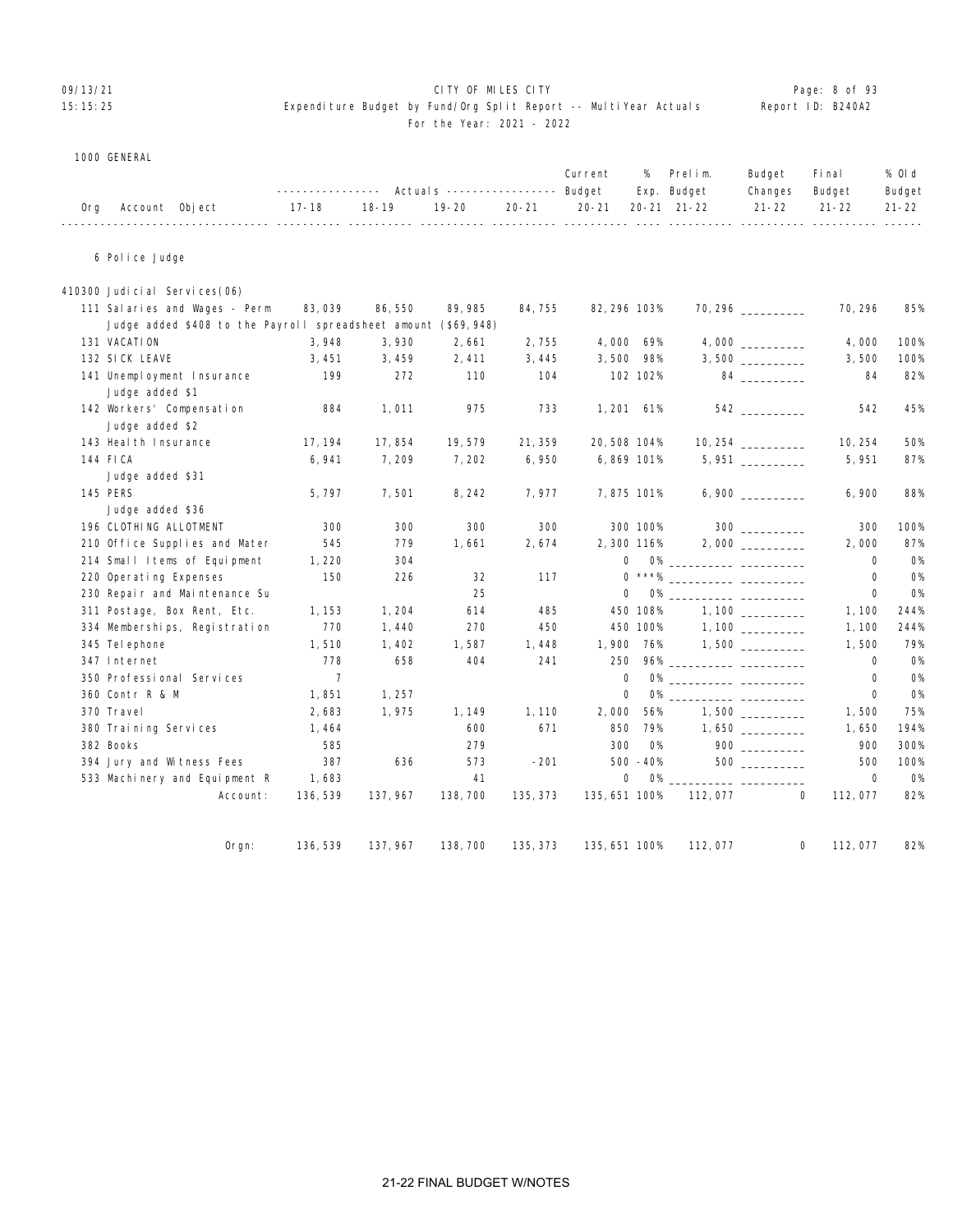### OP/13/21 **CITY OF MILES CITY CITY CITY CITY CITY Page: 9 of 93**

#### 15:15:25 Expenditure Budget by Fund/Org Split Report -- MultiYear Actuals Report ID: B240A2 For the Year: 2021 - 2022

| 1000 GENERAL |
|--------------|

|     |                                                                         | ---------------- |           | Actuals ----------------- Budget |           | Current       | %           | Prelim.<br>Exp. Budget | Budget<br>Changes  | Fi nal<br>Budget | % OI d<br>Budget |
|-----|-------------------------------------------------------------------------|------------------|-----------|----------------------------------|-----------|---------------|-------------|------------------------|--------------------|------------------|------------------|
| 0rg | Account Object                                                          | $17 - 18$        | $18 - 19$ | $19 - 20$                        | $20 - 21$ | $20 - 21$     |             | 20-21 21-22            | $21 - 22$          | $21 - 22$        | $21 - 22$        |
|     | 7 Fire                                                                  |                  |           |                                  |           |               |             |                        |                    |                  |                  |
|     | 420460 Fire Suppression(07)                                             |                  |           |                                  |           |               |             |                        |                    |                  |                  |
|     | 111 Salaries and Wages - Perm                                           | 536, 521         | 507, 208  | 501, 714                         | 437, 613  | 438, 580 100% |             |                        | 443, 056 _________ | 443,056          | 101%             |
|     | Linda's spreadsheet reflected \$435,712, Branden raised it.             |                  |           |                                  |           |               |             |                        |                    |                  |                  |
|     | 112 SALARIES AND WAGES - PART                                           | 4,794            | 3,753     | 2,454                            | 10, 749   |               | 7,380 146%  |                        | 20,004 _________   | 20,004           | 271%             |
|     | Linda's spreadsheet reflected \$20,004, Branden raised it to include an |                  |           |                                  |           |               |             |                        |                    |                  |                  |
|     | additional \$8,000 for PP stipends.                                     |                  |           |                                  |           |               |             |                        |                    |                  |                  |
|     | 121 OVERTIME-PERMANENT                                                  | 60, 228          | 50, 381   | 63, 282                          | 58, 199   | 65,000 90%    |             |                        | 65,780             | 65,780           | 101%             |
|     | Linda's spreasheet reflected \$65,000. Branden increased it \$780.      |                  |           |                                  |           |               |             |                        |                    |                  |                  |
|     | 131 VACATION                                                            | 36,011           | 41, 491   | 37, 742                          | 38, 142   | 45,600 84%    |             |                        |                    | 45,600           | 100%             |
|     | 132 SICK LEAVE                                                          | 20, 655          | 23, 120   | 25, 372                          | 31,857    | 25, 700 124%  |             |                        | 28, 100            | 28, 100          | 109%             |
|     | 133 OTHER LEAVE PAY                                                     | 8,946            | 5,453     | 3,790                            | 8,758     |               | 9,578 91%   |                        |                    | 11, 437          | 119%             |
|     | 134 HOLIDAY PAY                                                         | 8,988            | 11,560    | 10, 671                          | 11, 480   | 12,000 96%    |             |                        |                    | 27,600           | 230%             |
|     | 141 Unemployment Insurance                                              | 1,690            | 2, 249    | 967                              | 908       |               | 856 106%    |                        |                    | 906              | 106%             |
|     | 142 Workers' Compensation                                               | 23, 251          | 24,884    | 40, 148                          | 35,656    | 29, 357 121%  |             |                        |                    | 31,066           | 106%             |
|     | 143 Heal th Insurance                                                   | 88, 946          | 85, 935   | 91, 482                          | 88, 415   | 87, 569 101%  |             |                        | 93, 824            | 93, 824          | 107%             |
|     | 144 FICA                                                                | 10,077           | 9,513     | 9,472                            | 9,405     |               | 8, 274 114% |                        |                    | 8,740            | 106%             |
|     | 147 Firemen's Pension                                                   | 73, 735          | 74, 627   | 78, 207                          | 72,526    | 69, 819 104%  |             |                        | $75,504$ _________ | 75, 504          | 108%             |
|     | 149 Firemen's 457B Match                                                |                  |           | 4,834                            | 5,406     |               | 3,081 175%  |                        |                    | 6,769            | 220%             |
|     | 190 On Behalf Retirement Paym                                           | 147, 221         |           |                                  |           | 0             | 0%          |                        |                    | 0                | 0%               |
|     | 210 Office Supplies and Mater                                           | 6,961            | 1,412     | 5,480                            | 2,852     | 12,000        | 24%         |                        | 10,000 _________   | 10,000           | 83%              |
|     | 211 Clothing Allotment                                                  | 7,380            | 8,790     | 7, 777                           | 10, 290   |               | 9,600 107%  |                        |                    | 10, 200          | 106%             |
|     | 214 Small Items of Equipment                                            | 7, 484           | 3, 178    | 15, 765                          | 6,894     | 15,000        | 46%         |                        | 7,500 _________    | 7,500            | 50%              |
|     | 217 Small Item Equ/Inspector                                            | 40               | 6         |                                  | 874       | 1,000         | 87%         |                        |                    | 1,000            | 100%             |
|     | 220 Operating Expenses                                                  | 4,343            | 5,073     | 5, 212                           | 9,474     | 11,000        | 86%         |                        |                    | 10,501           | 95%              |
|     | 222 Chemicals, Lab & Med Suppl                                          | 36               | 224       |                                  |           | 0             | 0%          |                        |                    | 0                | 0%               |
|     | 223 Operating Exp/Inspector                                             | 629              |           | 745                              | 1, 173    | 2,440         | 48%         |                        |                    | 500              | 20%              |
|     | 226 Clothing and Uniforms                                               | 9,795            | 8, 193    | 9,483                            | 6,773     | 16,600        | 41%         |                        |                    | 25,000           | 151%             |
|     | 230 Repair and Maintenance Su                                           | 534              | 173       | 4, 214                           | 1,088     | 4,000         | 27%         |                        |                    | 4,000            | 100%             |
|     | 231 Gas, Oil, Diesel Fuel, Gr                                           | 9,855            | 10,614    | 6,731                            | 15,790    | 12,000 132%   |             |                        |                    | 12,500           | 104%             |
|     | 241 Consumable Tools                                                    | 1,494            | 1,021     | 199                              | 197       | 3,000         | 7%          |                        |                    | 3,000            | 100%             |
|     | 311 Postage, Box Rent, Etc.                                             | 6                | 48        | 65                               |           | 150           | <b>0%</b>   |                        |                    | 150              | 100%             |
|     | 320 Printing, Duplicating, Ty                                           | 365              | 106       | -94                              |           | 750           | <b>O%</b>   |                        | $750$              | 750              | 100%             |
|     | 330 Publicity, Subscriptions                                            | 296              | 667       |                                  | 83        | 300           | 28%         |                        | $300$              | 300              | 100%             |
|     | 334 Memberships, Registration                                           | 2,056            | 605       | 185                              | 1,460     |               | 2,000 73%   |                        |                    | 1,500            | 75%              |
|     | 341 Electric Utility Services                                           | 4, 105           | 4,224     | 5,734                            | 5,721     |               | 5, 207 110% |                        |                    | 5,350            | 103%             |
|     | 342 Water Utility Services                                              | 401              | 414       | 401                              | 434       |               | 500 87%     |                        | 500                | 500              | 100%             |
|     | 343 Sewer Utility Services                                              | 454              | 468       | 499                              | 518       |               | 500 104%    |                        |                    | 500              | 100%             |
|     | 344 Gas Utility Service                                                 | 1,911            | 2, 457    | 2, 111                           | 2, 251    |               | 2,893 78%   |                        |                    | 2,900            | 100%             |
|     | 345 Tel ephone                                                          | 3,006            | 2,466     | 2,659                            | 2,870     | 3, 241        | 89%         |                        |                    | 3, 245           | 100%             |
|     | 346 Garbage Service                                                     | 910              | 863       | 637                              | 1,320     | 1,500         | 88%         |                        |                    | 1,500            | 100%             |
|     | 347 Internet                                                            | 1,763            | 1,764     | 1,595                            | 558       | 1,869         | 30%         |                        |                    | 2,000            | 107%             |
|     | 350 Professional Services                                               | 10, 133          | 17, 757   | 10, 965                          | 16,879    | 20,000        | 84%         |                        | 17,000             | 17,000           | 85%              |
|     | 360 Contr R & M                                                         | 7,340            | 9,898     | 6, 175                           | 5,719     | 13,568 42%    |             |                        | 15,000 _________   | 15,000           | 111%             |
|     | 364 R&M Vehicles - Fire/Amb                                             | 19, 135          | 13, 109   | 14, 459                          | 40, 655   | 40,000 102%   |             |                        |                    | 40,000           | 100%             |
|     | 370 Travel                                                              | 7,065            | 2,551     | 1, 269                           | 1,067     |               | 7,000 15%   |                        | 3,000              | 3,000            | 43%              |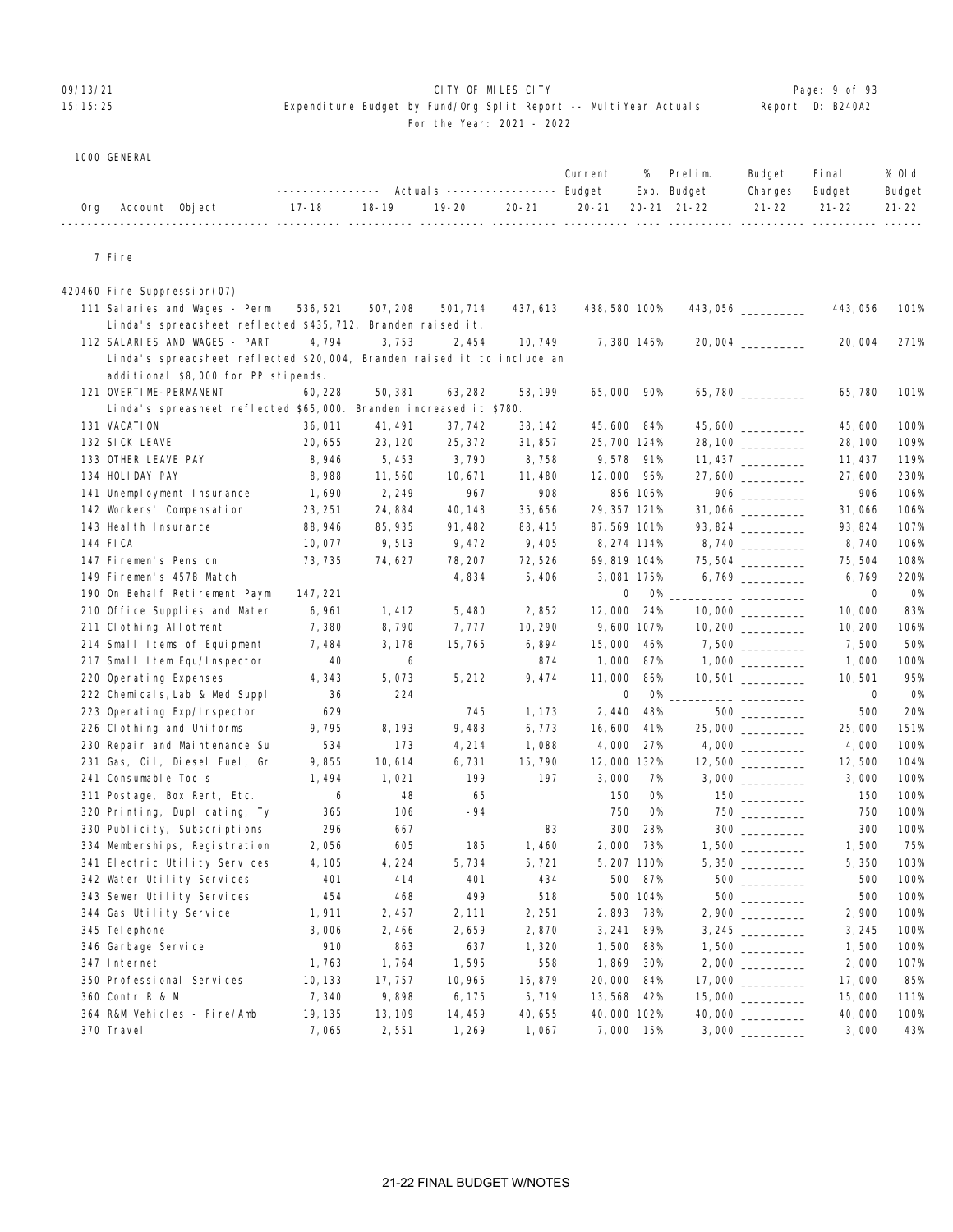#### O9/13/21 **CITY OF MILES CITY CITY CITY CITY Page: 10 of 93** 15:15:25 Expenditure Budget by Fund/Org Split Report -- MultiYear Actuals Report ID: B240A2 For the Year: 2021 - 2022

|     |                         |                                                                                  |                                     |          |                                                                          |           | Current      | %           | Prelim.<br>Exp. Budget               | Budget<br>Changes        | Fi nal<br>Budget     | % 0l d<br>Budget |
|-----|-------------------------|----------------------------------------------------------------------------------|-------------------------------------|----------|--------------------------------------------------------------------------|-----------|--------------|-------------|--------------------------------------|--------------------------|----------------------|------------------|
| 0rg | Account Object          |                                                                                  | 17-18                               | 18-19    | $19 - 20$                                                                | $20 - 21$ | 20-21        |             | $20 - 21$ $21 - 22$                  | $21 - 22$                | $21 - 22$            | $21 - 22$        |
|     | 375 Travel / Inspector  |                                                                                  | 863                                 |          |                                                                          | 1,059     |              | 2,600 41%   |                                      | ------ ---------- ------ | 1, 100               | 42%              |
|     | 380 Training Services   |                                                                                  | 12, 592                             | $-74$    | 3,794                                                                    | 7,808     | 11, 160      | 70%         |                                      | 12,000                   | 12,000               | 108%             |
|     | 382 Books               |                                                                                  | 1, 468                              | 647      | 200                                                                      | 492       | 2,500        | 20%         |                                      |                          | 2,000                | 80%              |
|     | 400 BUI LDING MATERIALS |                                                                                  | 329                                 | 6,399    | 256                                                                      | 5,098     | 13,500 38%   |             |                                      | 10,000                   | 10,000               | 74%              |
|     |                         | 511 Insurance on Buildings                                                       | 1, 494                              | 843      | 1,381                                                                    | 1,579     | 1,579 100%   |             |                                      | $1,476$ ___________      | 1,476                | 93%              |
|     |                         | 512 Insurance on Vehicles & E                                                    | 5,042                               | 5, 102   | 4,621                                                                    | 5,170     |              | 5, 171 100% |                                      | 5,490                    | 5,490                | 106%             |
|     |                         | 940 Machinery & Equipment                                                        |                                     | 335, 672 | 20, 739                                                                  |           | 10,000       | O%          |                                      | 80,000 __________        | 80,000               | 800%             |
|     |                         | Account:                                                                         | 1, 150, 348 1, 284, 844 1, 003, 392 |          |                                                                          |           |              |             | 965, 260 1, 035, 422 93% 1, 148, 348 |                          | $0\quad 1, 148, 348$ | 110%             |
|     |                         | 490500 Other Debt Service Payments                                               |                                     |          |                                                                          |           |              |             |                                      |                          |                      |                  |
|     |                         | 654 Training Center- Principa                                                    |                                     | 978      | 6, 707                                                                   | 6,944     | 6,938 100%   |             |                                      | 7, 139 __________        | 7, 139               | 103%             |
|     |                         | 655 Training Center- Interest                                                    |                                     | 1,873    | 7, 249                                                                   | 7,012     | 7,018 100%   |             |                                      | 6,818                    | 6,818                | 97%              |
|     |                         | Account:                                                                         |                                     | 2,851    | 13,956                                                                   | 13,956    | 13,956 100%  |             |                                      | 13,957 0                 | 13, 957              | 100%             |
|     |                         | 521000 Interfund Operating Transfers Out                                         |                                     |          |                                                                          |           |              |             |                                      |                          |                      |                  |
|     |                         | 820 Transfers to Other Funds                                                     |                                     |          | 1,900                                                                    |           | $\mathbf{0}$ | <b>O%</b>   |                                      | 123,689                  | 123,689 *****%       |                  |
|     |                         | Transfer \$50,000 to Fire Dept CIP Fund 4010.                                    |                                     |          |                                                                          |           |              |             |                                      |                          |                      |                  |
|     |                         | Public Safety Committee 3/5/21 approved \$73,689 to use towards new FD building. |                                     |          |                                                                          |           |              |             |                                      |                          |                      |                  |
|     |                         | Account:                                                                         |                                     |          | 1,900                                                                    |           |              | $0$ ***%    | 123,689                              | $\Omega$                 | 123, 689 *****%      |                  |
|     |                         |                                                                                  |                                     |          |                                                                          |           |              |             |                                      |                          |                      |                  |
|     |                         | $O$ rgn:                                                                         |                                     |          | 1, 150, 348 1, 287, 695 1, 019, 248 979, 216 1, 049, 378 93% 1, 285, 994 |           |              |             |                                      |                          | 0, 1, 285, 994       | 122%             |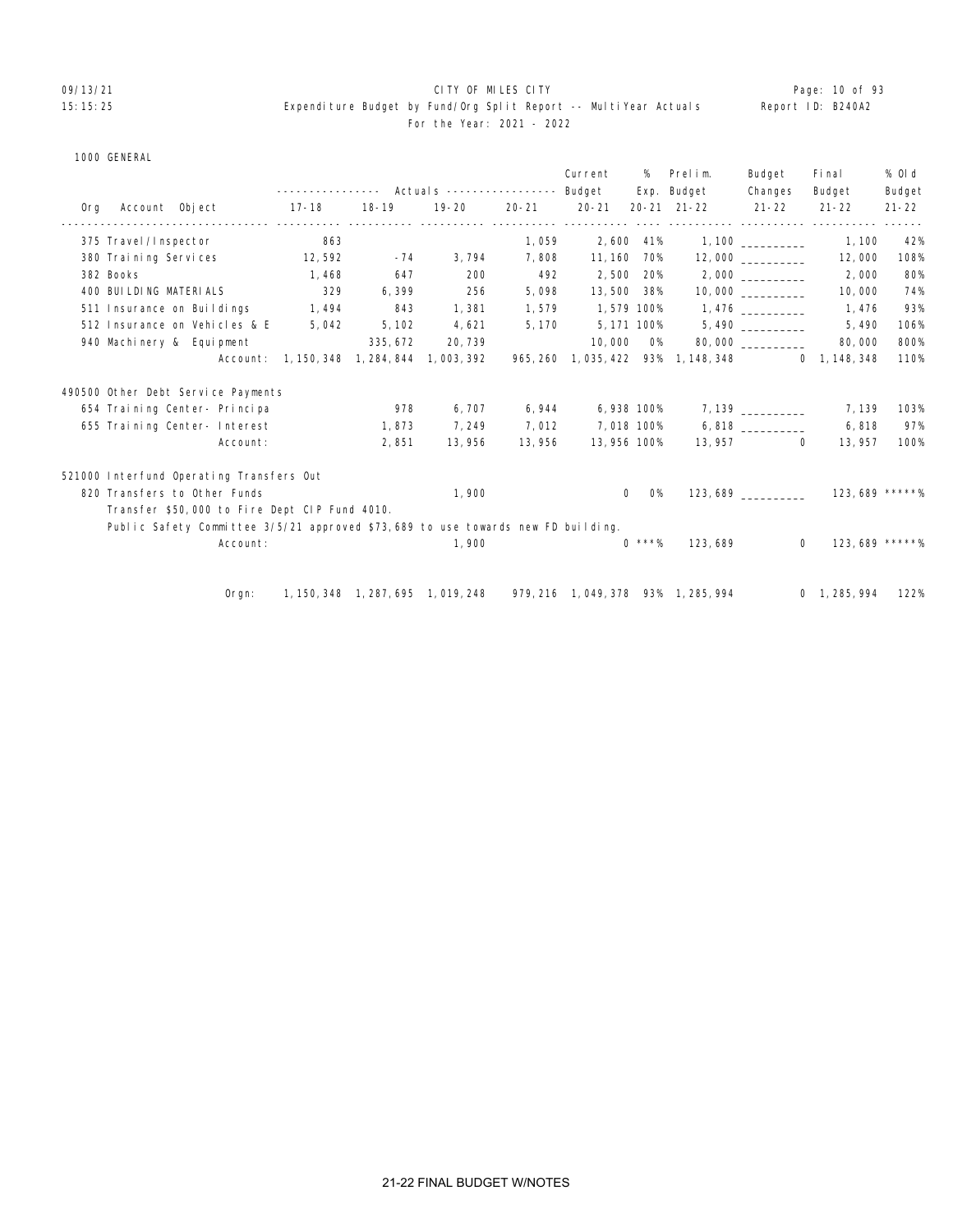#### 09/13/21 Page: 11 of 93 15:15:25 Expenditure Budget by Fund/Org Split Report -- MultiYear Actuals Report ID: B240A2 For the Year: 2021 - 2022

#### 1000 GENERAL

|     |                               |                   |           |                            |           | Current      | %          | Prelim.     | Budget                | Fi nal       | % Old     |
|-----|-------------------------------|-------------------|-----------|----------------------------|-----------|--------------|------------|-------------|-----------------------|--------------|-----------|
|     |                               | ----------------- |           | Actual s ----------------- |           | Budget       |            | Exp. Budget | Changes               | Budget       | Budget    |
| Org | Account Object                | 17-18             | $18 - 19$ | $19 - 20$                  | $20 - 21$ | $20 - 21$    | $20 - 21$  | $21 - 22$   | $21 - 22$             | $21 - 22$    | $21 - 22$ |
|     | 8 City Hall Maintenance       |                   |           |                            |           |              |            |             |                       |              |           |
|     | 411230 City Hall              |                   |           |                            |           |              |            |             |                       |              |           |
|     | 214 Small Items of Equipment  |                   |           |                            |           | 400          | <b>O%</b>  |             |                       | 400          | 100%      |
|     | 220 Operating Expenses        | 2,953             | 2,683     | 2, 217                     | 3,638     |              | 2,000 182% |             |                       | 3,500        | 175%      |
|     | 230 Repair and Maintenance Su | 1,716             | 1,546     | 163                        | 1, 161    | 2,000        | 58%        |             |                       | 2,000        | 100%      |
|     | 341 Electric Utility Services | 6,059             | 5,701     | 5,288                      | 4,522     | 6,000        | 75%        |             |                       | 5,000        | 83%       |
|     | 342 Water Utility Services    | 668               | 681       | 694                        | 708       | 750          | 94%        |             |                       | 750          | 100%      |
|     | 343 Sewer Utility Services    | 797               | 813       | 829                        | 845       | 800          | 106%       |             | 800 000               | 800          | 100%      |
|     | 344 Gas Utility Service       | 2,724             | 2,027     | 2,456                      | 2,577     | 2,600        | 99%        |             |                       | 2,600        | 100%      |
|     | 346 Garbage Service           | 237               | 190       | 173                        | 190       | 250          | 76%        |             |                       | 250          | 100%      |
|     | 360 Contr R & M               | 14, 302           | 11, 149   | 11,640                     | 16,008    |              | 9,000 178% |             | $15,000$ ____________ | 15,000       | 167%      |
|     | 511 Insurance on Buildings    | 2,216             | 1,565     | 2,940                      | 3,360     |              | 3,360 100% |             | 3,450                 | 3,450        | 103%      |
|     | Account:                      | 31, 672           | 26, 355   | 26, 400                    | 33,009    | 27, 160 122% |            | 33, 750     |                       | 0<br>33, 750 | 124%      |
|     | $0$ rgn:                      | 31, 672           | 26, 355   | 26, 400                    | 33,009    | 27, 160 122% |            | 33, 750     |                       | 33, 750<br>0 | 124%      |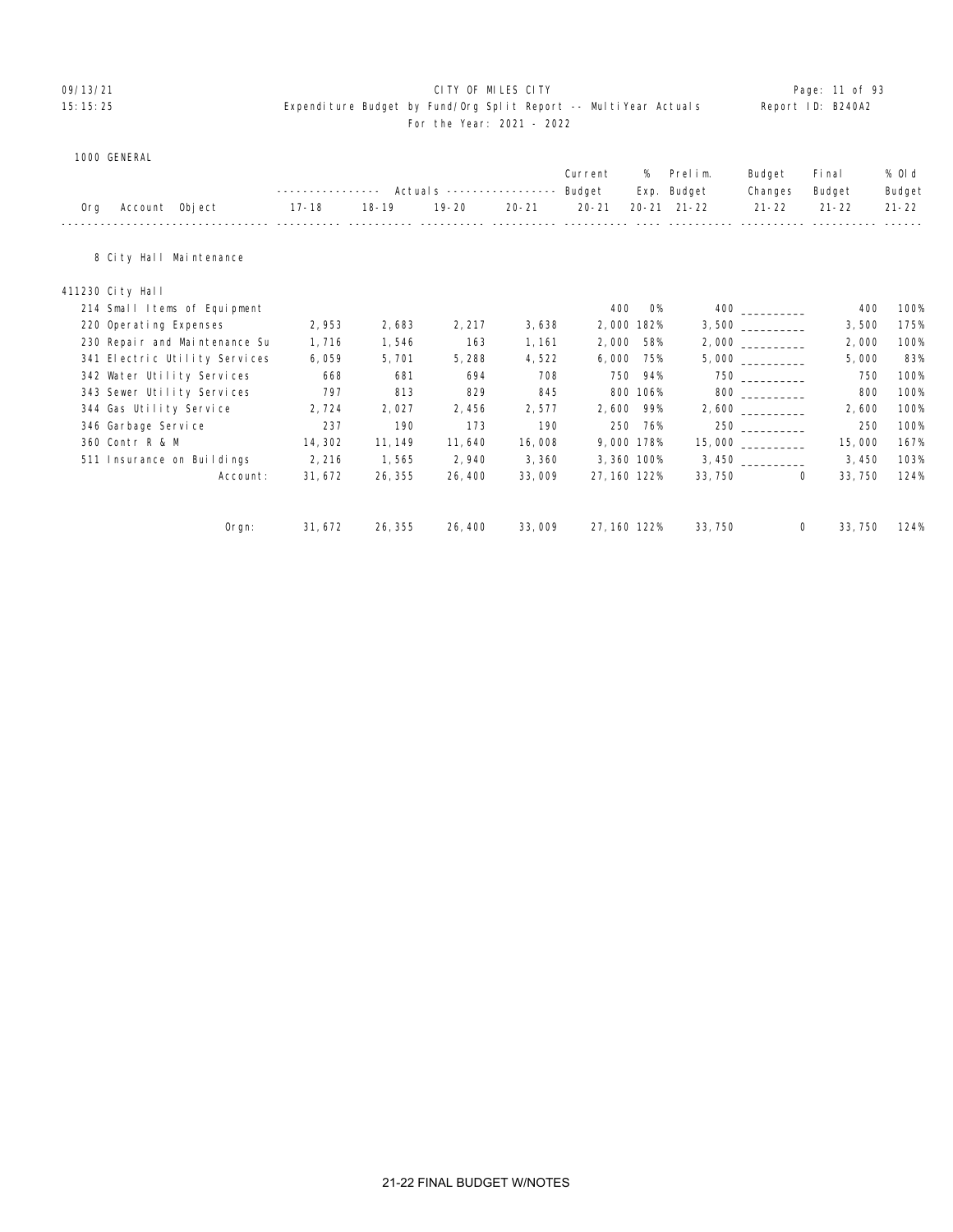#### O9/13/21 **CITY OF MILES CITY CITY CITY CITY Page: 12 of 93** 15:15:25 Expenditure Budget by Fund/Org Split Report -- MultiYear Actuals Report ID: B240A2 For the Year: 2021 - 2022

|  | 1000 GENERAL |
|--|--------------|
|--|--------------|

|     |                           |                               |           |           | Actual s ----------------- |           | Current<br>Budget | %       | Prelim.<br>Exp. Budget      | Budget<br>Changes  | Fi nal<br>Budget | % OI d<br>Budget |
|-----|---------------------------|-------------------------------|-----------|-----------|----------------------------|-----------|-------------------|---------|-----------------------------|--------------------|------------------|------------------|
| 0rg | Account Object            |                               | $17 - 18$ | $18 - 19$ | $19 - 20$                  | $20 - 21$ | $20 - 21$         |         | $20 - 21$ $21 - 22$         | $21 - 22$          | $21 - 22$        | $21 - 22$        |
|     |                           |                               |           |           |                            |           |                   |         |                             |                    |                  |                  |
|     | 9 Treasurer               |                               |           |           |                            |           |                   |         |                             |                    |                  |                  |
|     | 410540 City Treasurer(09) |                               |           |           |                            |           |                   |         |                             |                    |                  |                  |
|     |                           | 111 Salaries and Wages - Perm | 22,000    | 22,000    | 22,000                     | 22,000    | 21,996 100%       |         |                             | 21, 996 __________ | 21, 996          | 100%             |
|     | 142 Workers' Compensation |                               | 84        | 94        | 89                         | 115       |                   | 83 139% |                             | 164                | 164              | 198%             |
|     | 144 FICA                  |                               | 1,683     | 1,683     | 1,683                      | 1,683     | 1,683 100%        |         |                             |                    | 1,683            | 100%             |
|     | 145 PERS                  |                               | 1,863     | 1,885     | 1,908                      | 1,929     | 1,929 100%        |         |                             | $1,951$ __________ | 1,951            | 101%             |
|     |                           | 214 Small Items of Equipment  |           |           | 1, 100                     | 200       |                   |         | $0 \times \times \times \%$ |                    | 0                | <b>O%</b>        |
|     | 220 Operating Expenses    |                               | 30        | 80        | 273                        |           | $\mathbf 0$       |         |                             |                    | 0                | <b>O%</b>        |
|     | 345 Tel ephone            |                               | 57        | 41        | 66                         | 369       |                   | 50 738% |                             |                    | 400              | 800%             |
|     | 350 Professional Services |                               | 84        | 83        | 388                        | 122       | 550               | 22%     |                             | 550 000            | 550              | 100%             |
|     | 360 Contr R & M           |                               | 861       | 955       | 1,037                      | 707       | 1,000             | 71%     |                             |                    | 1,000            | 100%             |
|     |                           | Account:                      | 26,662    | 26,821    | 28, 544                    | 27, 125   | 27, 291           | 99%     | 27, 744                     | $\overline{0}$     | 27, 744          | 101%             |
|     |                           | $O$ rgn:                      | 26, 662   | 26,821    | 28, 544                    | 27, 125   | 27, 291 99%       |         | 27, 744                     | $\mathbf{0}$       | 27, 744          | 101%             |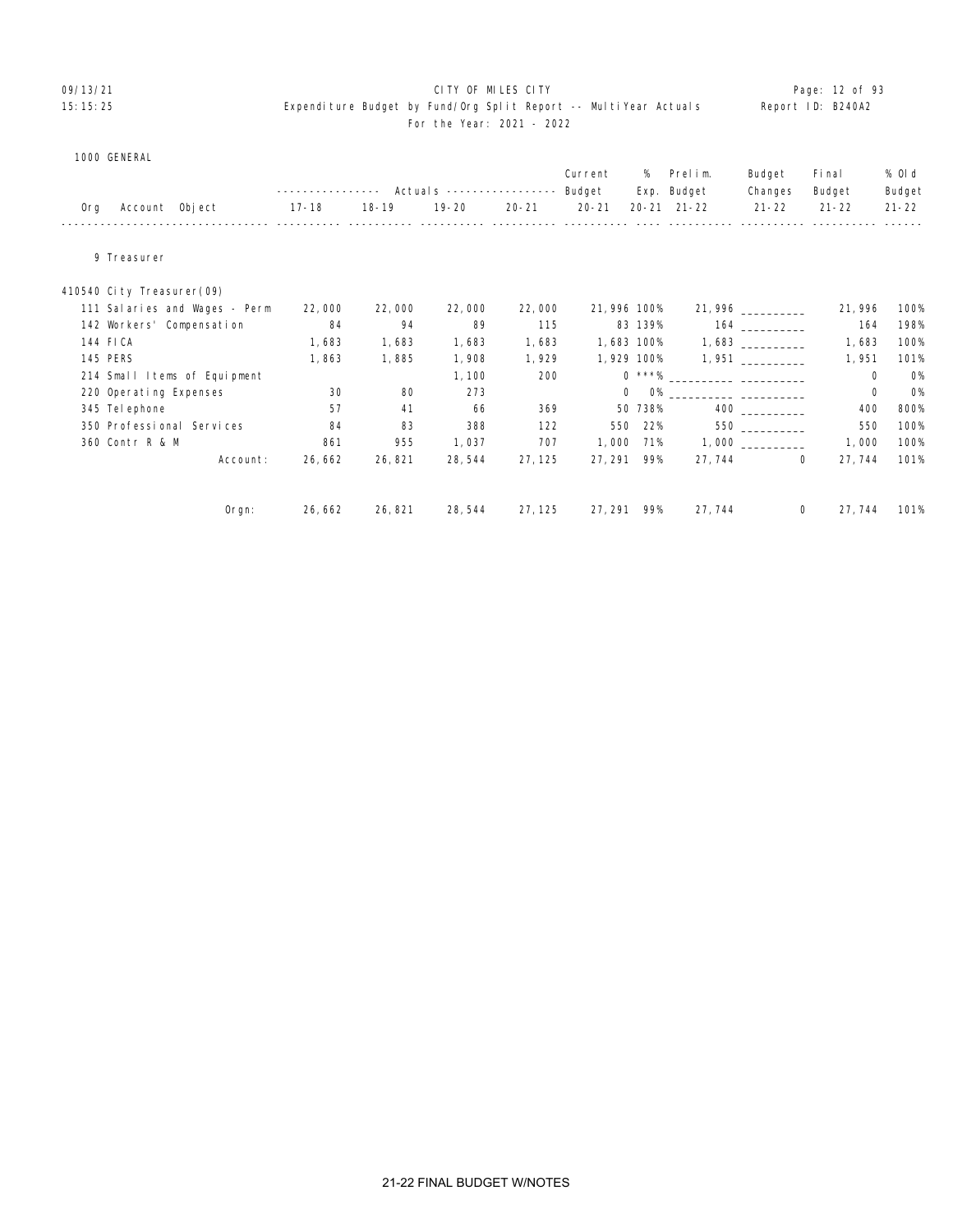#### 09/13/21 **CITY OF MILES CITY CITY CONSUMING THE PAGE: 13 of 93** 15:15:25 Expenditure Budget by Fund/Org Split Report -- MultiYear Actuals Report ID: B240A2 For the Year: 2021 - 2022

#### 1000 GENERAL

|     |                                          | Actual s -----------------<br>------------ |           |                                                      |           | Current<br>Budget | %          | Prelim.<br>Exp. Budget | Budget<br>Changes | Fi nal<br>Budget | % 0l d<br>Budget |           |
|-----|------------------------------------------|--------------------------------------------|-----------|------------------------------------------------------|-----------|-------------------|------------|------------------------|-------------------|------------------|------------------|-----------|
| 0rg | Account Object                           | $17 - 18$                                  | $18 - 19$ | $19 - 20$<br><u>---- ---------- ---------- -----</u> | $20 - 21$ | $20 - 21$         |            | $20 - 21$ $21 - 22$    | $21 - 22$         | $21 - 22$        |                  | $21 - 22$ |
|     | 11 Historic Preservation                 |                                            |           |                                                      |           |                   |            |                        |                   |                  |                  |           |
|     | 411840 Program Assistant                 |                                            |           |                                                      |           |                   |            |                        |                   |                  |                  |           |
|     | 111 Salaries and Wages - Perm            | 5,016                                      |           |                                                      |           |                   | 0          |                        |                   |                  | 0                | <b>O%</b> |
|     | 131 VACATION                             | 313                                        |           |                                                      |           |                   | 0          |                        |                   |                  | 0                | <b>0%</b> |
|     | 132 SICK LEAVE                           | 461                                        |           |                                                      |           |                   | 0          |                        |                   |                  | 0                | <b>0%</b> |
|     | 133 OTHER LEAVE PAY                      | 15                                         |           |                                                      |           |                   | 0          |                        |                   |                  | 0                | <b>0%</b> |
|     | 141 Unemployment Insurance               | 15                                         |           |                                                      |           |                   | 0          |                        |                   |                  | 0                | <b>0%</b> |
|     | 142 Workers' Compensation                | 67                                         |           |                                                      |           |                   | 0          |                        |                   |                  | 0                | <b>0%</b> |
|     | 143 Heal th Insurance                    | 1,429                                      |           |                                                      |           |                   | 0          |                        |                   |                  | 0                | <b>0%</b> |
|     | 144 FICA                                 | 453                                        |           |                                                      |           |                   | 0          |                        |                   |                  | 0                | <b>0%</b> |
|     | <b>145 PERS</b>                          | 503                                        |           |                                                      |           |                   | 0          |                        |                   |                  | 0                | <b>O%</b> |
|     | 196 CLOTHING ALLOTMENT                   | 140                                        |           |                                                      |           |                   | 0          |                        |                   |                  | 0                | <b>0%</b> |
|     | 220 Operating Expenses                   | 170                                        |           |                                                      |           |                   | 0          |                        |                   |                  | 0                | <b>0%</b> |
|     | 360 Contr R & M                          | 457                                        |           |                                                      |           |                   | $\Omega$   |                        |                   |                  | 0                | <b>O%</b> |
|     | Account:                                 | 9,039                                      |           |                                                      |           |                   | $0$ ***%   |                        | $\Omega$          | $\Omega$         | $\mathbf 0$      | <b>0%</b> |
|     | 521000 Interfund Operating Transfers Out |                                            |           |                                                      |           |                   |            |                        |                   |                  |                  |           |
|     | 820 Transfers to Other Funds             | 2,200                                      | 2,200     | 2,200                                                | 3,000     |                   |            |                        |                   |                  | 0                | <b>O%</b> |
|     | Account:                                 | 2,200                                      | 2,200     | 2,200                                                | 3,000     |                   | 3,000 100% |                        | $\mathbf 0$       | $\Omega$         | $\mathbf 0$      | <b>0%</b> |
|     | Orgn:                                    | 11, 239                                    | 2,200     | 2,200                                                | 3,000     |                   | 3,000 100% |                        | $\Omega$          | 0                | 0                | <b>0%</b> |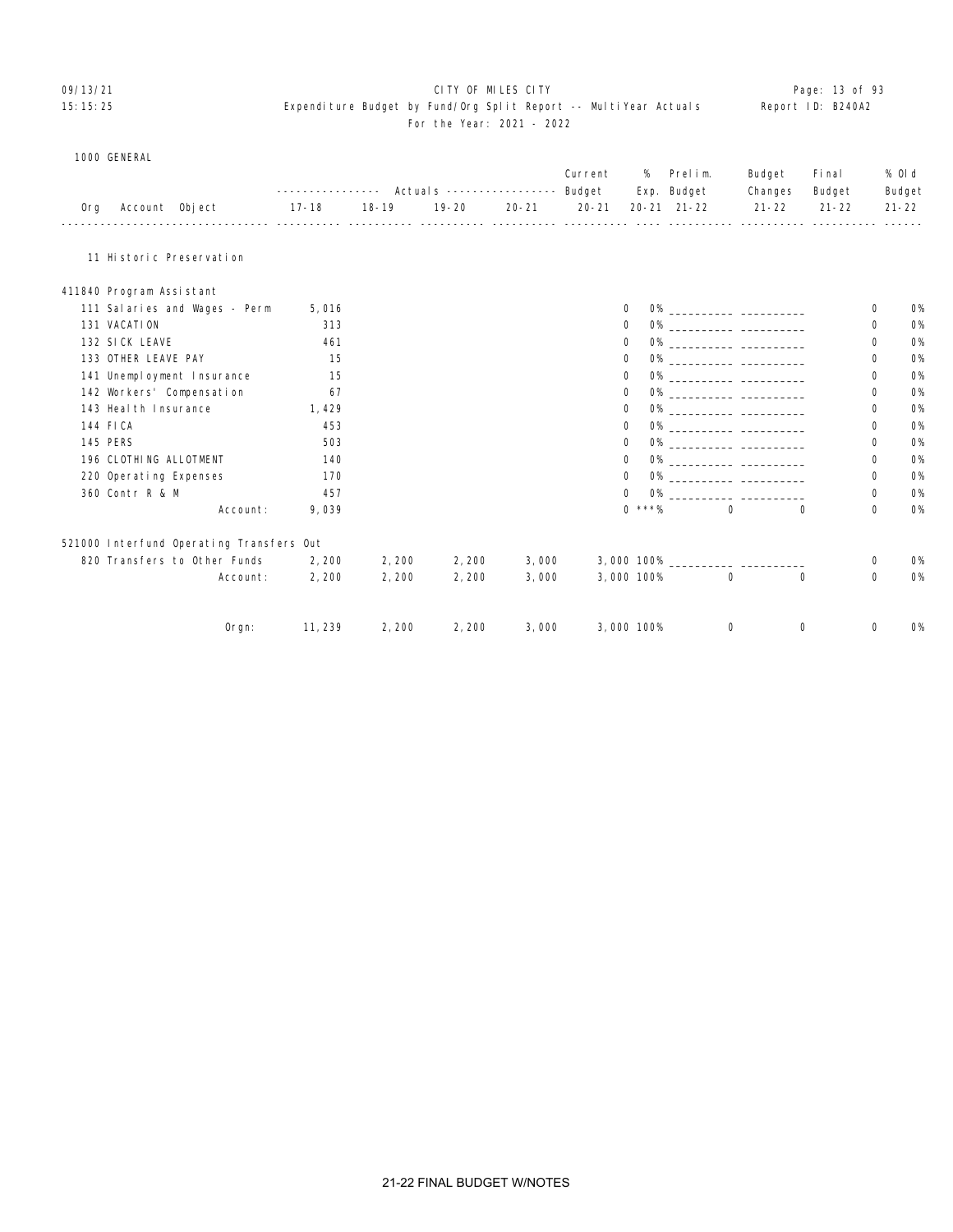#### 09/13/21 Page: 14 of 93 15:15:25 Expenditure Budget by Fund/Org Split Report -- MultiYear Actuals Report ID: B240A2 For the Year: 2021 - 2022

#### 1000 GENERAL

|  |                    |  |  |  | Current % Prelim. Budget Final                                             | % Old  |
|--|--------------------|--|--|--|----------------------------------------------------------------------------|--------|
|  |                    |  |  |  | --------------- Actuals ---------------- Budget Exp. Budget Changes Budget | Budget |
|  | Org Account Object |  |  |  | 17-18   18-19   19-20   20-21   20-21  20-21 21-22   21-22   21-22   21-22 |        |
|  |                    |  |  |  |                                                                            |        |

#### 13 Park

| 460433 Park Operations(13)                                                       |          |          |          |          |               |           |                       |         |      |
|----------------------------------------------------------------------------------|----------|----------|----------|----------|---------------|-----------|-----------------------|---------|------|
| 111 Salaries and Wages - Perm                                                    | 160, 725 | 185, 848 | 185, 656 | 182, 970 | 177, 916 103% |           | 207,040               | 207,040 | 116% |
| 121 OVERTIME-PERMANENT                                                           | 8,987    | 9,064    | 5,530    | 3,216    | 7,000 46%     |           | 9,300                 | 9,300   | 133% |
| 131 VACATION                                                                     | 12, 243  | 15, 742  | 13, 713  | 17,080   | 12, 100 141%  |           |                       | 12, 100 | 100% |
| 132 SICK LEAVE                                                                   | 7,168    | 6,711    | 3, 492   | 8,535    | 9,400         | 91%       |                       | 9,400   | 100% |
| 133 OTHER LEAVE PAY                                                              | 833      | 680      | 473      | 686      | 748           | 92%       | $2,670$ _________     | 2,670   | 357% |
| 134 HOLIDAY PAY                                                                  | 4,910    | 5,530    | 3,913    | 2,748    | 5,500         | 50%       |                       | 5,500   | 100% |
| 141 Unemployment Insurance                                                       | 489      | 786      | 321      | 324      |               | 323 100%  | $369$                 | 369     | 114% |
| 142 Workers' Compensation                                                        | 9,749    | 12,547   | 10,802   | 7,417    | 10, 394       | 71%       |                       | 4,677   | 45%  |
| 143 Heal th Insurance                                                            | 30, 343  | 37, 423  | 40, 208  | 42, 974  | 42, 964 100%  |           |                       | 42, 964 | 100% |
| 144 FICA                                                                         | 14, 366  | 16,535   | 15, 713  | 15,847   | 16, 445       | 96%       | $18,820$ ____________ | 18,820  | 114% |
| <b>145 PERS</b>                                                                  | 15, 742  | 18, 596  | 17,864   | 18, 252  | 18, 348       | 99%       | 21, 298               | 21, 298 | 116% |
| 196 CLOTHING ALLOTMENT                                                           | 779      | 929      | 979      | 929      | 1,000 93%     |           |                       | 1,000   | 100% |
| 210 Office Supplies and Mater                                                    | 441      | 165      | 96       | 454      |               | 350 130%  | $350$                 | 350     | 100% |
| 214 Small Items of Equipment                                                     | 1,399    | 1,841    | 244      | 4,746    | 3,000 158%    |           |                       | 4,000   | 133% |
| 220 Operating Expenses                                                           | 2,017    | 1,429    | 2,470    | 3,653    | 3,500 104%    |           |                       | 3,500   | 100% |
| 222 Chemicals, Lab & Med Suppl                                                   | 2,725    | 5,683    | 2, 166   | 5,602    | 5,000 112%    |           |                       | 5,000   | 100% |
| 226 Clothing and Uniforms                                                        | 2,352    | 853      | 781      | 575      | 850           | 68%       |                       | 1,000   | 118% |
| 230 Repair and Maintenance Su                                                    | 16,680   | 16,816   | 13,053   | 13,698   | 15,000        | 91%       | 15,000 _________      | 15,000  | 100% |
| 231 Gas, Oil, Diesel Fuel, Gr                                                    | 8, 274   | 7,758    | 7,250    | 10, 403  | 8,000 130%    |           |                       | 8,500   | 106% |
| 334 Memberships, Registration                                                    | 255      | 119      | 115      | 286      | 300           | 95%       |                       | 300     | 100% |
| 341 Electric Utility Services                                                    | 9,423    | 9,331    | 9,995    | 8,365    | 10,000        | 84%       |                       | 10,000  | 100% |
| 342 Water Utility Services                                                       | 21,896   | 20, 426  | 16, 193  | 5,512    | 17,000        | 32%       |                       | 8,000   | 47%  |
| 343 Sewer Utility Services                                                       | 1,519    | 1,962    | 1,734    | 1,224    | 1,700         | 72%       |                       | 1,500   | 88%  |
| 344 Gas Utility Service                                                          | 3, 144   | 2,782    | 2,727    | 2,663    | 3,000         | 89%       |                       | 3,000   | 100% |
| 345 Tel ephone                                                                   | 526      | 474      | 436      | 575      |               | 450 128%  |                       | 450     | 100% |
| 346 Garbage Service                                                              | 1, 185   | 948      | 866      | 894      |               | 800 112%  | $800$                 | 800     | 100% |
| 347 Internet                                                                     | 489      | 451      | 440      | 295      | 450           | 66%       |                       | 400     | 89%  |
| 350 Professional Services                                                        | 12,951   | 11,486   | 7,290    | 10,466   | 9,000 116%    |           | 19,500                | 19,500  | 217% |
| Originally $$15,000$                                                             |          |          |          |          |               |           |                       |         |      |
| Added \$4,500 for Pool/Splashpad/Sprinkler System ~ removed \$8,000 from Capital |          |          |          |          |               |           |                       |         |      |
| Improvement Fund.                                                                |          |          |          |          |               |           |                       |         |      |
| Added the \$6,000 for gates at the parks and removed from CIP.                   |          |          |          |          |               |           |                       |         |      |
| 360 Contr R & M                                                                  | 7,080    | 5,539    | 6,651    | 7,757    | 8,000         | 97%       |                       | 10,000  | 125% |
| 363 R&M Vehicles/Equip/Labor-                                                    | 20,032   | 10, 730  | 9,355    | 5,550    | 9,000         | 62%       | 10,000 _________      | 10,000  | 111% |
| 370 Travel                                                                       | 149      | 425      |          |          | 600           | <b>O%</b> |                       | 600     | 100% |
| 380 Training Services                                                            | 295      | 1,480    | 180      |          | 400           | 0%        |                       | 400     | 100% |
| 511 Insurance on Buildings                                                       | 2,995    | 1,892    | 3, 198   | 3,729    | 3,729 100%    |           |                       | 3,829   | 103% |
| 512 Insurance on Vehicles & E                                                    | 1,023    | 926      | 597      | 630      |               | 630 100%  | 664                   | 664     | 105% |
| 940 Machinery & Equipment                                                        |          |          |          |          | 3, 177        | <b>O%</b> | 15,500 _________      | 15,500  | 488% |

Account: 383,184 413,907 384,501 388,055 406,074 96% 457,431 0 457,431 112%

Original \$3000, plus \$12,500 for 50% of 4X4 UTV Weed Sprayer (4060 CIP Fund)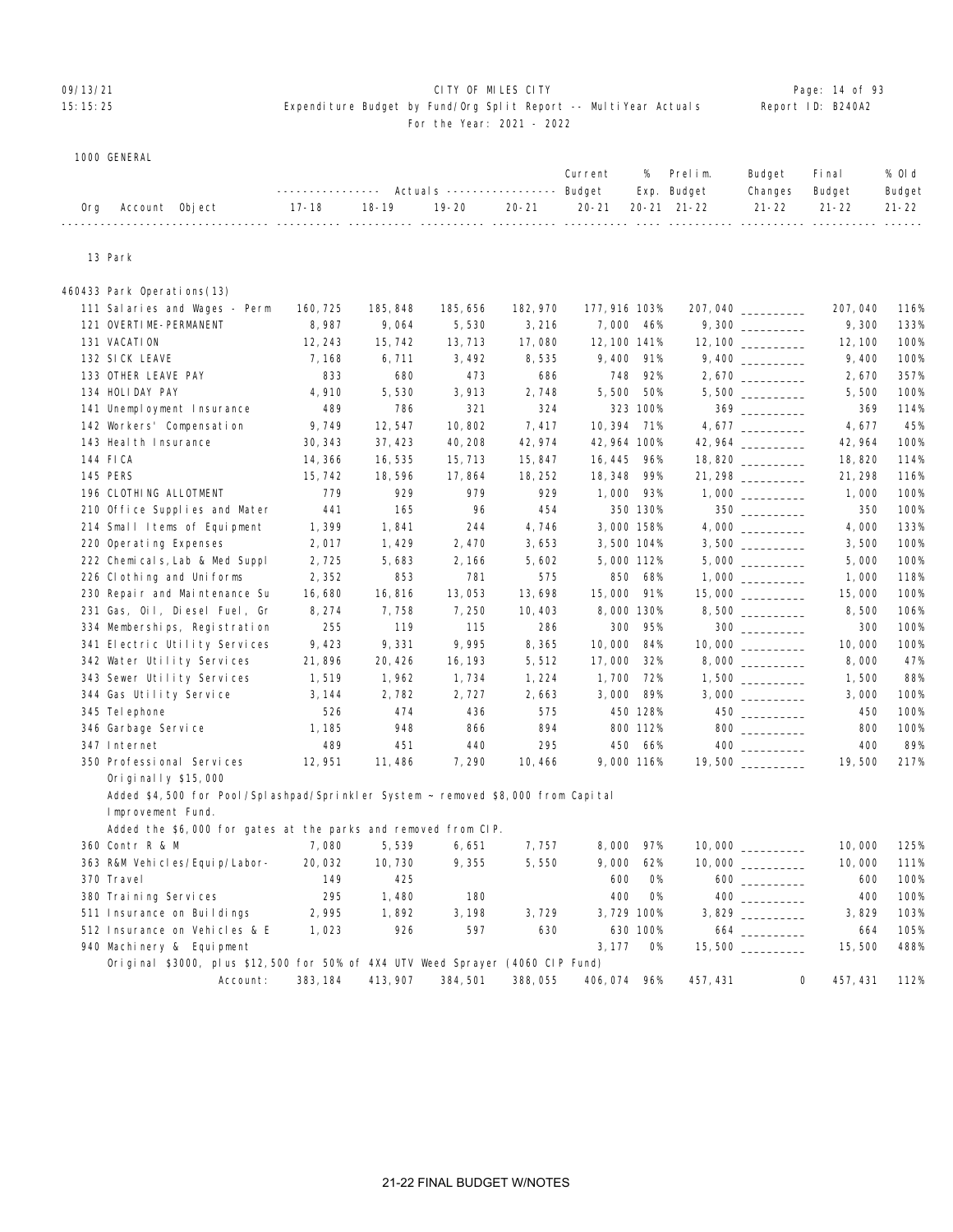### 09/13/21 **CITY OF MILES CITY CITY CONSUMILES CITY Page: 15 of 93** 15:15:25 Expenditure Budget by Fund/Org Split Report -- MultiYear Actuals Report ID: B240A2

# For the Year: 2021 - 2022

|     | 1000 GENERAL   |                                                                                   |          |                                                          |           |           |           |                    |                          |                   |                 |                  |
|-----|----------------|-----------------------------------------------------------------------------------|----------|----------------------------------------------------------|-----------|-----------|-----------|--------------------|--------------------------|-------------------|-----------------|------------------|
|     |                |                                                                                   |          | ---------------    Actuals    ----------------    Budget |           |           | Current   |                    | % Prelim.<br>Exp. Budget | Budget<br>Changes | Final<br>Budget | % 0l d<br>Budget |
| 0rg | Account Object |                                                                                   | $17-18$  | $18 - 19$                                                | $19 - 20$ | $20 - 21$ | $20 - 21$ |                    | $20 - 21$ $21 - 22$      | $21 - 22$         | $21 - 22$       | $21 - 22$        |
|     |                | 460435 Florence Stacy Fountain                                                    |          |                                                          |           |           |           |                    |                          |                   |                 |                  |
|     |                | 210 Office Supplies and Mater                                                     |          | 1, 293                                                   |           | 1,815     |           |                    |                          |                   | $\mathbf{0}$    | <b>O%</b>        |
|     |                | 350 Professional Services                                                         |          |                                                          | $-584$    |           |           |                    |                          |                   |                 |                  |
|     |                | Scott wanted to add \$30,000 for Fountain, Finance agreed to \$10,000 in addition |          |                                                          |           |           |           |                    |                          |                   |                 |                  |
|     |                | to the \$7,208.36 remaining balance of donations.                                 |          |                                                          |           |           |           |                    |                          |                   |                 |                  |
|     |                | Account:                                                                          |          | 1, 293                                                   | -584      | 1,815     |           | $0$ ***%           | 17, 209                  | $\Omega$          |                 | 17, 209 *****%   |
|     |                | 460436 Denton Complex Upgrades                                                    |          |                                                          |           |           |           |                    |                          |                   |                 |                  |
|     |                | 230 Repair and Maintenance Su                                                     |          |                                                          |           |           |           | O%<br>0            |                          |                   |                 | 1.000 *****%     |
|     |                | 350 Professional Services                                                         |          | 6,020                                                    | 584       |           |           | O%<br>$\mathbf{0}$ |                          | 3,000             |                 | $3,000$ *****%   |
|     |                | Account:                                                                          |          | 6,020                                                    | 584       |           |           | $0$ ***%           |                          | 4,000<br>$\Omega$ |                 | 4,000 *****%     |
|     |                | 460439 Riverside Park Tennis Court Project                                        |          |                                                          |           |           |           |                    |                          |                   |                 |                  |
|     |                | 230 Repair and Maintenance Su                                                     |          |                                                          |           |           |           | 200<br>O%          |                          | $500$ $\qquad$    | 500             | 250%             |
|     |                | Account:                                                                          |          |                                                          |           |           |           | 200<br><b>O%</b>   | 500                      | $\Omega$          | 500             | 250%             |
|     |                | 521000 Interfund Operating Transfers Out                                          |          |                                                          |           |           |           |                    |                          |                   |                 |                  |
|     |                | 820 Transfers to Other Funds                                                      |          |                                                          |           |           |           | <b>O%</b><br>0     |                          | 80,000            |                 | 80,000 *****%    |
|     |                | Parks $\sim$ Commercial Turf Mower $\sim$ \$65,000                                |          |                                                          |           |           |           |                    |                          |                   |                 |                  |
|     |                | Chlorine Feeder & DCM Frog Pool $\sim$ \$15,000                                   |          |                                                          |           |           |           |                    |                          |                   |                 |                  |
|     |                | Account:                                                                          |          |                                                          |           |           |           | $0$ ***%           | 80,000                   | 0                 |                 | 80,000 *****%    |
|     |                |                                                                                   |          |                                                          |           |           |           |                    |                          |                   |                 |                  |
|     |                | $O$ rgn:                                                                          | 383, 184 | 421, 220                                                 | 384, 501  | 389, 870  |           | 406, 274 96%       | 559, 140                 | $\overline{0}$    | 559, 140        | 137%             |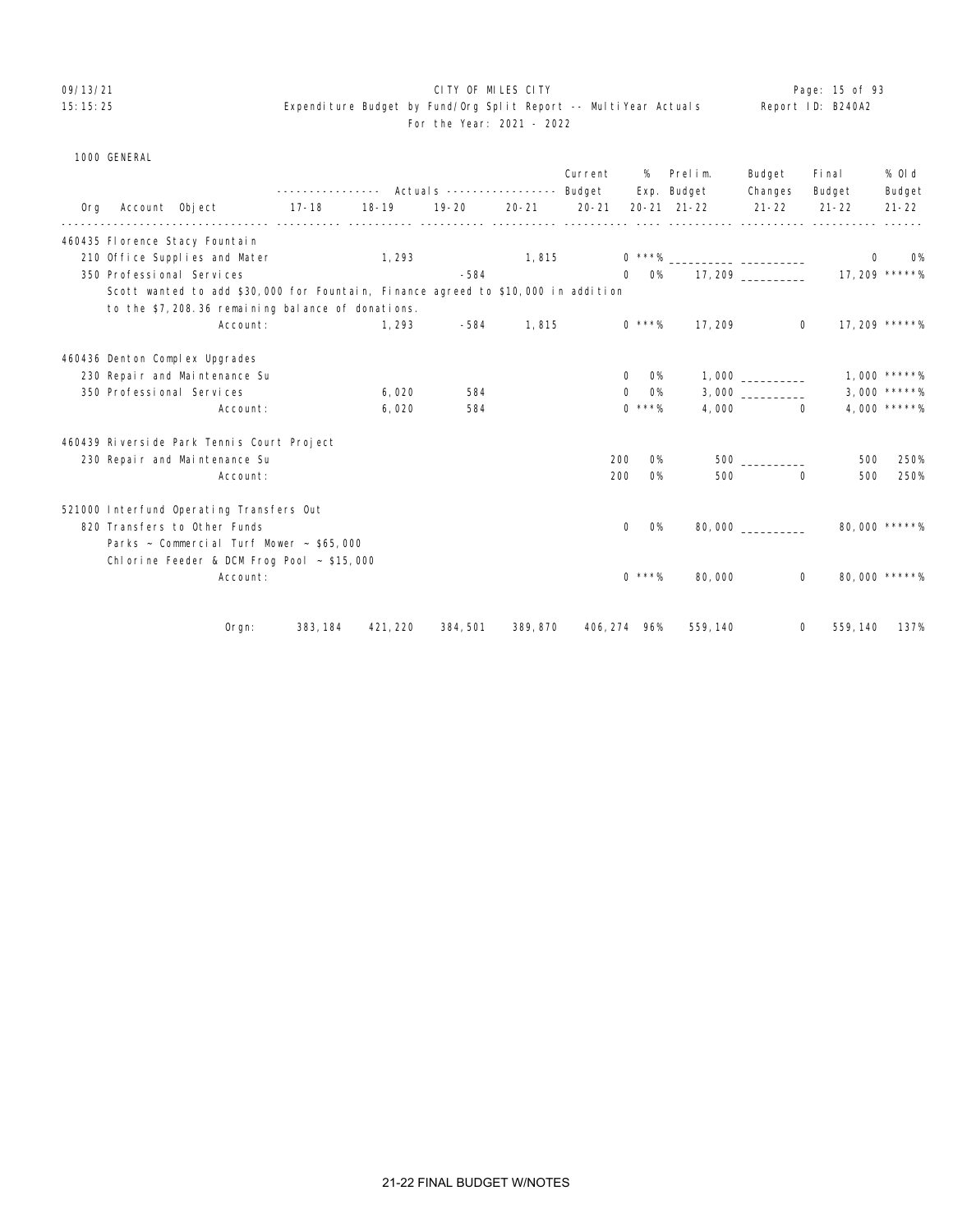#### 09/13/21 Page: 16 of 93 15:15:25 Expenditure Budget by Fund/Org Split Report -- MultiYear Actuals Report ID: B240A2 For the Year: 2021 - 2022

#### 1000 GENERAL

| ---------------    Actuals ----------------    Budget    Exp.    Budget<br>17-18 18-19 19-20 20-21 20-21 20-21 21-22 21-22 21-22 21-22<br>Org Account Object |  |                          |
|--------------------------------------------------------------------------------------------------------------------------------------------------------------|--|--------------------------|
|                                                                                                                                                              |  | Budget<br>Changes Budget |
|                                                                                                                                                              |  |                          |

14 Swim Pool

460445 Swimming Pool

| 111 Salaries and Wages - Perm    | 53, 647 | 48, 470 | 46, 996 | 42,526  | 46, 224    | 92%       | 43,821  |                | 43, 821     | 95%       |
|----------------------------------|---------|---------|---------|---------|------------|-----------|---------|----------------|-------------|-----------|
| 121 OVERTIME-PERMANENT           |         |         | 395     | 907     | 500 181%   |           |         |                | $\mathbf 0$ | <b>O%</b> |
| 141 Unemployment Insurance       | 134     | 170     | 71      | 65      | 70         | 93%       |         |                | 66          | 94%       |
| 142 Workers' Compensation        | 2,749   | 2,778   | 2,582   | 1,788   | 2,399      | 75%       |         | 886            | 886         | 37%       |
| 144 FICA                         | 4, 104  | 3,708   | 3,626   | 3,323   | 3,536      | 94%       |         | 3,353          | 3, 353      | 95%       |
| 145 PERS                         | 1, 249  | 1, 101  | 695     | 681     | 1,029      | 66%       |         |                | 798         | 78%       |
| 214 Small Items of Equipment     |         | 198     |         | 648     | 300 216%   |           |         |                | 600         | 200%      |
| 220 Operating Expenses           | 530     | 305     |         |         | 1,000      |           |         |                | $\mathbf 0$ | <b>O%</b> |
| 222 Chemicals, Lab & Med Suppl   | 2,593   | 3,922   | 3,930   | 3,522   | 3,500 101% |           |         |                | 4,000       | 114%      |
| 226 Cl othing and Uniforms       |         | 978     | 446     | 561     | 550 102%   |           |         |                | 600         | 109%      |
| 230 Repair and Maintenance Su    | 64      | 12      | 245     |         | 500        | O%        |         |                | 500         | 100%      |
| 341 Electric Utility Services    | 1,788   | 1,937   | 2,401   | 2,236   | 1,700 132% |           |         |                | 2,000       | 118%      |
| 342 Water Utility Services       | 172     | 300     | 196     | 162     | 300        | 54%       |         | $300$          | 300         | 100%      |
| 343 Sewer Utility Services       | 129     | 177     | 180     | 185     | 200        | 93%       |         |                | 250         | 125%      |
| 345 Tel ephone                   | 301     | 245     | 201     | 214     | 150 143%   |           |         | $150$ ________ | 150         | 100%      |
| 350 Professional Services        | 192     |         |         |         | 250        |           |         |                | $\mathbf 0$ | <b>O%</b> |
| 360 Contr R & M                  |         |         |         |         | 200        | <b>O%</b> |         | 500 000        | 500         | 250%      |
| 363 R&M Vehi cl es/Equi p/Labor- | 675     | 360     | 810     | 4,057   | $300$ ***% |           |         |                | 6, 300      | 2100%     |
| 380 Training Services            | 436     | 1,116   |         | 1,640   | 1,000 164% |           |         |                | 1,000       | 100%      |
| 540 Special Assessments          | 563     | 563     |         | 1,363   | 700 195%   |           |         |                | 1,400       | 200%      |
| Account:                         | 69, 326 | 66, 340 | 62, 774 | 63, 878 | 64,408 99% |           | 66, 524 | $\mathbf 0$    | 66, 524     | 103%      |
| Orgn:                            | 69, 326 | 66, 340 | 62, 774 | 63, 878 | 64, 408    | 99%       | 66, 524 | 0              | 66, 524     | 103%      |
|                                  |         |         |         |         |            |           |         |                |             |           |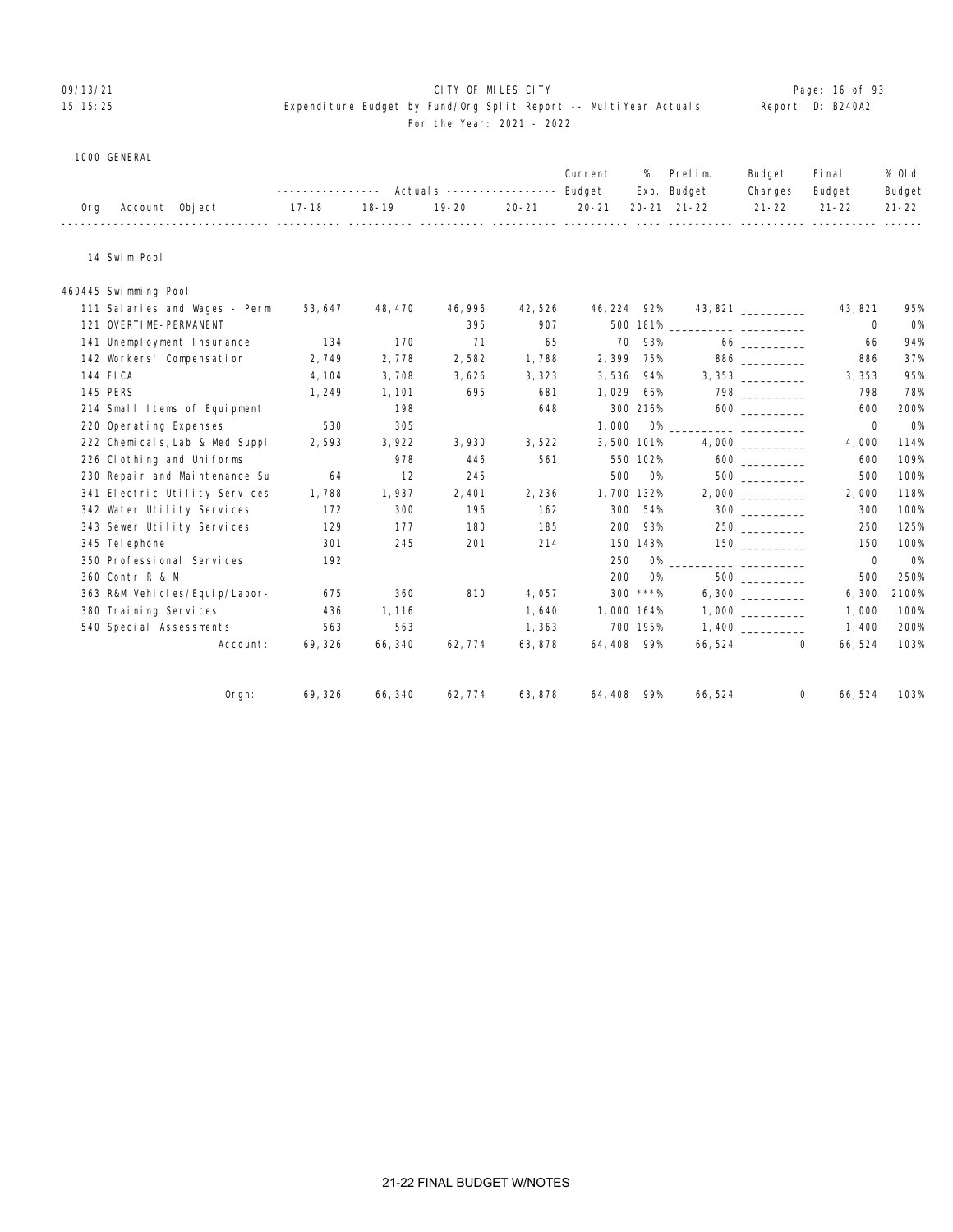|  | 1000 GENERAL |
|--|--------------|
|--|--------------|

|     |                |                                          |           |           |                           |           | Current       | % | Prelim.             | Budget       | Fi nal    | % Old     |
|-----|----------------|------------------------------------------|-----------|-----------|---------------------------|-----------|---------------|---|---------------------|--------------|-----------|-----------|
|     |                |                                          |           |           | Actual s ---------------- |           | Budget        |   | Exp. Budget         | Changes      | Budget    | Budget    |
| 0rg | Account Object |                                          | $17 - 18$ | $18 - 19$ | $19 - 20$                 | $20 - 21$ | $20 - 21$     |   | $20 - 21$ $21 - 22$ | $21 - 22$    | $21 - 22$ | $21 - 22$ |
|     |                |                                          |           |           |                           |           |               |   |                     |              |           |           |
|     | 16 Li brary    |                                          |           |           |                           |           |               |   |                     |              |           |           |
|     |                | 521000 Interfund Operating Transfers Out |           |           |                           |           |               |   |                     |              |           |           |
|     |                | 820 Transfers to Other Funds             | 297, 919  | 301, 395  | 305, 344                  | 309, 955  | 309, 955 100% |   | 311, 985            |              | 311, 985  | 101%      |
|     |                | To Library \$311, 985, 20                |           |           |                           |           |               |   |                     |              |           |           |
|     |                | Account:                                 | 297, 919  | 301, 395  | 305, 344                  | 309, 955  | 309, 955 100% |   | 311, 985            | $\mathbf{0}$ | 311, 985  | 100%      |
|     |                |                                          |           |           |                           |           |               |   |                     |              |           |           |
|     |                | $O$ rgn:                                 | 297, 919  | 301, 395  | 305, 344                  | 309, 955  | 309, 955 100% |   | 311, 985            | 0            | 311, 985  | 100%      |
|     |                |                                          |           |           |                           |           |               |   |                     |              |           |           |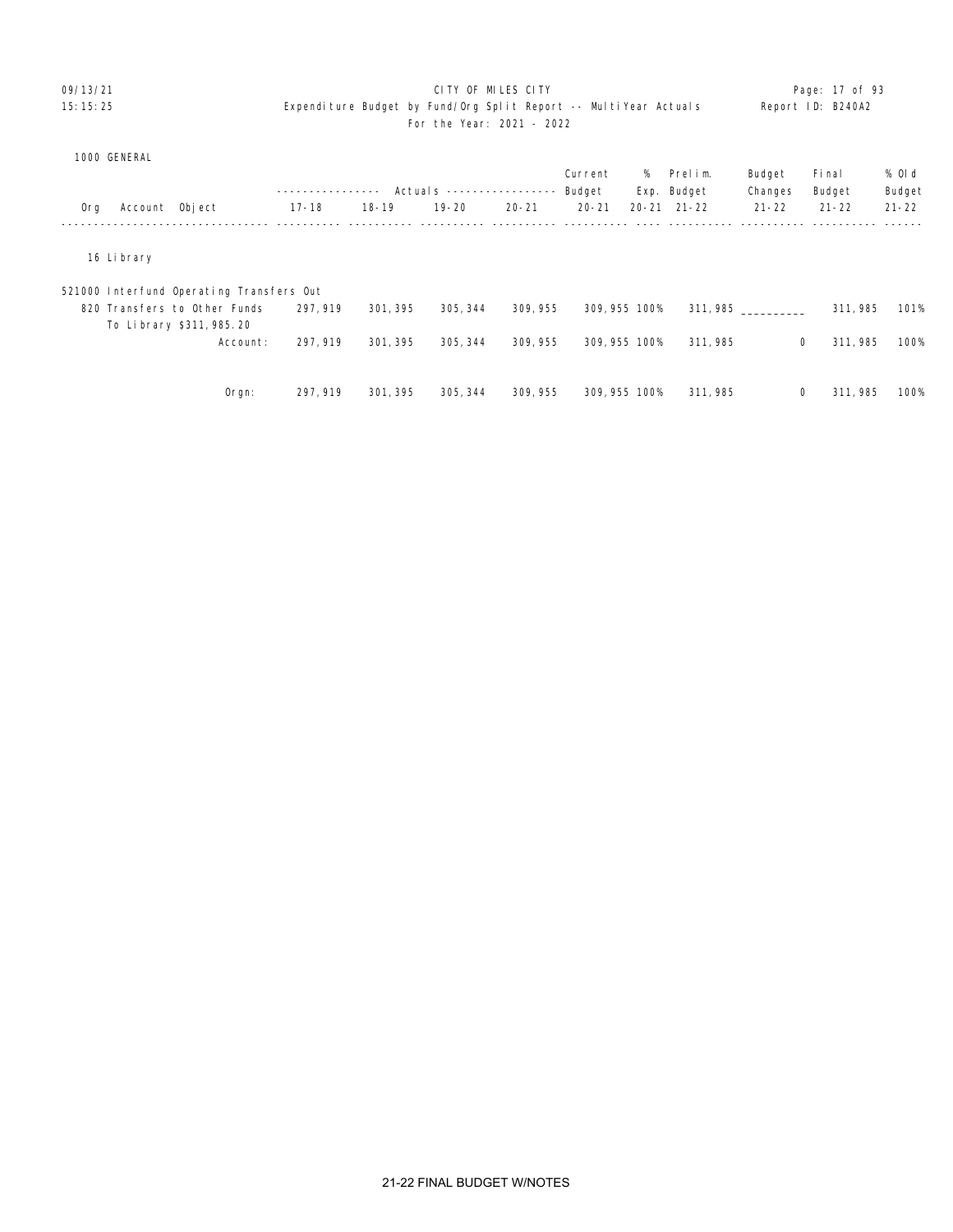# OP/13/21 **CITY OF MILES CITY CITY CITY CITY Page: 18 of 93**

# 15:15:25 Expenditure Budget by Fund/Org Split Report -- MultiYear Actuals Report ID: B240A2 For the Year: 2021 - 2022

1000 GENERAL

|     |                                    | ________________ |           | Actuals ----------------- Budget |           | Current      | %          | Prelim.<br>Exp. Budget                                                                                                      | Budget<br>Changes                            | Fi nal<br>Budget | % Old<br>Budget |
|-----|------------------------------------|------------------|-----------|----------------------------------|-----------|--------------|------------|-----------------------------------------------------------------------------------------------------------------------------|----------------------------------------------|------------------|-----------------|
| 0rg | Account Object<br>----------       | $17 - 18$        | $18 - 19$ | $19 - 20$                        | $20 - 21$ | $20 - 21$    |            | 20-21 21-22<br>___________ __________                                                                                       | $21 - 22$                                    | $21 - 22$        | $21 - 22$       |
|     | 21 Animal Control                  |                  |           |                                  |           |              |            |                                                                                                                             |                                              |                  |                 |
|     | 440600 Animal Control Services(21) |                  |           |                                  |           |              |            |                                                                                                                             |                                              |                  |                 |
|     | 111 Salaries and Wages - Perm      | 32, 693          | 40,056    | 38, 980                          | 38,643    | 45, 056      | 86%        |                                                                                                                             | $46,016$ ___________                         | 46,016           | 102%            |
|     | 121 OVERTIME-PERMANENT             | 147              | 1, 125    | 128                              | 616       |              | 500 123%   |                                                                                                                             | $800$                                        | 800              | 160%            |
|     | 131 VACATION                       | 84               | 20        | 2,359                            | 4,407     | 1,500 294%   |            |                                                                                                                             | $1,500$ __________                           | 1,500            | 100%            |
|     | 132 SICK LEAVE                     |                  |           | 41                               |           | 700          | <b>O%</b>  |                                                                                                                             |                                              | 700              | 100%            |
|     | 133 OTHER LEAVE PAY                | 843              | 4,554     | 1,892                            | 1,024     |              | 500 205%   |                                                                                                                             | $500$                                        | 500              | 100%            |
|     | 134 HOLIDAY PAY                    | 126              | 536       |                                  |           | 300          | <b>O%</b>  |                                                                                                                             |                                              | $\mathbf 0$      | O%              |
|     | 141 Unemployment Insurance         | 87               | 163       | 66                               | 68        | 73           | 93%        |                                                                                                                             |                                              | 74               | 101%            |
|     | 142 Workers' Compensation          | 1,548            | 2,307     | 2,096                            | 1,735     | 2,452        | 71%        |                                                                                                                             | $974$ _________                              | 974              | 40%             |
|     | 143 Heal th Insurance              | 7,857            | 8,931     | 9,596                            | 10, 256   | 10, 254 100% |            |                                                                                                                             |                                              | 10, 254          | 100%            |
|     | 144 FICA                           | 2,434            | 3,569     | 3,384                            | 3,485     | 3,715        | 94%        |                                                                                                                             |                                              | 3,788            | 102%            |
|     | 145 PERS                           | 2,671            | 3,582     | 3,689                            | 3,844     | 3,622 106%   |            |                                                                                                                             |                                              | 3,690            | 102%            |
|     | 196 CLOTHING ALLOTMENT             | 720              | 446       | 838                              | 870       |              | 807 108%   |                                                                                                                             | $870$ _________                              | 870              | 108%            |
|     | 210 Office Supplies and Mater      | 54               |           |                                  |           | 150          | <b>O%</b>  |                                                                                                                             |                                              | 0                | <b>O%</b>       |
|     | 214 Small Items of Equipment       | 370              |           | 69                               |           | 400          | <b>O%</b>  |                                                                                                                             |                                              | 100              | 25%             |
|     | 220 Operating Expenses             | 1, 108           | 1,593     | 592                              | 1,379     | 1, 200 115%  |            |                                                                                                                             |                                              | 1,200            | 100%            |
|     | 230 Repair and Maintenance Su      |                  | 36        |                                  | 35        | 250          | 14%        |                                                                                                                             |                                              | 50               | 20%             |
|     | 231 Gas, Oil, Diesel Fuel, Gr      | 1,083            | 1,312     | 3, 285                           | 1,516     | 1,400 108%   |            |                                                                                                                             |                                              | 1,400            | 100%            |
|     | 311 Postage, Box Rent, Etc.        | 17               | 32        | 104                              | 118       |              | 80 148%    |                                                                                                                             | 100                                          | 100              | 125%            |
|     | 320 Printing, Duplicating, Ty      | 2                |           |                                  |           | 25           |            |                                                                                                                             |                                              | $\mathbf 0$      | <b>0%</b>       |
|     | 330 Publicity, Subscriptions       |                  |           |                                  |           | 25           | <b>O%</b>  |                                                                                                                             | <u> 1980 - Andrea Standard III, martin a</u> | $\mathbf 0$      | <b>O%</b>       |
|     | 341 Electric Utility Services      | 588              | 720       | 729                              | 688       |              | 529 130%   |                                                                                                                             |                                              | 529              | 100%            |
|     | 342 Water Utility Services         | 272              | 277       | 283                              | 288       | 350          | 82%        |                                                                                                                             | $350$                                        | 350              | 100%            |
|     | 343 Sewer Utility Services         | 317              | 324       | 330                              | 337       |              | 150 225%   |                                                                                                                             | $\begin{tabular}{c} 150 \end{tabular}$       | 150              | 100%            |
|     | 344 Gas Utility Service            | 459              | 395       | 523                              | 578       | 635          | 91%        |                                                                                                                             | $635$                                        | 635              | 100%            |
|     | 345 Tel ephone                     | 521              | 481       | 414                              | 561       |              | 500 112%   |                                                                                                                             |                                              | 500              | 100%            |
|     | 347 Internet                       |                  |           | 135                              | 494       | 560          | 88%        |                                                                                                                             |                                              | 560              | 100%            |
|     | 350 Professional Services          | 5,810            | 4,340     | 6,700                            | 3,653     |              | 3,000 122% |                                                                                                                             |                                              | 4,000            | 133%            |
|     | 366 R&M Vehicles - Police/Ani      |                  |           |                                  |           | 100          |            |                                                                                                                             |                                              | $\mathbf 0$      | <b>O%</b>       |
|     | 370 Travel                         |                  |           |                                  |           | 200          | 0%         | <u> Alexandro Alexandro (Alexandro Alexandro Alexandro Alexandro Alexandro Alexandro Alexandro Alexandro Alexandro Alex</u> |                                              | $\mathbf 0$      | <b>O%</b>       |
|     | 380 Training Services              |                  |           |                                  |           | 100          | 0%         |                                                                                                                             |                                              | $\mathbf 0$      | 0%              |
|     | 511 Insurance on Buildings         | 69               | 64        | 85                               | 98        |              | 98 100%    |                                                                                                                             |                                              | 101              | 103%            |
|     | Account:                           | 59,880           | 74,863    | 76, 318                          | 74,693    | 79, 231      | 94%        | 78, 841                                                                                                                     | 0                                            | 78,841           | 99%             |

Orgn: 59,880 74,863 76,318 74,693 79,231 94% 78,841 0 78,841 99%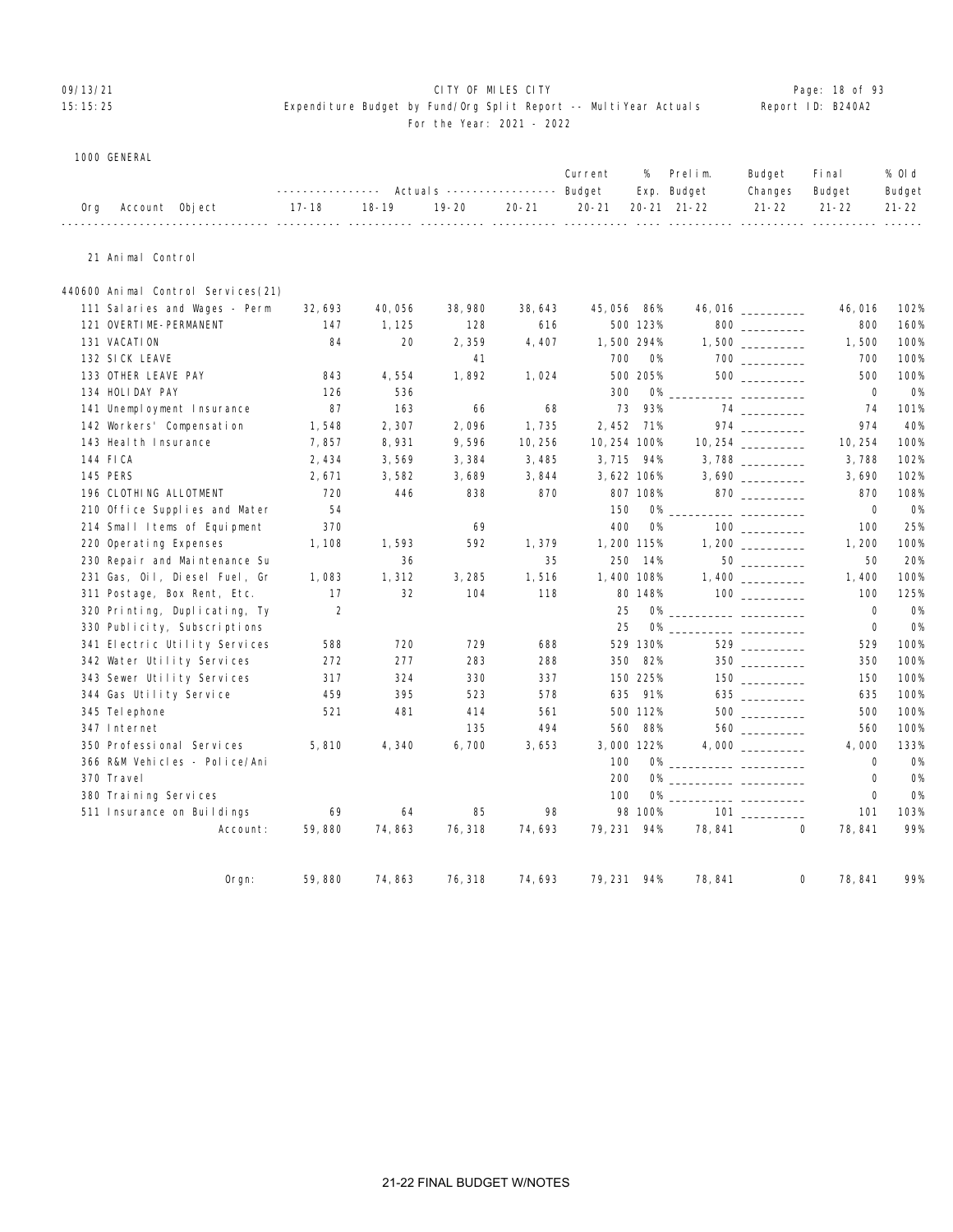# 09/13/21 **CITY OF MILES CITY CITY CONSUMING THE PAGE: 19 of 93** 15:15:25 Expenditure Budget by Fund/Org Split Report -- MultiYear Actuals Report ID: B240A2 For the Year: 2021 - 2022

#### 1000 GENERAL

|  |                    |             |  |  |  | Current % Prelim. Budget Final                                             | % Old  |
|--|--------------------|-------------|--|--|--|----------------------------------------------------------------------------|--------|
|  |                    |             |  |  |  | --------------- Actuals ---------------- Budget Exp. Budget Changes Budget | Budget |
|  | Org Account Object | 17-18 18-19 |  |  |  | 19-20   20-21   20-21  20-21 21-22    21-22   21-22   21-22                |        |
|  |                    |             |  |  |  |                                                                            |        |

#### 36 Planning & Community Services

| 411020 Community Services & Planning                          |          |         |         |         |             |           |         |                                 |         |           |
|---------------------------------------------------------------|----------|---------|---------|---------|-------------|-----------|---------|---------------------------------|---------|-----------|
| 111 Salaries and Wages - Perm                                 | 40, 274  | 32, 461 | 35, 803 | 9,697   | 7, 228 134% |           |         |                                 | 7,804   | 108%      |
| Ally increased it from Linda's spreadsheet number (\$8044)    |          |         |         |         |             |           |         |                                 |         |           |
| 121 OVERTIME-PERMANENT                                        | 57       | 68      | 46      | 5       | 200         | 3%        |         |                                 | 200     | 100%      |
| 131 VACATION                                                  | 2,680    | 3,383   | 2,757   | 498     | 2,800       | 18%       |         |                                 | 2,800   | 100%      |
| 132 SICK LEAVE                                                | 1,498    | 3, 122  | 1,652   | 836     | 1,300       | 64%       |         |                                 | 1,300   | 100%      |
| 133 OTHER LEAVE PAY                                           | 884      | 2,050   | 1,717   | 176     | 424         | 42%       |         |                                 | 466     | 110%      |
| 141 Unemployment Insurance                                    | 114      | 144     | 63      | 17      | 18          | 94%       |         | $19 \quad \overline{\qquad}$    | 19      | 106%      |
| 142 Workers' Compensation                                     | 203      | 399     | 202     | 73      | 95          | 77%       |         |                                 | 90      | 95%       |
| 143 Heal th Insurance                                         | 9,394    | 7,923   | 9,990   | 2,744   | 2,769       | 99%       |         |                                 | 2,769   | 100%      |
| 144 FICA                                                      | 3,485    | 3, 155  | 3,223   | 861     | 914         | 94%       |         |                                 | 962     | 105%      |
| <b>145 PERS</b>                                               | 3,793    | 3,521   | 9,620   | 974     | 1,048       | 93%       |         |                                 | 1, 115  | 106%      |
| 196 CLOTHING ALLOTMENT                                        | 164      | 164     | 164     | 41      | 164         | 25%       |         |                                 | 164     | 100%      |
| 210 Office Supplies and Mater                                 | 693      | 200     | 290     | 391     | 500         | 78%       |         | 500 000                         | 500     | 100%      |
| 214 Small Items of Equipment                                  | 398      | 70      | 252     | 466     | 800         | 58%       |         |                                 | 400     | 50%       |
| 220 Operating Expenses                                        |          | 141     |         | 20      | 300         | 7%        |         |                                 | 0       | <b>O%</b> |
| 231 Gas, Oil, Diesel Fuel, Gr                                 |          |         |         |         | 400         | <b>O%</b> |         |                                 | 200     | 50%       |
| 311 Postage, Box Rent, Etc.                                   | 71       | 232     | 74      | 216     | 3,000       | 7%        |         |                                 | 1,000   | 33%       |
| 320 Printing, Duplicating, Ty                                 | 69       |         | 98      | 380     | 1,000       | 38%       |         | $300$                           | 300     | 30%       |
| 327 Map Printing                                              |          | 61      | 10      | 20      | 200         | 10%       |         |                                 | 200     | 100%      |
| 330 Publicity, Subscriptions                                  | 30       |         | 350     | 13      | 1,000       | 1%        |         |                                 | 500     | 50%       |
| 331 Publication of Formal & L                                 |          | 270     | 117     | 598     | 1,000       | 60%       |         | $700$                           | 700     | 70%       |
| 334 Memberships, Registration                                 | 144      | 130     | 135     | 953     |             | 500 191%  |         |                                 | 1,000   | 200%      |
| 345 Tel ephone                                                | 1,005    | 916     | 746     | 204     | 900         | 23%       |         |                                 | 300     | 33%       |
| 347 Internet                                                  |          |         |         |         | 170         | <b>0%</b> |         | <u> La Carlo Carlo Carlo Ca</u> | 0       | <b>O%</b> |
| 350 Professional Services                                     | 31,042   | 30, 478 | 11, 841 | 24, 361 | 30,000      | 81%       |         | 69,000 _________                | 69,000  | 230%      |
| Original 30,000 expense plus additional \$37,000 (CDBG Grant) |          |         |         |         |             |           |         |                                 |         |           |
| 360 Contr R & M                                               | 1,879    | 5,001   | 2,802   | 707     | 5,000       | 14%       |         |                                 | 1,000   | 20%       |
| 370 Travel                                                    | 1,793    | 429     | 2, 275  | 83      | 2,000       | 4%        |         |                                 | 1,000   | 50%       |
| 380 Training Services                                         | 914      | 1,059   | 673     | 456     | 3,000       | 15%       |         |                                 | 2,000   | 67%       |
| 382 Books                                                     | 132      |         |         |         | 200         | <b>O%</b> |         | 400 000                         | 400     | 200%      |
| 532 Land Rental                                               | 150      |         |         |         | 0           | <b>0%</b> |         |                                 | 0       | <b>O%</b> |
| Account:                                                      | 100, 866 | 95, 377 | 84, 900 | 44, 790 | 66, 930     | 67%       | 96, 189 | 0                               | 96, 189 | 143%      |
|                                                               |          |         |         |         |             |           |         |                                 |         |           |
| $0$ rgn:                                                      | 100, 866 | 95, 377 | 84,900  | 44,790  | 66,930 67%  |           | 96, 189 | 0                               | 96, 189 | 143%      |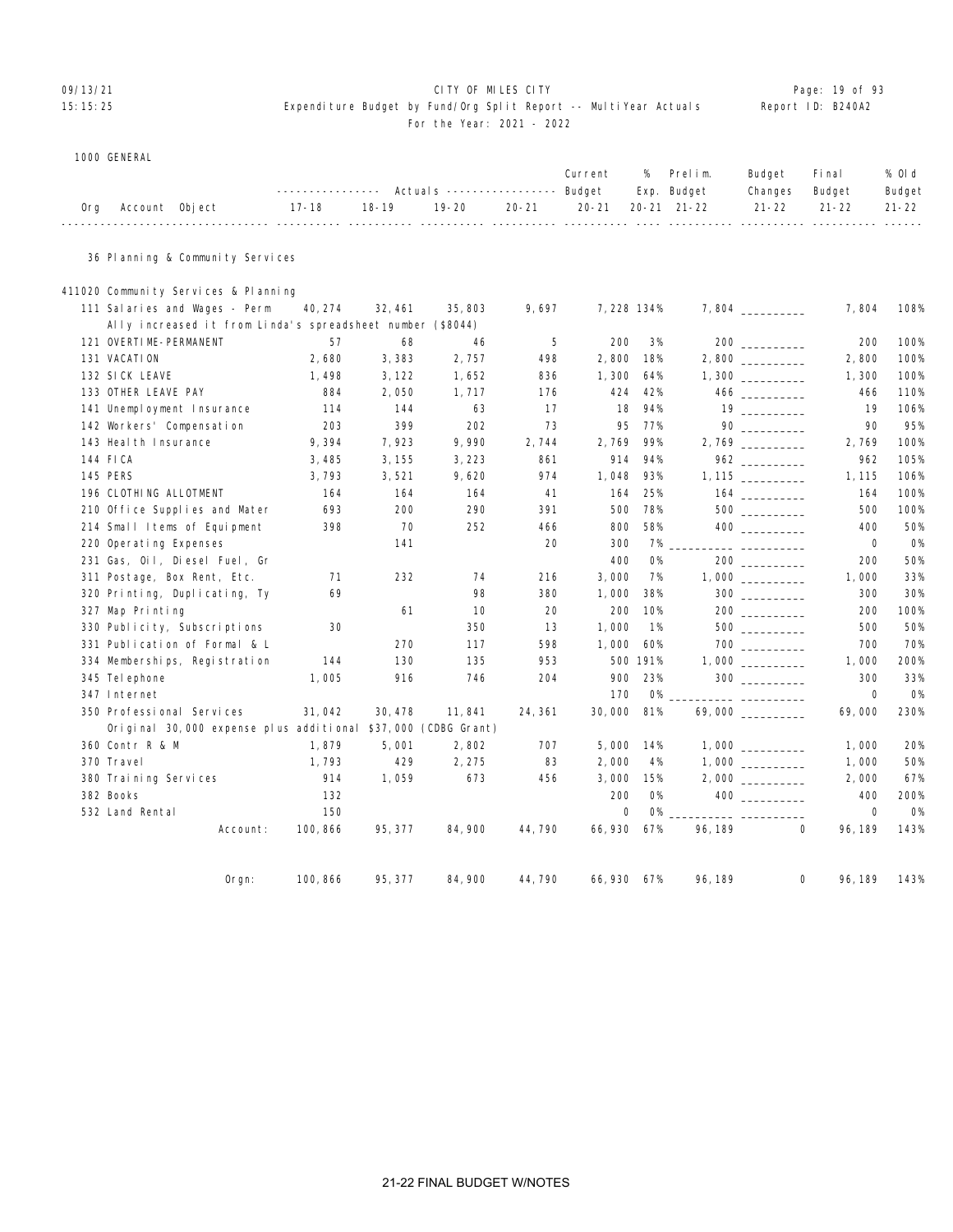# O9/13/21 **CITY OF MILES CITY CITY CITY CITY Page: 20 of 93** 15:15:25 Expenditure Budget by Fund/Org Split Report -- MultiYear Actuals Report ID: B240A2 For the Year: 2021 - 2022

|  | 1000 GENERAL |
|--|--------------|
|--|--------------|

|     |                |                                          | ---------------- |           | Actuals ----------------- |           | Current<br>Budget | %           | Prelim.<br>Exp. Budget | Budget<br>Changes | Fi nal<br>Budget | % Old<br>Budget |
|-----|----------------|------------------------------------------|------------------|-----------|---------------------------|-----------|-------------------|-------------|------------------------|-------------------|------------------|-----------------|
| 0rg | Account Object |                                          | $17 - 18$        | $18 - 19$ | $19 - 20$                 | $20 - 21$ | $20 - 21$         |             | $20 - 21$ $21 - 22$    | $21 - 22$         | $21 - 22$        | $21 - 22$       |
|     |                |                                          |                  |           |                           |           |                   |             |                        |                   |                  |                 |
|     | 37 CITY HEALTH |                                          |                  |           |                           |           |                   |             |                        |                   |                  |                 |
|     |                | 521000 Interfund Operating Transfers Out |                  |           |                           |           |                   |             |                        |                   |                  |                 |
|     |                | 820 Transfers to Other Funds             | 7,500            | 13,700    | 11,500                    | 13,000    |                   | 13,000 100% |                        | 13,000            | 13,000           | 100%            |
|     |                | To heal th fund $2270 - $13,000$         |                  |           |                           |           |                   |             |                        |                   |                  |                 |
|     |                | Account:                                 | 7,500            | 13,700    | 11,500                    | 13,000    |                   | 13,000 100% | 13,000                 | 0                 | 13,000           | 100%            |
|     |                |                                          |                  |           |                           |           |                   |             |                        |                   |                  |                 |
|     |                | $O$ rgn:                                 | 7,500            | 13,700    | 11,500                    | 13,000    |                   | 13,000 100% | 13,000                 | $\mathbf 0$       | 13,000           | 100%            |
|     |                |                                          |                  |           |                           |           |                   |             |                        |                   |                  |                 |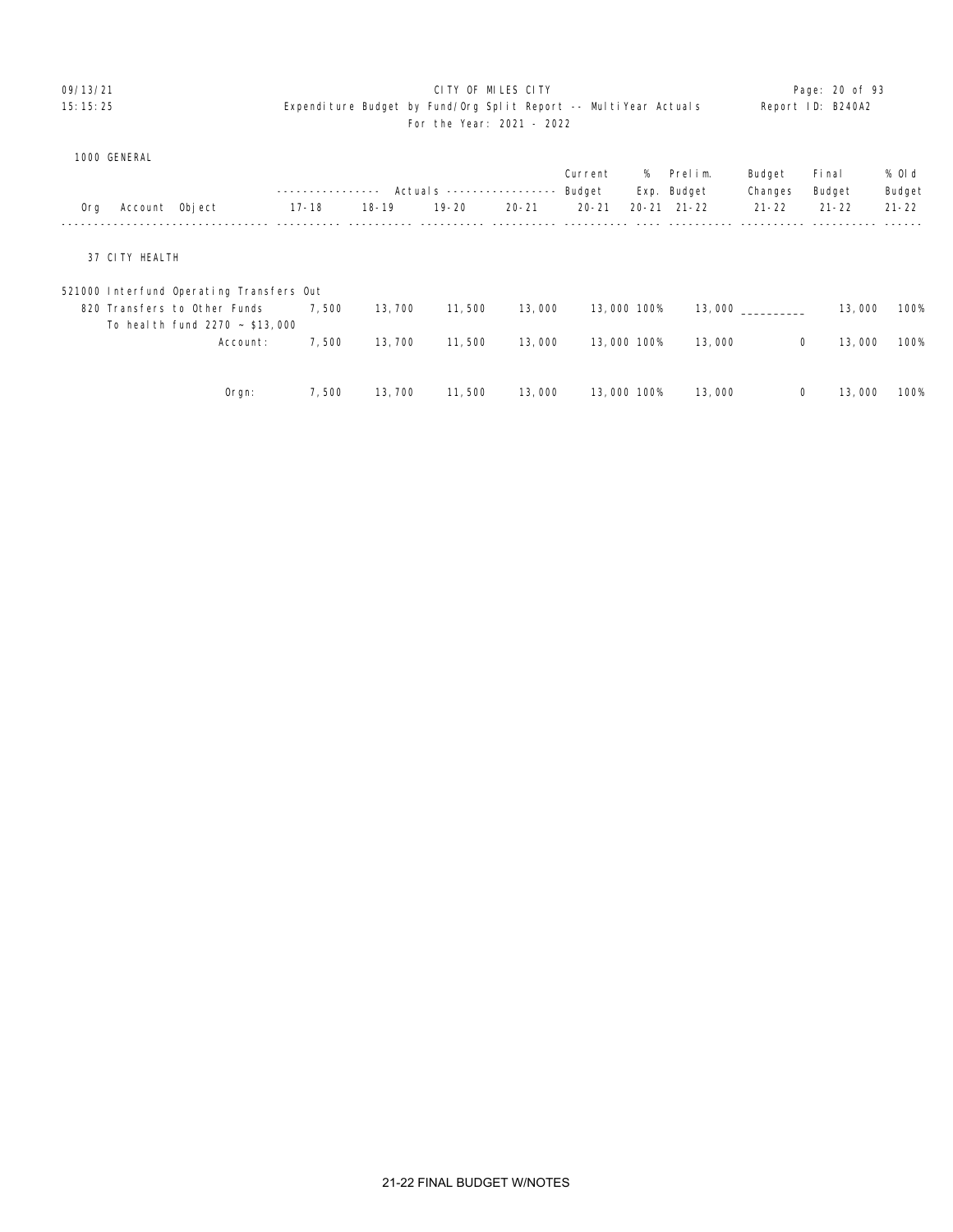# 09/13/21 CITY OF MILES CITY Page: 21 of 93 15:15:25 Expenditure Budget by Fund/Org Split Report -- MultiYear Actuals Report ID: B240A2

#### For the Year: 2021 - 2022

1000 GENERAL

|     | <b>IOOO GEBERAL</b>                |                        |           |                                                           |           |              |           |                        |                                                                                                                                                                                                                                |                      |                  |
|-----|------------------------------------|------------------------|-----------|-----------------------------------------------------------|-----------|--------------|-----------|------------------------|--------------------------------------------------------------------------------------------------------------------------------------------------------------------------------------------------------------------------------|----------------------|------------------|
|     |                                    |                        |           | ---------------    Actual s    ----------------    Budget |           | Current      | %         | Prelim.<br>Exp. Budget | Budget<br>Changes                                                                                                                                                                                                              | Fi nal<br>Budget     | % 0l d<br>Budget |
| 0rg | Account Object                     | $17 - 18$<br>$- - - -$ | $18 - 19$ | $19 - 20$                                                 | $20 - 21$ | $20 - 21$    |           | 20-21 21-22            | $21 - 22$                                                                                                                                                                                                                      | $21 - 22$            | $21 - 22$        |
|     | 201 Flood Prevention               |                        |           |                                                           |           |              |           |                        |                                                                                                                                                                                                                                |                      |                  |
|     | 431200 Flood Control               |                        |           |                                                           |           |              |           |                        |                                                                                                                                                                                                                                |                      |                  |
|     | 111 Salaries and Wages - Perm      | 13,956                 | 15,524    | 15, 767                                                   | 16, 794   | 16, 164 104% |           |                        |                                                                                                                                                                                                                                | 16,692               | 103%             |
|     | 131 VACATION                       | 720                    | 1,041     | 1, 168                                                    | 582       | 1,000        | 58%       |                        |                                                                                                                                                                                                                                | 1,000                | 100%             |
|     | 132 SICK LEAVE                     | 1, 175                 | 782       | 588                                                       | 251       | 500          | 50%       |                        | $500$                                                                                                                                                                                                                          | 500                  | 100%             |
|     | 133 OTHER LEAVE PAY                | 358                    | 883       | 243                                                       | 349       | 1,019        | 34%       |                        | 1,049                                                                                                                                                                                                                          | 1,049                | 103%             |
|     | 141 Unemployment Insurance         | 41                     | 64        | 27                                                        | 27        | 28           | 96%       |                        | 29 30 30 31 32 33 43 44 50 450 461 471 472 473 474 571 472 473 474 571 472 473 474 571 472 473 474 571 472 473 474 571 472 473 474 571 472 473 474 571 472 473 474 571 472 473 474 571 472 473 474 571 472 473 474 571 472 473 | 29                   | 104%             |
|     | 142 Workers' Compensation          | 833                    | 1,048     | 72                                                        | 94        | 970          | 10%       |                        | $\frac{389}{200}$                                                                                                                                                                                                              | 389                  | 40%              |
|     | 143 Heal th Insurance              | 3,456                  | 3,573     | 3,839                                                     | 3,996     | 4, 102       | 97%       |                        |                                                                                                                                                                                                                                | 4, 102               | 100%             |
|     | 144 FICA                           | 1,230                  | 1,385     | 1,349                                                     | 1,365     | 1,429        | 96%       |                        |                                                                                                                                                                                                                                | 1,472                | 103%             |
|     | <b>145 PERS</b>                    | 1,345                  | 1,505     | 1,525                                                     | 1,576     | 1,638        | 96%       |                        |                                                                                                                                                                                                                                | 1,707                | 104%             |
|     | 196 CLOTHING ALLOTMENT             | 60                     | 60        | 60                                                        | 60        |              | 60 100%   |                        |                                                                                                                                                                                                                                | 60                   | 100%             |
|     | 210 Office Supplies and Mater      | 366                    | 351       | 296                                                       | 956       |              | 500 191%  |                        |                                                                                                                                                                                                                                | 500                  | 100%             |
|     | 214 Small Items of Equipment       | 200                    | 546       | 657                                                       | 275       | 500          | 55%       |                        | $\begin{array}{c} 400 \\ \underline{\hspace{15em}} \end{array}$                                                                                                                                                                | 400                  | 80%              |
|     | 220 Operating Expenses             | 1,057                  |           | 316                                                       | 20        | 500          | 4%        |                        | $300$                                                                                                                                                                                                                          | 300                  | 60%              |
|     | 231 Gas, Oil, Diesel Fuel, Gr      | 60                     | 518       |                                                           |           | 500          | <b>O%</b> |                        |                                                                                                                                                                                                                                | $\mathbf 0$          | <b>0%</b>        |
|     | 311 Postage, Box Rent, Etc.        | 2, 242                 | 2,574     | 197                                                       | 1, 121    | 2,500        | 45%       |                        |                                                                                                                                                                                                                                | 2,000                | 80%              |
|     | 330 Publicity, Subscriptions       |                        |           |                                                           |           | 50           | <b>O%</b> |                        | $50$                                                                                                                                                                                                                           | 50                   | 100%             |
|     | 331 Publication of Formal & L      | 1,945                  | 1,508     | 1, 404                                                    | 1,531     | 2,000        | 77%       |                        |                                                                                                                                                                                                                                | 2,000                | 100%             |
|     | 334 Memberships, Registration      | 230                    | 160       | 245                                                       | 284       |              | 250 114%  |                        | 250                                                                                                                                                                                                                            | 250                  | 100%             |
|     | 345 Tel ephone                     |                        |           | 21                                                        | 327       |              | 50 654%   |                        |                                                                                                                                                                                                                                | 350                  | 700%             |
|     | 350 Professional Services          | 121, 902               | 47,037    | 46, 907                                                   | 3,664     | 137, 520     | 3%        |                        | 200,000 ________                                                                                                                                                                                                               | 200,000              | 145%             |
|     | 370 Travel                         | 372                    | 823       | 676                                                       |           | 1,000        | <b>O%</b> |                        |                                                                                                                                                                                                                                | 1,000                | 100%             |
|     | 380 Training Services              | 265                    | 130       |                                                           | 465       |              | 200 233%  |                        |                                                                                                                                                                                                                                | 250                  | 125%             |
|     | 382 Books                          |                        |           |                                                           |           | 50           | 0%        |                        |                                                                                                                                                                                                                                | $\Omega$             | <b>O%</b>        |
|     | 532 Land Rental                    | 150                    |           |                                                           |           | 200          | <b>O%</b> |                        |                                                                                                                                                                                                                                | $\mathbf 0$          | <b>0%</b>        |
|     | 540 Special Assessments            |                        |           |                                                           |           | 300          | <b>0%</b> |                        | $300$ $\qquad$                                                                                                                                                                                                                 | 300                  | 100%             |
|     | Account:                           | 151, 963               | 79,512    | 75, 357                                                   | 33, 737   | 173,030      | 19%       | 234, 400               |                                                                                                                                                                                                                                | $\Omega$<br>234, 400 | 135%             |
|     | 490500 Other Debt Service Payments |                        |           |                                                           |           |              |           |                        |                                                                                                                                                                                                                                |                      |                  |
|     | 652 Principle- Flood Study Lo      | 28,006                 | 28,092    | 28,798                                                    | 29,522    | 29, 523 100% |           |                        | 30, 266                                                                                                                                                                                                                        | 30, 266              | 103%             |
|     | 653 Interest- Flood Study Loa      | 3,584                  | 4,408     | 3,764                                                     | 1,396     | 1,397 100%   |           |                        | 875                                                                                                                                                                                                                            | 875                  | 63%              |
|     | Account:                           | 31,590                 | 32,500    | 32, 562                                                   | 30, 918   | 30, 920 100% |           | 31, 141                |                                                                                                                                                                                                                                | $\Omega$<br>31, 141  | 100%             |
|     | $O$ rgn:                           | 183, 553               | 112,012   | 107, 919                                                  | 64, 655   | 203, 950 32% |           | 265, 541               |                                                                                                                                                                                                                                | 0<br>265, 541        | 130%             |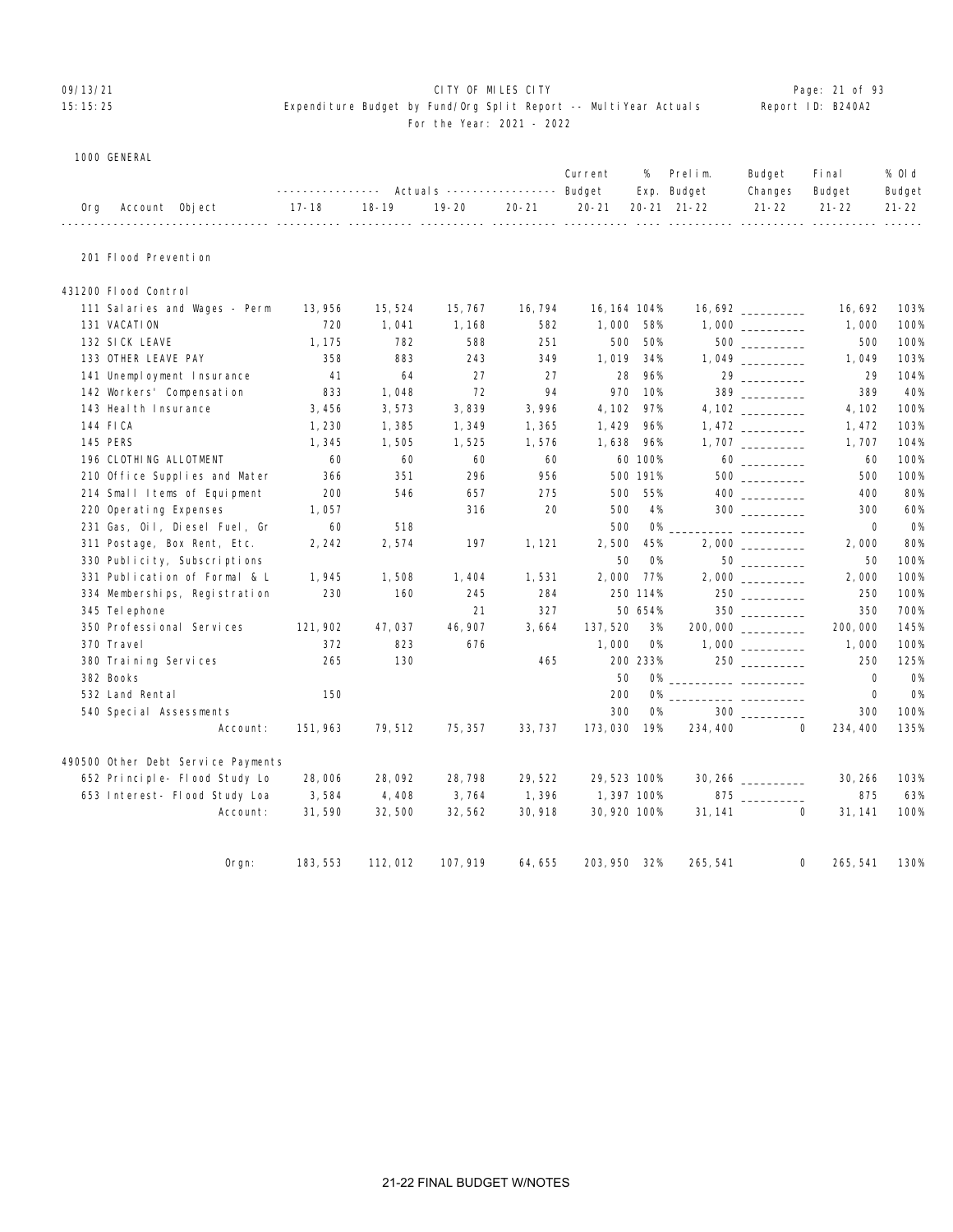# 09/13/21 CITY OF MILES CITY Page: 22 of 93 15:15:25 Expenditure Budget by Fund/Org Split Report -- MultiYear Actuals Report ID: B240A2 For the Year: 2021 - 2022

|     |                               |                |           |           | Actual s ----------------- |           | Current<br>Budget | %         | Prelim.<br>Exp. Budget | Budget<br>Changes | Fi nal<br>Budget | % Old<br>Budget |
|-----|-------------------------------|----------------|-----------|-----------|----------------------------|-----------|-------------------|-----------|------------------------|-------------------|------------------|-----------------|
| Org |                               | Account Object | $17 - 18$ | $18 - 19$ | $19 - 20$                  | $20 - 21$ | $20 - 21$         |           | $20 - 21$ $21 - 22$    | $21 - 22$         | $21 - 22$        | $21 - 22$       |
|     |                               |                |           |           |                            |           |                   |           |                        |                   |                  |                 |
|     | 301 Elections                 |                |           |           |                            |           |                   |           |                        |                   |                  |                 |
|     | 410600 Elections              |                |           |           |                            |           |                   |           |                        |                   |                  |                 |
|     | <b>300 PURCHASED SERVICES</b> |                | 8,048     |           | 9,859                      |           | 10,000            | <b>O%</b> | 10,000                 |                   | 10,000           | 100%            |
|     |                               | Account:       | 8,048     |           | 9,859                      |           | 10,000            | <b>O%</b> | 10,000                 | 0                 | 10,000           | 100%            |
|     |                               |                |           |           |                            |           |                   |           |                        |                   |                  |                 |
|     |                               | $O$ rgn:       | 8,048     |           | 9,859                      |           | 10,000            | <b>O%</b> | 10,000                 | 0                 | 10,000           | 100%            |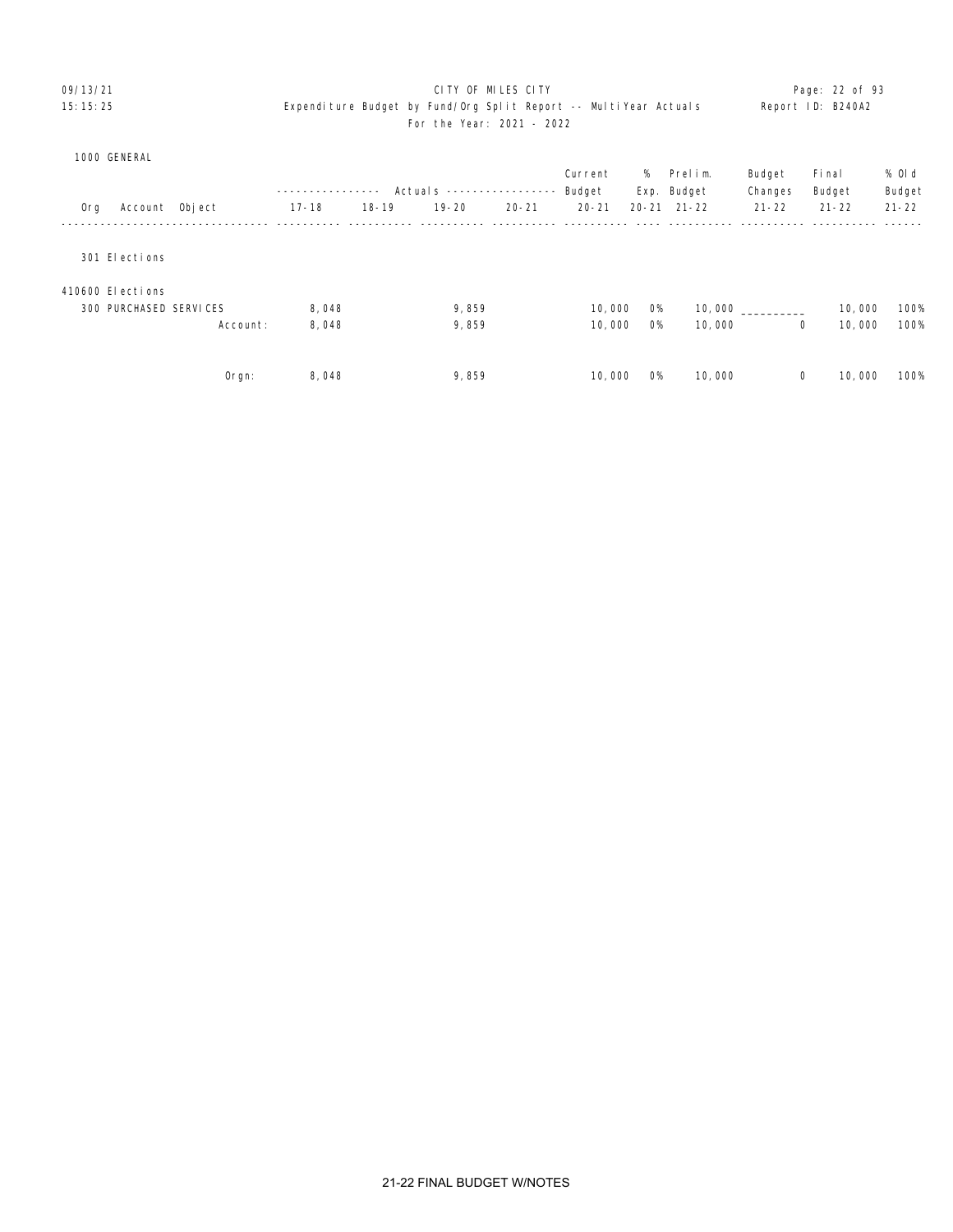# 09/13/21 CITY OF MILES CITY Page: 23 of 93 15:15:25 Expenditure Budget by Fund/Org Split Report -- MultiYear Actuals Report ID: B240A2 For the Year: 2021 - 2022

#### 1000 GENERAL

|     |                           |                                |             | $- - - -$ | Actual s ----------------- |           | Current<br>Budget | %          | Prelim.<br>Exp. Budget                   | Budget<br>Changes | Fi nal<br>Budget | % Old<br>Budget |
|-----|---------------------------|--------------------------------|-------------|-----------|----------------------------|-----------|-------------------|------------|------------------------------------------|-------------------|------------------|-----------------|
| Org | Account Object            |                                | $17 - 18$   | $18 - 19$ | 19-20                      | $20 - 21$ | $20 - 21$         |            | $20 - 21$ $21 - 22$                      | $21 - 22$         | $21 - 22$        | $21 - 22$       |
|     |                           |                                |             |           |                            |           |                   |            |                                          |                   |                  |                 |
|     | 402 Public Nuisance       |                                |             |           |                            |           |                   |            |                                          |                   |                  |                 |
|     |                           | 420532 Public Nuisance Cleanup |             |           |                            |           |                   |            |                                          |                   |                  |                 |
|     | 350 Professional Services |                                |             |           |                            | 1,256     |                   | $0$ ***%   |                                          | 2,000             | 2,000            | $*****%$        |
|     | 360 Contr R & M           |                                |             |           |                            | 9, 103    |                   | 8,000 114% |                                          |                   | 2,000            | 25%             |
|     |                           | Account:                       |             |           |                            | 10, 359   |                   | 8,000 129% | 4,000                                    | $\mathbf 0$       | 4,000            | 50%             |
|     |                           |                                |             |           |                            |           |                   |            |                                          |                   |                  |                 |
|     |                           | $O$ rgn:                       |             |           |                            | 10,359    |                   | 8,000 129% | 4,000                                    | $\mathsf{O}$      | 4,000            | 50%             |
|     |                           |                                |             |           |                            |           |                   |            |                                          |                   |                  |                 |
|     |                           | Fund:                          | 5, 064, 982 |           | 4, 994, 826 4, 651, 898    |           |                   |            | 5, 351, 817 4, 866, 411 110% 6, 606, 006 |                   | 0, 6, 606, 006   | 135%            |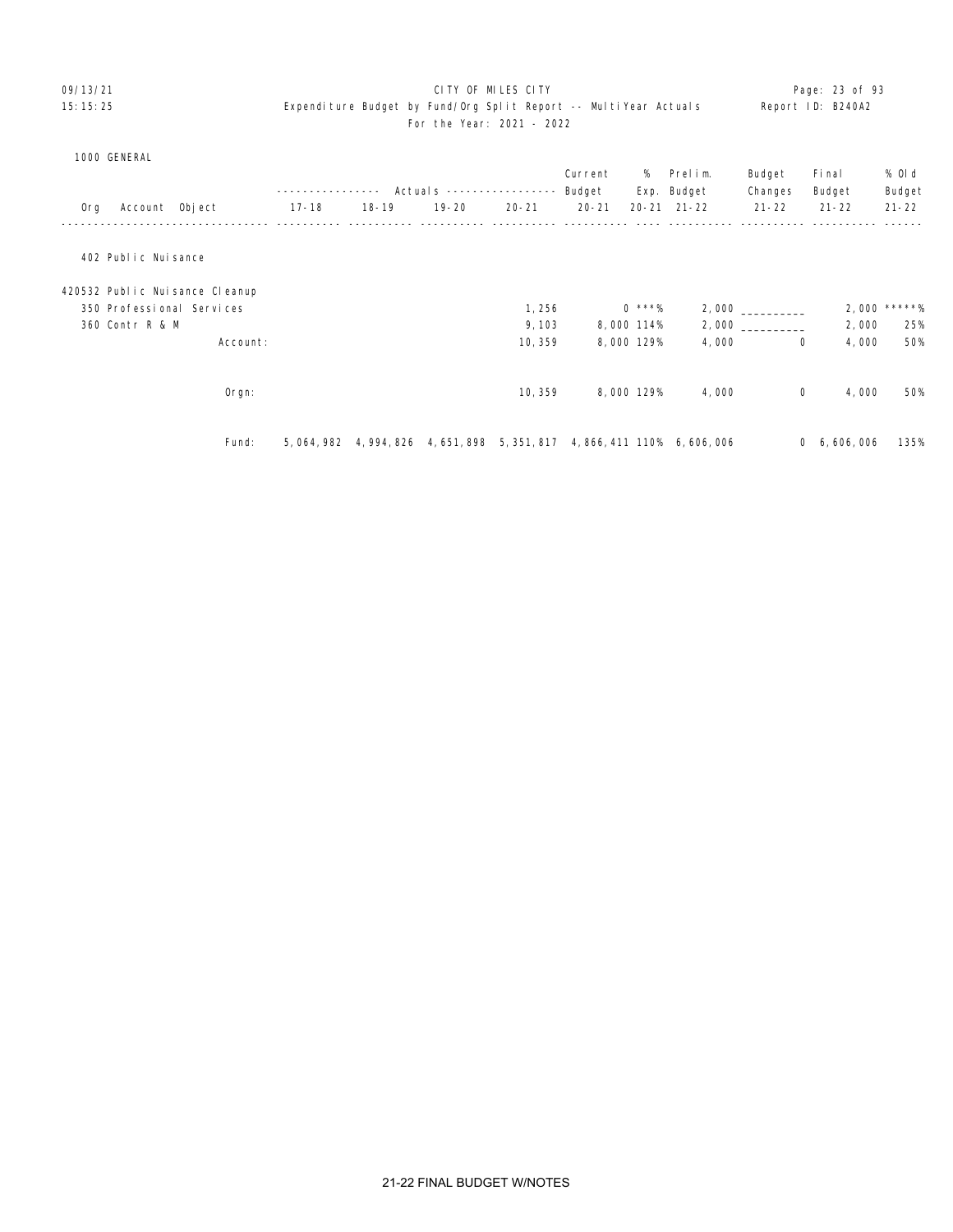# 09/13/21 **CITY OF MILES CITY CITY CONSUMILES CITY Page: 24 of 93** 15:15:25 Expenditure Budget by Fund/Org Split Report -- MultiYear Actuals Report ID: B240A2

# For the Year: 2021 - 2022

|     | 2220 LI BRARY               |                                          |                  |           |                                  |           |              |             |             |                      |             |           |
|-----|-----------------------------|------------------------------------------|------------------|-----------|----------------------------------|-----------|--------------|-------------|-------------|----------------------|-------------|-----------|
|     |                             |                                          |                  |           |                                  |           | Current      | %           | Prelim.     | Budget               | Fi nal      | % OI d    |
|     |                             |                                          | ---------------- |           | Actuals ----------------- Budget |           |              |             | Exp. Budget | Changes              | Budget      | Budget    |
| Org | Account Object              | ------------ -----------                 | $17 - 18$        | $18 - 19$ | $19 - 20$                        | $20 - 21$ | $20 - 21$    |             | 20-21 21-22 | $21 - 22$            | $21 - 22$   | $21 - 22$ |
|     |                             |                                          |                  |           |                                  |           |              |             |             |                      |             |           |
|     | 16 Li brary                 |                                          |                  |           |                                  |           |              |             |             |                      |             |           |
|     |                             | 430100 Public Works Administration       |                  |           |                                  |           |              |             |             |                      |             |           |
|     |                             | 311 Postage, Box Rent, Etc.              |                  |           |                                  | 112       |              | $0$ ***%    |             |                      | 0           | 0%        |
|     |                             | Account:                                 |                  |           |                                  | 112       |              | $0$ ***%    | $\mathbf 0$ | $\Omega$             | $\mathbf 0$ | <b>O%</b> |
|     | 460100 Library Services(16) |                                          |                  |           |                                  |           |              |             |             |                      |             |           |
|     |                             | 111 Salaries and Wages - Perm            | 171, 710         | 169, 179  | 163, 338                         | 142, 556  | 179,536 79%  |             |             | $158,500$ __________ | 158, 500    | 88%       |
|     | 121 OVERTIME-PERMANENT      |                                          |                  |           |                                  |           | 600          | O%          |             | $600$                | 600         | 100%      |
|     | 131 VACATION                |                                          | 14, 392          | 13, 370   | 9, 432                           | 18, 290   | 16,000 114%  |             |             |                      | 16,000      | 100%      |
|     | 132 SICK LEAVE              |                                          | 6,777            | 13, 235   | 2,710                            | 19, 414   |              | 7,300 266%  |             |                      | 7,300       | 100%      |
|     | 133 OTHER LEAVE PAY         |                                          | 581              |           | 355                              |           | 4,079        | <b>O%</b>   |             |                      | 4, 163      | 102%      |
|     |                             | 141 Unemployment Insurance               | 486              | 688       | 265                              | 271       | 311          | 87%         |             | $280$ ________       | 280         | 90%       |
|     | 142 Workers' Compensation   |                                          | 740              | 837       | 1,408                            | 982       |              | 785 125%    |             |                      | 1,394       | 178%      |
|     | 143 Heal th Insurance       |                                          | 42, 999          | 43, 115   | 40, 763                          | 40, 162   | 51, 270 78%  |             |             | 51, 270              | 51, 270     | 100%      |
|     | 144 FICA                    |                                          | 14, 715          | 14,858    | 13, 416                          | 13,800    | 15,875       | 87%         |             |                      | 14, 272     | 90%       |
|     | 145 PERS                    |                                          | 16,386           | 16, 779   | 15, 245                          | 15,809    | 18, 199      | 87%         |             | $16,548$ __________  | 16, 548     | 91%       |
|     | 196 CLOTHING ALLOTMENT      |                                          | 750              | 750       | 600                              | 600       | 750          | 80%         |             |                      | 750         | 100%      |
|     |                             | 210 Office Supplies and Mater            | 795              | 726       | 316                              | 289       | 500          | 58%         |             |                      | 600         | 120%      |
|     |                             | 214 Small Items of Equipment             | 1,529            | 1, 109    | 953                              | 2,403     | 3,300        | 73%         |             |                      | 8,500       | 258%      |
|     | 220 Operating Expenses      |                                          | 134              |           |                                  |           | 500          | <b>O%</b>   |             |                      | 500         | 100%      |
|     | 224 Janitorial Supplies     |                                          | 608              | 532       | 331                              | 159       | 1,200        | 13%         |             |                      | 1,200       | 100%      |
|     |                             | 311 Postage, Box Rent, Etc.              | 1,057            | 1, 263    | 847                              | 1,079     | 1,500        | 72%         |             |                      | 1,500       | 100%      |
|     |                             | 320 Printing, Duplicating, Ty            | 659              | 345       | 319                              | 897       | 1,500        | 60%         |             |                      | 2,000       | 133%      |
|     |                             | 330 Publicity, Subscriptions             |                  | 275       | 59                               |           | 0            | 0%          |             |                      | 0           | 0%        |
|     |                             | 334 Memberships, Registration            |                  |           |                                  |           | 250          | <b>O%</b>   |             |                      | 500         | 200%      |
|     |                             | 341 Electric Utility Services            | 7,332            | 6,898     | 6, 733                           | 7,494     | 9,000        | 83%         |             | $10,000$ __________  | 10,000      | 111%      |
|     |                             | 342 Water Utility Services               | 514              | 529       | 329                              | 288       | 750          | 38%         |             |                      | 750         | 100%      |
|     |                             | 343 Sewer Utility Services               | 660              | 454       | 372                              | 337       | 500          | 67%         |             | 500                  | 500         | 100%      |
|     | 344 Gas Utility Service     |                                          | 2,081            | 2,091     | 2, 112                           | 2,016     | 5,000        | 40%         |             |                      | 6,500       | 130%      |
|     | 345 Tel ephone              |                                          | 1,082            | 1,584     | 1,256                            | 1, 153    | 1,750        | 66%         |             | $1,750$ __________   | 1,750       | 100%      |
|     | 346 Garbage Service         |                                          | 440              |           |                                  | 231       | 400          | 58%         |             |                      | 400         | 100%      |
|     | 347 Internet                |                                          | 1,720            | 2, 252    | 2,320                            | 1,452     | 2,500        | 58%         |             |                      | 3,500       | 140%      |
|     | 350 Professional Services   |                                          | 5, 211           | 9,371     | 8, 772                           | 8,493     |              | 8,500 100%  |             |                      | 15,000      | 176%      |
|     | 360 Contr R & M             |                                          | 6,569            | 7,479     | 10,650                           | 7,283     | 11,000 66%   |             |             |                      | 15,000      | 136%      |
|     | 370 Travel                  |                                          | 292              | 396       | 105                              |           | 1,500 0%     |             |             |                      | 2,500       | 167%      |
|     | 380 Training Services       |                                          | 846              | 476       |                                  | 900       |              | 1,000 90%   |             |                      | 2,000       | 200%      |
|     | 382 Books                   |                                          | 7,689            | 7,688     | 6, 274                           | 8,874     | 15,000 59%   |             |             | 16,000 _________     | 16,000      | 107%      |
|     |                             | 511 Insurance on Buildings               | 2,821            | 2,730     | 2,994                            | 3, 422    |              | 3, 422 100% |             | $3,514$ _________    | 3,514       | 103%      |
|     | 513 Liability               |                                          | 1,924            | 2,484     | 2,931                            | 3, 151    |              | 3, 152 100% |             |                      | 3, 200      | 102%      |
|     | 920 Buildings               |                                          |                  |           |                                  |           | 20,000       | O%          |             | 20,000               | 20,000      | 100%      |
|     |                             | Account:                                 | 313, 499         | 321, 493  | 295, 205                         | 301, 805  | 386, 929 78% |             | 386, 491    | $\mathbf 0$          | 386, 491    | 99%       |
|     |                             | 521000 Interfund Operating Transfers Out |                  |           |                                  |           |              |             |             |                      |             |           |
|     | Admin Fees                  | 820 Transfers to Other Funds             | 21, 347          | 108, 773  | 20, 976                          | 19,978    | 19,978 100%  |             |             | $19,071$ __________  | 19,071      | 95%       |
|     |                             | Account:                                 | 21, 347          | 108, 773  | 20, 976                          | 19,978    | 19,978 100%  |             | 19,071      | 0                    | 19,071      | 95%       |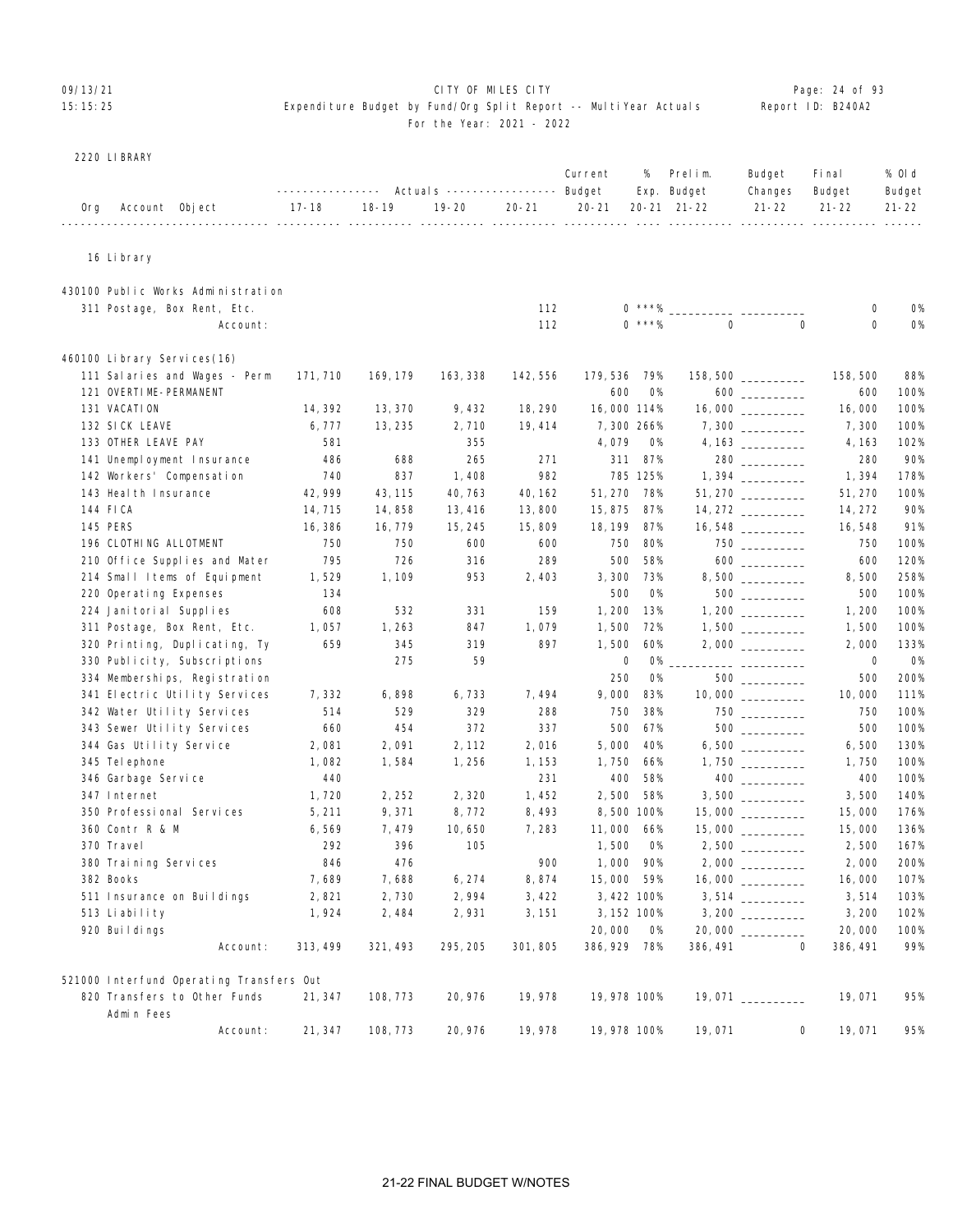# 09/13/21 **CITY OF MILES CITY CITY CONSUMILES CITY Page: 25 of 93** 15:15:25 Expenditure Budget by Fund/Org Split Report -- MultiYear Actuals Report ID: B240A2 For the Year: 2021 - 2022

# 2220 LIBRARY

|     |                |          |           |           |                           |           | Current   | %     | Prelim.     | Budget    | Fi nal    | % Old     |
|-----|----------------|----------|-----------|-----------|---------------------------|-----------|-----------|-------|-------------|-----------|-----------|-----------|
|     |                |          |           |           | Actuals ----------------- |           | Budget    |       | Exp. Budget | Changes   | Budget    | Budget    |
| 0rg | Account Object |          | $17 - 18$ | $18 - 19$ | $19 - 20$                 | $20 - 21$ | $20 - 21$ | 20-21 | 21-22       | $21 - 22$ | $21 - 22$ | $21 - 22$ |
|     |                |          |           |           |                           |           |           |       |             |           |           |           |
|     |                | $O$ rgn: | 334, 846  | 430, 266  | 316, 181                  | 321, 895  | 406, 907  | 79%   | 405, 562    | 0         | 405, 562  | 99%       |
|     |                | Fund:    | 334, 846  | 430, 266  | 316, 181                  | 321, 895  | 406, 907  | 79%   | 405, 562    | 0         | 405, 562  | 99%       |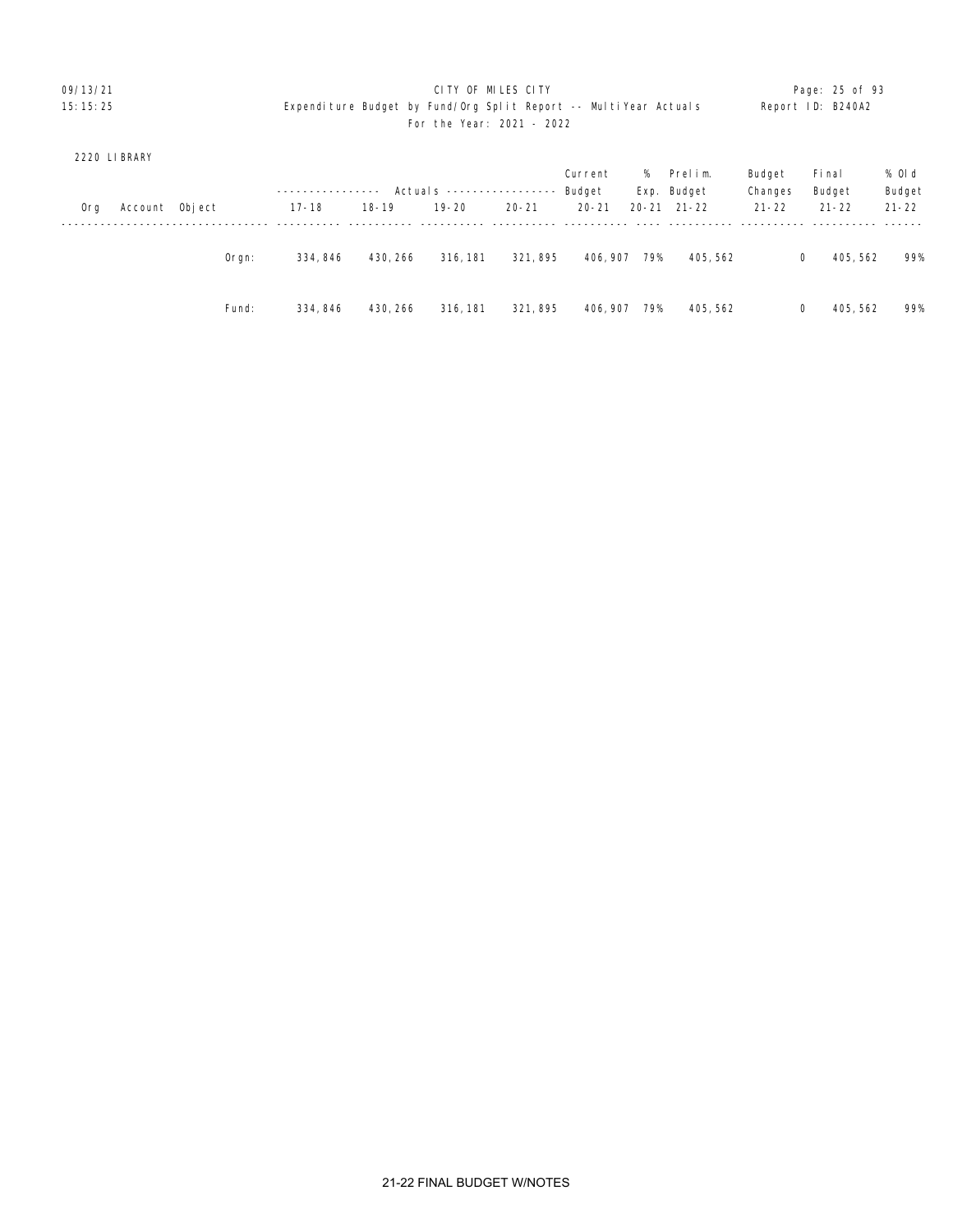# 09/13/21 CITY OF MILES CITY Page: 26 of 93

|     | 2260 EMERGENCY DI SASTER |                                          |             |           |           |                            |           |          |                     |           |           |             |           |
|-----|--------------------------|------------------------------------------|-------------|-----------|-----------|----------------------------|-----------|----------|---------------------|-----------|-----------|-------------|-----------|
|     |                          |                                          |             |           |           |                            | Current   | %        | Prelim.             | Budget    | Fi nal    |             | % OI d    |
|     |                          |                                          | ----------- |           |           | Actual s ----------------- | Budget    |          | Exp. Budget         | Changes   | Budget    |             | Budget    |
| 0rg | Account Object           |                                          | $17 - 18$   | $18 - 19$ | $19 - 20$ | $20 - 21$                  | $20 - 21$ |          | $20 - 21$ $21 - 22$ | $21 - 22$ | $21 - 22$ |             | $21 - 22$ |
|     |                          |                                          |             |           |           |                            |           |          |                     |           |           |             |           |
|     | 201 Flood Prevention     |                                          |             |           |           |                            |           |          |                     |           |           |             |           |
|     |                          | 521000 Interfund Operating Transfers Out |             |           |           |                            |           |          |                     |           |           |             |           |
|     |                          | 820 Transfers to Other Funds             | 51          | 18, 181   |           | 330                        |           |          | 330 100%            |           |           | 0           | <b>O%</b> |
|     |                          | Account:                                 | 51          | 18, 181   |           | 330                        |           | 330 100% | $\mathbf 0$         | 0         |           | $\mathbf 0$ | <b>O%</b> |
|     |                          |                                          |             |           |           |                            |           |          |                     |           |           |             |           |
|     |                          | Orgn:                                    | 51          | 18, 181   |           | 330                        |           | 330 100% | 0                   | 0         |           | $\mathbf 0$ | 0%        |
|     |                          |                                          |             |           |           |                            |           |          |                     |           |           |             |           |
|     |                          | Fund:                                    | 51          | 18, 181   |           | 330                        |           | 330 100% | $\mathbf 0$         | 0         |           | $\mathbf 0$ | <b>O%</b> |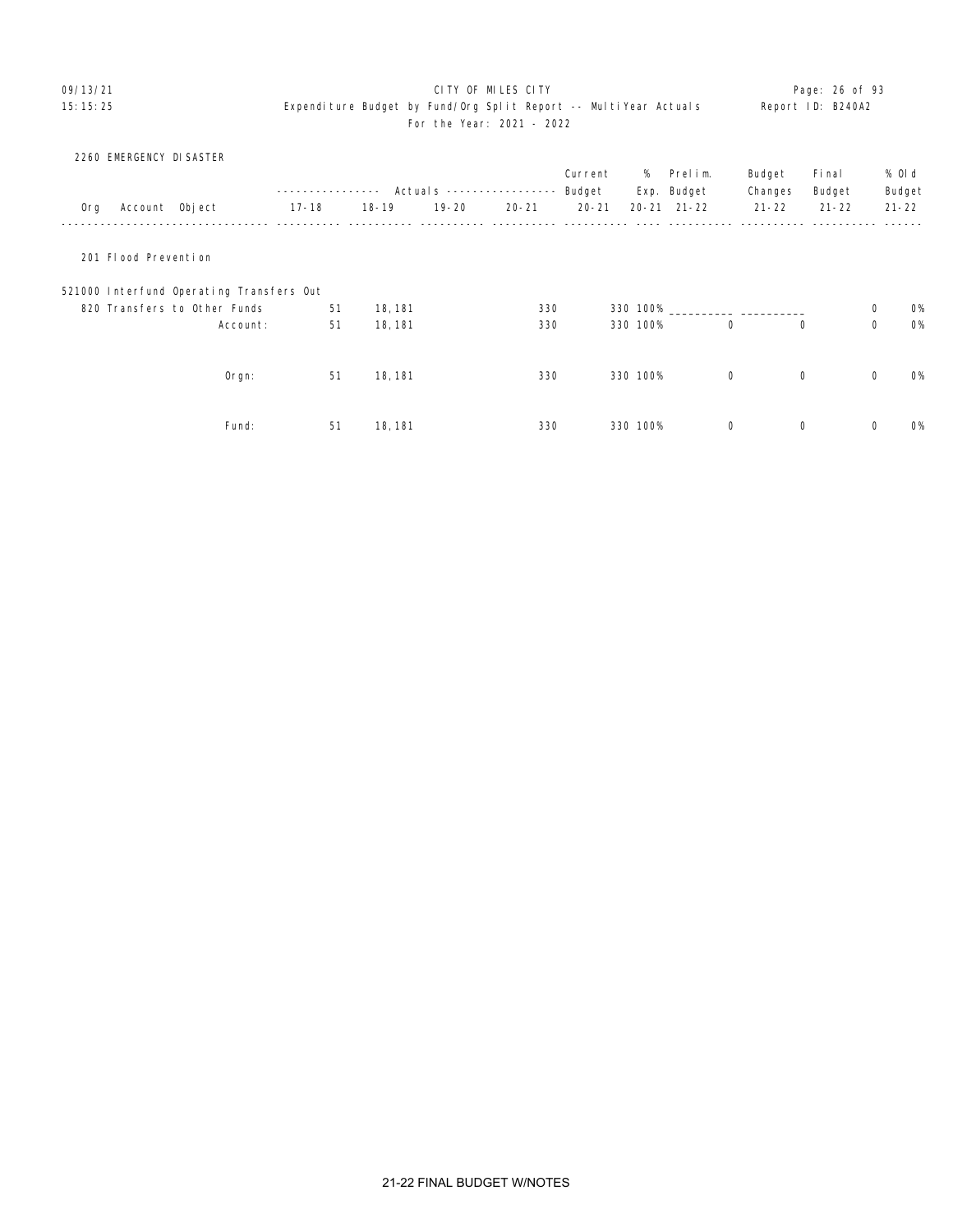# 09/13/21 Page: 27 of 93 15:15:25 Expenditure Budget by Fund/Org Split Report -- MultiYear Actuals Report ID: B240A2 For the Year: 2021 - 2022

#### 2270 Health

|     |                           |                                    |           |           | Actual s ---------------- |           | Current<br>Budget | %   | Prelim.<br>Exp. Budget | Budget<br>Changes | Fi nal<br>Budget |             | % 0l d<br>Budget |
|-----|---------------------------|------------------------------------|-----------|-----------|---------------------------|-----------|-------------------|-----|------------------------|-------------------|------------------|-------------|------------------|
| Org | Account Object            |                                    | $17 - 18$ | $18 - 19$ | $19 - 20$                 | $20 - 21$ | $20 - 21$         |     | $20 - 21$ $21 - 22$    | $21 - 22$         | $21 - 22$        |             | $21 - 22$        |
|     | 37 CITY HEALTH            |                                    |           |           |                           |           |                   |     |                        |                   |                  |             |                  |
|     |                           | 440140 Registration and Inspection |           |           |                           |           |                   |     |                        |                   |                  |             |                  |
|     | 350 Professional Services |                                    | 16, 488   | 14,599    | 13,595                    | 13,976    | 14,500 96%        |     |                        |                   |                  | 0           | <b>O%</b>        |
|     |                           | Account:                           | 16, 488   | 14,599    | 13,595                    | 13,976    | 14,500            | 96% | $\mathbf 0$            |                   | $\Omega$         | $\mathbf 0$ | <b>O%</b>        |
|     |                           | $O$ rgn:                           | 16,488    | 14,599    | 13,595                    | 13,976    | 14,500            | 96% | $\mathbf 0$            |                   | $\mathbf 0$      | $\mathsf 0$ | <b>O%</b>        |
|     |                           | Fund:                              | 16, 488   | 14,599    | 13,595                    | 13,976    | 14,500            | 96% | $\mathbf 0$            |                   | $\mathbf 0$      | $\mathbf 0$ | <b>O%</b>        |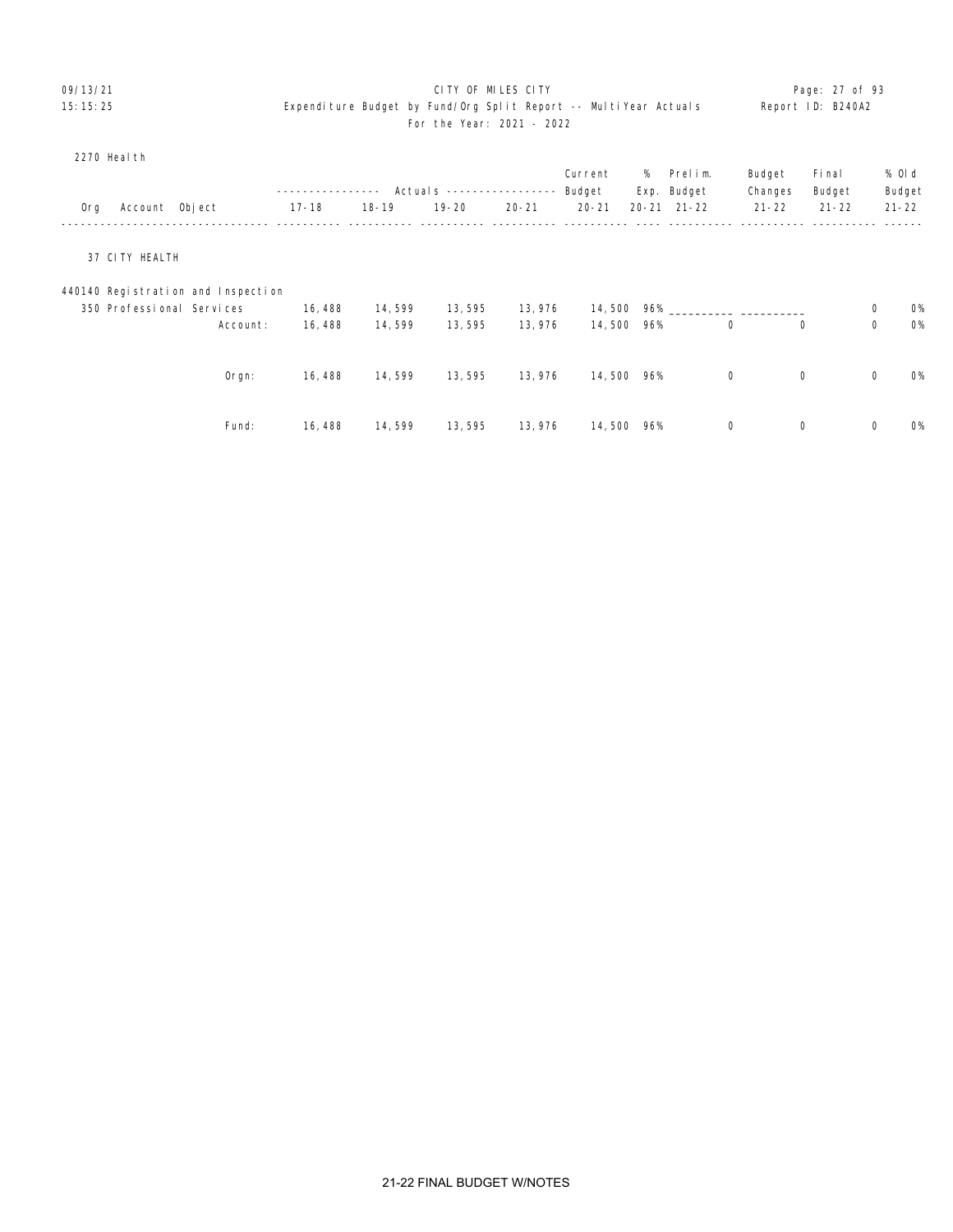# OP/13/21 **CITY OF MILES CITY CITY CITY CITY Page: 28 of 93** 15:15:25 Expenditure Budget by Fund/Org Split Report -- MultiYear Actuals Report ID: B240A2 For the Year: 2021 - 2022

|  | 2310 TI FD-Downtown |  |
|--|---------------------|--|
|--|---------------------|--|

|     |                                                               | ---------------- |                | Actuals ----------------- Budget |           | Current    | %         | Prelim.<br>Exp. Budget | Budget<br>Changes                                                                                                                                                                                                                                                                                                                                                                 | Fi nal<br>Budget     | % OI d<br>Budget |
|-----|---------------------------------------------------------------|------------------|----------------|----------------------------------|-----------|------------|-----------|------------------------|-----------------------------------------------------------------------------------------------------------------------------------------------------------------------------------------------------------------------------------------------------------------------------------------------------------------------------------------------------------------------------------|----------------------|------------------|
| 0rg | Account Object                                                | 17-18            | $18 - 19$      | $19 - 20$                        | $20 - 21$ | $20 - 21$  |           | 20-21 21-22            | $21 - 22$                                                                                                                                                                                                                                                                                                                                                                         | $21 - 22$            | $21 - 22$        |
|     | 11 Historic Preservation                                      |                  |                |                                  |           |            |           |                        |                                                                                                                                                                                                                                                                                                                                                                                   |                      |                  |
|     | 460462 Urban Renewal District                                 |                  |                |                                  |           |            |           |                        |                                                                                                                                                                                                                                                                                                                                                                                   |                      |                  |
|     | 111 Salaries and Wages - Perm                                 | 7,976            | 9,356          | 2,513                            | 1,776     | 5,356      | 33%       |                        |                                                                                                                                                                                                                                                                                                                                                                                   | 1, 992               | 37%              |
|     | 131 VACATION                                                  | 1,077            |                |                                  | 66        | 1,600      | 4%        |                        |                                                                                                                                                                                                                                                                                                                                                                                   | 60                   | 4%               |
|     | 132 SICK LEAVE                                                | 528              | 108            |                                  | 179       | 400        | 45%       |                        | $60 \begin{tabular}{l} \hline \rule{0pt}{2.5ex} \rule{0pt}{2.5ex} \rule{0pt}{2.5ex} \rule{0pt}{2.5ex} \rule{0pt}{2.5ex} \rule{0pt}{2.5ex} \rule{0pt}{2.5ex} \rule{0pt}{2.5ex} \rule{0pt}{2.5ex} \rule{0pt}{2.5ex} \rule{0pt}{2.5ex} \rule{0pt}{2.5ex} \rule{0pt}{2.5ex} \rule{0pt}{2.5ex} \rule{0pt}{2.5ex} \rule{0pt}{2.5ex} \rule{0pt}{2.5ex} \rule{0pt}{2.5ex} \rule{0pt}{2.5$ | 60                   | 15%              |
|     | 133 OTHER LEAVE PAY                                           | 389              | 120            |                                  | 49        | 424        | 12%       |                        |                                                                                                                                                                                                                                                                                                                                                                                   | 122                  | 29%              |
|     | 141 Unemployment Insurance                                    | 25               | 34             | 4                                | 3         | 12         | 25%       |                        | $3 \overline{\phantom{a} \phantom{a} \phantom{a}}$                                                                                                                                                                                                                                                                                                                                | 3                    | 25%              |
|     | 142 Workers' Compensation                                     | 113              | 121            | 10                               | 11        | 29         | 38%       |                        |                                                                                                                                                                                                                                                                                                                                                                                   | 17                   | 59%              |
|     | 143 Heal th Insurance                                         |                  |                |                                  | 513       | 1,846      | 28%       |                        | $513$                                                                                                                                                                                                                                                                                                                                                                             | 513                  | 28%              |
|     | 144 FICA                                                      | 765              | 739            | 192                              | 159       | 595        | 27%       |                        |                                                                                                                                                                                                                                                                                                                                                                                   | 171                  | 29%              |
|     | <b>145 PERS</b>                                               | 833              | 801            | 218                              | 179       | 682        | 26%       |                        |                                                                                                                                                                                                                                                                                                                                                                                   | 198                  | 29%              |
|     | 196 CLOTHING ALLOTMENT                                        |                  | 70             |                                  | 8         |            | $0$ ***%  |                        | ___ ___________                                                                                                                                                                                                                                                                                                                                                                   | 0                    | 0%               |
|     | 210 Office Supplies and Mater                                 | 42               | 20             | 16                               |           | 200        | 0%        |                        |                                                                                                                                                                                                                                                                                                                                                                                   | 200                  | 100%             |
|     | 220 Operating Expenses                                        | 40               | 58             |                                  |           | 500        | 0%        |                        | $500$                                                                                                                                                                                                                                                                                                                                                                             | 500                  | 100%             |
|     | 231 Gas, Oil, Diesel Fuel, Gr                                 |                  |                |                                  |           | 200        | <b>0%</b> |                        | $200$                                                                                                                                                                                                                                                                                                                                                                             | 200                  | 100%             |
|     | 311 Postage, Box Rent, Etc.                                   |                  | $\overline{2}$ | $\overline{7}$                   | 4         | 100        | 4%        |                        |                                                                                                                                                                                                                                                                                                                                                                                   | 100                  | 100%             |
|     | 320 Printing, Duplicating, Ty                                 |                  |                |                                  |           | 200        | 0%        |                        | $200$ ________                                                                                                                                                                                                                                                                                                                                                                    | 200                  | 100%             |
|     | 330 Publicity, Subscriptions                                  |                  |                |                                  | 13        | 100        | 13%       |                        |                                                                                                                                                                                                                                                                                                                                                                                   | 100                  | 100%             |
|     | 331 Publication of Formal & L                                 | 180              |                | 60                               | 94        | 200        | 47%       |                        |                                                                                                                                                                                                                                                                                                                                                                                   | 200                  | 100%             |
|     | 345 Tel ephone                                                |                  | 266            | 167                              | 199       |            | 175 114%  |                        | $\begin{array}{c}\n 175 \end{array}$                                                                                                                                                                                                                                                                                                                                              | 175                  | 100%             |
|     | 347 Internet                                                  |                  | 189            | 142                              | 5         | 300        | 2%        |                        | $300$                                                                                                                                                                                                                                                                                                                                                                             | 300                  | 100%             |
|     | 350 Professional Services                                     |                  | 78             | 180                              | 72        | 400        | 18%       |                        |                                                                                                                                                                                                                                                                                                                                                                                   | 400                  | 100%             |
|     | 360 Contr R & M                                               | 68               | 893            | 1,032                            | 707       | 2,000      | 35%       |                        |                                                                                                                                                                                                                                                                                                                                                                                   | 1,000                | 50%              |
|     | 370 Travel                                                    | 751              |                |                                  |           | 500        | <b>0%</b> |                        |                                                                                                                                                                                                                                                                                                                                                                                   | 200                  | 40%              |
|     | 380 Training Services                                         |                  |                |                                  |           | 200        | <b>0%</b> |                        |                                                                                                                                                                                                                                                                                                                                                                                   | 200                  | 100%             |
|     | 513 Liability                                                 |                  |                | 144                              | 45        | 46         | 98%       |                        |                                                                                                                                                                                                                                                                                                                                                                                   | 46                   | 100%             |
|     | 721 Redevel opment                                            |                  |                |                                  |           | 25,000     | 0%        |                        |                                                                                                                                                                                                                                                                                                                                                                                   | 25,000               | 100%             |
|     | Account:                                                      | 12, 787          | 12,855         | 4,685                            | 4,082     | 41,065     | 10%       | 31, 957                |                                                                                                                                                                                                                                                                                                                                                                                   | 0<br>31, 957         | 77%              |
|     | 460466 Historic Preservation- Montana Main St                 |                  |                |                                  |           |            |           |                        |                                                                                                                                                                                                                                                                                                                                                                                   |                      |                  |
|     | 730 Grants & Donations to Oth                                 |                  |                |                                  | 13, 925   | 22,000 63% |           |                        |                                                                                                                                                                                                                                                                                                                                                                                   | 8,075                | 37%              |
|     | Account:                                                      |                  |                |                                  | 13, 925   | 22,000 63% |           | 8,075                  |                                                                                                                                                                                                                                                                                                                                                                                   | $\mathbf 0$<br>8,075 | 36%              |
|     | 521000 Interfund Operating Transfers Out                      |                  |                |                                  |           |            |           |                        |                                                                                                                                                                                                                                                                                                                                                                                   |                      |                  |
|     | 820 Transfers to Other Funds                                  | 20,800           | 3,778          |                                  |           |            | 0%<br>0   |                        | $38,000$ ___________                                                                                                                                                                                                                                                                                                                                                              |                      | 38,000 *****%    |
|     | Police Department Doors (\$28,000) and Ramp (\$10,000 approx) |                  |                |                                  |           |            |           |                        |                                                                                                                                                                                                                                                                                                                                                                                   |                      |                  |
|     | Account:                                                      | 20,800           | 3,778          |                                  |           |            | $0$ ***%  | 38,000                 |                                                                                                                                                                                                                                                                                                                                                                                   | 0                    | 38,000 *****%    |
|     | Orgn:                                                         | 33, 587          | 16,633         | 4,685                            | 18,007    | 63,065 29% |           | 78,032                 |                                                                                                                                                                                                                                                                                                                                                                                   | 0<br>78,032          | 123%             |
|     | Fund:                                                         | 33, 587          | 16,633         | 4,685                            | 18,007    | 63,065 29% |           | 78,032                 |                                                                                                                                                                                                                                                                                                                                                                                   | 0<br>78,032          | 123%             |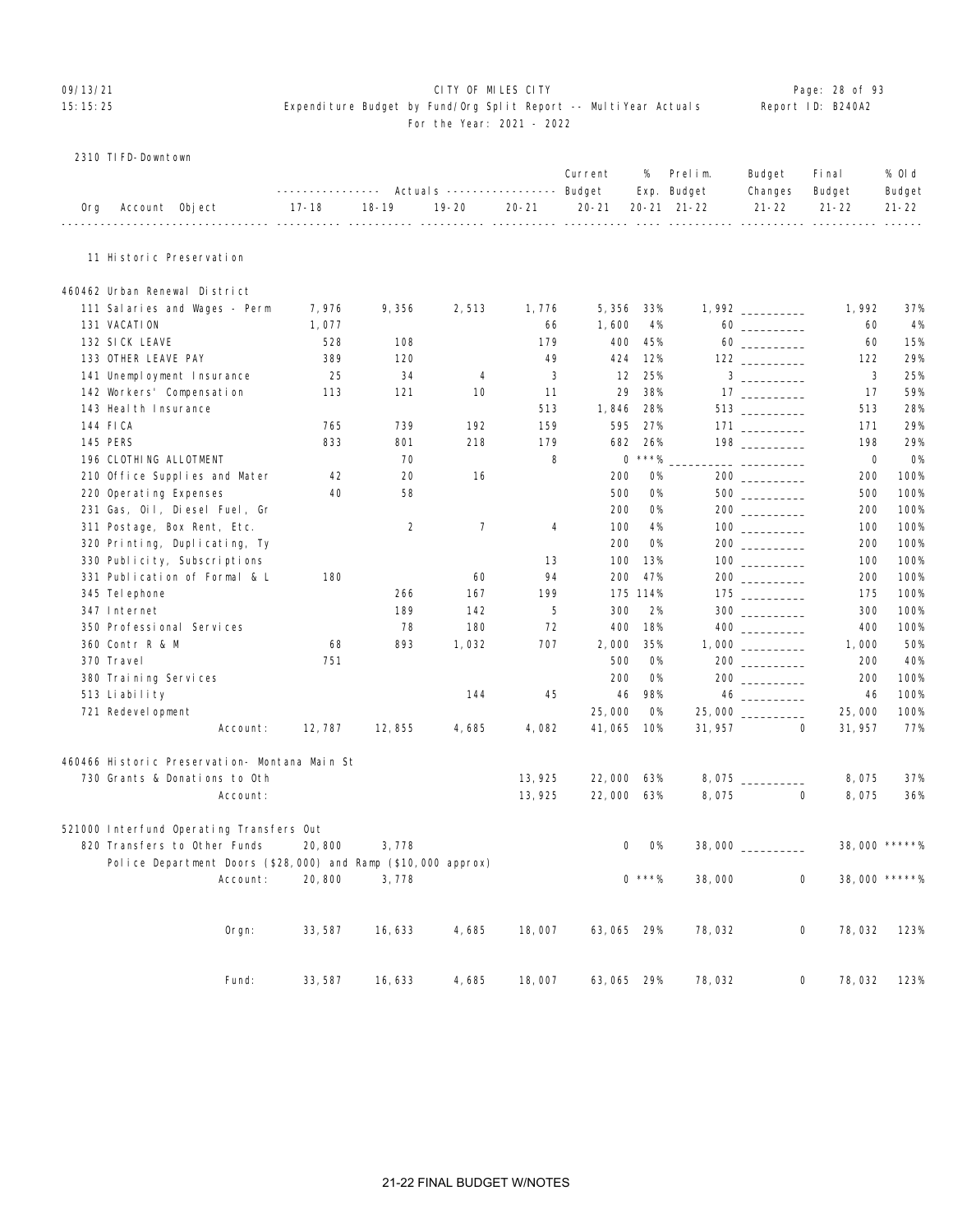# 09/13/21 CITY OF MILES CITY Page: 29 of 93 15:15:25 Expenditure Budget by Fund/Org Split Report -- MultiYear Actuals Report ID: B240A2 For the Year: 2021 - 2022

|     |                | 2350 Local Government/Study Commission   |           |              |           |                            |           |                          |                     |             |             |             |           |
|-----|----------------|------------------------------------------|-----------|--------------|-----------|----------------------------|-----------|--------------------------|---------------------|-------------|-------------|-------------|-----------|
|     |                |                                          |           |              |           |                            | Current   | %                        | Prelim.             | Budget      | Fi nal      |             | % Old     |
|     |                |                                          |           | ------------ |           | Actual s ----------------- | Budget    |                          | Exp. Budget         | Changes     | Budget      |             | Budget    |
| 0rg | Account Object |                                          | $17 - 18$ | $18 - 19$    | $19 - 20$ | $20 - 21$                  | $20 - 21$ |                          | $20 - 21$ $21 - 22$ | $21 - 22$   | $21 - 22$   |             | $21 - 22$ |
|     |                | 302 Local Government/Study Commission    |           |              |           |                            |           |                          |                     |             |             |             |           |
|     |                | 521000 Interfund Operating Transfers Out |           |              |           |                            |           |                          |                     |             |             |             |           |
|     |                | 820 Transfers to Other Funds             | 16        |              |           |                            |           | $\mathbf 0$<br><b>O%</b> |                     |             |             | 0           | <b>O%</b> |
|     |                | Account:                                 | 16        |              |           |                            |           | $0$ ***%                 |                     | $\mathbf 0$ | 0           | $\mathbf 0$ | <b>O%</b> |
|     |                | $O$ rgn:                                 | 16        |              |           |                            |           | $\mathbf 0$<br><b>O%</b> |                     | $\mathbf 0$ | $\mathbf 0$ | $\mathbf 0$ | <b>O%</b> |
|     |                | Fund:                                    | 16        |              |           |                            |           | <b>O%</b><br>0           |                     | 0           | 0           | 0           | <b>0%</b> |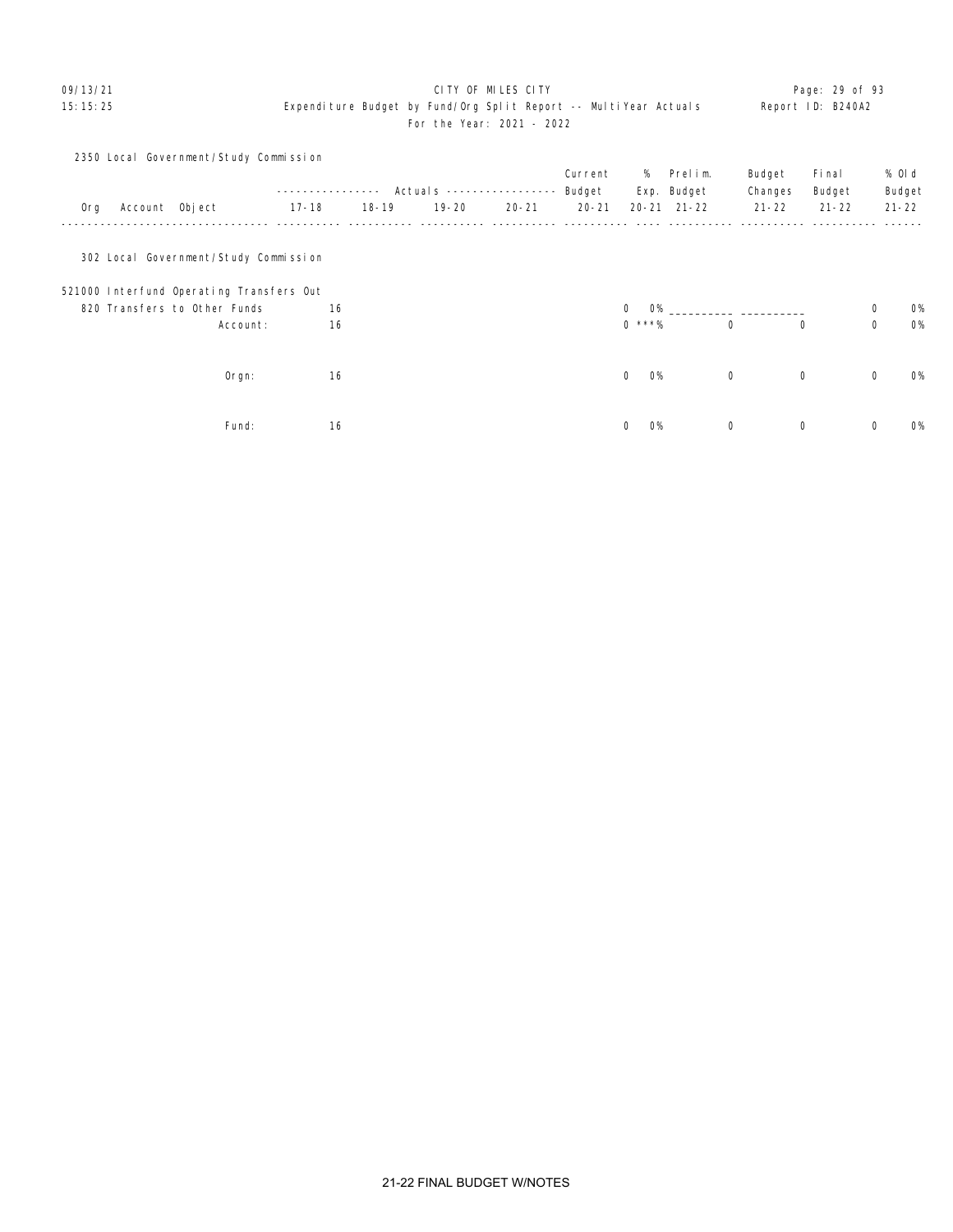# 09/13/21 **CITY OF MILES CITY CITY CONSUMING THE PAGE:** 20 of 93

|     |                | 2372 Permissive Medical Levy             |           |           |              |           |               |   |                     |             |           |           |
|-----|----------------|------------------------------------------|-----------|-----------|--------------|-----------|---------------|---|---------------------|-------------|-----------|-----------|
|     |                |                                          |           |           |              |           | Current       | % | Prelim.             | Budget      | Fi nal    | % Old     |
|     |                |                                          |           | $---$     | Actuals $--$ |           | Budget        |   | Exp. Budget         | Changes     | Budget    | Budget    |
| 0rg | Account Object |                                          | $17 - 18$ | $18 - 19$ | $19 - 20$    | $20 - 21$ | $20 - 21$     |   | $20 - 21$ $21 - 22$ | $21 - 22$   | $21 - 22$ | $21 - 22$ |
|     |                | 20 Permissive Medical Levy               |           |           |              |           |               |   |                     |             |           |           |
|     |                | 521000 Interfund Operating Transfers Out |           |           |              |           |               |   |                     |             |           |           |
|     |                | 820 Transfers to Other Funds             | 201, 241  | 221, 186  | 236,021      | 287, 119  | 287, 119 100% |   | 288, 446            |             | 288, 446  | 100%      |
|     |                | Account:                                 | 201, 241  | 221, 186  | 236,021      | 287, 119  | 287, 119 100% |   | 288, 446            | $\mathbf 0$ | 288, 446  | 100%      |
|     |                | $O$ rgn:                                 | 201, 241  | 221, 186  | 236,021      | 287, 119  | 287, 119 100% |   | 288, 446            | 0           | 288, 446  | 100%      |
|     |                | Fund:                                    | 201, 241  | 221, 186  | 236, 021     | 287, 119  | 287, 119 100% |   | 288, 446            | 0           | 288, 446  | 100%      |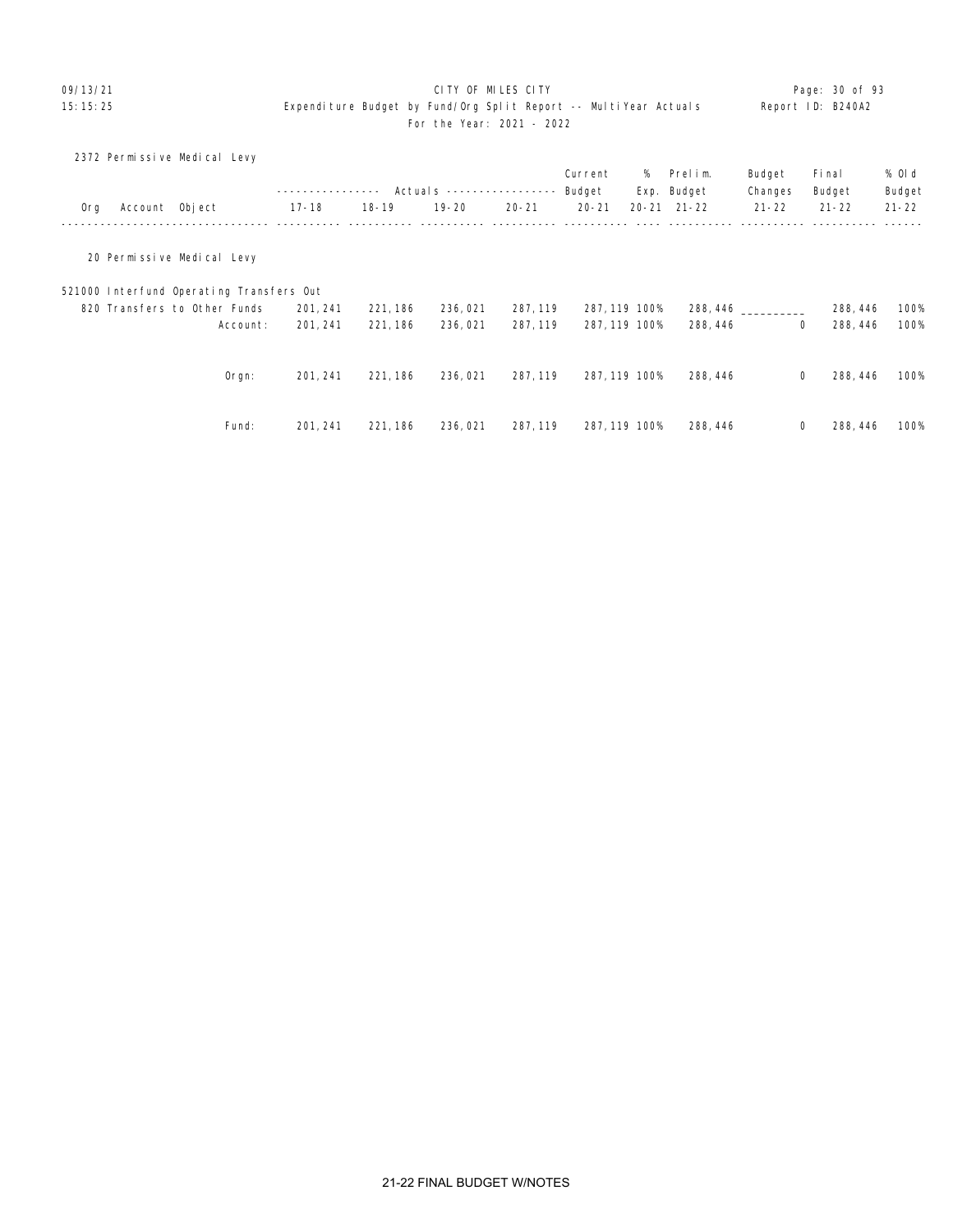# 09/13/21 **CITY OF MILES CITY CITY CONSUMING THE PAGE:** 31 of 93 15:15:25 Expenditure Budget by Fund/Org Split Report -- MultiYear Actuals Report ID: B240A2 For the Year: 2021 - 2022

### 2390 DRUG FORFEITURE

|     |                        |                                 |           |           | Actual s ---------------- |           | Current<br>Budget | %         | Prelim.<br>Exp. Budget | Budget               | Fi nal<br>Budget |             | % OI d<br>Budget |
|-----|------------------------|---------------------------------|-----------|-----------|---------------------------|-----------|-------------------|-----------|------------------------|----------------------|------------------|-------------|------------------|
| Org | Account Object         |                                 | $17 - 18$ | $18 - 19$ | $19 - 20$                 | $20 - 21$ | $20 - 21$         |           | $20 - 21$ $21 - 22$    | Changes<br>$21 - 22$ | $21 - 22$        |             | $21 - 22$        |
|     |                        |                                 |           |           |                           |           |                   |           |                        |                      |                  |             |                  |
|     | 5 Police               |                                 |           |           |                           |           |                   |           |                        |                      |                  |             |                  |
|     |                        | 420100 Law Enforcement Services |           |           |                           |           |                   |           |                        |                      |                  |             |                  |
|     |                        | 210 Office Supplies and Mater   |           |           |                           |           | 100               | <b>O%</b> |                        |                      |                  | $\mathbf 0$ | <b>O%</b>        |
|     | 220 Operating Expenses |                                 |           |           |                           |           | 500               | <b>O%</b> |                        |                      |                  | 0           | <b>0%</b>        |
|     | 380 Training Services  |                                 |           |           |                           |           | 1,000             | <b>O%</b> |                        |                      |                  | $\mathbf 0$ | <b>0%</b>        |
|     | 900 Capital Outlay     |                                 |           |           |                           |           | 100               | <b>O%</b> |                        |                      |                  | $\mathbf 0$ | <b>0%</b>        |
|     |                        | Account:                        |           |           |                           |           | 1,700             | <b>O%</b> |                        | $\mathbf 0$          | $\mathbf 0$      | $\mathbf 0$ | <b>0%</b>        |
|     |                        | Orgn:                           |           |           |                           |           | 1,700             | <b>O%</b> |                        | $\mathbf 0$          | $\mathbf 0$      | $\mathbf 0$ | <b>O%</b>        |
|     |                        | Fund:                           |           |           |                           |           | 1,700             | <b>O%</b> |                        | 0                    | $\mathbf 0$      | 0           | 0%               |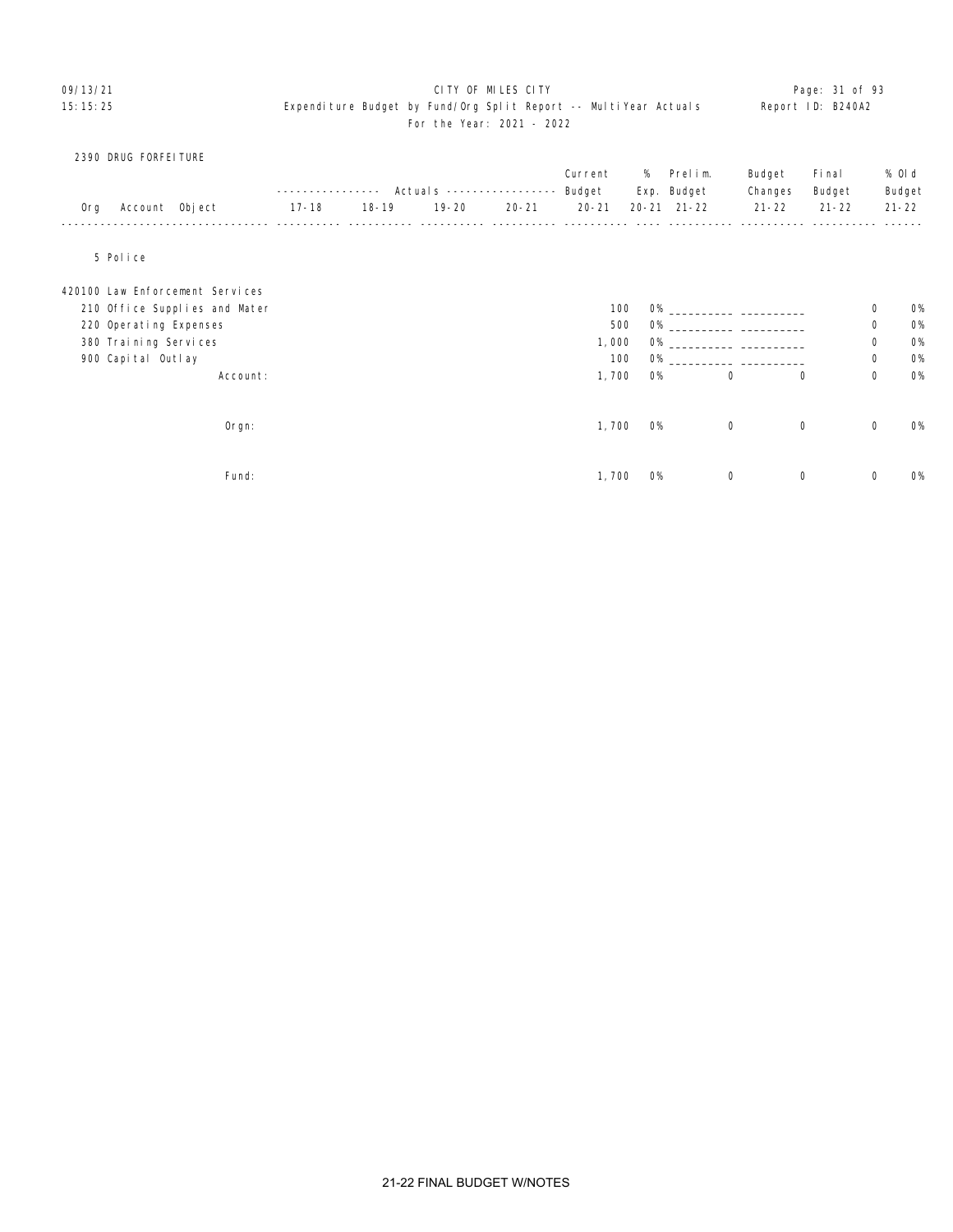#### 09/13/21 CITY OF MILES CITY Page: 32 of 93

|  |  |  | 2394 BULLDING CODE ENFORCEMENT |
|--|--|--|--------------------------------|
|--|--|--|--------------------------------|

|     |                                            |                               |           |           |             | Current          | %         | Prelim.                    | Budget                                                          | Fi nal              | % Old               |
|-----|--------------------------------------------|-------------------------------|-----------|-----------|-------------|------------------|-----------|----------------------------|-----------------------------------------------------------------|---------------------|---------------------|
| 0rg | Account Object                             | ----------------<br>$17 - 18$ | $18 - 19$ | $19 - 20$ | $20 - 21$   | $20 - 21$        |           | Exp. Budget<br>20-21 21-22 | Changes<br>$21 - 22$                                            | Budget<br>$21 - 22$ | Budget<br>$21 - 22$ |
|     |                                            |                               |           |           | $- - - - -$ | ________________ |           | _________________________  |                                                                 | ___________         |                     |
|     | 18 BUILDING INSPECTION                     |                               |           |           |             |                  |           |                            |                                                                 |                     |                     |
|     | 420531 Building Inspection                 |                               |           |           |             |                  |           |                            |                                                                 |                     |                     |
|     | 111 Salaries and Wages - Perm              | 10, 920                       | 11, 398   | 10, 854   | 11, 539     | 11, 648          | 99%       |                            | $11,480$ ___________                                            | 11, 480             | 99%                 |
|     | 121 OVERTIME-PERMANENT                     | 126                           | 151       | 101       | 12          | 240              | 5%        |                            | 240                                                             | 240                 | 100%                |
|     | 131 VACATION                               | 976                           | 1,042     | 1,653     | 727         | 1,000            | 73%       |                            |                                                                 | 1,000               | 100%                |
|     | 132 SICK LEAVE                             | 780                           | 632       | 612       | 488         | 600              | 81%       |                            | $600$                                                           | 600                 | 100%                |
|     | 133 OTHER LEAVE PAY                        | 89                            | 221       | 61        | 91          | 255              | 36%       |                            |                                                                 | 264                 | 104%                |
|     | 141 Unemployment Insurance                 | 32                            | 47        | 20        | 19          | 21               | 90%       |                            | 20                                                              | 20                  | 95%                 |
|     | 142 Workers' Compensation                  | 308                           | 374       | 124       | 99          | 375              | 26%       |                            |                                                                 | 150                 | 40%                 |
|     | 143 Heal th Insurance                      | 2,573                         | 2,679     | 2,793     | 2,994       | 3,076            | 97%       |                            |                                                                 | 3,076               | 100%                |
|     | 144 FICA                                   | 985                           | 1,027     | 1,015     | 983         | 1,051            | 94%       |                            |                                                                 | 1,039               | 99%                 |
|     | 145 PERS                                   | 1,084                         | 1, 138    | 1, 148    | 1, 128      | 1, 205           | 94%       |                            |                                                                 | 1, 205              | 100%                |
|     | 196 CLOTHING ALLOTMENT                     | 45                            | 45        | 45        | 45          |                  | 45 100%   |                            |                                                                 | 45                  | 100%                |
|     | 210 Office Supplies and Mater              | 334                           | 583       | 745       | 245         | 3,000            | 8%        |                            |                                                                 | 3,000               | 100%                |
|     | 214 Small Items of Equipment               | 2,333                         | 4,473     | 1,682     | 156         | 4,000            | 4%        |                            |                                                                 | 4,000               | 100%                |
|     | 220 Operating Expenses                     |                               |           | 726       |             | 3,000            | 0%        |                            | $3,000$ _________                                               | 3,000               | 100%                |
|     | 311 Postage, Box Rent, Etc.                | 487                           | 212       | 408       | 722         |                  | 600 120%  |                            | $600$                                                           | 600                 | 100%                |
|     | 320 Printing, Duplicating, Ty              | 71                            | 375       | 270       |             | 500              | 0%        |                            |                                                                 | 500                 | 100%                |
|     | 330 Publicity, Subscriptions               |                               | 113       |           |             | 500              | <b>O%</b> |                            |                                                                 | 500                 | 100%                |
|     | 331 Publication of Formal & L              | 213                           | 659       | 200       | 574         | 1,000            | 57%       |                            |                                                                 | 1,000               | 100%                |
|     | 334 Memberships, Registration              | 290                           | 330       | 200       | 247         | 400              | 62%       |                            | $\begin{array}{c} 400 \\ \underline{\hspace{15em}} \end{array}$ | 400                 | 100%                |
|     | 345 Tel ephone                             | 343                           | 316       | 289       | 614         |                  | 500 123%  |                            |                                                                 | 650                 | 130%                |
|     | 347 Internet                               |                               |           |           |             | 200              | <b>O%</b> |                            |                                                                 | 0                   | 0%                  |
|     | 350 Professional Services                  | 78, 141                       | 102, 332  | 150, 244  | 83,800      | 130,000          | 64%       |                            |                                                                 | 100,000             | 77%                 |
|     | 360 Contr R & M                            | 3, 143                        | 3,079     | 18, 926   | 3,755       | 15,000           | 25%       |                            |                                                                 | 4,000               | 27%                 |
|     | 363 R&M Vehicles/Equip/Labor-              |                               |           |           |             | 0                | 0%        |                            |                                                                 | 3,000               | $*****$             |
|     | 380 Training Services                      | 4,040                         | 2,720     | 2, 495    |             | 6,000            | 0%        |                            |                                                                 | 0                   | <b>0%</b>           |
|     | 382 Books                                  | 1,809                         | 838       |           |             | 6,000            | 0%        |                            |                                                                 | 0                   | <b>0%</b>           |
|     | 513 Liability                              |                               |           |           |             | 0                | 0%        |                            |                                                                 | 250                 | *****%              |
|     | 531 Building & Office Rental               |                               | 2,400     | 2, 400    | 2,400       | 2,000 120%       |           |                            |                                                                 | 2,500               | 125%                |
|     | 540 Special Assessments                    | 637                           | 546       | 705       |             | 800              | 0%        |                            |                                                                 | 0                   | <b>0%</b>           |
|     | Account:                                   | 109, 759                      | 137, 730  | 197, 716  | 110,638     | 193, 016         | 57%       | 142, 519                   |                                                                 | 142, 519<br>0       | 73%                 |
|     | 510330 Comprehensive Liability Insurance   |                               |           |           |             |                  |           |                            |                                                                 |                     |                     |
|     | 513 Liability                              | 213                           | 166       | 201       | 238         |                  | 238 100%  |                            |                                                                 | 0                   | <b>0%</b>           |
|     | Account:                                   | 213                           | 166       | 201       | 238         |                  | 238 100%  | $\Omega$                   |                                                                 | $\Omega$<br>0       | <b>O%</b>           |
|     | 521000 Interfund Operating Transfers Out   |                               |           |           |             |                  |           |                            |                                                                 |                     |                     |
|     | 820 Transfers to Other Funds<br>Admin Fees | 6,770                         | 6,840     | 6,528     | 5,440       | 5,440 100%       |           |                            |                                                                 | 5,491               | 101%                |
|     | Account:                                   | 6,770                         | 6,840     | 6,528     | 5,440       | 5,440 100%       |           | 5, 491                     |                                                                 | 0<br>5, 491         | 100%                |
|     | $0$ rgn:                                   | 116, 742                      | 144, 736  | 204, 445  | 116, 316    | 198, 694         | 59%       | 148,010                    |                                                                 | 0<br>148,010        | 74%                 |
|     | Fund:                                      | 116, 742                      | 144, 736  | 204, 445  | 116, 316    | 198, 694 59%     |           | 148,010                    |                                                                 | 0<br>148,010        | 74%                 |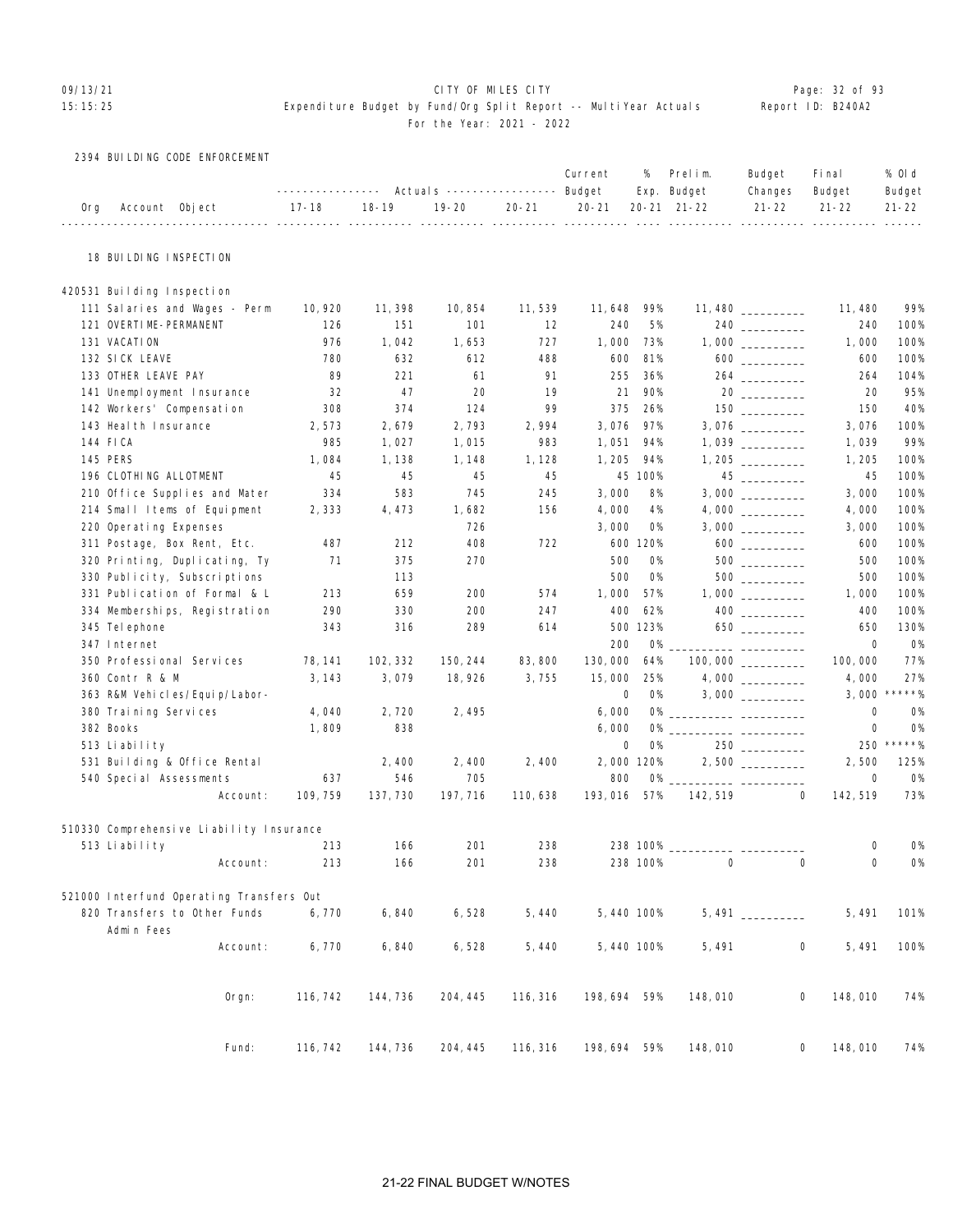# 09/13/21 CITY OF MILES CITY Page: 33 of 93

|     |                        | 2400 LTG M D#165-(Gen City)              |          |           |           |           |             |            |                     |             |           |           |
|-----|------------------------|------------------------------------------|----------|-----------|-----------|-----------|-------------|------------|---------------------|-------------|-----------|-----------|
|     |                        |                                          |          |           |           |           | Current     | %          | Prelim.             | Budget      | Fi nal    | % Old     |
|     |                        |                                          |          |           |           |           | Budget      |            | Exp. Budget         | Changes     | Budget    | Budget    |
| 0rg | Account Object         |                                          | 17-18    | $18 - 19$ | $19 - 20$ | $20 - 21$ | $20 - 21$   |            | $20 - 21$ $21 - 22$ | $21 - 22$   | $21 - 22$ | $21 - 22$ |
|     |                        |                                          |          |           |           |           |             |            |                     |             |           |           |
|     | 46 SID #165            |                                          |          |           |           |           |             |            |                     |             |           |           |
|     | 430263 STREET LIGHTING |                                          |          |           |           |           |             |            |                     |             |           |           |
|     |                        | 341 Electric Utility Services            | 113, 366 | 44, 523   | 49, 804   | 48, 330   | 50,000      | 97%        |                     |             | 50,000    | 100%      |
|     |                        | 533 Machinery and Equipment R            | 80,055   | 144, 112  | 114,626   | 106,039   | 120,000     | 88%        |                     |             | 120,000   | 100%      |
|     |                        | Account:                                 | 193, 421 | 188, 635  | 164, 430  | 154, 369  | 170,000     | 91%        | 170,000             | 0           | 170,000   | 100%      |
|     |                        | 521000 Interfund Operating Transfers Out |          |           |           |           |             |            |                     |             |           |           |
|     |                        | 820 Transfers to Other Funds             | 1,000    | 1,000     | 1,000     | 1,000     |             | 1,000 100% |                     |             | 1,000     | 100%      |
|     |                        | Account:                                 | 1,000    | 1,000     | 1,000     | 1,000     |             | 1,000 100% | 1,000               | $\mathbf 0$ | 1,000     | 100%      |
|     |                        |                                          |          |           |           |           |             |            |                     |             |           |           |
|     |                        | Orgn:                                    | 194, 421 | 189, 635  | 165, 430  | 155, 369  | 171,000 91% |            | 171,000             | 0           | 171,000   | 100%      |
|     |                        |                                          |          |           |           |           |             |            |                     |             |           |           |
|     |                        | Fund:                                    | 194, 421 | 189, 635  | 165, 430  | 155, 369  | 171,000 91% |            | 171,000             | 0           | 171,000   | 100%      |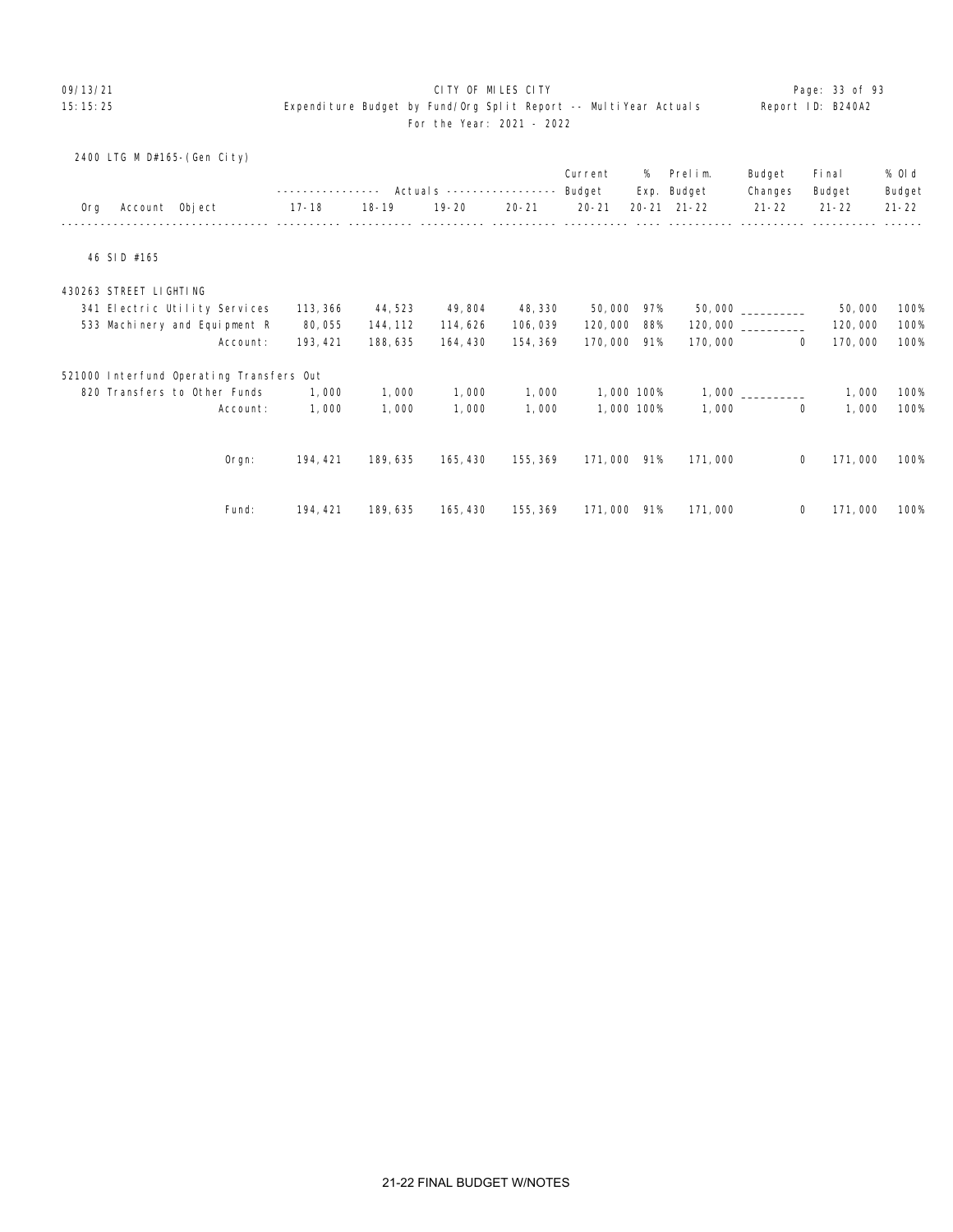#### 09/13/21 **CITY OF MILES CITY CITY CONSUMING THE PAGE:** 34 of 93

|     | 2420 LTG M D#167-(MilesAddn Etc)         |                   |         |                            |           |                   | %          | Prelim.     |                   |                  |                  |
|-----|------------------------------------------|-------------------|---------|----------------------------|-----------|-------------------|------------|-------------|-------------------|------------------|------------------|
|     |                                          | ----------------- |         | Actual s ----------------- |           | Current<br>Budget |            | Exp. Budget | Budget<br>Changes | Fi nal<br>Budget | % OI d<br>Budget |
| 0rg | Account Object                           | 17-18             | 18-19   | 19-20                      | $20 - 21$ | $20 - 21$         |            | 20-21 21-22 | $21 - 22$         | $21 - 22$        | $21 - 22$        |
|     | 48 SID #167                              |                   |         |                            |           |                   |            |             |                   |                  |                  |
|     | 430263 STREET LIGHTING                   |                   |         |                            |           |                   |            |             |                   |                  |                  |
|     | 341 Electric Utility Services            | 20, 768           | 6, 246  | 7,028                      | 6,820     | 8,000             | 85%        |             |                   | 8,000            | 100%             |
|     | 533 Machinery and Equipment R            | 10, 318           | 17, 111 | 13, 675                    | 12,658    | 16,000            | 79%        |             | 16,000            | 16,000           | 100%             |
|     | Account:                                 | 31,086            | 23, 357 | 20, 703                    | 19, 478   | 24,000            | 81%        | 24,000      | $\mathbf{0}$      | 24,000           | 100%             |
|     | 521000 Interfund Operating Transfers Out |                   |         |                            |           |                   |            |             |                   |                  |                  |
|     | 820 Transfers to Other Funds             | 1,000             | 1,000   | 1,000                      | 1,000     |                   | 1,000 100% |             |                   | 1,000            | 100%             |
|     | Account:                                 | 1,000             | 1,000   | 1,000                      | 1,000     |                   | 1,000 100% | 1,000       | 0                 | 1,000            | 100%             |
|     |                                          |                   |         |                            |           |                   |            |             |                   |                  |                  |
|     | Orgn:                                    | 32,086            | 24, 357 | 21, 703                    | 20, 478   | 25,000            | 82%        | 25,000      | $\mathbf 0$       | 25,000           | 100%             |
|     | Fund:                                    | 32,086            | 24, 357 | 21, 703                    | 20, 478   | 25,000 82%        |            | 25,000      | 0                 | 25,000           | 100%             |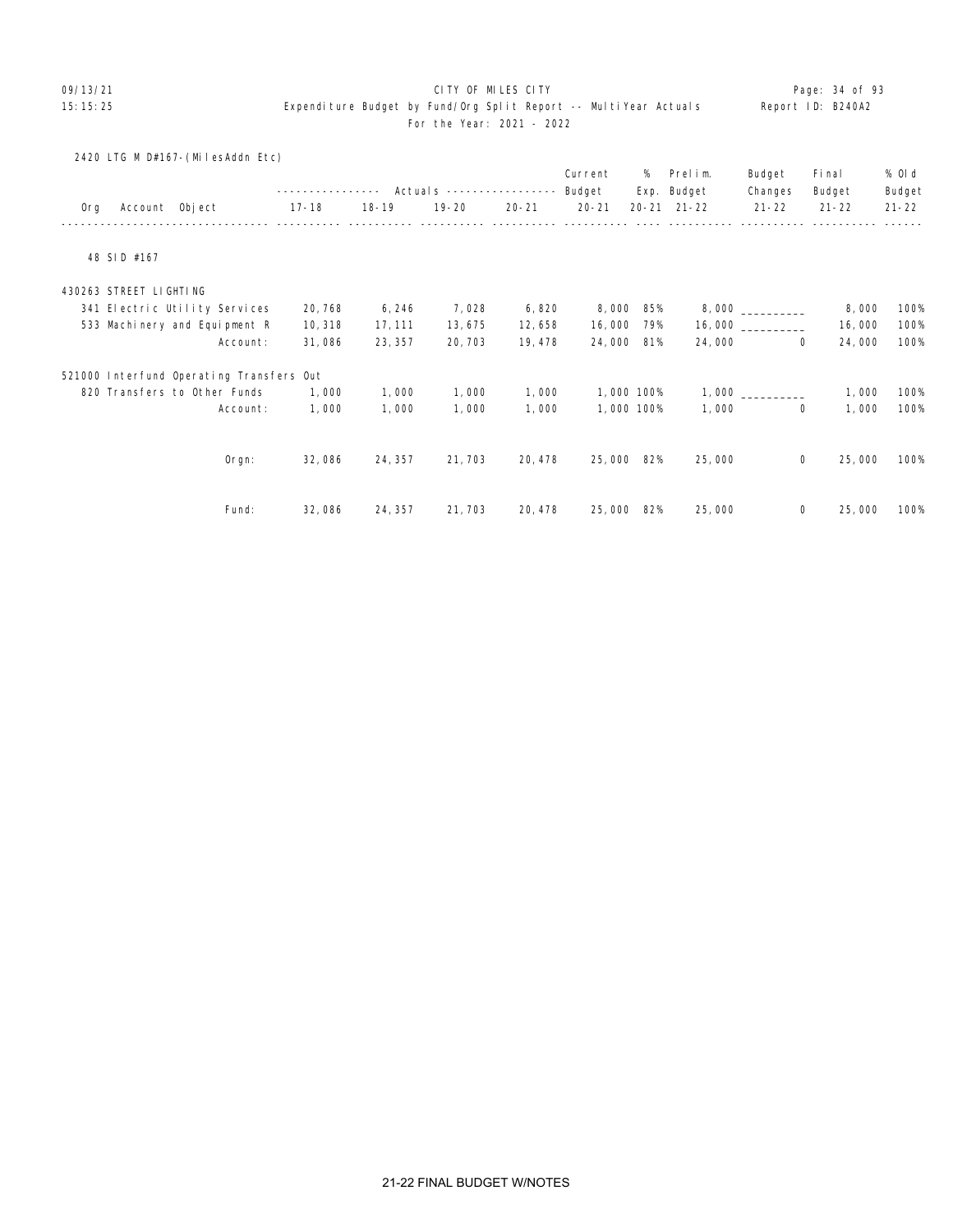# O9/13/21 **CITY OF MILES CITY CITY CITY CITY Page: 35 of 93**

| 2430 LTG M D#171-(Balsam Est)            |          |           |           |                           |           |           |            |             |              |           |           |
|------------------------------------------|----------|-----------|-----------|---------------------------|-----------|-----------|------------|-------------|--------------|-----------|-----------|
|                                          |          |           |           |                           |           | Current   | %          | Prelim.     | Budget       | Fi nal    | % 0l d    |
|                                          |          |           |           | Actuals ----------------- |           | Budget    |            | Exp. Budget | Changes      | Budget    | Budget    |
| Account Object<br>0rg                    |          | $17 - 18$ | $18 - 19$ | $19 - 20$                 | $20 - 21$ | $20 - 21$ |            | 20-21 21-22 | $21 - 22$    | $21 - 22$ | $21 - 22$ |
|                                          |          |           |           |                           |           |           |            |             |              |           |           |
| 49 SID #171                              |          |           |           |                           |           |           |            |             |              |           |           |
| 430263 STREET LIGHTING                   |          |           |           |                           |           |           |            |             |              |           |           |
| 230 Repair and Maintenance Su            |          | 1,523     | 853       | 750                       | 2,050     |           | 1,500 137% |             |              | 2,500     | 167%      |
| 341 Electric Utility Services            |          | 1,690     | 1,697     | 2,040                     | 2,564     |           | 2,000 128% |             |              | 2,500     | 125%      |
| 360 Contr R & M                          |          | 415       | 1,188     | 750                       | 1,754     |           | 1,500 117% |             |              | 2,500     | 167%      |
|                                          | Account: | 3,628     | 3,738     | 3,540                     | 6,368     |           | 5,000 127% | 7,500       | $\mathbf 0$  | 7,500     | 150%      |
| 521000 Interfund Operating Transfers Out |          |           |           |                           |           |           |            |             |              |           |           |
| 820 Transfers to Other Funds             |          | 1,000     | 1,000     | 1,000                     | 1,000     |           | 1,000 100% |             |              | 1,000     | 100%      |
|                                          | Account: | 1,000     | 1,000     | 1,000                     | 1,000     |           | 1,000 100% | 1,000       | $\mathbf{0}$ | 1,000     | 100%      |
|                                          |          |           |           |                           |           |           |            |             |              |           |           |
|                                          | Orgn:    | 4,628     | 4,738     | 4,540                     | 7,368     |           | 6,000 123% | 8,500       | $\mathbf{0}$ | 8,500     | 141%      |
|                                          |          |           |           |                           | 7,368     |           |            |             | $\mathbf{0}$ |           | 141%      |
|                                          | Fund:    | 4,628     | 4,738     | 4,540                     |           |           | 6,000 123% | 8,500       |              | 8,500     |           |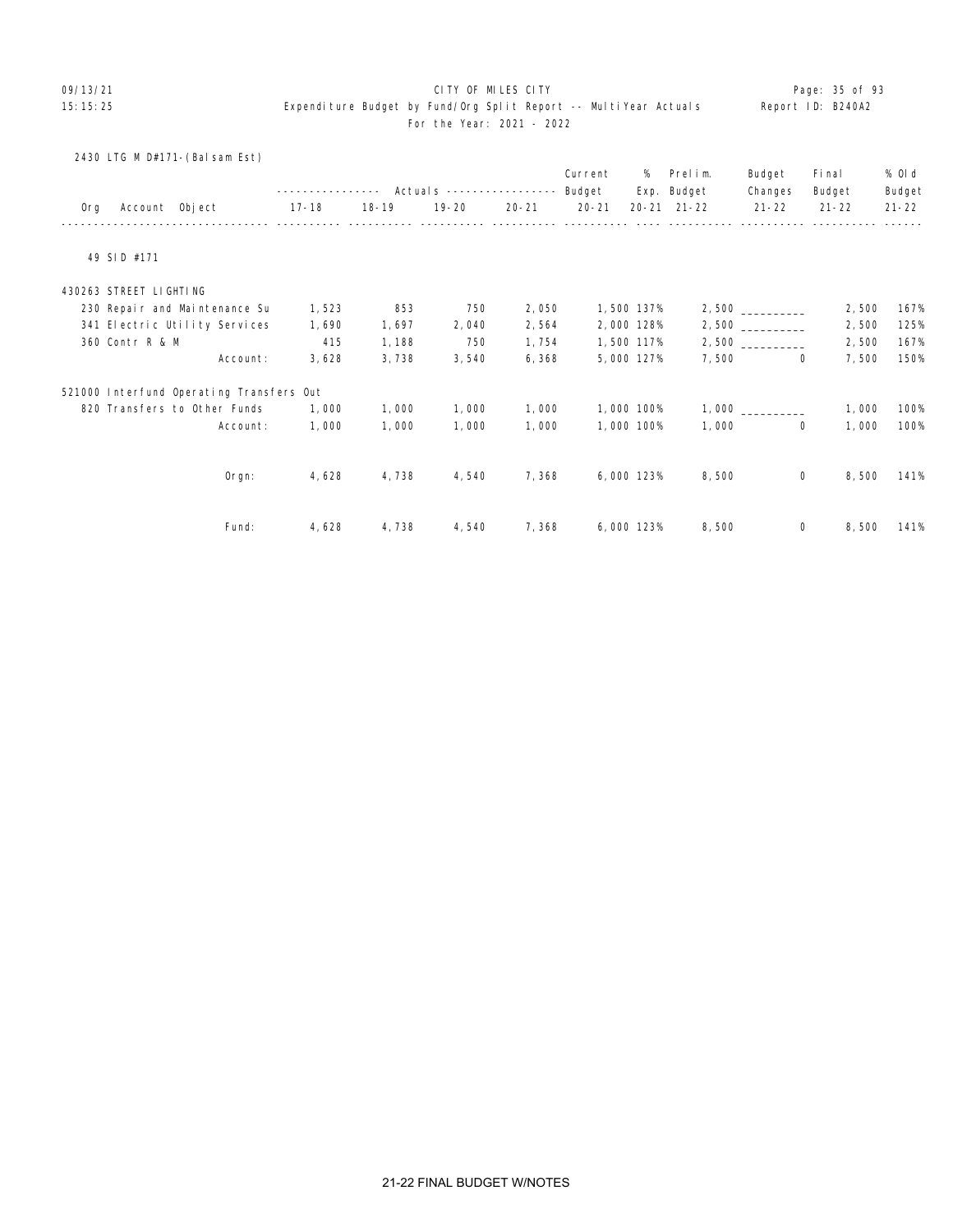# O9/13/21 **CITY OF MILES CITY CITY CITY CITY Page: 36 of 93**

|     | 2440 LTG M D#172-(Main Str)              |                   |           |                           |           |           |            |             |                     |           |           |
|-----|------------------------------------------|-------------------|-----------|---------------------------|-----------|-----------|------------|-------------|---------------------|-----------|-----------|
|     |                                          |                   |           |                           |           | Current   | %          | Prelim.     | Budget              | Fi nal    | % Old     |
|     |                                          | ----------------- |           | Actuals ----------------- |           | Budget    |            | Exp. Budget | Changes             | Budget    | Budget    |
| 0rg | Account Object                           | 17-18             | $18 - 19$ | $19 - 20$                 | $20 - 21$ | $20 - 21$ |            | 20-21 21-22 | $21 - 22$           | $21 - 22$ | $21 - 22$ |
|     |                                          |                   |           |                           |           |           |            |             |                     |           |           |
|     | 50 SID #172                              |                   |           |                           |           |           |            |             |                     |           |           |
|     | 430263 STREET LIGHTING                   |                   |           |                           |           |           |            |             |                     |           |           |
|     | 230 Repair and Maintenance Su            | 985               | 4,034     | 5,733                     | 5,631     |           | 6,000 94%  |             | $8,500$ ___________ | 8,500     | 142%      |
|     | 341 Electric Utility Services            | 15, 902           | 15, 748   | 18, 819                   | 17,657    | 20,000    | 88%        |             | 20,000              | 20,000    | 100%      |
|     | 360 Contr R & M                          | 2, 149            | 4, 154    | 2, 118                    | 3,205     |           | 3,000 107% |             |                     | 4,000     | 133%      |
|     | Account:                                 | 19,036            | 23,936    | 26, 670                   | 26, 493   |           | 29,000 91% | 32,500      | $\Omega$            | 32,500    | 112%      |
|     | 521000 Interfund Operating Transfers Out |                   |           |                           |           |           |            |             |                     |           |           |
|     | 820 Transfers to Other Funds             | 1,000             | 1,000     | 1,000                     | 1,000     |           | 1,000 100% |             |                     | 1,000     | 100%      |
|     | Account:                                 | 1,000             | 1,000     | 1,000                     | 1,000     |           | 1,000 100% | 1,000       | $\overline{0}$      | 1,000     | 100%      |
|     |                                          |                   |           |                           |           |           |            |             |                     |           |           |
|     | Orgn:                                    | 20,036            | 24,936    | 27, 670                   | 27, 493   |           | 30,000 92% | 33,500      | 0                   | 33,500    | 111%      |
|     |                                          |                   |           |                           |           |           |            |             |                     |           |           |
|     | Fund:                                    | 20,036            | 24, 936   | 27, 670                   | 27, 493   |           | 30,000 92% | 33,500      | 0                   | 33,500    | 111%      |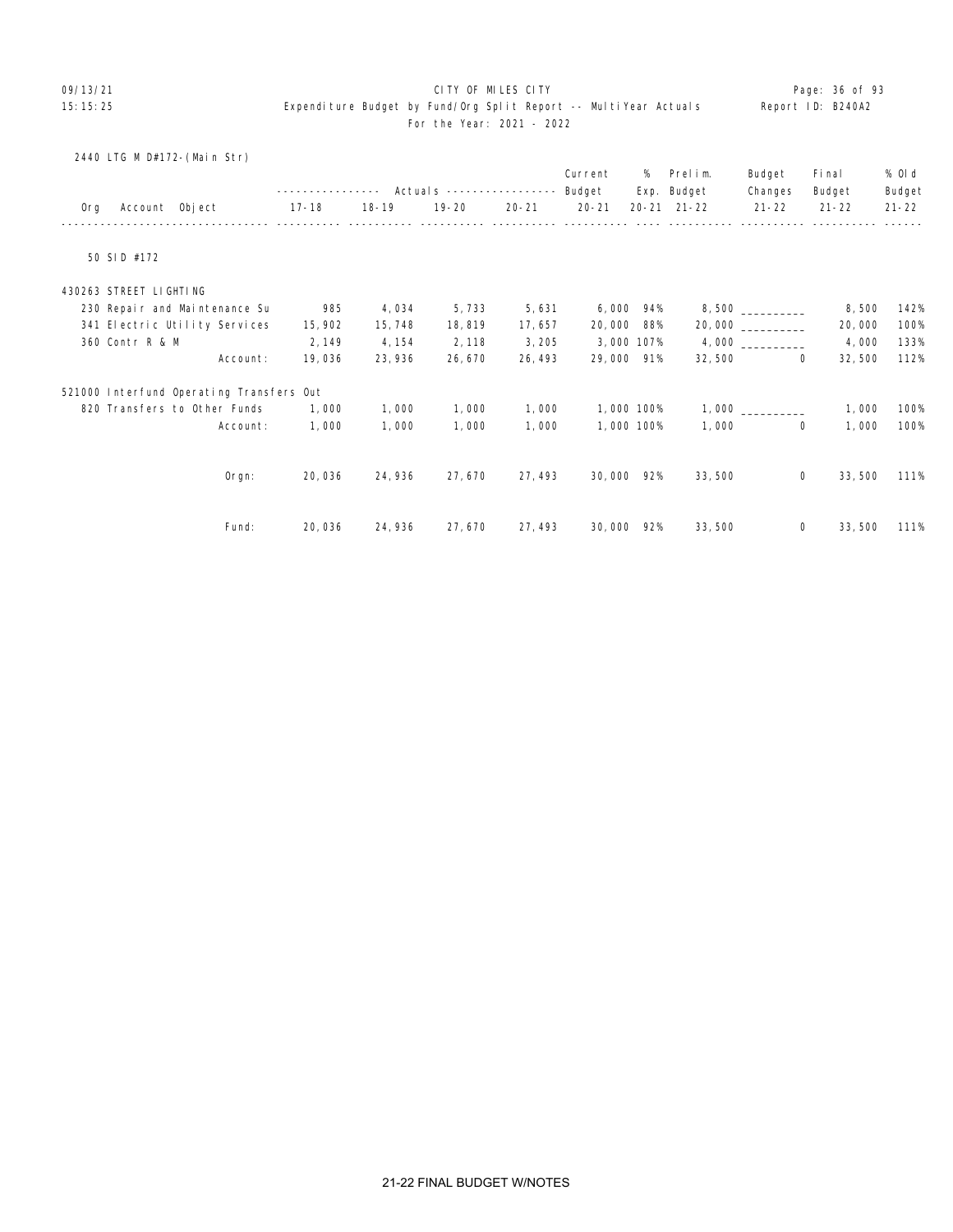# 09/13/21 Page: 37 of 93

|     |                        | 2450 LTG M D#195-(SG-Trico)              |           |           |              |           | Current   | %          | Prelim.             | Budget         | Fi nal    | % 0l d    |
|-----|------------------------|------------------------------------------|-----------|-----------|--------------|-----------|-----------|------------|---------------------|----------------|-----------|-----------|
|     |                        |                                          |           |           | Actuals ---- |           | Budget    | Exp.       | Budget              | Changes        | Budget    | Budget    |
| 0rg | Account Object         |                                          | $17 - 18$ | $18 - 19$ | $19 - 20$    | $20 - 21$ | $20 - 21$ |            | $20 - 21$ $21 - 22$ | $21 - 22$      | $21 - 22$ | $21 - 22$ |
|     | 51 SID #195            |                                          |           |           |              |           |           |            |                     |                |           |           |
|     | 430263 STREET LIGHTING |                                          |           |           |              |           |           |            |                     |                |           |           |
|     |                        | 341 Electric Utility Services            | 4,822     | 4,821     | 4,822        | 6, 185    |           | 5,000 124% |                     |                | 6,500     | 130%      |
|     |                        | Account:                                 | 4,822     | 4,821     | 4,822        | 6, 185    |           | 5,000 124% | 6,500               | $\mathbf 0$    | 6,500     | 130%      |
|     |                        | 521000 Interfund Operating Transfers Out |           |           |              |           |           |            |                     |                |           |           |
|     |                        | 820 Transfers to Other Funds             | 1,000     | 1,000     | 1,000        | 1,000     |           | 1,000 100% | 1,000               |                | 1,000     | 100%      |
|     |                        | Account:                                 | 1,000     | 1,000     | 1,000        | 1,000     |           | 1,000 100% | 1,000               | $\overline{0}$ | 1,000     | 100%      |
|     |                        |                                          |           |           |              |           |           |            |                     |                |           |           |
|     |                        | Orgn:                                    | 5,822     | 5,821     | 5,822        | 7,185     |           | 6,000 120% | 7,500               | 0              | 7,500     | 125%      |
|     |                        |                                          |           |           |              |           |           |            |                     |                |           |           |
|     |                        | Fund:                                    | 5,822     | 5,821     | 5,822        | 7, 185    |           | 6,000 120% | 7,500               | 0              | 7,500     | 125%      |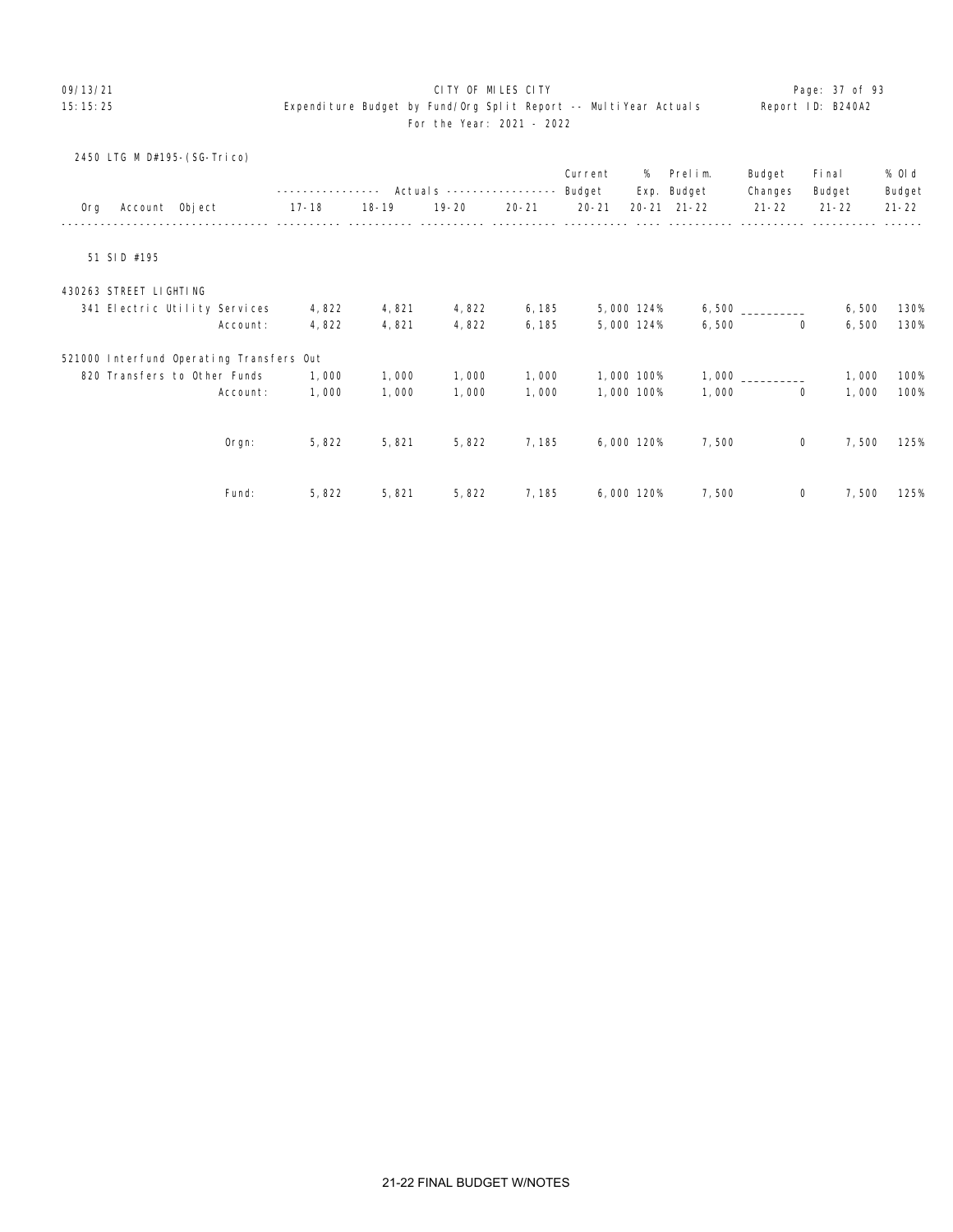#### 09/13/21 **CITY OF MILES CITY CITY CONSUMING THE PAGE:** 28 of 93

|  |  | 2470 LTG M D#202-(SG-MDU&NV) |
|--|--|------------------------------|
|  |  |                              |

|     |                        |                                          |        |           |                           |           | Current   | %          | Prelim.     | Budget    | Fi nal    | % OI d    |
|-----|------------------------|------------------------------------------|--------|-----------|---------------------------|-----------|-----------|------------|-------------|-----------|-----------|-----------|
|     |                        |                                          |        |           | Actuals ----------------- |           | Budget    |            | Exp. Budget | Changes   | Budget    | Budget    |
| 0rg | Account Object         |                                          | 17-18  | $18 - 19$ | $19 - 20$                 | $20 - 21$ | $20 - 21$ | $20 - 21$  | $21 - 22$   | $21 - 22$ | $21 - 22$ | $21 - 22$ |
|     | 72 SID #202            |                                          |        |           |                           |           |           |            |             |           |           |           |
|     |                        |                                          |        |           |                           |           |           |            |             |           |           |           |
|     | 430263 STREET LIGHTING |                                          |        |           |                           |           |           |            |             |           |           |           |
|     |                        | 341 Electric Utility Services            | 4, 158 | 1,306     | 1,458                     | 1,636     | 2,000     | 82%        |             |           | 2,000     | 100%      |
|     |                        | 533 Machinery and Equipment R            | 2,739  | 5,419     | 4, 245                    | 3,690     | 5,000     | 74%        |             |           | 4,500     | 90%       |
|     |                        | Account:                                 | 6,897  | 6,725     | 5,703                     | 5,326     | 7,000     | 76%        | 6,500       | 0         | 6,500     | 92%       |
|     |                        | 521000 Interfund Operating Transfers Out |        |           |                           |           |           |            |             |           |           |           |
|     |                        | 820 Transfers to Other Funds             | 1,000  | 1,000     | 1,000                     | 1,000     |           | 1,000 100% |             |           | 1,000     | 100%      |
|     |                        | Account:                                 | 1,000  | 1,000     | 1,000                     | 1,000     |           | 1,000 100% | 1,000       | 0         | 1,000     | 100%      |
|     |                        |                                          |        |           |                           |           |           |            |             |           |           |           |
|     |                        | Orgn:                                    | 7,897  | 7,725     | 6,703                     | 6,326     | 8,000     | 79%        | 7,500       | 0         | 7,500     | 93%       |
|     |                        |                                          |        |           |                           |           |           |            |             |           |           |           |
|     |                        | Fund:                                    | 7,897  | 7,725     | 6,703                     | 6,326     | 8,000     | 79%        | 7,500       | 0         | 7,500     | 93%       |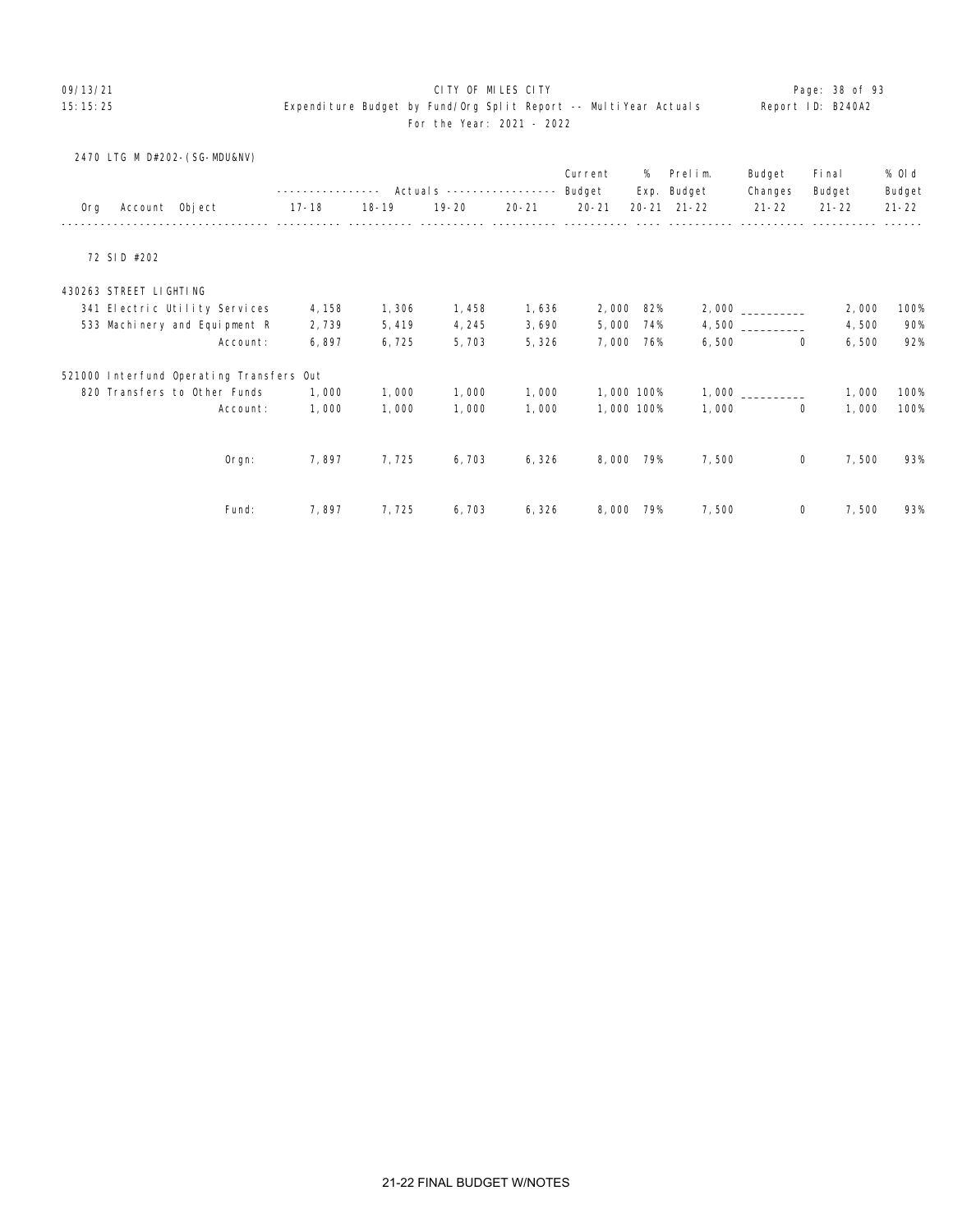# 09/13/21 CITY OF MILES CITY Page: 39 of 93

|  | Report ID: B240A2 |
|--|-------------------|
|  |                   |

|  | . | . . |
|--|---|-----|
|  |   |     |
|  |   |     |
|  |   |     |
|  |   |     |
|  |   |     |

|     | 2480 LTG M M#173-(Milestown Estates)     |              |           |                           |           |            |          |             |                |           |           |
|-----|------------------------------------------|--------------|-----------|---------------------------|-----------|------------|----------|-------------|----------------|-----------|-----------|
|     |                                          |              |           |                           |           | Current    | %        | Prelim.     | Budget         | Fi nal    | % 0l d    |
|     |                                          | ------------ |           | Actuals ----------------- |           | Budget     |          | Exp. Budget | Changes        | Budget    | Budget    |
| 0rg | Account Object                           | $17 - 18$    | $18 - 19$ | $19 - 20$                 | $20 - 21$ | $20 - 21$  |          | 20-21 21-22 | $21 - 22$      | $21 - 22$ | $21 - 22$ |
|     | 47 SID #173(Ltg-Milestown)               |              |           |                           |           |            |          |             |                |           |           |
|     | 430263 STREET LIGHTING                   |              |           |                           |           |            |          |             |                |           |           |
|     | 230 Repair and Maintenance Su            | 104          | 720       | 720                       | 1,000     | 1,000 100% |          |             |                | 1,500     | 150%      |
|     | 341 Electric Utility Services            | 1,400        | 1,404     | 1,680                     | 1,016     | 1,600      | 64%      |             |                | 1,600     | 100%      |
|     | 360 Contr R & M                          |              | 150       | 306                       | 175       | 350        | 50%      |             | $300$          | 300       | 86%       |
|     | Account:                                 | 1,504        | 2, 274    | 2,706                     | 2, 191    | 2,950      | 74%      | 3,400       | $\Omega$       | 3,400     | 115%      |
|     | 521000 Interfund Operating Transfers Out |              |           |                           |           |            |          |             |                |           |           |
|     | 820 Transfers to Other Funds             | 250          | 250       | 250                       | 250       |            | 250 100% |             | 250 and $\sim$ | 250       | 100%      |
|     | Account:                                 | 250          | 250       | 250                       | 250       |            | 250 100% | 250         | 0              | 250       | 100%      |
|     |                                          |              |           |                           |           |            |          |             |                |           |           |
|     | Orgn:                                    | 1,754        | 2,524     | 2,956                     | 2,441     | 3,200 76%  |          | 3,650       | 0              | 3,650     | 114%      |
|     |                                          |              |           |                           |           |            |          |             |                |           |           |
|     | Fund:                                    | 1,754        | 2,524     | 2,956                     | 2,441     | 3,200      | 76%      | 3,650       | $\mathbf{0}$   | 3,650     | 114%      |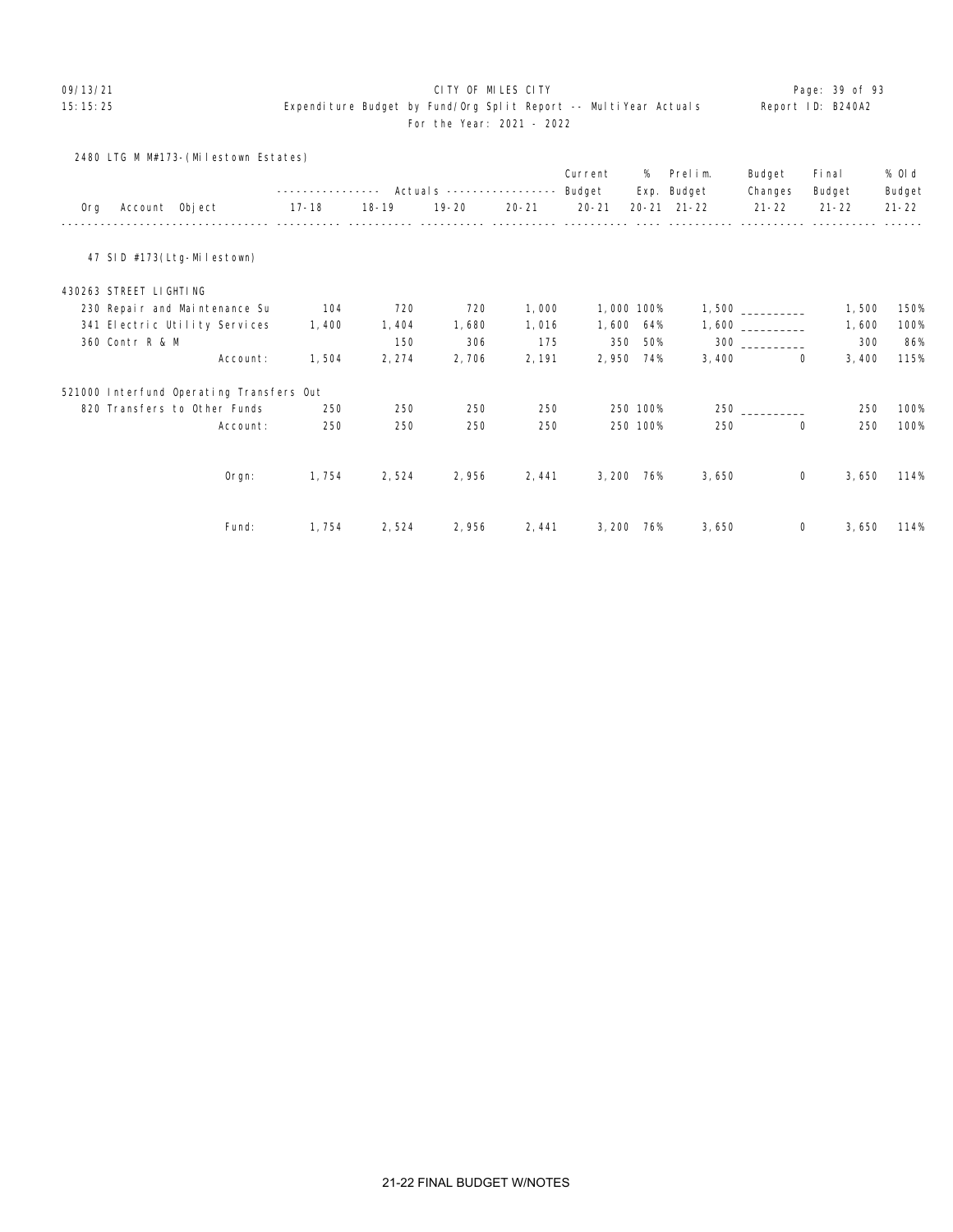# OP/13/21 **CITY OF MILES CITY CITY CITY CITY Page: 40 of 93** 15:15:25 Expenditure Budget by Fund/Org Split Report -- MultiYear Actuals Report ID: B240A2 For the Year: 2021 - 2022

### 2510 STR MAINT DIST #204

|                    |                                                                             |  |  | Current % Prelim. | Budget Final |                | % Old  |
|--------------------|-----------------------------------------------------------------------------|--|--|-------------------|--------------|----------------|--------|
|                    | ---------------    Actuals ----------------    Budget    Exp.    Budget     |  |  |                   |              | Changes Budget | Budget |
| Org Account Object | 17-18   18-19   19-20   20-21   20-21  20-21 21-22    21-22   21-22   21-22 |  |  |                   |              |                |        |

# 107 Paved St. Maint. Dist.#204

430220 Operations

| 111 Salaries and Wages - Perm  | 238, 792 | 229, 310 | 220, 191 | 242, 419 | 289, 696     | 84%       |         | 266, 512 __________                    | 266, 512    | 92%       |
|--------------------------------|----------|----------|----------|----------|--------------|-----------|---------|----------------------------------------|-------------|-----------|
| 121 OVERTIME-PERMANENT         | 21, 927  | 7,848    | 3, 136   | 2,401    | 9, 100       | 26%       |         |                                        | 9,100       | 100%      |
| 131 VACATION                   | 24,518   | 30, 186  | 15, 973  | 11,963   | 19,600       | 61%       |         | 19,600 _________                       | 19,600      | 100%      |
| 132 SICK LEAVE                 | 18, 923  | 11,673   | 5,563    | 8,481    | 13,000       | 65%       |         |                                        | 13,000      | 100%      |
| 133 OTHER LEAVE PAY            | 2,758    | 2,740    | 1,589    | 2,588    | 4,921        | 53%       |         |                                        | 2,838       | 58%       |
| 134 HOLIDAY PAY                | 2,041    | 4,550    | 1,357    | 1,071    | 3,000        | 36%       |         |                                        | 3,000       | 100%      |
| 141 Unemployment Insurance     | 762      | 1,005    | 373      | 405      | 509          | 80%       |         |                                        | 471         | 93%       |
| 142 Workers' Compensation      | 15, 985  | 17, 293  | 13, 472  | 11, 149  | 15, 202      | 73%       |         | 10, 979                                | 10, 979     | 72%       |
| 143 Heal th Insurance          | 51,585   | 50, 377  | 58, 525  | 63, 632  | 76, 290      | 83%       |         | 69,932 ________                        | 69, 932     | 92%       |
| 144 FICA                       | 22, 721  | 20,883   | 18, 142  | 19, 917  | 25, 958      | 77%       |         | 24,025                                 | 24,025      | 93%       |
| 145 PERS                       | 25,561   | 24, 313  | 21, 337  | 23, 386  | 29,758       | 79%       |         | 27,856                                 | 27,856      | 94%       |
| 196 CLOTHING ALLOTMENT         | 833      | 951      | 862      | 908      | 1,000        | 91%       |         |                                        | 1, 200      | 120%      |
| 210 Office Supplies and Mater  | 836      | 1,186    | 1,802    | 3,449    | 3,000 115%   |           |         |                                        | 3,000       | 100%      |
| 214 Small Items of Equipment   | 747      | 7,097    | 6,428    | 8,631    | 10,000       | 86%       |         |                                        | 10,000      | 100%      |
| 220 Operating Expenses         | 17,032   | 15, 997  | 17, 372  | 12,910   | 20,000       | 65%       |         | 20,000                                 | 20,000      | 100%      |
| 222 Chemicals, Lab & Med Suppl |          | 1,239    | 1, 182   | 387      | 1,500        | 26%       |         | 1,500                                  | 1,500       | 100%      |
| 226 Clothing and Uniforms      | 518      | 857      | 1,160    | 1,001    | 1, 200       | 83%       |         |                                        | 1, 200      | 100%      |
| 230 Repair and Maintenance Su  | 8, 241   | 4,048    | 4,544    | 4,595    | 10,000       | 46%       |         |                                        | 10,000      | 100%      |
| 231 Gas, Oil, Diesel Fuel, Gr  | 44, 976  | 35, 822  | 24, 436  | 22, 433  | 40,000       | 56%       |         |                                        | 40,000      | 100%      |
| 242 Sign Parts and Supplies    | 4,713    | 4,541    | 1,827    | 3,041    | 8,000        | 38%       |         |                                        | 8,000       | 100%      |
| 311 Postage, Box Rent, Etc.    | 13       | 196      | 50       | 48       | 100          | 48%       |         |                                        | 100         | 100%      |
| 320 Printing, Duplicating, Ty  |          |          |          |          | 100          | <b>O%</b> |         |                                        | 100         | 100%      |
| 330 Publicity, Subscriptions   |          |          |          | 105      | 200          | 53%       |         | $200$                                  | 200         | 100%      |
| 331 Publication of Formal & L  |          | 610      | 843      | 119      | 600          | 20%       |         |                                        | 500         | 83%       |
| 334 Memberships, Registration  | 227      | 165      | 170      | 412      |              | 300 137%  |         |                                        | 500         | 167%      |
| 341 Electric Utility Services  | 1, 198   | 1,510    | 1,785    | 1,637    | 1,500 109%   |           |         |                                        | 1,700       | 113%      |
| 344 Gas Utility Service        | 266      | 569      | 632      | 468      | 700          | 67%       |         | $700$                                  | 700         | 100%      |
| 345 Tel ephone                 | 1,454    | 1,086    | 771      | 1,240    | 1,000 124%   |           |         |                                        | 1,000       | 100%      |
| 346 Garbage Service            |          |          |          |          | 175          | <b>O%</b> |         | $175$ _________                        | 175         | 100%      |
| 347 Internet                   |          |          |          |          | 200          | <b>O%</b> |         |                                        | 200         | 100%      |
| 350 Professional Services      | 3,503    | 6,455    | 66, 904  | 40, 727  | 50,000       | 81%       |         | $50,000$ __________                    | 50,000      | 100%      |
| 360 Contr R & M                | 5,240    | 1,440    | 1,473    | 3, 142   | 10,000       | 31%       |         |                                        | 20,000      | 200%      |
| 363 R&M Vehicles/Equip/Labor-  | 114, 927 | 87, 284  | 84, 379  | 71,035   | 100,000      | 71%       |         |                                        | 100,000     | 100%      |
| 370 Travel                     | 294      | 438      | 606      | 251      | 1,000        | 25%       |         |                                        | 1,000       | 100%      |
| 380 Training Services          | 344      | 228      | 313      |          | 1,000        | <b>O%</b> |         |                                        | 1,000       | 100%      |
| 382 Books                      |          |          |          |          | 100          | <b>O%</b> |         | $\begin{tabular}{c} 100 \end{tabular}$ | 100         | 100%      |
| 511 Insurance on Buildings     | 667      | 645      | 703      | 803      |              | 804 100%  |         |                                        | 825         | 103%      |
| 512 Insurance on Vehicles & E  | 3,253    | 3,492    | 3,468    | 3,372    | 3, 372 100%  |           |         |                                        | 3,708       | 110%      |
| 513 Liability                  | 15, 721  | 9,501    | 12, 722  | 16, 498  | 16, 499 100% |           |         |                                        | 16,800      | 102%      |
| 531 Building & Office Rental   | 4,200    | 4,200    | 4,200    | 4,200    | 4,200 100%   |           |         |                                        | 4,200       | 100%      |
| 532 Land Rental                | 5,729    | 5,654    | 10, 310  | 4,622    | 8,000        | 58%       |         |                                        | $\mathbf 0$ | <b>O%</b> |
| Account:                       | 660, 505 | 595, 389 | 608, 600 | 593, 446 | 781, 584 76% |           | 745,021 | $\mathbf 0$                            | 745,021     | 95%       |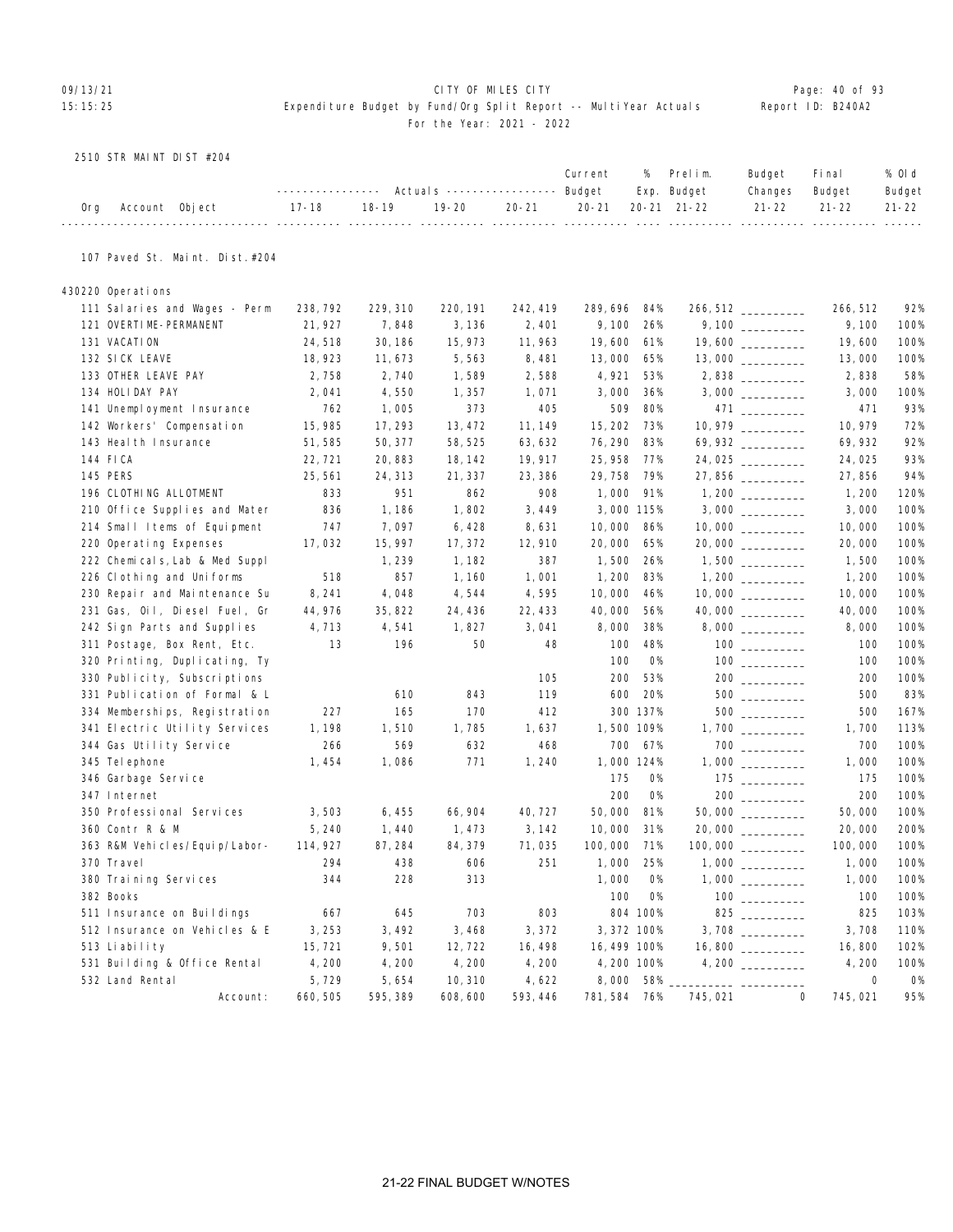### 09/13/21 **CITY OF MILES CITY CITY CONSUMING THE PAGE:** 41 of 93

|  | 2510 STR MAINT DIST #204 |  |  |
|--|--------------------------|--|--|

|     |                                 |                                                    | ----------------                          |                     | Actuals ----------------- Budget |                         | Current                                  | %                | Prelim.<br>Exp. Budget | Budget<br>Changes    | Fi nal<br>Budget                                   | % OI d<br>Budget     |
|-----|---------------------------------|----------------------------------------------------|-------------------------------------------|---------------------|----------------------------------|-------------------------|------------------------------------------|------------------|------------------------|----------------------|----------------------------------------------------|----------------------|
| Org | Account Object                  |                                                    | $17 - 18$<br><u>------- ---------- --</u> | $18 - 19$           | $19 - 20$<br>$\frac{1}{2}$       | $20 - 21$               | $20 - 21$<br>----- -----------           |                  | 20-21 21-22            | $21 - 22$            | $21 - 22$<br>-------- ---------- ---------- ------ | $21 - 22$            |
|     |                                 | 430230 Road and Street Contruction                 |                                           |                     |                                  |                         |                                          |                  |                        |                      |                                                    |                      |
|     | 230 Repair and Maintenance Su   |                                                    |                                           |                     |                                  | 1,080                   |                                          |                  |                        |                      | 0                                                  | <b>0%</b>            |
|     |                                 | Account:                                           |                                           |                     |                                  | 1,080                   |                                          | $0$ ***%         | $\Omega$               | $\mathbf 0$          | $\mathbf 0$                                        | <b>O%</b>            |
|     | 430233 Roadway/Re-surfacing     |                                                    |                                           |                     |                                  |                         |                                          |                  |                        |                      |                                                    |                      |
|     | 210 Office Supplies and Mater   |                                                    |                                           |                     |                                  | 12                      |                                          | $0***%$          |                        |                      | 0                                                  | 0%                   |
|     | 230 Repair and Maintenance Su   |                                                    |                                           | 23, 935             | 57, 222                          | 44,662                  | 80,000                                   | 56%              |                        | 80,000 _________     | 80,000                                             | 100%                 |
|     | 350 Professional Services       |                                                    | 244, 570                                  |                     |                                  |                         | 5,000                                    | 0%               |                        |                      | 50,000                                             | 1000%                |
|     |                                 | Account:                                           | 244, 570                                  | 23, 935             | 57, 222                          | 44, 674                 | 85,000                                   | 53%              | 130,000                | $\mathbf{0}$         | 130,000                                            | 152%                 |
|     |                                 |                                                    |                                           |                     |                                  |                         |                                          |                  |                        |                      |                                                    |                      |
|     | 430234 CURB AND GUTTER          |                                                    |                                           |                     |                                  |                         |                                          |                  |                        |                      |                                                    |                      |
|     | 350 Professional Services       |                                                    | 90, 166                                   | 43, 393             | 41, 433                          | 16,077                  | 40,000                                   | 40%              |                        |                      | 30,000                                             | 75%                  |
|     | 940 Machinery & Equipment       | Account:                                           | 90, 166                                   | 647,584<br>690, 977 | 41, 433                          | 16,077                  | 0<br>40,000                              | <b>O%</b><br>40% | 30,000                 | 0                    | 0<br>30,000                                        | <b>O%</b><br>75%     |
|     |                                 |                                                    |                                           |                     |                                  |                         |                                          |                  |                        |                      |                                                    |                      |
|     |                                 | 430235 Storm Drain & Culvert Maintenance           |                                           |                     |                                  |                         |                                          |                  |                        |                      |                                                    |                      |
|     | 220 Operating Expenses          |                                                    |                                           |                     |                                  | 1,605                   | 35,000                                   | 5% _             |                        |                      | 0                                                  | <b>0%</b><br>$*****$ |
|     | 230 Repair and Maintenance Su   |                                                    | 50, 315                                   | 45, 309             | 66, 195                          | 15,816                  |                                          | $0***%$          |                        | 35,000 __________    | 35,000                                             |                      |
|     | 350 Professional Services       | Account:                                           | 12,646<br>62, 961                         | 10, 184<br>55, 493  | 35, 776<br>101, 971              | 9,273<br>26,694         | 25,000<br>60,000                         | 37% __<br>44%    | 35,000                 | 0                    | 0<br>35,000                                        | 0%<br>58%            |
|     |                                 |                                                    |                                           |                     |                                  |                         |                                          |                  |                        |                      |                                                    |                      |
|     | 430236 Darling Addition Project |                                                    |                                           |                     |                                  |                         |                                          |                  |                        |                      |                                                    |                      |
|     | 220 Operating Expenses          |                                                    |                                           |                     |                                  |                         | 500,000                                  |                  |                        |                      | 0                                                  | <b>0%</b>            |
|     | 230 Repair and Maintenance Su   |                                                    |                                           |                     |                                  |                         | 600,000                                  |                  |                        |                      | $\mathbf 0$                                        | <b>0%</b>            |
|     | 350 Professional Services       |                                                    |                                           |                     |                                  |                         | 200,000                                  | 0%               |                        |                      | 5,000                                              | 3%                   |
|     | 940 Machinery & Equipment       |                                                    |                                           |                     |                                  | 1, 314, 618 1, 418, 918 |                                          | $0***\%$         |                        |                      | 0                                                  | 0%                   |
|     |                                 | Account:                                           |                                           |                     |                                  |                         | 1, 314, 618 1, 418, 918 1, 300, 000 109% |                  | 5,000                  | 0                    | 5,000                                              | <b>O%</b>            |
|     | 430237 North 7th St Project     |                                                    |                                           |                     |                                  |                         |                                          |                  |                        |                      |                                                    |                      |
|     | 230 Repair and Maintenance Su   |                                                    |                                           |                     |                                  |                         | 0                                        | 0%               |                        | $145,000$ __________ | 145,000 *****%                                     |                      |
|     |                                 | \$145,000 21/22 expense if ARPA Grant not Received |                                           |                     |                                  |                         |                                          |                  |                        |                      |                                                    |                      |
|     | 350 Professional Services       |                                                    |                                           |                     |                                  |                         | 0                                        | 0%               |                        | 55,000 __________    |                                                    | 55,000 *****%        |
|     |                                 | \$55,000 21/22 Expense if ARPA Grant not Recieved. |                                           |                     |                                  |                         |                                          |                  |                        |                      |                                                    |                      |
|     |                                 | Account:                                           |                                           |                     |                                  |                         |                                          | $0***%$          | 200,000                | $\mathbf 0$          | 200,000 *****%                                     |                      |
|     |                                 | 430239 Sidewalks ~ Hwy 59 S & Southgate Meadows    |                                           |                     |                                  |                         |                                          |                  |                        |                      |                                                    |                      |
|     | 230 Repair and Maintenance Su   |                                                    |                                           |                     |                                  |                         | 0                                        | <b>O%</b>        |                        |                      | 100,000 *****%                                     |                      |
|     | 350 Professional Services       |                                                    |                                           |                     |                                  |                         | 0                                        | O%               | 50,000                 |                      | 50,000                                             | *****%               |
|     |                                 | Transportation Alternative Project Grant Match     |                                           |                     |                                  |                         |                                          |                  |                        |                      |                                                    |                      |
|     |                                 | Account:                                           |                                           |                     |                                  |                         |                                          | $0$ ***%         | 150,000                | $\mathbf{0}$         | 150,000 *****%                                     |                      |
|     |                                 | 521000 Interfund Operating Transfers Out           |                                           |                     |                                  |                         |                                          |                  |                        |                      |                                                    |                      |
|     | 820 Transfers to Other Funds    |                                                    | 163, 644                                  | 321, 530            | 102, 449                         | 330, 297                | 235, 297 140%                            |                  |                        | 818, 791             | 818, 791                                           | 348%                 |
|     |                                 | Loan Repayment $\sim$ \$200,000                    |                                           |                     |                                  |                         |                                          |                  |                        |                      |                                                    |                      |
|     | HB473 5% Match ~ \$10,000       |                                                    |                                           |                     |                                  |                         |                                          |                  |                        |                      |                                                    |                      |
|     | Admin Fees ~ \$45,003           |                                                    |                                           |                     |                                  |                         |                                          |                  |                        |                      |                                                    |                      |
|     |                                 | 80% ARPA Match for 7th St ~ \$328,188              |                                           |                     |                                  |                         |                                          |                  |                        |                      |                                                    |                      |
|     |                                 | 80% to PW CIP fund 4060 ~ \$216,400                |                                           |                     |                                  |                         |                                          |                  |                        |                      |                                                    |                      |
|     | 80% Shop Rent - \$19,200        |                                                    |                                           |                     |                                  |                         |                                          |                  |                        |                      |                                                    |                      |
|     |                                 | Account:                                           | 163, 644                                  | 321, 530            | 102, 449                         | 330, 297                | 235, 297 140%                            |                  | 818, 791               | 0                    | 818, 791                                           | 347%                 |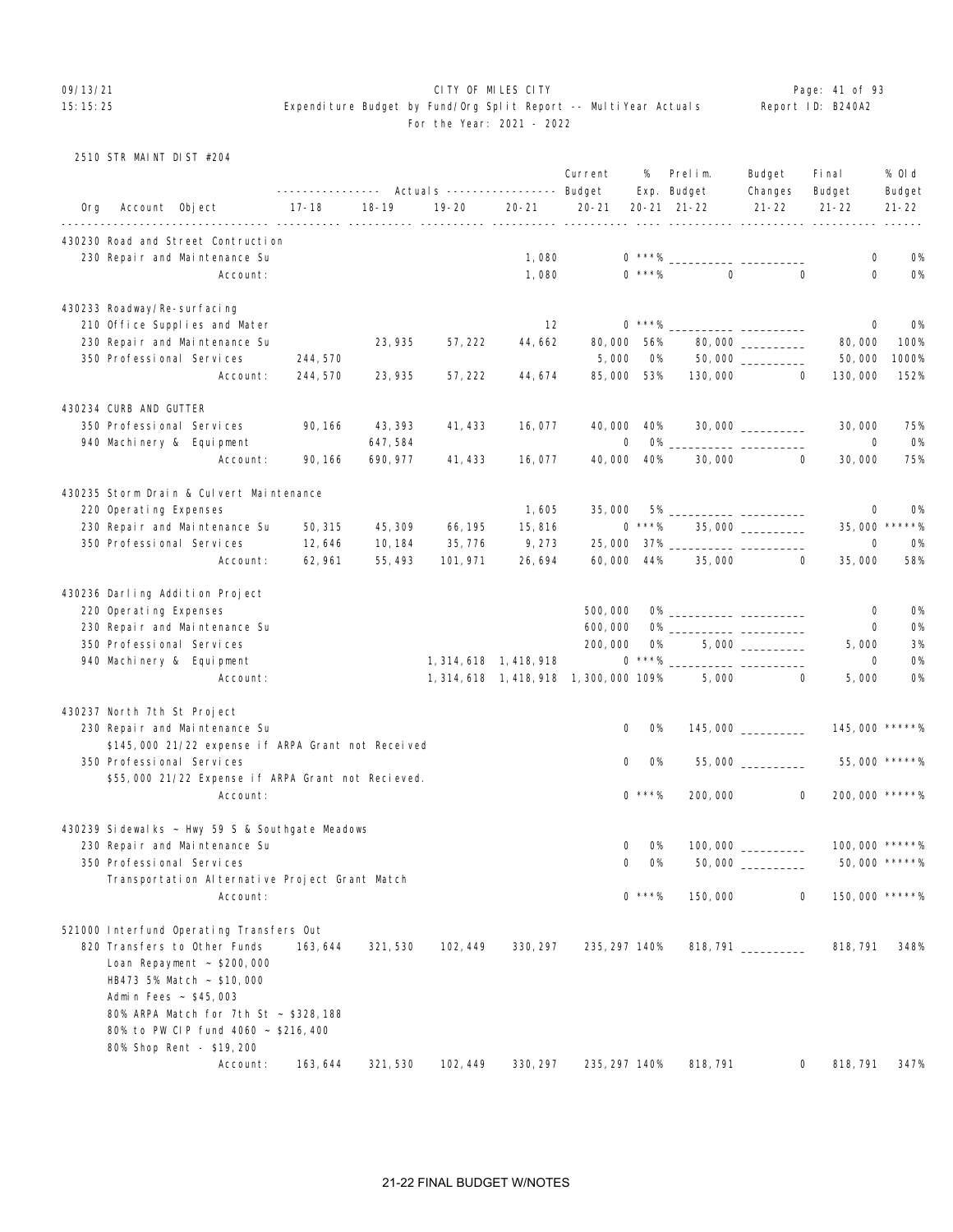|     | 2510 STR MAINT DIST #204 |       |                  |           |                                  |       |           |      |                                                                             |           |                      |           |
|-----|--------------------------|-------|------------------|-----------|----------------------------------|-------|-----------|------|-----------------------------------------------------------------------------|-----------|----------------------|-----------|
|     |                          |       |                  |           |                                  |       | Current   | $\%$ | Prelim.                                                                     | Budget    | Fi nal               | % Old     |
|     |                          |       | ---------------- |           | Actuals ----------------- Budget |       |           |      | Exp. Budget                                                                 | Changes   | Budget               | Budget    |
| 0rg | Account Object           |       | 17-18            | $18 - 19$ | 19-20                            | 20-21 | $20 - 21$ |      | 20-21 21-22                                                                 | $21 - 22$ | $21 - 22$            | $21 - 22$ |
|     |                          |       |                  |           |                                  |       |           |      |                                                                             |           |                      |           |
|     |                          |       |                  |           |                                  |       |           |      |                                                                             |           |                      |           |
|     |                          | Orgn: |                  |           |                                  |       |           |      | 1, 221, 846 1, 687, 324 2, 226, 293 2, 431, 186 2, 501, 881 97% 2, 113, 812 |           | $0\quad 2, 113, 812$ | 84%       |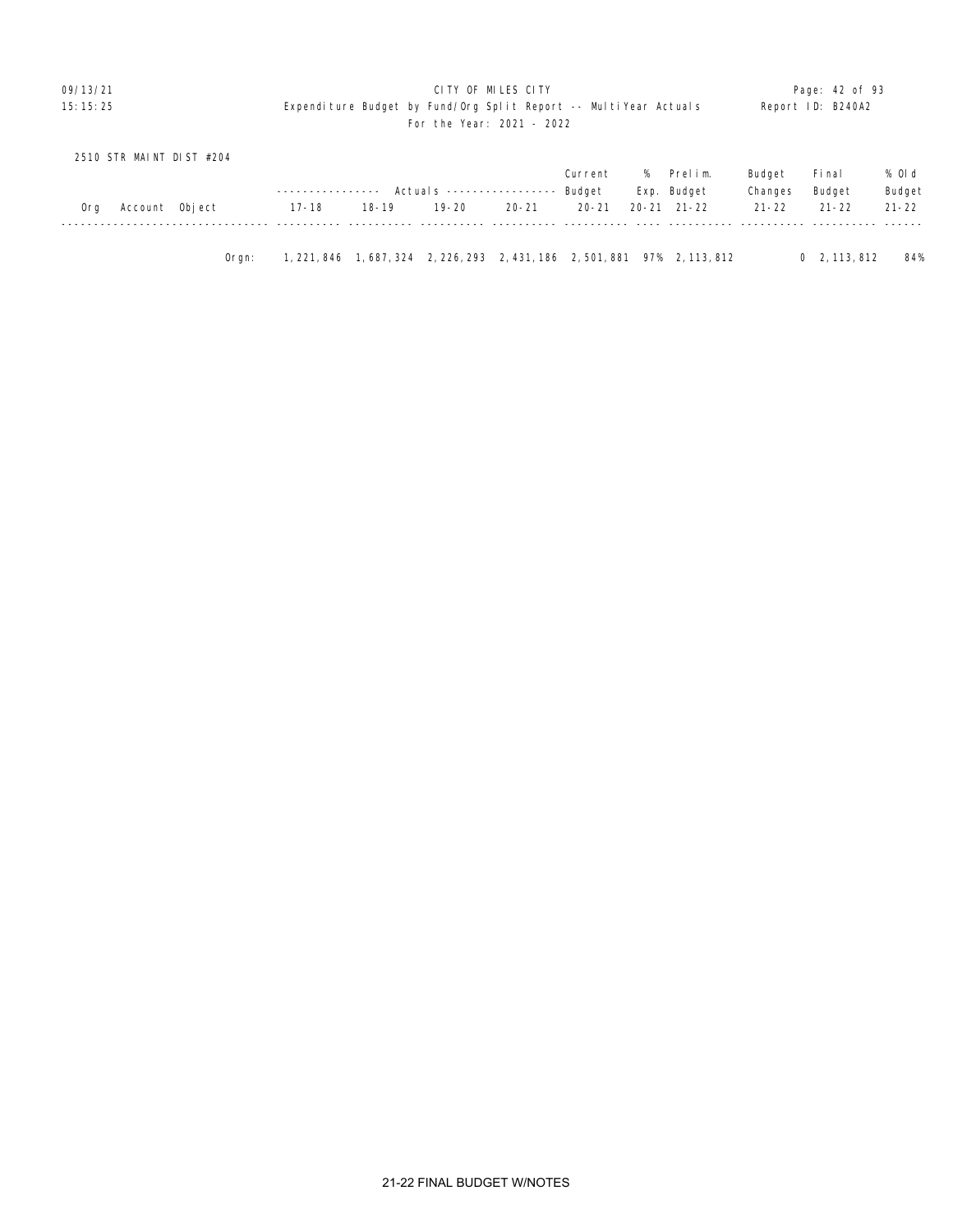# 09/13/21 **CITY OF MILES CITY CITY CONSUMING THE PAGE:** 43 of 93 15:15:25 Expenditure Budget by Fund/Org Split Report -- MultiYear Actuals Report ID: B240A2 For the Year: 2021 - 2022

|     | 2510 STR MAINT DIST #204 |                                     |             |           |                         |           |           |                           |                                         |             |                      |             |           |
|-----|--------------------------|-------------------------------------|-------------|-----------|-------------------------|-----------|-----------|---------------------------|-----------------------------------------|-------------|----------------------|-------------|-----------|
|     |                          |                                     |             |           |                         |           | Current   | %                         | Prelim.                                 | Budget      | Fi nal               |             | % OI d    |
|     |                          |                                     |             |           | Actuals $---$           |           | Budget    |                           | Exp. Budget                             | Changes     | Budget               |             | Budget    |
| 0rg | Account Object           |                                     | $17 - 18$   | $18 - 19$ | $19 - 20$               | $20 - 21$ | $20 - 21$ |                           | $20 - 21$ $21 - 22$                     | $21 - 22$   | $21 - 22$            |             | $21 - 22$ |
|     |                          | 108 Street Maintenance (North Side) |             |           |                         |           |           |                           |                                         |             |                      |             |           |
|     |                          |                                     |             |           |                         |           |           |                           |                                         |             |                      |             |           |
|     | 430220 Operations        |                                     |             |           |                         |           |           |                           |                                         |             |                      |             |           |
|     |                          | 363 R&M Vehicles/Equip/Labor-       | 28          |           |                         |           |           | $\mathbf 0$               | $O\%$                                   |             |                      | $\mathbf 0$ | <b>O%</b> |
|     |                          | Account:                            | 28          |           |                         |           |           | $0***%$                   | $\mathbf 0$                             | $\mathbf 0$ |                      | $\mathsf 0$ | <b>O%</b> |
|     |                          |                                     |             |           |                         |           |           |                           |                                         |             |                      |             |           |
|     |                          | Orgn:                               | 28          |           |                         |           |           | $\mathbf{0}$<br><b>O%</b> | $\mathbf 0$                             | $\mathbf 0$ |                      | $\mathbf 0$ | <b>O%</b> |
|     |                          |                                     |             |           |                         |           |           |                           |                                         |             |                      |             |           |
|     |                          | Fund:                               | 1, 221, 874 |           | 1, 687, 324 2, 226, 293 |           |           |                           | 2, 431, 186 2, 501, 881 97% 2, 113, 812 |             | $0\quad 2, 113, 812$ |             | 84%       |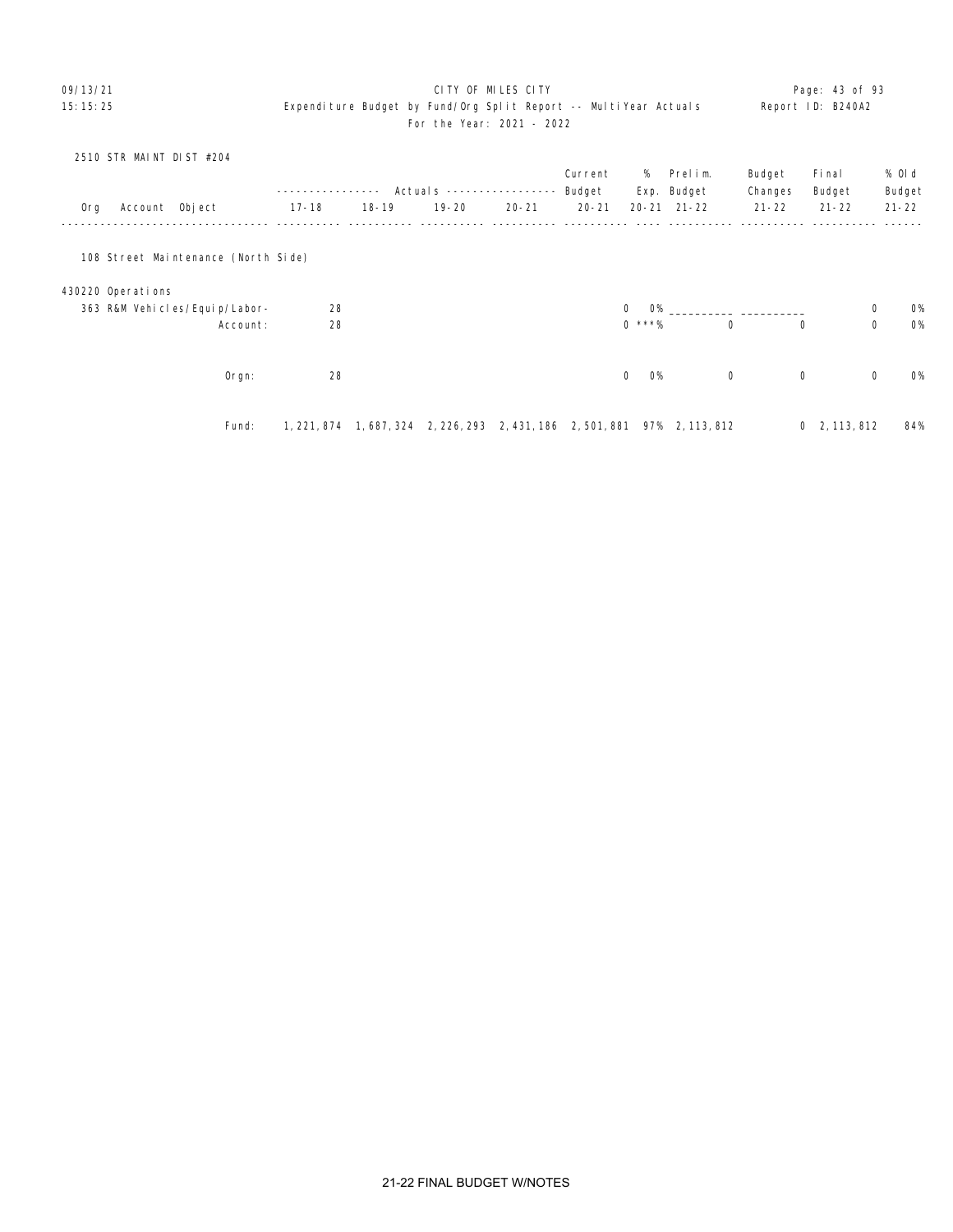# 09/13/21 **CITY OF MILES CITY CITY CONSUMING THE PAGE 2009 Page: 44 of 93** 15:15:25 Expenditure Budget by Fund/Org Split Report -- MultiYear Actuals Report ID: B240A2 For the Year: 2021 - 2022

|     | 2520 STR MAINT DIST #205  |                                  |           |           |           |                            |           |          |                     |             |           |             |           |
|-----|---------------------------|----------------------------------|-----------|-----------|-----------|----------------------------|-----------|----------|---------------------|-------------|-----------|-------------|-----------|
|     |                           |                                  |           |           |           |                            | Current   | %        | Prelim.             | Budget      | Fi nal    |             | % Old     |
|     |                           |                                  |           |           |           | Actual s ----------------- | Budget    |          | Exp. Budget         | Changes     | Budget    |             | Budget    |
| 0rg | Account Object            |                                  | $17 - 18$ | $18 - 19$ | $19 - 20$ | $20 - 21$                  | $20 - 21$ |          | $20 - 21$ $21 - 22$ | $21 - 22$   | $21 - 22$ |             | $21 - 22$ |
|     |                           | 107 Paved St. Maint. Dist. #204  |           |           |           |                            |           |          |                     |             |           |             |           |
|     | 430220 Operations         |                                  |           |           |           |                            |           |          |                     |             |           |             |           |
|     |                           | 334 Memberships, Registration    |           |           |           | $-436$                     |           | $0***%$  |                     |             |           | 0           | <b>O%</b> |
|     | 350 Professional Services |                                  |           |           |           | 2                          |           | $0$ ***% |                     |             |           | 0           | 0%        |
|     |                           | 363 R&M Vehi cl es/Equi p/Labor- |           |           |           | 192                        |           | $0***%$  |                     |             |           | 0           | <b>O%</b> |
|     |                           | Account:                         |           |           |           | $-242$                     |           | $0$ ***% |                     | $\mathbf 0$ | $\Omega$  | $\mathbf 0$ | <b>O%</b> |
|     |                           |                                  |           |           |           |                            |           |          |                     |             |           |             |           |
|     |                           | $O$ rgn:                         |           |           |           | $-242$                     |           | $0$ ***% |                     | $\mathbf 0$ | 0         | 0           | <b>O%</b> |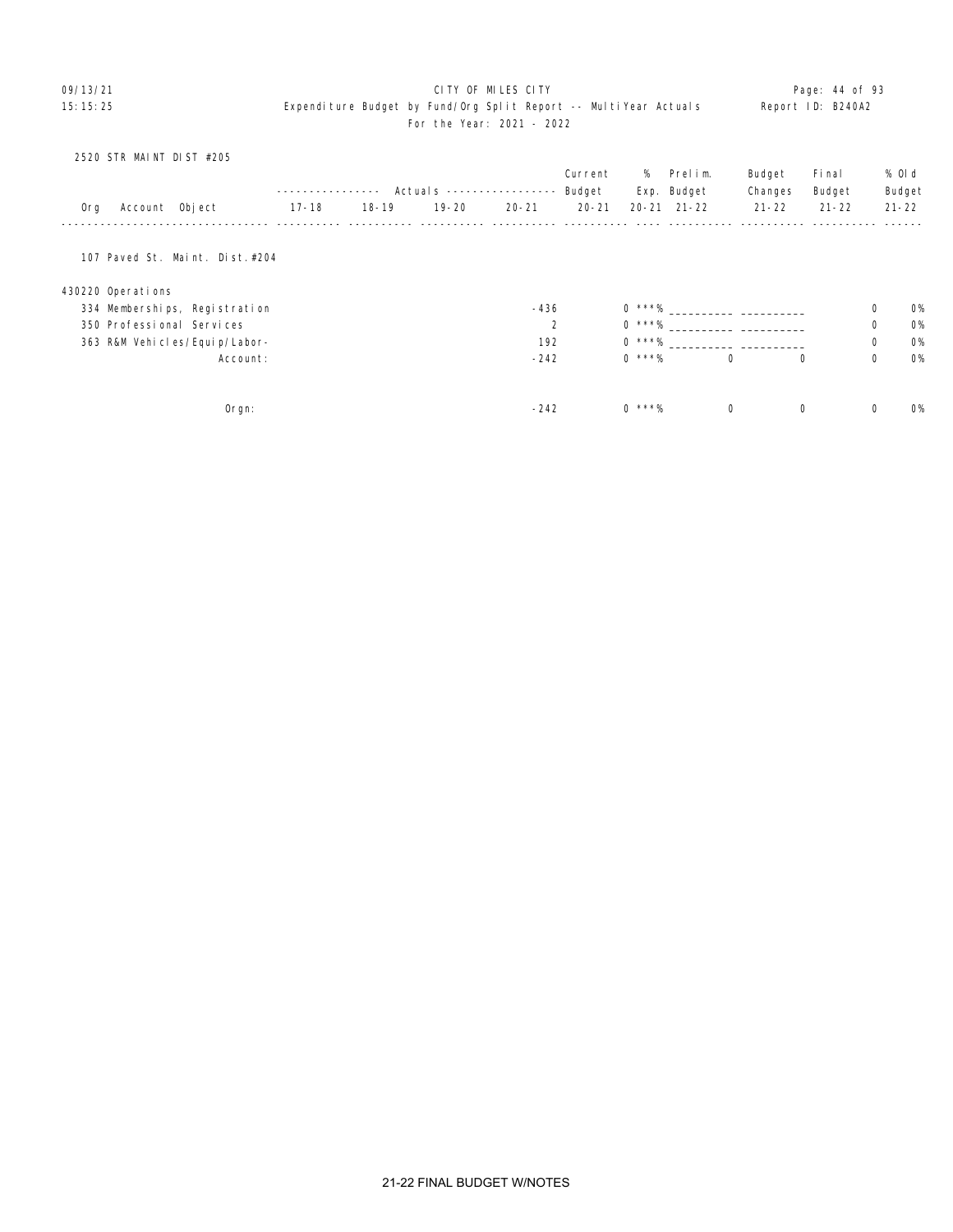# 09/13/21 Page: 45 of 93

# 15:15:25 Expenditure Budget by Fund/Org Split Report -- MultiYear Actuals Report ID: B240A2 For the Year: 2021 - 2022

2520 STR MAINT DIST #205

|     |                                     | -------------          |                                            | Actuals ----------------- Budget |           | Current                      | %              | Prelim.<br>Exp. Budget | Budget<br>Changes                                                                                                                                                                                                                                                                                                                                             | Fi nal<br>Budget                          | % OI d<br>Budget |
|-----|-------------------------------------|------------------------|--------------------------------------------|----------------------------------|-----------|------------------------------|----------------|------------------------|---------------------------------------------------------------------------------------------------------------------------------------------------------------------------------------------------------------------------------------------------------------------------------------------------------------------------------------------------------------|-------------------------------------------|------------------|
| 0rg | Account Object<br>------- ----      | $17 - 18$<br>------ -- | $18 - 19$<br><b><i><u>--- ----</u></i></b> | $19 - 20$<br>----- ---           | $20 - 21$ | $20 - 21$<br>---- ---------- |                | $20 - 21$ $21 - 22$    | $21 - 22$                                                                                                                                                                                                                                                                                                                                                     | $21 - 22$<br>------ ---------- ---------- | $21 - 22$        |
|     | 108 Street Maintenance (North Side) |                        |                                            |                                  |           |                              |                |                        |                                                                                                                                                                                                                                                                                                                                                               |                                           |                  |
|     | 430220 Operations                   |                        |                                            |                                  |           |                              |                |                        |                                                                                                                                                                                                                                                                                                                                                               |                                           |                  |
|     | 111 Salaries and Wages - Perm       | 68, 967                | 66, 553                                    | 64, 164                          | 69, 462   | 97, 876                      | 71%            |                        | 79,696 ________                                                                                                                                                                                                                                                                                                                                               | 79, 696                                   | 81%              |
|     | 121 OVERTIME-PERMANENT              | 5,580                  | 2,079                                      | 854                              | 608       | 2,500                        | 24%            |                        | 2,500                                                                                                                                                                                                                                                                                                                                                         | 2,500                                     | 100%             |
|     | 131 VACATION                        | 6,856                  | 8,669                                      | 5, 242                           | 3,635     | 6,000                        | 61%            |                        |                                                                                                                                                                                                                                                                                                                                                               | 6,000                                     | 100%             |
|     | 132 SICK LEAVE                      | 5,304                  | 3, 479                                     | 1,759                            | 2,767     | 3,800                        | 73%            |                        |                                                                                                                                                                                                                                                                                                                                                               | 3,800                                     | 100%             |
|     | 133 OTHER LEAVE PAY                 | 1,018                  | 920                                        | 584                              | 918       | 1, 717                       | 53%            |                        |                                                                                                                                                                                                                                                                                                                                                               | 706                                       | 41%              |
|     | 134 HOLIDAY PAY                     | 512                    | 1, 153                                     | 343                              | 270       | 800                          | 34%            |                        | $800$                                                                                                                                                                                                                                                                                                                                                         | 800                                       | 100%             |
|     | 141 Unemployment Insurance          | 218                    | 291                                        | 110                              | 117       | 169                          | 69%            |                        |                                                                                                                                                                                                                                                                                                                                                               | 140                                       | 83%              |
|     | 142 Workers' Compensation           | 4,342                  | 4,728                                      | 3, 475                           | 2,866     | 5,288                        | 54%            |                        |                                                                                                                                                                                                                                                                                                                                                               | 3, 423                                    | 65%              |
|     | 143 Heal th Insurance               | 14,516                 | 14,850                                     | 15, 481                          | 17,680    | 25, 738                      | 69%            |                        | 19,688                                                                                                                                                                                                                                                                                                                                                        | 19,688                                    | 76%              |
|     | 144 FICA                            | 6,529                  | 6,080                                      | 5, 371                           | 5,768     | 8, 977                       | 64%            |                        |                                                                                                                                                                                                                                                                                                                                                               | 7, 153                                    | 80%              |
|     | 145 PERS                            | 7,288                  | 7,024                                      | 6, 272                           | 6,737     | 9,883                        | 68%            |                        | 8, 293                                                                                                                                                                                                                                                                                                                                                        | 8, 293                                    | 84%              |
|     | 196 CLOTHING ALLOTMENT              | 239                    | 269                                        | 247                              | 255       | 300                          | 85%            |                        |                                                                                                                                                                                                                                                                                                                                                               | 400                                       | 133%             |
|     | 210 Office Supplies and Mater       | 283                    | 322                                        | 445                              | 805       | 1,000                        | 81%            |                        |                                                                                                                                                                                                                                                                                                                                                               | 1,000                                     | 100%             |
|     | 214 Small Items of Equipment        | 187                    | 1,774                                      | 1,607                            | 2, 166    |                              | 2,000 108%     |                        |                                                                                                                                                                                                                                                                                                                                                               | 2,500                                     | 125%             |
|     | 220 Operating Expenses              | 4, 258                 | 3,997                                      | 4,388                            | 3, 227    | 5,000                        | 65%            |                        |                                                                                                                                                                                                                                                                                                                                                               | 5,000                                     | 100%             |
|     | 222 Chemicals, Lab & Med Suppl      |                        | 210                                        | 296                              | 97        | 500                          | 19%            |                        | $500$                                                                                                                                                                                                                                                                                                                                                         | 500                                       | 100%             |
|     | 226 Clothing and Uniforms           | 119                    | 202                                        | 290                              | 246       | 300                          | 82%            |                        |                                                                                                                                                                                                                                                                                                                                                               | 300                                       | 100%             |
|     | 230 Repair and Maintenance Su       | 1,607                  | 1,389                                      | 1, 138                           | 5,369     |                              | 5,000 107%     |                        |                                                                                                                                                                                                                                                                                                                                                               | 5,000                                     | 100%             |
|     | 231 Gas, Oil, Diesel Fuel, Gr       | 11, 468                | 8,956                                      | 7,650                            | 5,608     | 10,000                       | 56%            |                        |                                                                                                                                                                                                                                                                                                                                                               | 10,000                                    | 100%             |
|     | 242 Sign Parts and Supplies         | 1,080                  | 1, 134                                     | 457                              | 709       | 2,500                        | 28%            |                        |                                                                                                                                                                                                                                                                                                                                                               | 2,500                                     | 100%             |
|     | 311 Postage, Box Rent, Etc.         | 331                    | 60                                         | 50                               | 18        | 60                           | 30%            |                        | $60 \begin{tabular}{l} \hline \rule{0.2cm}{0.1cm} \rule{0.2cm}{0.1cm} \rule{0.2cm}{0.1cm} \rule{0.2cm}{0.1cm} \rule{0.2cm}{0.1cm} \rule{0.2cm}{0.1cm} \rule{0.2cm}{0.1cm} \rule{0.2cm}{0.1cm} \rule{0.2cm}{0.1cm} \rule{0.2cm}{0.1cm} \rule{0.2cm}{0.1cm} \rule{0.2cm}{0.1cm} \rule{0.2cm}{0.1cm} \rule{0.2cm}{0.1cm} \rule{0.2cm}{0.1cm} \rule{0.2cm}{0.1cm$ | 60                                        | 100%             |
|     | 320 Printing, Duplicating, Ty       | 52                     |                                            |                                  |           |                              | 0<br><b>0%</b> |                        |                                                                                                                                                                                                                                                                                                                                                               | 0                                         | <b>0%</b>        |
|     | 330 Publicity, Subscriptions        |                        |                                            |                                  |           | 100                          | <b>0%</b>      |                        |                                                                                                                                                                                                                                                                                                                                                               | 100                                       | 100%             |
|     | 331 Publication of Formal & L       |                        | 123                                        | 68                               | 56        |                              | $0$ ***%       |                        |                                                                                                                                                                                                                                                                                                                                                               | 0                                         | <b>0%</b>        |
|     | 334 Memberships, Registration       | 58                     | 41                                         | 42                               | -6        | 100                          | -6%            |                        |                                                                                                                                                                                                                                                                                                                                                               | 100                                       | 100%             |
|     | 341 Electric Utility Services       | 78                     | 82                                         | 111                              | 93        | 150                          | 62%            |                        |                                                                                                                                                                                                                                                                                                                                                               | 150                                       | 100%             |
|     | 344 Gas Utility Service             | 74                     | 134                                        | 158                              | 117       | 300                          | 39%            |                        |                                                                                                                                                                                                                                                                                                                                                               | 300                                       | 100%             |
|     | 345 Tel ephone                      | 568                    | 452                                        | 337                              | 603       |                              | 400 151%       |                        | 500                                                                                                                                                                                                                                                                                                                                                           | 500                                       | 125%             |
|     | 350 Professional Services           | 201                    | 414                                        | 1,809                            | 1,678     | 10,000                       | 17%            |                        | 20,000                                                                                                                                                                                                                                                                                                                                                        | 20,000                                    | 200%             |
|     | 360 Contr R & M                     | 868                    | 747                                        | 788                              | 789       | 1,500                        | 53%            |                        |                                                                                                                                                                                                                                                                                                                                                               | 4,000                                     | 267%             |
|     | 363 R&M Vehicles/Equip/Labor-       | 34, 727                | 38, 932                                    | 39,039                           | 35, 537   |                              | 35,000 102%    |                        | $35,000$ _________                                                                                                                                                                                                                                                                                                                                            | 35,000                                    | 100%             |
|     | 370 Travel                          | 74                     | 110                                        | 151                              | 63        | 250                          | 25%            |                        | 250                                                                                                                                                                                                                                                                                                                                                           | 250                                       | 100%             |
|     | 380 Training Services               | 86                     | 57                                         | 78                               | 149       | 200                          | 75%            |                        |                                                                                                                                                                                                                                                                                                                                                               | 200                                       | 100%             |
|     | 382 Books                           |                        |                                            |                                  |           | 100                          | <b>O%</b>      |                        | 100 ____________                                                                                                                                                                                                                                                                                                                                              | 100                                       | 100%             |
|     | 511 Insurance on Buildings          | 167                    | 161                                        | 176                              | 201       |                              | 201 100%       |                        | 207                                                                                                                                                                                                                                                                                                                                                           | 207                                       | 103%             |
|     | 512 Insurance on Vehicles & E       | 813                    | 873                                        | 867                              | 843       |                              | 843 100%       |                        |                                                                                                                                                                                                                                                                                                                                                               | 927                                       | 110%             |
|     | 513 Liability                       | 3, 177                 | 2,375                                      | 3, 349                           | 4,322     |                              | 4, 322 100%    |                        |                                                                                                                                                                                                                                                                                                                                                               | 4,322                                     | 100%             |
|     | 531 Building & Office Rental        | 2,000                  | 2,000                                      | 2,000                            | 2,000     |                              | 2,000 100%     |                        |                                                                                                                                                                                                                                                                                                                                                               | 2,000                                     | 100%             |
|     | 532 Land Rental                     | 60                     |                                            | 1, 122                           | 1, 155    |                              | $0$ ***%       |                        |                                                                                                                                                                                                                                                                                                                                                               | $\mathsf{O}\xspace$                       | 0%               |
|     | Account:                            | 183, 705               | 180, 640                                   | 170, 318                         | 176, 928  | 244, 874 72%                 |                | 227, 615               | $\mathbf 0$                                                                                                                                                                                                                                                                                                                                                   | 227, 615                                  | 92%              |
|     | 430233 Roadway/Re-surfacing         |                        |                                            |                                  |           |                              |                |                        |                                                                                                                                                                                                                                                                                                                                                               |                                           |                  |
|     | 210 Office Supplies and Mater       |                        |                                            |                                  | 3         |                              | $0***%$        |                        |                                                                                                                                                                                                                                                                                                                                                               | 0                                         | 0%               |
|     | 230 Repair and Maintenance Su       |                        | 261                                        | 541                              | 660       |                              | $0$ ***%       |                        |                                                                                                                                                                                                                                                                                                                                                               | 50,000 *****%                             |                  |
|     |                                     |                        |                                            |                                  |           |                              |                |                        |                                                                                                                                                                                                                                                                                                                                                               |                                           |                  |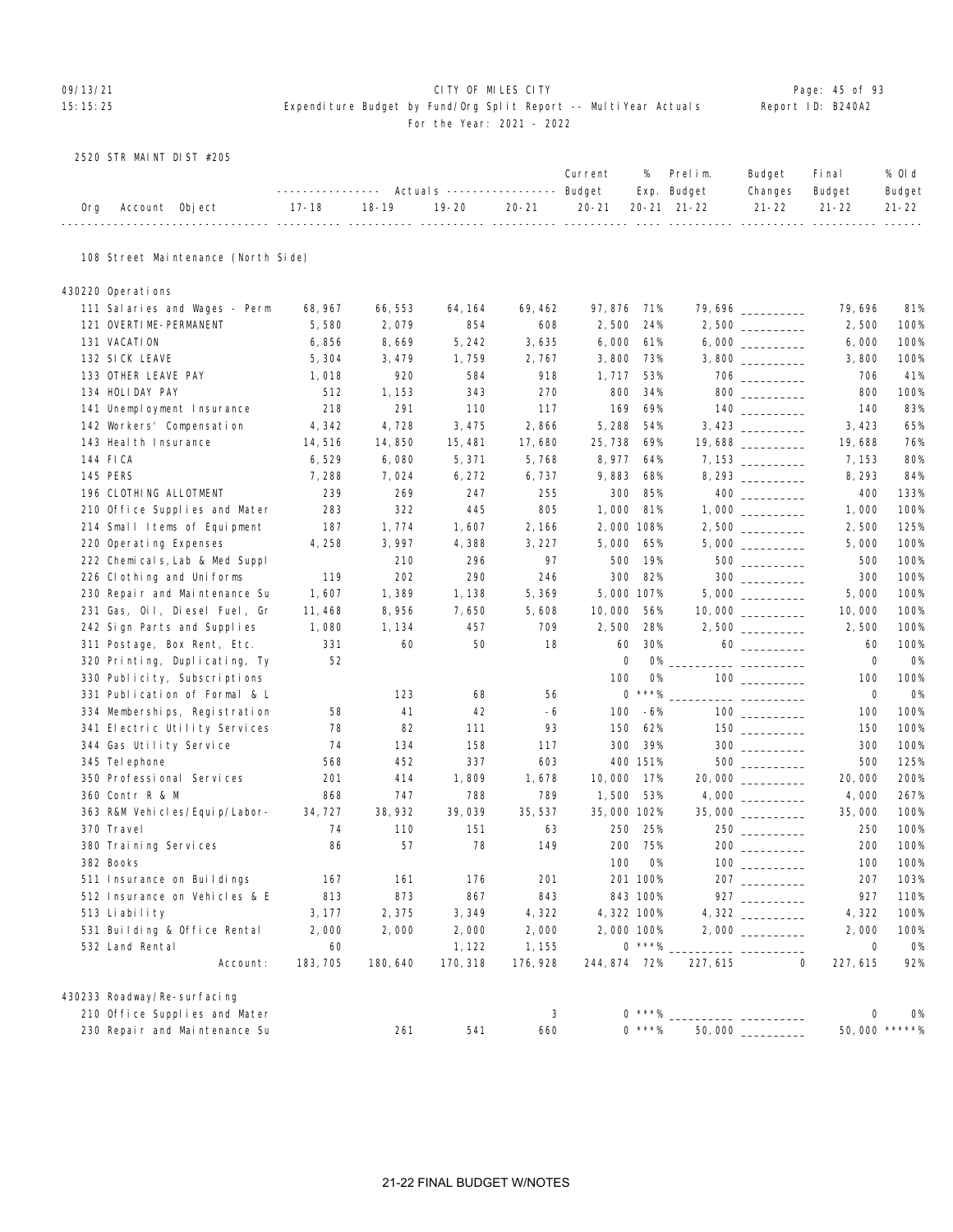09/13/21 **CITY OF MILES CITY CITY CONSUMING THE PAGE: 46 of 93** 15:15:25 Expenditure Budget by Fund/Org Split Report -- MultiYear Actuals Report ID: B240A2 For the Year: 2021 - 2022

# 2520 STR MAINT DIST #205

|     | Account Object            |                                                         | ---------------    Actuals    ----------------    Budget<br>$17 - 18$ | $18 - 19$ | $19 - 20$ | $20 - 21$ | Current<br>$20 - 21$   | %   | Prelim.<br>Exp. Budget<br>$20 - 21$ $21 - 22$ | Budget<br>Changes<br>$21 - 22$ | Fi nal<br>Budget<br>$21 - 22$ | % 0l d<br>Budget<br>$21 - 22$ |
|-----|---------------------------|---------------------------------------------------------|-----------------------------------------------------------------------|-----------|-----------|-----------|------------------------|-----|-----------------------------------------------|--------------------------------|-------------------------------|-------------------------------|
| 0rg |                           |                                                         |                                                                       |           |           |           | ----------- ---------- |     |                                               |                                |                               |                               |
|     |                           | 350 Professional Services                               | 136, 620                                                              | 11, 313   | 29, 460   | 6,653     |                        |     |                                               |                                | $\mathbf 0$                   | <b>O%</b>                     |
|     |                           | Account:                                                | 136, 620                                                              | 11,574    | 30,001    | 7,316     | 50,000                 | 15% | 50,000                                        | $\Omega$                       | 50,000                        | 100%                          |
|     |                           | 430235 Storm Drain & Culvert Maintenance                |                                                                       |           |           |           |                        |     |                                               |                                |                               |                               |
|     |                           | 230 Repair and Maintenance Su                           |                                                                       |           |           | 226       | 5,000                  | 5%  |                                               | $5,000$ __________             | 5,000                         | 100%                          |
|     | 350 Professional Services |                                                         |                                                                       |           | 8,002     |           | 5,500                  | 0%  |                                               |                                | 5,000                         | 91%                           |
|     |                           | Account:                                                |                                                                       |           | 8,002     | 226       | 10,500                 | 2%  |                                               | 10,000<br>$\Omega$             | 10,000                        | 95%                           |
|     |                           | 521000 Interfund Operating Transfers Out                |                                                                       |           |           |           |                        |     |                                               |                                |                               |                               |
|     |                           | 820 Transfers to Other Funds                            | 47, 248                                                               | 85, 647   | 30, 150   | 35, 853   | 35,853 100%            |     |                                               | 157, 739                       | 157, 739                      | 440%                          |
|     | Admin Fees ~ \$16,793     |                                                         |                                                                       |           |           |           |                        |     |                                               |                                |                               |                               |
|     |                           | 20% to PW CIP fund ~ \$54,100                           |                                                                       |           |           |           |                        |     |                                               |                                |                               |                               |
|     |                           | 20% of 7th St match (contingent on ARPA Grant) \$82,046 |                                                                       |           |           |           |                        |     |                                               |                                |                               |                               |
|     |                           | 20% Shop Rent ~ \$4,800                                 |                                                                       |           |           |           |                        |     |                                               |                                |                               |                               |
|     |                           | Account:                                                | 47, 248                                                               | 85, 647   | 30, 150   | 35,853    | 35, 853 100%           |     | 157, 739                                      | $\mathbf{0}$                   | 157, 739                      | 439%                          |
|     |                           |                                                         |                                                                       |           |           |           |                        |     |                                               |                                |                               |                               |
|     |                           | Oran:                                                   | 367, 573                                                              | 277, 861  | 238, 471  | 220, 323  | 341, 227 65%           |     | 445, 354                                      | $\mathbf{0}$                   | 445, 354                      | 130%                          |
|     |                           |                                                         |                                                                       |           |           |           |                        |     |                                               |                                |                               |                               |
|     |                           | Fund:                                                   | 367, 573                                                              | 277,861   | 238, 471  | 220,081   | 341, 227 64%           |     | 445, 354                                      | $\mathbf{0}$                   | 445, 354                      | 130%                          |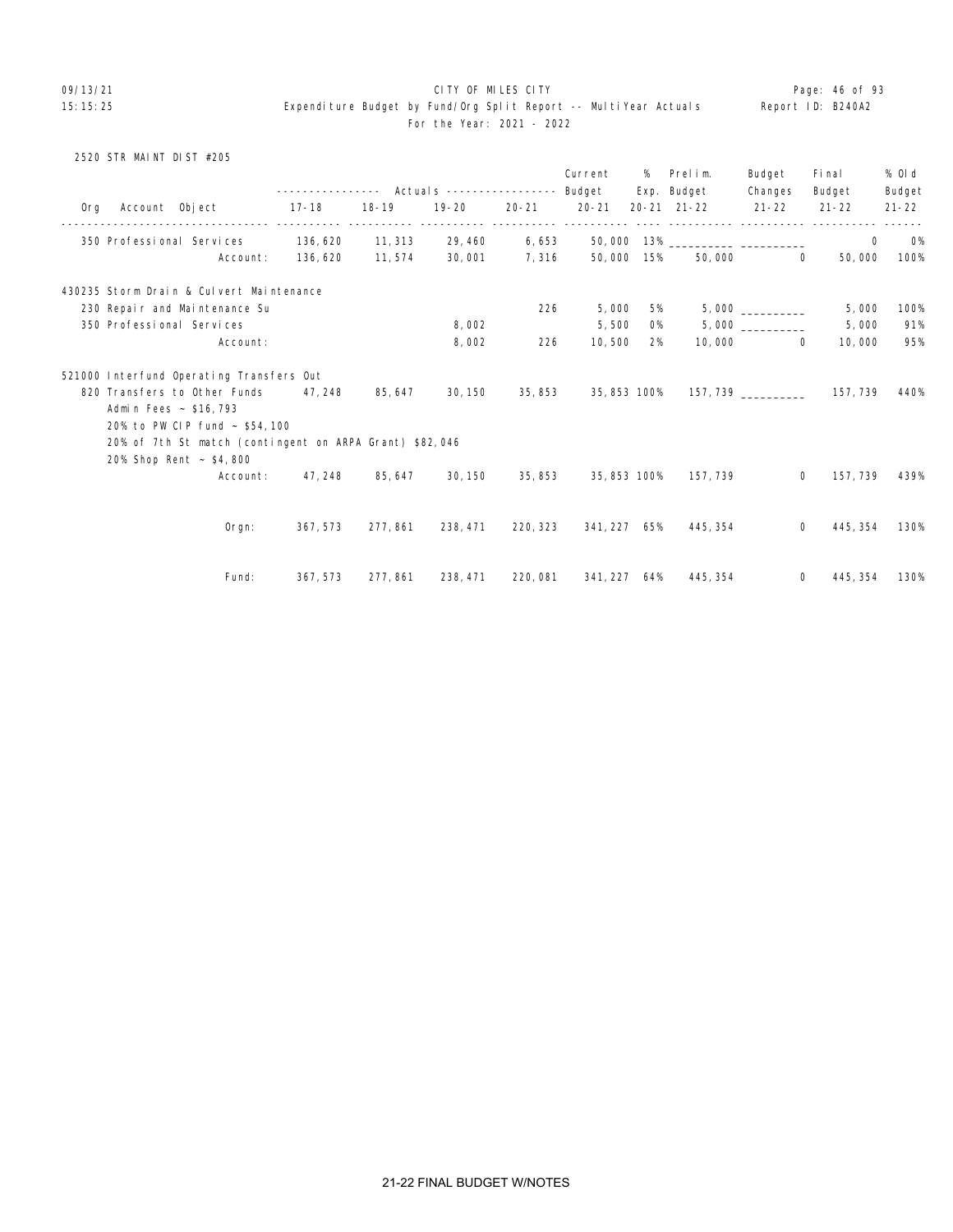#### 09/13/21 Page: 47 of 93

|  |  | 2540 STR MAINT DIST#207-(MILESTOWN ESTATES) |  |
|--|--|---------------------------------------------|--|
|--|--|---------------------------------------------|--|

|     |                        |                                          |        |              |                |                | Current   | %        | Prelim.                            | Budget                     | Fi nal               | % OI d              |
|-----|------------------------|------------------------------------------|--------|--------------|----------------|----------------|-----------|----------|------------------------------------|----------------------------|----------------------|---------------------|
| 0rg | Account Object         |                                          | 17-18  | $18 - 19$    | $19 - 20$      | $20 - 21$      | $20 - 21$ |          | Exp. Budget<br>$20 - 21$ $21 - 22$ | Changes<br>$21 - 22$       | Budget<br>$21 - 22$  | Budget<br>$21 - 22$ |
|     |                        | 109 Milestown Estates Maintenance Dist.  |        |              |                |                |           |          |                                    |                            |                      |                     |
|     |                        |                                          |        |              |                |                |           |          |                                    |                            |                      |                     |
|     | 430220 Operations      |                                          |        |              |                |                |           |          |                                    |                            |                      |                     |
|     |                        | 111 Salaries and Wages - Perm            | 3,446  | 3,322        | 3,096          | 3,255          | 3, 496    | 93%      |                                    |                            | 3,436                | 98%                 |
|     | 121 OVERTIME-PERMANENT |                                          | 293    | 108          | 43             | 29             | 100       | 29%      |                                    |                            | 100                  | 100%                |
|     | 131 VACATION           |                                          | 355    | 440          | 259            | 175            | 300       | 58%      |                                    | 300                        | 300                  | 100%                |
|     | 132 SICK LEAVE         |                                          | 275    | 174          | 86             | 122            | 200       | 61%      |                                    |                            | 200                  | 100%                |
|     | 133 OTHER LEAVE PAY    |                                          | 44     | 36           | 25             | 36             | 39        | 92%      |                                    | 40 000                     | 40                   | 103%                |
|     | 134 HOLIDAY PAY        |                                          | 25     | 61           | 16             | 13             | 40        | 33%      |                                    |                            | 40                   | 100%                |
|     |                        | 141 Unemployment Insurance               | 11     | 15           | 5              | 5              | 6         | 83%      |                                    | $6 \quad \overline{\quad}$ | 6                    | 100%                |
|     |                        | 142 Workers' Compensation                | 216    | 233          | 175            | 144            | 194       | 74%      |                                    | 125                        | 125                  | 64%                 |
|     | 143 Heal th Insurance  |                                          | 729    | 744          | 755            | 835            |           | 820 102% |                                    |                            | 923                  | 113%                |
|     | 144 FICA               |                                          | 328    | 304          | 259            | 269            | 319       | 84%      |                                    | $315$ _________            | 315                  | 99%                 |
|     | <b>145 PERS</b>        |                                          | 368    | 352          | 303            | 315            | 366       | 86%      |                                    |                            | 365                  | 100%                |
|     | 196 CLOTHING ALLOTMENT |                                          | 12     | 14           | 12             | 12             | 20        | 60%      |                                    |                            | 20                   | 100%                |
|     |                        | 350 Professional Services                |        | $\mathbf{1}$ | $\overline{1}$ | $\overline{7}$ | 1,000     | 1%       |                                    |                            | 1,000                | 100%                |
|     |                        | Account:                                 | 6, 102 | 5,804        | 5,035          | 5, 217         | 6,900 76% |          |                                    | 6,870                      | $\Omega$<br>6,870    | 99%                 |
|     |                        | 510330 Comprehensive Liability Insurance |        |              |                |                |           |          |                                    |                            |                      |                     |
|     | 513 Liability          |                                          | 130    | 57           | 62             | 63             | 64        | 98%      |                                    |                            | 65                   | 102%                |
|     |                        | Account:                                 | 130    | 57           | 62             | 63             | 64        | 98%      | 65                                 |                            | $\mathbf 0$<br>65    | 101%                |
|     |                        | Orgn:                                    | 6, 232 | 5,861        | 5,097          | 5,280          | 6,964 76% |          | 6,935                              |                            | $\mathbf 0$<br>6,935 | 99%                 |
|     |                        | Fund:                                    | 6,232  | 5,861        | 5.097          | 5,280          | 6,964 76% |          | 6,935                              |                            | 0<br>6,935           | 99%                 |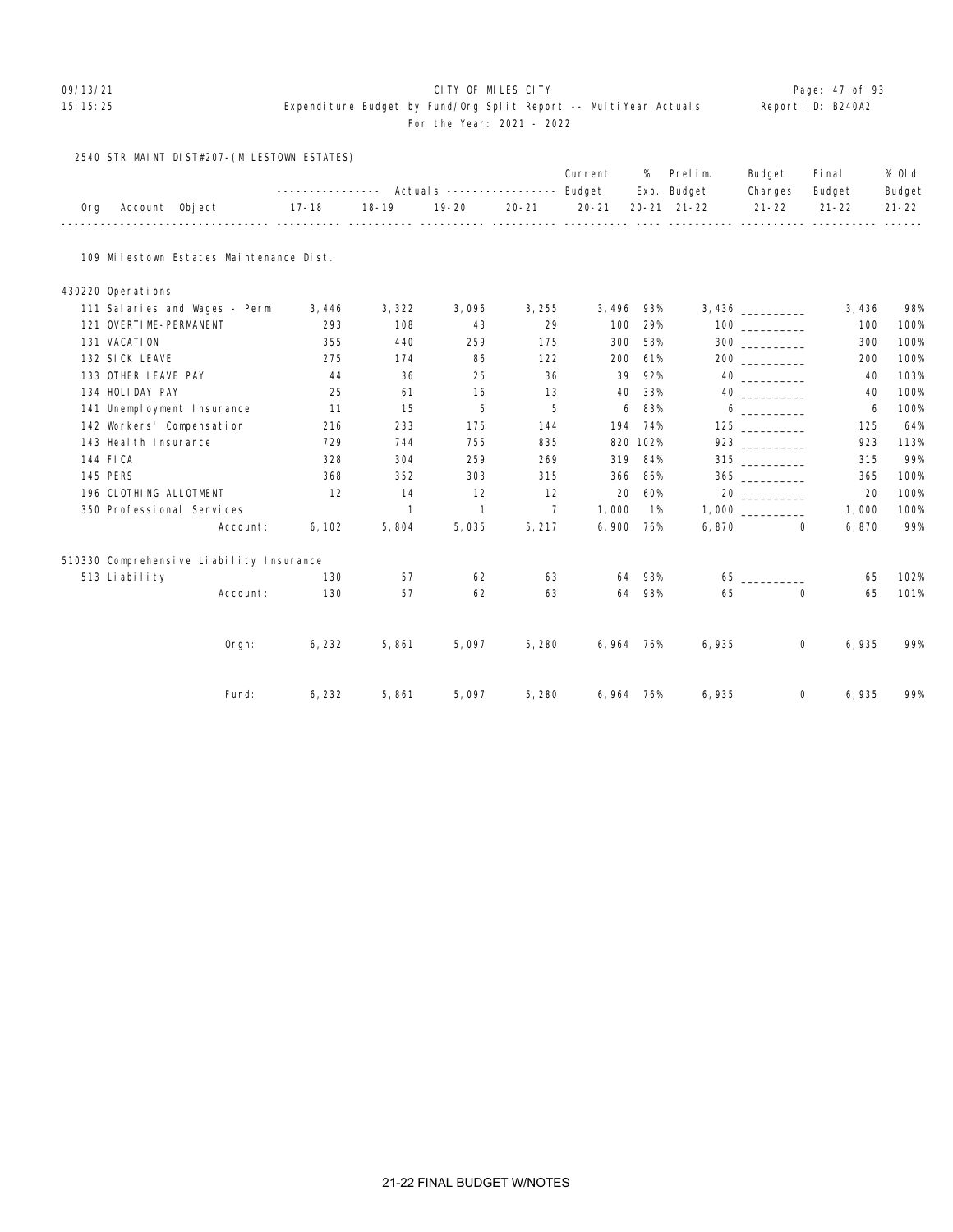# 09/13/21 **CITY OF MILES CITY CITY CONSUMING THE PAGE: 48 of 93** 15:15:25 Expenditure Budget by Fund/Org Split Report -- MultiYear Actuals Report ID: B240A2 For the Year: 2021 - 2022

# 2701 Fire Grants

|     |                |                                               | - - - - - - - - - - - |           | Actual s ----------------- |           | Current<br>Budget | %         | Prelim.<br>Exp. Budget | Budget<br>Changes | Fi nal<br>Budget | % 0l d<br>Budget         |
|-----|----------------|-----------------------------------------------|-----------------------|-----------|----------------------------|-----------|-------------------|-----------|------------------------|-------------------|------------------|--------------------------|
| 0rg | Account Object |                                               | $17 - 18$             | $18 - 19$ | $19 - 20$                  | $20 - 21$ | $20 - 21$         | $20 - 21$ | $21 - 22$              | $21 - 22$         | $21 - 22$        | $21 - 22$                |
|     | 7 Fire         |                                               |                       |           |                            |           |                   |           |                        |                   |                  |                          |
|     |                | 420464 Fire-Turnouts/Accountability Sys Grant |                       |           |                            |           |                   |           |                        |                   |                  |                          |
|     |                | 226 Clothing and Uniforms                     | 1, 232                |           |                            |           | 325, 087          | 0%        | 326, 350               |                   | 326, 350         | 100%                     |
|     |                | 954 Turnouts/accountability S                 |                       |           | 222, 094                   |           | 0                 | <b>O%</b> |                        |                   |                  | <b>O%</b><br>$\mathbf 0$ |
|     |                | Account:                                      | 1,232                 |           | 222,094                    |           | 325,087           | <b>O%</b> | 326, 350               | 0                 | 326, 350         | 100%                     |
|     |                |                                               |                       |           |                            |           |                   |           |                        |                   |                  |                          |
|     |                | $O$ rgn:                                      | 1, 232                |           | 222,094                    |           | 325,087           | <b>O%</b> | 326, 350               | 0                 | 326, 350         | 100%                     |
|     |                |                                               |                       |           |                            |           |                   |           |                        |                   |                  |                          |
|     |                | Fund:                                         | 1, 232                |           | 222,094                    |           | 325, 087          | <b>O%</b> | 326, 350               | 0                 | 326, 350         | 100%                     |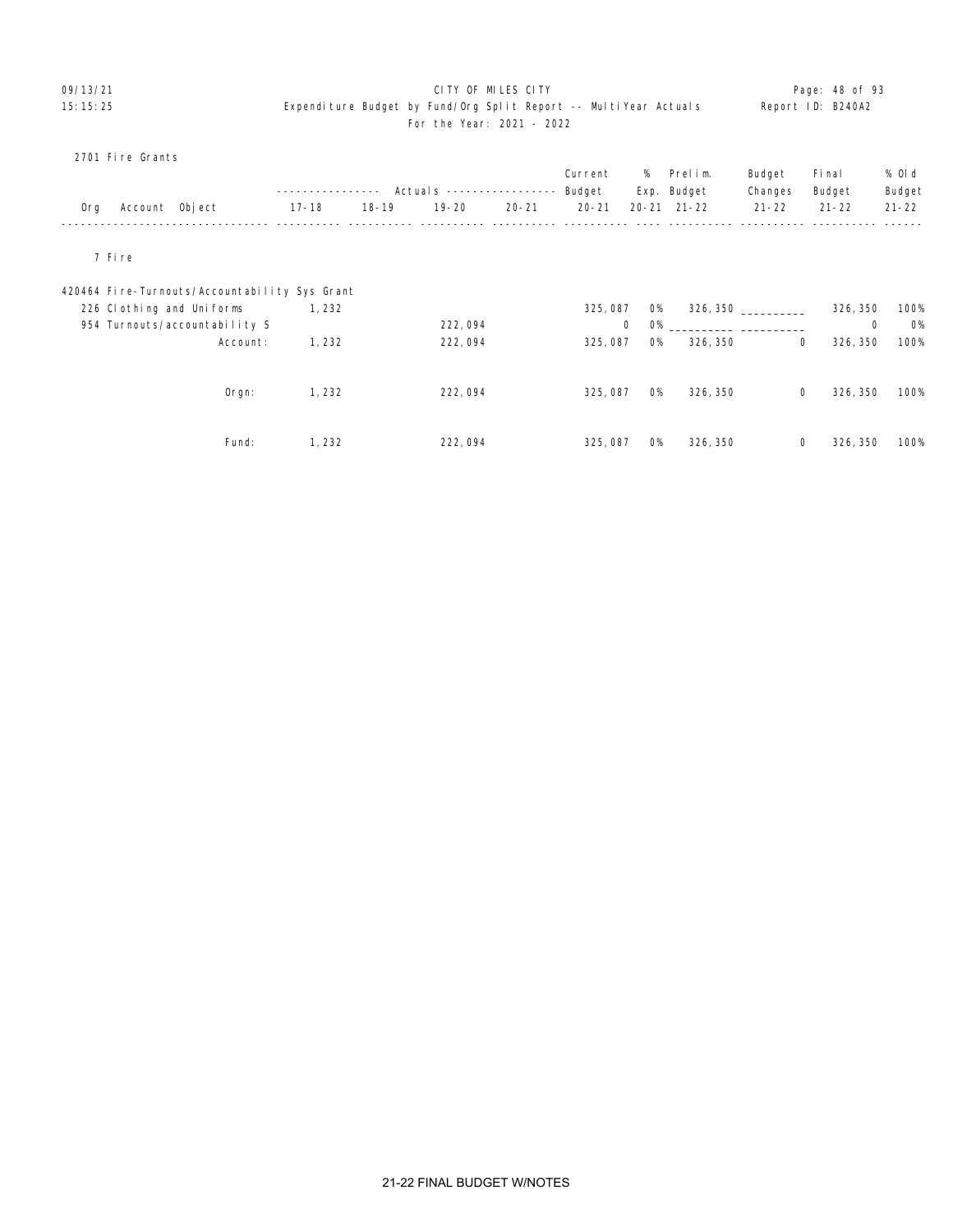# 09/13/21 **CITY OF MILES CITY CITY CONSUMING THE PAGE:** 49 of 93 15:15:25 Expenditure Budget by Fund/Org Split Report -- MultiYear Actuals Report ID: B240A2 For the Year: 2021 - 2022

# 2820 GAS TAX

|     |                          |                                          | --------------- Actuals ---------------- Budget |          |           |           | Current       | %            | Prelim.<br>Exp. Budget  | Budget<br>Changes          | Fi nal<br>Budget | % OI d<br>Budget |
|-----|--------------------------|------------------------------------------|-------------------------------------------------|----------|-----------|-----------|---------------|--------------|-------------------------|----------------------------|------------------|------------------|
| 0rg | Account Object           |                                          | $17 - 18$                                       | 18-19    | $19 - 20$ | $20 - 21$ | $20 - 21$     |              | 20-21 21-22             | $21 - 22$                  | $21 - 22$        | $21 - 22$        |
|     |                          |                                          |                                                 |          |           |           |               |              |                         |                            |                  |                  |
|     | 34 Gas Tax               |                                          |                                                 |          |           |           |               |              |                         |                            |                  |                  |
|     |                          | 430236 Darling Addition Project          |                                                 |          |           |           |               |              |                         |                            |                  |                  |
|     |                          | 940 Machinery & Equipment                |                                                 |          | 84, 491   |           |               | $\mathbf{O}$ | 0% ________________ ___ |                            | 0                | <b>0%</b>        |
|     |                          | Account:                                 |                                                 |          | 84, 491   |           |               | $0$ ***%     | $\Omega$                | $\Omega$                   | $\Omega$         | <b>0%</b>        |
|     |                          | 521000 Interfund Operating Transfers Out |                                                 |          |           |           |               |              |                         |                            |                  |                  |
|     |                          | 820 Transfers to Other Funds             | 4,038                                           | 3,850    | 3,852     | 2,452     |               | 2,452 100%   |                         |                            | 2,487            | 101%             |
|     | Admin Fees ~ \$2,487     |                                          |                                                 |          |           |           |               |              |                         |                            |                  |                  |
|     |                          | Account:                                 | 4,038                                           | 3,850    | 3,852     | 2,452     |               | 2,452 100%   | 2, 487                  | $\mathbf 0$                | 2,487            | 101%             |
|     | 521204 TRANSFER: SID 204 |                                          |                                                 |          |           |           |               |              |                         |                            |                  |                  |
|     |                          | 820 Transfers to Other Funds             | 112, 344                                        | 85, 394  | 42,086    | 134, 205  |               | 83, 878 160% |                         | $132,524$ ___________      | 132, 524         | 158%             |
|     |                          | Account:                                 | 112, 344                                        | 85, 394  | 42,086    | 134, 205  |               | 83, 878 160% |                         | 132, 524<br>$\overline{0}$ | 132, 524         | 157%             |
|     | 521205 TRANSFER: SID 205 |                                          |                                                 |          |           |           |               |              |                         |                            |                  |                  |
|     |                          | 820 Transfers to Other Funds             | 60, 495                                         | 85, 394  | 42,086    | 33, 551   |               | 83, 878 40%  |                         |                            | 33, 131          | 39%              |
|     |                          | Account:                                 | 60, 495                                         | 85, 394  | 42,086    | 33,551    |               | 83,878 40%   |                         | 33, 131<br>$\overline{0}$  | 33, 131          | 39%              |
|     |                          |                                          |                                                 |          |           |           |               |              |                         |                            |                  |                  |
|     |                          | Orgn:                                    | 176, 877                                        | 174,638  | 172, 515  | 170, 208  | 170, 208 100% |              | 168, 142                | $\mathbf 0$                | 168, 142         | 98%              |
|     |                          |                                          |                                                 |          |           |           |               |              |                         |                            |                  |                  |
|     |                          | Fund:                                    | 176, 877                                        | 174, 638 | 172, 515  | 170, 208  | 170, 208 100% |              | 168, 142                | $\overline{0}$             | 168, 142         | 98%              |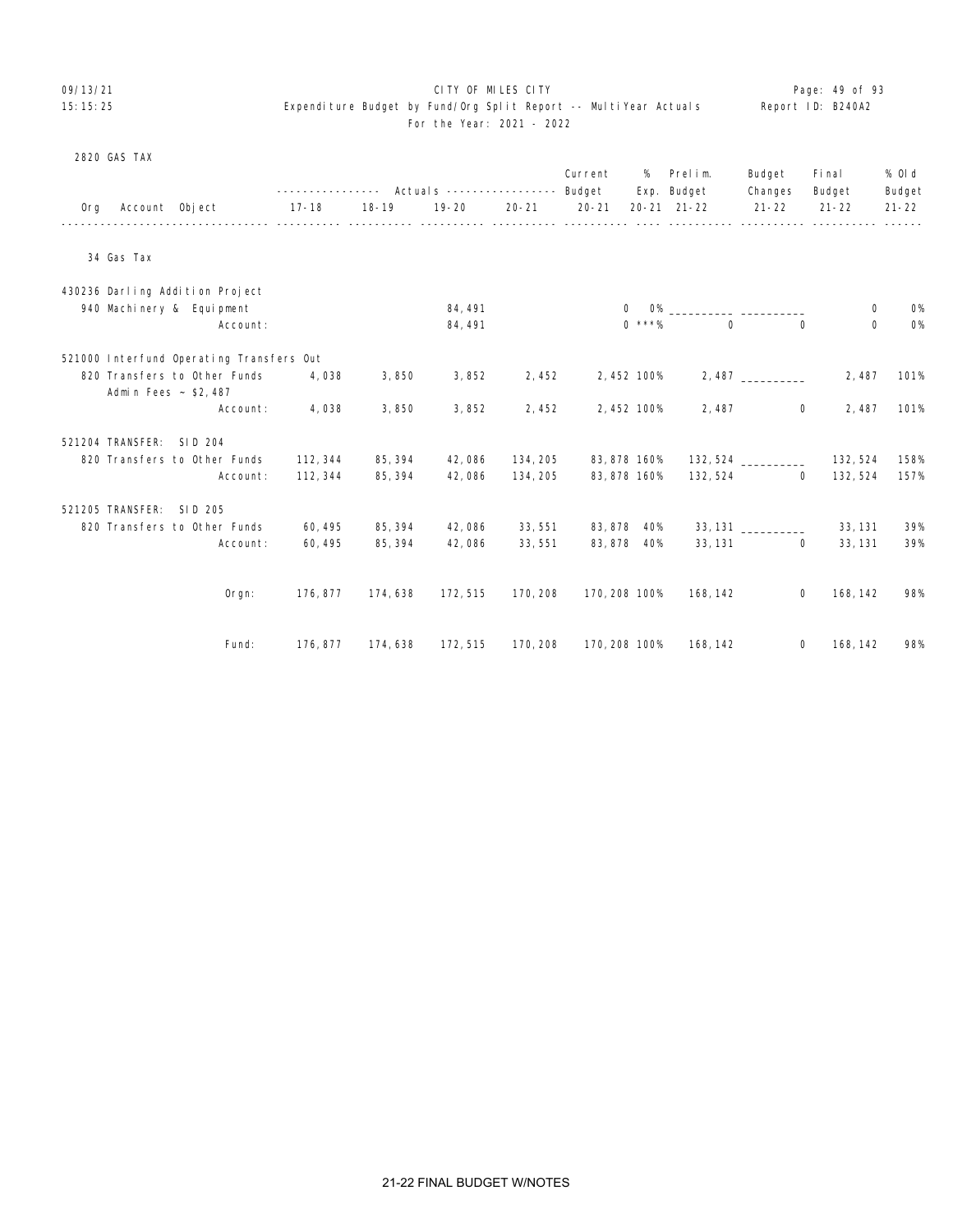# 09/13/21 **CITY OF MILES CITY CITY CONSUMING THE PAGE:** 50 of 93 15:15:25 Expenditure Budget by Fund/Org Split Report -- MultiYear Actuals Report ID: B240A2 For the Year: 2021 - 2022

|     | 2821 HB473- Fuel Tax        |                                          |             |           |                           |           |                   |           |                        |                   |                  |                  |
|-----|-----------------------------|------------------------------------------|-------------|-----------|---------------------------|-----------|-------------------|-----------|------------------------|-------------------|------------------|------------------|
|     |                             |                                          | ----------- |           | Actuals ----------------- |           | Current<br>Budget | %         | Prelim.<br>Exp. Budget | Budget<br>Changes | Fi nal<br>Budget | % 0l d<br>Budget |
| Org | Account Object              |                                          | $17 - 18$   | $18 - 19$ | $19 - 20$                 | $20 - 21$ | $20 - 21$         |           | 20-21 21-22            | $21 - 22$         | $21 - 22$        | $21 - 22$        |
|     | 95 HB473                    |                                          |             |           |                           |           |                   |           |                        |                   |                  |                  |
|     |                             |                                          |             |           |                           |           |                   |           |                        |                   |                  |                  |
|     | 430233 Roadway/Re-surfacing |                                          |             |           |                           |           |                   |           |                        |                   |                  |                  |
|     |                             | 935 HB473 Tax Match Program              | 65, 816     |           | 266, 057                  |           | 105,000           | 0%        |                        |                   | 210,000          | 200%             |
|     |                             | Account:                                 | 65,816      |           | 266, 057                  |           | 105,000           | <b>O%</b> | 210,000                | $\mathbf 0$       | 210,000          | 200%             |
|     |                             | 430235 Storm Drain & Culvert Maintenance |             |           |                           |           |                   |           |                        |                   |                  |                  |
|     |                             | 935 HB473 Tax Match Program              |             |           | 89,800                    |           | 0                 |           | $O\%$                  |                   | $\mathbf 0$      | <b>O%</b>        |
|     |                             | Account:                                 |             |           | 89,800                    |           |                   | $0$ ***%  | 0                      | 0                 | $\mathbf 0$      | <b>0%</b>        |
|     |                             |                                          |             |           |                           |           |                   |           |                        |                   |                  |                  |
|     |                             | Orgn:                                    | 65,816      |           | 355, 857                  |           | 105,000           | <b>O%</b> | 210,000                | 0                 | 210,000          | 200%             |
|     |                             |                                          |             |           |                           |           |                   |           |                        |                   |                  |                  |
|     |                             | Fund:                                    | 65,816      |           | 355, 857                  |           | 105,000           | <b>O%</b> | 210,000                | $\mathbf 0$       | 210,000          | 200%             |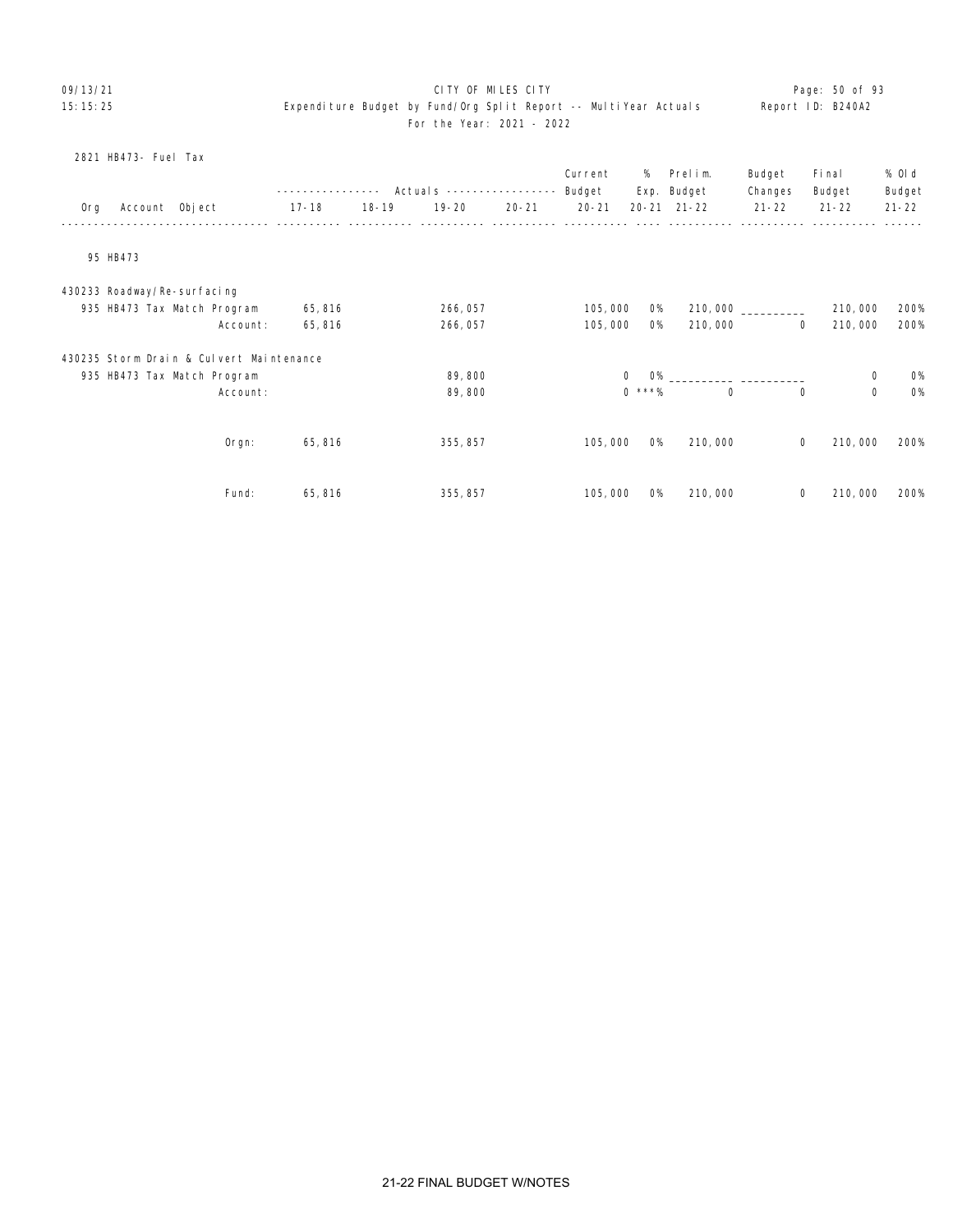# OP/13/21 **CITY OF MILES CITY CITY CITY CITY Page: 51 of 93**

### 15:15:25 Expenditure Budget by Fund/Org Split Report -- MultiYear Actuals Report ID: B240A2 For the Year: 2021 - 2022

2850 Southeastern Montana Dispatch-911

|     |                                                |          |           |           |           | Current       | %         | Prelim.                            | Budget                             | Fi nal                   | % Old               |
|-----|------------------------------------------------|----------|-----------|-----------|-----------|---------------|-----------|------------------------------------|------------------------------------|--------------------------|---------------------|
| 0rg | Account Object                                 | 17-18    | $18 - 19$ | $19 - 20$ | $20 - 21$ | $20 - 21$     |           | Exp. Budget<br>$20 - 21$ $21 - 22$ | Changes<br>$21 - 22$               | Budget<br>$21 - 22$      | Budget<br>$21 - 22$ |
|     |                                                |          |           |           |           |               |           |                                    |                                    |                          |                     |
|     | 105 Enhanced 911                               |          |           |           |           |               |           |                                    |                                    |                          |                     |
|     | 420140 Crime Control and Investigation(05)     |          |           |           |           |               |           |                                    |                                    |                          |                     |
|     | 210 Office Supplies and Mater                  |          |           | 686       |           | 1,500         | 0%        |                                    | $1,500$ __________                 | 1,500                    | 100%                |
|     | 214 Small Items of Equipment                   | 7,955    |           | 19, 498   | 1, 149    | 2,000         | 57%       |                                    | $2,000$ __________                 | 2,000                    | 100%                |
|     | 220 Operating Expenses                         | 750      | 72        |           |           | 2,000         | <b>O%</b> |                                    |                                    | 3,500                    | 175%                |
|     | 231 Gas, Oil, Diesel Fuel, Gr                  |          |           |           | 62, 233   |               | $0$ ***%  |                                    |                                    | 0                        | 0%                  |
|     | 311 Postage, Box Rent, Etc.                    |          |           | 5         |           | 150           | <b>O%</b> |                                    | 150 30                             | 150                      | 100%                |
|     | 320 Printing, Duplicating, Ty                  |          |           |           |           | 100           | <b>O%</b> |                                    | 100 000                            | 100                      | 100%                |
|     | 334 Memberships, Registration                  |          |           |           |           | 100           | <b>O%</b> |                                    |                                    | 100                      | 100%                |
|     | 341 Electric Utility Services                  | 583      | 596       | 597       | 594       | 650           | 91%       |                                    |                                    | 6,000                    | 923%                |
|     | 345 Tel ephone                                 | 29,598   | 27, 150   | 27,480    | 27,865    | 30,000        | 93%       |                                    | 45,000                             | 45,000                   | 150%                |
|     | 350 Professional Services                      | 67,828   | 61, 117   | 67,862    | 58, 164   | 70,000        | 83%       |                                    |                                    | 100,000                  | 143%                |
|     | 360 Contr R & M                                |          | 1,902     |           |           | 0             | <b>O%</b> |                                    |                                    | $\mathbf 0$              | <b>0%</b>           |
|     | 370 Travel                                     |          |           | 1, 245    |           | 3,000         | 0%        |                                    |                                    | 3,000                    | 100%                |
|     | 380 Training Services                          |          |           |           | 1,349     | 1,500         | 90%       |                                    |                                    | 1,500                    | 100%                |
|     | 512 Insurance on Vehicles & E                  | 139      | 126       | 245       | 280       |               | 280 100%  |                                    | $317 \ \ \underline{\hspace{1cm}}$ | 317                      | 113%                |
|     | 940 Machinery & Equipment                      |          |           |           |           | 30,000        | <b>O%</b> |                                    |                                    | 30,000                   | 100%                |
|     | 941 911 Eq & Software (2/01)                   |          |           | 284, 222  | 74,786    | 30,000 249%   |           |                                    | 30,000                             | 30,000                   | 100%                |
|     | Account:                                       | 106, 853 | 90, 963   | 401, 840  | 226, 420  | 171, 280 132% |           |                                    | 223, 167                           | $\mathbf{0}$<br>223, 167 | 130%                |
|     | 521000 Interfund Operating Transfers Out       |          |           |           |           |               |           |                                    |                                    |                          |                     |
|     | 820 Transfers to Other Funds                   | 59,692   | 59,692    | 59,693    | 27,881    | 59,693 47%    |           |                                    | 59,693                             | 59,693                   | 100%                |
|     | Transfer Dispatch Supervisor Wages to Gen Fund |          |           |           |           |               |           |                                    |                                    |                          |                     |
|     | Account:                                       | 59,692   | 59,692    | 59,693    | 27,881    | 59,693 47%    |           | 59,693                             |                                    | 0<br>59,693              | 100%                |
|     | Orgn:                                          | 166, 545 | 150, 655  | 461, 533  | 254, 301  | 230, 973 110% |           | 282, 860                           |                                    | 0<br>282, 860            | 122%                |
|     | Fund:                                          | 166, 545 | 150, 655  | 461, 533  | 254, 301  | 230, 973 110% |           | 282, 860                           |                                    | 0<br>282, 860            | 122%                |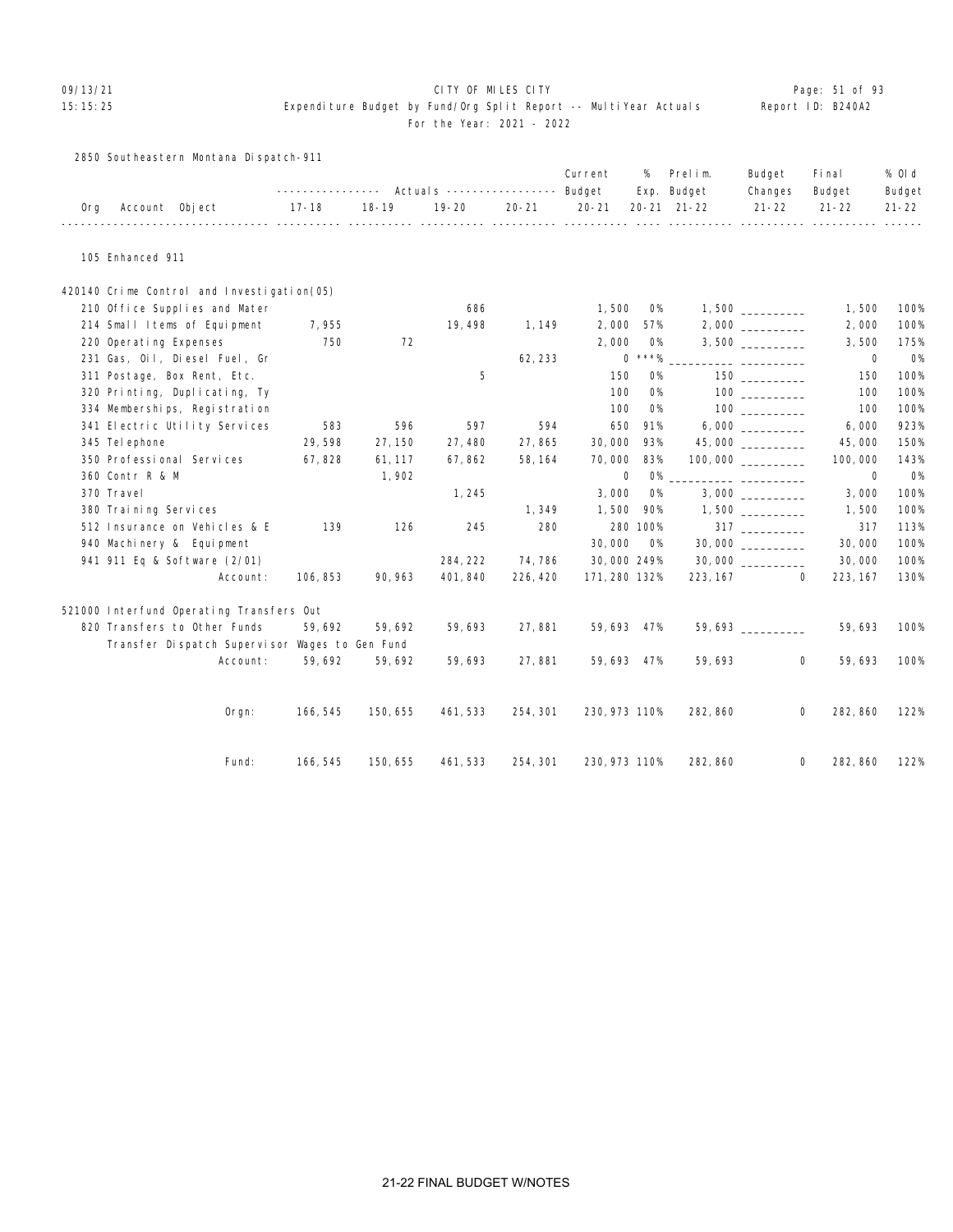# 09/13/21 **CITY OF MILES CITY CITY CONSUMILES CITY Page: 52 of 93** 15:15:25 Expenditure Budget by Fund/Org Split Report -- MultiYear Actuals Report ID: B240A2 For the Year: 2021 - 2022

### 2880 LIBRARY GRANTS

|           |                     |                             |           |           | Actuals $---$ |           | Current<br>Budget | %   | Prelim.<br>Exp. Budget | Budget<br>Changes | Fi nal<br>Budget | % 0l d<br>Budget |
|-----------|---------------------|-----------------------------|-----------|-----------|---------------|-----------|-------------------|-----|------------------------|-------------------|------------------|------------------|
| 0rg       |                     | Account Object              | $17 - 18$ | $18 - 19$ | $19 - 20$     | $20 - 21$ | $20 - 21$         |     | $20 - 21$ $21 - 22$    | $21 - 22$         | $21 - 22$        | $21 - 22$        |
|           | 39 Partners Program |                             |           |           |               |           |                   |     |                        |                   |                  |                  |
|           |                     | 460100 Library Services(16) |           |           |               |           |                   |     |                        |                   |                  |                  |
|           |                     | 311 Postage, Box Rent, Etc. | 2, 212    | 2,933     | 2, 268        | 3, 138    | 4,900             | 64% | 4,900                  |                   | 4,900            | 100%             |
| 382 Books |                     |                             |           |           |               |           | 100               | O%  | 100                    |                   | 100              | 100%             |
|           |                     | Account:                    | 2, 212    | 2,933     | 2,268         | 3,138     | 5,000             | 63% | 5,000                  | 0                 | 5,000            | 100%             |
|           |                     |                             |           |           |               |           |                   |     |                        |                   |                  |                  |
|           |                     | $O$ rgn:                    | 2, 212    | 2,933     | 2, 268        | 3, 138    | 5,000             | 63% | 5,000                  | 0                 | 5,000            | 100%             |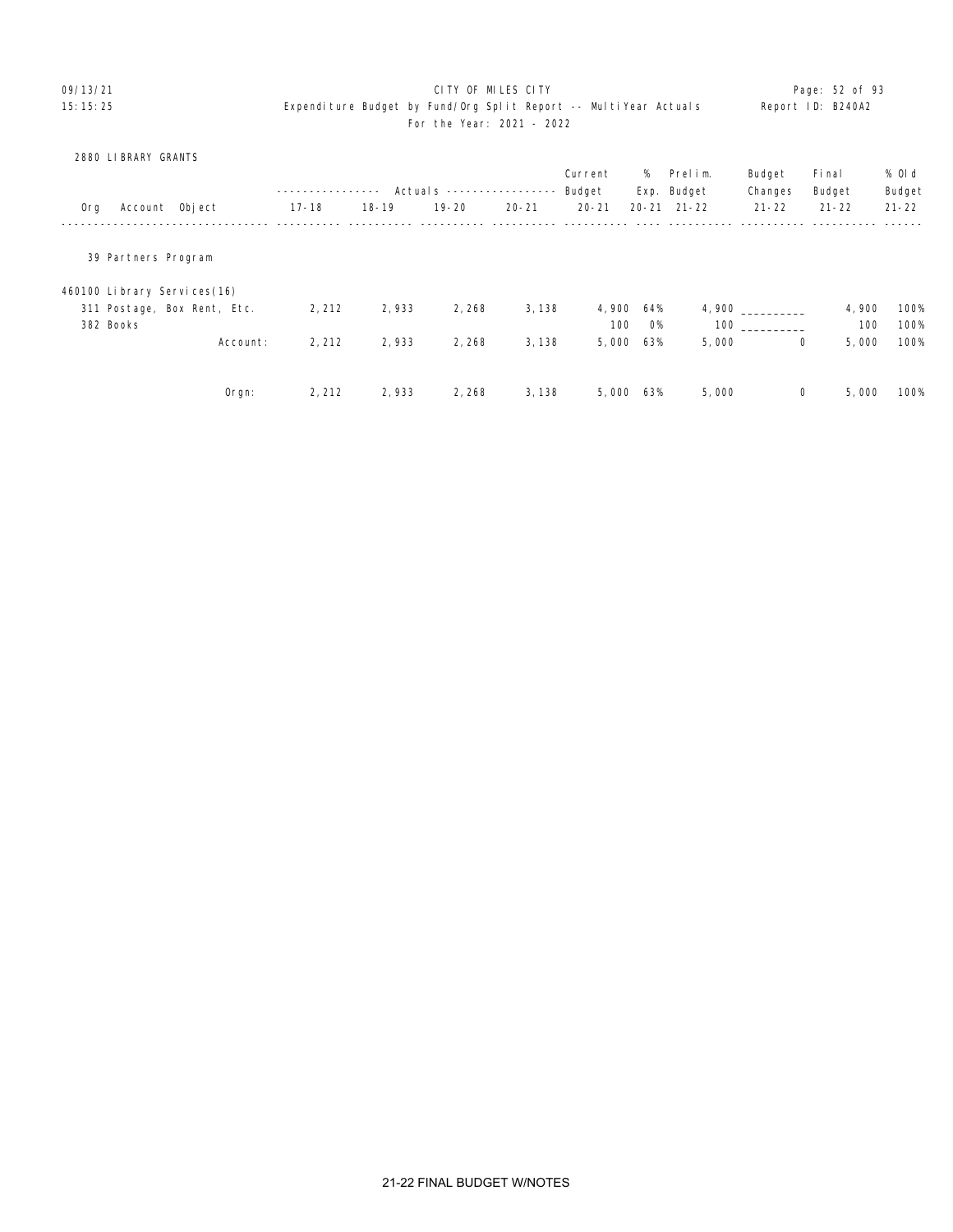# 09/13/21 **CITY OF MILES CITY CITY CONSUMING THE PAGE:** 53 of 93

# 15:15:25 Expenditure Budget by Fund/Org Split Report -- MultiYear Actuals Report ID: B240A2 For the Year: 2021 - 2022

2880 LIBRARY GRANTS

|     |                              |                               |           |           |                            |           | Current   | %         | Prelim.             | Budget    | Fi nal                | % Old     |
|-----|------------------------------|-------------------------------|-----------|-----------|----------------------------|-----------|-----------|-----------|---------------------|-----------|-----------------------|-----------|
|     |                              |                               |           |           | Actual s ----------------- |           | Budget    |           | Exp. Budget         | Changes   | Budget                | Budget    |
| Org | Account Object               |                               | $17 - 18$ | $18 - 19$ | $19 - 20$                  | $20 - 21$ | $20 - 21$ |           | $20 - 21$ $21 - 22$ | $21 - 22$ | $21 - 22$             | $21 - 22$ |
|     |                              | 41 Sagebrush Fed/Coal Sev Tax |           |           |                            |           |           |           |                     |           |                       |           |
|     | 460100 Library Services (16) |                               |           |           |                            |           |           |           |                     |           |                       |           |
|     |                              | 210 Office Supplies and Mater |           | 85        | 91                         |           | 1,056     | <b>O%</b> |                     | 500 000   | 500                   | 47%       |
|     |                              | 214 Small Items of Equipment  |           |           |                            |           | 2,500     | <b>O%</b> |                     | 500 000   | 500                   | 20%       |
|     | 350 Professional Services    |                               | 1,744     | 4,851     | 1,932                      | 1,932     | 8,900     | 22%       |                     |           | 20,019                | 225%      |
|     | 370 Travel                   |                               |           |           | 539                        |           | 5,600     | <b>O%</b> |                     | 2,000     | 2,000                 | 36%       |
|     | 380 Training Services        |                               | 94        |           | 150                        |           | 2,700     | <b>O%</b> |                     |           | 2,000                 | 74%       |
|     |                              | Account:                      | 1,838     | 4,936     | 2,712                      | 1,932     | 20, 756   | 9%        | 25,019              |           | 25,019<br>$\mathbf 0$ | 120%      |
|     |                              |                               |           |           |                            |           |           |           |                     |           |                       |           |
|     |                              | $O$ rgn:                      | 1,838     | 4,936     | 2,712                      | 1,932     | 20, 756   | 9%        | 25,019              |           | 0<br>25,019           | 120%      |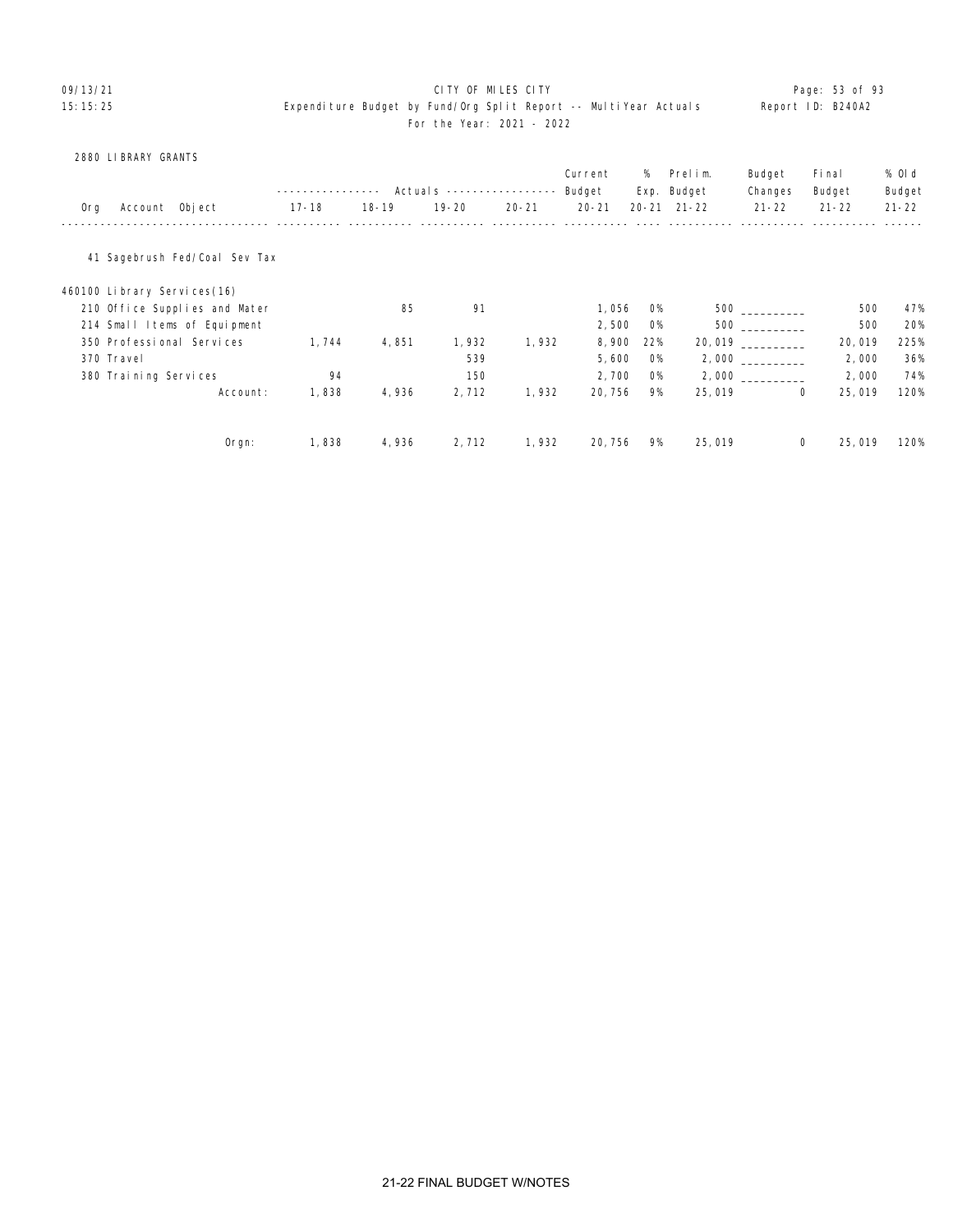### 09/13/21 **CITY OF MILES CITY CITY CONSUMING THE PAGE: 54 of 93** 15:15:25 Expenditure Budget by Fund/Org Split Report -- MultiYear Actuals Report ID: B240A2 For the Year: 2021 - 2022

### 2880 LIBRARY GRANTS

|     |                             |                                   |                |           |                           |           | Current   | %         | Prelim.             | Budget    | Fi nal       | % Old     |
|-----|-----------------------------|-----------------------------------|----------------|-----------|---------------------------|-----------|-----------|-----------|---------------------|-----------|--------------|-----------|
|     |                             |                                   | -------------- |           | Actuals ----------------- |           | Budget    |           | Exp. Budget         | Changes   | Budget       | Budget    |
| 0rg | Account Object              |                                   | $17 - 18$      | $18 - 19$ | $19 - 20$                 | $20 - 21$ | $20 - 21$ |           | $20 - 21$ $21 - 22$ | $21 - 22$ | $21 - 22$    | $21 - 22$ |
|     |                             | 43 State Aid Per Capita-Tech Serv |                |           |                           |           |           |           |                     |           |              |           |
|     | 460100 Library Services(16) |                                   |                |           |                           |           |           |           |                     |           |              |           |
|     |                             | 210 Office Supplies and Mater     |                |           |                           |           | 1,000     | <b>O%</b> |                     | 1,000     | 1,000        | 100%      |
|     |                             | 214 Small Items of Equipment      |                |           |                           | 1,598     | 5,399     | 30%       |                     | 5,000     | 5,000        | 93%       |
|     |                             | 350 Professional Services         | 450            |           | 550                       | 2,005     | 15, 284   | 13%       |                     | 20,928    | 20, 928      | 137%      |
|     | 370 Travel                  |                                   |                |           |                           |           | 5,000     | O%        |                     | 1,000     | 1,000        | 20%       |
|     |                             | Account:                          | 450            |           | 550                       | 3,603     | 26,683    | 14%       | 27,928              |           | 27, 928<br>0 | 104%      |
|     |                             |                                   |                |           |                           |           |           |           |                     |           |              |           |
|     |                             | $0$ rgn:                          | 450            |           | 550                       | 3,603     | 26, 683   | 14%       | 27,928              |           | 0<br>27, 928 | 104%      |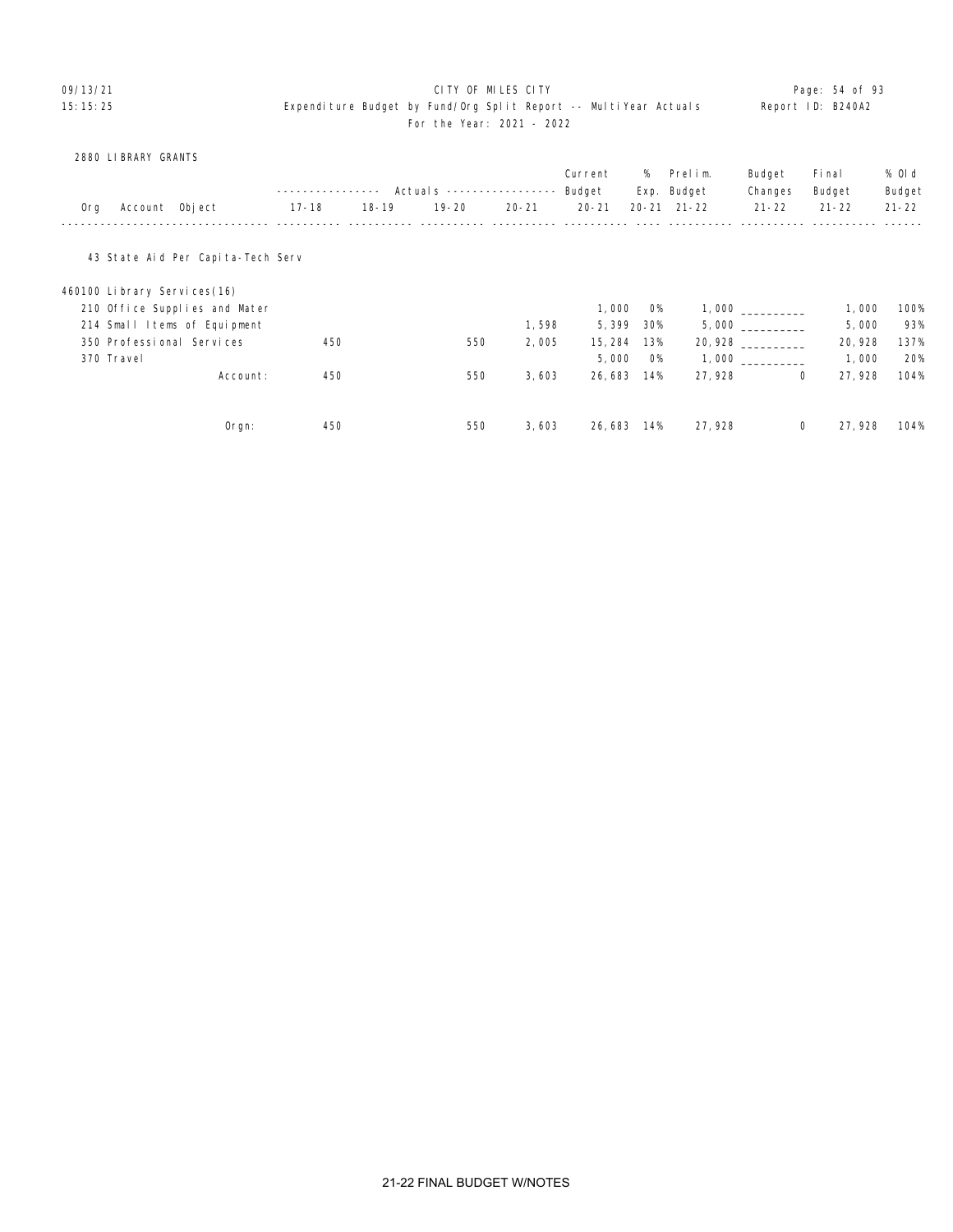### 09/13/21 **CITY OF MILES CITY CITY CONSUMILES CITY Page: 55 of 93** 15:15:25 Expenditure Budget by Fund/Org Split Report -- MultiYear Actuals Report ID: B240A2 For the Year: 2021 - 2022

### 2880 LIBRARY GRANTS

|     |                                 |                |          |           |           |                          |           | Current      |           | % Prelim.           | Budget    | Fi nal    | % Old          |
|-----|---------------------------------|----------------|----------|-----------|-----------|--------------------------|-----------|--------------|-----------|---------------------|-----------|-----------|----------------|
|     |                                 |                |          |           |           | Actual s --------------- |           | Budget       |           | Exp. Budget         | Changes   | Budget    | Budget         |
| 0rg |                                 | Account Object |          | $17 - 18$ | $18 - 19$ | $19 - 20$                | $20 - 21$ | $20 - 21$    |           | $20 - 21$ $21 - 22$ | $21 - 22$ | $21 - 22$ | $21 - 22$      |
|     | 111 One Time Endowments-Library |                |          |           |           |                          |           |              |           |                     |           |           |                |
|     | 460100 Library Services(16)     |                |          |           |           |                          |           |              |           |                     |           |           |                |
|     | 214 Small Items of Equipment    |                |          |           |           | 1,716                    |           | 1,785        | O%        |                     |           | 0         | <b>O%</b>      |
|     | 360 Contr R & M                 |                |          |           |           |                          |           | $\mathbf{0}$ | <b>O%</b> |                     | 2,785     |           | $2,785$ *****% |
|     |                                 |                | Account: |           |           | 1,716                    |           | 1,785        | <b>O%</b> | 2,785               | 0         | 2,785     | 156%           |
|     |                                 |                | Orgn:    |           |           | 1, 716                   |           | 1, 785       | <b>O%</b> | 2,785               | 0         | 2,785     | 156%           |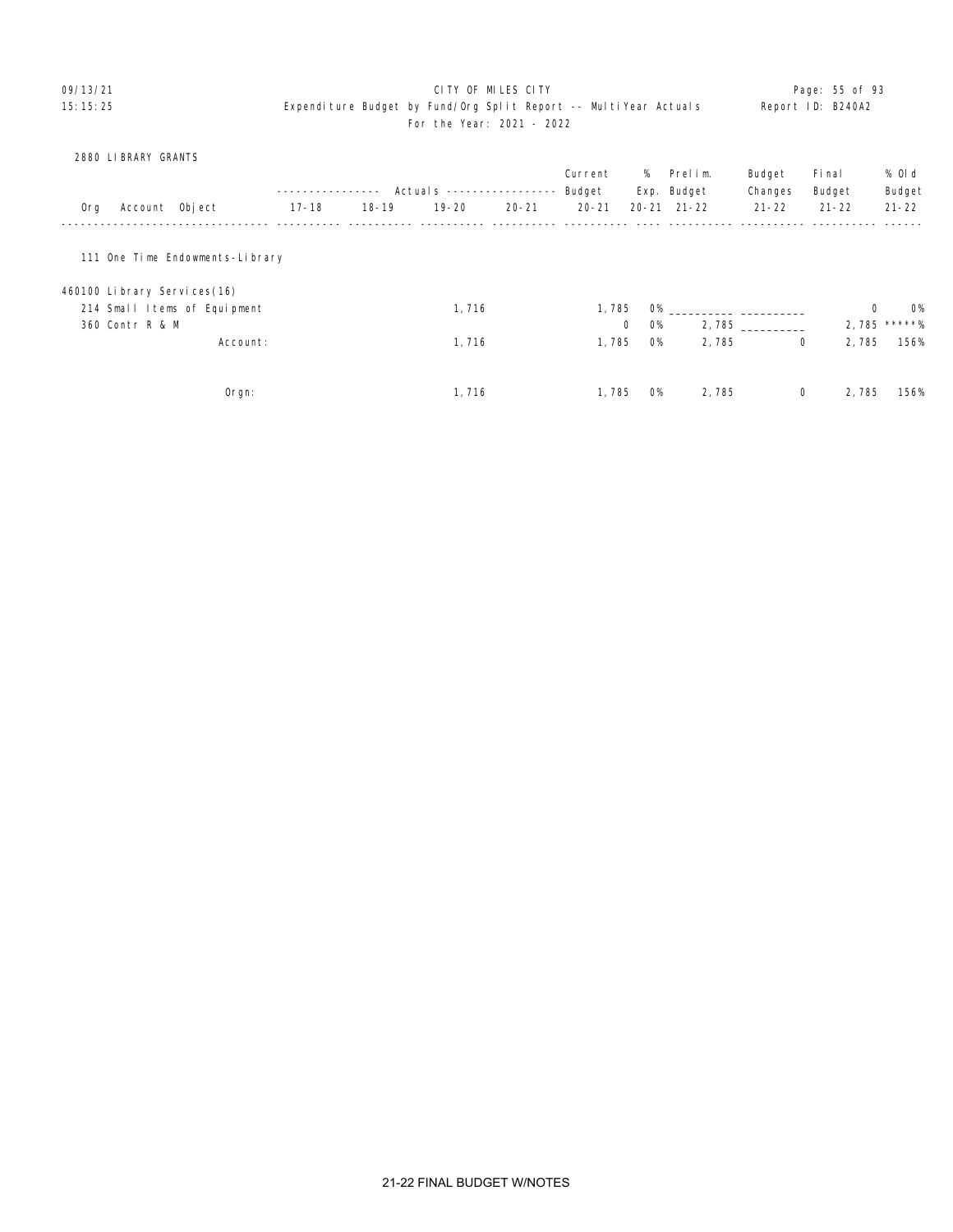### 09/13/21 **CITY OF MILES CITY CITY CONSUMING THE PAGE: 56 of 93** 15:15:25 Expenditure Budget by Fund/Org Split Report -- MultiYear Actuals Report ID: B240A2 For the Year: 2021 - 2022

|     | 2880 LIBRARY GRANTS                   |          |       |           |           |                            |           |           |             |           |           |           |
|-----|---------------------------------------|----------|-------|-----------|-----------|----------------------------|-----------|-----------|-------------|-----------|-----------|-----------|
|     |                                       |          |       |           |           |                            | Current   | %         | Prelim.     | Budget    | Fi nal    | % OI d    |
|     |                                       |          |       | ----      |           | Actual s ----------------- | Budget    |           | Exp. Budget | Changes   | Budget    | Budget    |
| 0rg | Account Object                        |          | 17-18 | $18 - 19$ | $19 - 20$ | $20 - 21$                  | $20 - 21$ | $20 - 21$ | $21 - 22$   | $21 - 22$ | $21 - 22$ | $21 - 22$ |
|     |                                       |          |       |           |           |                            |           |           |             |           |           |           |
|     | 112 Library Board of Trustees-Library |          |       |           |           |                            |           |           |             |           |           |           |
|     | 460100 Library Services(16)           |          |       |           |           |                            |           |           |             |           |           |           |
|     | 350 Professional Services             |          |       |           |           |                            | 10,000    | <b>O%</b> |             |           | 10,000    | 100%      |
|     | 360 Contr R & M                       |          |       |           |           |                            | 40,000    | <b>O%</b> |             | 40,000    | 40,000    | 100%      |
|     | 382 Books                             |          |       |           |           |                            | 10,000    | <b>O%</b> |             |           | 10,000    | 100%      |
|     |                                       | Account: |       |           |           |                            | 60,000    | <b>O%</b> | 60,000      | 0         | 60,000    | 100%      |
|     |                                       |          |       |           |           |                            |           |           |             |           |           |           |
|     |                                       | Orgn:    |       |           |           |                            | 60,000    | 0%        | 60,000      | 0         | 60,000    | 100%      |
|     |                                       |          |       |           |           |                            |           |           |             |           |           |           |
|     |                                       | Fund:    | 4,500 | 7,869     | 7, 246    | 8,673                      | 114, 224  | 8%        | 120, 732    | 0         | 120, 732  | 105%      |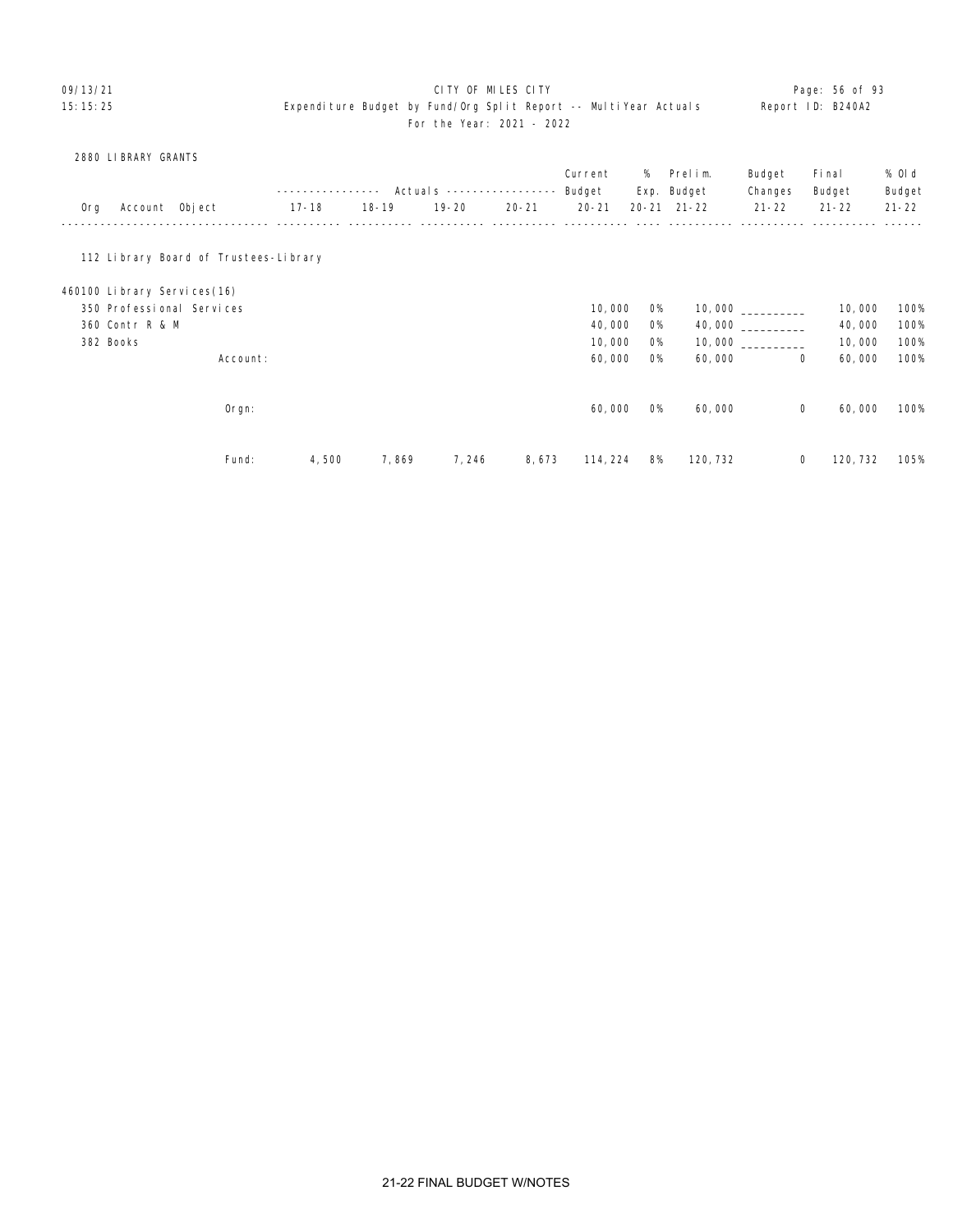# 09/13/21 Page: 57 of 93

## 15:15:25 Expenditure Budget by Fund/Org Split Report -- MultiYear Actuals Report ID: B240A2 For the Year: 2021 - 2022

| 2935 Historic Preservation |  |
|----------------------------|--|
|----------------------------|--|

|     |                        |                                                                                   |           |                |                |                | Current                    | %         | Prelim.<br>Exp. Budget                   | Budget<br>Changes                                                                                                                                                                                                                                                                                                                                             | Fi nal                           | % 0l d                       |
|-----|------------------------|-----------------------------------------------------------------------------------|-----------|----------------|----------------|----------------|----------------------------|-----------|------------------------------------------|---------------------------------------------------------------------------------------------------------------------------------------------------------------------------------------------------------------------------------------------------------------------------------------------------------------------------------------------------------------|----------------------------------|------------------------------|
| 0rg |                        | Account Object                                                                    | $17 - 18$ | $18 - 19$      | $19 - 20$      | $20 - 21$      | $20 - 21$<br>$- - - - - -$ |           | 20-21 21-22<br>_________________________ | $21 - 22$                                                                                                                                                                                                                                                                                                                                                     | Budget<br>$21 - 22$<br>$- - - -$ | Budget<br>$21 - 22$<br>----- |
|     |                        | 11 Historic Preservation                                                          |           |                |                |                |                            |           |                                          |                                                                                                                                                                                                                                                                                                                                                               |                                  |                              |
|     |                        | 460461 Historic Preservation-Administration                                       |           |                |                |                |                            |           |                                          |                                                                                                                                                                                                                                                                                                                                                               |                                  |                              |
|     |                        | 111 Salaries and Wages - Perm                                                     | 903       | 650            | 2,513          | 1,776          |                            | 7,236 25% |                                          | 1,980                                                                                                                                                                                                                                                                                                                                                         | 1,980                            | 27%                          |
|     | 131 VACATION           |                                                                                   | 97        |                |                | 66             |                            | 60 110%   |                                          | $60 \begin{tabular}{l} \hline \rule{0.2cm}{0.1cm} \rule{0.2cm}{0.1cm} \rule{0.2cm}{0.1cm} \rule{0.2cm}{0.1cm} \rule{0.2cm}{0.1cm} \rule{0.2cm}{0.1cm} \rule{0.2cm}{0.1cm} \rule{0.2cm}{0.1cm} \rule{0.2cm}{0.1cm} \rule{0.2cm}{0.1cm} \rule{0.2cm}{0.1cm} \rule{0.2cm}{0.1cm} \rule{0.2cm}{0.1cm} \rule{0.2cm}{0.1cm} \rule{0.2cm}{0.1cm} \rule{0.2cm}{0.1cm$ | 60                               | 100%                         |
|     | 132 SICK LEAVE         |                                                                                   | 69        | 8              |                | 179            |                            | 60 298%   |                                          |                                                                                                                                                                                                                                                                                                                                                               | 60                               | 100%                         |
|     | 133 OTHER LEAVE PAY    |                                                                                   | 29        | 8              |                | 49             | 424                        | 12%       |                                          | $121 \ \ \underline{\hspace{1.5cm}}$                                                                                                                                                                                                                                                                                                                          | 121                              | 29%                          |
|     |                        | 141 Unemployment Insurance                                                        | 3         | $\overline{2}$ | 4              | 3              | 12                         | 25%       |                                          |                                                                                                                                                                                                                                                                                                                                                               | 3                                | 25%                          |
|     |                        | 142 Workers' Compensation                                                         | 12        | 8              | 10             | 11             | 29                         | 38%       |                                          |                                                                                                                                                                                                                                                                                                                                                               | 17                               | 59%                          |
|     | 143 Heal th Insurance  |                                                                                   |           |                |                | 513            | 1,846                      | 28%       |                                          |                                                                                                                                                                                                                                                                                                                                                               | 513                              | 28%                          |
|     | 144 FICA               |                                                                                   | 85        | 51             | 192            | 159            | 595                        | 27%       |                                          |                                                                                                                                                                                                                                                                                                                                                               | 170                              | 29%                          |
|     | 145 PERS               |                                                                                   | 93        | 56             | 218            | 179            | 682                        | 26%       |                                          |                                                                                                                                                                                                                                                                                                                                                               | 197                              | 29%                          |
|     | 196 CLOTHING ALLOTMENT |                                                                                   | 10        | 5              |                | 8              |                            | $0$ ***%  |                                          |                                                                                                                                                                                                                                                                                                                                                               | 0                                | <b>0%</b>                    |
|     |                        | 210 Office Supplies and Mater                                                     | 138       | 26             | 16             | 61             | 500                        | 12%       |                                          |                                                                                                                                                                                                                                                                                                                                                               | 500                              | 100%                         |
|     | 220 Operating Expenses |                                                                                   | 2,599     | 18             |                |                | 500                        | <b>O%</b> |                                          | 500                                                                                                                                                                                                                                                                                                                                                           | 500                              | 100%                         |
|     |                        | 231 Gas, Oil, Diesel Fuel, Gr                                                     |           |                |                |                | 200                        | <b>O%</b> |                                          |                                                                                                                                                                                                                                                                                                                                                               | 200                              | 100%                         |
|     |                        | 311 Postage, Box Rent, Etc.                                                       | 8         | 3              | $\overline{7}$ | 4              | 100                        | 4%        |                                          |                                                                                                                                                                                                                                                                                                                                                               | 100                              | 100%                         |
|     |                        | 320 Printing, Duplicating, Ty                                                     |           |                | 353            |                | 500                        | <b>O%</b> |                                          |                                                                                                                                                                                                                                                                                                                                                               | 1,000                            | 200%                         |
|     |                        | 330 Publicity, Subscriptions                                                      |           |                |                |                | 100                        | <b>O%</b> |                                          |                                                                                                                                                                                                                                                                                                                                                               | 100                              | 100%                         |
|     |                        | 331 Publication of Formal & L                                                     | 122       |                |                | $\overline{7}$ | 100                        | 7%        |                                          |                                                                                                                                                                                                                                                                                                                                                               | 100                              | 100%                         |
|     |                        | 334 Memberships, Registration                                                     |           |                |                | 89             | 100                        | 89%       |                                          |                                                                                                                                                                                                                                                                                                                                                               | 100                              | 100%                         |
|     | 345 Tel ephone         |                                                                                   |           | 18             | $\mathbf{1}$   |                | 50                         | 0%        |                                          |                                                                                                                                                                                                                                                                                                                                                               | 50                               | 100%                         |
|     | 347 Internet           |                                                                                   |           | 13             | 10             |                | 50                         | <b>O%</b> |                                          |                                                                                                                                                                                                                                                                                                                                                               | 50                               | 100%                         |
|     |                        | 350 Professional Services                                                         |           | 5              | 91             | 6              | 1,000                      | 1%        |                                          | 79,480                                                                                                                                                                                                                                                                                                                                                        | 79,480                           | 7948%                        |
|     |                        | Contingent on Brownfield Grant ~ \$35,000 & Big Sky Trust Fund Grant ~ \$18,480 & |           |                |                |                |                            |           |                                          |                                                                                                                                                                                                                                                                                                                                                               |                                  |                              |
|     |                        | CDBG Grant ~ \$25,000                                                             |           |                |                |                |                            |           |                                          |                                                                                                                                                                                                                                                                                                                                                               |                                  |                              |
|     | 360 Contr R & M        |                                                                                   | 47        | 62             | 5              |                | 0                          | <b>O%</b> |                                          |                                                                                                                                                                                                                                                                                                                                                               | $\mathbf 0$                      | <b>O%</b>                    |
|     | 370 Travel             |                                                                                   | 357       | 206            |                |                | 300                        | <b>O%</b> |                                          | $300$                                                                                                                                                                                                                                                                                                                                                         | 300                              | 100%                         |
|     | 380 Training Services  |                                                                                   |           |                |                |                | 300                        | <b>O%</b> |                                          |                                                                                                                                                                                                                                                                                                                                                               | 300                              | 100%                         |
|     | 513 Liability          |                                                                                   |           |                |                | 45             | 46                         | 98%       |                                          | $46$ $-$                                                                                                                                                                                                                                                                                                                                                      | 46                               | 100%                         |
|     |                        | Account:                                                                          | 4,572     | 1, 139         | 3, 420         | 3, 155         | 14,790                     | 21%       | 85, 947                                  |                                                                                                                                                                                                                                                                                                                                                               | $\mathbf 0$<br>85, 947           | 581%                         |
|     |                        | 521000 Interfund Operating Transfers Out                                          |           |                |                |                |                            |           |                                          |                                                                                                                                                                                                                                                                                                                                                               |                                  |                              |
|     |                        | 820 Transfers to Other Funds                                                      |           |                |                |                | 2,000                      | <b>O%</b> |                                          |                                                                                                                                                                                                                                                                                                                                                               | 2,000                            | 100%                         |
|     |                        | To TIF fund 2310 ~ \$2,000                                                        |           |                |                |                |                            |           |                                          |                                                                                                                                                                                                                                                                                                                                                               |                                  |                              |
|     |                        | Account:                                                                          |           |                |                |                | 2,000                      | <b>O%</b> | 2,000                                    |                                                                                                                                                                                                                                                                                                                                                               | 0<br>2,000                       | 100%                         |
|     |                        | Orgn:                                                                             | 4,572     | 1, 139         | 3,420          | 3, 155         | 16,790 19%                 |           | 87, 947                                  |                                                                                                                                                                                                                                                                                                                                                               | 87, 947<br>0                     | 523%                         |
|     |                        |                                                                                   |           |                |                |                |                            |           |                                          |                                                                                                                                                                                                                                                                                                                                                               |                                  |                              |
|     |                        | Fund:                                                                             | 4,572     | 1,139          | 3,420          | 3, 155         | 16,790 19%                 |           | 87, 947                                  |                                                                                                                                                                                                                                                                                                                                                               | $\mathbf 0$<br>87, 947           | 523%                         |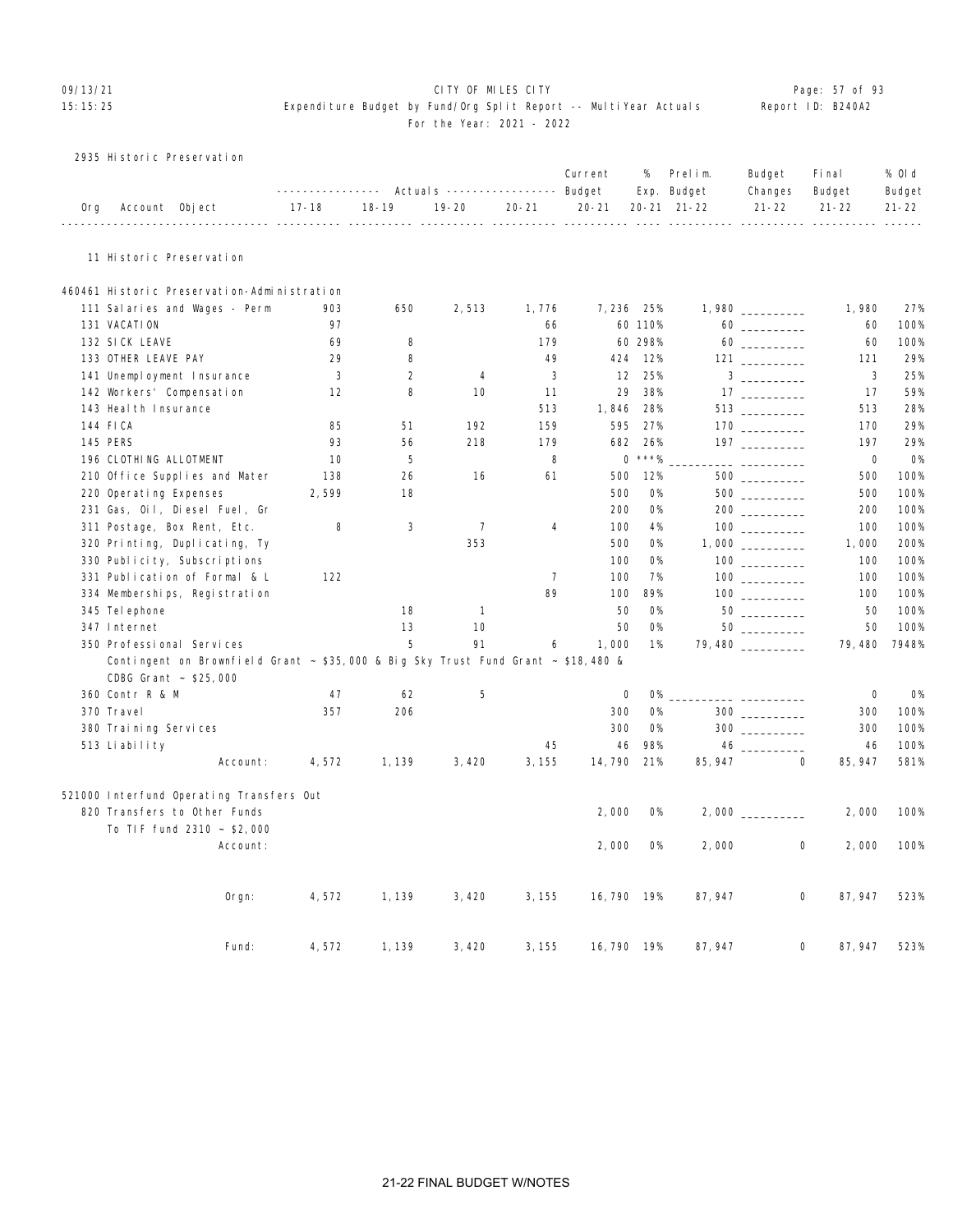### 09/13/21 **CITY OF MILES CITY CITY CONSUMING THE PAGE: 58 of 93** 15:15:25 Expenditure Budget by Fund/Org Split Report -- MultiYear Actuals Report ID: B240A2 For the Year: 2021 - 2022

|     | 2940 HOUSING AUTHORITY        |                   |           |               |           | Current   | %              | Prelim.             | Budget      | Fi nal      |             | % OI d    |
|-----|-------------------------------|-------------------|-----------|---------------|-----------|-----------|----------------|---------------------|-------------|-------------|-------------|-----------|
|     |                               |                   | $- -$     | Actuals $---$ |           | Budget    |                | Exp. Budget         | Changes     | Budget      |             | Budget    |
| Org | Account Object                | $17 - 18$         | $18 - 19$ | $19 - 20$     | $20 - 21$ | $20 - 21$ |                | $20 - 21$ $21 - 22$ | $21 - 22$   | $21 - 22$   |             | $21 - 22$ |
|     | 38 Housing & Com. Development |                   |           |               |           |           |                |                     |             |             |             |           |
|     | 470500 HOME Grant -TBRA       |                   |           |               |           |           |                |                     |             |             |             |           |
|     | 740 Awards and Indemnities    | 5,000             |           |               |           |           | <b>O%</b><br>0 |                     |             |             | $\mathbf 0$ | <b>O%</b> |
|     |                               | 5,000<br>Account: |           |               |           |           | $0$ ***%       |                     | $\mathbf 0$ | $\mathbf 0$ | $\mathbf 0$ | 0%        |
|     |                               | 5,000<br>Orgn:    |           |               |           |           | 0<br><b>O%</b> |                     | $\mathbf 0$ | $\mathbf 0$ | $\mathbf 0$ | <b>O%</b> |
|     |                               | Fund:<br>5,000    |           |               |           |           | 0<br><b>O%</b> |                     | 0           | $\mathbf 0$ | $\mathbf 0$ | O%        |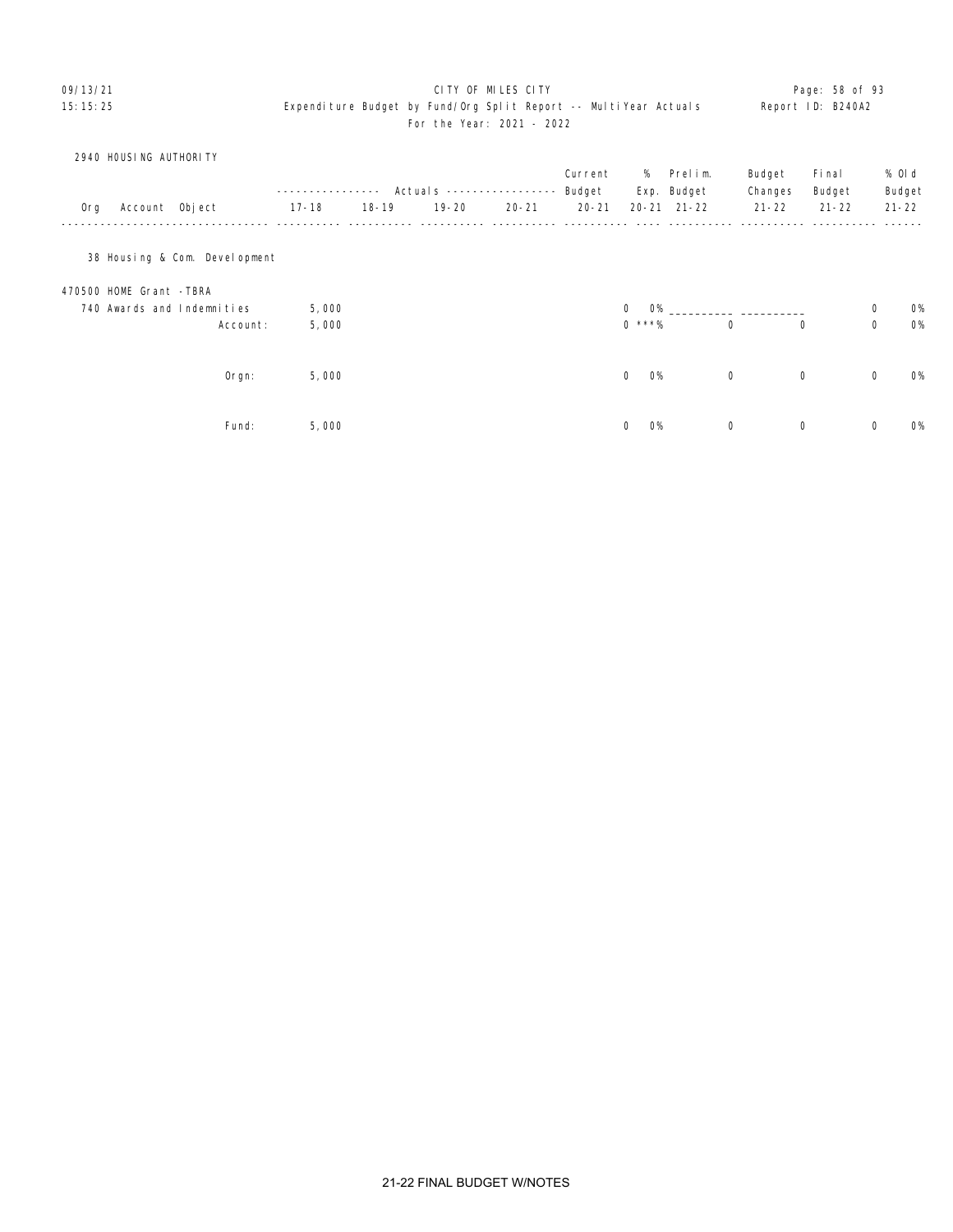# O9/13/21 **CITY OF MILES CITY CITY CITY CITY Page: 59 of 93**

### 15:15:25 Expenditure Budget by Fund/Org Split Report -- MultiYear Actuals Report ID: B240A2 For the Year: 2021 - 2022

2985 RETIRED SENIOR VOLUNTEER PROG (RSVP)

|     |                                          | ----------------                    |           | Actuals ----------------- Budget                   |           | Current      | %          | Prelim.<br>Exp. Budget | Budget<br>Changes                  | Fi nal<br>Budget                            | % OI d<br>Budget |
|-----|------------------------------------------|-------------------------------------|-----------|----------------------------------------------------|-----------|--------------|------------|------------------------|------------------------------------|---------------------------------------------|------------------|
| 0rg | Account Object                           | $17 - 18$<br>----------- ---------- | $18 - 19$ | $19 - 20$<br>---------- ---------- ---------- ---- | $20 - 21$ | $20 - 21$    |            | 20-21 21-22            | $21 - 22$                          | $21 - 22$<br>___________ __________ _______ | $21 - 22$        |
|     | 15 Retired Senior Volunteer Program      |                                     |           |                                                    |           |              |            |                        |                                    |                                             |                  |
|     | 450330 RSVP Non-Federal                  |                                     |           |                                                    |           |              |            |                        |                                    |                                             |                  |
|     | 111 Salaries and Wages - Perm            | 956                                 | 831       | 2, 143                                             | 2,150     |              | 3,000 72%  |                        |                                    | 4,000                                       | 133%             |
|     | 131 VACATION                             | 76                                  | 71        | 167                                                | 225       |              |            |                        |                                    | 0                                           | <b>O%</b>        |
|     | 132 SICK LEAVE                           | 40                                  | 72        | 131                                                | 166       |              |            |                        |                                    | 0                                           | <b>O%</b>        |
|     | 133 OTHER LEAVE PAY                      | 30                                  | 27        | 23                                                 | 10        |              | $0$ ***%   |                        |                                    | 0                                           | 0%               |
|     | 141 Unemployment Insurance               | 3                                   | 4         | 4                                                  | 4         | 44           | 9%         |                        |                                    | 60                                          | 136%             |
|     | 142 Workers' Compensation                | 12                                  | 12        | 10                                                 | 13        | 38           | 34%        |                        |                                    | 27                                          | 71%              |
|     | 143 Heal th Insurance                    |                                     |           | 40                                                 | $-43$     | 500          | -9%        |                        |                                    | 1, 153                                      | 231%             |
|     | 144 FICA                                 | 84                                  | 76        | 189                                                | 195       | 230          | 85%        |                        | $\frac{306}{\frac{1}{200}}$        | 306                                         | 133%             |
|     | <b>145 PERS</b>                          | 95                                  | 86        | 214                                                | 224       |              | 207 108%   |                        |                                    | 351                                         | 170%             |
|     | 210 Office Supplies and Mater            | 196                                 |           |                                                    | 33        | 1,500        | 2%         |                        |                                    | 1,675                                       | 112%             |
|     | 220 Operating Expenses                   | 6,487                               | 6, 917    | 9,014                                              | 1,861     | 6,965        | 27%        |                        |                                    | 3, 464                                      | 50%              |
|     | 311 Postage, Box Rent, Etc.              | 245                                 | 592       | 1,002                                              | 241       | 900          | 27%        |                        | $681 \ \ \underline{\hspace{1cm}}$ | 681                                         | 76%              |
|     | 330 Publicity, Subscriptions             |                                     | 160       | 160                                                | 160       |              | 160 100%   |                        |                                    | 160                                         | 100%             |
|     | 334 Memberships, Registration            |                                     | 150       |                                                    |           | 178          | <b>O%</b>  |                        |                                    | 190                                         | 107%             |
|     | 345 Tel ephone                           | 292                                 | 1,419     | 1, 192                                             | 478       | 1,440        | 33%        |                        |                                    | 1,637                                       | 114%             |
|     | 370 Travel                               | 1,801                               | 1,374     | 243                                                | 66        | 265          | 25%        |                        |                                    | 5,356                                       | 2021%            |
|     | 379 Other Travel                         |                                     | 232       | 626                                                | 572       | 1,600        | 36%        |                        |                                    | 2,360                                       | 148%             |
|     | 512 Insurance on Vehicles & E            | 678                                 | 251       |                                                    |           | 600          | 0%         |                        |                                    | 500                                         | 83%              |
|     | 513 Liability                            | 434                                 | 843       | 10                                                 | 11        | 609          | 2%         |                        | 562                                | 562                                         | 92%              |
|     | MMIA is \$18                             |                                     |           |                                                    |           |              |            |                        |                                    |                                             |                  |
|     | Account:                                 | 11, 429                             | 13, 117   | 15, 168                                            | 6, 366    | 18, 236 35%  |            | 22, 482                | 0                                  | 22, 482                                     | 123%             |
|     | 450340 RSVP FEDERAL GRANT- FALLON/CUSTER |                                     |           |                                                    |           |              |            |                        |                                    |                                             |                  |
|     | 111 Salaries and Wages - Perm            | 41, 851                             | 40, 150   | 44, 636                                            | 45, 699   | 54,853 83%   |            |                        | $54,417$ __________                | 54, 417                                     | 99%              |
|     | 131 VACATION                             | 3,150                               | 3,463     | 3,519                                              | 4,537     |              |            |                        |                                    | 0                                           | <b>O%</b>        |
|     | 132 SICK LEAVE                           | 1,755                               | 3,504     | 2,482                                              | 3, 234    |              |            |                        |                                    | 0                                           | <b>0%</b>        |
|     | 133 OTHER LEAVE PAY                      | 1, 343                              | 1,302     | 425                                                | 184       |              | $0***%$    |                        |                                    | 0                                           | <b>0%</b>        |
|     | 141 Unemployment Insurance               | 120                                 | 169       | 76                                                 | 81        | 278          | 29%        |                        |                                    | 816                                         | 294%             |
|     | 142 Workers' Compensation                | 541                                 | 608       | 236                                                | 304       | 683          | 45%        |                        | 398                                | 398                                         | 58%              |
|     | 143 Heal th Insurance                    | 8,597                               | 8,815     | 9,553                                              | 10, 286   |              | 9,400 109% |                        | $9,647$ _________                  | 9,647                                       | 103%             |
|     | 144 FICA                                 | 3,680                               | 3,700     | 3,898                                              | 4, 104    | 4, 197 98%   |            |                        |                                    | 4, 163                                      | 99%              |
|     | <b>145 PERS</b>                          | 4,072                               | 4, 145    | 4,088                                              | 4, 182    |              | 3,785 110% |                        |                                    | 325                                         | 9%               |
|     | 210 Office Supplies and Mater            | 578                                 | 619       | 859                                                | 2, 161    | 1,438 150%   |            |                        |                                    | 1,554                                       | 108%             |
|     | 220 Operating Expenses                   | 1, 157                              | 1, 171    | 4,955                                              | 6,239     |              | 450 ***%   |                        | 750 — 17                           | 750                                         | 167%             |
|     | 311 Postage, Box Rent, Etc.              | 392                                 | 452       | 497                                                | 910       |              |            |                        |                                    | 0                                           | 0%               |
|     | 330 Publicity, Subscriptions             | 160                                 |           |                                                    |           | 0            |            |                        |                                    | 0                                           | 0%               |
|     | 334 Memberships, Registration            | 200                                 | 300       | 425                                                | 75        | 247          | 30%        |                        |                                    | 260                                         | 105%             |
|     | 345 Tel ephone                           | 1, 216                              |           | 117                                                | 1, 124    |              | $0$ ***%   |                        |                                    | 1,509                                       | $*****$          |
|     | 370 Travel                               | 5,091                               | 6,003     | 4, 216                                             | 292       | 6,071        |            | 5% ___                 |                                    | $\mathbf 0$                                 | 0%               |
|     | 512 Insurance on Vehicles & E            |                                     |           | 500                                                | 478       |              |            |                        |                                    | 0                                           | 0%               |
|     | 513 Liability                            |                                     |           | 920                                                | 647       |              | $0***%$    |                        |                                    | 0                                           | 0%               |
|     | 530 Rent                                 | 5,010                               | 5,010     | 5,010                                              | 6,918     |              | 5,010 138% |                        | 7,800                              | 7,800                                       | 156%             |
|     | Account:                                 | 78, 913                             | 79, 411   | 86, 412                                            | 91, 455   | 86, 412 106% |            | 81,639                 | $\mathbf 0$                        | 81,639                                      | 94%              |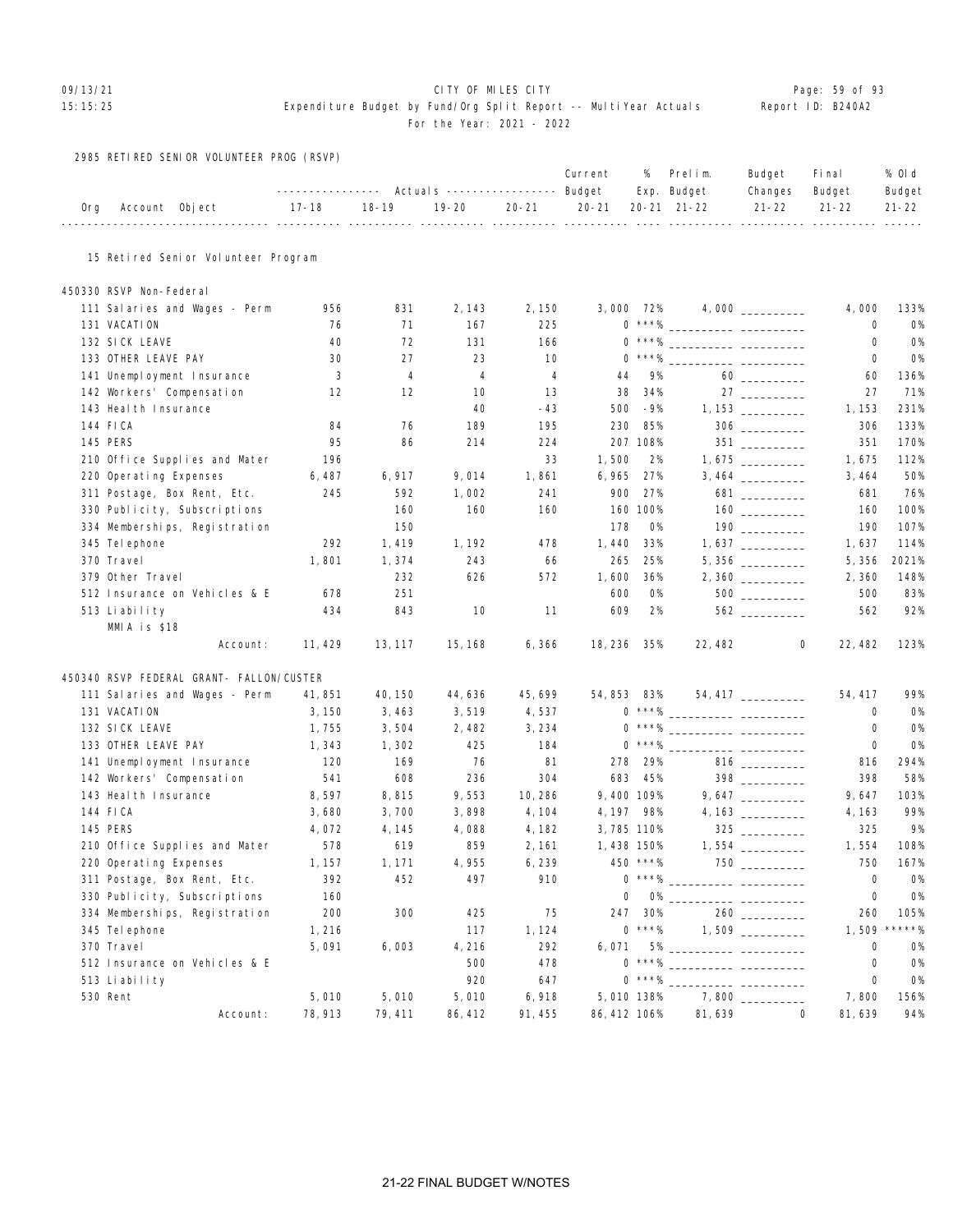# 09/13/21 **CITY OF MILES CITY CITY CONSUMING THE PAGE:** 60 of 93

## 15:15:25 Expenditure Budget by Fund/Org Split Report -- MultiYear Actuals Report ID: B240A2 For the Year: 2021 - 2022

2985 RETIRED SENIOR VOLUNTEER PROG (RSVP)

|     |                        |                               |                  |           |                           |           | Current     | %                  | Prelim.             | Budget                                                                                                                                                                                                                          | Fi nal                  | % Old     |
|-----|------------------------|-------------------------------|------------------|-----------|---------------------------|-----------|-------------|--------------------|---------------------|---------------------------------------------------------------------------------------------------------------------------------------------------------------------------------------------------------------------------------|-------------------------|-----------|
|     |                        |                               | ---------------- |           | Actuals ----------------- |           | Budget      |                    | Exp. Budget         | Changes                                                                                                                                                                                                                         | Budget                  | Budget    |
| 0rg |                        | Account Object                | 17-18            | $18 - 19$ | 19-20                     | $20 - 21$ | $20 - 21$   |                    | $20 - 21$ $21 - 22$ | $21 - 22$                                                                                                                                                                                                                       | $21 - 22$               | $21 - 22$ |
|     | 450351 RSVP-Excess     |                               |                  |           |                           |           |             |                    |                     |                                                                                                                                                                                                                                 |                         |           |
|     |                        | 111 Salaries and Wages - Perm |                  | 580       | 777                       | 755       | 2,040       | 37%                |                     |                                                                                                                                                                                                                                 | 2,040                   | 100%      |
|     | 133 OTHER LEAVE PAY    |                               |                  |           |                           |           |             | $\mathbf{0}$<br>O% |                     | 10,000                                                                                                                                                                                                                          | 10,000                  | *****%    |
|     |                        | 141 Unemployment Insurance    |                  | 2         |                           |           |             | 9<br>11%           |                     | 181                                                                                                                                                                                                                             | 181                     | 2011%     |
|     |                        | 142 Workers' Compensation     |                  | 8         | 4                         | 3         | 25          | 12%                |                     | 81 — 100 — 100 — 100 — 100 — 100 — 100 — 100 — 100 — 100 — 100 — 100 — 100 — 100 — 100 — 100 — 100 — 100 — 100 — 100 — 100 — 100 — 100 — 100 — 100 — 100 — 100 — 100 — 100 — 100 — 100 — 100 — 100 — 100 — 100 — 100 — 100 — 10 | 81                      | 324%      |
|     | 143 Heal th Insurance  |                               |                  | 112       |                           |           |             | <b>O%</b><br>0     |                     |                                                                                                                                                                                                                                 | $\mathbf 0$             | <b>O%</b> |
|     | 144 FICA               |                               |                  | 48        | 67                        | 59        | 156         | 38%                |                     | 921 — 100                                                                                                                                                                                                                       | 921                     | 590%      |
|     | <b>145 PERS</b>        |                               |                  | 54        | 76                        | 67        | 140         | 48%                |                     |                                                                                                                                                                                                                                 | 1,068                   | 763%      |
|     | 220 Operating Expenses |                               | 1,963            | 1,520     | 2,356                     | 1,079     | 2,000       | 54%                |                     |                                                                                                                                                                                                                                 | 2,000                   | 100%      |
|     |                        | Account:                      | 1,963            | 2,324     | 3, 281                    | 1,964     | 4,370       | 45%                | 16, 291             |                                                                                                                                                                                                                                 | 0<br>16, 291            | 372%      |
|     |                        | $O$ rgn:                      | 92, 305          | 94, 852   | 104, 861                  | 99, 785   | 109,018 92% |                    | 120, 412            |                                                                                                                                                                                                                                 | 120, 412<br>$\mathbf 0$ | 110%      |
|     |                        |                               |                  |           |                           |           |             |                    |                     |                                                                                                                                                                                                                                 |                         |           |
|     |                        | Fund:                         | 92, 305          | 94, 852   | 104, 861                  | 99, 785   | 109,018 92% |                    | 120, 412            |                                                                                                                                                                                                                                 | 120, 412<br>0           | 110%      |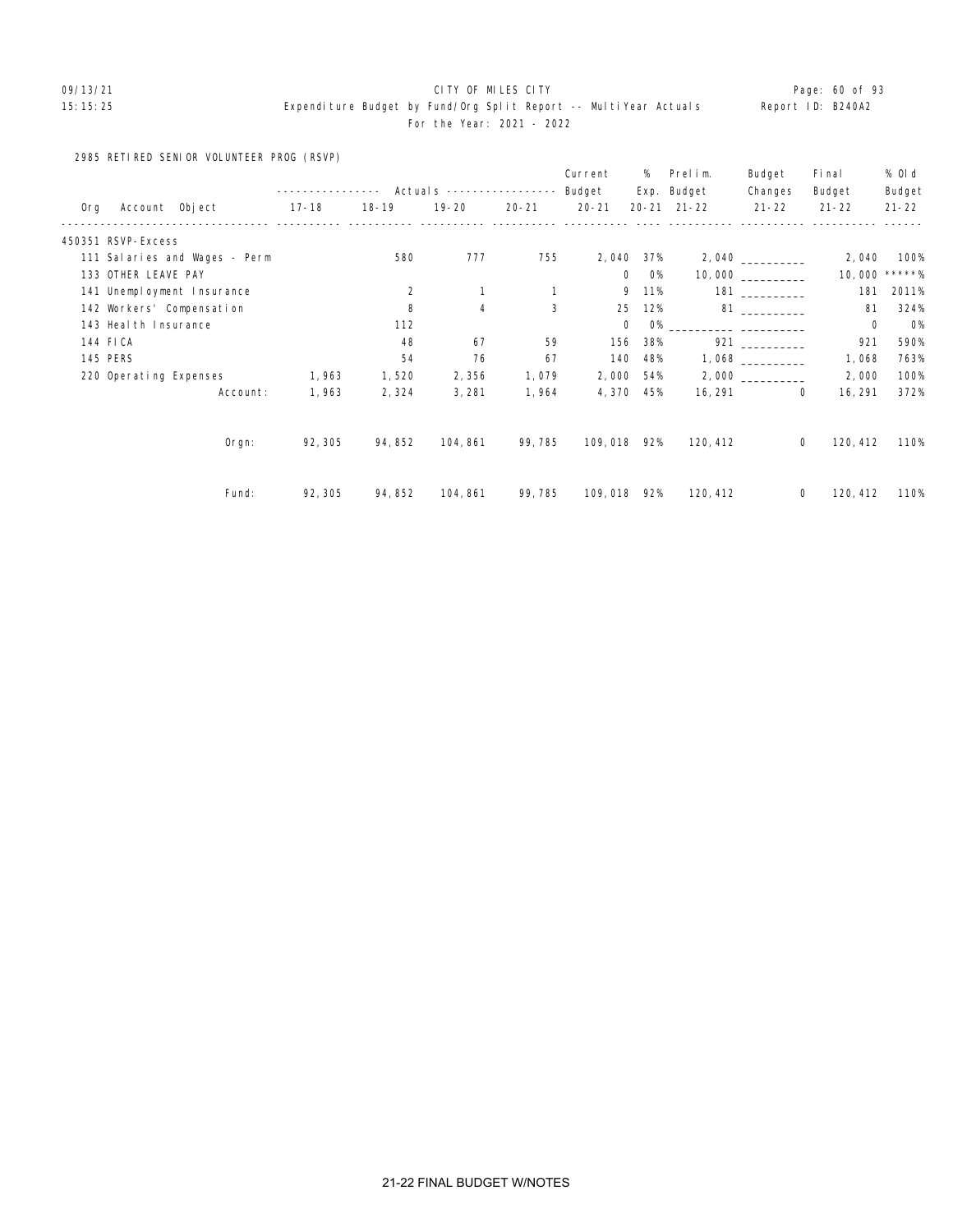### 09/13/21 **CITY OF MILES CITY CITY CONSUMING THE PAGE: 01 of 93** 15:15:25 Expenditure Budget by Fund/Org Split Report -- MultiYear Actuals Report ID: B240A2 For the Year: 2021 - 2022

|     | 2991 Federal Recovery Funds                   |              |           |                           |           |           |                |                     |           |                         |           |
|-----|-----------------------------------------------|--------------|-----------|---------------------------|-----------|-----------|----------------|---------------------|-----------|-------------------------|-----------|
|     |                                               |              |           |                           |           | Current   |                | % Prelim.           | Budget    | Fi nal                  | % Old     |
|     |                                               | ------------ |           | Actuals ----------------- |           | Budget    |                | Exp. Budget         | Changes   | Budget                  | Budget    |
| 0rg | Account Object                                | 17-18        | $18 - 19$ | $19 - 20$                 | $20 - 21$ | $20 - 21$ |                | $20 - 21$ $21 - 22$ | $21 - 22$ | $21 - 22$               | $21 - 22$ |
|     |                                               |              |           |                           |           |           |                |                     |           |                         |           |
|     | 22 Water Plant                                |              |           |                           |           |           |                |                     |           |                         |           |
|     | 430530 Water Source of Supply and Pumping(22) |              |           |                           |           |           |                |                     |           |                         |           |
|     | 940 Machinery & Equipment                     |              |           |                           |           |           | $\mathbf{0}$   | 0% 5, 289, 250      |           | 5, 289, 250 *****%      |           |
|     | Water Treatment Plant Intake                  |              |           |                           |           |           |                |                     |           |                         |           |
|     | Account:                                      |              |           |                           |           |           |                | $0$ ***% 5.289.250  |           | $0, 5, 289, 250$ *****% |           |
|     |                                               |              |           |                           |           |           |                |                     |           |                         |           |
|     | $O$ rgn:                                      |              |           |                           |           |           | $\Omega$<br>O% | 5, 289, 250         |           | $0$ 5, 289, 250 *****%  |           |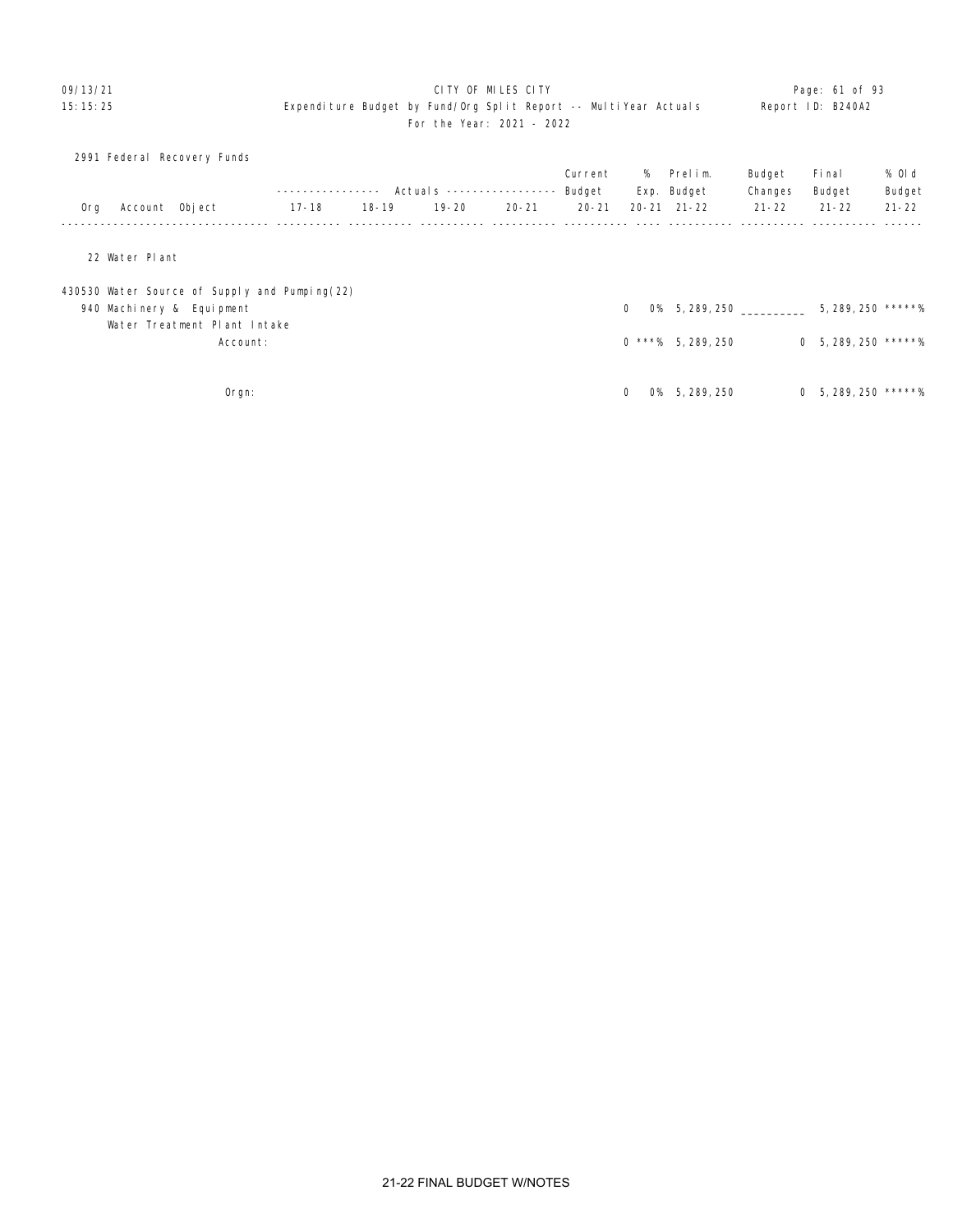### O9/13/21 **CITY OF MILES CITY CITY CITY CITY Page: 62 of 93** 15:15:25 Expenditure Budget by Fund/Org Split Report -- MultiYear Actuals Report ID: B240A2 For the Year: 2021 - 2022

|     | 2991 Federal Recovery Funds              |               |           |                                  |           |           |              |                     |           |                        |           |
|-----|------------------------------------------|---------------|-----------|----------------------------------|-----------|-----------|--------------|---------------------|-----------|------------------------|-----------|
|     |                                          |               |           |                                  |           | Current   |              | % Prelim.           | Budget    | Fi nal                 | % Old     |
|     |                                          | ------------- |           | Actuals ----------------- Budget |           |           |              | Exp. Budget         | Changes   | Budget                 | Budget    |
| 0rg | Account Object                           | 17-18         | $18 - 19$ | $19 - 20$                        | $20 - 21$ | $20 - 21$ |              | $20 - 21$ $21 - 22$ | $21 - 22$ | $21 - 22$              | $21 - 22$ |
|     |                                          |               |           |                                  |           |           |              |                     |           |                        |           |
|     | 23 Water Lines                           |               |           |                                  |           |           |              |                     |           |                        |           |
|     | 430550 Transmission and Distribution(23) |               |           |                                  |           |           |              |                     |           |                        |           |
|     | 940 Machinery & Equipment                |               |           |                                  |           |           | $\mathbf{0}$ | 0% 3,974,968        |           | $3,974,968$ *****%     |           |
|     | N 7th Street Project                     |               |           |                                  |           |           |              |                     |           |                        |           |
|     | Account:                                 |               |           |                                  |           |           |              | $0$ ***% 3.974.968  |           | $0$ 3, 974, 968 *****% |           |
|     |                                          |               |           |                                  |           |           |              |                     |           |                        |           |
|     | Orgn:                                    |               |           |                                  |           |           | $\mathbf{0}$ | 0% 3, 974, 968      |           | $0$ 3, 974, 968 *****% |           |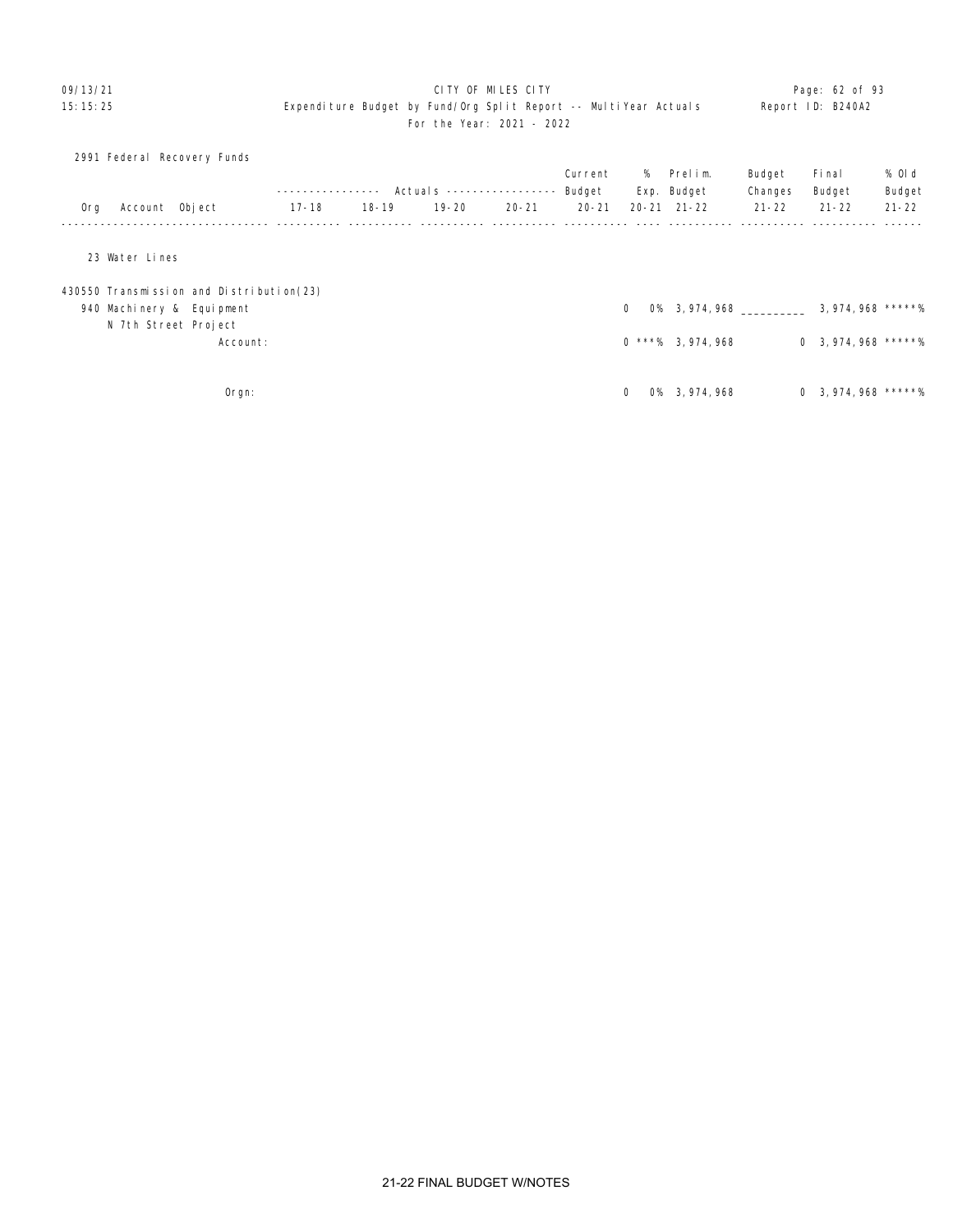### O9/13/21 **Dage:** 63 of 93 15:15:25 Expenditure Budget by Fund/Org Split Report -- MultiYear Actuals Report ID: B240A2 For the Year: 2021 - 2022

|     | 2991 Federal Recovery Funds                  |               |           |                           |           |           |                          |                     |              |                 |           |
|-----|----------------------------------------------|---------------|-----------|---------------------------|-----------|-----------|--------------------------|---------------------|--------------|-----------------|-----------|
|     |                                              |               |           |                           |           | Current   | %                        | Prelim.             | Budget       | Fi nal          | % Old     |
|     |                                              | ------------- |           | Actuals ----------------- |           | Budget    |                          | Exp. Budget         | Changes      | Budget          | Budget    |
| 0rg | Account Object                               | $17 - 18$     | $18 - 19$ | $19 - 20$                 | $20 - 21$ | $20 - 21$ |                          | $20 - 21$ $21 - 22$ | $21 - 22$    | $21 - 22$       | $21 - 22$ |
|     | 31 Sewer Lines                               |               |           |                           |           |           |                          |                     |              |                 |           |
|     | 430630 Sewer Collection and Transmission(31) |               |           |                           |           |           |                          |                     |              |                 |           |
|     | 940 Machinery & Equipment                    |               |           |                           |           |           | $\mathbf 0$<br><b>O%</b> |                     | 493,683      | 493, 683 *****% |           |
|     | N 7th Street Project                         |               |           |                           |           |           |                          |                     |              |                 |           |
|     | Account:                                     |               |           |                           |           |           | $0$ ***%                 | 493, 683            | $\mathbf 0$  | 493, 683 *****% |           |
|     |                                              |               |           |                           |           |           |                          |                     |              |                 |           |
|     | Orgn:                                        |               |           |                           |           |           | <b>O%</b><br>0           | 493, 683            | $\mathbf{0}$ | 493, 683 *****% |           |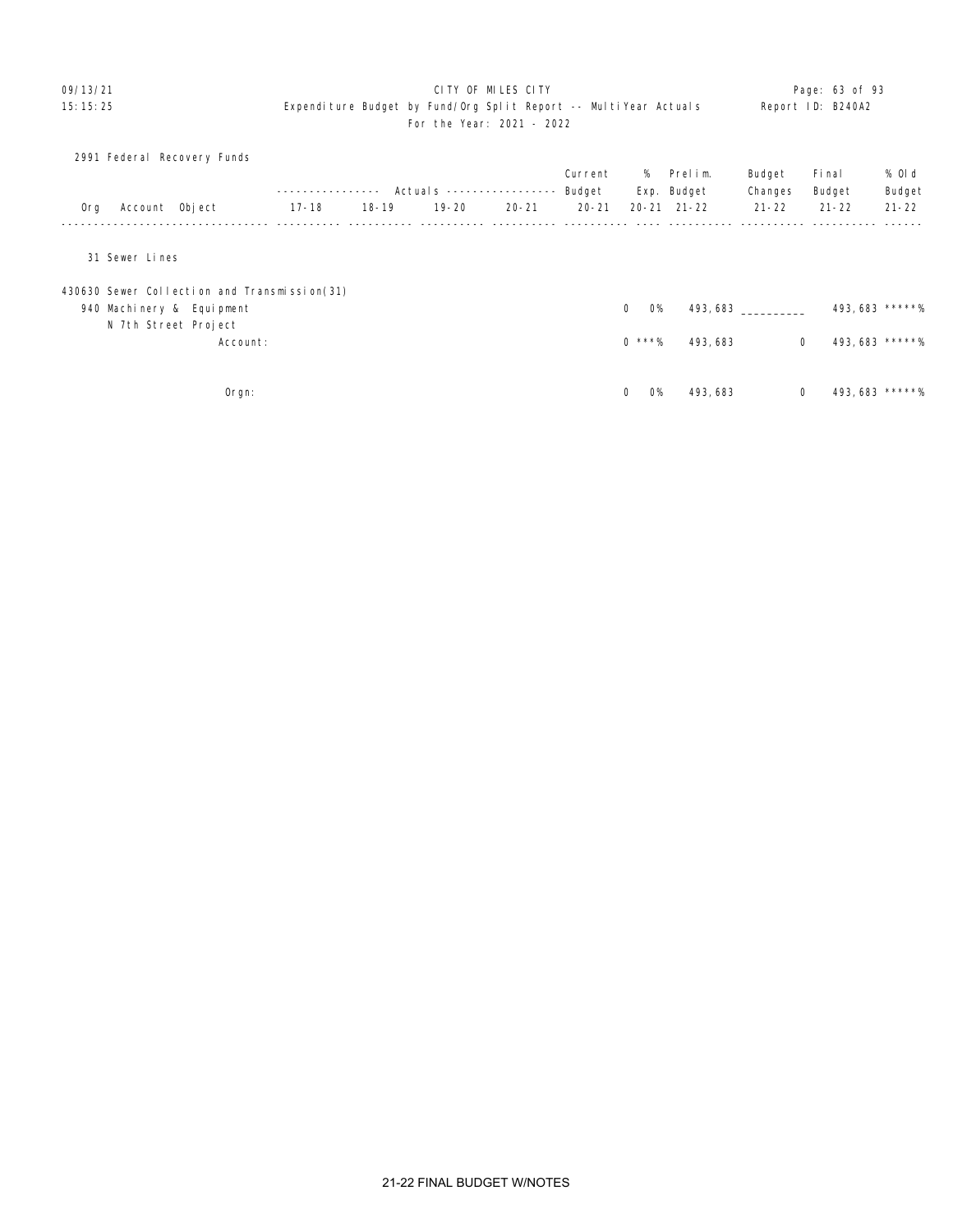### O9/13/21 **Dage:** 64 of 93 15:15:25 Expenditure Budget by Fund/Org Split Report -- MultiYear Actuals Report ID: B240A2 For the Year: 2021 - 2022

|     | 2991 Federal Recovery Funds              |              |           |                           |           |           |                       |                     |           |           |                 |
|-----|------------------------------------------|--------------|-----------|---------------------------|-----------|-----------|-----------------------|---------------------|-----------|-----------|-----------------|
|     |                                          |              |           |                           |           | Current   |                       | % Prelim.           | Budget    | Fi nal    | % Old           |
|     |                                          | ------------ |           | Actuals ----------------- |           | Budget    |                       | Exp. Budget         | Changes   | Budget    | Budget          |
| 0rg | Account Object                           | 17-18        | $18 - 19$ | $19 - 20$                 | $20 - 21$ | $20 - 21$ |                       | $20 - 21$ $21 - 22$ | $21 - 22$ | $21 - 22$ | $21 - 22$       |
|     |                                          |              |           |                           |           |           |                       |                     |           |           |                 |
|     | 107 Paved St. Maint. Dist. #204          |              |           |                           |           |           |                       |                     |           |           |                 |
|     | 430235 Storm Drain & Culvert Maintenance |              |           |                           |           |           |                       |                     |           |           |                 |
|     | 350 Professional Services                |              |           |                           |           |           | $\Omega$<br><b>O%</b> | 499, 785            |           |           | 499, 785 *****% |
|     | N 7th Street Project                     |              |           |                           |           |           |                       |                     |           |           |                 |
|     | Account:                                 |              |           |                           |           |           | $0$ ***%              | 499, 785            | 0         |           | 499, 785 *****% |
|     |                                          |              |           |                           |           |           |                       |                     |           |           |                 |
|     | Orgn:                                    |              |           |                           |           |           | $\Omega$<br><b>O%</b> | 499, 785            | 0         |           | 499, 785 *****% |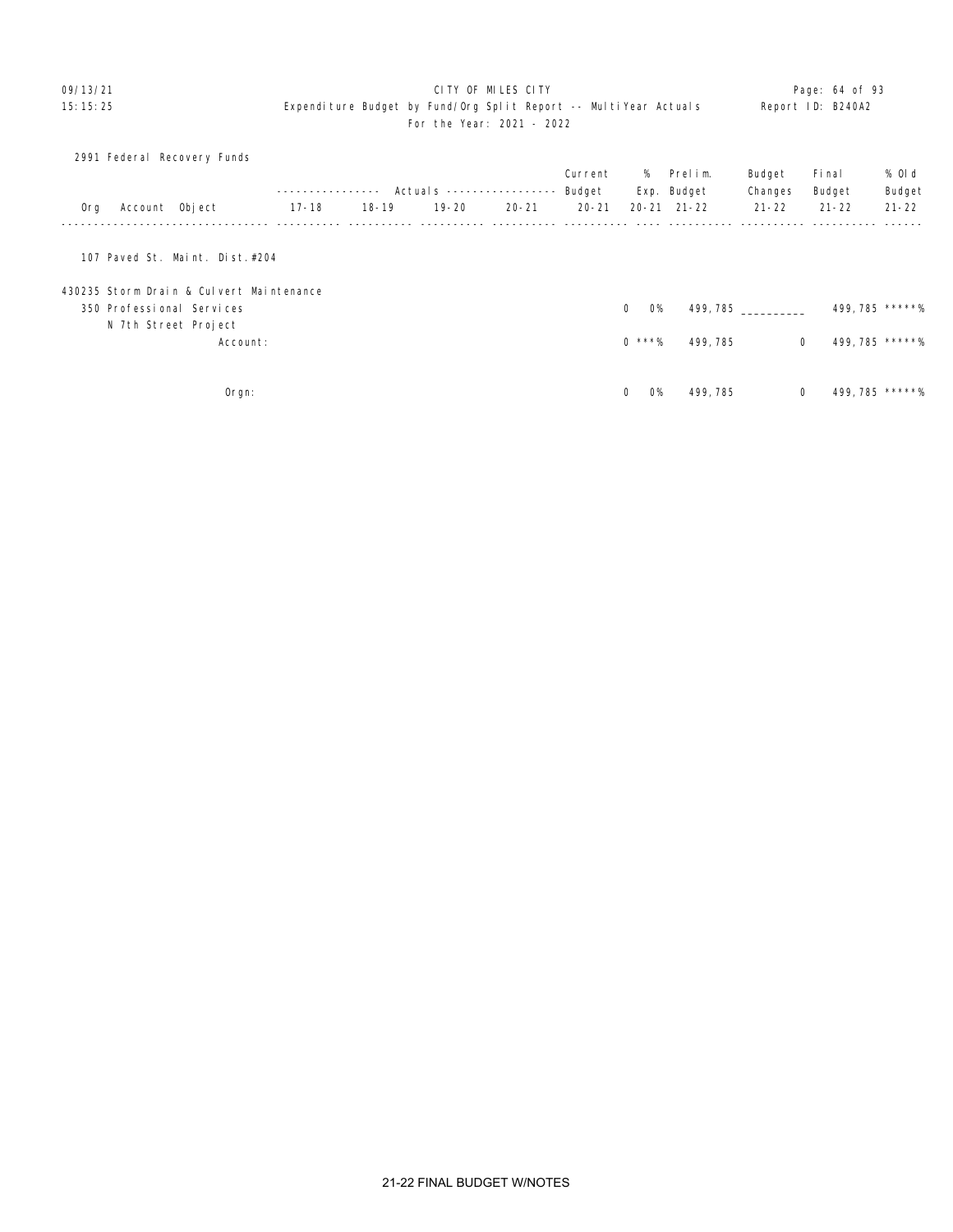### O9/13/21 **CITY OF MILES CITY CITY CITY CITY CITY Page: 65 of 93** 15:15:25 Expenditure Budget by Fund/Org Split Report -- MultiYear Actuals Report ID: B240A2 For the Year: 2021 - 2022

|     |                | 2991 Federal Recovery Funds              |              |           |                            |           |           |                          |                     |             |           |                  |
|-----|----------------|------------------------------------------|--------------|-----------|----------------------------|-----------|-----------|--------------------------|---------------------|-------------|-----------|------------------|
|     |                |                                          |              |           |                            |           | Current   |                          | % Prelim.           | Budget      | Fi nal    | % Old            |
|     |                |                                          | ------------ |           | Actual s ----------------- |           | Budget    |                          | Exp. Budget         | Changes     | Budget    | Budget           |
| 0rg | Account Object |                                          | $17 - 18$    | $18 - 19$ | $19 - 20$                  | $20 - 21$ | $20 - 21$ |                          | $20 - 21$ $21 - 22$ | $21 - 22$   | $21 - 22$ | $21 - 22$        |
|     |                |                                          |              |           |                            |           |           |                          |                     |             |           |                  |
|     |                | 108 Street Maintenance (North Side)      |              |           |                            |           |           |                          |                     |             |           |                  |
|     |                | 430235 Storm Drain & Culvert Maintenance |              |           |                            |           |           |                          |                     |             |           |                  |
|     |                | 350 Professional Services                |              |           |                            |           |           | $\Omega$<br><b>O%</b>    | 124, 947            |             |           | $124,947$ *****% |
|     |                | N 7th Street Project                     |              |           |                            |           |           |                          |                     |             |           |                  |
|     |                | Account:                                 |              |           |                            |           |           | $0$ ***%                 | 124, 947            | $\mathbf 0$ |           | 124, 947 *****%  |
|     |                |                                          |              |           |                            |           |           |                          |                     |             |           |                  |
|     |                | Orgn:                                    |              |           |                            |           |           | $\mathbf 0$<br><b>O%</b> | 124, 947            | $\mathbf 0$ |           | $124,947$ *****% |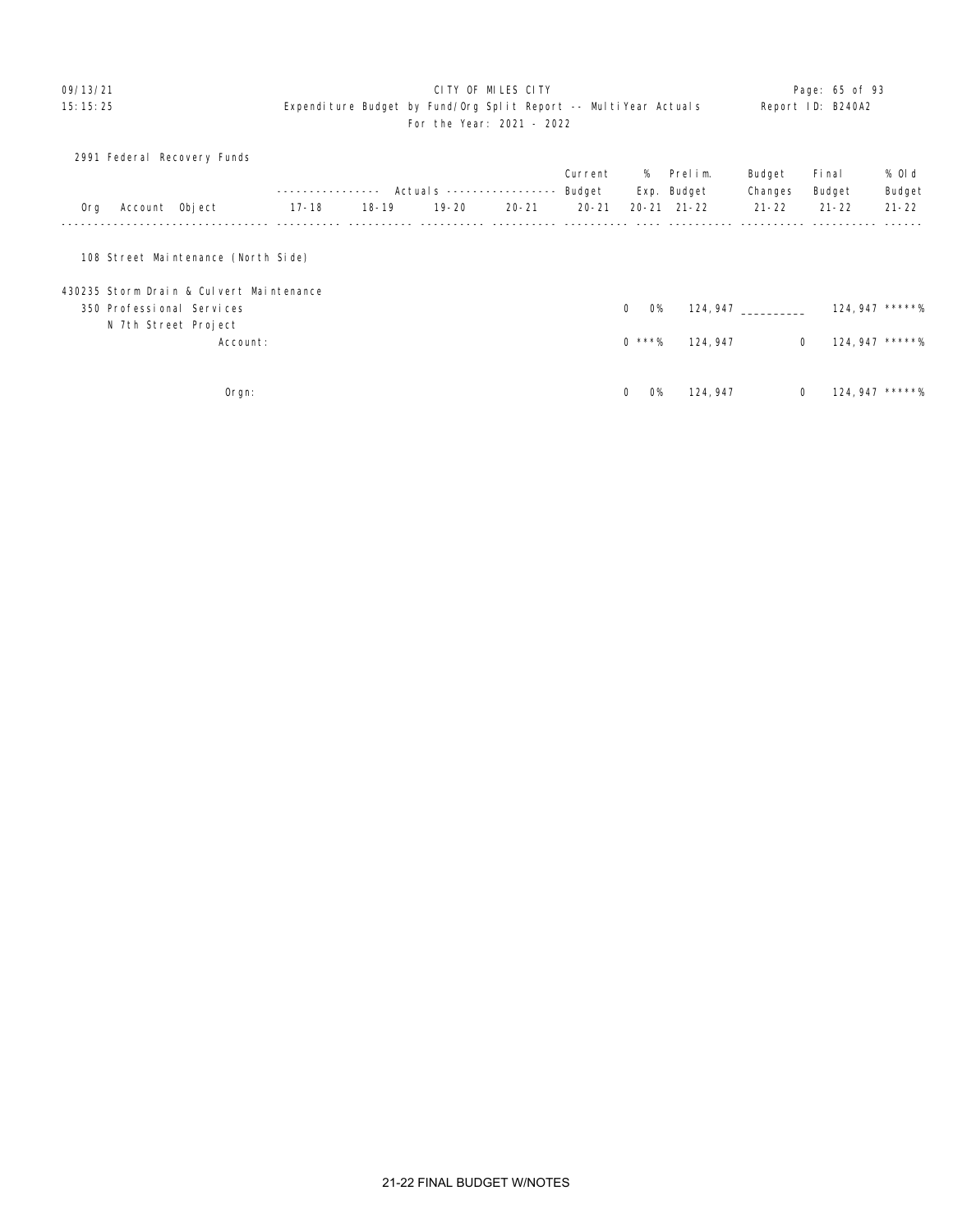# 09/13/21 **CITY OF MILES CITY CITY CONSUMING THE CONSUMING Page: 66 of 93**

# 15:15:25 Expenditure Budget by Fund/Org Split Report -- MultiYear Actuals Report ID: B240A2 For the Year: 2021 - 2022

|     |                       | 2991 Federal Recovery Funds |                                                        |             |                                  |           |           |                       |                     |           |                         |           |
|-----|-----------------------|-----------------------------|--------------------------------------------------------|-------------|----------------------------------|-----------|-----------|-----------------------|---------------------|-----------|-------------------------|-----------|
|     |                       |                             |                                                        |             |                                  |           | Current   | %                     | Prelim.             | Budget    | Fi nal                  | % OI d    |
|     |                       |                             |                                                        | ----------- | Actuals ----------------- Budget |           |           |                       | Exp. Budget         | Changes   | Budget                  | Budget    |
| Org | Account Object        |                             | 17-18                                                  | 18-19       | 19-20                            | $20 - 21$ | $20 - 21$ |                       | $20 - 21$ $21 - 22$ | $21 - 22$ | $21 - 22$               | $21 - 22$ |
|     | 201 Flood Prevention  |                             |                                                        |             |                                  |           |           |                       |                     |           |                         |           |
|     | 431200 Flood Control  |                             |                                                        |             |                                  |           |           |                       |                     |           |                         |           |
|     |                       | 350 Professional Services   |                                                        |             |                                  |           |           | $\Omega$<br><b>O%</b> | 5,560,000           |           | 5,560,000 *****%        |           |
|     |                       | Yellowstone \$1,610,000     |                                                        |             |                                  |           |           |                       |                     |           |                         |           |
|     | SI ough \$3, 960, 000 |                             |                                                        |             |                                  |           |           |                       |                     |           |                         |           |
|     |                       |                             | less \$10,000 for the transfer from Gen Fund in 21/22. |             |                                  |           |           |                       |                     |           |                         |           |
|     |                       | Account:                    |                                                        |             |                                  |           |           |                       | $0$ ***% 5,560,000  |           | $0$ 5, 560, 000 *****%  |           |
|     |                       |                             |                                                        |             |                                  |           |           |                       |                     |           |                         |           |
|     |                       | Orgn:                       |                                                        |             |                                  |           |           | <b>O%</b><br>$\Omega$ | 5,560,000           |           | $0$ 5, 560, 000 *****%  |           |
|     |                       | Fund:                       |                                                        |             |                                  |           |           | $\Omega$              | 0% 15, 942, 633     |           | $0$ 15, 942, 633 *****% |           |
|     |                       |                             |                                                        |             |                                  |           |           |                       |                     |           |                         |           |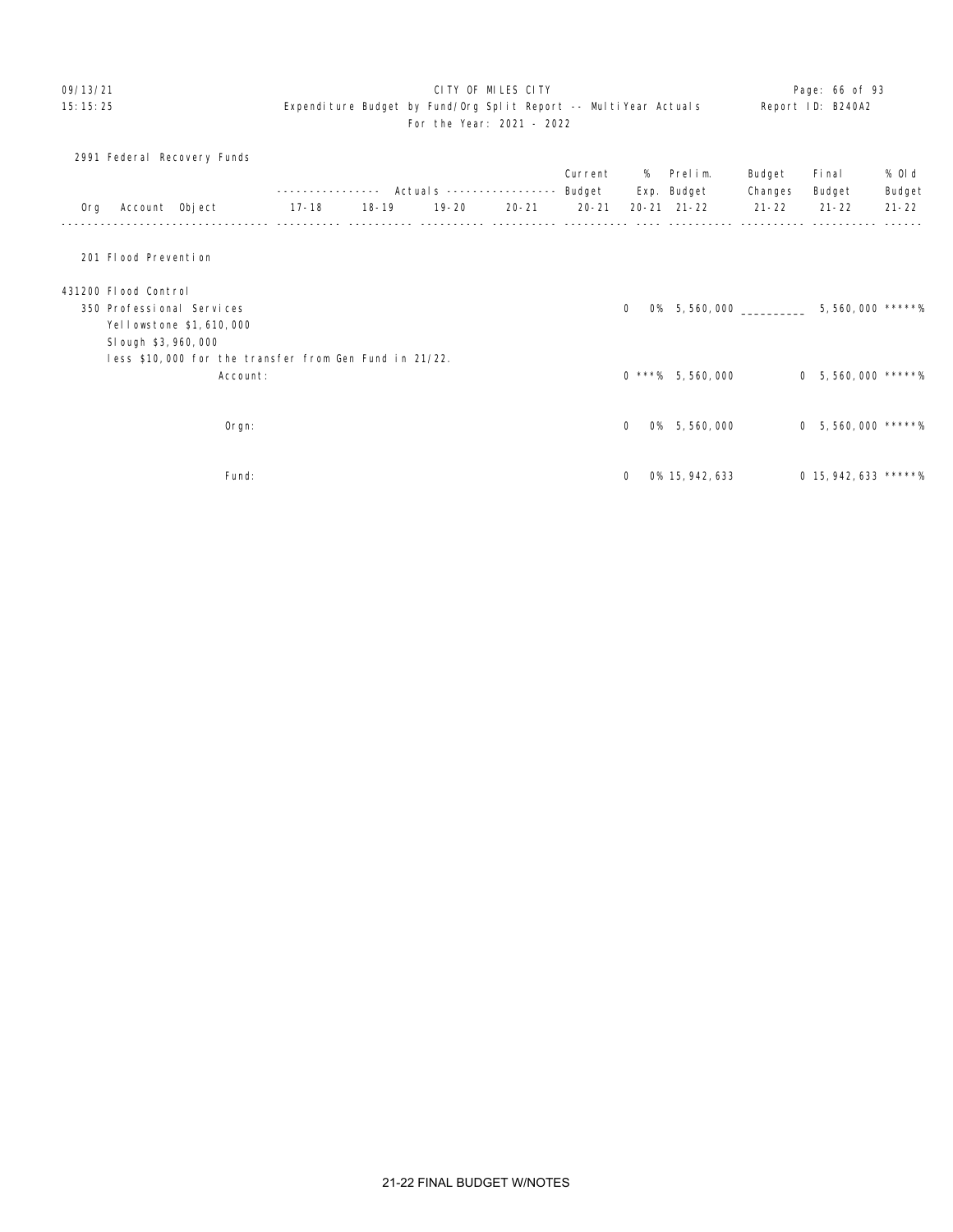# 09/13/21 Page: 67 of 93

# 15:15:25 Expenditure Budget by Fund/Org Split Report -- MultiYear Actuals Report ID: B240A2 For the Year: 2021 - 2022

|     |                       | 3301 Judgement Settlement/Southgate |           |           |                            |           |           |           |                     |             |             |             |           |
|-----|-----------------------|-------------------------------------|-----------|-----------|----------------------------|-----------|-----------|-----------|---------------------|-------------|-------------|-------------|-----------|
|     |                       |                                     |           |           |                            |           | Current   | %         | Prelim.             | Budget      | Fi nal      |             | % Old     |
|     |                       |                                     |           | $- - - -$ | Actual s ----------------- |           | Budget    |           | Exp. Budget         | Changes     | Budget      |             | Budget    |
| Org | Account Object        |                                     | $17 - 18$ | $18 - 19$ | $19 - 20$                  | $20 - 21$ | $20 - 21$ |           | $20 - 21$ $21 - 22$ | $21 - 22$   | $21 - 22$   |             | $21 - 22$ |
|     |                       |                                     |           |           |                            |           |           |           |                     |             |             |             |           |
|     |                       |                                     |           |           |                            |           |           |           |                     |             |             |             |           |
|     |                       | 36 Planning & Community Services    |           |           |                            |           |           |           |                     |             |             |             |           |
|     |                       | 510200 Judgements and Losses        |           |           |                            |           |           |           |                     |             |             |             |           |
|     | 801 Southgate Lawsuit |                                     |           |           | 201, 700                   |           | 201, 700  | <b>O%</b> |                     |             |             | 0           | 0%        |
|     |                       | Account:                            |           |           | 201, 700                   |           | 201, 700  | <b>O%</b> |                     | 0           | 0           | $\mathbf 0$ | 0%        |
|     |                       |                                     |           |           |                            |           |           |           |                     |             |             |             |           |
|     |                       |                                     |           |           |                            |           |           |           |                     |             |             |             |           |
|     |                       | Orgn:                               |           |           | 201, 700                   |           | 201, 700  | <b>O%</b> |                     | $\mathbf 0$ | $\mathbf 0$ | 0           | 0%        |
|     |                       |                                     |           |           |                            |           |           |           |                     |             |             |             |           |
|     |                       | Fund:                               |           |           | 201, 700                   |           | 201, 700  | <b>O%</b> |                     | 0           | 0           | 0           | <b>O%</b> |
|     |                       |                                     |           |           |                            |           |           |           |                     |             |             |             |           |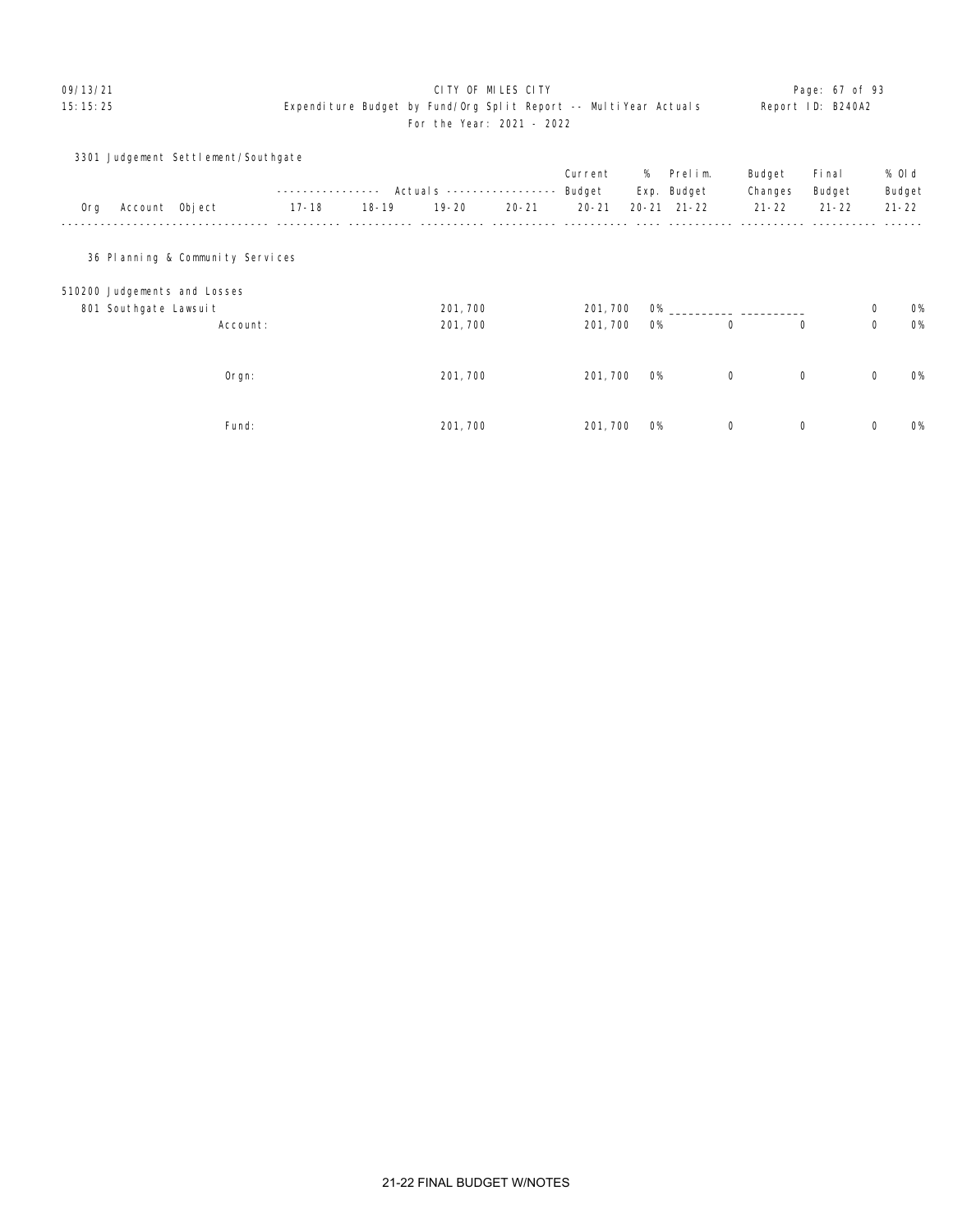### O9/13/21 **CITY OF MILES CITY CITY CITY CITY CITY Page: 68 of 93** 15:15:25 Expenditure Budget by Fund/Org Split Report -- MultiYear Actuals Report ID: B240A2 For the Year: 2021 - 2022

|     |                         |                                    |           |           | Actuals $---$ |           | Current<br>Budget | %<br>Exp.  | Prelim.<br>Budget   | Budget<br>Changes | Fi nal<br>Budget | % OI d<br>Budget |
|-----|-------------------------|------------------------------------|-----------|-----------|---------------|-----------|-------------------|------------|---------------------|-------------------|------------------|------------------|
| 0rg | Account Object          |                                    | $17 - 18$ | $18 - 19$ | $19 - 20$     | $20 - 21$ | $20 - 21$         |            | $20 - 21$ $21 - 22$ | $21 - 22$         | $21 - 22$        | $21 - 22$        |
|     |                         |                                    |           |           |               |           |                   |            |                     |                   |                  |                  |
|     | 110 SID $#$ 211         |                                    |           |           |               |           |                   |            |                     |                   |                  |                  |
|     |                         | 490500 Other Debt Service Payments |           |           |               |           |                   |            |                     |                   |                  |                  |
|     | 643 Principal - SID 211 |                                    | 3,712     | 3,759     | 3,806         | 3,853     |                   | 3,854 100% |                     | 3,902             | 3,902            | 101%             |
|     | 644 Interest- SID 211   |                                    | 1,331     | 1,559     | 1,541         | 728       |                   | 728 100%   | 628                 |                   | 628              | 86%              |
|     |                         | Account:                           | 5,043     | 5,318     | 5, 347        | 4,581     |                   | 4,582 100% | 4,530               | 0                 | 4,530            | 98%              |
|     |                         | $O$ rgn:                           | 5,043     | 5,318     | 5, 347        | 4,581     |                   | 4,582 100% | 4,530               | 0                 | 4,530            | 98%              |
|     |                         | Fund:                              | 5,043     | 5,318     | 5,347         | 4,581     |                   | 4,582 100% | 4,530               | 0                 | 4,530            | 98%              |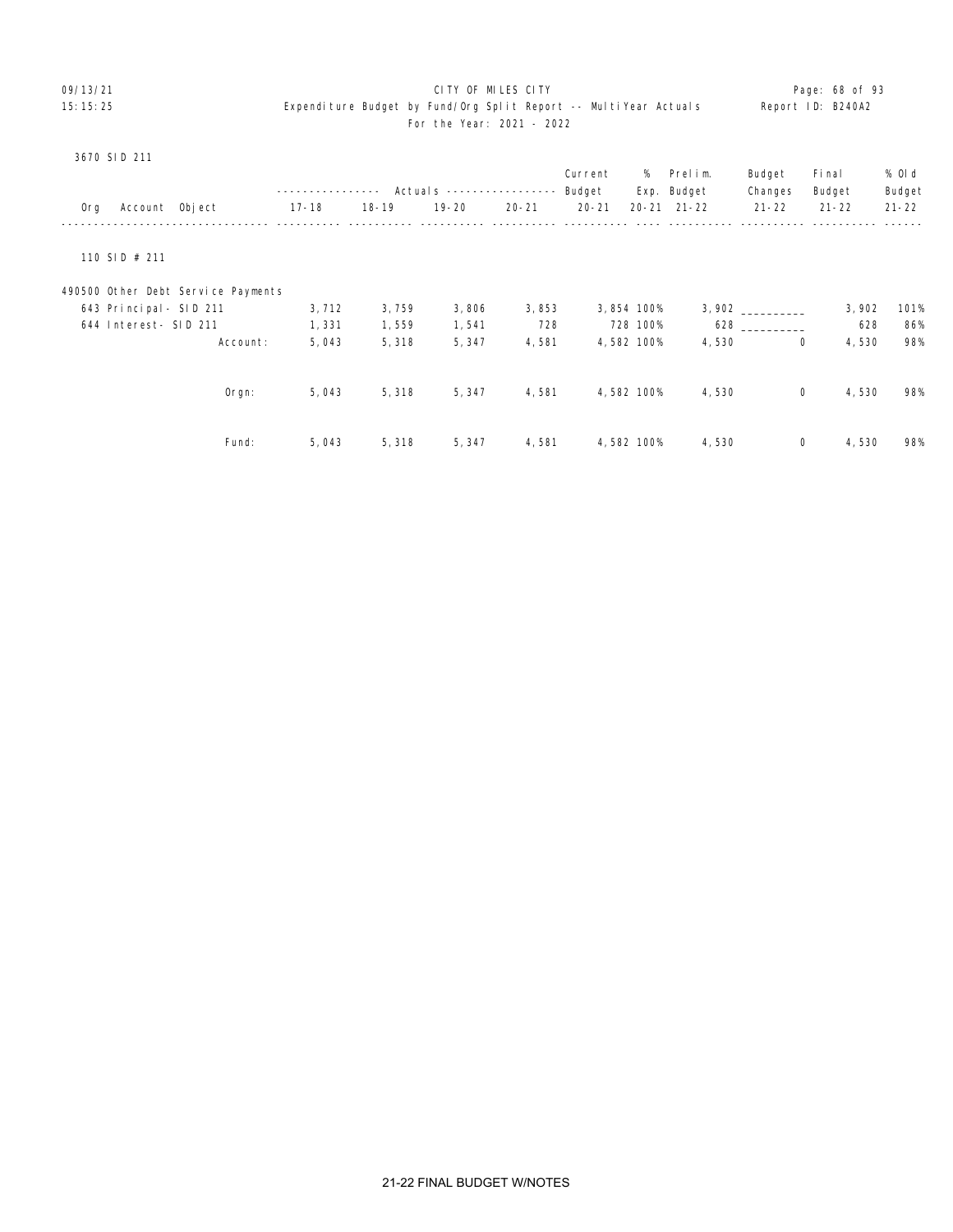### 09/13/21 **CITY OF MILES CITY CITY CONSUMING THE PAGE: 69 of 93**

## 15:15:25 Expenditure Budget by Fund/Org Split Report -- MultiYear Actuals Report ID: B240A2 For the Year: 2021 - 2022

|     |                                      | 4000 General Fund Capitol Improvement Fund      |                                                           |           |           |           | Current   | %                           | Prelim.                 | Budget    | Fi nal                  | % 0l d        |
|-----|--------------------------------------|-------------------------------------------------|-----------------------------------------------------------|-----------|-----------|-----------|-----------|-----------------------------|-------------------------|-----------|-------------------------|---------------|
|     |                                      |                                                 | ---------------    Actual s    ----------------    Budget |           |           |           |           |                             | Exp. Budget             | Changes   | Budget                  | Budget        |
| 0rg | Account Object                       |                                                 | $17 - 18$                                                 | $18 - 19$ | $19 - 20$ | $20 - 21$ | $20 - 21$ |                             | $20 - 21$ $21 - 22$     | $21 - 22$ | $21 - 22$               | $21 - 22$     |
|     | 501 Capital Purchases                |                                                 |                                                           |           |           |           |           |                             |                         |           |                         |               |
|     | 410100 Legi sl ati ve Servi ces (02) |                                                 |                                                           |           |           |           |           |                             |                         |           |                         |               |
|     | 940 Machinery & Equipment            |                                                 | 54, 966                                                   | 19,099    | 14, 469   |           |           | $\mathbf{O}$                |                         |           | 0                       | <b>0%</b>     |
|     |                                      | Account:                                        | 54, 966                                                   | 19,099    | 14, 469   |           |           | $0$ ***%                    | $\Omega$                |           | $\mathbf 0$<br>$\Omega$ | 0%            |
|     | 420100 Law Enforcement Services      |                                                 |                                                           |           |           |           |           |                             |                         |           |                         |               |
|     | 350 Professional Services            |                                                 |                                                           |           | 29,749    |           |           | $\mathbf{0}$                | $O\%$                   |           | $\mathbf 0$             | <b>0%</b>     |
|     |                                      | Account:                                        |                                                           |           | 29,749    |           |           | $0$ ***%                    | $\Omega$                |           | $\Omega$<br>$\mathbf 0$ | <b>0%</b>     |
|     |                                      | 420140 Crime Control and Investigation(05)      |                                                           |           |           |           |           |                             |                         |           |                         |               |
|     | 230 Repair and Maintenance Su        |                                                 |                                                           | 6,700     |           |           |           | 0                           | 0% __________________ _ |           | 0                       | <b>0%</b>     |
|     |                                      | Account:                                        |                                                           | 6,700     |           |           |           | $0$ ***%                    | $\Omega$                |           | $\mathbf 0$<br>$\Omega$ | <b>0%</b>     |
|     | 460433 Park Operations(13)           |                                                 |                                                           |           |           |           |           |                             |                         |           |                         |               |
|     | 350 Professional Services            |                                                 |                                                           | 119,561   |           |           |           | $\overline{O}$<br><b>O%</b> |                         | 80,000    |                         | 80,000 *****% |
|     |                                      | Parks ~ Commercial Turf Mower ~ \$65,000        |                                                           |           |           |           |           |                             |                         |           |                         |               |
|     |                                      | Chlorine Feeder & DCM Frog Pool $\sim$ \$15,000 |                                                           |           |           |           |           |                             |                         |           |                         |               |
|     |                                      | Account:                                        |                                                           | 119,561   |           |           |           | $0$ ***%                    | 80,000                  |           | 0                       | 80,000 *****% |
|     |                                      | Orgn:                                           | 54, 966                                                   | 145, 360  | 44, 218   |           |           | $\overline{O}$<br><b>O%</b> | 80,000                  |           | 0                       | 80,000 *****% |
|     |                                      | Fund:                                           | 54, 966                                                   | 145, 360  | 44, 218   |           |           | 0<br><b>O%</b>              | 80,000                  |           | 0                       | 80,000 *****% |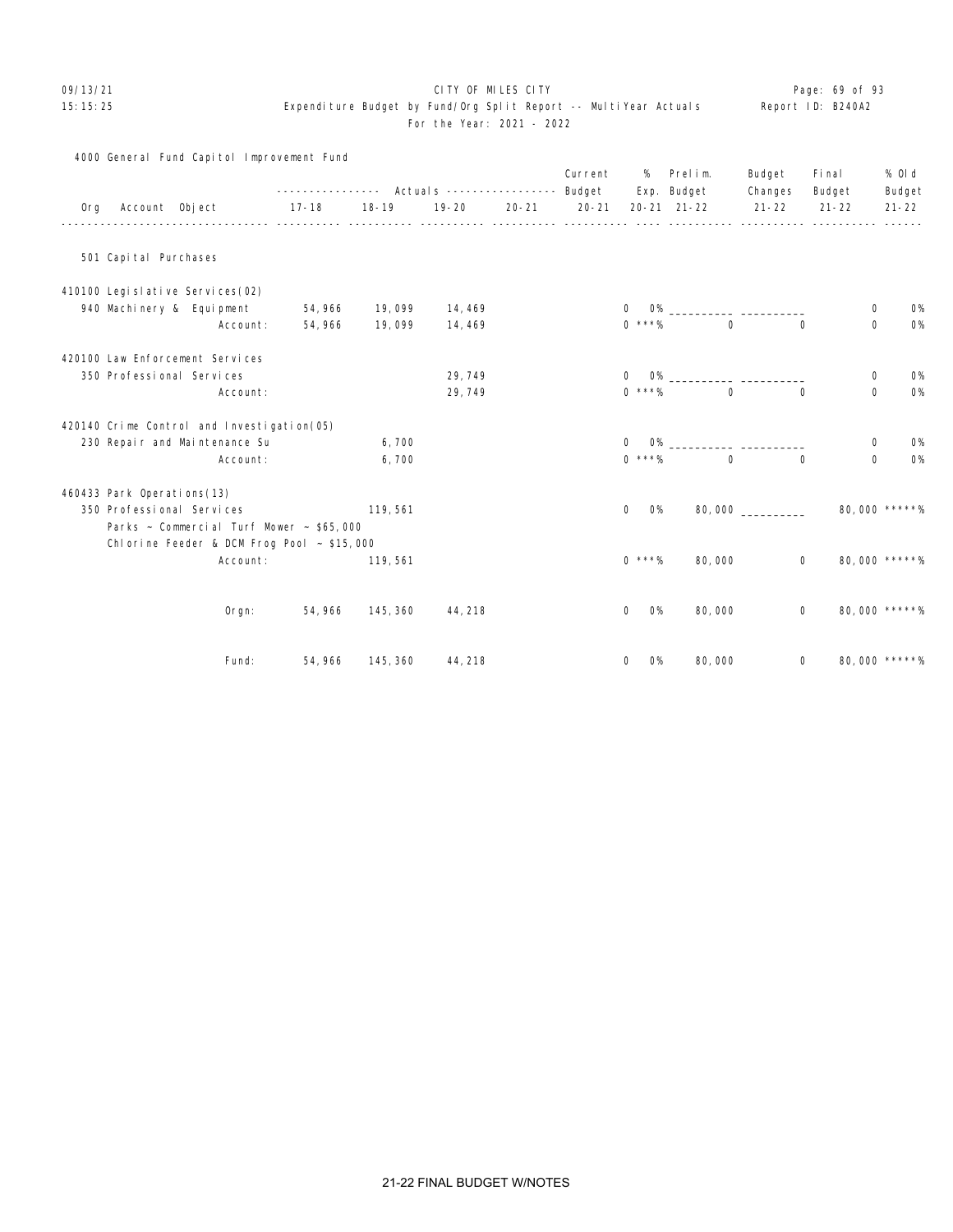### 09/13/21 Page: 70 of 93 15:15:25 Expenditure Budget by Fund/Org Split Report -- MultiYear Actuals Report ID: B240A2 For the Year: 2021 - 2022

|     |                             | 4010 Fire Dept Captial Imprvmt Fund |       |           |                          |           |           |                             |             |             |           |              |
|-----|-----------------------------|-------------------------------------|-------|-----------|--------------------------|-----------|-----------|-----------------------------|-------------|-------------|-----------|--------------|
|     |                             |                                     |       |           |                          |           | Current   | %                           | Prelim.     | Budget      | Fi nal    | % 0l d       |
|     |                             |                                     |       |           | Actual s --------------- |           | Budget    |                             | Exp. Budget | Changes     | Budget    | Budget       |
| 0rg | Account Object              |                                     | 17-18 | $18 - 19$ | $19 - 20$                | $20 - 21$ | $20 - 21$ |                             | 20-21 21-22 | $21 - 22$   | $21 - 22$ | $21 - 22$    |
|     |                             |                                     |       |           |                          |           |           |                             |             |             |           |              |
|     | 501 Capital Purchases       |                                     |       |           |                          |           |           |                             |             |             |           |              |
|     | 420460 Fire Suppression(07) |                                     |       |           |                          |           |           |                             |             |             |           |              |
|     |                             | 940 Machinery & Equipment           |       |           |                          |           |           | $\overline{0}$<br><b>O%</b> |             |             |           | 1,000 *****% |
|     |                             | Account:                            |       |           |                          |           |           | $0$ ***%                    | 1,000       | $\mathbf 0$ |           | 1,000 *****% |
|     |                             |                                     |       |           |                          |           |           |                             |             |             |           |              |
|     |                             | Orgn:                               |       |           |                          |           |           | <b>O%</b><br>$\mathbf 0$    | 1,000       | $\mathbf 0$ |           | 1,000 *****% |
|     |                             |                                     |       |           |                          |           |           |                             |             |             |           |              |
|     |                             | Fund:                               |       |           |                          |           |           | <b>O%</b><br>$\mathbf 0$    | 1,000       | 0           |           | 1,000 *****% |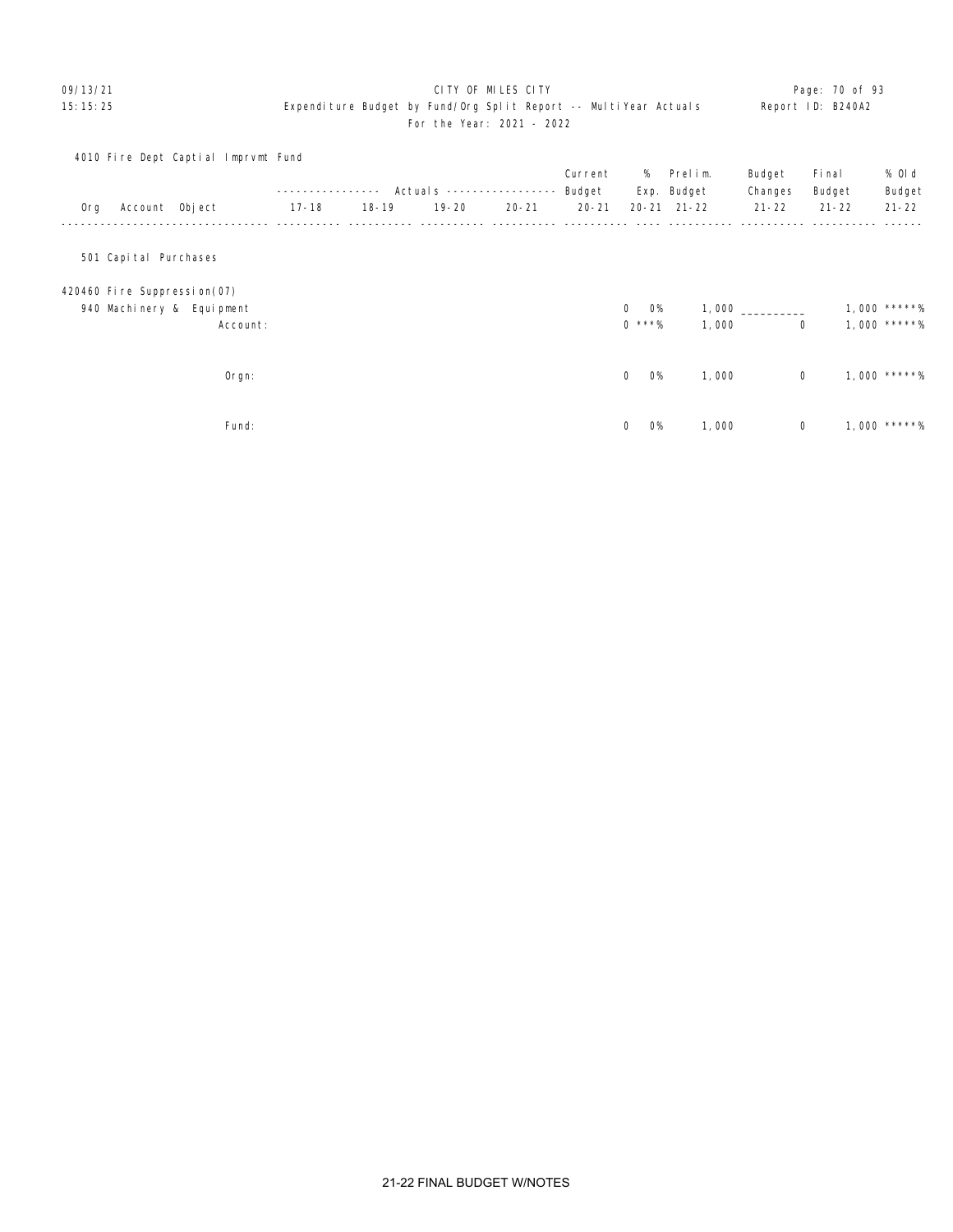### 09/13/21 Page: 71 of 93 15:15:25 Expenditure Budget by Fund/Org Split Report -- MultiYear Actuals Report ID: B240A2 For the Year: 2021 - 2022

# 4050 Ambulance Capital Improvement Fund Current % Prelim. Budget Final % Old ---------------- Actuals ----------------- Budget Exp. Budget Changes Budget Budget Org Account Object 17-18 18-19 19-20 20-21 20-21 20-21 21-22 21-22 21-22 21-22 -------------------------------- ---------- ---------- ---------- ---------- ---------- ---- ---------- ---------- ---------- ------ 10 Ambulance 420730 Emergency Medical Services-Ambulance 940 Machinery & Equipment 200 0% Account:  $\frac{3}{13,779}$   $\frac{3}{100}$   $\frac{3}{100}$   $\frac{3}{100}$   $\frac{3}{100}$   $\frac{3}{100}$   $\frac{3}{100}$   $\frac{3}{100}$   $\frac{3}{100}$   $\frac{3}{100}$   $\frac{3}{100}$   $\frac{3}{100}$   $\frac{3}{100}$   $\frac{3}{100}$   $\frac{3}{100}$   $\frac{3}{100}$   $\frac{3}{100}$   $\frac{3$  Orgn: 13,779 0% 0 0 0 0% Fund: 13,779 0% 0 0 0 0%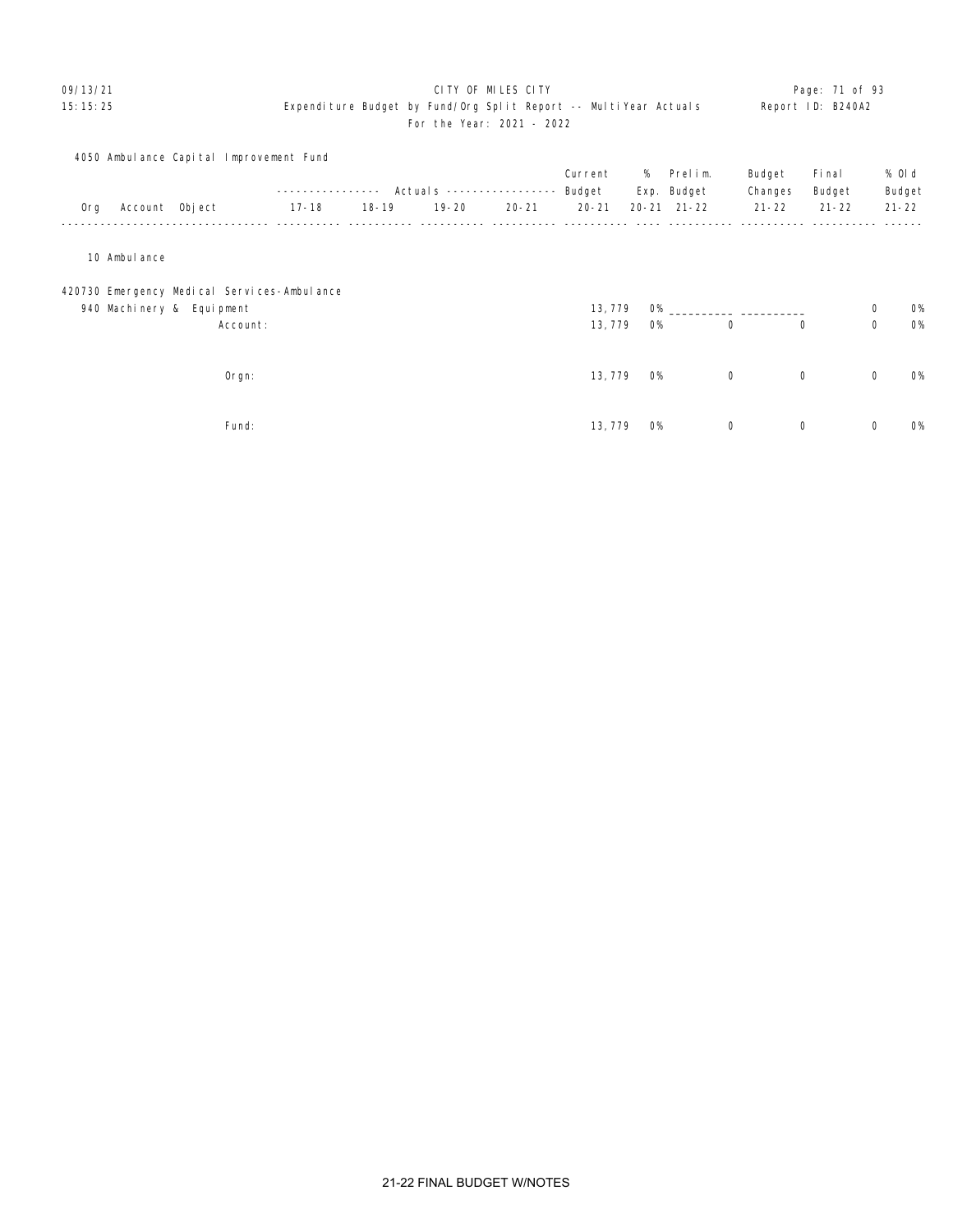### 09/13/21 Page: 72 of 93

### 15:15:25 Expenditure Budget by Fund/Org Split Report -- MultiYear Actuals Report ID: B240A2 For the Year: 2021 - 2022

4060 CAPITAL IMPROV-PUBLIC WORKS

|     |                             |                                                                 | ------------ |           | Actuals ----------------- |           | Current<br>Budget | %   | Prelim.<br>Exp. Budget | Budget<br>Changes | Fi nal<br>Budget | % 0l d<br>Budget |
|-----|-----------------------------|-----------------------------------------------------------------|--------------|-----------|---------------------------|-----------|-------------------|-----|------------------------|-------------------|------------------|------------------|
| 0rg | Account Object              |                                                                 | 17-18        | $18 - 19$ | $19 - 20$                 | $20 - 21$ | $20 - 21$         |     | $20 - 21$ $21 - 22$    | $21 - 22$         | $21 - 22$        | $21 - 22$        |
|     |                             |                                                                 |              |           |                           |           |                   |     |                        |                   |                  |                  |
|     |                             | 911 Public Works Operations                                     |              |           |                           |           |                   |     |                        |                   |                  |                  |
|     | 430233 Roadway/Re-surfacing |                                                                 |              |           |                           |           |                   |     |                        |                   |                  |                  |
|     |                             | 940 Machinery & Equipment                                       |              | 136, 550  | 382, 160                  | 193, 588  | 275,000 70%       |     |                        | 270,500           | 270, 500         | 98%              |
|     |                             | Sewer Jetting Truck $\sim$ \$75,000 (33% cost share with PU)    |              |           |                           |           |                   |     |                        |                   |                  |                  |
|     |                             | Tandem Dump Truck ~ \$85,000 (50% cost share with PU)           |              |           |                           |           |                   |     |                        |                   |                  |                  |
|     |                             | Side Dump Trailer $\sim$ \$20,000 (50% cost share with PU)      |              |           |                           |           |                   |     |                        |                   |                  |                  |
|     |                             | 4X4 UTV Weed Sprayer ~ \$12,500 (50% cost share with Parks)     |              |           |                           |           |                   |     |                        |                   |                  |                  |
|     |                             | Air Compressor $\sim$ \$10,000 (50% cost share with PU)         |              |           |                           |           |                   |     |                        |                   |                  |                  |
|     |                             | Grizzly Soil Seperator $\sim$ \$20,000 (50% cost share with PU) |              |           |                           |           |                   |     |                        |                   |                  |                  |
|     |                             | Concrete Crushing $\sim$ \$35,000 (50% cost share with PU)      |              |           |                           |           |                   |     |                        |                   |                  |                  |
|     |                             | Misc expenses $\sim$ \$13,000                                   |              |           |                           |           |                   |     |                        |                   |                  |                  |
|     |                             | Account:                                                        |              | 136, 550  | 382, 160                  | 193, 588  | 275,000           | 70% | 270, 500               |                   | 270, 500<br>0    | 98%              |
|     |                             |                                                                 |              |           |                           |           |                   |     |                        |                   |                  |                  |
|     |                             |                                                                 |              |           |                           |           |                   |     |                        |                   |                  |                  |
|     |                             | Orgn:                                                           |              | 136, 550  | 382, 160                  | 193, 588  | 275,000 70%       |     | 270, 500               | 0                 | 270, 500         | 98%              |
|     |                             |                                                                 |              |           |                           |           |                   |     |                        |                   |                  |                  |
|     |                             | Fund:                                                           |              | 136, 550  | 382, 160                  | 193, 588  | 275,000           | 70% | 270, 500               |                   | 270, 500<br>0    | 98%              |
|     |                             |                                                                 |              |           |                           |           |                   |     |                        |                   |                  |                  |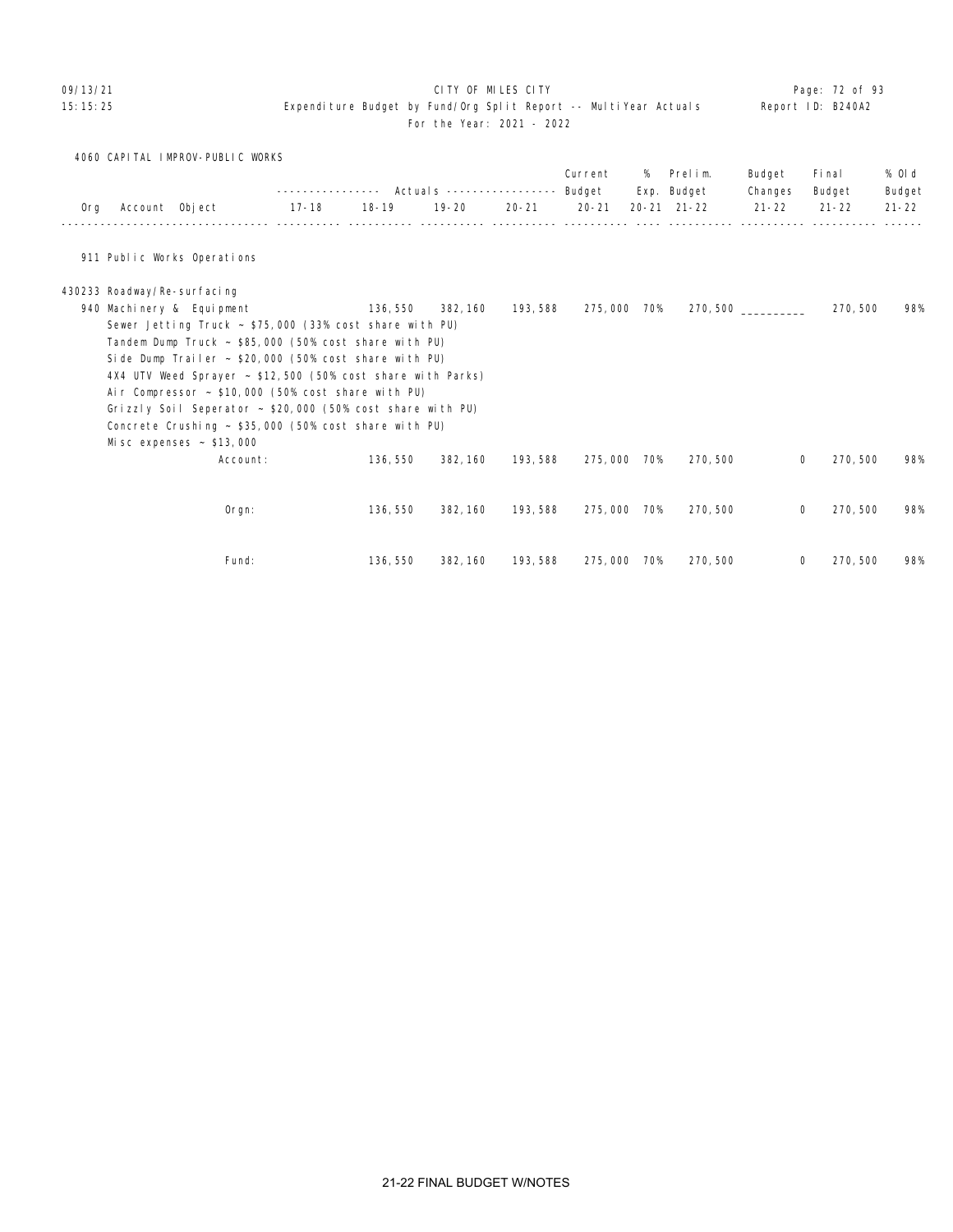# OP/13/21 **CITY OF MILES CITY CITY CITY CITY Page: 73 of 93**

### 15:15:25 Expenditure Budget by Fund/Org Split Report -- MultiYear Actuals Report ID: B240A2 For the Year: 2021 - 2022

5210 WATER UTILITY

|                    | ---------------    Actuals -----------------    Budget    Exp.    Budget |         |  | Current % Prelim. |                                                             | Budget<br>Changes Budget | <b>Final</b> | % Old<br>Budget |
|--------------------|--------------------------------------------------------------------------|---------|--|-------------------|-------------------------------------------------------------|--------------------------|--------------|-----------------|
| Org Account Object | 17-18                                                                    | $18-19$ |  |                   | 19-20   20-21   20-21  20-21 21-22    21-22   21-22   21-22 |                          |              |                 |

22 Water Plant

### 430530 Water Source of Supply and Pumping(22)

| 111 Salaries and Wages - Perm    | 243, 869 | 237, 547 | 246, 885 | 252, 318 | 254, 576     | 99%       |                    |                 | 197, 216 | 77%  |
|----------------------------------|----------|----------|----------|----------|--------------|-----------|--------------------|-----------------|----------|------|
| 121 OVERTIME-PERMANENT           | 10, 317  | 9,970    | 8,392    | 8,548    | 10, 300      | 83%       | 10,300             |                 | 10, 300  | 100% |
| 131 VACATION                     | 21, 439  | 18,601   | 17,037   | 18,852   | 19,500       | 97%       | 19,500 _________   |                 | 19,500   | 100% |
| 132 SICK LEAVE                   | 12, 228  | 7,514    | 4,972    | 4,866    | 5,500        | 88%       |                    |                 | 5,500    | 100% |
| 133 OTHER LEAVE PAY              | 5,458    | 5,462    | 2,309    | 8,509    | 3, 162 269%  |           |                    |                 | 1,456    | 46%  |
| 134 HOLIDAY PAY                  | 5,310    | 5,752    | 4,685    | 5,444    | 5,400 101%   |           |                    |                 | 5,400    | 100% |
| 141 Unemployment Insurance       | 750      | 1,001    | 428      | 450      |              | 448 100%  |                    | 359             | 359      | 80%  |
| 142 Workers' Compensation        | 17,062   | 18, 241  | 16, 909  | 11,825   | 15, 134      | 78%       | 4,835              |                 | 4,835    | 32%  |
| 143 Heal th Insurance            | 58,717   | 104, 327 | 81, 612  | 57,410   | 59, 268      | 97%       |                    |                 | 57, 422  | 97%  |
| 144 FICA                         | 21,775   | 20,876   | 20,778   | 21,806   | 22, 831      | 96%       |                    |                 | 18, 312  | 80%  |
| 145 PERS                         | 74,534   | 28, 147  | 65, 458  | 141,888  | 26, 173 542% |           | 21, 232 _________  |                 | 21, 232  | 81%  |
| 196 CLOTHING ALLOTMENT           | 975      | 930      | 915      | 885      | 950          | 93%       |                    |                 | 1,000    | 105% |
| 210 Office Supplies and Mater    | 98       | 119      | 213      | 74       | 250          | 30%       |                    | $250$ _________ | 250      | 100% |
| 214 Small Items of Equipment     | 2,566    | 107      | 6,459    | 4,772    | 12,000       | 40%       |                    |                 | 12,000   | 100% |
| 220 Operating Expenses           | 1,618    | 1,883    | 2,503    | 2,100    | 2,500        | 84%       |                    |                 | 4,000    | 160% |
| server in here                   |          |          |          |          |              |           |                    |                 |          |      |
| 222 Chemicals, Lab & Med Suppl   | 91       | 48       | 50       | 20       | 250          | 8%        |                    | 250             | 250      | 100% |
| 226 Clothing and Uniforms        | 389      | 391      | 382      | 170      | 600          | 28%       |                    |                 | 600      | 100% |
| 230 Repair and Maintenance Su    | 6,308    | 9,413    | 8,781    | 6,686    | 10,000       | 67%       |                    |                 | 30,000   | 300% |
| 231 Gas, Oil, Diesel Fuel, Gr    | 1, 181   | 1,530    | 1,637    | 1,526    | 2,000        | 76%       |                    |                 | 2,000    | 100% |
| 241 Consumable Tools             | 3        | 26       | 34       |          | 200          | <b>O%</b> |                    | 200             | 200      | 100% |
| 311 Postage, Box Rent, Etc.      | 6        | 29       | 19       | 12       | 50           | 24%       |                    |                 | 50       | 100% |
| 330 Publicity, Subscriptions     |          | 70       | 691      |          | 750          | <b>O%</b> |                    | $750$           | 750      | 100% |
| 334 Memberships, Registration    | 373      | 260      | 299      | 238      |              | 200 119%  |                    |                 | 200      | 100% |
| 341 Electric Utility Services    | 60,793   | 59, 402  | 65, 839  | 67, 371  | 73,000       | 92%       |                    |                 | 77,000   | 105% |
| 344 Gas Utility Service          | 10,831   | 7,764    | 8,605    | 9,893    | 10,000       | 99%       |                    |                 | 12, 400  | 124% |
| 345 Tel ephone                   | 988      | 901      | 757      | 694      | 1,000        | 69%       |                    |                 | 1,000    | 100% |
| 346 Garbage Service              | 576      | 504      | 491      | 289      | 750          | 39%       |                    |                 | 750      | 100% |
| 347 Internet                     | 1,043    | 962      | 905      | 251      | 1,000        | 25%       |                    | 500 000         | 500      | 50%  |
| 350 Professional Services        | 319      | 278      | 21,732   | 21,625   | 1,000        | $***\%$   |                    |                 | 1,000    | 100% |
| 352 Wtr/Swr Lab Testing          |          | 477      |          |          | 1,000        | 0%        |                    |                 | 1,000    | 100% |
| 357 Archi tectual, Engi neering  | 1,009    |          |          |          | 8,000        | <b>O%</b> |                    |                 | 8,000    | 100% |
| 360 Contr R & M                  | 11,903   | 2,519    | 13,848   | 14, 246  | 148,000      | 10%       | 150,000 __________ |                 | 150,000  | 101% |
| 363 R&M Vehi cl es/Equi p/Labor- | 886      | 2,760    | 466      | 3,937    | 2,500 157%   |           |                    |                 | 4,500    | 180% |
| 369 Other Repair and Maintena    |          |          | 309      |          | 2,000        | <b>0%</b> |                    |                 | 2,000    | 100% |
| 370 Travel                       | 289      | 684      | 542      |          | 1,000        | <b>O%</b> |                    |                 | 1,000    | 100% |
| 380 Training Services            | 85       | 857      | 476      | 671      | 1,500        | 45%       |                    |                 | 1,500    | 100% |
| 382 Books                        | 164      |          | 148      |          | 200          | <b>O%</b> |                    |                 | 200      | 100% |
| 400 BUI LDI NG MATERI ALS        | 594      |          |          |          | 500          | <b>O%</b> |                    |                 | 500      | 100% |
| 511 Insurance on Buildings       | 9,026    | 8,372    | 9, 143   | 10,503   | 10,882       | 97%       |                    |                 | 11, 173  | 103% |
| 512 Insurance on Vehicles & E    | 268      | 283      | 272      | 177      |              | 177 100%  |                    | 187             | 187      | 106% |
| 940 Machinery & Equipment        |          |          |          |          | 80,000       | <b>O%</b> |                    |                 | 125,000  | 156% |
| Account:                         | 583, 841 | 558,007  | 614, 981 | 678,056  | 794, 551     | 85%       | 790, 542           | $\Omega$        | 790, 542 | 99%  |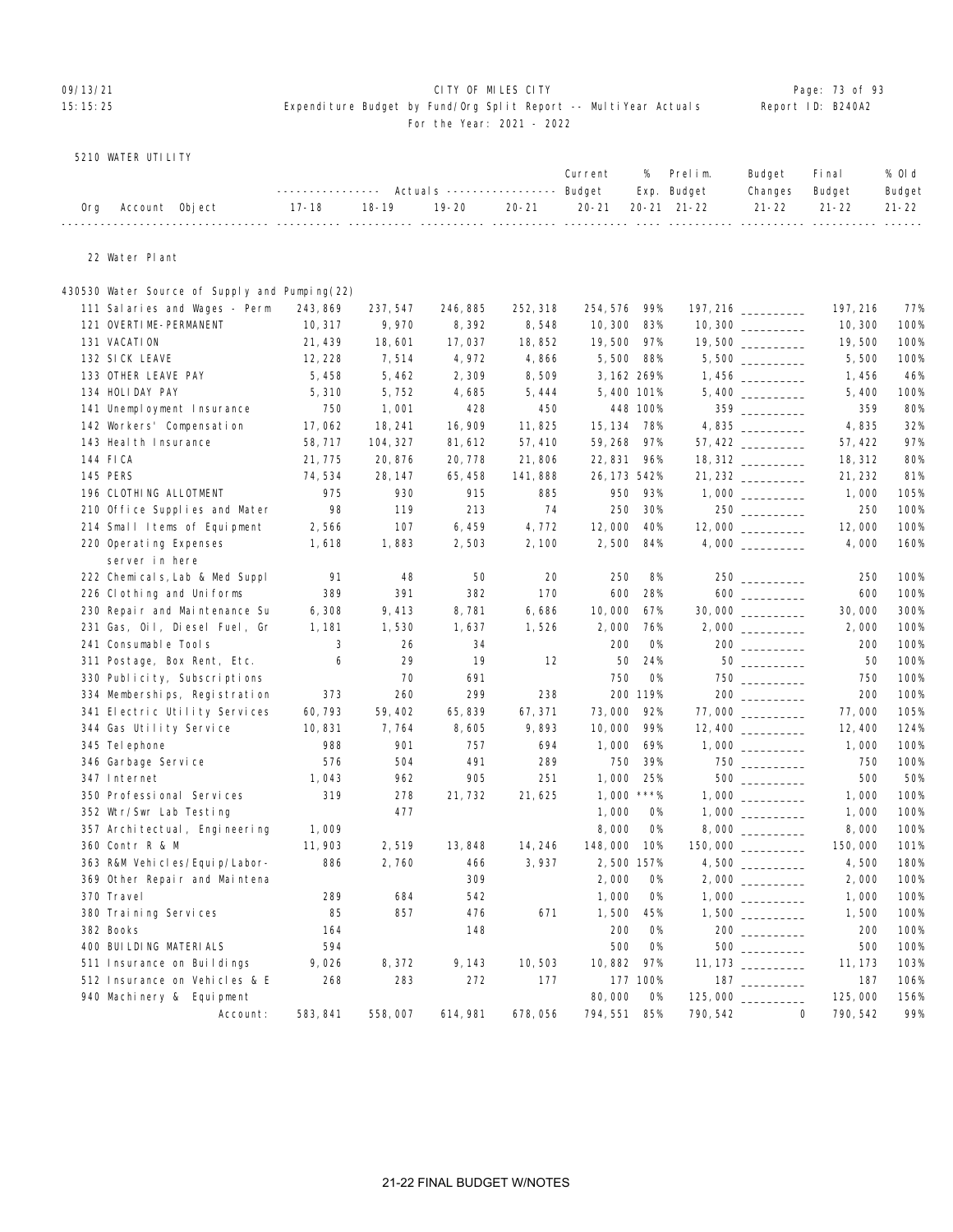### 09/13/21 **CITY OF MILES CITY CITY CONSUMILES CITY Page: 74 of 93** 15:15:25 Expenditure Budget by Fund/Org Split Report -- MultiYear Actuals Report ID: B240A2 For the Year: 2021 - 2022

## 5210 WATER UTILITY

|     |                |                                                                                       |           |           |                           |           | Current   | %        | Prelim.                              | Budget    | Fi nal                 | % Old     |
|-----|----------------|---------------------------------------------------------------------------------------|-----------|-----------|---------------------------|-----------|-----------|----------|--------------------------------------|-----------|------------------------|-----------|
|     |                |                                                                                       |           |           | Actuals ----------------- |           | Budget    |          | Exp. Budget                          | Changes   | Budget                 | Budget    |
| 0rg | Account Object |                                                                                       | $17 - 18$ | $18 - 19$ | $19 - 20$                 | $20 - 21$ | $20 - 21$ |          | $20 - 21$ $21 - 22$                  | $21 - 22$ | $21 - 22$              | $21 - 22$ |
|     |                | 521000 Interfund Operating Transfers Out                                              |           |           |                           |           |           |          |                                      |           |                        |           |
|     |                | 820 Transfers to Other Funds                                                          |           |           |                           |           |           | $\Omega$ | $0\%$ 1, 776, 363 1, 776, 363 *****% |           |                        |           |
|     |                | ARPA Match for Engineering & Construction for Water Intake Project $\sim$ \$1,776,363 |           |           |                           |           |           |          |                                      |           |                        |           |
|     |                | Account:                                                                              |           |           |                           |           |           |          | $0$ ***% 1, 776, 363                 |           | $0$ 1, 776, 363 *****% |           |
|     |                |                                                                                       |           |           |                           |           |           |          |                                      |           |                        |           |
|     |                | Oran:                                                                                 | 583, 841  | 558,007   | 614, 981                  | 678,056   | 794, 551  | 85%      | 2, 566, 905                          |           | 0, 2.566, 905          | 323%      |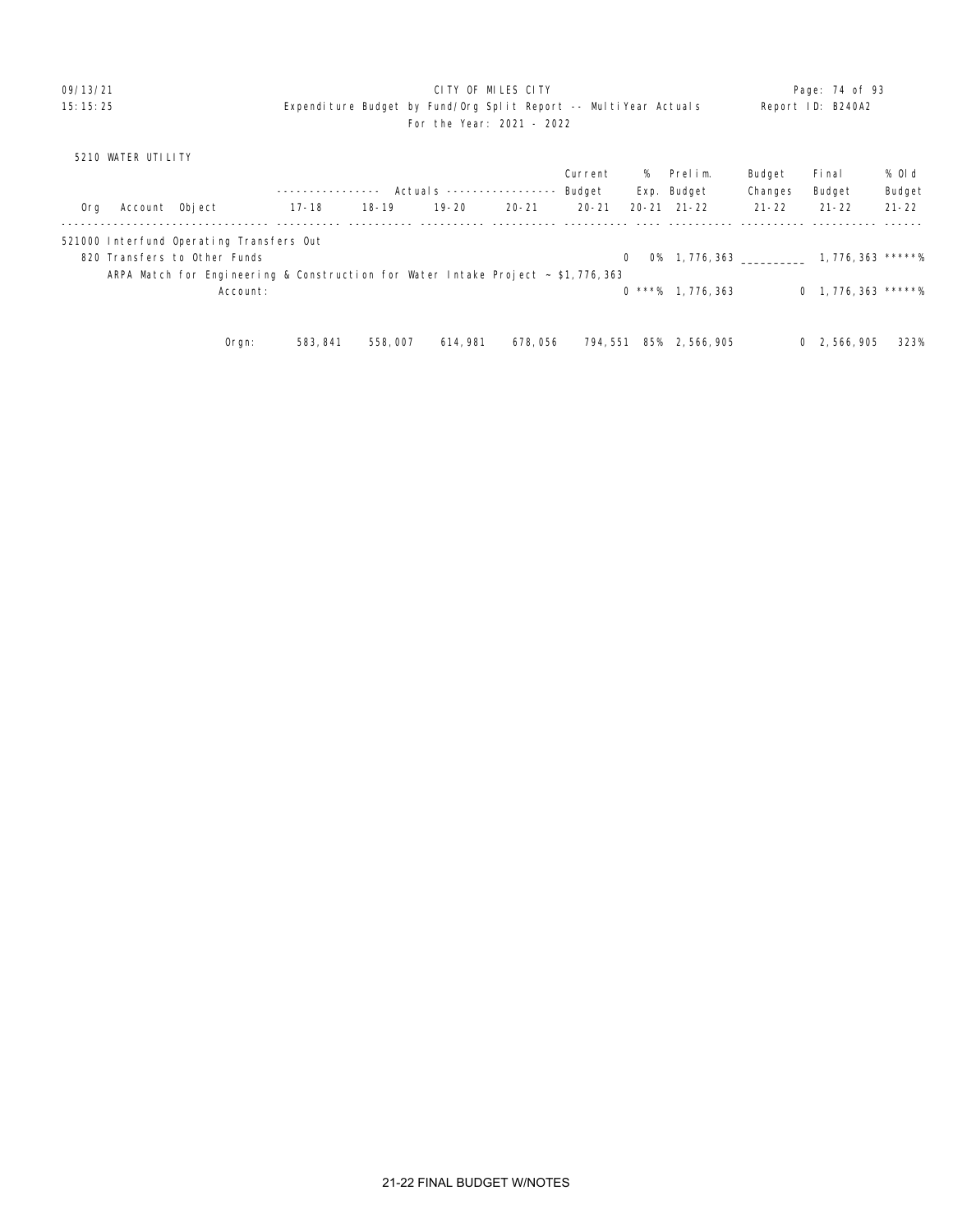### 09/13/21 Page: 75 of 93 15:15:25 Expenditure Budget by Fund/Org Split Report -- MultiYear Actuals Report ID: B240A2 For the Year: 2021 - 2022

### 5210 WATER UTILITY

|                    |                                                                              |  |  | Current % Prelim. Budget Final |  | % Old  |
|--------------------|------------------------------------------------------------------------------|--|--|--------------------------------|--|--------|
|                    | --------------- Actuals ---------------- Budget Exp. Budget Changes Budget   |  |  |                                |  | Budget |
| Org Account Object | 17-18   18-19   19-20   20-21   20-21  20-21  21-22    21-22   21-22   21-22 |  |  |                                |  |        |
|                    |                                                                              |  |  |                                |  |        |

23 Water Lines

## 430550 Transmission and Distribution(23) 111 Salaries and Wages - Perm 130,875 131,300 131,388 153,437 157,740 97% 155,904 \_\_\_\_\_\_\_\_\_\_ 155,904 99% 121 OVERTIME-PERMANENT 10,625 8,699 7,104 3,574 10,200 35% 10,200 \_\_\_\_\_\_\_\_\_\_ 10,200 100% 131 VACATION 11,711 8,076 9,635 10,972 7,600 144% 7,600 \_\_\_\_\_\_\_\_\_ 7,600 100% 132 SICK LEAVE 8,595 5,284 4,392 5,887 5,000 118% 5,000 \_\_\_\_\_\_\_\_\_ 5,000 100% 133 OTHER LEAVE PAY 465 320 1,657 3,688 1,432 258% 1,891 \_\_\_\_\_\_\_\_\_\_ 1,891 132% 134 HOLIDAY PAY 2,930 2,226 873 400 2,100 19% 2,100 \_\_\_\_\_\_\_\_\_\_ 2,100 100% 141 Unemployment Insurance 422 548 233 268 276 97% 274 \_\_\_\_\_\_\_\_\_\_ 274 99% 142 Workers' Compensation 8,397 8,749 8,538 7,888 8,154 97% 3,148 \_\_\_\_\_\_\_\_\_\_ 3,148 39% 143 Health Insurance 29,219 31,411 31,092 37,536 36,709 102% 36,709 \_\_\_\_\_\_\_\_\_\_ 36,709 100% 144 FICA 12,744 11,652 11,416 13,145 14,081 93% 13,976 \_\_\_\_\_\_\_\_\_\_ 13,976 99% 145 PERS 14,251 13,347 13,312 15,318 16,143 95% 16,205 \_\_\_\_\_\_\_\_\_\_ 16,205 100% 196 CLOTHING ALLOTMENT 506 593 487 564 800 71% 800 \_\_\_\_\_\_\_\_\_\_ 800 100% 210 Office Supplies and Mater  $605$  117 1,021 808 750 108% 750 \_\_\_\_\_\_\_\_ 750 100% 214 Small Items of Equipment 7,179 9,993 21,253 19,138 78,000 25% 65,000 \_\_\_\_\_\_\_\_ 65,000 83% 220 Operating Expenses 13,982 12,573 11,193 22,742 35,000 65% 38,835 \_\_\_\_\_\_\_\_\_\_ 38,835 111% 222 Chemicals,Lab & Med Suppl 20 2 57 200 0% 200 \_\_\_\_\_\_\_\_\_\_ 200 100% 226 Clothing and Uniforms 760 798 968 707 700 101% 700 \_\_\_\_\_\_\_\_ 700 100% 230 Repair and Maintenance Su 25,999 31,992 31,893 34,357 65,000 53% 50,000 \_\_\_\_\_\_\_\_\_\_ 50,000 77% 231 Gas, Oil, Diesel Fuel, Gr 10,424 10,631 8,092 7,973 15,000 53% 15,000 \_\_\_\_\_\_\_\_\_\_ 15,000 100% 233 Water/Sewer Main Replacem 958 7,198 10,000 72% 10,000 \_\_\_\_\_\_\_\_\_\_ 10,000 100% 234 Hydrant/Manhole Replaceme 14,856 15,564 14,239 2,322 20,000 12% 15,000 \_\_\_\_\_\_\_\_\_\_ 15,000 75% 235 Curb Stop Replacement 15,233 14,694 13,466 21,847 18,000 121% 22,000 \_\_\_\_\_\_\_\_\_\_ 22,000 122% 241 Consumable Tools 557 358 628 1,000 63% 1,000 \_\_\_\_\_\_\_\_\_\_ 1,000 100% 311 Postage, Box Rent, Etc. 37 100 0% \_\_\_\_\_\_\_\_\_\_ \_\_\_\_\_\_\_\_\_\_ 0 0% 320 Printing, Duplicating, Ty 73 100 73% 150 \_\_\_\_\_\_\_\_\_\_ 150 150% 330 Publicity, Subscriptions 1,338 270 298 1,000 30% 2,000 2000 2,000 200% 331 Publication of Formal & L 241 154 140 150 93% 250 \_\_\_\_\_\_\_\_\_\_ 250 167% 334 Memberships, Registration  $47$   $442$   $540$   $476$   $500$   $95\%$   $500$   $500$   $500$   $500$   $100\%$  341 Electric Utility Services 318 1,204 225 332 1,200 28% 500 \_\_\_\_\_\_\_\_\_\_ 500 42% 344 Gas Utility Service  $\begin{array}{cccc} 523 & 336 & 288 & 543 & 500 & 109\% & 750 & \text{________} \end{array}$  345 Telephone 646 692 643 1,407 700 201% 1,500 \_\_\_\_\_\_\_\_\_\_ 1,500 214% 347 Internet 148 137 146 130 200 65% 200 \_\_\_\_\_\_\_\_\_\_ 200 100% 350 Professional Services 7,512 3,692 37,478 15,047 40,000 38% 40,000 \_\_\_\_\_\_\_\_\_\_ 40,000 100% 357 Architectual, Engineering 3,941 15,000 0% 80,000 \_\_\_\_\_\_\_\_\_\_ 80,000 533% 21/22 expense if ARPA 7th st project is not approved. 360 Contr R & M 19,879 42,527 2,890 9,279 85,000 11% 40,000 \_\_\_\_\_\_\_\_\_ 40,000 47% 363 R&M Vehicles/Equip/Labor- 31,862 45,738 44,211 32,589 45,000 72% 50,000 \_\_\_\_\_\_\_\_\_\_ 50,000 111% 369 Other Repair and Maintena 1,725 143 1,000 1,000 0% 1,000 100% 1,000 100% 370 Travel 1, 200 109 109 115 1, 200 10% 1, 200 100% 1, 200 100% 380 Training Services **4,270** 235 185 42 500 8% 500 \_\_\_\_\_\_\_\_\_ 500 100% 382 Books 136 68 150 45% 150 \_\_\_\_\_\_\_\_\_\_ 150 100%

400 BUILDING MATERIALS 25 25 348 457 293 750 39% 4,000 \_\_\_\_\_\_\_\_\_ 4,000 533% 511 Insurance on Buildings 2,700 2,753 2,997 4,217 4,218 100% 4,331 \_\_\_\_\_\_\_\_\_\_ 4,331 103% 512 Insurance on Vehicles & E 751 634 732 647 647 100% 798 \_\_\_\_\_\_\_\_\_\_ 798 123%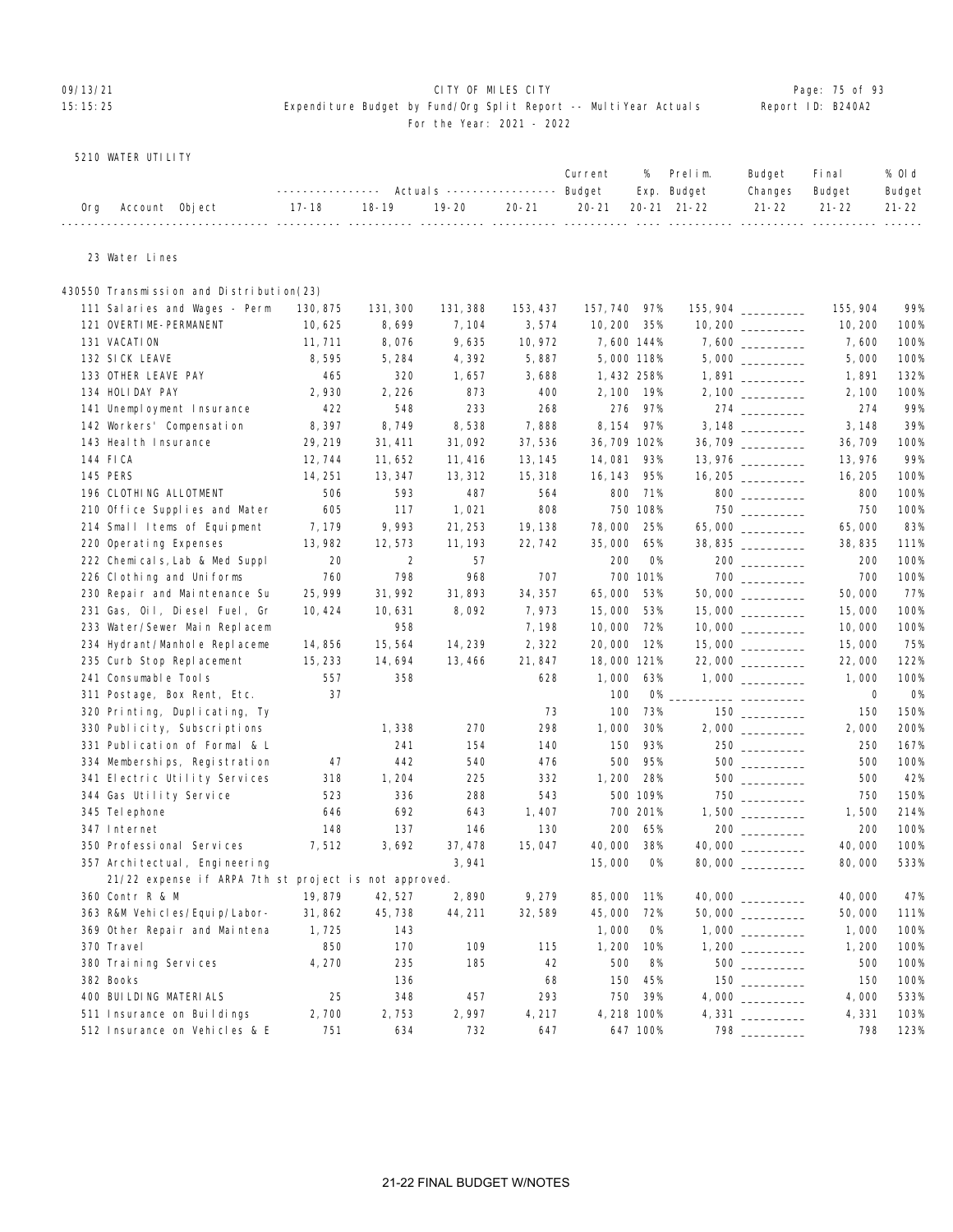### 09/13/21 **CITY OF MILES CITY CITY CONSUMILES CITY Page: 76 of 93** 15:15:25 Expenditure Budget by Fund/Org Split Report -- MultiYear Actuals Report ID: B240A2 For the Year: 2021 - 2022

### 5210 WATER UTILITY

|     |                                                                           |                  |           |                                  |           | Current      | %         | Prelim.                                | Budget                               | Fi nal             | % 0l d    |
|-----|---------------------------------------------------------------------------|------------------|-----------|----------------------------------|-----------|--------------|-----------|----------------------------------------|--------------------------------------|--------------------|-----------|
|     |                                                                           | ---------------- |           | Actuals ----------------- Budget |           |              |           | Exp. Budget                            | Changes                              | Budget             | Budget    |
| 0rg | Account Object                                                            | $17 - 18$        | $18 - 19$ | $19 - 20$                        | $20 - 21$ | $20 - 21$    |           | $20 - 21$ $21 - 22$                    | $21 - 22$<br><u>----------- ----</u> | $21 - 22$          | $21 - 22$ |
|     | 532 Land Rental                                                           | 1, 173           | 1,318     | 911                              | 1, 216    | 1,500 81%    |           |                                        | 2,000                                | 2,000              | 133%      |
|     | 940 Machinery & Equipment                                                 |                  |           |                                  |           | 1,805,603    | O%        |                                        | 350,000                              | 350,000            | 19%       |
|     | Account:                                                                  | 392, 821         | 421, 969  | 418, 486                         |           |              |           | 437, 309 2, 508, 903 17% 1, 052, 121   |                                      | $0$ 1, 052, 121    | 41%       |
|     | 490200 Revenue Bonds                                                      |                  |           |                                  |           |              |           |                                        |                                      |                    |           |
|     | 611 Principal-NE Wtr Line Pha                                             |                  |           |                                  |           | 17,000       | 0%        |                                        |                                      | 18,000             | 106%      |
|     | 615 Principal-Northeast Water                                             |                  |           |                                  |           | 69,000       | 0%        |                                        |                                      | 72,000             | 104%      |
|     | 616 Principal-Carbon Hill Wat                                             |                  |           |                                  |           | 68,000       | <b>O%</b> |                                        | 70,000                               | 70,000             | 103%      |
|     | 617 Principal - NE Wtr Line \$                                            |                  |           |                                  |           | 16,000       | <b>O%</b> |                                        |                                      | 16,000             | 100%      |
|     | 618 Principal-Carbon Hill \$50                                            |                  |           |                                  |           | 16,000       | <b>O%</b> |                                        |                                      | 16,000             | 100%      |
|     | 622 Interest-NE Wtr Line Phas                                             | 1,564            | 1,436     | 1,309                            | 1, 181    | 1, 182 100%  |           |                                        | 1,054                                | 1,054              | 89%       |
|     | 631 Interest - NE Wtr Line \$5                                            | 10,821           | 10,409    | 9,996                            | 9,570     | 9,570 100%   |           |                                        | 9,130                                | 9,130              | 95%       |
|     | 632 Interest - Carbon Hill Wt                                             | 10,821           | 10,409    | 9,996                            | 9,570     | 9,570 100%   |           |                                        | 9,130                                | 9,130              | 95%       |
|     | 634 Interest-Northeast Wtr Ln                                             | 52,590           | 50,670    | 48, 705                          | 46,680    | 46,680 100%  |           |                                        | 44,580                               | 44,580             | 96%       |
|     | 638 Interest-Carbon Hill Tank                                             | 51, 225          | 49,350    | 47, 415                          | 45, 420   | 45, 420 100% |           |                                        | 43, 365                              | 43, 365            | 95%       |
|     | Account:                                                                  | 127,021          | 122, 274  | 117, 421                         | 112, 421  | 298, 422 38% |           | 299, 259                               | $\mathbf 0$                          | 299, 259           | 100%      |
|     | 521000 Interfund Operating Transfers Out                                  |                  |           |                                  |           |              |           |                                        |                                      |                    |           |
|     | 820 Transfers to Other Funds                                              |                  | 12,000    | 12,000                           | 12,000    |              |           | 12,000 100% 1,871,836 1,871,836 15599% |                                      |                    |           |
|     | Shop Rent $\sim$ \$12,000                                                 |                  |           |                                  |           |              |           |                                        |                                      |                    |           |
|     | ARPA Match for Engineering & Construction on N. 7th St $\sim$ \$1,859,836 |                  |           |                                  |           |              |           |                                        |                                      |                    |           |
|     | Account:                                                                  |                  | 12,000    | 12,000                           | 12,000    |              |           | 12,000 100% 1,871,836                  |                                      | 0 1,871,836 15598% |           |
|     |                                                                           |                  |           |                                  |           |              |           |                                        |                                      |                    |           |
|     | $O$ rgn:                                                                  | 519, 842         | 556, 243  | 547, 907                         |           |              |           | 561, 730 2, 819, 325 20% 3, 223, 216   |                                      | 0, 3, 223, 216     | 114%      |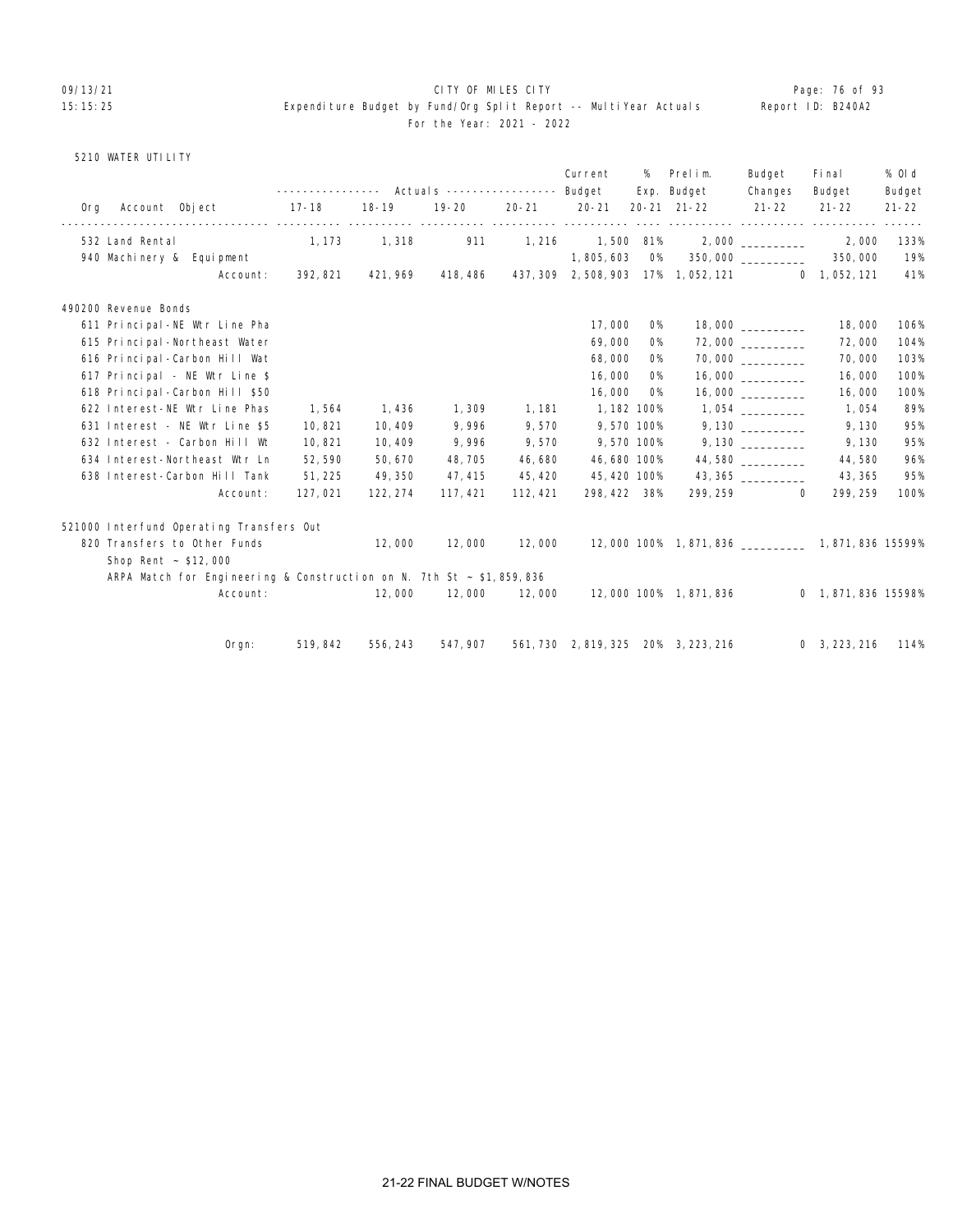### O9/13/21 **CITY OF MILES CITY CITY CITY CITY Page: 77 of 93** 15:15:25 Expenditure Budget by Fund/Org Split Report -- MultiYear Actuals Report ID: B240A2 For the Year: 2021 - 2022

### 5210 WATER UTILITY

|                    | ---------------    Actuals ----------------    Budget    Exp.    Budget     |  | Current % Prelim. |  | Budget Final<br>Changes Budget | % Old<br>Budget |
|--------------------|-----------------------------------------------------------------------------|--|-------------------|--|--------------------------------|-----------------|
| Org Account Object | 17-18   18-19   19-20   20-21   20-21  20-21 21-22    21-22   21-22   21-22 |  |                   |  |                                |                 |

## 25 Water Administration

| 430510 Water Administration(25)          |            |          |          |          |              |              |          |                    |             |           |
|------------------------------------------|------------|----------|----------|----------|--------------|--------------|----------|--------------------|-------------|-----------|
| 110 Salaries and Wages-Comp A            | $-14, 403$ | 3,681    | 11, 284  | 2,026    |              | $0***%$      |          |                    | $\mathbf 0$ | 0%        |
| 111 Salaries and Wages - Perm            | 28,090     | 24,576   | 26, 302  | 26, 946  | 24, 740 109% |              |          | 23,828             | 23, 828     | 96%       |
| 121 OVERTIME-PERMANENT                   |            |          |          | 40       | 120          | 33%          |          |                    | 156         | 130%      |
| 131 VACATION                             | 1, 131     | 540      | 637      | 668      | 1,700        | 39%          |          |                    | 1,700       | 100%      |
| 132 SICK LEAVE                           | 2,766      | 910      | 713      | 924      | 1,100        | 84%          |          |                    | 1,100       | 100%      |
| 133 OTHER LEAVE PAY                      | 23         | 18       | 14       | 37       | 105          | 35%          |          |                    | 0           | 0%        |
| 141 Unemployment Insurance               | 80         | 91       | 42       | 43       |              | 42 102%      |          |                    | 40          | 95%       |
| 142 Workers' Compensation                | 362        | 329      | 333      | 259      | 456          | 57%          |          |                    | 180         | 39%       |
| 143 Heal th Insurance                    | 3,636      | 4,774    | 5, 278   | 6,474    | 5,640 115%   |              |          |                    | 5,640       | 100%      |
| 144 FICA                                 | 2,447      | 2,001    | 2, 126   | 2,198    | 2, 124 103%  |              |          | 2,049              | 2,049       | 96%       |
| <b>145 PERS</b>                          | 2, 279     | 2,232    | 2,399    | 2,506    | 2,435 103%   |              |          | 2,376              | 2,376       | 98%       |
| 196 CLOTHING ALLOTMENT                   | 116        | 119      | 120      | 120      | 125          | 96%          |          |                    | 150         | 120%      |
| 210 Office Supplies and Mater            | 2,674      | 916      | 1,334    | 1,323    | 3,200        | 41%          |          |                    | 3,200       | 100%      |
| 214 Small Items of Equipment             | 326        | 3,511    | 1,364    | 200      | 2,500        | 8%           |          |                    | 2,000       | 80%       |
| 220 Operating Expenses                   | 3, 204     | 1,996    | 3, 190   | 2,896    | 3,000        | 97%          |          |                    | 3,500       | 117%      |
| 230 Repair and Maintenance Su            | 1,439      |          |          |          | 1,000        | <b>O%</b>    |          |                    | 1,000       | 100%      |
| 311 Postage, Box Rent, Etc.              | 7, 107     | 7,455    | 7,452    | 6,883    | 7,600        | 91%          |          |                    | 8,000       | 105%      |
| 320 Printing, Duplicating, Ty            |            | 317      |          | 1,338    | 1, 100 122%  |              |          |                    | 1,600       | 145%      |
| 330 Publicity, Subscriptions             | 433        | 954      | 1, 182   | 672      | 1,300        | 52%          |          |                    | 1,300       | 100%      |
| 331 Publication of Formal & L            |            |          |          | 43       |              | $0$ ***%     |          | ____ _____________ | $\mathbf 0$ | <b>0%</b> |
| 345 Tel ephone                           | 609        | 551      | 516      | 419      | 600          | 70%          |          |                    | 600         | 100%      |
| 347 Internet                             | 166        | 143      | 154      | 11       | 250          | 4%           |          | 250                | 250         | 100%      |
| 350 Professional Services                | 4,089      | 17,284   | 5, 372   | 412      | 6,000        | 7%           |          | 6,000              | 6,000       | 100%      |
| 360 Contr R & M                          | 7,716      | 8,686    | 9,064    | 8,256    | 8,700        | 95%          |          | 10,600             | 10,600      | 122%      |
| 370 Travel                               | 50         |          |          |          | 250          | <b>O%</b>    |          | $250$ ________     | 250         | 100%      |
| 380 Training Services                    | 50         |          | 50       |          | 250          | <b>O%</b>    |          |                    | 250         | 100%      |
| 382 Books                                | 117        |          |          |          | 125          | <b>O%</b>    |          |                    | 125         | 100%      |
| 513 Liability                            | 12,526     | 14, 226  | 7,258    | 20, 120  |              | $0$ ***%     |          |                    | $\mathbf 0$ | <b>0%</b> |
| 531 Building & Office Rental             | 6.000      | 6,000    | 6,000    | 6,000    | 8,366        | 72%          |          | 11, 200            | 11, 200     | 134%      |
| 555 Bank Service Charges                 |            |          | 117      | 202      | 450          | 45%          |          | $450$ __________   | 450         | 100%      |
| 810 Losses (Bad debt expense             | 131        |          |          |          | 500          | <b>O%</b>    |          | 500                | 500         | 100%      |
| 920 Buildings                            |            |          |          |          | 2,000        | <b>O%</b>    |          |                    | 2,000       | 100%      |
| Account:                                 | 73, 164    | 101, 310 | 92, 301  | 91,016   | 85, 778 106% |              | 90,044   | $\Omega$           | 90,044      | 104%      |
| 510330 Comprehensive Liability Insurance |            |          |          |          |              |              |          |                    |             |           |
| 513 Liability                            |            |          | 8,365    |          | 12, 419      | 0%           |          |                    | 12,500      | 101%      |
| Account:                                 |            |          | 8,365    |          | 12, 419      | 0%           | 12,500   | 0                  | 12,500      | 100%      |
| 510400 Depreciation                      |            |          |          |          |              |              |          |                    |             |           |
| 830 Depreciation - Closed to             | 396, 585   | 402, 262 | 431, 815 | 470, 811 |              | $***\%$      |          |                    | 0           | 0%        |
| Account:                                 | 396, 585   | 402, 262 | 431, 815 | 470.811  |              | $0 * * * \%$ | $\Omega$ | $\Omega$           | $\Omega$    | <b>O%</b> |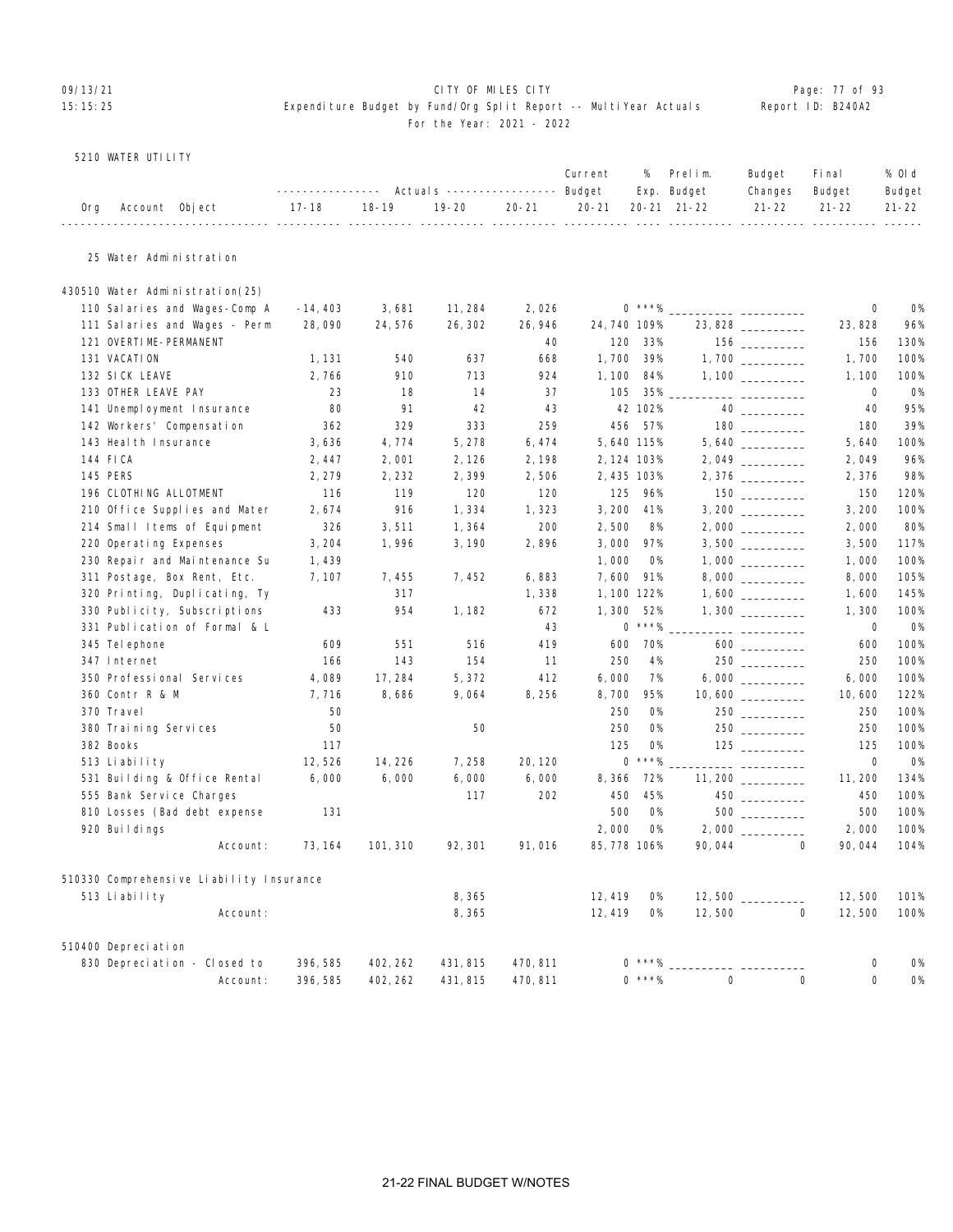09/13/21 **CITY OF MILES CITY CITY CONSUMING THE PAGE: 78 of 93** 15:15:25 Expenditure Budget by Fund/Org Split Report -- MultiYear Actuals Report ID: B240A2 For the Year: 2021 - 2022

## 5210 WATER UTILITY

|     |                |                                          |           |           |                     |             | Current       |       | % Prelim.   | Budget    | Fi nal    | % Old     |
|-----|----------------|------------------------------------------|-----------|-----------|---------------------|-------------|---------------|-------|-------------|-----------|-----------|-----------|
|     |                |                                          |           |           | Actuals $---------$ |             | Budget        |       | Exp. Budget | Changes   | Budget    | Budget    |
| 0rg | Account Object |                                          | $17 - 18$ | $18 - 19$ | $19 - 20$           | $20 - 21$   | $20 - 21$     | 20-21 | $21 - 22$   | $21 - 22$ | $21 - 22$ | $21 - 22$ |
|     |                | 521000 Interfund Operating Transfers Out |           |           |                     |             |               |       |             |           |           |           |
|     |                | 820 Transfers to Other Funds             | 57.316    | 56, 718   | 55, 278             | 659, 937    | 659, 937 100% |       |             | 61, 451   | 61.451    | 9%        |
|     |                | Admin Fees ~ \$61,451                    |           |           |                     |             |               |       |             |           |           |           |
|     |                | Account:                                 | 57, 316   | 56, 718   | 55, 278             | 659, 937    | 659, 937 100% |       | 61.451      | 0         | 61.451    | 9%        |
|     |                |                                          |           |           |                     |             |               |       |             |           |           |           |
|     |                | Orgn:                                    | 527,065   | 560, 290  | 587, 759            | 1, 221, 764 | 758, 134 161% |       | 163, 995    | 0         | 163, 995  | 21%       |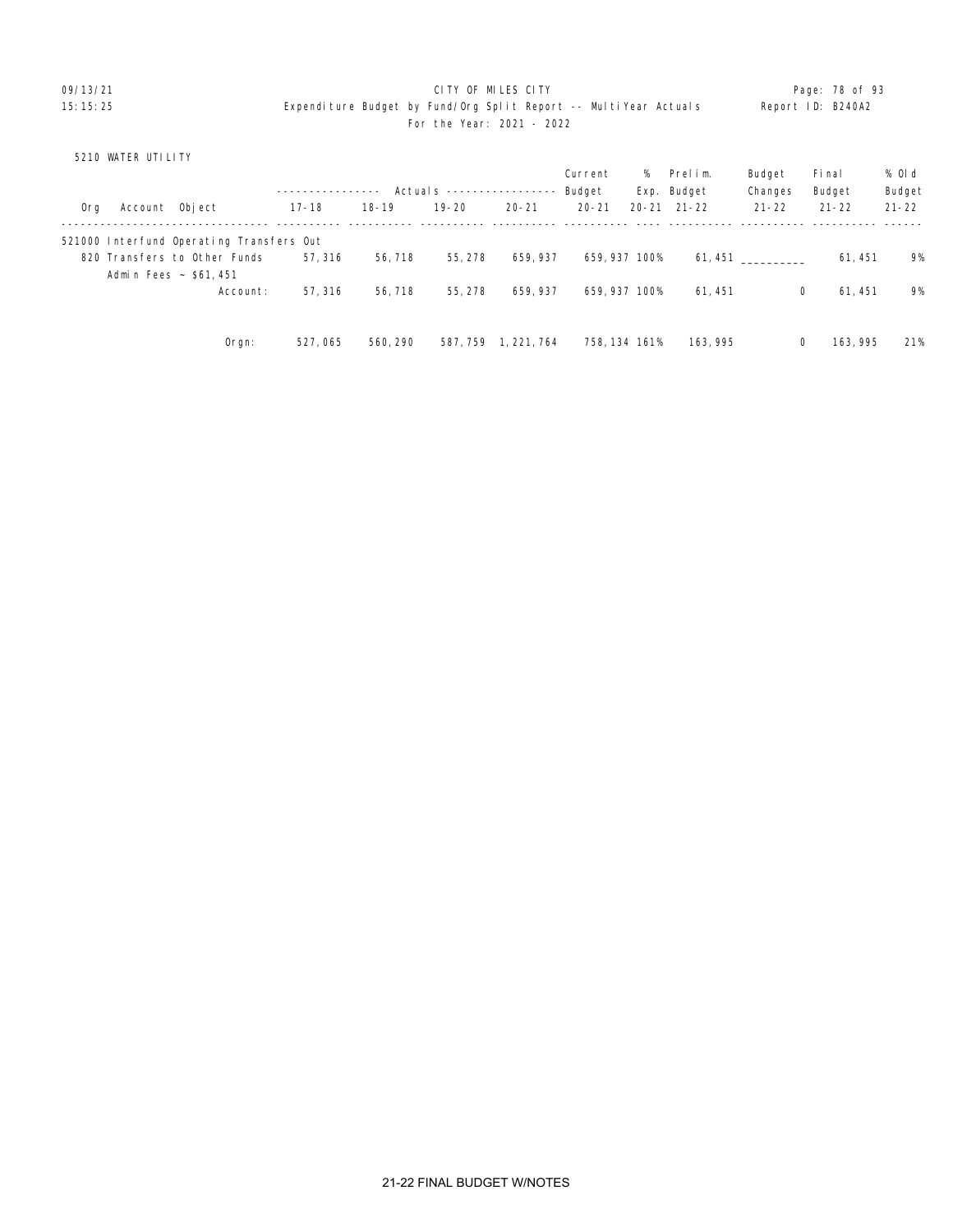### 09/13/21 **CITY OF MILES CITY CITY CONSUMILES CITY Page: 79 of 93** 15:15:25 Expenditure Budget by Fund/Org Split Report -- MultiYear Actuals Report ID: B240A2 For the Year: 2021 - 2022

|     | 5210 WATER UTILITY                           |           |           |           |                           |           |                           |                     |             |             |           |   |           |
|-----|----------------------------------------------|-----------|-----------|-----------|---------------------------|-----------|---------------------------|---------------------|-------------|-------------|-----------|---|-----------|
|     |                                              |           |           |           |                           | Current   | %                         | Prelim.             |             | Budget      | Fi nal    |   | % Old     |
|     |                                              |           |           |           | Actual s ---------------- | Budget    |                           | Exp. Budget         |             | Changes     | Budget    |   | Budget    |
| 0rg | Account Object                               | $17 - 18$ | $18 - 19$ | $19 - 20$ | $20 - 21$                 | $20 - 21$ |                           | $20 - 21$ $21 - 22$ |             | $21 - 22$   | $21 - 22$ |   | $21 - 22$ |
|     |                                              |           |           |           |                           |           |                           |                     |             |             |           |   |           |
|     | 31 Sewer Lines                               |           |           |           |                           |           |                           |                     |             |             |           |   |           |
|     | 430630 Sewer Collection and Transmission(31) |           |           |           |                           |           |                           |                     |             |             |           |   |           |
|     | 230 Repair and Maintenance Su                |           | 699       |           |                           |           | $\mathbf{0}$<br><b>O%</b> |                     |             |             |           | 0 | 0%        |
|     | Account:                                     |           | 699       |           |                           |           | $0$ ***%                  |                     | $\mathbf 0$ | 0           |           | 0 | <b>O%</b> |
|     |                                              |           |           |           |                           |           |                           |                     |             |             |           |   |           |
|     | $0$ rgn:                                     |           | 699       |           |                           |           | $\mathbf 0$<br><b>O%</b>  |                     | $\mathbf 0$ | $\mathbf 0$ |           | 0 | <b>O%</b> |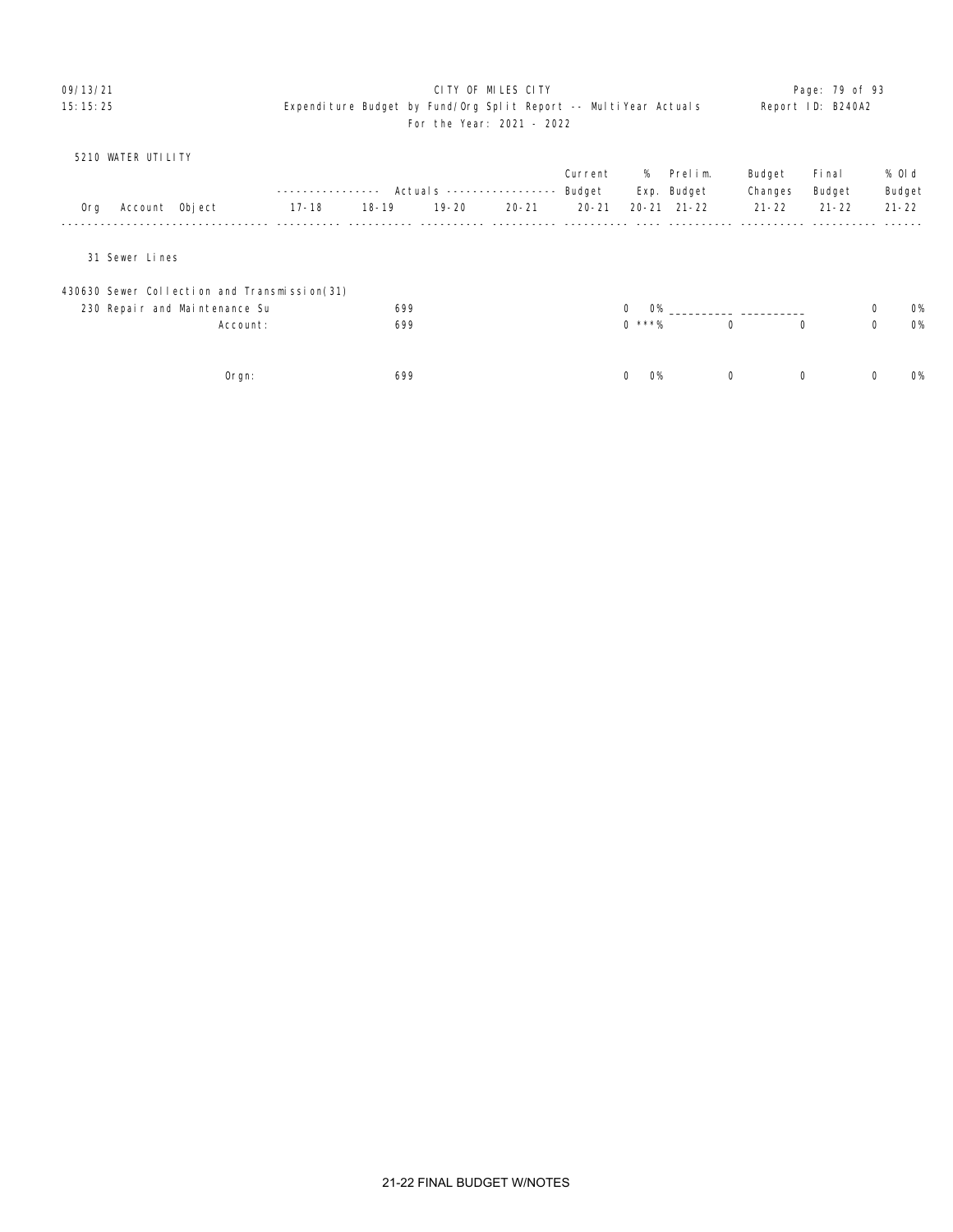### O9/13/21 **CITY OF MILES CITY CITY CITY CITY Page: 80 of 93** 15:15:25 Expenditure Budget by Fund/Org Split Report -- MultiYear Actuals Report ID: B240A2 For the Year: 2021 - 2022

### 5210 WATER UTILITY

|     |                                          |          |         |           |           |           | Current     | %         | Prelim.<br>Exp. Budget                                                      | Budget<br>Changes | Fi nal<br>Budget | % 0l d<br>Budget |
|-----|------------------------------------------|----------|---------|-----------|-----------|-----------|-------------|-----------|-----------------------------------------------------------------------------|-------------------|------------------|------------------|
| 0rg | Account Object                           |          | 17-18   | $18 - 19$ | $19 - 20$ | $20 - 21$ | $20 - 21$   |           | $20 - 21$ $21 - 22$                                                         | $21 - 22$         | $21 - 22$        | $21 - 22$        |
|     | 80 Water Puri fication                   |          |         |           |           |           |             |           |                                                                             |                   |                  |                  |
|     | 430540 Water Puri fication and Treatment |          |         |           |           |           |             |           |                                                                             |                   |                  |                  |
|     | 210 Office Supplies and Mater            |          | 454     | 219       | 284       | 74        | 400         | 19%       |                                                                             |                   | 400              | 100%             |
|     | 214 Small Items of Equipment             |          | 687     | 410       |           | 920       | 3,000       | 31%       |                                                                             |                   | 8,000            | 267%             |
|     | 220 Operating Expenses                   |          | 2,610   | 1,456     | 2,534     | 1,884     | 3,000       | 63%       |                                                                             |                   | 3,000            | 100%             |
|     | 222 Chemicals, Lab & Med Suppl           |          | 55, 721 | 50,696    | 55, 342   | 57,736    | 60,000      | 96%       |                                                                             | 60,000 ________   | 60,000           | 100%             |
|     | 226 Cl othing and Uniforms               |          | 384     | 316       | 343       | 148       | 500         | 30%       |                                                                             | $500$             | 500              | 100%             |
|     | 230 Repair and Maintenance Su            |          | 8,036   | 9,545     | 11,527    | 5,829     | 15,000      | 39%       |                                                                             | 15,000 __________ | 15,000           | 100%             |
|     | 231 Gas, Oil, Diesel Fuel, Gr            |          | 816     | 1,413     | 1,607     | 1,526     | 2,000       | 76%       |                                                                             |                   | 2,000            | 100%             |
|     | 241 Consumable Tools                     |          | 3       |           | 32        |           | $\mathbf 0$ | <b>O%</b> |                                                                             |                   | $\mathbf 0$      | 0%               |
|     | 311 Postage, Box Rent, Etc.              |          | 75      | 29        | 56        | 32        | 100         | 32%       |                                                                             |                   | 100              | 100%             |
|     | 320 Printing, Duplicating, Ty            |          |         |           |           |           | 100         | <b>0%</b> |                                                                             | 100 000           | 100              | 100%             |
|     | 330 Publicity, Subscriptions             |          |         |           | 691       |           | 750         | <b>O%</b> |                                                                             |                   | 750              | 100%             |
|     | 334 Memberships, Registration            |          | 445     | 208       | 376       | 392       |             | 300 131%  |                                                                             |                   | 300              | 100%             |
|     | 352 Wtr/Swr Lab Testing                  |          | 7,338   | 7,843     | 6,771     | 8,117     | 10,000      | 81%       |                                                                             | 10,000            | 10,000           | 100%             |
|     | 357 Archi tectual, Engi neering          |          |         |           |           |           | 8,000       | <b>O%</b> |                                                                             |                   | 8,000            | 100%             |
|     | 360 Contr R & M                          |          | 1,406   | 3,256     | 2,333     | 3, 182    | 4,000       | 80%       |                                                                             |                   | 4,300            | 108%             |
|     | 369 Other Repair and Maintena            |          |         |           |           |           | 1,500       | <b>O%</b> |                                                                             |                   | 1,500            | 100%             |
|     | 370 Travel                               |          | 560     | 1, 111    | 655       | 16        | 1,500       | 1%        |                                                                             |                   | 1,500            | 100%             |
|     | 380 Training Services                    |          | 286     | 678       | 366       | 681       | 1,500       | 45%       |                                                                             |                   | 1,500            | 100%             |
|     | 382 Books                                |          | 164     |           | 148       |           | 200         | <b>O%</b> |                                                                             |                   | 200              | 100%             |
|     | 533 Machinery and Equipment R            |          |         |           |           |           | 500         | <b>O%</b> |                                                                             |                   | 500              | 100%             |
|     | 940 Machinery & Equipment                |          |         |           |           |           | 5,000       | <b>O%</b> |                                                                             |                   | $\mathbf 0$      | <b>0%</b>        |
|     |                                          | Account: | 78, 985 | 77, 180   | 83,065    | 80,537    | 117, 350    | 69%       | 117, 650                                                                    | $\mathbf 0$       | 117,650          | 100%             |
|     |                                          | Orgn:    | 78, 985 | 77, 180   | 83,065    | 80, 537   | 117,350 69% |           | 117,650                                                                     | 0                 | 117,650          | 100%             |
|     |                                          | Fund:    |         |           |           |           |             |           | 1, 709, 733 1, 752, 419 1, 833, 712 2, 542, 087 4, 489, 360 57% 6, 071, 766 |                   | 0, 6, 071, 766   | 135%             |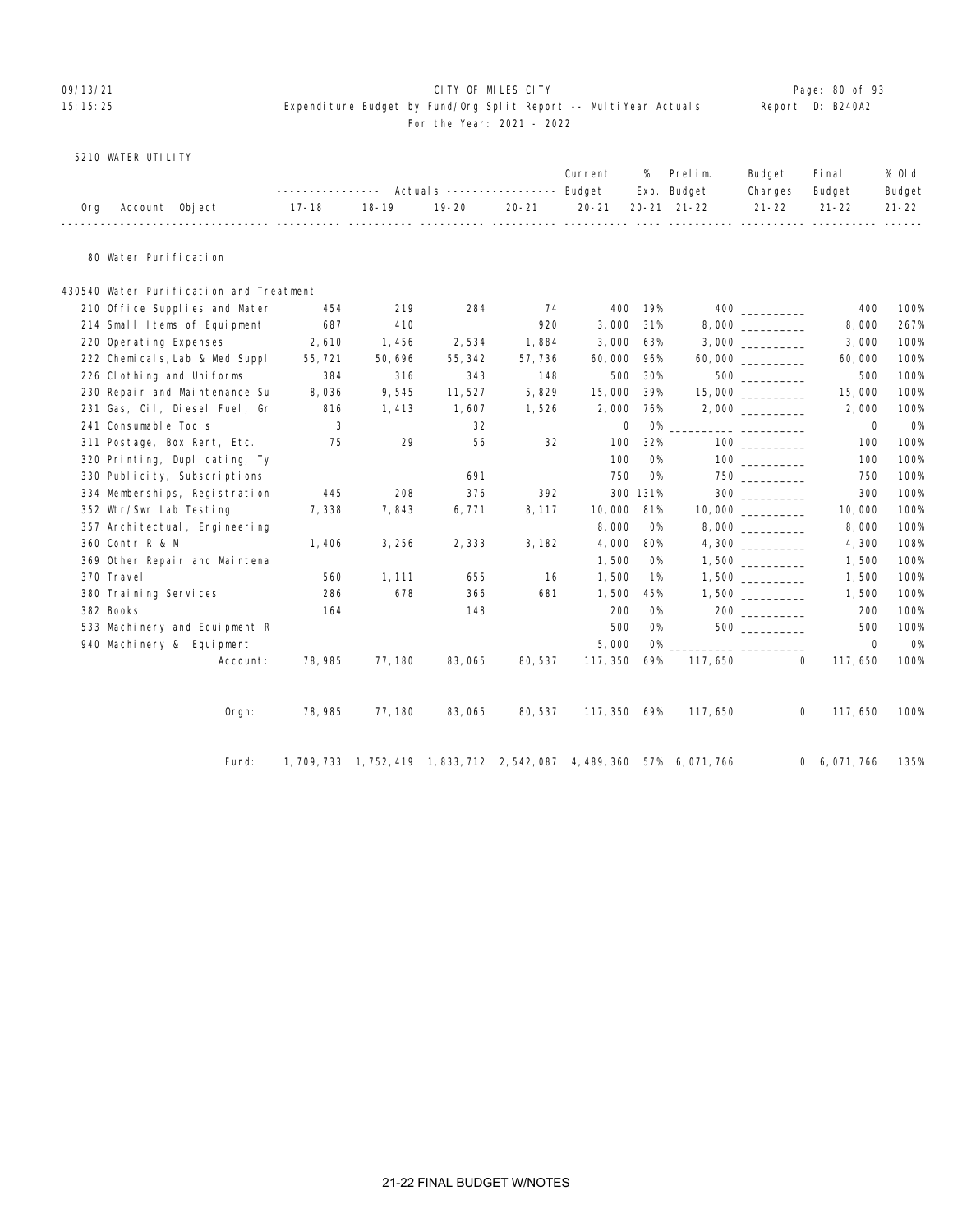### 09/13/21 **CITY OF MILES CITY CITY CONSUMING THE PAGE:** 81 of 93 15:15:25 Expenditure Budget by Fund/Org Split Report -- MultiYear Actuals Report ID: B240A2 For the Year: 2021 - 2022

### 5310 SEWER UTILITY

|     |                |                                                                            |         |  |  | Current % Prelim. Budget Final | % Old  |
|-----|----------------|----------------------------------------------------------------------------|---------|--|--|--------------------------------|--------|
|     |                | ---------------    Actuals    ----------------    Budget    Exp.    Budget |         |  |  | Changes Budget                 | Budget |
| 0rg | Account Object | 17-18                                                                      | $18-19$ |  |  |                                |        |
|     |                |                                                                            |         |  |  |                                |        |

## 29 Sewer Administration

| 430610 Sewer Administration(29)          |            |          |          |          |              |           |          |                                                      |             |           |
|------------------------------------------|------------|----------|----------|----------|--------------|-----------|----------|------------------------------------------------------|-------------|-----------|
| 110 Salaries and Wages-Comp A            | $-14, 327$ | 3,551    | 8,534    | 1,430    |              | $0$ ***%  |          |                                                      | 0           | <b>O%</b> |
| 111 Salaries and Wages - Perm            | 28,087     | 24,574   | 26, 299  | 26, 945  | 24, 764 109% |           |          | 23,828                                               | 23,828      | 96%       |
| 121 OVERTIME-PERMANENT                   |            |          |          | 40       | 120          | 33%       |          | $156$ ________                                       | 156         | 130%      |
| 131 VACATION                             | 1,130      | 539      | 636      | 668      | 1,700        | 39%       |          |                                                      | 1,700       | 100%      |
| 132 SICK LEAVE                           | 2,765      | 910      | 713      | 922      | 1, 100       | 84%       |          |                                                      | 1, 100      | 100%      |
| 133 OTHER LEAVE PAY                      | 23         | 18       | 14       | 37       | 106          | 35%       |          |                                                      | 0           | <b>O%</b> |
| 141 Unemployment Insurance               | 80         | 92       | 42       | 43       |              | 42 102%   |          | 40 and $\sim$                                        | 40          | 95%       |
| 142 Workers' Compensation                | 362        | 329      | 333      | 259      | 456          | 57%       |          |                                                      | 180         | 39%       |
| 143 Heal th Insurance                    | 8,623      | 47,530   | 25, 470  | 6,046    | 5,640 107%   |           |          |                                                      | 5,640       | 100%      |
| 144 FICA                                 | 2,447      | 2,001    | 2, 126   | 2,198    | 2, 126 103%  |           |          |                                                      | 2,049       | 96%       |
| <b>145 PERS</b>                          | 43,003     | 3,000    | 35, 157  | 100, 495 | 2, 437 ***%  |           |          | $2,376$ _________                                    | 2,376       | 97%       |
| 196 CLOTHING ALLOTMENT                   | 116        | 119      | 120      | 120      | 125          | 96%       |          | $\begin{tabular}{c} 150 \end{tabular}$               | 150         | 120%      |
| 210 Office Supplies and Mater            | 2,674      | 855      | 1,334    | 1,316    | 3,200        | 41%       |          |                                                      | 3, 200      | 100%      |
| 214 Small Items of Equipment             | 326        | 3,511    | 1,364    | 200      | 2,500        | 8%        |          |                                                      | 2,000       | 80%       |
| 220 Operating Expenses                   | 3, 229     | 1,990    | 3,180    | 2,814    | 3,000        | 94%       |          |                                                      | 3,500       | 117%      |
| 230 Repair and Maintenance Su            | 1,318      |          |          |          | 1,000        | <b>O%</b> |          |                                                      | 1,000       | 100%      |
| 311 Postage, Box Rent, Etc.              | 7, 107     | 7,453    | 7,452    | 6,883    | 7,500        | 92%       |          |                                                      | 8,000       | 107%      |
| 320 Printing, Duplicating, Ty            |            | 317      |          | 1,338    | 1, 100 122%  |           |          |                                                      | 1,600       | 145%      |
| 330 Publicity, Subscriptions             | 433        | 954      | 1, 182   | 672      | 1,300        | 52%       |          |                                                      | 1,300       | 100%      |
| 331 Publication of Formal & L            |            |          |          | 43       |              | $0$ ***%  |          | ___ _______________                                  | $\mathbf 0$ | <b>O%</b> |
| 345 Tel ephone                           | 609        | 551      | 515      | 419      | 600          | 70%       |          | 600 000                                              | 600         | 100%      |
| 347 Internet                             | 254        | 234      | 216      | 11       | 250          | 4%        |          |                                                      | 250         | 100%      |
| 350 Professional Services                | 4,089      | 17,284   | 5, 293   | 412      | 6,000        | 7%        |          |                                                      | 6,000       | 100%      |
| 360 Contr R & M                          | 7,326      | 8,686    | 9,064    | 8,256    | 8,700        | 95%       |          | $10,600$ __________                                  | 10,600      | 122%      |
| 370 Travel                               | 50         |          |          |          | 250          | 0%        |          |                                                      | 250         | 100%      |
| 380 Training Services                    | 50         |          | 50       |          | 250          | <b>O%</b> |          |                                                      | 250         | 100%      |
| 382 Books                                | 117        |          |          |          | 125          | <b>O%</b> |          |                                                      | 125         | 100%      |
| 531 Building & Office Rental             | 4,000      | 4,000    | 6,000    | 6,000    | 8,366        | 72%       |          |                                                      | 11, 200     | 134%      |
| 555 Bank Service Charges                 |            |          | 117      | 202      | 450          | 45%       |          | 450 $\overline{\phantom{a} \phantom{a} \phantom{a}}$ | 450         | 100%      |
| 810 Losses (Bad debt expense             | 131        |          |          |          | 500          | 0%        |          | $500$                                                | 500         | 100%      |
| 920 Buildings                            |            |          |          |          | 2,000        | <b>O%</b> |          |                                                      | 2,000       | 100%      |
| Account:                                 | 104, 022   | 128, 498 | 135, 211 | 167, 769 | 85, 707 196% |           | 90,044   | $\Omega$                                             | 90,044      | 105%      |
| 490200 Revenue Bonds                     |            |          |          |          |              |           |          |                                                      |             |           |
| 608 Prpl-Wastewater Project P            |            |          |          |          | 71,000       | <b>O%</b> |          | 73,000                                               | 73,000      | 103%      |
| 619 Principal-WWTP Phase II              |            |          |          |          | 268,000      | 0%        |          | 271,000                                              | 271,000     | 101%      |
| 626 Interest-Wastewater Proje            | 35,880     | 33, 915  | 31,890   | 29,805   | 29,805 100%  |           |          |                                                      | 27,660      | 93%       |
| 639 Interest-WWTP Phase II               |            | 62, 874  | 125, 650 | 128,072  | 133, 513     | 96%       |          |                                                      | 124, 713    | 93%       |
| Account:                                 | 35,880     | 96,789   | 157, 540 | 157,877  | 502, 318 31% |           | 496, 373 | $\mathbf 0$                                          | 496, 373    | 98%       |
| 510330 Comprehensive Liability Insurance |            |          |          |          |              |           |          |                                                      |             |           |
| 513 Liability                            | 5,792      | 8,431    | 10,097   | 12,773   | 12, 773 100% |           | 13,000   |                                                      | 13,000      | 102%      |
| Account:                                 | 5,792      | 8,431    | 10,097   | 12,773   | 12, 773 100% |           | 13,000   | $\Omega$                                             | 13,000      | 101%      |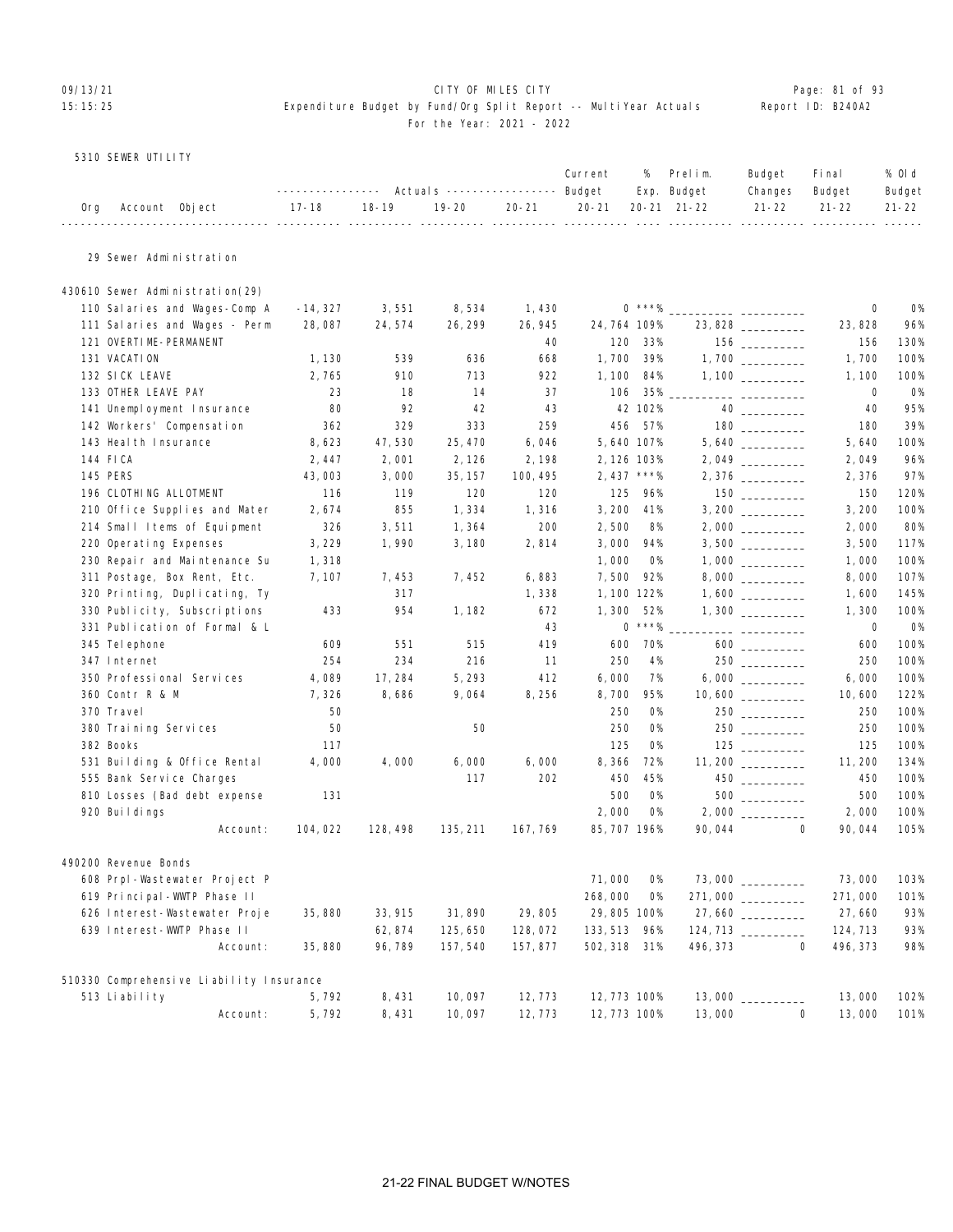### 09/13/21 CITY OF MILES CITY Page: 82 of 93 15:15:25 Expenditure Budget by Fund/Org Split Report -- MultiYear Actuals Report ID: B240A2 For the Year: 2021 - 2022

### 5310 SEWER UTILITY

|     |                     |                                          |           |           | Actual s ---------------- |           | Current<br>Budget | %            | Prelim.<br>Exp. Budget | Budget<br>Changes | Fi nal<br>Budget | % Old<br>Budget          |
|-----|---------------------|------------------------------------------|-----------|-----------|---------------------------|-----------|-------------------|--------------|------------------------|-------------------|------------------|--------------------------|
| 0rg | Account Object      |                                          | $17 - 18$ | $18 - 19$ | $19 - 20$                 | $20 - 21$ | $20 - 21$         |              | $20 - 21$ $21 - 22$    | $21 - 22$         | $21 - 22$        | $21 - 22$                |
|     | 510400 Depreciation |                                          |           |           |                           |           |                   |              |                        |                   |                  |                          |
|     |                     | 830 Depreciation - Closed to             | 258, 552  | 301, 604  | 325, 252                  | 351, 826  |                   |              | $0 * * * \%$           |                   |                  | 0<br><b>0%</b>           |
|     |                     | Account:                                 | 258, 552  | 301,604   | 325, 252                  | 351,826   |                   | $0$ ***%     | $\Omega$               | $\Omega$          |                  | $\mathbf 0$<br><b>O%</b> |
|     |                     | 521000 Interfund Operating Transfers Out |           |           |                           |           |                   |              |                        |                   |                  |                          |
|     |                     | 820 Transfers to Other Funds             | 43,653    | 44, 295   | 42, 810                   | 41.841    |                   | 41, 841 100% |                        | 47.673            | 47, 673          | 114%                     |
|     |                     | Admin Fees ~ \$47,673                    |           |           |                           |           |                   |              |                        |                   |                  |                          |
|     |                     | Account:                                 | 43, 653   | 44, 295   | 42, 810                   | 41,841    |                   | 41, 841 100% | 47, 673                | 0                 | 47, 673          | 113%                     |
|     |                     |                                          | 447, 899  | 579.617   | 670, 910                  | 732,086   |                   | 642.639 114% | 647,090                | 0                 | 647,090          | 100%                     |
|     |                     | Orgn:                                    |           |           |                           |           |                   |              |                        |                   |                  |                          |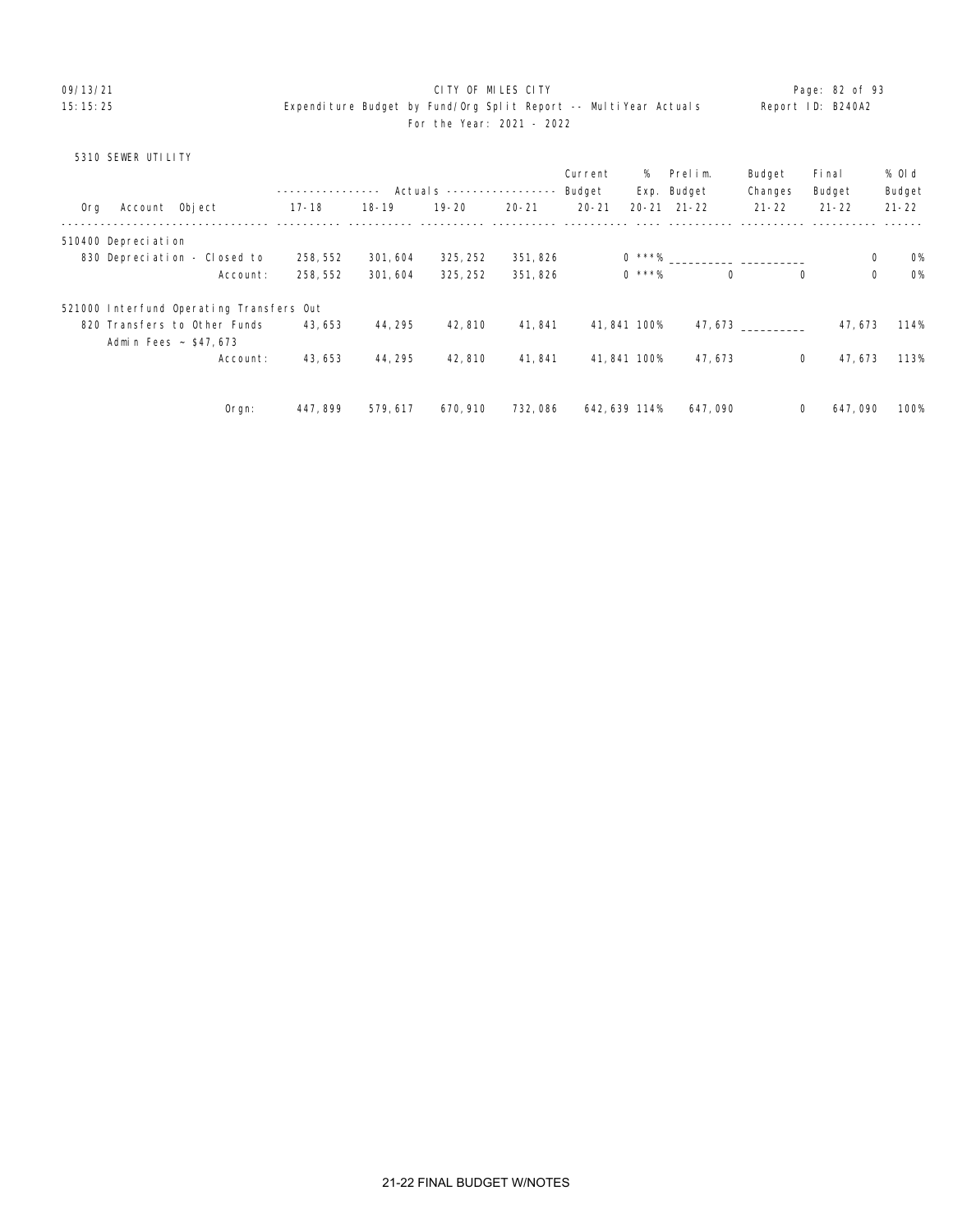### O9/13/21 **CITY OF MILES CITY CITY CITY CITY Page: 83 of 93** 15:15:25 Expenditure Budget by Fund/Org Split Report -- MultiYear Actuals Report ID: B240A2 For the Year: 2021 - 2022

|  |  | 5310 SEWER UTILITY |  |
|--|--|--------------------|--|
|--|--|--------------------|--|

|     |                                                                        | -------------                       |                        | Actuals ----------------- Budget |           | Current                      | %          | Prelim.<br>Exp. Budget | Budget<br>Changes                      | Fi nal<br>Budget | % OI d<br>Budget |
|-----|------------------------------------------------------------------------|-------------------------------------|------------------------|----------------------------------|-----------|------------------------------|------------|------------------------|----------------------------------------|------------------|------------------|
| 0rg | Account Object                                                         | $17 - 18$<br>------- ---------- --- | $18 - 19$<br>---- ---- | $19 - 20$                        | $20 - 21$ | $20 - 21$<br>---- ---------- |            | 20-21 21-22            | $21 - 22$                              | $21 - 22$        | $21 - 22$        |
|     | 31 Sewer Lines                                                         |                                     |                        |                                  |           |                              |            |                        |                                        |                  |                  |
|     | 430550 Transmission and Distribution(23)                               |                                     |                        |                                  |           |                              |            |                        |                                        |                  |                  |
|     | 350 Professional Services                                              |                                     |                        |                                  | 4         |                              | $0$ ***%   |                        |                                        | 0                | 0%               |
|     | Account:                                                               |                                     |                        |                                  | 4         |                              | $0$ ***%   | $\Omega$               | $\mathbf 0$                            | $\mathbf 0$      | 0%               |
|     | 430630 Sewer Collection and Transmission(31)                           |                                     |                        |                                  |           |                              |            |                        |                                        |                  |                  |
|     | 111 Salaries and Wages - Perm                                          | 127, 266                            | 127, 773               | 127, 847                         | 149, 939  | 145, 580 103%                |            |                        | 150, 260                               | 150, 260         | 103%             |
|     | 121 OVERTIME-PERMANENT                                                 | 10,619                              | 8,691                  | 7,099                            | 3,573     | 10, 200 35%                  |            |                        |                                        | 10, 200          | 100%             |
|     | 131 VACATION                                                           | 10, 567                             | 7,810                  | 9,398                            | 10, 751   |                              | 7,300 147% |                        |                                        | 7,300            | 100%             |
|     | 132 SICK LEAVE                                                         | 7,710                               | 5, 262                 | 4,355                            | 5,822     |                              | 4,800 121% |                        |                                        | 4,800            | 100%             |
|     | 133 OTHER LEAVE PAY                                                    | 402                                 | 304                    | 1,635                            | 3,648     |                              | 1,236 295% |                        |                                        | 1,692            | 137%             |
|     | 134 HOLIDAY PAY                                                        | 2,930                               | 2, 226                 | 873                              | 400       |                              | 2,100 19%  |                        | $2,100$ _________                      | 2, 100           | 100%             |
|     | 141 Unemployment Insurance                                             | 408                                 | 535                    | 228                              | 262       |                              | 257 102%   |                        |                                        | 265              | 103%             |
|     | 142 Workers' Compensation                                              | 8, 122                              | 8,549                  | 8,520                            | 7,867     |                              | 7,486 105% |                        |                                        | 3,019            | 40%              |
|     | 143 Heal th Insurance                                                  | 27,884                              | 29, 740                | 30, 521                          | 37, 777   | 30, 967 122%                 |            |                        |                                        | 36,094           | 117%             |
|     | 144 FICA                                                               | 12, 320                             | 11, 375                | 11, 149                          | 12,882    | 13,098 98%                   |            |                        | 13, 491                                | 13, 491          | 103%             |
|     | 145 PERS                                                               | 13, 760                             | 13,018                 | 12, 979                          | 14,983    | 15,016 100%                  |            |                        |                                        | 15, 642          | 104%             |
|     | 196 CLOTHING ALLOTMENT                                                 | 497                                 | 584                    | 478                              | 555       | 600                          | 93%        |                        | 700 000                                | 700              | 117%             |
|     | 210 Office Supplies and Mater                                          | 682                                 | 126                    | 243                              | 647       |                              | 400 162%   |                        |                                        | 600              | 150%             |
|     | 214 Small Items of Equipment                                           | 1,028                               | 1,049                  | 7,663                            | 7,200     | 25,000                       | 29%        |                        | 25,000                                 | 25,000           | 100%             |
|     | 220 Operating Expenses                                                 | 1,309                               | 3,405                  | 8,906                            | 15,655    | 15,000 104%                  |            |                        | 28, 835                                | 28, 835          | 192%             |
|     | 222 Chemicals, Lab & Med Suppl                                         | 212                                 |                        | 57                               |           | 1,000                        | 0%         |                        | $500$                                  | 500              | 50%              |
|     | 226 Clothing and Uniforms                                              | 547                                 | 729                    | 717                              | 453       | 750                          | 60%        |                        |                                        | 750              | 100%             |
|     | 230 Repair and Maintenance Su                                          | 8,905                               | 10, 365                | 6, 293                           | 9,672     | 10,000                       | 97%        |                        |                                        | 15,000           | 150%             |
|     | 231 Gas, Oil, Diesel Fuel, Gr                                          | 10,388                              | 11,590                 | 8,092                            | 7,973     | 15,000                       | 53%        |                        | 15,000 _________                       | 15,000           | 100%             |
|     | 233 Water/Sewer Main Replacem                                          | 1,314                               | 503                    | 304                              | 379       | 5,000                        | 8%         |                        |                                        | 10,000           | 200%             |
|     | 234 Hydrant/Manhole Replaceme                                          | 7,374                               | 3,529                  | 3,928                            | 4,355     | 15,000                       | 29%        |                        |                                        | 10,000           | 67%              |
|     | 241 Consumable Tools                                                   | 252                                 |                        |                                  | 628       | 1,000                        | 63%        |                        |                                        | 1,000            | 100%             |
|     | 311 Postage, Box Rent, Etc.                                            | 80                                  |                        |                                  |           | 100                          | 0%         |                        |                                        | 100              | 100%             |
|     | 320 Printing, Duplicating, Ty                                          |                                     |                        |                                  |           | 100                          | 0%         |                        |                                        | 100              | 100%             |
|     | 330 Publicity, Subscriptions                                           |                                     | 222                    |                                  |           | 300                          | <b>0%</b>  |                        |                                        | 1,500            | 500%             |
|     | 331 Publication of Formal & L                                          |                                     | 123                    | 99                               | 140       | 250                          | 56%        |                        |                                        | 250              | 100%             |
|     | 334 Memberships, Registration                                          | 3, 223                              |                        | 160                              | 336       | 750                          | 45%        |                        |                                        | 750              | 100%             |
|     | 341 Electric Utility Services                                          | 318                                 | 235                    | 225                              | 232       | 1,000                        | 23%        |                        |                                        | 1,000            | 100%             |
|     | 344 Gas Utility Service                                                | 523                                 | 336                    | 288                              | 293       | 500                          | 59%        |                        |                                        | 500              | 100%             |
|     | 345 Tel ephone                                                         | 646                                 | 692                    | 643                              | 1,408     |                              | 750 188%   |                        |                                        | 1,500            | 200%             |
|     | 347 Internet                                                           | 148                                 | 137                    | 146                              | 130       |                              | 170 76%    |                        |                                        | 170              | 100%             |
|     | 350 Professional Services                                              | 1,450                               | 1,998                  | 35, 221                          | 12, 367   | 30,000                       | 41%        |                        |                                        | 40,000           | 133%             |
|     | 357 Architectual, Engineering                                          |                                     |                        |                                  |           | 40,000                       | 0%         |                        | 225,000                                | 225,000          | 563%             |
|     | \$30,000 ~ 21/22 7th st project expense if ARPA grant is not received. |                                     |                        |                                  |           |                              |            |                        |                                        |                  |                  |
|     | 360 Contr R & M                                                        | 3,312                               | 1,598                  | 4,352                            | 2,084     | 5,000                        | 42%        |                        | $5,000$ __________                     | 5,000            | 100%             |
|     | 363 R&M Vehicles/Equip/Labor-                                          | 32,011                              | 45, 472                | 44, 851                          | 28, 617   | 40,000                       | 72%        |                        | 50,000 __________                      | 50,000           | 125%             |
|     | 369 Other Repair and Maintena                                          | 562                                 |                        |                                  |           | 1,000                        | 0%         |                        |                                        | 1,000            | 100%             |
|     | 370 Travel                                                             | 897                                 | 170                    | 109                              | 115       | 1,200                        | 10%        |                        |                                        | 1, 200           | 100%             |
|     | 380 Training Services                                                  | 670                                 | 235                    |                                  | 42        | 750                          | 6%         |                        | 750                                    | 750              | 100%             |
|     | 382 Books                                                              |                                     |                        |                                  |           | 150                          | 0%         |                        | $\begin{tabular}{c} 150 \end{tabular}$ | 150              | 100%             |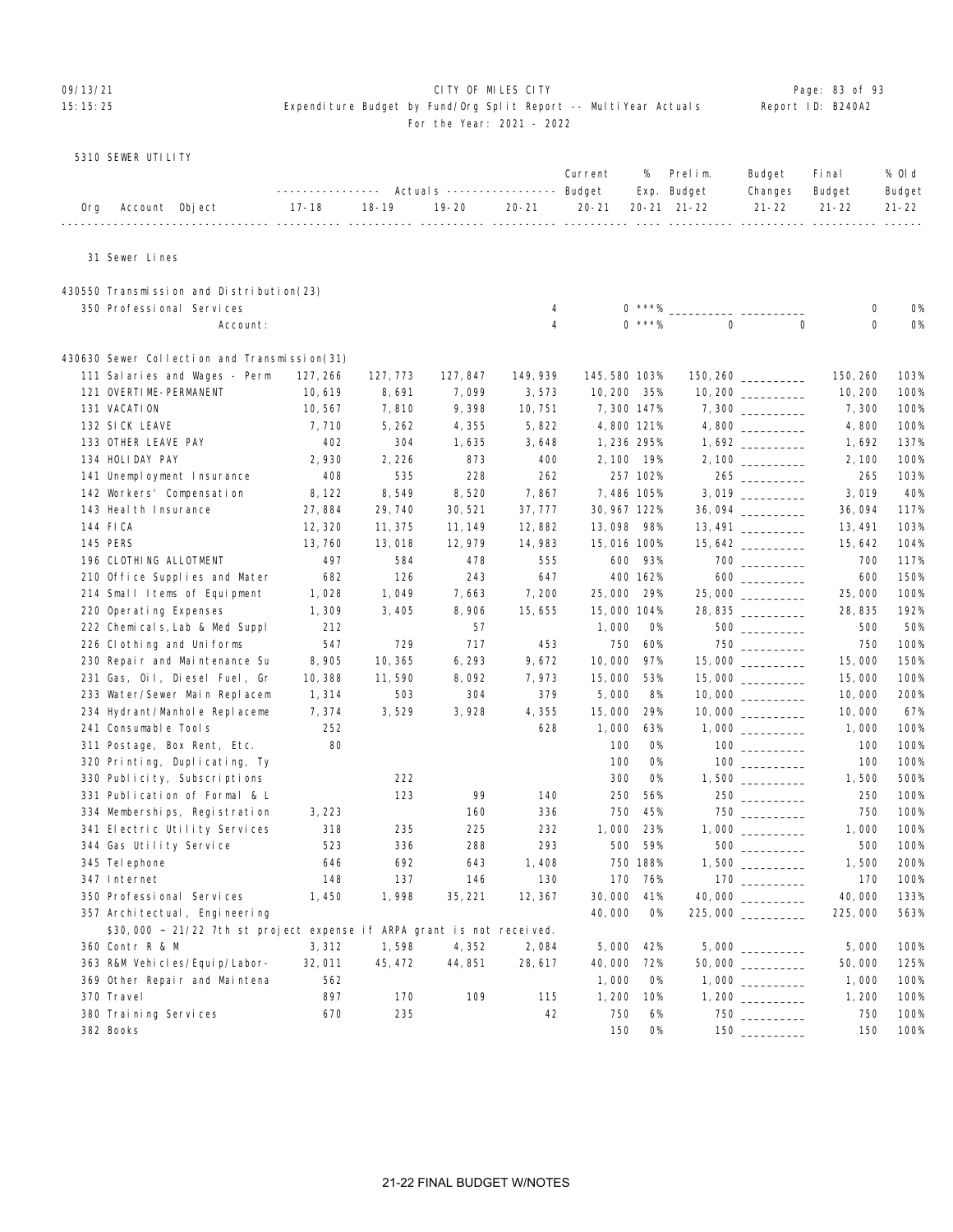### 09/13/21 **CITY OF MILES CITY CITY CONSUMING THE PAGE:** 84 of 93 15:15:25 Expenditure Budget by Fund/Org Split Report -- MultiYear Actuals Report ID: B240A2 For the Year: 2021 - 2022

## 5310 SEWER UTILITY

|     |                           |                                              |          |          |          |          | Current     |        | % Prelim.                                  | Budget               | Fi nal               | % 0l d    |
|-----|---------------------------|----------------------------------------------|----------|----------|----------|----------|-------------|--------|--------------------------------------------|----------------------|----------------------|-----------|
|     |                           |                                              |          |          |          |          |             |        | Exp. Budget                                | Changes              | Budget               | Budget    |
| Org | Account Object            |                                              | $17-18$  | 18-19    | 19-20    | 20-21    | $20 - 21$   |        | $20 - 21$ $21 - 22$                        | $21 - 22$            | $21 - 22$            | $21 - 22$ |
|     | 400 BUI LDI NG MATERI ALS |                                              | 7        | 327      | 482      | 20       |             | 750 3% |                                            |                      | 4,000                | 533%      |
|     |                           | 512 Insurance on Vehicles & E                | 1, 340   | 1,617    | 1,625    | 2,180    | 2, 181 100% |        |                                            |                      | 2,303                | 106%      |
|     | 532 Land Rental           |                                              | 924      | 811      | 850      | 1, 177   | 1, 200      | 98%    |                                            |                      | 1, 200               | 100%      |
|     |                           | 940 Machinery & Equipment                    |          |          |          |          | 375, 750    |        | 0% 1, 568, 000 _______________ 1, 568, 000 |                      |                      | 417%      |
|     |                           | N MT Sewer Project if receive EDA Grant      |          |          |          |          |             |        |                                            |                      |                      |           |
|     |                           | Account:                                     | 300, 607 | 301, 136 | 340, 336 | 344, 562 |             |        | 828, 691 42% 2, 256, 721                   |                      | $0\quad 2, 256, 721$ | 272%      |
|     |                           | 521000 Interfund Operating Transfers Out     |          |          |          |          |             |        |                                            |                      |                      |           |
|     |                           | 820 Transfers to Other Funds                 |          | 12,000   | 12,000   | 12,000   | 12,000 100% |        |                                            | 336, 246 ___________ | 336, 246 2802%       |           |
|     | Shop Rent $\sim$ \$12,000 |                                              |          |          |          |          |             |        |                                            |                      |                      |           |
|     |                           | N 7th Street Project ARPA Match ~ \$324, 246 |          |          |          |          |             |        |                                            |                      |                      |           |
|     |                           | Account:                                     |          | 12,000   | 12,000   | 12,000   | 12,000 100% |        | 336, 246                                   | $\Omega$             | 336, 246             | 2802%     |
|     |                           |                                              |          |          |          |          |             |        |                                            |                      |                      |           |
|     |                           | Orgn:                                        | 300, 607 | 313, 136 | 352, 336 |          |             |        | 356, 566 840, 691 42% 2, 592, 967          |                      | 0, 2, 592, 967       | 308%      |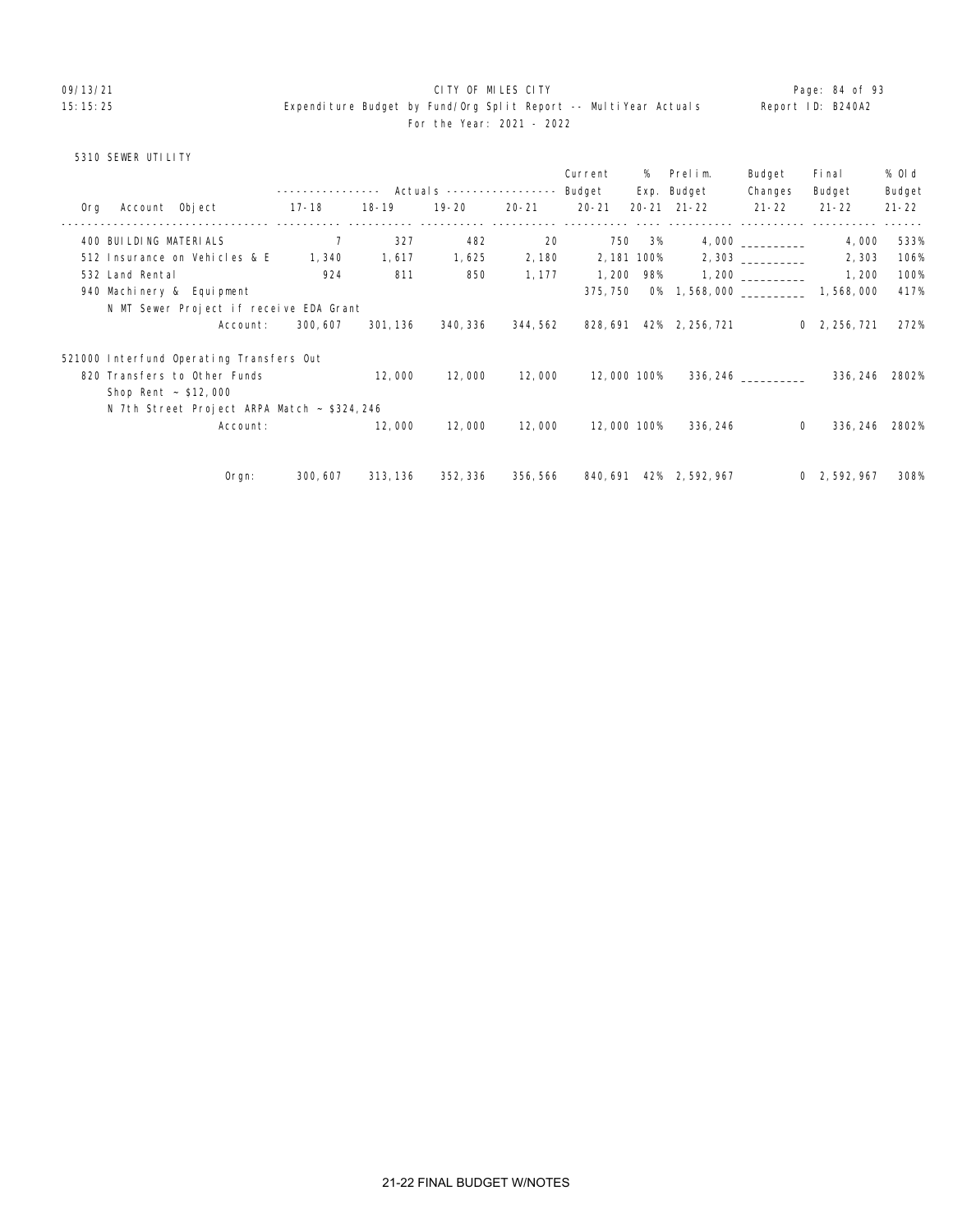### 09/13/21 Page: 85 of 93 15:15:25 Expenditure Budget by Fund/Org Split Report -- MultiYear Actuals Report ID: B240A2 For the Year: 2021 - 2022

### 5310 SEWER UTILITY

|                    |                                                                                           |  |                | Budget Final | % Old  |
|--------------------|-------------------------------------------------------------------------------------------|--|----------------|--------------|--------|
|                    | ---------------    Actuals ----------------    Budget                         Exp. Budget |  | Changes Budget |              | Budget |
| Org Account Object | 17-18 18-19 19-20 20-21 20-21 20-21 21-22 21-22 21-22 21-22                               |  |                |              |        |

32 Sewer Lifts

| 430690 Sewer Lift Stations(32)   |          |          |          |          |              |           |                    |                    |             |           |
|----------------------------------|----------|----------|----------|----------|--------------|-----------|--------------------|--------------------|-------------|-----------|
| 111 Salaries and Wages - Perm    | 66, 111  | 64, 285  | 66, 117  | 68, 327  | 65, 548 104% |           | $35,312$ _________ |                    | 35, 312     | 54%       |
| 121 OVERTIME-PERMANENT           | 2,750    | 2,657    | 2,235    | 2,278    | 2,700 84%    |           |                    |                    | 10,300      | 381%      |
| 131 VACATION                     | 6,085    | 5,036    | 4,599    | 5,091    | 5,300        | 96%       | 19,500 _________   |                    | 19,500      | 368%      |
| 132 SICK LEAVE                   | 3,548    | 2,004    | 1,330    | 1,312    | 1,500        | 87%       |                    |                    | 5,500       | 367%      |
| 133 OTHER LEAVE PAY              | 1, 476   | 1,462    | 623      | 2,282    |              | 795 287%  |                    | 388 388            | 388         | 49%       |
| 134 HOLIDAY PAY                  | 1,416    | 1,534    | 1,249    | 1,452    | 1,400 104%   |           |                    |                    | 5,400       | 386%      |
| 141 Unemployment Insurance       | 204      | 270      | 114      | 121      |              | 116 104%  |                    | $115$ ________     | 115         | 99%       |
| 142 Workers' Compensation        | 4,636    | 4,923    | 4,470    | 3, 155   | 4,009 79%    |           |                    |                    | 1,544       | 39%       |
| 143 Heal th Insurance            | 13, 138  | 12,766   | 14, 425  | 15,480   | 15, 484 100% |           |                    |                    | 15, 484     | 100%      |
| 144 FICA                         | 5,936    | 5,641    | 5,557    | 5,892    | 5,909 100%   |           |                    |                    | 5,845       | 99%       |
| 145 PERS                         | 6,736    | 6,406    | 6,559    | 6,876    | 6,774 102%   |           |                    |                    | 6,777       | 100%      |
| 196 CLOTHING ALLOTMENT           | 263      | 251      | 227      | 239      | 600          | 40%       |                    |                    | 600         | 100%      |
| 210 Office Supplies and Mater    | 97       | 121      | 183      | 3        | 400          | 1%        |                    |                    | 400         | 100%      |
| 214 Small Items of Equipment     | 2,317    | 350      | 7,678    | 13, 283  | 20,000       | 66%       |                    |                    | 25,000      | 125%      |
| 220 Operating Expenses           | 272      | 652      | 543      | 1,689    | 2,000        | 84%       |                    | $5,000$ __________ | 5,000       | 250%      |
| 222 Chemicals, Lab & Med Suppl   | 1,203    | 429      |          | 24       | 1,000        | 2%        |                    |                    | 1,000       | 100%      |
| 226 Cl othing and Uniforms       | 146      | 189      | 197      | 152      | 500          | 30%       |                    |                    | 500         | 100%      |
| 230 Repair and Maintenance Su    | 2,043    | 6,588    | 12, 443  | 6,826    | 26,000       | 26%       | 25,000             |                    | 25,000      | 96%       |
| 231 Gas, Oil, Diesel Fuel, Gr    | 1,627    | 1,704    | 1,421    | 1, 142   | 2,000        | 57%       |                    |                    | 2,000       | 100%      |
| 241 Consumable Tools             |          |          | 22       | 40       | 100          | 40%       |                    |                    | $\mathbf 0$ | <b>O%</b> |
| 341 Electric Utility Services    | 16, 015  | 17, 437  | 21,656   | 21,038   | 25,000       | 84%       | 25,000             |                    | 25,000      | 100%      |
| 344 Gas Utility Service          | 904      | 1,483    | 947      | 1,213    | 2,000        | 61%       |                    |                    | 2,000       | 100%      |
| 352 Wtr/Swr Lab Testing          |          |          |          |          | 250          | 0%        |                    |                    | 250         | 100%      |
| 360 Contr R & M                  | 2, 184   | 871      | 1,654    | 2,595    | 2,000 130%   |           |                    |                    | 5,000       | 250%      |
| 363 R&M Vehi cl es/Equi p/Labor- |          |          |          | 1,103    |              | $0$ ***%  |                    |                    | 0           | O%        |
| 369 Other Repair and Maintena    |          |          | 1,000    |          | 1,000        | <b>O%</b> |                    |                    | 1,000       | 100%      |
| 370 Travel                       | 315      | 446      | 292      |          | 600          | <b>O%</b> |                    | $600$              | 600         | 100%      |
| 380 Training Services            | 250      | 280      | 132      | 342      | 600          | 57%       |                    |                    | 600         | 100%      |
| 400 BUI LDI NG MATERI ALS        |          |          |          |          | 200          | <b>O%</b> |                    |                    | 200         | 100%      |
| 511 Insurance on Buildings       | 1,566    | 1,549    | 1,687    | 2,032    | 2,032 100%   |           |                    | 2,087              | 2,087       | 103%      |
| 533 Machinery and Equipment R    |          |          |          |          | 200          | 0%        |                    |                    | 500         | 250%      |
| Account:                         | 141, 238 | 139, 334 | 157, 360 | 163, 987 | 196, 017     | 84%       | 202, 902           | $\mathbf{0}$       | 202, 902    | 103%      |
|                                  |          |          |          |          |              |           |                    |                    |             |           |
| Oran:                            | 141, 238 | 139, 334 | 157, 360 | 163, 987 | 196, 017 84% |           | 202, 902           | 0                  | 202, 902    | 103%      |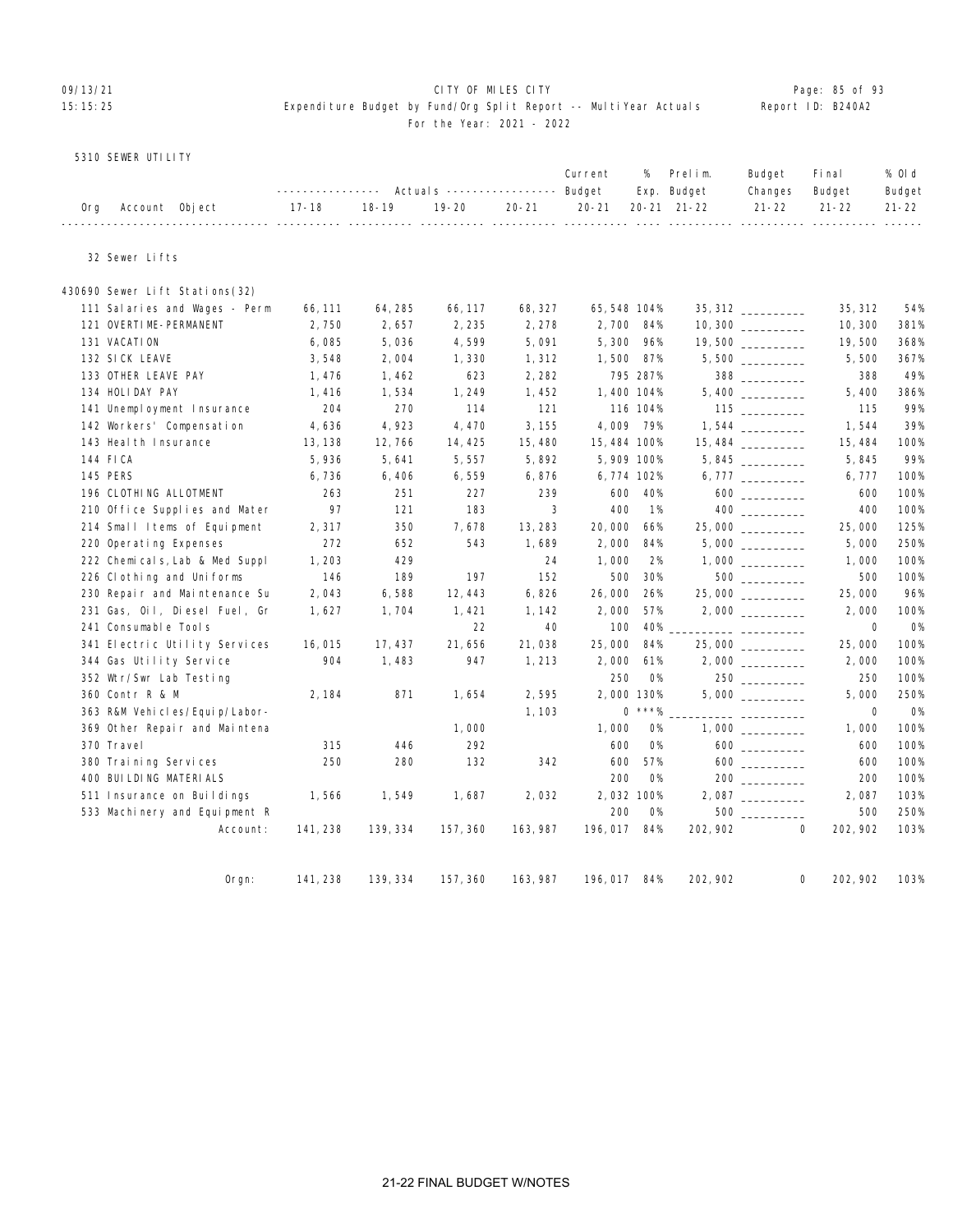### 09/13/21 **CITY OF MILES CITY CITY CONSUMING THE PAGE: 86 of 93** 15:15:25 Expenditure Budget by Fund/Org Split Report -- MultiYear Actuals Report ID: B240A2 For the Year: 2021 - 2022

### 5310 SEWER UTILITY

|  |                                                                                |  |  |  | Current % Prelim. Budget Final                                             | % Old  |
|--|--------------------------------------------------------------------------------|--|--|--|----------------------------------------------------------------------------|--------|
|  |                                                                                |  |  |  | --------------- Actuals ---------------- Budget Exp. Budget Changes Budget | Budget |
|  | 0rg Account 0bject 17-18 18-19 19-20 20-21 20-21 20-21 21-22 21-22 21-22 21-22 |  |  |  |                                                                            |        |
|  |                                                                                |  |  |  |                                                                            |        |

33 Sewer Plant

| 430640 Sewer Treatment and Disposal (33) |          |          |          |          |              |           |                    |                                                 |             |           |
|------------------------------------------|----------|----------|----------|----------|--------------|-----------|--------------------|-------------------------------------------------|-------------|-----------|
| 111 Salaries and Wages - Perm            | 104,021  | 101, 569 | 106, 907 | 107, 185 | 111, 832     | 96%       |                    |                                                 | 70,664      | 63%       |
| 121 OVERTIME-PERMANENT                   | 4, 126   | 3,991    | 3,362    | 3,418    | 4, 100       | 83%       |                    |                                                 | 10, 300     | 251%      |
| 131 VACATION                             | 10, 783  | 7,893    | 7, 151   | 7,923    | 8,400        | 94%       |                    |                                                 | 19,500      | 232%      |
| 132 SICK LEAVE                           | 6,612    | 3,006    | 2,015    | 2,032    | 2,600        | 78%       | $5,500$ __________ |                                                 | 5,500       | 212%      |
| 133 OTHER LEAVE PAY                      | 2,308    | 2,218    | 967      | 3,483    | 1,912 182%   |           |                    | 582 _________                                   | 582         | 30%       |
| 134 HOLIDAY PAY                          | 2, 124   | 2,301    | 1,874    | 2, 178   | 2, 100 104%  |           |                    |                                                 | 5,400       | 257%      |
| 141 Unemployment Insurance               | 326      | 425      | 184      | 190      | 196          | 97%       |                    |                                                 | 168         | 86%       |
| 142 Workers' Compensation                | 7,359    | 7,701    | 6,891    | 4,759    | 6, 136       | 78%       |                    |                                                 | 2, 261      | 37%       |
| 143 Heal th Insurance                    | 20, 301  | 19,820   | 22, 358  | 23,990   | 25,840       | 93%       | 23, 994 _________  |                                                 | 23, 994     | 93%       |
| 144 FICA                                 | 9,488    | 8,845    | 8,915    | 9,185    | 10,017       | 92%       | $8,564$ __________ |                                                 | 8,564       | 85%       |
| 145 PERS                                 | 10, 772  | 10,046   | 10, 279  | 10,760   | 11, 484      | 94%       |                    |                                                 | 9,930       | 86%       |
| 196 CLOTHING ALLOTMENT                   | 405      | 387      | 426      | 369      | 500          | 74%       |                    | $500$                                           | 500         | 100%      |
| 210 Office Supplies and Mater            | 95       | 121      | 85       | 138      | 250          | 55%       |                    |                                                 | 250         | 100%      |
| 214 Small Items of Equipment             | 2,317    | 596      | 1,183    | 3,635    | 15,000       | 24%       |                    |                                                 | 15,000      | 100%      |
| 220 Operating Expenses                   | 6,416    | 5,490    | 5,057    | 10,858   | 15,000       | 72%       |                    |                                                 | 18,000      | 120%      |
| 222 Chemicals, Lab & Med Suppl           | 6,338    | 14, 121  | 6,674    | 14, 366  | 25,000       | 57%       |                    |                                                 | 30,000      | 120%      |
| 226 Clothing and Uniforms                | 463      | 250      | 238      | 174      | 600          | 29%       |                    |                                                 | 600         | 100%      |
| 230 Repair and Maintenance Su            | 10, 330  | 11, 296  | 11,687   | 18,899   | 15,000 126%  |           | 20,000             |                                                 | 20,000      | 133%      |
| 231 Gas, Oil, Diesel Fuel, Gr            | 4,967    | 2,950    | 3, 194   | 3,604    | 5,000        | 72%       |                    |                                                 | 5,000       | 100%      |
| 241 Consumable Tools                     |          | 68       |          |          | 200          | <b>O%</b> |                    | $\overline{a}$ . The contract of $\overline{a}$ | $\mathbf 0$ | 0%        |
| 311 Postage, Box Rent, Etc.              | 57       | 22       | 36       | 56       | 100          | 56%       |                    |                                                 | 100         | 100%      |
| 320 Printing, Duplicating, Ty            |          |          |          |          | 100          | <b>0%</b> |                    |                                                 | 100         | 100%      |
| 330 Publicity, Subscriptions             |          |          |          |          | 100          | <b>0%</b> |                    | 500                                             | 500         | 500%      |
| 334 Memberships, Registration            | 715      | 592      | 563      | 400      |              | 400 100%  |                    |                                                 | 400         | 100%      |
| 341 Electric Utility Services            | 94,835   | 83,726   | 96, 742  | 109,008  | 130,000      | 84%       | 130,000 _________  |                                                 | 130,000     | 100%      |
| 342 Water Utility Services               | 1,318    | 1,269    | 686      | 448      | 1,500        | 30%       |                    |                                                 | 1,500       | 100%      |
| 343 Sewer Utility Services               | 745      |          |          | 41       | 750          | 5%        |                    |                                                 | $\mathbf 0$ | <b>O%</b> |
| 345 Tel ephone                           | 451      | 406      | 355      | 551      | 800          | 69%       |                    | 800 000                                         | 800         | 100%      |
| 346 Garbage Service                      | 1,056    | 883      | 1,410    | 946      | 2,000        | 47%       |                    |                                                 | 2,000       | 100%      |
| 347 Internet                             | 593      | 547      | 547      | 494      | 650          | 76%       |                    |                                                 | 650         | 100%      |
| 350 Professional Services                | 319      | 360      | 527      | 360      | 5,000        | 7%        | 5,000              |                                                 | 5,000       | 100%      |
| 352 Wtr/Swr Lab Testing                  | 6,934    | 7,334    | 2, 204   | 5,410    | 8,000        | 68%       | 8,000 _________    |                                                 | 8,000       | 100%      |
| 357 Archi tectual, Engi neering          |          |          |          |          | 5,000        | <b>O%</b> |                    |                                                 | 10,000      | 200%      |
| 360 Contr R & M                          | 3,528    | 2,815    | 1,888    | 5,775    | 5,000 116%   |           |                    |                                                 | 10,000      | 200%      |
| 363 R&M Vehicles/Equip/Labor-            | 425      | 3,397    | 4,907    | 5,074    | 7,500        | 68%       |                    |                                                 | 7,500       | 100%      |
| 370 Travel                               | 780      | 570      | 508      |          | 1,000        | <b>0%</b> |                    |                                                 | 1,000       | 100%      |
| 380 Training Services                    | 45       | 555      | 221      | 727      | 1,000        | 73%       |                    |                                                 | 1,000       | 100%      |
| 382 Books                                | 164      | 141      |          |          | 200          | <b>O%</b> |                    |                                                 | 200         | 100%      |
| 400 BUI LDI NG MATERI ALS                |          |          | 139      |          | 500          | O%        |                    |                                                 | 500         | 100%      |
| 511 Insurance on Buildings               | 6,752    | 10,013   | 10, 903  | 12, 460  | 12, 461 100% |           |                    |                                                 | 12,794      | 103%      |
| 512 Insurance on Vehicles & E            | 77       | 79       | 76       | 149      |              | 149 100%  |                    |                                                 | 158         | 106%      |
| 533 Machinery and Equipment R            |          |          |          |          | 1,000        | <b>0%</b> |                    |                                                 | 1,000       | 100%      |
| 940 Machinery & Equipment                |          |          |          |          | 150,000      | <b>O%</b> | 150,000            |                                                 | 150,000     | 100%      |
| Account:                                 | 328, 345 | 315, 803 | 321, 159 | 369,045  | 594, 377     | 62%       | 589, 415           | $\Omega$                                        | 589, 415    | 99%       |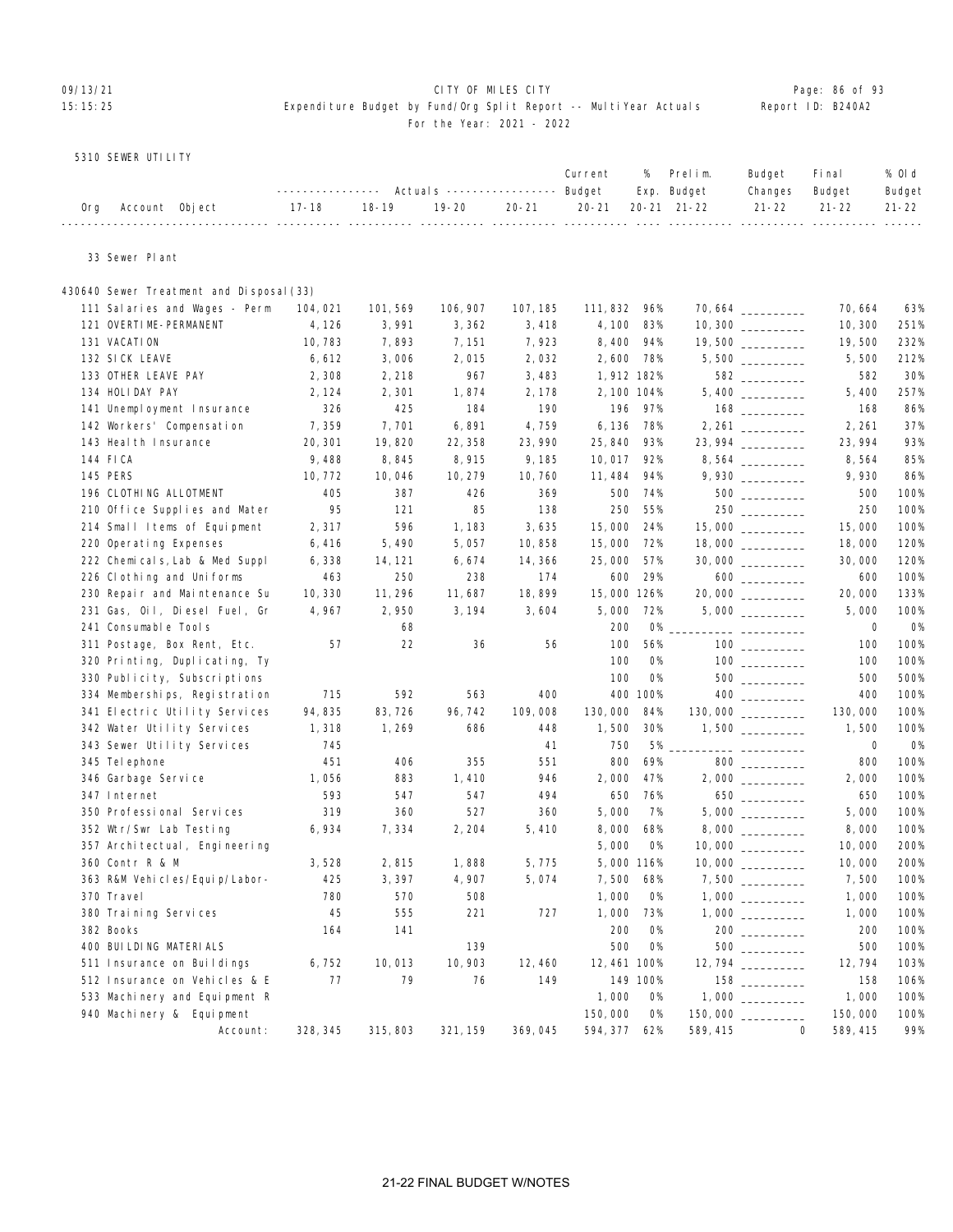### 09/13/21 **CITY OF MILES CITY CITY CONSUMING THE PAGE: 87 of 93** 15:15:25 Expenditure Budget by Fund/Org Split Report -- MultiYear Actuals Report ID: B240A2 For the Year: 2021 - 2022

| 5310 SEWER UTILITY    |       |             |             |                            |             |             |     |                     |           |                      |           |
|-----------------------|-------|-------------|-------------|----------------------------|-------------|-------------|-----|---------------------|-----------|----------------------|-----------|
|                       |       |             |             |                            |             | Current     | %   | Prelim.             | Budget    | Fi nal               | % Old     |
|                       |       |             |             | Actual s ----------------- |             | Budget      |     | Exp. Budget         | Changes   | Budget               | Budget    |
| Account Object<br>0rg |       | $17 - 18$   | $18 - 19$   | $19 - 20$                  | $20 - 21$   | $20 - 21$   |     | $20 - 21$ $21 - 22$ | $21 - 22$ | $21 - 22$            | $21 - 22$ |
|                       |       |             |             |                            |             |             |     |                     |           |                      |           |
|                       | Orgn: | 328, 345    | 315, 803    | 321, 159                   | 369,045     | 594, 377    | 62% | 589, 415            |           | 589, 415<br>$\Omega$ | 99%       |
|                       | Fund: | 1, 218, 089 | 1, 347, 890 | 1, 501, 765                | 1, 621, 684 | 2, 273, 724 | 71% | 4, 032, 374         |           | 0, 4, 032, 374       | 177%      |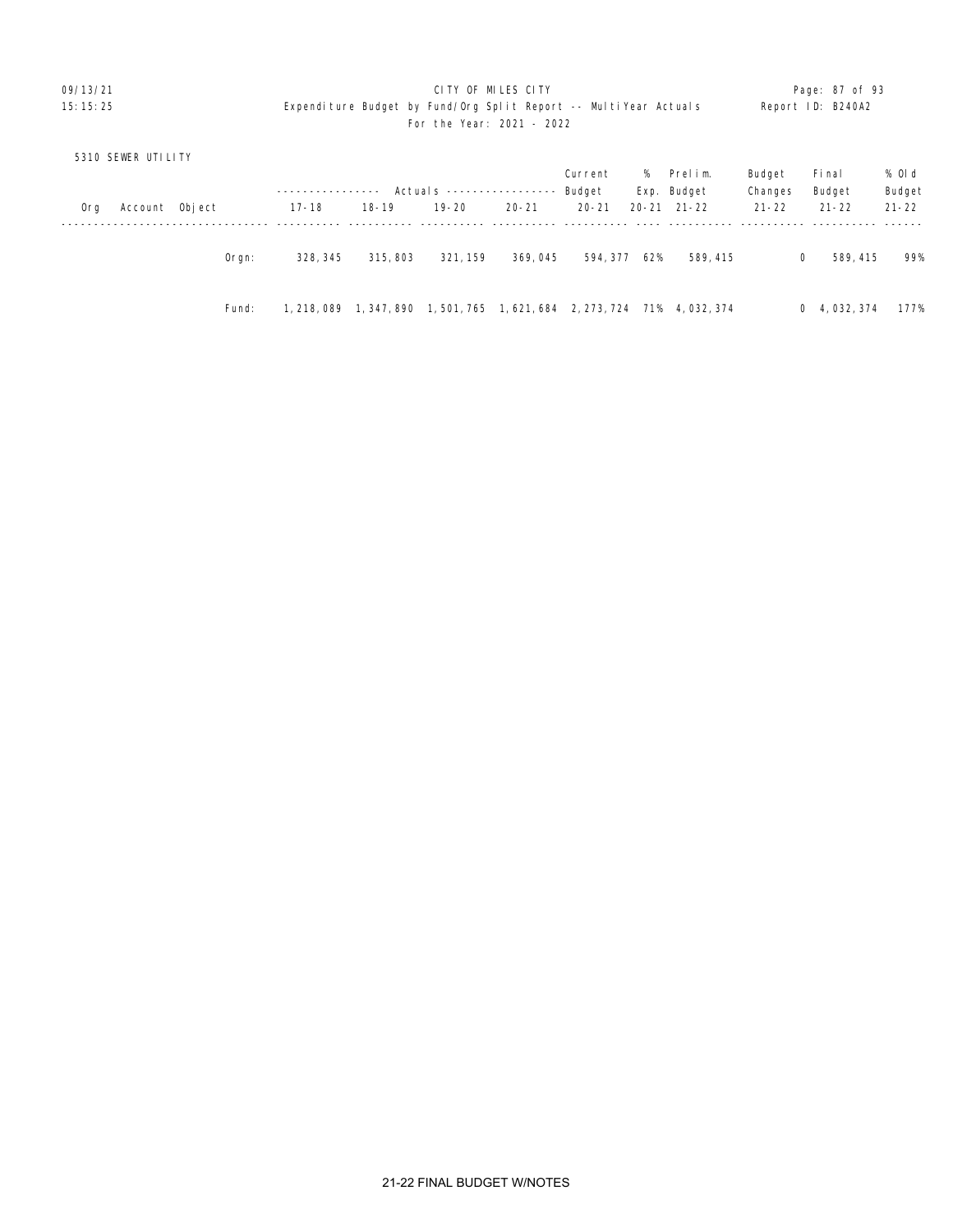### O9/13/21 **CITY OF MILES CITY CITY CITY CITY Page: 88 of 93** 15:15:25 Expenditure Budget by Fund/Org Split Report -- MultiYear Actuals Report ID: B240A2

### For the Year: 2021 - 2022

5510 AMBULANCE FUND

| ---------------    Actuals ----------------    Budget    Exp.    Budget<br>Changes Budget<br>19-20   20-21   20-21  20-21 21-22    21-22   21-22   21-22<br>$18-19$<br>17-18<br>Account Object<br>Ora |  |  |  | Current | % Prelim. | Budget | <b>Final</b> | % Old  |
|-------------------------------------------------------------------------------------------------------------------------------------------------------------------------------------------------------|--|--|--|---------|-----------|--------|--------------|--------|
|                                                                                                                                                                                                       |  |  |  |         |           |        |              | Budget |
|                                                                                                                                                                                                       |  |  |  |         |           |        |              |        |

10 Ambulance

### 420730 Emergency Medical Services-Ambulance

| 111 Salaries and Wages - Perm<br>208, 620<br>249, 724<br>279, 785<br>290, 796<br>96%<br>293, 676<br>293, 676<br>101%<br>247, 662<br>Branden Increased from Linda's spreadsheet amount (\$288,420)<br>112 SALARIES AND WAGES - PART<br>6,368<br>14,568<br>13,960<br>20,000<br>91%<br>20,000 __________<br>20,000<br>100%<br>18, 155<br>121 OVERTIME-PERMANENT<br>23, 422<br>24,816<br>65,780<br>101%<br>31, 338<br>37, 209<br>65,000<br>57%<br>65,780<br>20, 986<br>40,796<br>40, 796<br>124 Amb OT Trips<br>50, 577<br>22,500 225%<br>181%<br>131 VACATION<br>14,004<br>20, 436<br>18,590<br>24, 385<br>22,500 108%<br>22,500<br>22,500<br>100%<br>132 SICK LEAVE<br>8,033<br>12,519<br>20, 367<br>12,700 160%<br>100%<br>11, 387<br>12,700<br>133 OTHER LEAVE PAY<br>9,729<br>114%<br>3,479<br>2,686<br>1,867<br>5,321<br>8, 540<br>62%<br>134 HOLIDAY PAY<br>3,496<br>5,694<br>5, 222<br>7,340<br>12,000 61%<br>$12,000$ _________<br>100%<br>12,000<br>107%<br>141 Unemployment Insurance<br>669<br>528<br>652<br>616 106%<br>658<br>1, 154<br>142 Workers' Compensation<br>9,021<br>24, 921<br>19, 725 126%<br>21, 209<br>108%<br>12, 437<br>21, 345<br>59,986 ________<br>107%<br>143 Heal th Insurance<br>35, 903<br>75, 573<br>61,534<br>62,835<br>55, 987 112%<br>59, 986<br>144 FICA<br>4, 262<br>5,701<br>5, 957<br>7,601<br>5,949 128%<br>107%<br>6, 353<br>48, 623<br>147 Firemen's Pension<br>120, 944<br>198, 416<br>44, 987 441%<br>48, 623<br>108%<br>75, 164<br>116, 124<br>149 Firemen's 457B Match<br>3,758<br>1,970 191%<br>4,328<br>220%<br>2,548<br>$****9$<br>4,500<br>196 CLOTHING ALLOTMENT<br>0<br>$4,500$ __________<br>0%<br>210 Office Supplies and Mater<br>3,017<br>4,500<br>32%<br>$\mathbf 0$<br><b>O%</b><br>1, 196<br>2, 141<br>1,445<br>$0$ ***%<br>772<br>$\mathbf 0$<br><b>0%</b><br>211 Clothing Allotment<br>___ __________<br>6,749<br>4,274<br>4,000 107%<br>125%<br>214 Small Items of Equipment<br>12,819<br>1, 133<br>5,000<br>220 Operating Expenses<br>1,504<br>1,510<br>6, 131<br>7,086<br>71, 312 10%<br>59,661<br>59,661<br>84%<br>35,000 127%<br>40,000 __________<br>40,000<br>222 Chemicals, Lab & Med Suppl<br>22, 197<br>20,585<br>38,665<br>44, 321<br>114%<br>$0$ ***%<br>225<br>$\mathbf 0$<br>226 Clothing and Uniforms<br>0%<br>$\overline{a}$ and $\overline{a}$ and $\overline{a}$<br>585<br>9<br>3,000<br>3,000<br>100%<br>230 Repair and Maintenance Su<br>238<br>1,148<br>38%<br>3,000<br>15,000<br>231 Gas, Oil, Diesel Fuel, Gr<br>10,836<br>13,496<br>11, 372<br>8,633<br>16,000<br>54%<br>15,000<br>94%<br>241 Consumable Tools<br>314<br>4,000<br>3, 155<br>3,000<br>1, 159<br>39%<br>3,000<br>100%<br>300 PURCHASED SERVICES<br>2,000<br>150%<br>2,000<br>2,000 100%<br>3,000<br>9<br>9<br>$\mathbf{1}$<br>100<br>100%<br>311 Postage, Box Rent, Etc.<br>4<br>1%<br>100<br>320 Printing, Duplicating, Ty<br>246<br>113<br>$-81$<br>350<br><b>O%</b><br>350<br>100%<br>140<br>24<br>$\mathbf 0$<br>0%<br>$\mathbf 0$<br><b>0%</b><br>330 Publicity, Subscriptions<br>$\star\star\star\gamma_{\!\scriptscriptstyle 0}$<br>135<br>$\mathbf 0$<br>$\mathbf 0$<br><b>O%</b><br>334 Memberships, Registration<br>44<br>60<br>2,596<br>96%<br>1,596<br>2,049<br>2,793<br>2,700<br>2,750<br>102%<br>341 Electric Utility Services<br>342 Water Utility Services<br>302<br>293<br>400<br>69%<br>400<br>100%<br>311<br>274<br>343<br>353<br>352<br>327<br>400<br>82%<br>400<br>100%<br>343 Sewer Utility Services<br>104%<br>344 Gas Utility Service<br>744<br>1,045<br>1,024<br>1,012<br>1,200<br>84%<br>1,250<br>1,739<br>1,535<br>1,750<br>92%<br>1,850<br>106%<br>345 Tel ephone<br>1,540<br>1,608<br>499<br>402<br>1,000<br>1,000<br>100%<br>346 Garbage Service<br>451<br>762<br>76%<br>367<br>310<br>550<br>56%<br>109%<br>347 Internet<br>424<br>362<br>600<br>350 Professional Services<br>43, 271<br>40,651<br>52, 134<br>59,409<br>50,000 119%<br>65,000 ________<br>65,000<br>130%<br>360 Contr R & M<br>490<br>2,848<br>5,000<br>300%<br>615<br>2,866<br>57%<br>15,000<br>8,692<br>4,707<br>364 R&M Vehicles - Fire/Amb<br>2,756<br>11,551<br>15,000<br>77%<br>15,000<br>100%<br>370 Travel<br>491<br>88<br>288<br>2,500<br><b>0%</b><br>2,500<br>100%<br>380 Training Services<br>9,851<br>316<br>4, 129<br>5,000<br>89%<br>6,000<br>120%<br>4,471<br>382 Books<br>1,000<br>40<br>657<br>2,000<br>33%<br>2,000<br>100%<br>614 | 110 Salaries and Wages-Comp A |  | 14,672 | $0$ ***% | $\mathbf 0$ | <b>0%</b> |
|----------------------------------------------------------------------------------------------------------------------------------------------------------------------------------------------------------------------------------------------------------------------------------------------------------------------------------------------------------------------------------------------------------------------------------------------------------------------------------------------------------------------------------------------------------------------------------------------------------------------------------------------------------------------------------------------------------------------------------------------------------------------------------------------------------------------------------------------------------------------------------------------------------------------------------------------------------------------------------------------------------------------------------------------------------------------------------------------------------------------------------------------------------------------------------------------------------------------------------------------------------------------------------------------------------------------------------------------------------------------------------------------------------------------------------------------------------------------------------------------------------------------------------------------------------------------------------------------------------------------------------------------------------------------------------------------------------------------------------------------------------------------------------------------------------------------------------------------------------------------------------------------------------------------------------------------------------------------------------------------------------------------------------------------------------------------------------------------------------------------------------------------------------------------------------------------------------------------------------------------------------------------------------------------------------------------------------------------------------------------------------------------------------------------------------------------------------------------------------------------------------------------------------------------------------------------------------------------------------------------------------------------------------------------------------------------------------------------------------------------------------------------------------------------------------------------------------------------------------------------------------------------------------------------------------------------------------------------------------------------------------------------------------------------------------------------------------------------------------------------------------------------------------------------------------------------------------------------------------------------------------------------------------------------------------------------------------------------------------------------------------------------------------------------------------------------------------------------------------------------------------------------------------------------------------------------------------------------------------------------------------------------------------------------------------------------------------------------------------------------------------------------------------------------------------------------------------------------------------------------------------------------------------------------------------------------------------------------------------------------------------------------------------------------------------------------------------------------------------------------------------------------------------------------------------------------------------------------------------------------------------------------------------------------------------------------------------------------------------------------------------------------------------|-------------------------------|--|--------|----------|-------------|-----------|
|                                                                                                                                                                                                                                                                                                                                                                                                                                                                                                                                                                                                                                                                                                                                                                                                                                                                                                                                                                                                                                                                                                                                                                                                                                                                                                                                                                                                                                                                                                                                                                                                                                                                                                                                                                                                                                                                                                                                                                                                                                                                                                                                                                                                                                                                                                                                                                                                                                                                                                                                                                                                                                                                                                                                                                                                                                                                                                                                                                                                                                                                                                                                                                                                                                                                                                                                                                                                                                                                                                                                                                                                                                                                                                                                                                                                                                                                                                                                                                                                                                                                                                                                                                                                                                                                                                                                                                                                          |                               |  |        |          |             |           |
|                                                                                                                                                                                                                                                                                                                                                                                                                                                                                                                                                                                                                                                                                                                                                                                                                                                                                                                                                                                                                                                                                                                                                                                                                                                                                                                                                                                                                                                                                                                                                                                                                                                                                                                                                                                                                                                                                                                                                                                                                                                                                                                                                                                                                                                                                                                                                                                                                                                                                                                                                                                                                                                                                                                                                                                                                                                                                                                                                                                                                                                                                                                                                                                                                                                                                                                                                                                                                                                                                                                                                                                                                                                                                                                                                                                                                                                                                                                                                                                                                                                                                                                                                                                                                                                                                                                                                                                                          |                               |  |        |          |             |           |
|                                                                                                                                                                                                                                                                                                                                                                                                                                                                                                                                                                                                                                                                                                                                                                                                                                                                                                                                                                                                                                                                                                                                                                                                                                                                                                                                                                                                                                                                                                                                                                                                                                                                                                                                                                                                                                                                                                                                                                                                                                                                                                                                                                                                                                                                                                                                                                                                                                                                                                                                                                                                                                                                                                                                                                                                                                                                                                                                                                                                                                                                                                                                                                                                                                                                                                                                                                                                                                                                                                                                                                                                                                                                                                                                                                                                                                                                                                                                                                                                                                                                                                                                                                                                                                                                                                                                                                                                          |                               |  |        |          |             |           |
|                                                                                                                                                                                                                                                                                                                                                                                                                                                                                                                                                                                                                                                                                                                                                                                                                                                                                                                                                                                                                                                                                                                                                                                                                                                                                                                                                                                                                                                                                                                                                                                                                                                                                                                                                                                                                                                                                                                                                                                                                                                                                                                                                                                                                                                                                                                                                                                                                                                                                                                                                                                                                                                                                                                                                                                                                                                                                                                                                                                                                                                                                                                                                                                                                                                                                                                                                                                                                                                                                                                                                                                                                                                                                                                                                                                                                                                                                                                                                                                                                                                                                                                                                                                                                                                                                                                                                                                                          |                               |  |        |          |             |           |
|                                                                                                                                                                                                                                                                                                                                                                                                                                                                                                                                                                                                                                                                                                                                                                                                                                                                                                                                                                                                                                                                                                                                                                                                                                                                                                                                                                                                                                                                                                                                                                                                                                                                                                                                                                                                                                                                                                                                                                                                                                                                                                                                                                                                                                                                                                                                                                                                                                                                                                                                                                                                                                                                                                                                                                                                                                                                                                                                                                                                                                                                                                                                                                                                                                                                                                                                                                                                                                                                                                                                                                                                                                                                                                                                                                                                                                                                                                                                                                                                                                                                                                                                                                                                                                                                                                                                                                                                          |                               |  |        |          |             |           |
|                                                                                                                                                                                                                                                                                                                                                                                                                                                                                                                                                                                                                                                                                                                                                                                                                                                                                                                                                                                                                                                                                                                                                                                                                                                                                                                                                                                                                                                                                                                                                                                                                                                                                                                                                                                                                                                                                                                                                                                                                                                                                                                                                                                                                                                                                                                                                                                                                                                                                                                                                                                                                                                                                                                                                                                                                                                                                                                                                                                                                                                                                                                                                                                                                                                                                                                                                                                                                                                                                                                                                                                                                                                                                                                                                                                                                                                                                                                                                                                                                                                                                                                                                                                                                                                                                                                                                                                                          |                               |  |        |          |             |           |
|                                                                                                                                                                                                                                                                                                                                                                                                                                                                                                                                                                                                                                                                                                                                                                                                                                                                                                                                                                                                                                                                                                                                                                                                                                                                                                                                                                                                                                                                                                                                                                                                                                                                                                                                                                                                                                                                                                                                                                                                                                                                                                                                                                                                                                                                                                                                                                                                                                                                                                                                                                                                                                                                                                                                                                                                                                                                                                                                                                                                                                                                                                                                                                                                                                                                                                                                                                                                                                                                                                                                                                                                                                                                                                                                                                                                                                                                                                                                                                                                                                                                                                                                                                                                                                                                                                                                                                                                          |                               |  |        |          |             |           |
|                                                                                                                                                                                                                                                                                                                                                                                                                                                                                                                                                                                                                                                                                                                                                                                                                                                                                                                                                                                                                                                                                                                                                                                                                                                                                                                                                                                                                                                                                                                                                                                                                                                                                                                                                                                                                                                                                                                                                                                                                                                                                                                                                                                                                                                                                                                                                                                                                                                                                                                                                                                                                                                                                                                                                                                                                                                                                                                                                                                                                                                                                                                                                                                                                                                                                                                                                                                                                                                                                                                                                                                                                                                                                                                                                                                                                                                                                                                                                                                                                                                                                                                                                                                                                                                                                                                                                                                                          |                               |  |        |          |             |           |
|                                                                                                                                                                                                                                                                                                                                                                                                                                                                                                                                                                                                                                                                                                                                                                                                                                                                                                                                                                                                                                                                                                                                                                                                                                                                                                                                                                                                                                                                                                                                                                                                                                                                                                                                                                                                                                                                                                                                                                                                                                                                                                                                                                                                                                                                                                                                                                                                                                                                                                                                                                                                                                                                                                                                                                                                                                                                                                                                                                                                                                                                                                                                                                                                                                                                                                                                                                                                                                                                                                                                                                                                                                                                                                                                                                                                                                                                                                                                                                                                                                                                                                                                                                                                                                                                                                                                                                                                          |                               |  |        |          |             |           |
|                                                                                                                                                                                                                                                                                                                                                                                                                                                                                                                                                                                                                                                                                                                                                                                                                                                                                                                                                                                                                                                                                                                                                                                                                                                                                                                                                                                                                                                                                                                                                                                                                                                                                                                                                                                                                                                                                                                                                                                                                                                                                                                                                                                                                                                                                                                                                                                                                                                                                                                                                                                                                                                                                                                                                                                                                                                                                                                                                                                                                                                                                                                                                                                                                                                                                                                                                                                                                                                                                                                                                                                                                                                                                                                                                                                                                                                                                                                                                                                                                                                                                                                                                                                                                                                                                                                                                                                                          |                               |  |        |          |             |           |
|                                                                                                                                                                                                                                                                                                                                                                                                                                                                                                                                                                                                                                                                                                                                                                                                                                                                                                                                                                                                                                                                                                                                                                                                                                                                                                                                                                                                                                                                                                                                                                                                                                                                                                                                                                                                                                                                                                                                                                                                                                                                                                                                                                                                                                                                                                                                                                                                                                                                                                                                                                                                                                                                                                                                                                                                                                                                                                                                                                                                                                                                                                                                                                                                                                                                                                                                                                                                                                                                                                                                                                                                                                                                                                                                                                                                                                                                                                                                                                                                                                                                                                                                                                                                                                                                                                                                                                                                          |                               |  |        |          |             |           |
|                                                                                                                                                                                                                                                                                                                                                                                                                                                                                                                                                                                                                                                                                                                                                                                                                                                                                                                                                                                                                                                                                                                                                                                                                                                                                                                                                                                                                                                                                                                                                                                                                                                                                                                                                                                                                                                                                                                                                                                                                                                                                                                                                                                                                                                                                                                                                                                                                                                                                                                                                                                                                                                                                                                                                                                                                                                                                                                                                                                                                                                                                                                                                                                                                                                                                                                                                                                                                                                                                                                                                                                                                                                                                                                                                                                                                                                                                                                                                                                                                                                                                                                                                                                                                                                                                                                                                                                                          |                               |  |        |          |             |           |
|                                                                                                                                                                                                                                                                                                                                                                                                                                                                                                                                                                                                                                                                                                                                                                                                                                                                                                                                                                                                                                                                                                                                                                                                                                                                                                                                                                                                                                                                                                                                                                                                                                                                                                                                                                                                                                                                                                                                                                                                                                                                                                                                                                                                                                                                                                                                                                                                                                                                                                                                                                                                                                                                                                                                                                                                                                                                                                                                                                                                                                                                                                                                                                                                                                                                                                                                                                                                                                                                                                                                                                                                                                                                                                                                                                                                                                                                                                                                                                                                                                                                                                                                                                                                                                                                                                                                                                                                          |                               |  |        |          |             |           |
|                                                                                                                                                                                                                                                                                                                                                                                                                                                                                                                                                                                                                                                                                                                                                                                                                                                                                                                                                                                                                                                                                                                                                                                                                                                                                                                                                                                                                                                                                                                                                                                                                                                                                                                                                                                                                                                                                                                                                                                                                                                                                                                                                                                                                                                                                                                                                                                                                                                                                                                                                                                                                                                                                                                                                                                                                                                                                                                                                                                                                                                                                                                                                                                                                                                                                                                                                                                                                                                                                                                                                                                                                                                                                                                                                                                                                                                                                                                                                                                                                                                                                                                                                                                                                                                                                                                                                                                                          |                               |  |        |          |             |           |
|                                                                                                                                                                                                                                                                                                                                                                                                                                                                                                                                                                                                                                                                                                                                                                                                                                                                                                                                                                                                                                                                                                                                                                                                                                                                                                                                                                                                                                                                                                                                                                                                                                                                                                                                                                                                                                                                                                                                                                                                                                                                                                                                                                                                                                                                                                                                                                                                                                                                                                                                                                                                                                                                                                                                                                                                                                                                                                                                                                                                                                                                                                                                                                                                                                                                                                                                                                                                                                                                                                                                                                                                                                                                                                                                                                                                                                                                                                                                                                                                                                                                                                                                                                                                                                                                                                                                                                                                          |                               |  |        |          |             |           |
|                                                                                                                                                                                                                                                                                                                                                                                                                                                                                                                                                                                                                                                                                                                                                                                                                                                                                                                                                                                                                                                                                                                                                                                                                                                                                                                                                                                                                                                                                                                                                                                                                                                                                                                                                                                                                                                                                                                                                                                                                                                                                                                                                                                                                                                                                                                                                                                                                                                                                                                                                                                                                                                                                                                                                                                                                                                                                                                                                                                                                                                                                                                                                                                                                                                                                                                                                                                                                                                                                                                                                                                                                                                                                                                                                                                                                                                                                                                                                                                                                                                                                                                                                                                                                                                                                                                                                                                                          |                               |  |        |          |             |           |
|                                                                                                                                                                                                                                                                                                                                                                                                                                                                                                                                                                                                                                                                                                                                                                                                                                                                                                                                                                                                                                                                                                                                                                                                                                                                                                                                                                                                                                                                                                                                                                                                                                                                                                                                                                                                                                                                                                                                                                                                                                                                                                                                                                                                                                                                                                                                                                                                                                                                                                                                                                                                                                                                                                                                                                                                                                                                                                                                                                                                                                                                                                                                                                                                                                                                                                                                                                                                                                                                                                                                                                                                                                                                                                                                                                                                                                                                                                                                                                                                                                                                                                                                                                                                                                                                                                                                                                                                          |                               |  |        |          |             |           |
|                                                                                                                                                                                                                                                                                                                                                                                                                                                                                                                                                                                                                                                                                                                                                                                                                                                                                                                                                                                                                                                                                                                                                                                                                                                                                                                                                                                                                                                                                                                                                                                                                                                                                                                                                                                                                                                                                                                                                                                                                                                                                                                                                                                                                                                                                                                                                                                                                                                                                                                                                                                                                                                                                                                                                                                                                                                                                                                                                                                                                                                                                                                                                                                                                                                                                                                                                                                                                                                                                                                                                                                                                                                                                                                                                                                                                                                                                                                                                                                                                                                                                                                                                                                                                                                                                                                                                                                                          |                               |  |        |          |             |           |
|                                                                                                                                                                                                                                                                                                                                                                                                                                                                                                                                                                                                                                                                                                                                                                                                                                                                                                                                                                                                                                                                                                                                                                                                                                                                                                                                                                                                                                                                                                                                                                                                                                                                                                                                                                                                                                                                                                                                                                                                                                                                                                                                                                                                                                                                                                                                                                                                                                                                                                                                                                                                                                                                                                                                                                                                                                                                                                                                                                                                                                                                                                                                                                                                                                                                                                                                                                                                                                                                                                                                                                                                                                                                                                                                                                                                                                                                                                                                                                                                                                                                                                                                                                                                                                                                                                                                                                                                          |                               |  |        |          |             |           |
|                                                                                                                                                                                                                                                                                                                                                                                                                                                                                                                                                                                                                                                                                                                                                                                                                                                                                                                                                                                                                                                                                                                                                                                                                                                                                                                                                                                                                                                                                                                                                                                                                                                                                                                                                                                                                                                                                                                                                                                                                                                                                                                                                                                                                                                                                                                                                                                                                                                                                                                                                                                                                                                                                                                                                                                                                                                                                                                                                                                                                                                                                                                                                                                                                                                                                                                                                                                                                                                                                                                                                                                                                                                                                                                                                                                                                                                                                                                                                                                                                                                                                                                                                                                                                                                                                                                                                                                                          |                               |  |        |          |             |           |
|                                                                                                                                                                                                                                                                                                                                                                                                                                                                                                                                                                                                                                                                                                                                                                                                                                                                                                                                                                                                                                                                                                                                                                                                                                                                                                                                                                                                                                                                                                                                                                                                                                                                                                                                                                                                                                                                                                                                                                                                                                                                                                                                                                                                                                                                                                                                                                                                                                                                                                                                                                                                                                                                                                                                                                                                                                                                                                                                                                                                                                                                                                                                                                                                                                                                                                                                                                                                                                                                                                                                                                                                                                                                                                                                                                                                                                                                                                                                                                                                                                                                                                                                                                                                                                                                                                                                                                                                          |                               |  |        |          |             |           |
|                                                                                                                                                                                                                                                                                                                                                                                                                                                                                                                                                                                                                                                                                                                                                                                                                                                                                                                                                                                                                                                                                                                                                                                                                                                                                                                                                                                                                                                                                                                                                                                                                                                                                                                                                                                                                                                                                                                                                                                                                                                                                                                                                                                                                                                                                                                                                                                                                                                                                                                                                                                                                                                                                                                                                                                                                                                                                                                                                                                                                                                                                                                                                                                                                                                                                                                                                                                                                                                                                                                                                                                                                                                                                                                                                                                                                                                                                                                                                                                                                                                                                                                                                                                                                                                                                                                                                                                                          |                               |  |        |          |             |           |
|                                                                                                                                                                                                                                                                                                                                                                                                                                                                                                                                                                                                                                                                                                                                                                                                                                                                                                                                                                                                                                                                                                                                                                                                                                                                                                                                                                                                                                                                                                                                                                                                                                                                                                                                                                                                                                                                                                                                                                                                                                                                                                                                                                                                                                                                                                                                                                                                                                                                                                                                                                                                                                                                                                                                                                                                                                                                                                                                                                                                                                                                                                                                                                                                                                                                                                                                                                                                                                                                                                                                                                                                                                                                                                                                                                                                                                                                                                                                                                                                                                                                                                                                                                                                                                                                                                                                                                                                          |                               |  |        |          |             |           |
|                                                                                                                                                                                                                                                                                                                                                                                                                                                                                                                                                                                                                                                                                                                                                                                                                                                                                                                                                                                                                                                                                                                                                                                                                                                                                                                                                                                                                                                                                                                                                                                                                                                                                                                                                                                                                                                                                                                                                                                                                                                                                                                                                                                                                                                                                                                                                                                                                                                                                                                                                                                                                                                                                                                                                                                                                                                                                                                                                                                                                                                                                                                                                                                                                                                                                                                                                                                                                                                                                                                                                                                                                                                                                                                                                                                                                                                                                                                                                                                                                                                                                                                                                                                                                                                                                                                                                                                                          |                               |  |        |          |             |           |
|                                                                                                                                                                                                                                                                                                                                                                                                                                                                                                                                                                                                                                                                                                                                                                                                                                                                                                                                                                                                                                                                                                                                                                                                                                                                                                                                                                                                                                                                                                                                                                                                                                                                                                                                                                                                                                                                                                                                                                                                                                                                                                                                                                                                                                                                                                                                                                                                                                                                                                                                                                                                                                                                                                                                                                                                                                                                                                                                                                                                                                                                                                                                                                                                                                                                                                                                                                                                                                                                                                                                                                                                                                                                                                                                                                                                                                                                                                                                                                                                                                                                                                                                                                                                                                                                                                                                                                                                          |                               |  |        |          |             |           |
|                                                                                                                                                                                                                                                                                                                                                                                                                                                                                                                                                                                                                                                                                                                                                                                                                                                                                                                                                                                                                                                                                                                                                                                                                                                                                                                                                                                                                                                                                                                                                                                                                                                                                                                                                                                                                                                                                                                                                                                                                                                                                                                                                                                                                                                                                                                                                                                                                                                                                                                                                                                                                                                                                                                                                                                                                                                                                                                                                                                                                                                                                                                                                                                                                                                                                                                                                                                                                                                                                                                                                                                                                                                                                                                                                                                                                                                                                                                                                                                                                                                                                                                                                                                                                                                                                                                                                                                                          |                               |  |        |          |             |           |
|                                                                                                                                                                                                                                                                                                                                                                                                                                                                                                                                                                                                                                                                                                                                                                                                                                                                                                                                                                                                                                                                                                                                                                                                                                                                                                                                                                                                                                                                                                                                                                                                                                                                                                                                                                                                                                                                                                                                                                                                                                                                                                                                                                                                                                                                                                                                                                                                                                                                                                                                                                                                                                                                                                                                                                                                                                                                                                                                                                                                                                                                                                                                                                                                                                                                                                                                                                                                                                                                                                                                                                                                                                                                                                                                                                                                                                                                                                                                                                                                                                                                                                                                                                                                                                                                                                                                                                                                          |                               |  |        |          |             |           |
|                                                                                                                                                                                                                                                                                                                                                                                                                                                                                                                                                                                                                                                                                                                                                                                                                                                                                                                                                                                                                                                                                                                                                                                                                                                                                                                                                                                                                                                                                                                                                                                                                                                                                                                                                                                                                                                                                                                                                                                                                                                                                                                                                                                                                                                                                                                                                                                                                                                                                                                                                                                                                                                                                                                                                                                                                                                                                                                                                                                                                                                                                                                                                                                                                                                                                                                                                                                                                                                                                                                                                                                                                                                                                                                                                                                                                                                                                                                                                                                                                                                                                                                                                                                                                                                                                                                                                                                                          |                               |  |        |          |             |           |
|                                                                                                                                                                                                                                                                                                                                                                                                                                                                                                                                                                                                                                                                                                                                                                                                                                                                                                                                                                                                                                                                                                                                                                                                                                                                                                                                                                                                                                                                                                                                                                                                                                                                                                                                                                                                                                                                                                                                                                                                                                                                                                                                                                                                                                                                                                                                                                                                                                                                                                                                                                                                                                                                                                                                                                                                                                                                                                                                                                                                                                                                                                                                                                                                                                                                                                                                                                                                                                                                                                                                                                                                                                                                                                                                                                                                                                                                                                                                                                                                                                                                                                                                                                                                                                                                                                                                                                                                          |                               |  |        |          |             |           |
|                                                                                                                                                                                                                                                                                                                                                                                                                                                                                                                                                                                                                                                                                                                                                                                                                                                                                                                                                                                                                                                                                                                                                                                                                                                                                                                                                                                                                                                                                                                                                                                                                                                                                                                                                                                                                                                                                                                                                                                                                                                                                                                                                                                                                                                                                                                                                                                                                                                                                                                                                                                                                                                                                                                                                                                                                                                                                                                                                                                                                                                                                                                                                                                                                                                                                                                                                                                                                                                                                                                                                                                                                                                                                                                                                                                                                                                                                                                                                                                                                                                                                                                                                                                                                                                                                                                                                                                                          |                               |  |        |          |             |           |
|                                                                                                                                                                                                                                                                                                                                                                                                                                                                                                                                                                                                                                                                                                                                                                                                                                                                                                                                                                                                                                                                                                                                                                                                                                                                                                                                                                                                                                                                                                                                                                                                                                                                                                                                                                                                                                                                                                                                                                                                                                                                                                                                                                                                                                                                                                                                                                                                                                                                                                                                                                                                                                                                                                                                                                                                                                                                                                                                                                                                                                                                                                                                                                                                                                                                                                                                                                                                                                                                                                                                                                                                                                                                                                                                                                                                                                                                                                                                                                                                                                                                                                                                                                                                                                                                                                                                                                                                          |                               |  |        |          |             |           |
|                                                                                                                                                                                                                                                                                                                                                                                                                                                                                                                                                                                                                                                                                                                                                                                                                                                                                                                                                                                                                                                                                                                                                                                                                                                                                                                                                                                                                                                                                                                                                                                                                                                                                                                                                                                                                                                                                                                                                                                                                                                                                                                                                                                                                                                                                                                                                                                                                                                                                                                                                                                                                                                                                                                                                                                                                                                                                                                                                                                                                                                                                                                                                                                                                                                                                                                                                                                                                                                                                                                                                                                                                                                                                                                                                                                                                                                                                                                                                                                                                                                                                                                                                                                                                                                                                                                                                                                                          |                               |  |        |          |             |           |
|                                                                                                                                                                                                                                                                                                                                                                                                                                                                                                                                                                                                                                                                                                                                                                                                                                                                                                                                                                                                                                                                                                                                                                                                                                                                                                                                                                                                                                                                                                                                                                                                                                                                                                                                                                                                                                                                                                                                                                                                                                                                                                                                                                                                                                                                                                                                                                                                                                                                                                                                                                                                                                                                                                                                                                                                                                                                                                                                                                                                                                                                                                                                                                                                                                                                                                                                                                                                                                                                                                                                                                                                                                                                                                                                                                                                                                                                                                                                                                                                                                                                                                                                                                                                                                                                                                                                                                                                          |                               |  |        |          |             |           |
|                                                                                                                                                                                                                                                                                                                                                                                                                                                                                                                                                                                                                                                                                                                                                                                                                                                                                                                                                                                                                                                                                                                                                                                                                                                                                                                                                                                                                                                                                                                                                                                                                                                                                                                                                                                                                                                                                                                                                                                                                                                                                                                                                                                                                                                                                                                                                                                                                                                                                                                                                                                                                                                                                                                                                                                                                                                                                                                                                                                                                                                                                                                                                                                                                                                                                                                                                                                                                                                                                                                                                                                                                                                                                                                                                                                                                                                                                                                                                                                                                                                                                                                                                                                                                                                                                                                                                                                                          |                               |  |        |          |             |           |
|                                                                                                                                                                                                                                                                                                                                                                                                                                                                                                                                                                                                                                                                                                                                                                                                                                                                                                                                                                                                                                                                                                                                                                                                                                                                                                                                                                                                                                                                                                                                                                                                                                                                                                                                                                                                                                                                                                                                                                                                                                                                                                                                                                                                                                                                                                                                                                                                                                                                                                                                                                                                                                                                                                                                                                                                                                                                                                                                                                                                                                                                                                                                                                                                                                                                                                                                                                                                                                                                                                                                                                                                                                                                                                                                                                                                                                                                                                                                                                                                                                                                                                                                                                                                                                                                                                                                                                                                          |                               |  |        |          |             |           |
|                                                                                                                                                                                                                                                                                                                                                                                                                                                                                                                                                                                                                                                                                                                                                                                                                                                                                                                                                                                                                                                                                                                                                                                                                                                                                                                                                                                                                                                                                                                                                                                                                                                                                                                                                                                                                                                                                                                                                                                                                                                                                                                                                                                                                                                                                                                                                                                                                                                                                                                                                                                                                                                                                                                                                                                                                                                                                                                                                                                                                                                                                                                                                                                                                                                                                                                                                                                                                                                                                                                                                                                                                                                                                                                                                                                                                                                                                                                                                                                                                                                                                                                                                                                                                                                                                                                                                                                                          |                               |  |        |          |             |           |
|                                                                                                                                                                                                                                                                                                                                                                                                                                                                                                                                                                                                                                                                                                                                                                                                                                                                                                                                                                                                                                                                                                                                                                                                                                                                                                                                                                                                                                                                                                                                                                                                                                                                                                                                                                                                                                                                                                                                                                                                                                                                                                                                                                                                                                                                                                                                                                                                                                                                                                                                                                                                                                                                                                                                                                                                                                                                                                                                                                                                                                                                                                                                                                                                                                                                                                                                                                                                                                                                                                                                                                                                                                                                                                                                                                                                                                                                                                                                                                                                                                                                                                                                                                                                                                                                                                                                                                                                          |                               |  |        |          |             |           |
|                                                                                                                                                                                                                                                                                                                                                                                                                                                                                                                                                                                                                                                                                                                                                                                                                                                                                                                                                                                                                                                                                                                                                                                                                                                                                                                                                                                                                                                                                                                                                                                                                                                                                                                                                                                                                                                                                                                                                                                                                                                                                                                                                                                                                                                                                                                                                                                                                                                                                                                                                                                                                                                                                                                                                                                                                                                                                                                                                                                                                                                                                                                                                                                                                                                                                                                                                                                                                                                                                                                                                                                                                                                                                                                                                                                                                                                                                                                                                                                                                                                                                                                                                                                                                                                                                                                                                                                                          |                               |  |        |          |             |           |
|                                                                                                                                                                                                                                                                                                                                                                                                                                                                                                                                                                                                                                                                                                                                                                                                                                                                                                                                                                                                                                                                                                                                                                                                                                                                                                                                                                                                                                                                                                                                                                                                                                                                                                                                                                                                                                                                                                                                                                                                                                                                                                                                                                                                                                                                                                                                                                                                                                                                                                                                                                                                                                                                                                                                                                                                                                                                                                                                                                                                                                                                                                                                                                                                                                                                                                                                                                                                                                                                                                                                                                                                                                                                                                                                                                                                                                                                                                                                                                                                                                                                                                                                                                                                                                                                                                                                                                                                          |                               |  |        |          |             |           |
|                                                                                                                                                                                                                                                                                                                                                                                                                                                                                                                                                                                                                                                                                                                                                                                                                                                                                                                                                                                                                                                                                                                                                                                                                                                                                                                                                                                                                                                                                                                                                                                                                                                                                                                                                                                                                                                                                                                                                                                                                                                                                                                                                                                                                                                                                                                                                                                                                                                                                                                                                                                                                                                                                                                                                                                                                                                                                                                                                                                                                                                                                                                                                                                                                                                                                                                                                                                                                                                                                                                                                                                                                                                                                                                                                                                                                                                                                                                                                                                                                                                                                                                                                                                                                                                                                                                                                                                                          |                               |  |        |          |             |           |
|                                                                                                                                                                                                                                                                                                                                                                                                                                                                                                                                                                                                                                                                                                                                                                                                                                                                                                                                                                                                                                                                                                                                                                                                                                                                                                                                                                                                                                                                                                                                                                                                                                                                                                                                                                                                                                                                                                                                                                                                                                                                                                                                                                                                                                                                                                                                                                                                                                                                                                                                                                                                                                                                                                                                                                                                                                                                                                                                                                                                                                                                                                                                                                                                                                                                                                                                                                                                                                                                                                                                                                                                                                                                                                                                                                                                                                                                                                                                                                                                                                                                                                                                                                                                                                                                                                                                                                                                          |                               |  |        |          |             |           |
|                                                                                                                                                                                                                                                                                                                                                                                                                                                                                                                                                                                                                                                                                                                                                                                                                                                                                                                                                                                                                                                                                                                                                                                                                                                                                                                                                                                                                                                                                                                                                                                                                                                                                                                                                                                                                                                                                                                                                                                                                                                                                                                                                                                                                                                                                                                                                                                                                                                                                                                                                                                                                                                                                                                                                                                                                                                                                                                                                                                                                                                                                                                                                                                                                                                                                                                                                                                                                                                                                                                                                                                                                                                                                                                                                                                                                                                                                                                                                                                                                                                                                                                                                                                                                                                                                                                                                                                                          |                               |  |        |          |             |           |
|                                                                                                                                                                                                                                                                                                                                                                                                                                                                                                                                                                                                                                                                                                                                                                                                                                                                                                                                                                                                                                                                                                                                                                                                                                                                                                                                                                                                                                                                                                                                                                                                                                                                                                                                                                                                                                                                                                                                                                                                                                                                                                                                                                                                                                                                                                                                                                                                                                                                                                                                                                                                                                                                                                                                                                                                                                                                                                                                                                                                                                                                                                                                                                                                                                                                                                                                                                                                                                                                                                                                                                                                                                                                                                                                                                                                                                                                                                                                                                                                                                                                                                                                                                                                                                                                                                                                                                                                          |                               |  |        |          |             |           |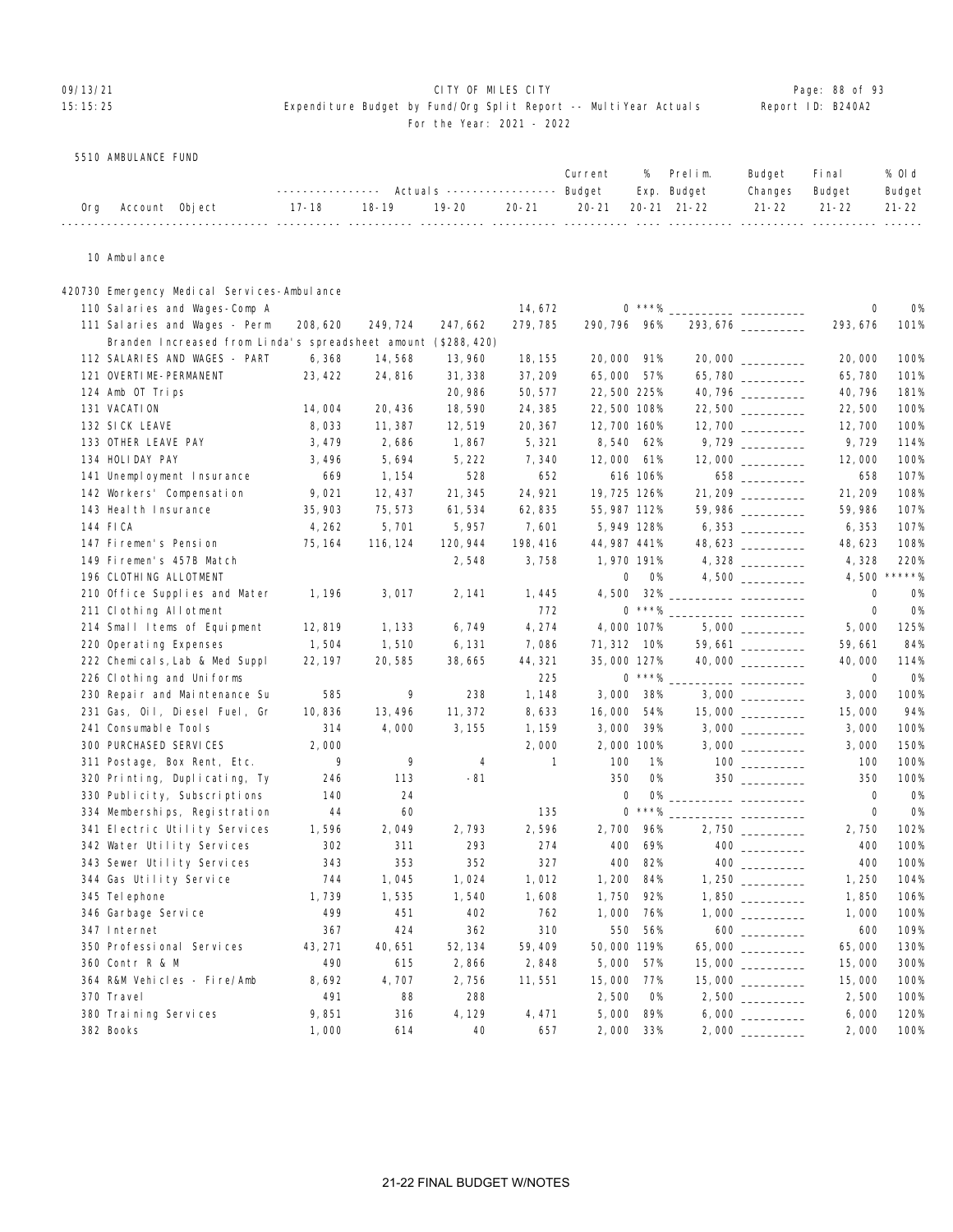# 09/13/21 **CITY OF MILES CITY CITY CONSUMILES CITY Page: 89 of 93** 15:15:25 Expenditure Budget by Fund/Org Split Report -- MultiYear Actuals Report ID: B240A2 For the Year: 2021 - 2022

|  | 5510 AMBULANCE FUND |  |  |
|--|---------------------|--|--|
|--|---------------------|--|--|

|                                                                                                       |           |          |                         |           | Current          | %        | Prelim.<br>Exp. Budget                                                                  | Budget<br>Changes | Fi nal<br>Budget                         | % OI d              |
|-------------------------------------------------------------------------------------------------------|-----------|----------|-------------------------|-----------|------------------|----------|-----------------------------------------------------------------------------------------|-------------------|------------------------------------------|---------------------|
| Org Account Object                                                                                    | $17 - 18$ | 18-19    | 19-20                   | $20 - 21$ | $20 - 21$        |          | 20-21 21-22                                                                             | $21 - 22$         | $21 - 22$                                | Budget<br>$21 - 22$ |
| 400 BUI LDI NG MATERI ALS                                                                             | 557       | 2,929    |                         |           | 1,017 3,000 34%  |          |                                                                                         | 5,000             | ---------- ---------- ---------<br>5,000 | 167%                |
| 511 Insurance on Buildings                                                                            |           | 328      | 680                     | 778       | 778 100%         |          |                                                                                         |                   | 944                                      | 121%                |
| 512 Insurance on Vehicles & E                                                                         | 1, 159    | 1, 230   | 2,531                   |           | 2,603 2,603 100% |          |                                                                                         |                   | 2,762                                    | 106%                |
| 810 Losses (Bad debt expense                                                                          | 138, 328  | 137, 576 | 17, 304                 |           |                  |          |                                                                                         |                   | 123, 699                                 | 99%                 |
| 811 Contractual Allowances (A                                                                         | 198, 300  | 293, 444 | 580,018                 | 443,008   | 464,000 95%      |          |                                                                                         | 425,000           | 425,000                                  | 92%                 |
| 940 Machinery & Equipment                                                                             |           |          |                         |           | 10,000           | O%       |                                                                                         |                   | 10,000                                   | 100%                |
| Account:                                                                                              |           |          |                         |           |                  |          | 852, 060 1, 072, 922 1, 302, 886 1, 480, 916 1, 415, 413 105% 1, 433, 104 0 1, 433, 104 |                   |                                          | 101%                |
| 510330 Comprehensive Liability Insurance                                                              |           |          |                         |           |                  |          |                                                                                         |                   |                                          |                     |
| 513 Liability                                                                                         | 2, 209    | 3,434    | 4,930                   | 6,311     | 6,311 100%       |          |                                                                                         |                   | 6, 311                                   | 100%                |
| Account:                                                                                              | 2, 209    | 3,434    | 4,930                   | 6, 311    | 6,311 100%       |          |                                                                                         | 6,311<br>$\Omega$ | 6, 311                                   | 100%                |
| 510400 Depreciation                                                                                   |           |          |                         |           |                  |          |                                                                                         |                   |                                          |                     |
| 830 Depreciation - Closed to                                                                          |           |          |                         | 56, 112   |                  |          | $0 * * * \%$                                                                            |                   | 0                                        | <b>O%</b>           |
| Account:                                                                                              |           |          |                         | 56, 112   |                  | $0$ ***% | $\Omega$                                                                                | $\Omega$          | 0                                        | <b>O%</b>           |
| 521000 Interfund Operating Transfers Out                                                              |           |          |                         |           |                  |          |                                                                                         |                   |                                          |                     |
| 820 Transfers to Other Funds                                                                          | 43, 717   | 35, 724  | 35, 992                 | 49, 158   | 49, 158 100%     |          |                                                                                         |                   |                                          | 192%                |
| Transfer \$50,000 to Capital Improvement Fund<br>Admin Fees ~ \$34,491<br>To Dispatch $\sim$ \$10,000 |           |          |                         |           |                  |          |                                                                                         |                   |                                          |                     |
| Account:                                                                                              |           |          | 43, 717 35, 724 35, 992 | 49, 158   |                  |          | 49, 158 100% 94, 491                                                                    | $\Omega$          | 94, 491                                  | 192%                |
| $O$ rgn:                                                                                              |           |          |                         |           |                  |          | 897, 986 1, 112, 080 1, 343, 808 1, 592, 497 1, 470, 882 108% 1, 533, 906               |                   | 0, 1, 533, 906                           | 104%                |
| Fund:                                                                                                 |           |          |                         |           |                  |          | 897, 986 1, 112, 080 1, 343, 808 1, 592, 497 1, 470, 882 108% 1, 533, 906               |                   | 0 1,533,906 104%                         |                     |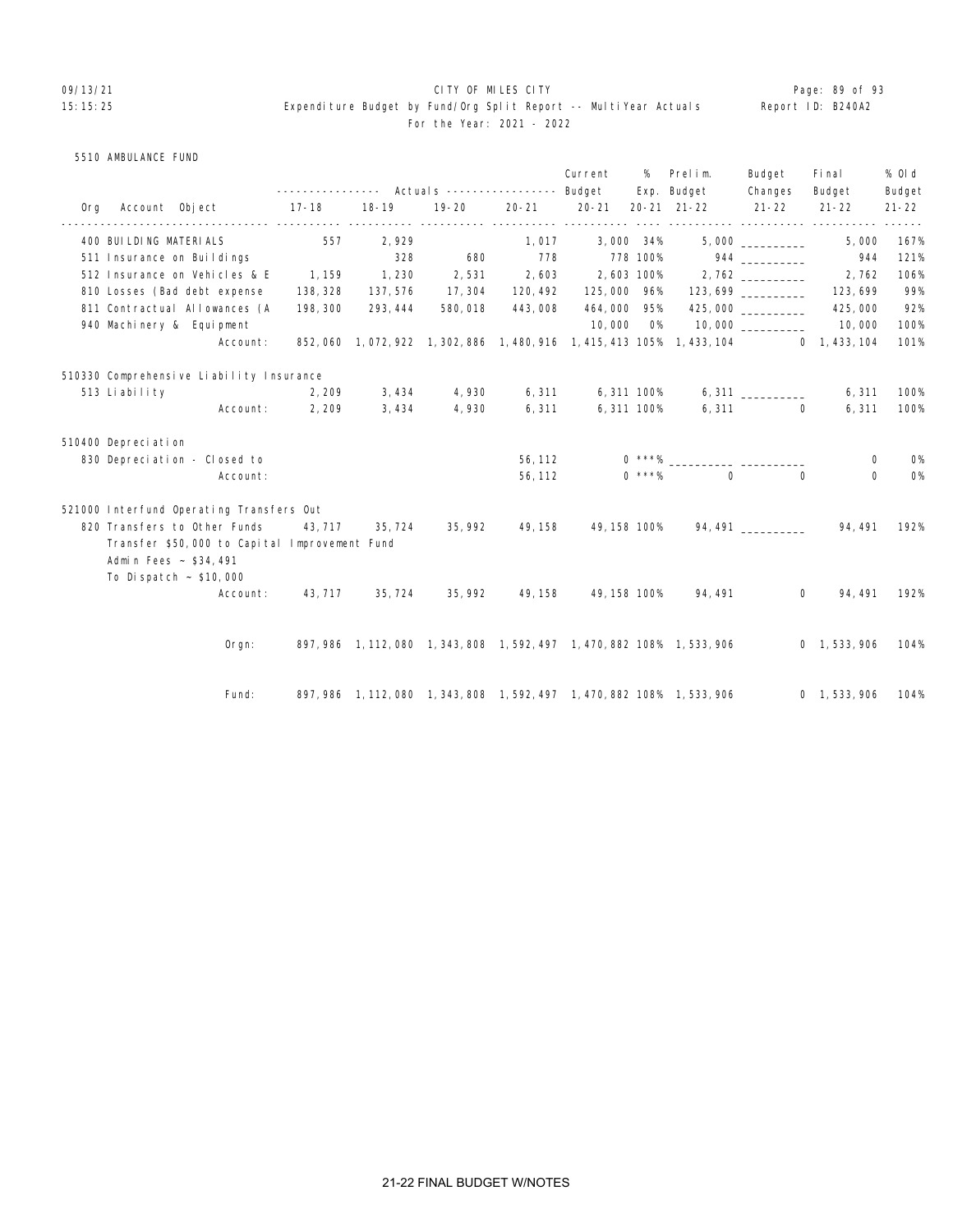# 09/13/21 CITY OF MILES CITY Page: 90 of 93

# 15:15:25 Expenditure Budget by Fund/Org Split Report -- MultiYear Actuals Report ID: B240A2 For the Year: 2021 - 2022

5610 AIRPORT OPERATING

| ---------------    Actuals ----------------    Budget    Exp.    Budget<br>Changes Budget<br>19-20   20-21   20-21  20-21 21-22    21-22   21-22   21-22<br>18-19<br>17-18<br>Account Object<br>0ra |  |  |  | Current | % Prelim. | Budget | Fi na l | % Old  |
|-----------------------------------------------------------------------------------------------------------------------------------------------------------------------------------------------------|--|--|--|---------|-----------|--------|---------|--------|
|                                                                                                                                                                                                     |  |  |  |         |           |        |         | Budget |
|                                                                                                                                                                                                     |  |  |  |         |           |        |         |        |

# 87 Airport

| 430300 Airport(87)                           |          |          |          |          |             |           |                 |                                                                 |                |               |
|----------------------------------------------|----------|----------|----------|----------|-------------|-----------|-----------------|-----------------------------------------------------------------|----------------|---------------|
| 110 Salaries and Wages-Comp A                |          |          |          | 1, 191   |             | $0$ ***%  |                 |                                                                 | 0              | <b>O%</b>     |
| 111 Salaries and Wages - Perm                | 93,090   | 82,708   | 89,650   | 84, 861  | 100, 356    | 85%       |                 |                                                                 | 101, 844       | 101%          |
| 121 OVERTIME-PERMANENT                       | 4,190    | 2,024    | 1,575    | 1,916    | 2,800       | 68%       |                 |                                                                 | 2,800          | 100%          |
| 131 VACATION                                 | 7,290    | 7,405    | 6,067    | 4,994    | 2, 100 238% |           |                 |                                                                 | 2,100          | 100%          |
| 132 SICK LEAVE                               | 1,263    | 528      | 2,515    | 2,315    | 1,800 129%  |           |                 |                                                                 | 1,800          | 100%          |
| 133 OTHER LEAVE PAY                          | 7, 167   | 4,058    | 4,947    | 4,479    | 3, 207 140% |           |                 |                                                                 | 3,302          | 103%          |
| 134 HOLIDAY PAY                              | 920      | 71       | 603      | 214      | 1,600       | 13%       |                 |                                                                 | 1,600          | 100%          |
| 141 Unemployment Insurance                   | 286      | 340      | 159      | 149      | 168         | 89%       |                 | $\begin{array}{c}\n170 \quad \text{---} \\ \hline\n\end{array}$ | 170            | 101%          |
| 142 Workers' Compensation                    | 5,762    | 5,525    | 5,729    | 3,645    | 5,577       | 65%       |                 |                                                                 | 2, 203         | 40%           |
| 143 Heal th Insurance                        | 13,736   | 27,362   | 23, 676  | 20,509   | 20,508 100% |           |                 | $20,508$ ____________                                           | 20,508         | 100%          |
| 144 FICA                                     | 8,744    | 7,428    | 8,087    | 7,582    | 8,558       | 89%       |                 |                                                                 | 8,679          | 101%          |
| 145 PERS                                     | 17,851   | $-2,545$ | 24,084   | 15,020   | 9,810 153%  |           |                 | 10,063                                                          | 10,063         | 103%          |
| 196 CLOTHING ALLOTMENT                       | 375      | 300      | 356      | 334      | 375         | 89%       |                 | $375$                                                           | 375            | 100%          |
| 210 Office Supplies and Mater                | 617      | 823      | 706      | 1,160    |             | 650 178%  |                 |                                                                 | 700            | 108%          |
| 214 Small Items of Equipment                 |          | 4,150    | 9,487    |          | 250         | <b>O%</b> |                 |                                                                 | 250            | 100%          |
| 220 Operating Expenses                       | 4,538    | 4,678    | 3,336    | 3,833    | 4,000       | 96%       |                 |                                                                 | 4,000          | 100%          |
| 230 Repair and Maintenance Su                | 11, 381  | 8, 104   | 14,535   | 25, 272  | 10,000 253% |           |                 | 40,000 _________                                                | 40,000         | 400%          |
| 231 Gas, Oil, Diesel Fuel, Gr                | 5,001    | 3,755    | 3,029    | 2, 162   | 3,000       | 72%       |                 |                                                                 | 3,000          | 100%          |
| 237 Aviation Fuel                            | 459,057  | 213,058  | 252, 322 | 237,049  | 300,000     | 79%       |                 |                                                                 | 300,000        | 100%          |
| 239 Tires, Tubes Etc.                        | 977      | 181      |          | 155      | 2,500       | 6%        |                 |                                                                 | 2,500          | 100%          |
| 250 Supplies for Resale                      | 1,921    | 860      | 2,465    | 1,686    | 2,000       | 84%       |                 |                                                                 | 1,500          | 75%           |
| 311 Postage, Box Rent, Etc.                  | 277      | 131      | 233      | 321      |             | 200 161%  |                 |                                                                 | 250            | 125%          |
| 319 Other Communication and T                | 1,712    | 1, 157   | 1,498    | 1,676    | 1,300 129%  |           |                 |                                                                 | 1,500          | 115%          |
| 320 Printing, Duplicating, Ty                |          |          |          | 40       |             | $0$ ***%  |                 |                                                                 | 0              | <b>0%</b>     |
| 330 Publicity, Subscriptions                 | 1,184    | 1,307    | 1,016    | 1,258    | 1,200 105%  |           |                 |                                                                 | 1,200          | 100%          |
| 334 Memberships, Registration                | 490      | 490      | 1,053    | 420      | 800         | 53%       |                 | $800$                                                           | 800            | 100%          |
| 341 Electric Utility Services                | 10, 137  | 9,745    | 12, 925  | 13,048   | 11,000 119% |           |                 |                                                                 | 12,000         | 109%          |
| 344 Gas Utility Service                      | 6,333    | 5,798    | 5,016    | 4,687    | 5,000       | 94%       |                 |                                                                 | 5,000          | 100%          |
| 345 Tel ephone                               | 3,529    | 1,920    | 2,045    | 2,427    | 3,000       | 81%       |                 |                                                                 | 2,500          | 83%           |
| 347 Internet                                 | 316      | 206      | 137      | 150      | 400         | 38%       |                 | $300$                                                           | 300            | 75%           |
| 350 Professional Services                    | 2,806    | -86      | 2, 167   | 14       | 1,000       | 1%        |                 |                                                                 | 1,000          | 100%          |
| 360 Contr R & M<br>Guestimate of Roof Repair |          |          | 3,656    |          | 3,000       | <b>O%</b> |                 |                                                                 | 30,000         | 1000%         |
| 363 R&M Vehicles/Equip/Labor-                | 10, 781  | 8,652    | 4,520    | 35, 911  | 6,000 599%  |           |                 |                                                                 | 10,000         | 167%          |
| 367 Plumbing, Heating, Electr                |          |          |          |          | 1,000       | 0%        |                 |                                                                 | 1,000          | 100%          |
| 370 Travel                                   |          | 681      |          |          | 0           | $0\%$     |                 |                                                                 | 0              | 0%            |
| 380 Training Services                        |          |          |          | 199      | 250         | 80%       |                 | 250                                                             | 250            | 100%          |
| 511 Insurance on Buildings                   | 3,329    | 3, 118   | 3,440    | 3,931    | 3,932 100%  |           |                 |                                                                 | 4,037          | 103%          |
| 512 Insurance on Vehicles & E                | 2,440    | 2,610    | 2,945    | 3,262    | 2,098 155%  |           |                 | 2, 217                                                          | 2, 217         | 106%          |
| 513 Liability                                | 4,615    | 4,875    | 4,875    | 4,875    | 4,800 102%  |           |                 |                                                                 | 4,800          | 100%          |
| 937 AIP 020-2021                             |          |          |          |          | $\mathbf 0$ |           |                 | 0% 4, 296, 975 _________                                        | 4, 296, 975    | $***$ * * * % |
| 939 AI P-3-30-055-018-2019                   |          |          |          |          | 216, 900    |           |                 |                                                                 | $\mathbf 0$    | <b>0%</b>     |
| Account:                                     | 692, 115 | 411, 417 | 498, 854 | 490, 745 | 741, 139    |           | 66% 4, 881, 223 |                                                                 | 0, 4, 881, 223 | 658%          |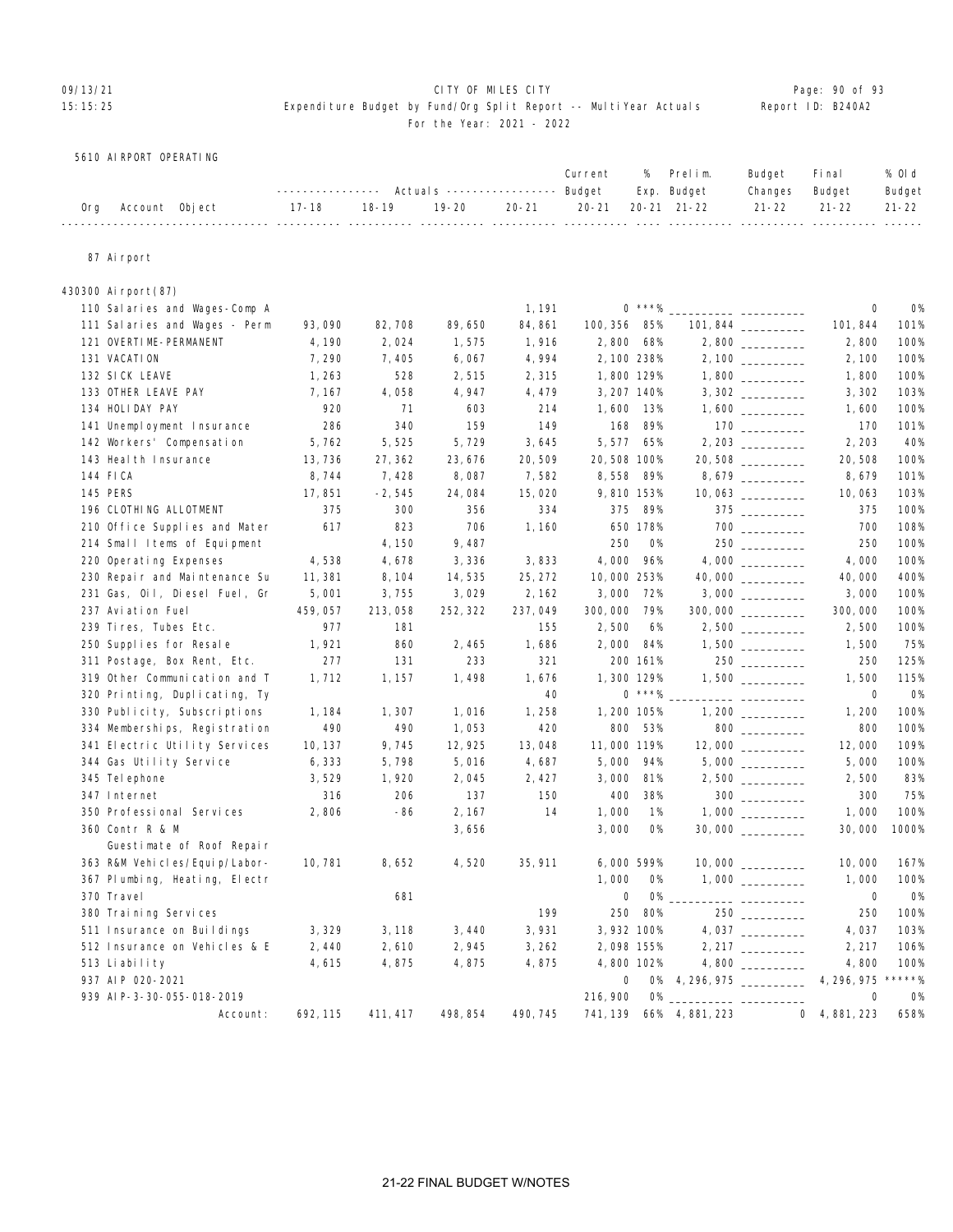# O9/13/21 **CITY OF MILES CITY CITY CITY CITY CITY Page: 91 of 93**

# 15:15:25 Expenditure Budget by Fund/Org Split Report -- MultiYear Actuals Report -- Report Actuals For the Year: 2021 - 2022

|                   | . |  |  |
|-------------------|---|--|--|
| Report ID: B240A2 |   |  |  |

|     | 5610 AI RPORT OPERATING |                                                                                   |           |                                                           |           |           |              |            |                                                                                                                      |                   |                        |                     |
|-----|-------------------------|-----------------------------------------------------------------------------------|-----------|-----------------------------------------------------------|-----------|-----------|--------------|------------|----------------------------------------------------------------------------------------------------------------------|-------------------|------------------------|---------------------|
|     |                         |                                                                                   |           | ---------------    Actual s    ----------------    Budget |           |           | Current      | %          | Prelim.<br>Exp. Budget                                                                                               | Budget<br>Changes | Fi nal<br>Budget       | % 0l d              |
| 0rg | Account Object          |                                                                                   | $17 - 18$ | $18 - 19$                                                 | $19 - 20$ | $20 - 21$ | $20 - 21$    |            | $20 - 21$ $21 - 22$                                                                                                  | $21 - 22$         | $21 - 22$              | Budget<br>$21 - 22$ |
|     |                         | 430320 Airport - Improvements                                                     |           |                                                           |           |           |              |            |                                                                                                                      |                   |                        |                     |
|     | 360 Contr R & M         |                                                                                   |           | 28, 825                                                   | 1,780     |           | 0            |            |                                                                                                                      |                   | 0                      | <b>O%</b>           |
|     |                         | 940 Machinery & Equipment                                                         |           |                                                           |           |           | $\Omega$     |            | 0% 1, 338, 495 ______________ 1, 338, 495 *****%                                                                     |                   |                        |                     |
|     |                         | Fuel Truck ~ 63, 494.03 (\$50,000 down and 11 monthly payments of \$1226.73)      |           |                                                           |           |           |              |            |                                                                                                                      |                   |                        |                     |
|     |                         | Hangar $9 \sim 75,000$ (asking BLM to pay half 37,500)<br>Hangar 10 ~ 1, 200, 000 |           |                                                           |           |           |              |            |                                                                                                                      |                   |                        |                     |
|     |                         | Account:                                                                          |           | 28,825                                                    | 1,780     |           |              |            | $0$ ***% 1, 338, 495                                                                                                 |                   | $0$ 1, 338, 495 *****% |                     |
|     | 430500 Water Operating  |                                                                                   |           |                                                           |           |           |              |            |                                                                                                                      |                   |                        |                     |
|     | 645 Equipment-Principle |                                                                                   | 242       |                                                           |           |           | 0            |            | 0% _______________ ___                                                                                               |                   | 0                      | <b>0%</b>           |
|     |                         | Account:                                                                          | 242       |                                                           |           |           |              | $0$ ***%   | $\Omega$                                                                                                             | $\Omega$          | $\Omega$               | <b>O%</b>           |
|     |                         | 490500 Other Debt Service Payments                                                |           |                                                           |           |           |              |            |                                                                                                                      |                   |                        |                     |
|     |                         | 635 Principle- Hanger 8 Door                                                      |           |                                                           |           |           | 1,500        | 0%         |                                                                                                                      |                   | 1,500                  | 100%                |
|     |                         | 636 Interest-Hanger 8 Door Lo                                                     |           |                                                           |           | 30        | 357          | 8%         |                                                                                                                      | $321$ ________    | 321                    | 90%                 |
|     |                         | 642 Interest - Aeronautics Lo                                                     | 178       |                                                           |           |           | $\mathbf 0$  |            |                                                                                                                      |                   | $\mathbf 0$            | <b>0%</b>           |
|     | 645 Equipment-Principle |                                                                                   | $-242$    |                                                           |           |           | 0            |            |                                                                                                                      |                   | $\mathbf 0$            | <b>O%</b>           |
|     | 646 Equipment-Interest  |                                                                                   | 29        |                                                           |           |           | 0            | <b>O%</b>  | <u> Alexandro de Alexandro de Alexandro de Alexandro de Alexandro de Alexandro de Alexandro de Alexandro de Alex</u> |                   | $\mathbf 0$            | <b>O%</b>           |
|     |                         | 648 MT Aero Principle 06-2015                                                     |           |                                                           | $-3,000$  |           | 16, 953      | 0%         |                                                                                                                      | 16, 953           | 16, 953                | 100%                |
|     |                         | 649 MT Aero Interest06-2015                                                       | 2, 204    | 1,928                                                     | 1,653     | 1,377     |              | 1,378 100% |                                                                                                                      |                   | 1, 102                 | 80%                 |
|     |                         | 651 Interest-Purchase Fuel Tr                                                     | 282       |                                                           |           |           | 0            | <b>O%</b>  |                                                                                                                      |                   | $\mathbf 0$            | <b>O%</b>           |
|     |                         | Account:                                                                          | 2,451     | 1,928                                                     | $-1, 347$ | 1,407     | 20, 188      | 7%         | 19,876                                                                                                               | $\Omega$          | 19,876                 | 98%                 |
|     | 510400 Depreciation     |                                                                                   |           |                                                           |           |           |              |            |                                                                                                                      |                   |                        |                     |
|     |                         | 830 Depreciation - Closed to                                                      |           |                                                           |           | 360, 789  |              |            |                                                                                                                      |                   | $\mathbf 0$            | <b>0%</b>           |
|     |                         | Account:                                                                          |           |                                                           |           | 360, 789  |              | $0$ ***%   | $\Omega$                                                                                                             | $\Omega$          | $\Omega$               | <b>O%</b>           |
|     |                         | 521000 Interfund Operating Transfers Out                                          |           |                                                           |           |           |              |            |                                                                                                                      |                   |                        |                     |
|     | Admin Fees \$20,603     | 820 Transfers to Other Funds                                                      | 19, 292   | 18, 474                                                   | 20, 196   | 19,949    | 19,949 100%  |            |                                                                                                                      | 20,603            | 20,603                 | 103%                |
|     |                         | Account:                                                                          | 19, 292   | 18, 474                                                   | 20, 196   | 19,949    | 19, 949 100% |            | 20,603                                                                                                               | 0                 | 20, 603                | 103%                |
|     |                         | $0$ rgn:                                                                          | 714, 100  | 460, 644                                                  | 519, 483  | 872, 890  |              |            | 781, 276 112% 6, 260, 197                                                                                            |                   | 0, 6, 260, 197         | 801%                |
|     |                         | Fund:                                                                             | 714, 100  | 460, 644                                                  | 519, 483  | 872, 890  |              |            | 781, 276 112% 6, 260, 197                                                                                            |                   | 0, 6, 260, 197         | 801%                |